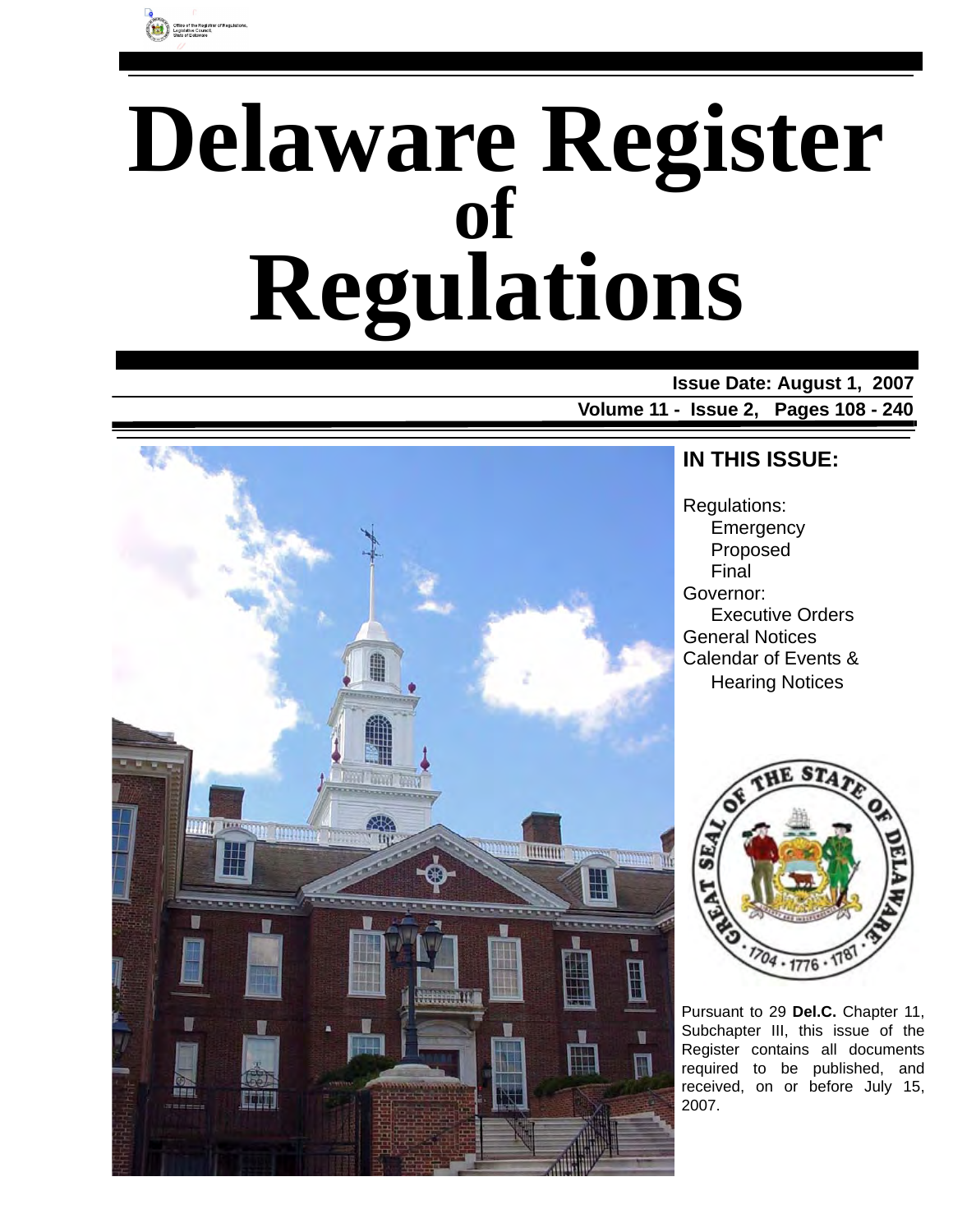### **INFORMATION ABOUT THE DELAWARE REGISTER OF REGULATIONS**

**109**

#### **DELAWARE REGISTER OF REGULATIONS**

The *Delaware Register of Regulations* is an official State publication established by authority of 69 *Del. Laws*, c. 107 and is published on the first of each month throughout the year.

The *Delaware Register* will publish any regulations that are proposed to be adopted, amended or repealed and any emergency regulations promulgated.

The *Register* will also publish some or all of the following information:

- Governor's Executive Orders
- Governor's Appointments
- Agency Hearing and Meeting Notices
- Other documents considered to be in the public interest.

#### **CITATION TO THE DELAWARE REGISTER**

The *Delaware Register of Regulations* is cited by volume, issue, page number and date. An example would be:

10 **DE Reg.** 1690 - 1698 (05/01/07)

Refers to Volume 10, pages 1690 - 1698 of the *Delaware Register of Regulations* issued on May 1, 2007.

#### **SUBSCRIPTION INFORMATION**

The cost of a yearly subscription (12 issues) for the *Delaware Register of Regulations* is \$135.00. Single copies are available at a cost of \$12.00 per issue, including postage. For more information contact the Division of Research at 302-744-4114 or 1-800-282-8545 in Delaware.

#### **CITIZEN PARTICIPATION IN THE REGULATORY PROCESS**

Delaware citizens and other interested parties may participate in the process by which administrative regulations are adopted, amended or repealed, and may initiate the process by which the validity and applicability of regulations is determined.

Under 29 **Del.C.** §10115 whenever an agency proposes to formulate, adopt, amend or repeal a regulation, it shall file notice and full text of such proposals, together with copies of the existing regulation being adopted, amended or repealed, with the Registrar for publication in the *Register of Regulations* pursuant to §1134 of this title. The notice shall describe the nature of the proceedings including a brief synopsis of the subject, substance, issues, possible terms of the agency action, a reference to the legal authority of the agency to act, and reference to any other regulations that may be impacted or affected by the proposal, and shall state the manner in which persons may present their views; if in writing, of the place to which and the final date by which such views may be submitted; or if at a public hearing, the date, time and place of the hearing. If a public hearing is to be held, such public hearing shall not be scheduled less than 20 days following publication of notice of the proposal in the *Register of Regulations*. If a public hearing will be held on the proposal, notice of the time, date, place and a summary of the nature of the proposal shall also be published in at least 2 Delaware newspapers of general circulation. The notice shall also be mailed to all persons who have made timely written requests of the agency for advance notice of its regulation-making proceedings.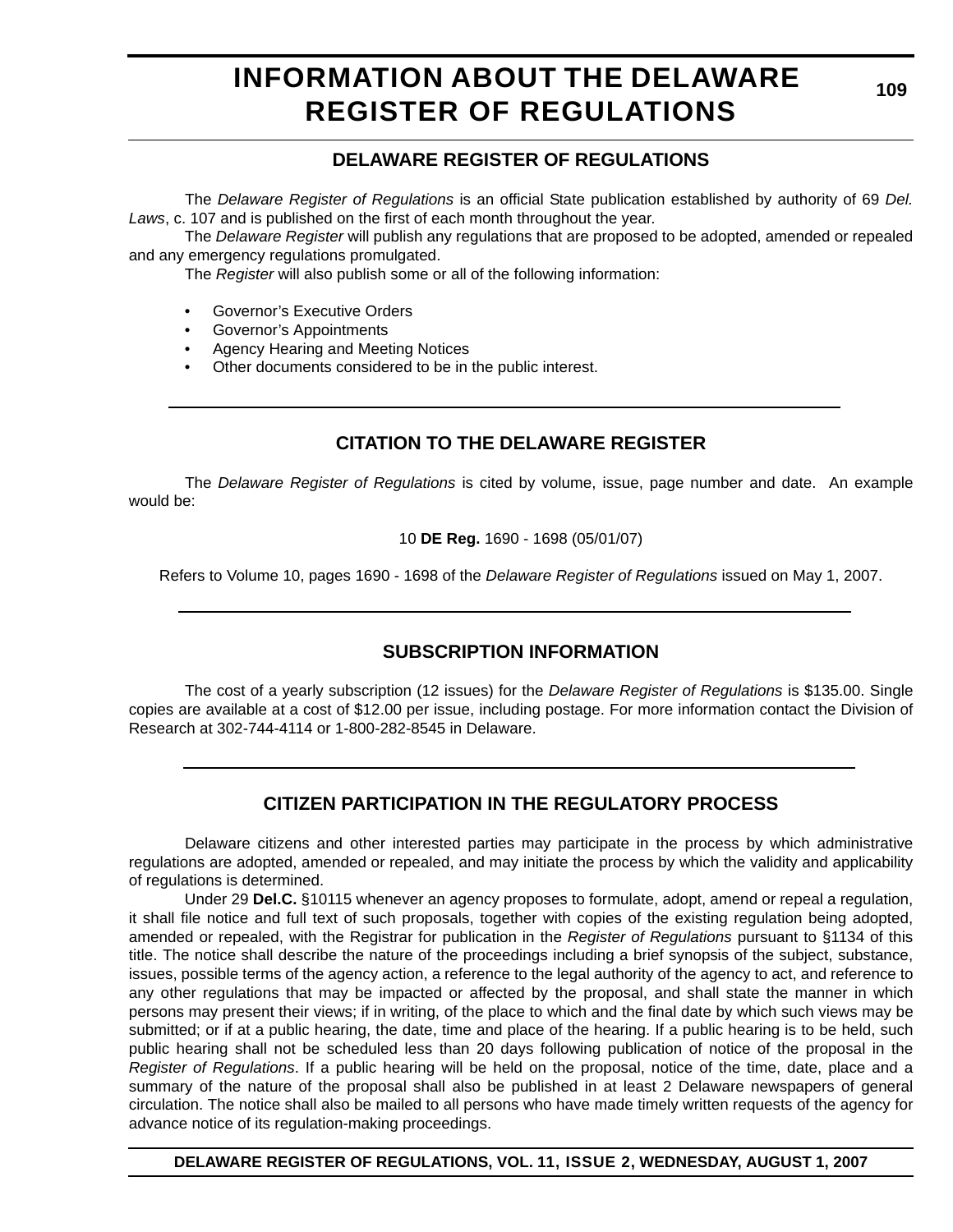**110**

### **INFORMATION ABOUT THE DELAWARE REGISTER OF REGULATIONS**

The opportunity for public comment shall be held open for a minimum of 30 days after the proposal is published in the *Register of Regulations*. At the conclusion of all hearings and after receipt, within the time allowed, of all written materials, upon all the testimonial and written evidence and information submitted, together with summaries of the evidence and information by subordinates, the agency shall determine whether a regulation should be adopted, amended or repealed and shall issue its conclusion in an order which shall include: (1) A brief summary of the evidence and information submitted; (2) A brief summary of its findings of fact with respect to the evidence and information, except where a rule of procedure is being adopted or amended; (3) A decision to adopt, amend or repeal a regulation or to take no action and the decision shall be supported by its findings on the evidence and information received; (4) The exact text and citation of such regulation adopted, amended or repealed; (5) The effective date of the order; (6) Any other findings or conclusions required by the law under which the agency has authority to act; and (7) The signature of at least a quorum of the agency members.

The effective date of an order which adopts, amends or repeals a regulation shall be not less than 10 days from the date the order adopting, amending or repealing a regulation has been published in its final form in the *Register of Regulations*, unless such adoption, amendment or repeal qualifies as an emergency under §10119.

Any person aggrieved by and claiming the unlawfulness of any regulation may bring an action in the Court for declaratory relief.

No action of an agency with respect to the making or consideration of a proposed adoption, amendment or repeal of a regulation shall be subject to review until final agency action on the proposal has been taken.

When any regulation is the subject of an enforcement action in the Court, the lawfulness of such regulation may be reviewed by the Court as a defense in the action.

Except as provided in the preceding section, no judicial review of a regulation is available unless a complaint therefor is filed in the Court within 30 days of the day the agency order with respect to the regulation was published in the *Register of Regulations*.

#### **CLOSING DATES AND ISSUE DATES FOR THE DELAWARE REGISTER OF REGULATIONS**

| <b>ISSUE DATE</b> | <b>CLOSING DATE</b> | <b>CLOSING TIME</b> |
|-------------------|---------------------|---------------------|
| September 1       | August 15           | $4:30$ p.m.         |
| October 1         | September 15        | 4:30 p.m.           |
| November 1        | October 15          | 4:30 p.m.           |
| December 1        | November 15         | 4:30 p.m.           |
| January 1         | December 17         | 4:30 p.m.           |

#### **DIVISION OF RESEARCH STAFF**

**Deborah A. Porter**, Interim Supervisor; **Rochelle Yerkes**, Administrative Specialist II; **Kathleen Morris,** Administrative Specialist I; **Georgia Roman**, Unit Operations Support Specialist; **Alice W. Stark**, Senior Legislative Attorney; **Debbie Puzzo,** Research Analyst; **Judi Abbott,** Administrative Specialist I; **Jeffrey W. Hague**, Registrar of Regulations; **Steve Engebretsen**, Assistant Registrar; **Victoria Schultes,** Administrative Specialist II; **Ruth Ann Melson**, Legislative Librarian; **Deborah J. Messina,** Print Shop Supervisor; **Don Sellers,** Printer.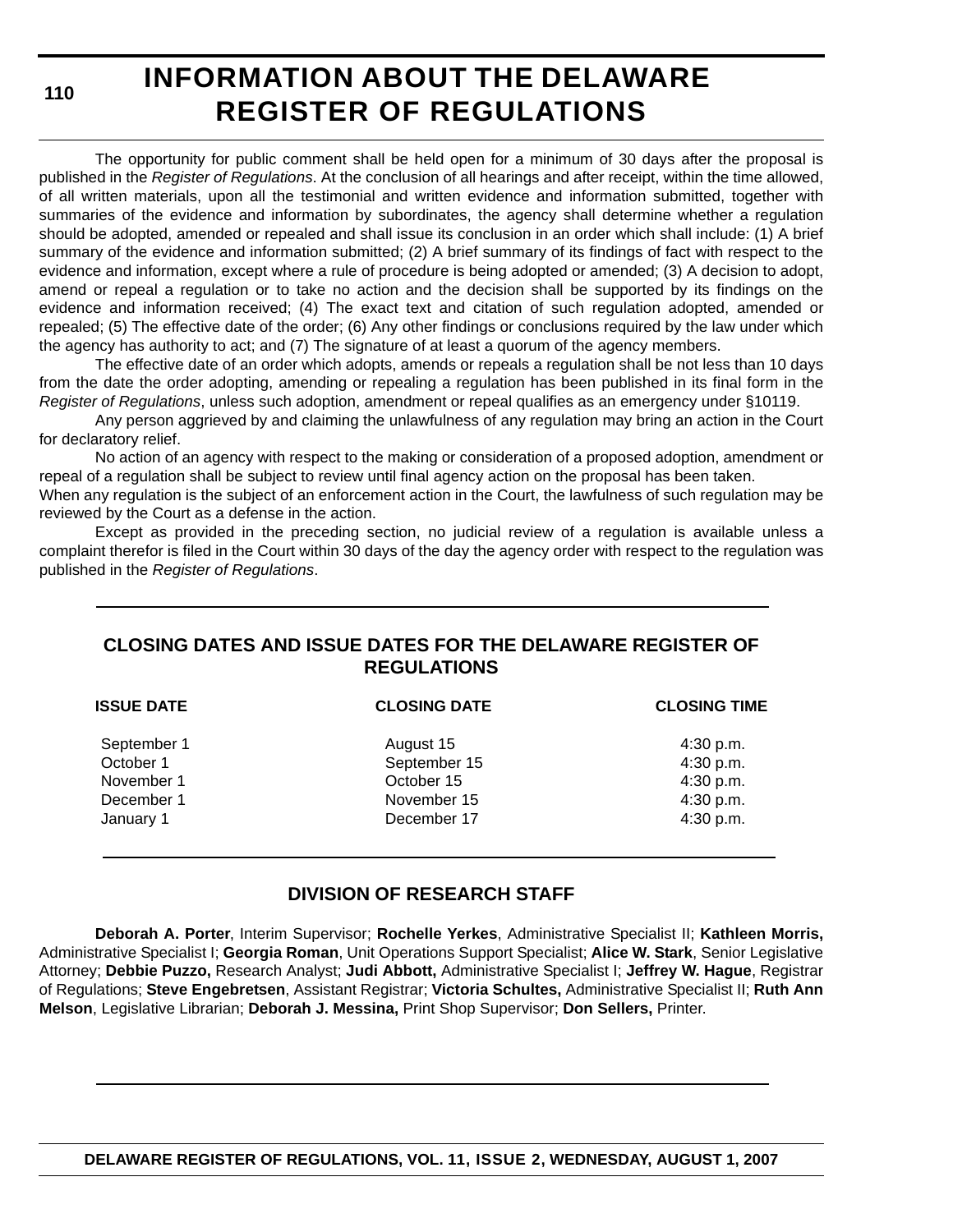### **TABLE OF CONTENTS**

<span id="page-3-0"></span>

|                                                                                                                                                          | 113        |
|----------------------------------------------------------------------------------------------------------------------------------------------------------|------------|
| <b>EMERGENCY</b>                                                                                                                                         |            |
| DEPARTMENT OF HEALTH AND SOCIAL SERVICES<br><b>Division of Public Health</b>                                                                             |            |
|                                                                                                                                                          | 115        |
| <b>PROPOSED</b>                                                                                                                                          |            |
| <b>DEPARTMENT OF EDUCATION</b>                                                                                                                           |            |
| <b>Office of the Secretary</b><br>106 Teacher Appraisal Process Delaware Performance Appraisal System (DPAS II)                                          | 121        |
| 107 Specialist Appraisal Process Delaware Performance Appraisal System (DPAS II)                                                                         | 132        |
| 108 Administrator Appraisal Process Delaware Performance Appraisal System (DPAS II).<br><b>DEPARTMENT OF NATURAL RESOURCES AND ENVIRONMENTAL CONTROL</b> | 143        |
| <b>Division of Air and Waste Management</b>                                                                                                              |            |
|                                                                                                                                                          | 152        |
| <b>Division of Fish and Wildlife</b>                                                                                                                     |            |
|                                                                                                                                                          | 153        |
| <b>DEPARTMENT OF STATE</b>                                                                                                                               |            |
| <b>Division of Professional Regulation</b>                                                                                                               |            |
|                                                                                                                                                          | 155<br>157 |
|                                                                                                                                                          | 167        |
|                                                                                                                                                          | 171        |
|                                                                                                                                                          | 177        |
|                                                                                                                                                          | 178        |

#### **FINAL**

| <b>DELAWARE COUNCIL ON POLICE TRAINING</b>                                            |     |
|---------------------------------------------------------------------------------------|-----|
|                                                                                       | 180 |
| <b>DEPARTMENT OF EDUCATION</b>                                                        |     |
| <b>Office of the Secretary</b>                                                        |     |
| 923 Children with Disabilities, Subpart B, General Duties and Eligibility of Agencies | 181 |
| 925 Children with Disabilities, Subpart D, Evaluations, Eligibility Determination,    |     |
|                                                                                       | 184 |
| <b>DEPARTMENT OF HEALTH AND SOCIAL SERVICES</b>                                       |     |
| <b>Division of Public Health</b>                                                      |     |
|                                                                                       | 196 |
| <b>Division of Social Services</b>                                                    |     |
|                                                                                       | 216 |
|                                                                                       | 216 |
|                                                                                       | 216 |
|                                                                                       |     |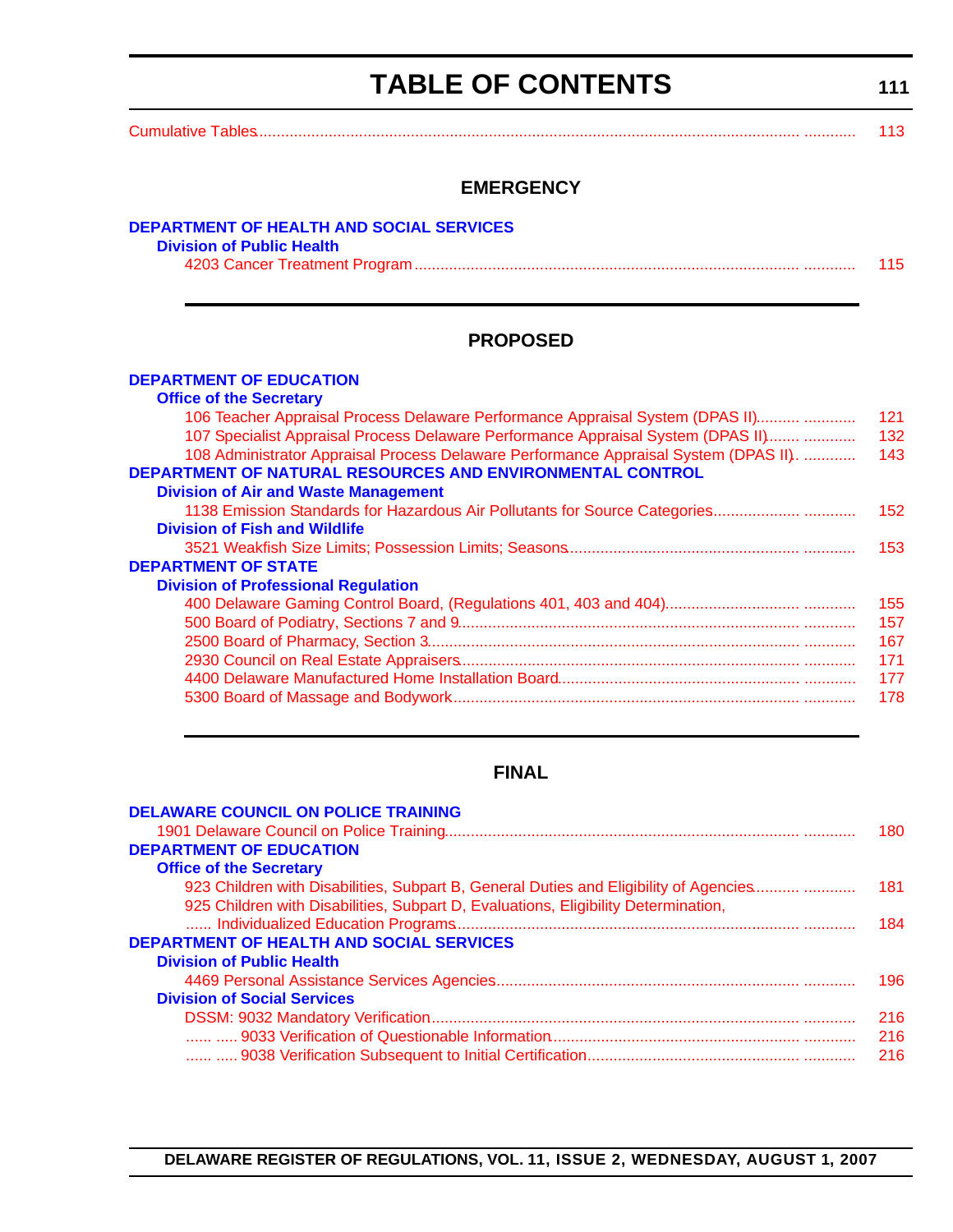### **TABLE OF CONTENTS**

| <b>DEPARTMENT OF INSURANCE</b>                                                               |      |
|----------------------------------------------------------------------------------------------|------|
| 101 Organization, Methods and Operations of the Delaware Insurance Commission                |      |
|                                                                                              | 218. |
|                                                                                              | 220  |
| <b>DEPARTMENT OF NATURAL RESOURCES AND ENVIRONMENTAL CONTROL</b>                             |      |
| <b>Division of Air and Waste Management</b>                                                  |      |
|                                                                                              | 221  |
| <b>DEPARTMENT OF STATE</b>                                                                   |      |
| <b>Division of Professional Regulation</b>                                                   |      |
|                                                                                              | 222. |
| 3000 Board of Professional Counselors of Mental Health and Chemical Dependency Professionals | 225  |
|                                                                                              | 226  |
| <b>DEPARTMENT OF TRANSPORTATION</b>                                                          |      |
| <b>Division of Transportation Solutions</b>                                                  |      |
|                                                                                              | 227  |
|                                                                                              |      |

#### **GOVERNOR**

| Executive Order No. 98, Establishing The Leadership For Education Achievement In |      |
|----------------------------------------------------------------------------------|------|
|                                                                                  | 229  |
| Executive Order No. 99, Study By The State Fire Prevention Commission Regarding  |      |
|                                                                                  | -230 |
|                                                                                  |      |

#### **GENERAL NOTICES**

| 232 |
|-----|
|     |
|     |
| 233 |
|     |

#### **CALENDAR OF EVENTS/HEARING NOTICES**

|                                                             | 237  |
|-------------------------------------------------------------|------|
| Dept. of Natural Resources and Environmental Control,       |      |
|                                                             | 237  |
|                                                             | 237  |
| Dept. of State                                              |      |
| Div. of Professional Regulation, Notices of Public Hearings |      |
|                                                             | 238. |
|                                                             | 238  |
|                                                             | 239  |
|                                                             | 239  |
|                                                             | 240. |
|                                                             | 240  |

**DELAWARE REGISTER OF REGULATIONS, VOL. 11, ISSUE 2, WEDNESDAY, AUGUST 1, 2007**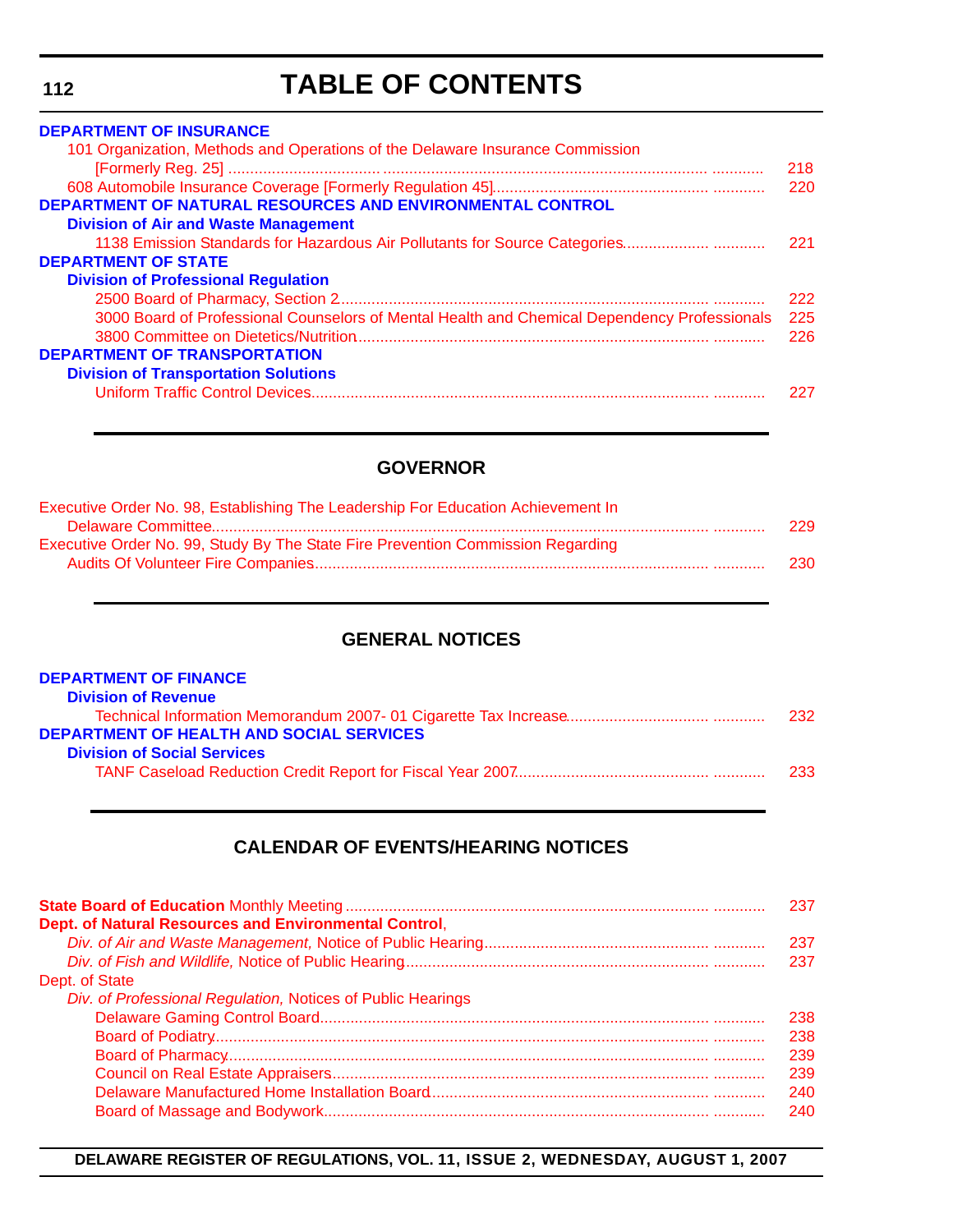### **[CUMULATIVE TABLES](#page-3-0)**

<span id="page-5-0"></span>

| The table printed below lists the regulations that have been proposed, adopted, amended or repealed in the<br>preceding issues of the current volume of the Delaware Register of Regulations.                                                                                                                                                                                                      |            |
|----------------------------------------------------------------------------------------------------------------------------------------------------------------------------------------------------------------------------------------------------------------------------------------------------------------------------------------------------------------------------------------------------|------------|
| The regulations are listed alphabetically by the promulgating agency, followed by a citation to that issue of<br>the Register in which the regulation was published. Proposed regulations are designated with (Prop.); Final<br>regulations are designated with (Final); Emergency regulations are designated with (Emer.); and regulations that<br>have been repealed are designated with (Rep.). |            |
| <b>DELAWARE COUNCIL ON POLICE TRAINING</b>                                                                                                                                                                                                                                                                                                                                                         |            |
|                                                                                                                                                                                                                                                                                                                                                                                                    | 6 (Prop.)  |
| <b>DELAWARE RIVER BASIN COMMISSION</b>                                                                                                                                                                                                                                                                                                                                                             |            |
| Revised Proposed Amendments to the Comprehensive Plan and Water Code Relating                                                                                                                                                                                                                                                                                                                      |            |
| to a Flexible Flow Management Plan for Operation of the New York City Delaware                                                                                                                                                                                                                                                                                                                     |            |
|                                                                                                                                                                                                                                                                                                                                                                                                    | 8 (Prop.)  |
| DEPARTMENT OF AGRICULTURE                                                                                                                                                                                                                                                                                                                                                                          |            |
| <b>Delaware Forest Service</b>                                                                                                                                                                                                                                                                                                                                                                     |            |
|                                                                                                                                                                                                                                                                                                                                                                                                    |            |
| DEPARTMENT OF HEALTH AND SOCIAL SERVICES                                                                                                                                                                                                                                                                                                                                                           |            |
| <b>Division of Developmental Disabilities</b>                                                                                                                                                                                                                                                                                                                                                      |            |
|                                                                                                                                                                                                                                                                                                                                                                                                    |            |
| <b>Division of Medicaid and Medical Assistance</b>                                                                                                                                                                                                                                                                                                                                                 |            |
|                                                                                                                                                                                                                                                                                                                                                                                                    |            |
|                                                                                                                                                                                                                                                                                                                                                                                                    | 21 (Prop.) |
| <b>Division of Social Services</b>                                                                                                                                                                                                                                                                                                                                                                 |            |
| DSSM: 1006 Civil Rights and Non-Discrimination; 1007 Complaint Procedures and                                                                                                                                                                                                                                                                                                                      |            |
|                                                                                                                                                                                                                                                                                                                                                                                                    | 25 (Prop.) |
|                                                                                                                                                                                                                                                                                                                                                                                                    |            |
| <b>DEPARTMENT OF INSURANCE</b>                                                                                                                                                                                                                                                                                                                                                                     |            |
|                                                                                                                                                                                                                                                                                                                                                                                                    |            |
| 1217 Unfair Discrimination in Life Insurance, Annuities and Health Insurance on the                                                                                                                                                                                                                                                                                                                |            |
|                                                                                                                                                                                                                                                                                                                                                                                                    |            |
| 1301 Internal Review, Arbitration and Independent Utilization Review of Health                                                                                                                                                                                                                                                                                                                     |            |
|                                                                                                                                                                                                                                                                                                                                                                                                    |            |
|                                                                                                                                                                                                                                                                                                                                                                                                    |            |
| DEPARTMENT OF NATURAL RESOURCES AND ENVIRONMENTAL CONTROL                                                                                                                                                                                                                                                                                                                                          |            |
| <b>Division of Air and Waste Management</b>                                                                                                                                                                                                                                                                                                                                                        |            |
| 1142 Specific Emission Control Requirements, Section 2.0 Control of NOx                                                                                                                                                                                                                                                                                                                            |            |
| Emissions from Industrial Boilers and Process Heaters at Petroleum                                                                                                                                                                                                                                                                                                                                 |            |
|                                                                                                                                                                                                                                                                                                                                                                                                    |            |
| 1148 Control of Stationary Combustion Turbine Electric Generating Unit                                                                                                                                                                                                                                                                                                                             |            |
|                                                                                                                                                                                                                                                                                                                                                                                                    |            |
| <b>Division of Fish and Wildlife</b>                                                                                                                                                                                                                                                                                                                                                               |            |
|                                                                                                                                                                                                                                                                                                                                                                                                    |            |
| <b>DEPARTMENT OF STATE</b>                                                                                                                                                                                                                                                                                                                                                                         |            |
| <b>Division of Professional Regulation</b>                                                                                                                                                                                                                                                                                                                                                         |            |
| 1800 Board of Plumbing, Heating, Ventilation, Air Conditioning, and Refrigeration                                                                                                                                                                                                                                                                                                                  |            |
|                                                                                                                                                                                                                                                                                                                                                                                                    |            |
|                                                                                                                                                                                                                                                                                                                                                                                                    |            |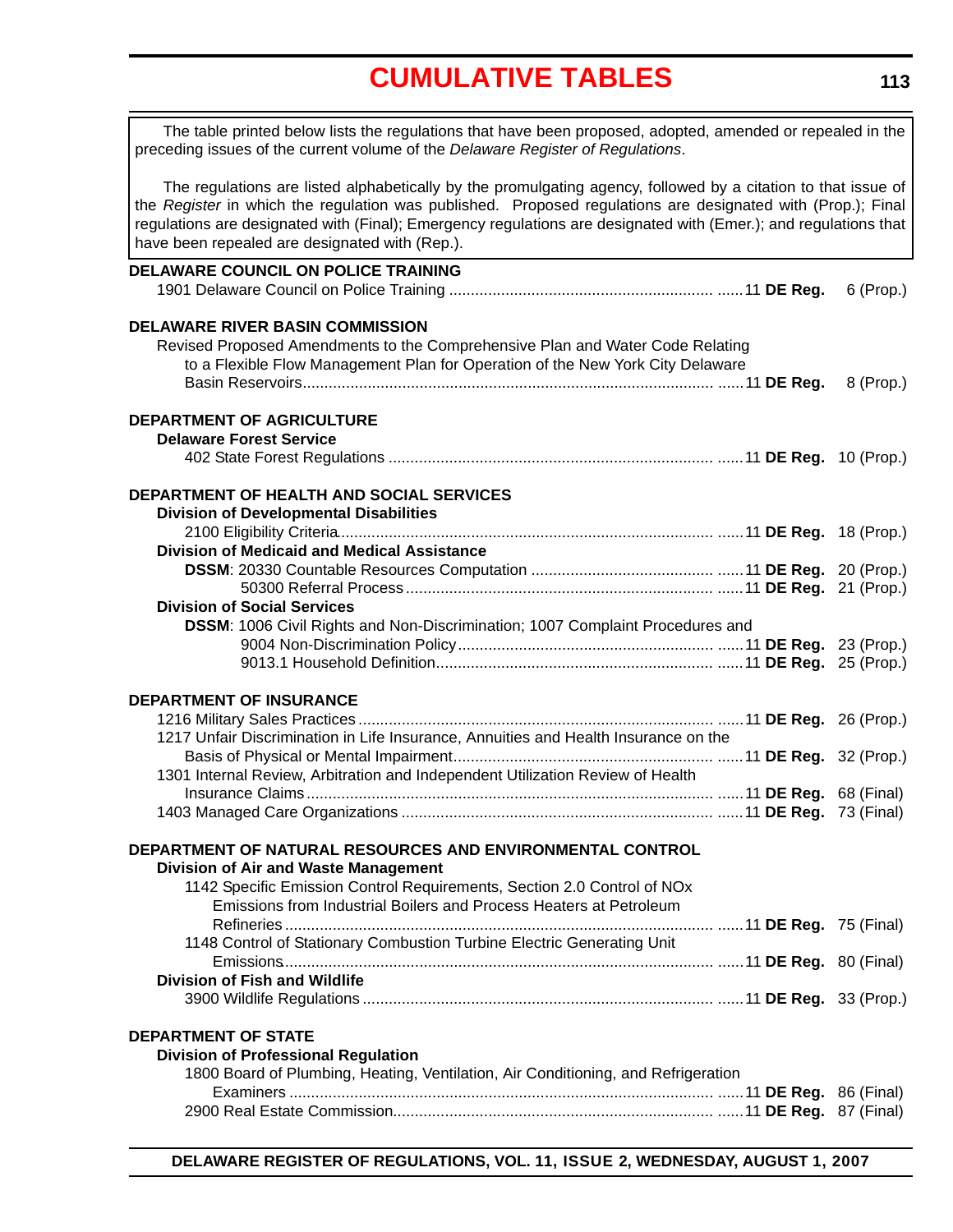## **CUMULATIVE TABLES**

| <b>Office of the State Bank Commissioner</b>                           |  |
|------------------------------------------------------------------------|--|
| Regulation 2107/2208 Guidance On Nontraditional Mortgage Product Risks |  |
| ------------------------------                                         |  |

#### **DEPARTMENT OF TRANSPORTATION**

**Division of Planning and Policy**

Standards and Regulations for Subdivision Streets and State Highway Access .... 11 **DE Reg.** 67 (Prop.)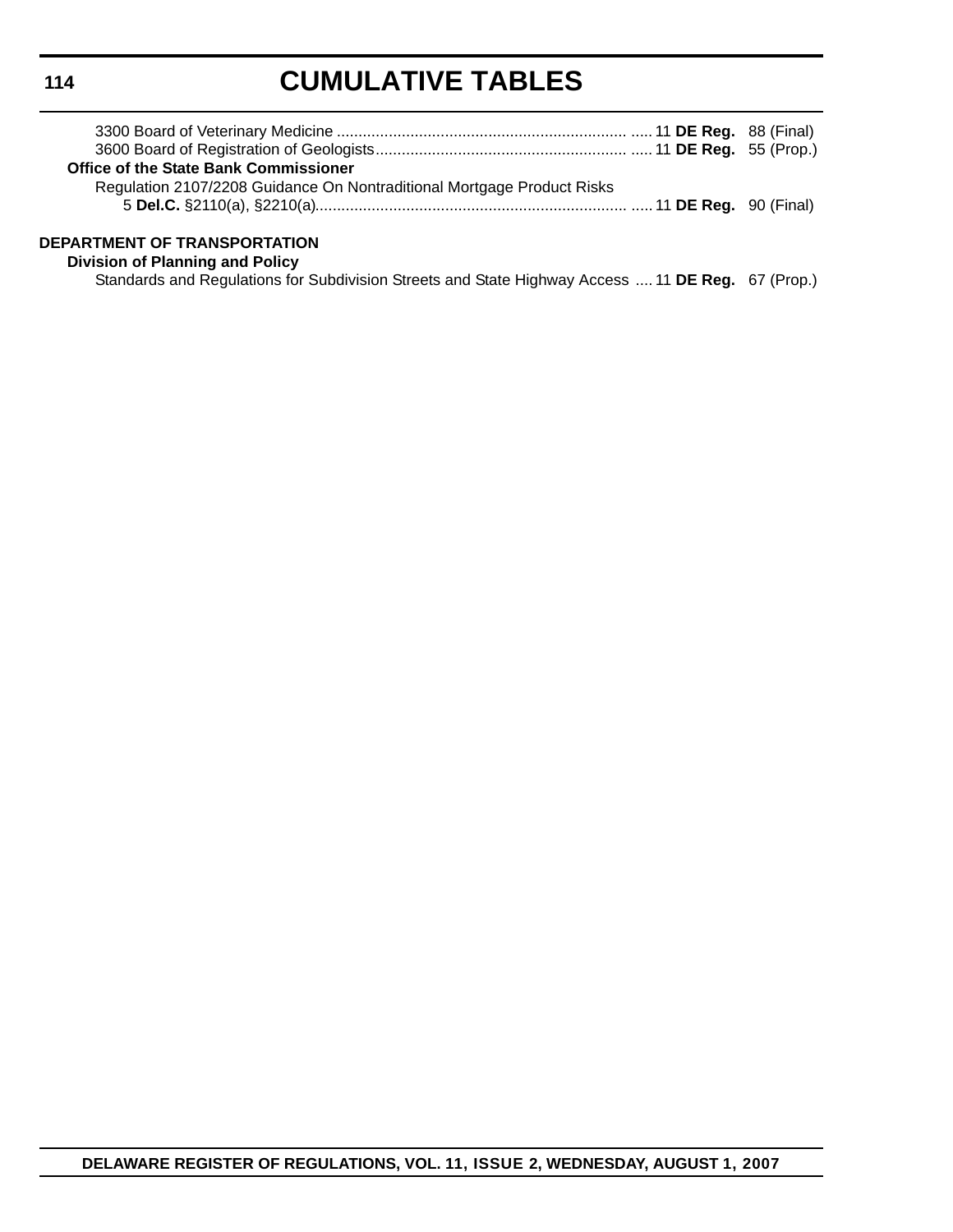#### **Symbol Key**

<span id="page-7-0"></span>Arial type indicates the text existing prior to the regulation being promulgated. Underlined text indicates new text. Language which is stricken through indicates text being deleted.

#### **[Emergency Regulations](#page-3-0)**

Under 29 **Del.C.** §10119 an agency may promulgate a regulatory change as an Emergency under the following conditions:

#### **§ 10119. Emergency regulations.**

If an agency determines that an imminent peril to the public health, safety or welfare requires the adoption, amendment or repeal of a regulation with less than the notice required by § 10115, the following rules shall apply:

(1) The agency may proceed to act without prior notice or hearing or upon any abbreviated notice and hearing that it finds practicable;

(2) The order adopting, amending or repealing a regulation shall state, in writing, the reasons for the agency's determination that such emergency action is necessary;

(3) The order effecting such action may be effective for a period of not longer than 120 days and may be renewed once for a period not exceeding 60 days;

(4) When such an order is issued without any of the public procedures otherwise required or authorized by this chapter, the agency shall state as part of the order that it will receive, consider and respond to petitions by any interested person for the reconsideration or revision thereof; and

(5) The agency shall submit a copy of the emergency order to the Registrar for publication in the next issue of the *Register of Regulations*. (60 Del. Laws, c. 585, § 1; 62 Del. Laws, c. 301, § 2; 71 Del. Laws, c. 48, § 10.)

#### **[DEPARTMENT OF HEALTH AND SOCIAL SERVICES](http://www.dhss.delaware.gov/dhss/dph/index.html)**

#### **DIVISION OF PUBLIC HEALTH**

Statutory Authority: 16 Delaware Code, Section 133 (16 **Del.C.** §133) 16 **DE Admin. Code** 4203

#### **Nature of the Proceedings**

The Delaware Department of Health and Social Services ("Department") has determined that a threat to the public welfare exists if revision to the Cancer Treatment Program Regulations, Section 10.0 Termination of Eligibility, is not implemented without prior notice or hearing. Failure to (July 1, 2007) update this Section will result in a denial of covered services, a continued barrier to treatment and pose an unnecessary health risk to all Delawareans, diagnosed with Cancer, who are otherwise eligible for benefits under the Cancer Treatment Program.

#### **Findings of Fact**

The Department finds that these changes should be made in the best interest of the general public of the State of Delaware. The Department will receive, consider and respond to petitions by any interested person for the reconsideration or revision thereof.

THEREFORE, IT IS ORDERED, that the proposed revision to the regulation be adopted on an emergency basis without prior notice or hearing, and shall become effective on July 1, 2007.

Vincent P. Meconi, Secretary, 7/16/07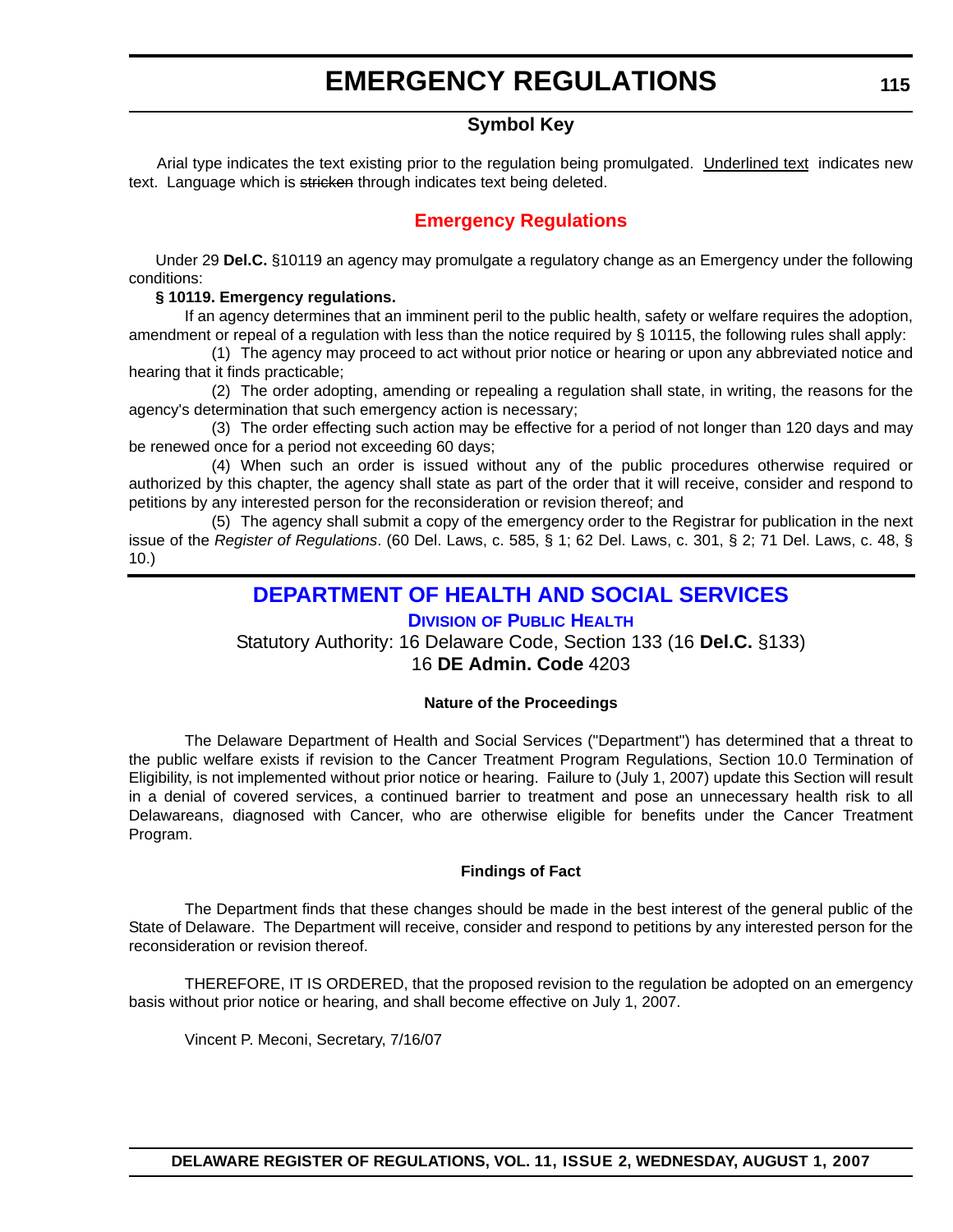#### **4203 Cancer Treatment Program**

#### **1.0 Purpose**

The Cancer Treatment Program (CTP) is a program of Delaware Health and Social Services (DHSS), Division of Public Health (DPH) intended to provide medical insurance coverage to Delawareans for the treatment of cancer.

#### **8 DE Reg 1144 (02/01/05)**

#### **2.0 Availability Of Funds**

2.1 Benefits will be available to enrollees provided that funds for this program are made available to DHSS.

2.2 In the event that funds are not available, DHSS will notify enrollees and providers.

#### **3.0 General Application Information**

3.1 The application must be made in writing on the prescribed CTP form. An individual, agency, institution, guardian or other individual acting can make this request for assistance for the applicant with his knowledge and consent. The CTP will consider an application without regard to race, color, age, sex, disability, religion, national origin or political belief as per State and Federal law.

3.2 Each individual applying for the CTP is requested, but not required, to furnish his or her Social Security Number.

3.3 Filing an application gives the applicant the right to receive a written determination of eligibility and the right to appeal the written determination.

#### **4.0 Technical Eligibility**

4.1 The following for an adult applicant are required to receive benefits under this program. The adult applicant must:

4.1.1 Need treatment for cancer in the opinion of the applicant's licensed physician of record. Cancer treatment will not include routine monitoring for pre-cancerous conditions, or monitoring for recurrence during or after remission.

4.1.2 Be a Delaware resident.

4.1.3 Have been a Delaware resident at the time cancer was diagnosed.

4.1.4 Have no health insurance.

4.1.4.1 Examples of health insurance include comprehensive, major medical and catastrophic plans, Medicare, and Medicaid.

4.1.4.2 Excepted are the following types of insurance plans, which do not exclude eligibility for the CTP: dental, vision, dismemberment, drug, mental health, nursing home, blood bank, workman's compensation, accident, family planning, the Delaware Prescription Assistance Program, the Delaware Chronic Renal Disease program, and non-citizen medical coverage.

4.1.4.3 The CTP is the payer of last resort and will only provide benefits to the extent that they are not covered by the plans listed in 4.1.4.2.

4.1.5 Be over the age of 18 years.

4.1.6 Be diagnosed with any cancer on or after July 1, 2004, or be receiving benefits for the treatment of colorectal cancer through the Division of Public Health's Screening for Life program on June 30, 2004.

4.2 The following are required for a minor (child under 18 years of age) to receive benefits under this program. The minor applicant must:

4.2.1 Need treatment for cancer in the opinion of the applicant's licensed physician of record. Cancer treatment will not include routine monitoring for pre-cancerous conditions, or monitoring for recurrence during or after remission.

4.2.2 Be a Delaware resident

4.2.3 Have been a Delaware resident at the time cancer was diagnosed.

4.2.4 Be diagnosed with any cancer on or after July 1, 2004. Coverage shall be retroactive up to 3 months prior to date of application, provided applicant meets medical requirements and applicant's parent(s) or legal guardian(s) meet financial eligibility requirements under 5.1. In no case will the minor applicant be eligible for benefits under this program before July 1, 2004.

**DELAWARE REGISTER OF REGULATIONS, VOL. 11, ISSUE 2, WEDNESDAY, AUGUST 1, 2007**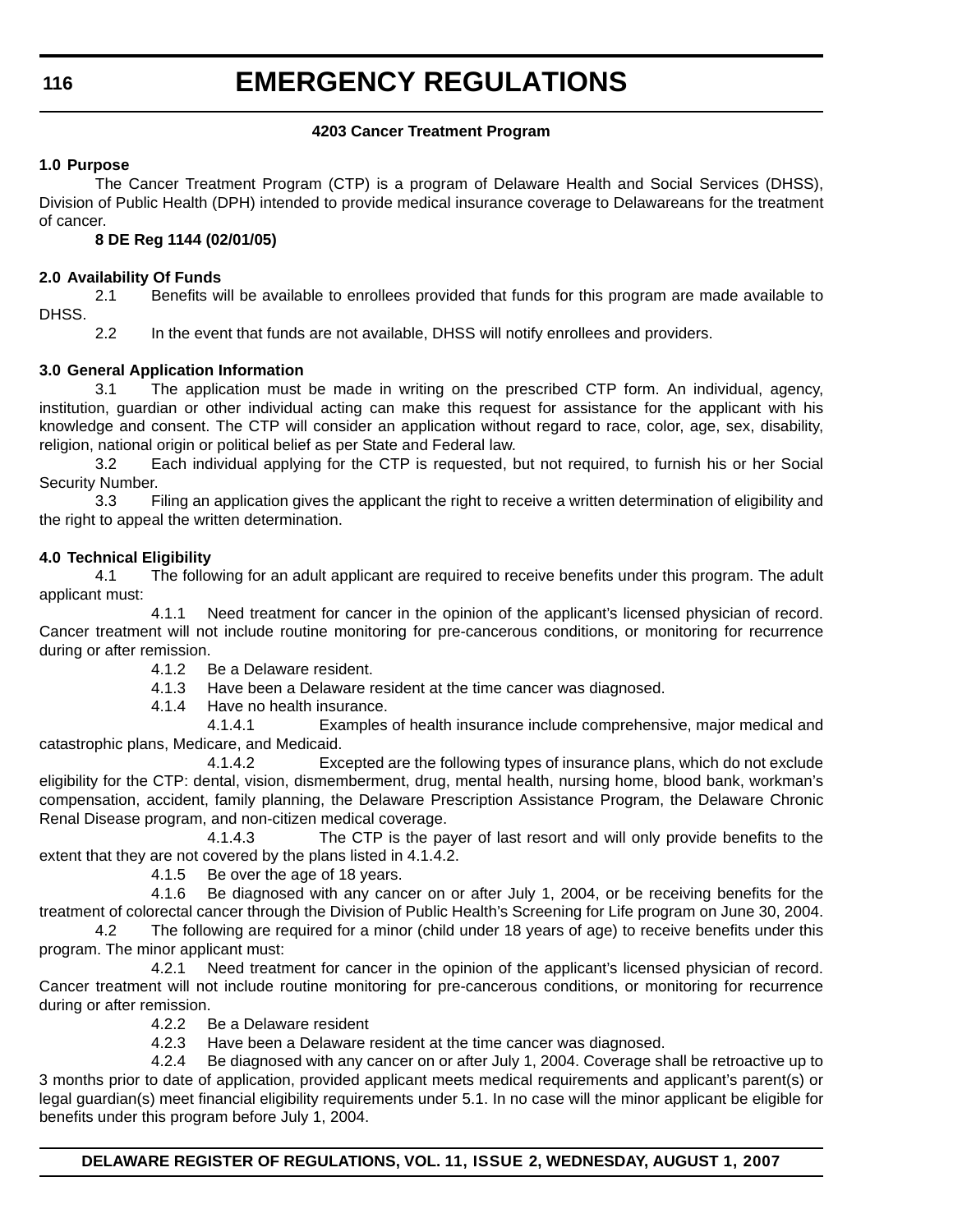4.2.5 The CTP is payer of last resort and will only provide benefits to the extent that they are not covered by other plans.

4.3 An inmate of a public institution shall be eligible for the CTP, provided that the benefits of the CTP are not otherwise provided in full or in part.

4.3.1 For the purposes of the CTP, the definitions of public institution and inmate shall be the same as used by the Delaware Medicaid program.

4.4 The Medical Assistance Card is the instrument used to verify an individual's eligibility for benefits. Prior to rendering services, medical providers are required to verify client eligibility using the client's identification number by accessing one of the Electronic Verification Systems (EVS) options. Instructions for accessing EVS are described in the EVS section of the billing manual.

#### **8 DE Reg 1144 (02/01/05)**

#### **5.0 Financial Eligibility**

5.1 To be eligible for the CTP the applicant must have countable household income that is less than 650% of the Federal Poverty Level (FPL).

5.2 Income is any type of money payment that is of gain or benefit to an individual. Income is either counted or excluded for the eligibility determination.

- 5.3 Countable income includes but is not limited to:
	- 5.3.1 Social Security benefits as paid after deduction for Medicare premium
	- 5.3.2 Pension as paid
	- 5.3.3 Veterans Administration Pension as paid
	- 5.3.4 U.S. Railroad Retirement Benefits as paid

5.3.5 Wages – net amount after deductions for taxes and FICA Senior Community Service Employment – net amount after deductions for taxes and FICA

- 5.3.6 Interest/Dividends gross amount
- 5.3.7 Capital Gains gross amount from capital gains on stocks, mutual funds, bonds.
- 5.3.8 Credit Life or Credit Disability Insurance Payments as paid
- 5.3.9 Alimony as paid
- 5.3.10 Rental Income from entire dwelling gross rent paid minus standard deduction of
- 20% for expenses
- 5.3.11 Roomer/Boarder Income gross room/board paid minus standard deduction of
- 10% for expenses

#### 5.3.12 Self Employment – countable income as reported to Internal Revenue Service

- (IRS)
- 5.3.13 Unemployment Compensation as paid
- 5.4 Excluded income includes but is not limited to:
	- 5.4.1 Annuity payments
	- 5.4.2 Individual Retirement Account (IRA) distributions
	- 5.4.3 Payments from reverse mortgages
	- 5.4.4 Capital gains from the sale of principal place of residence
	- 5.4.5 Conversion or sale of a resource (i.e. cashing a certificate of deposit)
	- 5.4.6 Income tax refunds
	- 5.4.7 Earned Income Tax Credit (EITC)
	- 5.4.8 Vendor payments (bills paid directly to a third party on behalf of the individual)
	- 5.4.9 Government rent/housing subsidy paid directly to individual (i.e. HUD utility allowance)
	- 5.4.10 Loan payments received by individual
	- 5.4.11 Proceeds of a loan
	- 5.4.12 Foster care payments made on behalf of foster children living in the home
	- 5.4.13 Retired Senior Volunteer Program (RSVP)
	- 5.4.14 Veterans Administration Aid and Attendance payments
	- 5.4.15 Victim Compensation payments
	- 5.4.16 German reparation payments
	- 5.4.17 Agent Orange settlement payments
	- 5.4.18 Radiation Exposure Compensation Trust Fund payments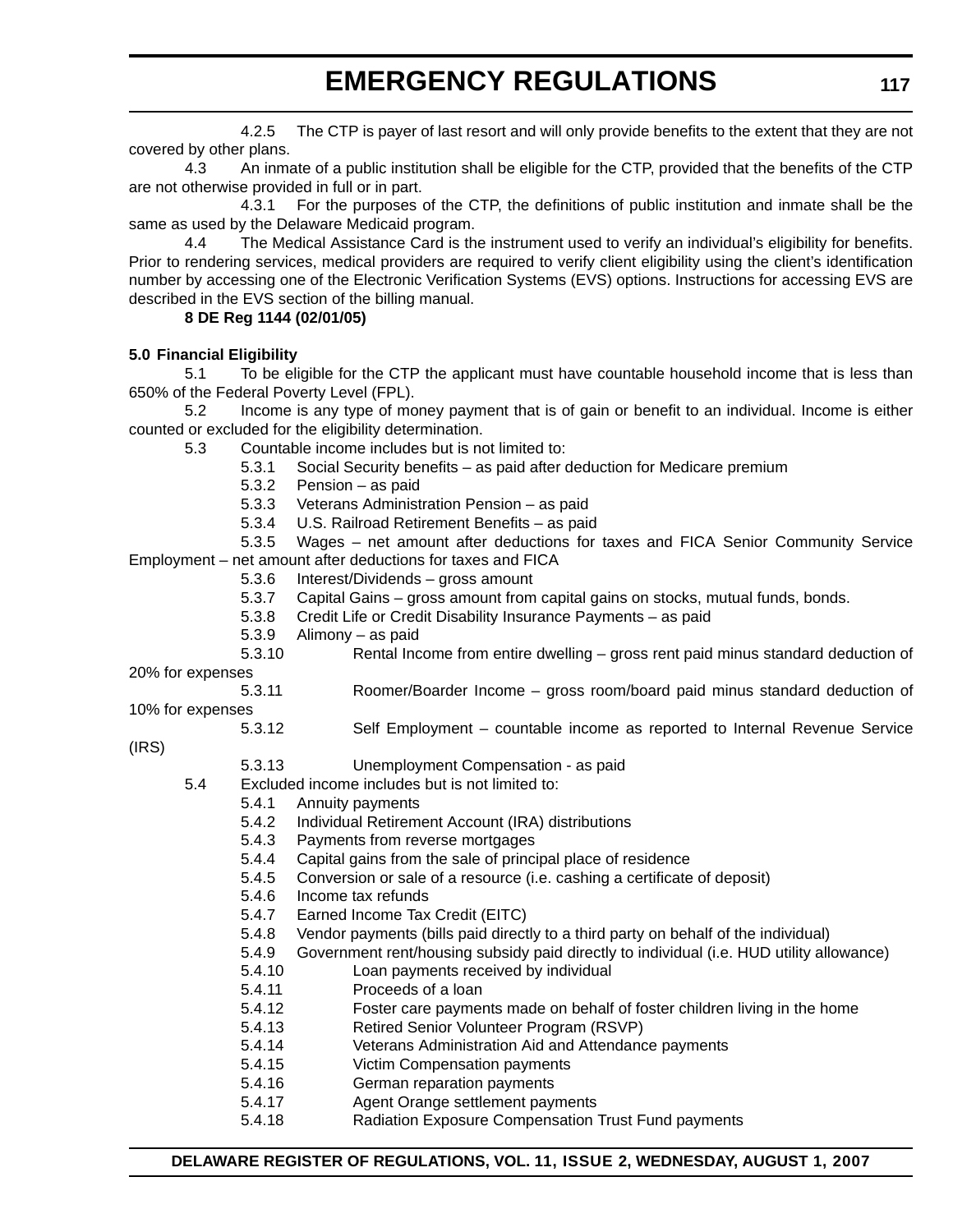- 5.4.19 Japanese-American, Japanese-Canadian, and Aleutian restitution payments
- 5.4.20 Payments from long term care insurance or for inpatient care paid directly to the

individual

5.5 Determination of the household income will be based on the family budget group, which is the total number of persons whose income is budgeted together. This will always include the following:

- 5.5.1 Married couples if they live together; and,
- 5.5.2 Unmarried couples who live together as husband and wife.
- 5.5.3 Couples will be considered as living together as husband and wife if:
	- 5.5.3.1 They say they are married, even if the marriage cannot be verified; or,
	- 5.5.3.2 They are recognized as husband and wife in the community; or,
	- 5.5.3.3 One partner uses the other's last name; or,
	- 5.5.3.4 They state they intend to marry.

5.6 In households that include a caretaker, the caretaker's children and other children that are the caretaker's responsibility, the caretaker's income and those of his/her children are always budgeted together. The income of any other children in the home will be considered separately. In these situations, the separate budget groups can be combined to form a single family budget group only when the following conditions are met:

5.6.1 CTP benefits would be denied to any of the recipients by maintaining separate budget groups.

5.6.2 The caretaker chooses to have his/her income and those of his/her children considered with the income of any other people in the home.

#### **6.0 Residency**

6.1 A Delaware resident is an individual who lives in Delaware with the intention to remain permanently or for an indefinite period, or where the individual is living and has entered into a job commitment, or seeking employment whether or not currently employed.

6.2 Factors that may be taken into account when determining residency are variables such as the applicant's age, location of dwellings and addresses, location of work, institutional status, and ability to express intent.

6.3 Eligibility:

6.3.1 Will not be denied to an otherwise qualified resident of the State because the individual's residence is not maintained permanently or at a fixed address.

6.3.2 Will not be denied because of a durational residence requirement.

6.3.3 Will not be denied to an institutionalized individual because the individual did not establish residence in the community prior to admission to an institution.

6.3.4 Will not be terminated due to temporary absence from the State, if the person intends to return when the purpose of the absence has been accomplished.

6.4 When a State or agency of the State, including an entity recognized under State law as being under contract with the State, arranges for an individual to be placed in an institution in another State, the State arranging that placement is the individual's State of residence.

#### **7.0 Verification of Eligibility Information**

7.1 The CTP may verify information related to eligibility. Verification may be verbal or written and may be obtained from an independent or collateral source.

7.2 Documentation shall be date stamped and become part of the CTP case record.

7.3 Verifications received and/or provided may reveal a new eligibility issue not previously realized. Additional verifications may be required.

7.4 Failure to provide requested documentation may result in denial or termination of eligibility.

#### **8.0 Disposition of Applications**

8.1 The CTP will dispose of each application by a finding of eligibility or ineligibility, unless:

8.1.1 There is an entry in the case record that the applicant voluntarily withdrew the application, and that the CTP sent a notice confirming the applicant's decision;

- 8.1.2 There is a supporting entry in the case record that the applicant is deceased; or
- 8.1.3 There is a supporting entry in the case record that the applicant cannot be located.

#### **DELAWARE REGISTER OF REGULATIONS, VOL. 11, ISSUE 2, WEDNESDAY, AUGUST 1, 2007**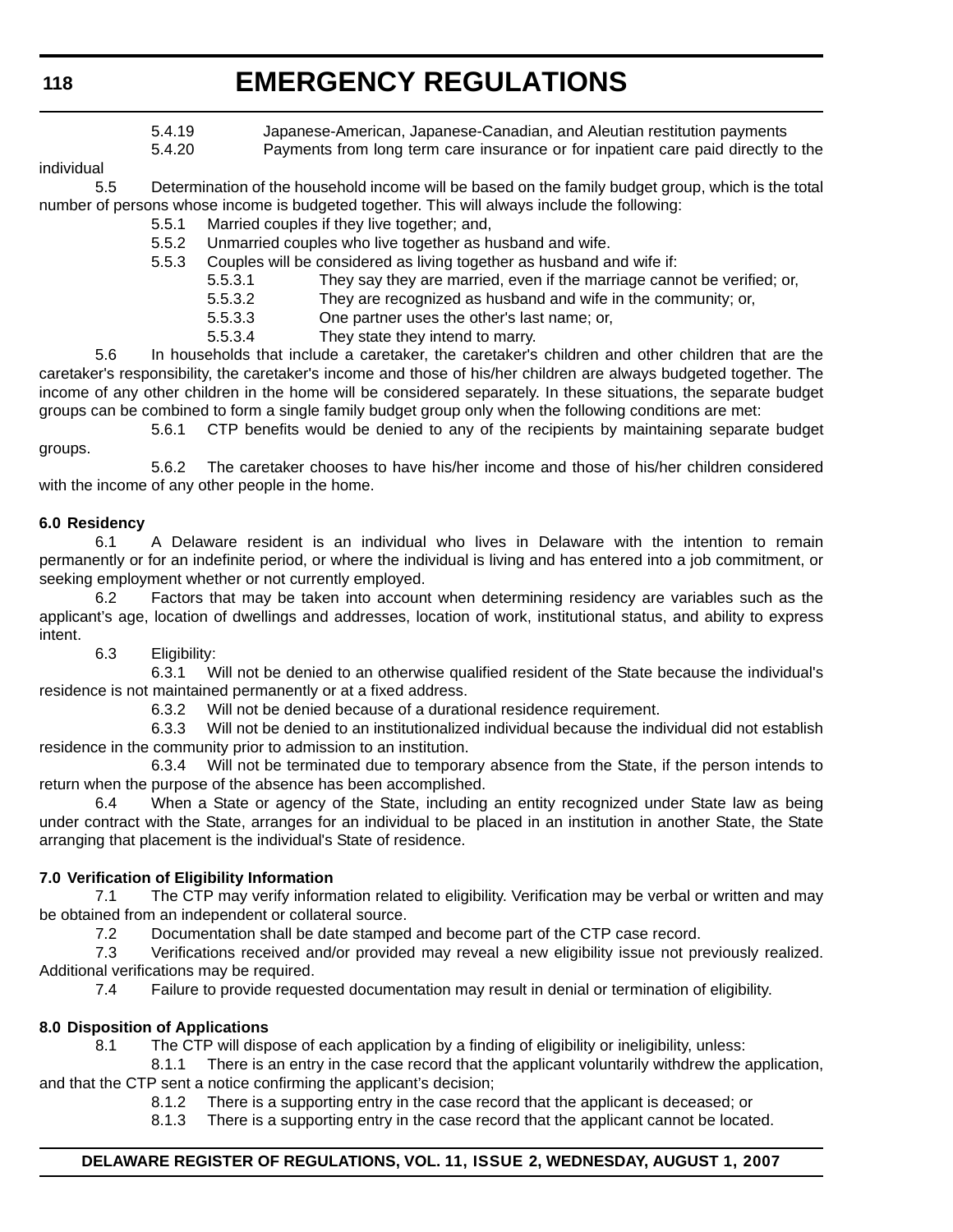#### **9.0 Changes in Circumstances and Personal Information**

9.1 Enrollees are responsible for notifying the CTP of all changes in his circumstances that could potentially affect eligibility for the CTP. Failure to do so may result in overpayments being processed and legal action taken to recover funds expended on his/her behalf during periods of ineligibility.

9.2 Enrollees are responsible for notifying the CTP of changes in the enrollee's name, address and telephone number.

#### **10.0 Termination of Eligibility**

10.1 Eligibility terminates:

10.1.1 When the enrollee attains other medical insurance, including Medicare, Medicaid, and the Medicaid Breast and Cervical Cancer treatment program.

- 10.1.2 When the enrollee is no longer receiving treatment for cancer as defined in 4.1.1.
- 10.1.3 When the enrollee no longer meets the technical or financial eligibility requirements.
- 10.1.4 12 Twenty four months after the date that cancer treatment is initiated.

10.2 If eligibility is terminated, it may only be renewed for an individual who is diagnosed with another cancer for which coverage has not been previously provided. An individual who has a recurrence of cancer for which coverage has been previously provided is not eligible for additional coverage. The determination of a new primary cancer or recurring cancer is made by the treating physician.

#### **11.0 Coverage and Benefits**

11.1 Coverage is limited to the treatment of cancer as defined by DHSS.

11.2 There is no managed care enrollment.

11.3 Benefits will be paid at rates equivalent to Medicaid under a fee for service basis. If a Medicaid rate does not exist for the service provided, the CTP will determine a fair rate.

11.4 Benefits will only be paid when the provider of the cancer treatment services is a Delaware Medicaid Assistance Provider.

11.5 Benefits for patients enrolled prior to September 1, 2004 (or whatever date is established by DHSS as having an operational benefits management information system), may not be paid until after that date.

11.6 The CTP is the payer of last resort and will only provide benefits to the extent that they are not otherwise covered by another insurance plan.

11.7 Eligibility may be retroactive to the day that cancer treatment was initiated provided that the application is filed within one year of that day. In such circumstances, covered services will only be provided for the time period that the applicant is determined to have been eligible for the CTP.

11.8 In no case will eligibility be retroactive to a time period prior to July 1, 2004, except if the enrollee was receiving benefits for the treatment of colorectal cancer through the Division of Public Health's Screening for Life program on June 30, 2004. If this exception occurs, eligibility will be retroactive only to the date the enrollee was receiving benefits for colorectal cancer treatment through the Screening for Life program.

#### **12.0 Cancer Treatment Services Which Are Not Covered**

12.1 The cost of nursing home or long-term care institutionalization is not covered. (The cost of cancer treatment services within a nursing home or long term care institution is a covered benefit.)

12.2 Services not related to the treatment of cancer as determined by DHSS are not covered.

12.3 Cancer treatment services for which the enrollee is eligible to receive by other health plans as listed in 4.1.4.2 are not covered.

#### **13.0 Changes In Program Services**

13.1 When changes in program services require adjustments of CTP benefits, the CTP will notify enrollees who have provided an accurate and current name, and address or telephone number.

#### **14.0 Confidentiality**

14.1 The CTP will maintain the confidentiality of application, claim, and related records as required by law.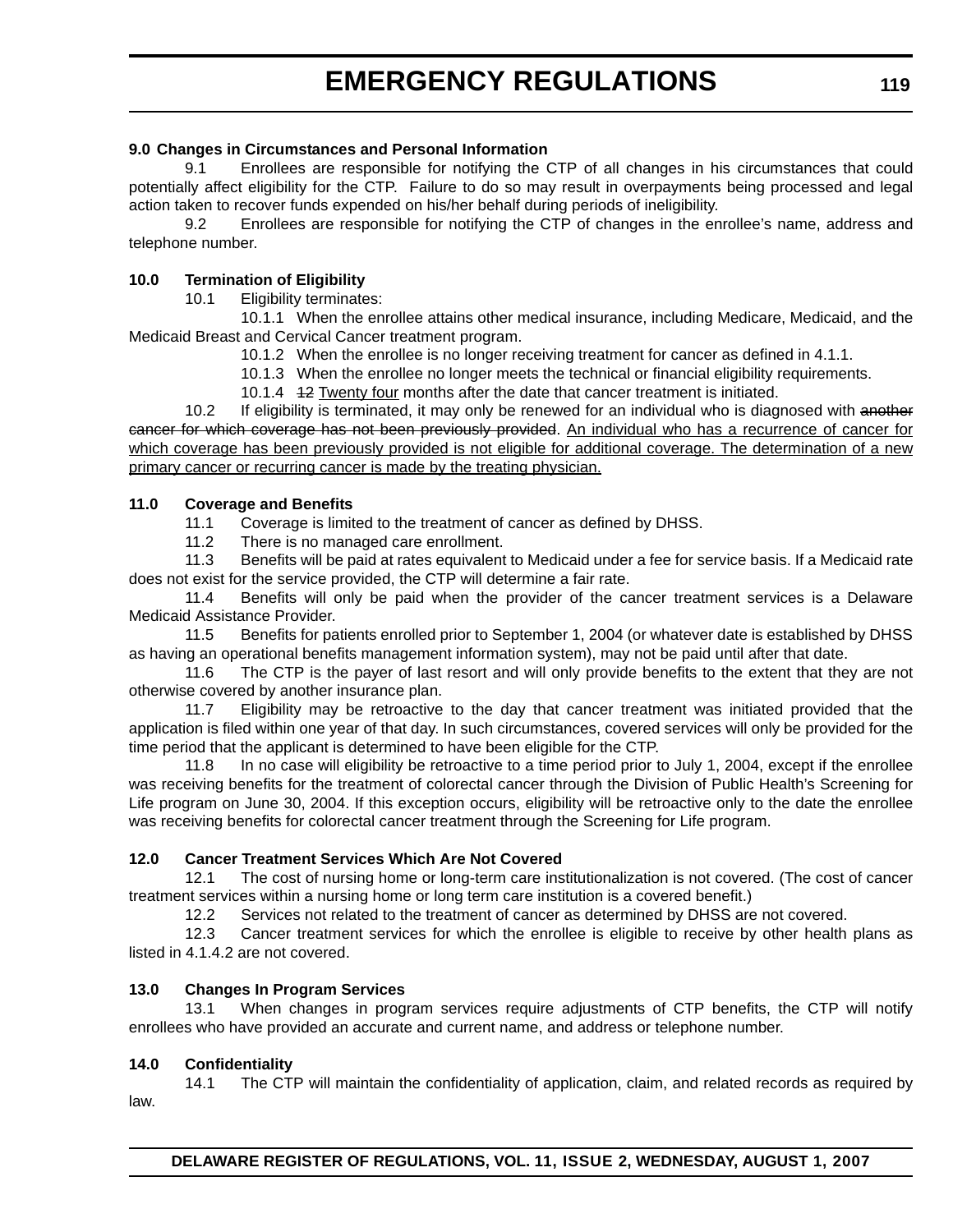**120**

### **EMERGENCY REGULATIONS**

#### **15.0 Review Of CTP Decisions**

15.1 Any individual who is dissatisfied with a CTP decision may request a review of that decision.

15.2 Such request must be received by the CTP in writing within 30 days of the date of the decision in question.

15.3 The CTP will issue the results of its review in writing. The review will be final and not subject to further appeal.

**8 DE Reg. 107 (07/01/04)**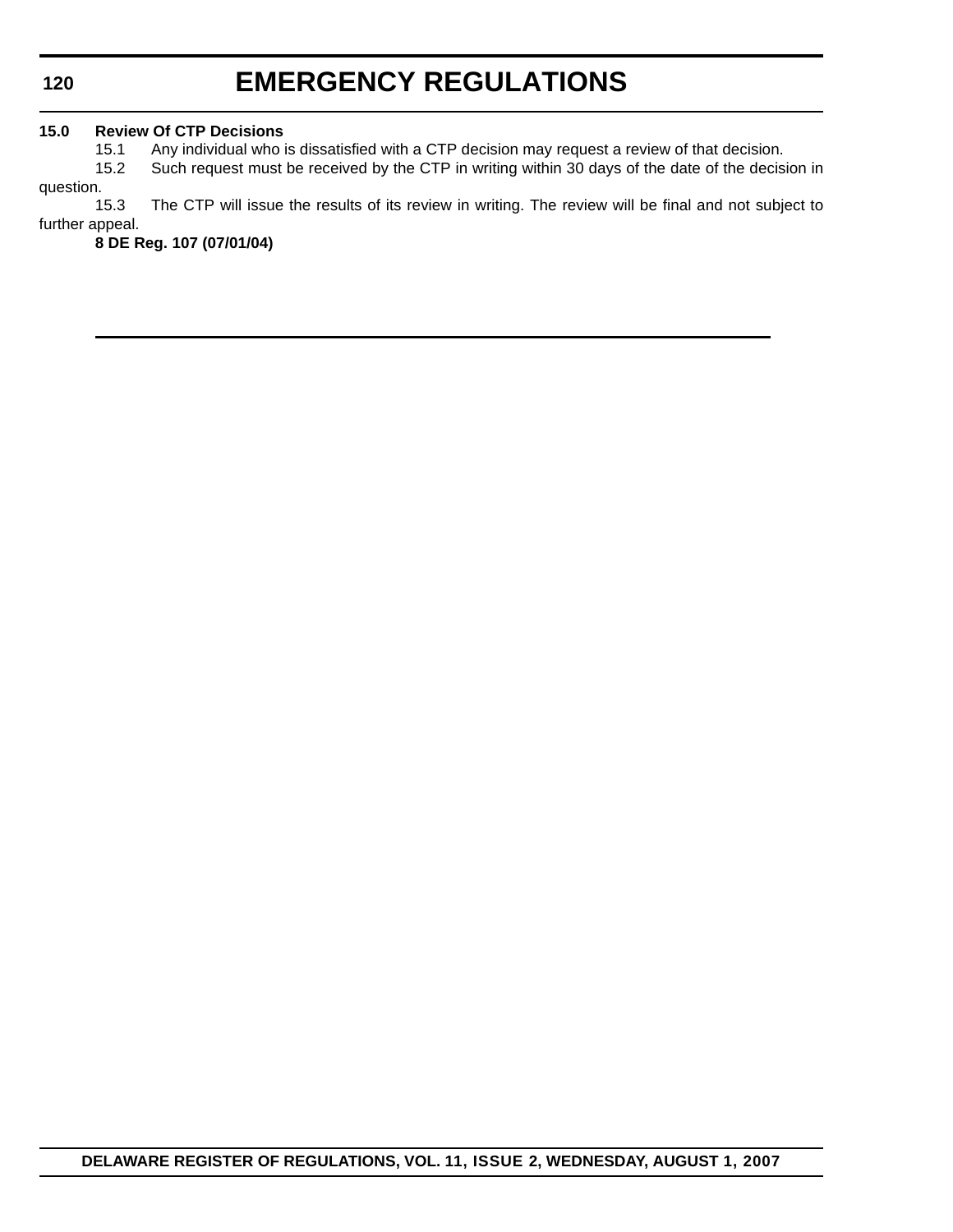#### **Symbol Key**

<span id="page-13-0"></span>Arial type indicates the text existing prior to the regulation being promulgated. Underlined text indicates new text. Language which is stricken through indicates text being deleted.

#### **[Proposed Regulations](#page-3-0)**

Under 29 **Del.C.** §10115 whenever an agency proposes to formulate, adopt, amend or repeal a regulation, it shall file notice and full text of such proposals, together with copies of the existing regulation being adopted, amended or repealed, with the Registrar for publication in the *Register of Regulations* pursuant to §1134 of this title. The notice shall describe the nature of the proceedings including a brief synopsis of the subject, substance, issues, possible terms of the agency action, a reference to the legal authority of the agency to act, and reference to any other regulations that may be impacted or affected by the proposal, and shall state the manner in which persons may present their views; if in writing, of the place to which and the final date by which such views may be submitted; or if at a public hearing, the date, time and place of the hearing. If a public hearing is to be held, such public hearing shall not be scheduled less than 20 days following publication of notice of the proposal in the *Register of Regulations*. If a public hearing will be held on the proposal, notice of the time, date, place and a summary of the nature of the proposal shall also be published in at least 2 Delaware newspapers of general circulation. The notice shall also be mailed to all persons who have made timely written requests of the agency for advance notice of its regulation-making proceedings.

#### **[DEPARTMENT OF EDUCATION](http://www.doe.k12.de.us/) OFFICE OF THE SECRETARY**

Statutory Authority: 14 Delaware Code, Section 122(d) (14 **Del.C.** §122(d)) 14 **DE Admin. Code** 106

#### **Education Impact Analysis Pursuant to 14 Del.C. Section 122(d)**

#### **[106 Teacher Appraisal Process Delaware Performance Appraisal System \(DPAS II\)](#page-3-0)**

#### **A. Type of Regulatory Action Required**

Amendment to Existing Regulation

#### **B. Synopsis of Subject Matter of the Regulation**

The Secretary of Education seeks the consent of the State Board of Education to amend 14 **DE Admin.** 106 Teacher Appraisal Process Delaware Performance Appraisal System (DPAS II) to reflect the status of DPAS II from a pilot to implementation and to reflect comments and suggestions from the evaluations conducted at the conclusion of the first (June 2006) and second year (June 2007) of the pilot. The evaluations were conducted by Progress Education Corporation. The rewritten regulation will reflect changes to the procedures, the forms and the student improvement section of the regulation.

Persons wishing to present their views regarding this matter may do so in writing by the close of business on or before September 5, 2007 to Susan Keene Haberstroh, Education Associate, Regulation Review and Legislative Liaison, Department of Education, at 401 Federal Street, Suite 2, Dover, DE 19901. A copy of this regulation is available from the above address or may be viewed at the Department of Education business office.

#### **C. Impact Criteria**

1. Will the amended regulation help improve student achievement as measured against state achievement standards? This regulation addresses the appraisal system for teachers, and does not address student achievement against the state achievement standards.

2. Will the amended regulation help ensure that all students receive an equitable education? This regulation addresses the appraisal system for teachers and not does directly address whether all students receive an equitable education.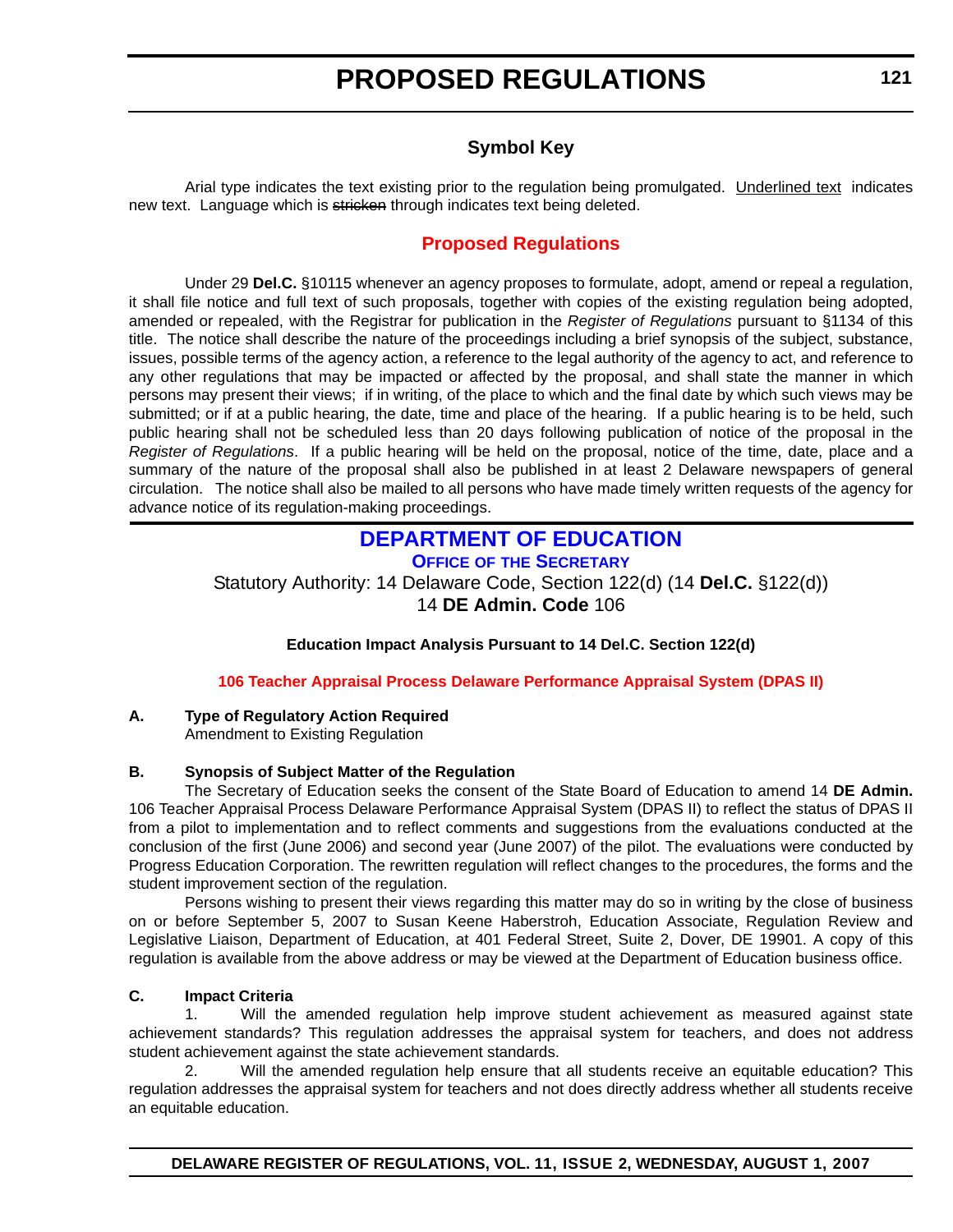3. Will the amended regulation help to ensure that all students' health and safety are adequately protected? This regulation does not address student health or student safety.

4. Will the amended regulation help to ensure that all students' legal rights are respected? This regulation addresses the teacher appraisal system and not students' legal rights.

5. Will the amended regulation preserve the necessary authority and flexibility of decision making at the local board and school level? This regulation preserves the authority and flexibility to the extent the appraisal system is carried out at the board and school level.

6. Will the amended regulation place unnecessary reporting or administrative requirements or mandates upon decision makers at the local board and school levels? This regulation does not place unnecessary reporting or administrative requirements or mandates upon decision makers at the local board or school levels.

7. Will the decision making authority and accountability for addressing the subject to be regulated be placed in the same entity? The decision-making and accountability for the teacher appraisal system is maintained at the local board or charter school level.

8. Will the amended regulation be consistent with and not an impediment to the implementation of other state educational policies, in particular to state educational policies addressing achievement in the core academic subjects of mathematics, science, language arts and social studies? This regulation does not provide an impediment to the implementation of other state educational policies.

9. Is there a less burdensome method for addressing the purpose of the regulation? This regulation reflects information provided by an evaluation of the pilot, which has resulted in streamlining the process.

10. What is the cost to the State and to the local school boards of compliance with the regulation? There are no additional costs to the local school boards or charter schools in complying with this regulation.

#### **106 Teacher Appraisal Process Delaware Performance Appraisal System (DPAS II)**

#### **1.0 The Teacher Appraisal Process Delaware Performance Appraisal System (DPAS II) shall be effective for only those districts participating in the pilot of this process**

For teachers participating in the pilot, any rating received on a Summative Evaluation conducted during the pilot period shall not be included in the determination of a pattern of ineffective teaching as defined in 7.0.

#### **2.0 Definitions**

**"Announced Observation"** shall consist of the Preobservation Form and conference with the evaluator, an observation by the evaluator at an agreed upon date and time, and the associated formative conferences and reports. The observation shall be of sufficient length, at least twenty (20) minutes, to analyze the lesson and assess performance.

**"Board"** shall mean a local board of education or charter school board of directors.

**"Certified Evaluator"** shall mean the individual, usually the supervisor of the teacher, who has successfully completed the evaluation training in accordance with 9.0.

**"DPAS"** shall mean the Delaware Performance Appraisal System in effect prior to **DPAS II**.

**"Experienced Teacher"** shall mean a teacher who holds valid and current Continuing or Advanced License, or Standard or Professional Status Certificate issued prior to August 1, 2003.

**"Improvement Plan"** shall be the plan that a teacher and evaluator mutually develop in accordance with section 8.0.

**"Novice Teacher"** shall mean a teacher who holds a valid and current Initial License.

**"Satisfactory Component Rating"** shall mean the teacher understands the concepts of the component and the teacher's performance in that component is acceptable.

**"Satisfactory Evaluation"** shall be used to qualify for a continuing license and shall be equivalent to the overall "Effective" or "Needs Improvement" rating on the Summative Evaluation.

**"Summative Evaluation"** shall be the rating process at the conclusion of the appraisal cycle.

**"Technical Assistance Document"** shall mean the manual that contains the prescribed forms, detailed procedures, specific details about the 5 components of evaluation and other relevant documents that assist in the appraisal process.

**"Unannounced Observation"** shall consist of an observation by the evaluator at a date and time that has not been previously arranged and the associated formative conferences/reports. The observation shall be of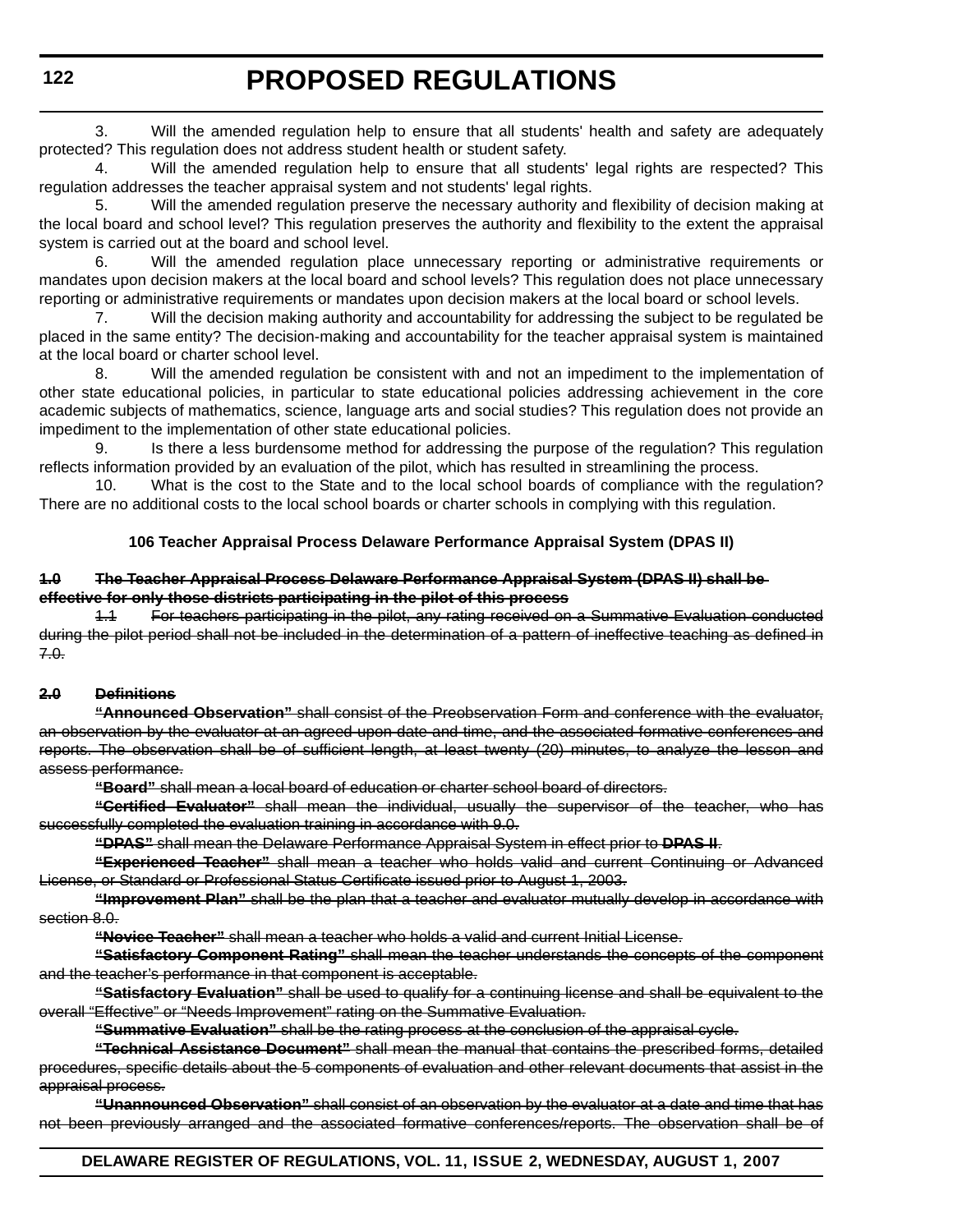sufficient length, at least twenty (20) minutes, to analyze the lesson and assess performance.

**"Unsatisfactory Component Rating"** shall mean that the teacher does not understand the concepts of the component and the teacher's performance in that component is not acceptable.

**"Unsatisfactory Evaluation"** shall be the equivalent to the overall "Ineffective" rating on the Summative Evaluation.

#### **3.0 Appraisal Cycles**

3.1 Experienced teachers who have earned a rating of "Effective" on their most recent Summative Evaluation shall receive a minimum of one (1) Announced Observation each year with a Summative Evaluation at the end of the one year period. The minimum annual evaluation for an experienced teacher who has earned an effective rating, may be waived for the subsequent year but not for two (2) consecutive years. Up to one half of the experienced teachers in a building who received a rating of "Effective" or "Exemplary" on the most recent DPAS Performance Appraisal may have the annual Summative Evaluation waived.

3.2 Experienced teachers who have earned a rating of "Needs Improvement" or "Ineffective" on their most recent Summative Evaluation shall receive a minimum of one (1) Announced Observation and one (1) Unannounced Observation with a Summative Evaluation at the end of the one year period. These teachers shall have an Improvement Plan which may require additional observations and other types of monitoring as outlined in the Technical Assistance Document.

3.3 Novice teachers shall receive a minimum of one (1) Announced Observation and one (1) Unannounced Observation with a Summative Evaluation at the end of the one year period. Novice teachers who have earned a rating of "Needs Improvement" or "Ineffective" on their most recent Summative Evaluation shall have an Improvement Plan which may require additional observations or other types of monitoring as outlined in the Technical Assistance Document.

#### **4.0 Technical Assistance Document**

4.1 All districts and charter schools shall use the document entitled *Delaware Performance Appraisal* **System (DPAS) II Technical Assistance Document as developed by the Department of Education to assist in the** implementation of the appraisal system. The Technical Assistance Document shall be reviewed biannually by the State Board of Education. Any recommendations for change shall be submitted to the Department of Education for consideration.

4.2 The Document shall contain, at a minimum, the following:

4.2.1 Specific details about each of the five (5) components listed in 5.1.

4.2.2 All forms or documents needed to complete the requirements of the appraisal process including Announced Observation, Unannounced Observation, Summative Evaluation, Improvement Plan and Challenge Form.

4.2.3 Specific procedures for observations, conferences, ratings, Summative Evaluation, Improvement Plan(s), and Challenges.

#### **5.0 Appraisal Criteria**

5.1 The following five (5) components shall be the basis upon which the performance of a teacher shall be evaluated by a certified evaluator:

5.1.1 Planning and Preparation

5.1.1.1 Selecting Instructional Goals: Teacher selects instructional goals that are aligned with the DE content standards and available DSTP, district and school program data. Goals are appropriate for the learners and reflect high expectations consistent with DSTP levels of performance.

5.1.1.2 Designing Coherent Instruction: Teacher plans for learning activities that align with the goals and supports student learning. Instructional planning shows a structure and selection of materials and activities that support student learning relative to the DE content standards.

5.1.1.3 Demonstrating Knowledge of Content and Pedagogy: Teacher shows his/ her knowledge of content and how to teach it to a variety of learners. The teacher's plans include natural connections between content areas that deepen student learning. The content that he/she teaches is aligned to the DE content standards.

5.1.1.4 Demonstrating Knowledge of Students: Teacher shows an awareness of his/her knowledge of student developmental characteristics, approaches to learning, knowledge, skills, interests,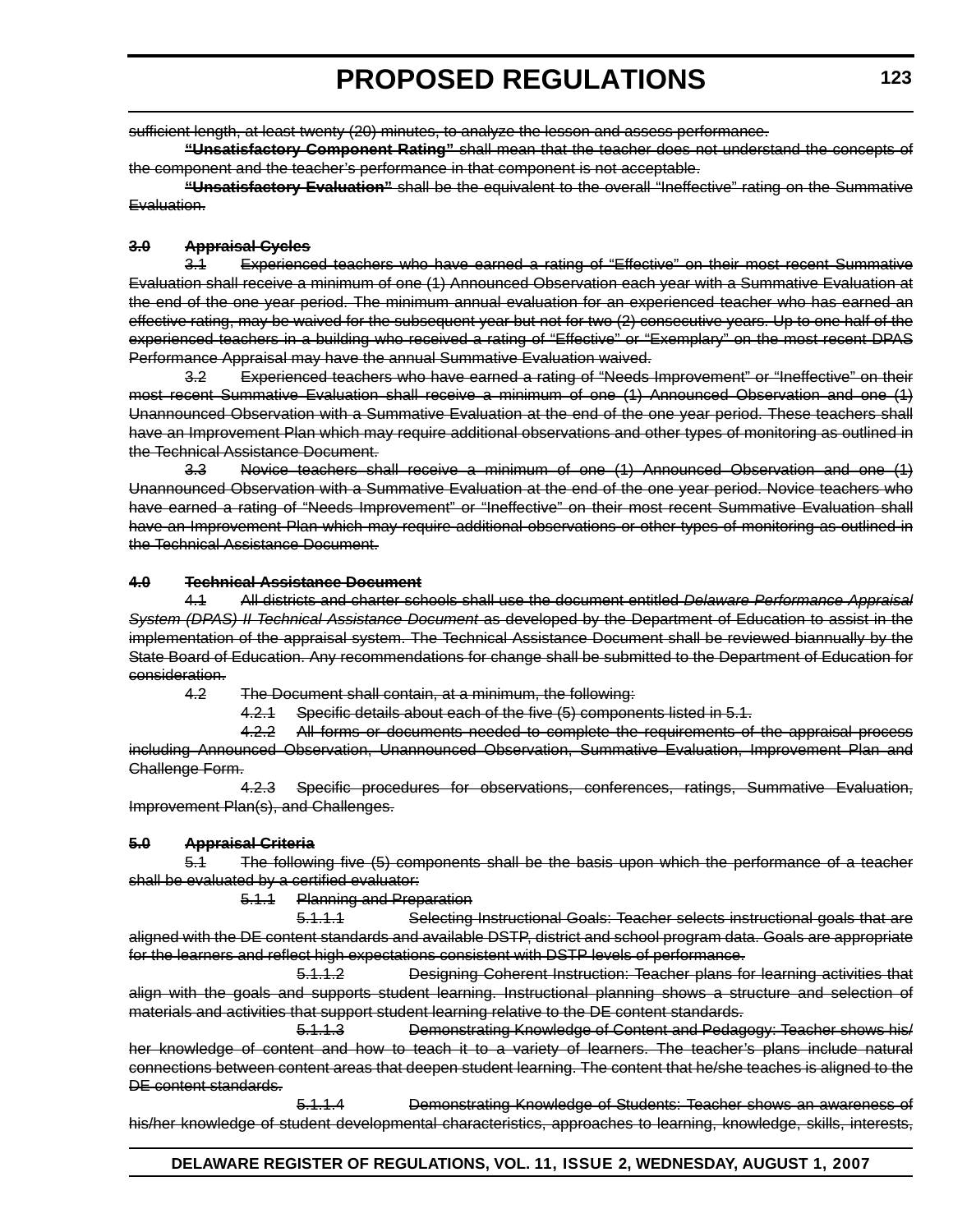| cultural heritage, and DSTP performance levels.            |                                     |                                                                                                                     |
|------------------------------------------------------------|-------------------------------------|---------------------------------------------------------------------------------------------------------------------|
|                                                            | 5.1.2 Classroom Environment         |                                                                                                                     |
|                                                            | <del>5.1.2.1</del>                  | Managing Classroom Procedures: Teacher has clearly defined                                                          |
|                                                            |                                     | procedures for managing learning time, transitions between learning events, and routine procedures that maximize    |
| learning time.                                             |                                     |                                                                                                                     |
|                                                            | 5.1.2.2                             | Managing Student Behavior: Teacher establishes behavioral expectations                                              |
|                                                            |                                     | and consequences and monitors student conduct. Teacher responds to student behavior in appropriate and              |
| effective ways to minimize disruptions.                    |                                     |                                                                                                                     |
|                                                            | 5.1.2.3                             | Creating an Environment to Support Learning: Teacher creates an                                                     |
|                                                            |                                     | atmosphere in which learning is valued. Teacher to student and student to student interactions show rapport that is |
| grounded in mutual respect.                                |                                     |                                                                                                                     |
|                                                            | 5.1.2.4                             | Organizing Physical Space: Teacher organizes, allocates, and manages                                                |
|                                                            |                                     | physical space to create a safe learning environment. Teacher uses physical resources to contribute to effective    |
| instruction and make resources accessible to all students. |                                     |                                                                                                                     |
|                                                            | 5.1.3 Instruction                   |                                                                                                                     |
|                                                            | <del>5.1.3.1</del>                  | Engaging Students in Learning: Content is appropriate, clear, and links to                                          |
|                                                            |                                     | student knowledge and experience. Content is aligned with the DE content standards and informed by the DSTP         |
|                                                            |                                     | instructional needs comments. Activities and assignments engage students in the exploration of the content.         |
|                                                            |                                     | Instructional materials are suitable to the instructional goals. The instruction is coherent.                       |
|                                                            | <del>5.1.3.2</del>                  | Demonstrating Flexibility and Responsiveness: Teacher has a repertoire                                              |
|                                                            |                                     | of instructional strategies and makes modifications to lessons as needed. Teacher differentiates instruction based  |
|                                                            |                                     | on learner characteristics and DSTP instructional needs comments.                                                   |
|                                                            | <del>5.1.3.3</del>                  | Communicating Clearly and Accurately: Verbal and written                                                            |
|                                                            |                                     | communication is clear and appropriate to students' age, background, and level of understanding.                    |
|                                                            | <del>5.1.3.4</del>                  | Using Questioning and Discussion Techniques: Questions are                                                          |
|                                                            |                                     | appropriate to the content and level of students' understanding. Teacher encourages students to pose their own      |
|                                                            |                                     | questions and is responsive to student questions. Teacher facilitates student led discussions.                      |
|                                                            | 5.1.4 Professional Responsibilities |                                                                                                                     |
|                                                            | <del>5.1.4.1</del>                  | Communicating with Families: Teacher shares information about the                                                   |
|                                                            |                                     | school's educational program, its alignment with the Delaware content standards, and expectations for student       |
|                                                            |                                     | performance. Teacher develops two way communication with families about student progress, behavior, and             |
| personal needs or concerns.                                |                                     |                                                                                                                     |
|                                                            | <del>5.1.4.2</del>                  | Developing a Student Record System: Teacher keeps records of                                                        |
|                                                            |                                     | attendance, emergency contact information, personal information (such as: allergies, medications,                   |
|                                                            |                                     | accommodations), and behavior. Shares relevant information with appropriate school personnel.                       |
|                                                            | 5.1.4.3                             | Growing and Developing Professionally: Teacher participates in                                                      |
|                                                            |                                     | professional development to increase his/her knowledge of content and pedagogy. Teacher chooses professional        |
|                                                            |                                     | development that is aligned with the needs of the school/district/students.                                         |
|                                                            | 5.1.4.4                             | Reflecting on Professional Practice: Teacher engages in reflective                                                  |
|                                                            |                                     | thinking as an individual, as a team participant, or as a school/community member with the goal of improving        |
| instruction and learning.                                  |                                     |                                                                                                                     |
| <del>5.1.5</del>                                           | Student Improvement                 |                                                                                                                     |
|                                                            | 5.1.5.1                             | Showing Improvement on the DSTP: Teacher uses DSTP data analysis to                                                 |
|                                                            |                                     | inform classroom improvement, curriculum and instruction decisions.                                                 |
|                                                            | 5.1.5.2                             | Aligning Assessments to Learning Goals and DSTP: Teacher creates                                                    |
|                                                            |                                     | dependable assessments and scoring criteria that accurately measure the learning goals based on the DE content      |
|                                                            |                                     | standards and DSTP and classroom performance assessments and that yield data about student needs and                |
|                                                            |                                     | progress relative to the content standards measured by the DSTP.                                                    |
| 5.2                                                        |                                     | Each of the five (5) components shall be weighted equally and assigned a rating of Satisfactory or                  |
| Unsatisfactory on the Summative Evaluation.                |                                     |                                                                                                                     |
|                                                            | 5.2.1 Planning and Preparation      |                                                                                                                     |
|                                                            | 5,2,1,1                             | A satisfactory rating for this component shall mean the teacher                                                     |
|                                                            |                                     | demonstrates acceptable performance by meeting at least 4 of the following 5 criteria:                              |
|                                                            |                                     |                                                                                                                     |

5.2.1.1.1 Selects goals that are clear, reflect high expectations, are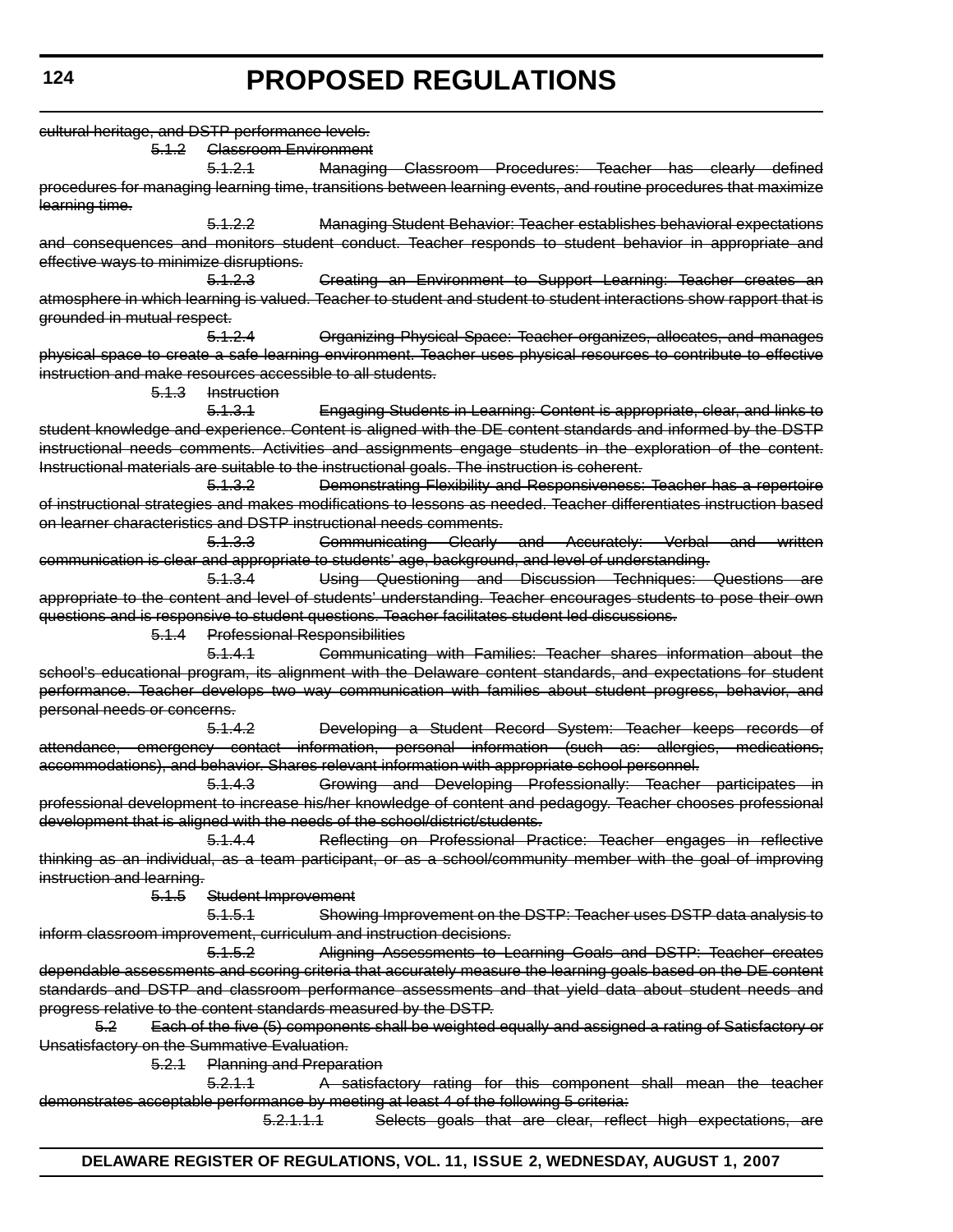|                                                            |                                      | consistent with DSTP levels of performance, focus on learning, align with Delaware content standards and         |
|------------------------------------------------------------|--------------------------------------|------------------------------------------------------------------------------------------------------------------|
|                                                            |                                      | available DSTP, district, school and program data, and are suitable for the class.                               |
|                                                            | 5.2.1.1.2                            | Designs instruction that has a clearly defined structure, is                                                     |
| appropriate for students, and matches the selected goals.  |                                      |                                                                                                                  |
|                                                            | 5.2.1.1.3                            | Chooses materials and activities that match the goals and                                                        |
| engage students in learning.                               |                                      |                                                                                                                  |
|                                                            | 5.2.1.1.4                            | Displays solid content and pedagogy knowledge and makes                                                          |
|                                                            |                                      | connections within the content area and with other content areas that deepen student learning. Displays an       |
|                                                            |                                      | understanding of prerequisite knowledge and anticipates student misconceptions.                                  |
|                                                            | 5.2.1.1.5                            | Displays knowledge of student developmental characteristics,                                                     |
|                                                            |                                      | approaches to learning, knowledge, skills, interests, cultural heritage, and DSTP performance levels.            |
|                                                            | 5.2.2 Glassroom Environment          |                                                                                                                  |
|                                                            | <del>5.2.2.1</del>                   | A satisfactory rating for this component shall mean the teacher                                                  |
|                                                            |                                      | demonstrates acceptable performance by meeting at least 8 of the following 11 criteria:                          |
|                                                            | 5.2.2.1.1                            | Posts classroom procedures and rules stated in student friendly                                                  |
|                                                            |                                      |                                                                                                                  |
| terms.                                                     | <del>5.2.2.1.2</del>                 |                                                                                                                  |
|                                                            |                                      | Encourages students in assuming responsibility for following                                                     |
| procedures.                                                |                                      |                                                                                                                  |
|                                                            | 5.2.2.1.3                            | Uses transitions appropriately to maximize learning time.                                                        |
|                                                            | 5.2.2.1.4                            | Posts behavioral expectations and consequences in student                                                        |
| friendly terms.                                            |                                      |                                                                                                                  |
|                                                            | <del>5.2.2.1.5</del>                 | Monitors and responds to behavior in effective ways that                                                         |
| minimize disruptions.                                      |                                      |                                                                                                                  |
|                                                            | 5.2.2.1.6                            | Discusses classroom procedures and rules with students in ways                                                   |
| that show shared valuing of procedures and rules.          |                                      |                                                                                                                  |
|                                                            | 5.2.2.1.7                            | Interacts with students and encourages student to student                                                        |
| interactions in ways that show rapport and mutual respect. |                                      |                                                                                                                  |
|                                                            | 5,2,2,1,8                            | Displays student work.                                                                                           |
|                                                            | <del>5.2.2.1.9</del>                 | Organizes, allocates, and manages physical space in ways that                                                    |
| create a safe learning environment.                        |                                      |                                                                                                                  |
|                                                            | 5.2.2.1.10                           | Uses physical resources in ways that contribute to effective                                                     |
| instruction.                                               |                                      |                                                                                                                  |
|                                                            | 5.2.2.1.11                           | Makes resources available to all students.                                                                       |
| 5.2.3                                                      | Instruction                          |                                                                                                                  |
|                                                            | <del>5.2.3.1</del>                   | A satisfactory rating for this component shall mean the teacher                                                  |
|                                                            |                                      | demonstrates acceptable performance by meeting at least 7 of the following 9 criteria:                           |
|                                                            | <del>5.2.3.1.1</del>                 | Selects content that is aligned with the DE content standards, is                                                |
|                                                            |                                      | appropriate, clear, and links to student knowledge and experience and the DSTP instructional needs comments.     |
|                                                            | <del>5.2.3.1.2</del>                 | Selects and designs activities and assignments that engage                                                       |
| students in the exploration of the content.                |                                      |                                                                                                                  |
|                                                            | 5.2.3.1.3                            | Uses instructional materials that are suitable to the instructional                                              |
|                                                            |                                      |                                                                                                                  |
| goals.                                                     |                                      |                                                                                                                  |
|                                                            | 5.2.3.1.4                            | Delivers coherent instruction.                                                                                   |
|                                                            | 5.2.3.1.5                            | Uses a repertoire of instructional strategies and makes                                                          |
| adjustments to lessons as needed.                          |                                      |                                                                                                                  |
|                                                            | 5.2.3.1.6                            | Differentiates instruction based on learner characteristics and                                                  |
| <b>DSTP</b> instructional needs comments.                  |                                      |                                                                                                                  |
|                                                            | 5,2,3,1,7                            | Communicates clearly in writing and verbally. Communicates in                                                    |
|                                                            |                                      | ways appropriate to students' age, background, and level of understanding.                                       |
|                                                            | 5.2.3.1.8                            | Asks questions that are appropriate to the content and level of                                                  |
|                                                            |                                      | students' understanding. Encourages students to pose their own questions and is responsive to student questions. |
|                                                            | 5.2.3.1.9                            | Facilitates student led discussions.                                                                             |
| 5.2.4                                                      | <b>Professional Responsibilities</b> |                                                                                                                  |
|                                                            | 5.2.4.1                              | A satisfactory rating for this component shall mean the teacher                                                  |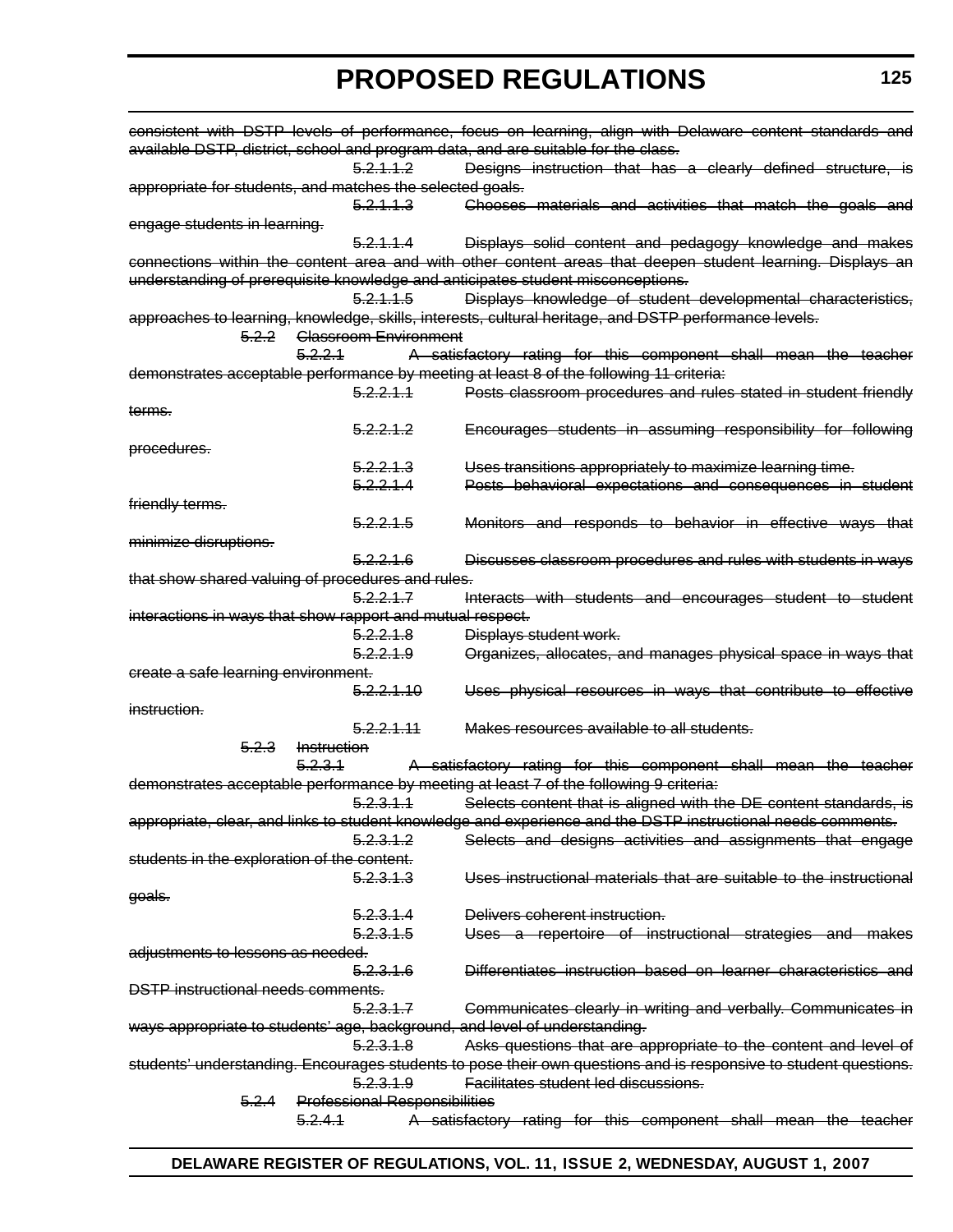| Shares information, in a variety of ways, about the school's<br>5.2.4.1.1<br>educational program, its alignment with the Delaware content standards, and expectations for student<br>performance.<br>Develops two way communication with families about student<br><del>5.2.4.1.2</del><br>progress, behavior, and personal needs or concerns.<br>Responds to families in a timely and appropriate way.<br><del>5.2.4.1.3</del><br>Develops and maintains a record keeping system that is up to<br><del>5.2.4.1.4</del><br>date, well organized, accurate, and complete.<br>Shares relevant student information with appropriate school<br><del>5.2.4.1.5</del><br>personnel.<br>Participates in professional development to increase knowledge<br>5.2.4.16<br>of content and pedagogy. Chooses professional development that is clearly aligned with the needs of the school,<br>district and students.<br>5.2.4.1.7<br>Engages in reflective thinking as an individual, as a team<br>participant, or school or community member with the goal of improving instruction and learning.<br>Student Improvement<br><del>5.2.5</del><br>5.2.5.1<br>A satisfactory rating shall mean the teacher demonstrates acceptable<br>performance in this component by meeting four (4) out of five (5) of the criteria set forth below:<br>5,2,5,1,1<br>The teacher provides evidence of a positive contribution to the<br>school's State Progress Determination.<br>For the aggregate group of students taught by the teacher for the<br><del>5.2.5.1.2</del><br>previous two years the average scale scores on the DSTP in reading and math have increased, excluding those<br>students pursuant to 14-Del.C. §1270(c).<br>The average scale score for the groups of students<br>5.2.5.1.3<br>disaggregated by race/ethnicity, LEP, Special education and low income have increased for the previous two (2)<br>years on the DSTP in reading and math, provided that there were a minimum of ten (10) students in a subgroup,<br>excluding those students pursuant to 14 Del.C. $\S$ 1270(c). If there were fewer than ten (10) students in a subgroup,<br>the subgroup shall not be considered for these criteria.<br>The students currently being instructed in the teacher's<br><del>5.2.5.1.4</del><br>classroom in the aggregate have shown improvement on classroom based assessments, excluding those students<br>pursuant to 14 Del.C. §1270(c). |
|-----------------------------------------------------------------------------------------------------------------------------------------------------------------------------------------------------------------------------------------------------------------------------------------------------------------------------------------------------------------------------------------------------------------------------------------------------------------------------------------------------------------------------------------------------------------------------------------------------------------------------------------------------------------------------------------------------------------------------------------------------------------------------------------------------------------------------------------------------------------------------------------------------------------------------------------------------------------------------------------------------------------------------------------------------------------------------------------------------------------------------------------------------------------------------------------------------------------------------------------------------------------------------------------------------------------------------------------------------------------------------------------------------------------------------------------------------------------------------------------------------------------------------------------------------------------------------------------------------------------------------------------------------------------------------------------------------------------------------------------------------------------------------------------------------------------------------------------------------------------------------------------------------------------------------------------------------------------------------------------------------------------------------------------------------------------------------------------------------------------------------------------------------------------------------------------------------------------------------------------------------------------------------------------------------------------------------------------------------------------------------------------------------------------------------------------------|
|                                                                                                                                                                                                                                                                                                                                                                                                                                                                                                                                                                                                                                                                                                                                                                                                                                                                                                                                                                                                                                                                                                                                                                                                                                                                                                                                                                                                                                                                                                                                                                                                                                                                                                                                                                                                                                                                                                                                                                                                                                                                                                                                                                                                                                                                                                                                                                                                                                               |
|                                                                                                                                                                                                                                                                                                                                                                                                                                                                                                                                                                                                                                                                                                                                                                                                                                                                                                                                                                                                                                                                                                                                                                                                                                                                                                                                                                                                                                                                                                                                                                                                                                                                                                                                                                                                                                                                                                                                                                                                                                                                                                                                                                                                                                                                                                                                                                                                                                               |
|                                                                                                                                                                                                                                                                                                                                                                                                                                                                                                                                                                                                                                                                                                                                                                                                                                                                                                                                                                                                                                                                                                                                                                                                                                                                                                                                                                                                                                                                                                                                                                                                                                                                                                                                                                                                                                                                                                                                                                                                                                                                                                                                                                                                                                                                                                                                                                                                                                               |
|                                                                                                                                                                                                                                                                                                                                                                                                                                                                                                                                                                                                                                                                                                                                                                                                                                                                                                                                                                                                                                                                                                                                                                                                                                                                                                                                                                                                                                                                                                                                                                                                                                                                                                                                                                                                                                                                                                                                                                                                                                                                                                                                                                                                                                                                                                                                                                                                                                               |
|                                                                                                                                                                                                                                                                                                                                                                                                                                                                                                                                                                                                                                                                                                                                                                                                                                                                                                                                                                                                                                                                                                                                                                                                                                                                                                                                                                                                                                                                                                                                                                                                                                                                                                                                                                                                                                                                                                                                                                                                                                                                                                                                                                                                                                                                                                                                                                                                                                               |
|                                                                                                                                                                                                                                                                                                                                                                                                                                                                                                                                                                                                                                                                                                                                                                                                                                                                                                                                                                                                                                                                                                                                                                                                                                                                                                                                                                                                                                                                                                                                                                                                                                                                                                                                                                                                                                                                                                                                                                                                                                                                                                                                                                                                                                                                                                                                                                                                                                               |
|                                                                                                                                                                                                                                                                                                                                                                                                                                                                                                                                                                                                                                                                                                                                                                                                                                                                                                                                                                                                                                                                                                                                                                                                                                                                                                                                                                                                                                                                                                                                                                                                                                                                                                                                                                                                                                                                                                                                                                                                                                                                                                                                                                                                                                                                                                                                                                                                                                               |
|                                                                                                                                                                                                                                                                                                                                                                                                                                                                                                                                                                                                                                                                                                                                                                                                                                                                                                                                                                                                                                                                                                                                                                                                                                                                                                                                                                                                                                                                                                                                                                                                                                                                                                                                                                                                                                                                                                                                                                                                                                                                                                                                                                                                                                                                                                                                                                                                                                               |
|                                                                                                                                                                                                                                                                                                                                                                                                                                                                                                                                                                                                                                                                                                                                                                                                                                                                                                                                                                                                                                                                                                                                                                                                                                                                                                                                                                                                                                                                                                                                                                                                                                                                                                                                                                                                                                                                                                                                                                                                                                                                                                                                                                                                                                                                                                                                                                                                                                               |
|                                                                                                                                                                                                                                                                                                                                                                                                                                                                                                                                                                                                                                                                                                                                                                                                                                                                                                                                                                                                                                                                                                                                                                                                                                                                                                                                                                                                                                                                                                                                                                                                                                                                                                                                                                                                                                                                                                                                                                                                                                                                                                                                                                                                                                                                                                                                                                                                                                               |
|                                                                                                                                                                                                                                                                                                                                                                                                                                                                                                                                                                                                                                                                                                                                                                                                                                                                                                                                                                                                                                                                                                                                                                                                                                                                                                                                                                                                                                                                                                                                                                                                                                                                                                                                                                                                                                                                                                                                                                                                                                                                                                                                                                                                                                                                                                                                                                                                                                               |
|                                                                                                                                                                                                                                                                                                                                                                                                                                                                                                                                                                                                                                                                                                                                                                                                                                                                                                                                                                                                                                                                                                                                                                                                                                                                                                                                                                                                                                                                                                                                                                                                                                                                                                                                                                                                                                                                                                                                                                                                                                                                                                                                                                                                                                                                                                                                                                                                                                               |
|                                                                                                                                                                                                                                                                                                                                                                                                                                                                                                                                                                                                                                                                                                                                                                                                                                                                                                                                                                                                                                                                                                                                                                                                                                                                                                                                                                                                                                                                                                                                                                                                                                                                                                                                                                                                                                                                                                                                                                                                                                                                                                                                                                                                                                                                                                                                                                                                                                               |
|                                                                                                                                                                                                                                                                                                                                                                                                                                                                                                                                                                                                                                                                                                                                                                                                                                                                                                                                                                                                                                                                                                                                                                                                                                                                                                                                                                                                                                                                                                                                                                                                                                                                                                                                                                                                                                                                                                                                                                                                                                                                                                                                                                                                                                                                                                                                                                                                                                               |
|                                                                                                                                                                                                                                                                                                                                                                                                                                                                                                                                                                                                                                                                                                                                                                                                                                                                                                                                                                                                                                                                                                                                                                                                                                                                                                                                                                                                                                                                                                                                                                                                                                                                                                                                                                                                                                                                                                                                                                                                                                                                                                                                                                                                                                                                                                                                                                                                                                               |
|                                                                                                                                                                                                                                                                                                                                                                                                                                                                                                                                                                                                                                                                                                                                                                                                                                                                                                                                                                                                                                                                                                                                                                                                                                                                                                                                                                                                                                                                                                                                                                                                                                                                                                                                                                                                                                                                                                                                                                                                                                                                                                                                                                                                                                                                                                                                                                                                                                               |
|                                                                                                                                                                                                                                                                                                                                                                                                                                                                                                                                                                                                                                                                                                                                                                                                                                                                                                                                                                                                                                                                                                                                                                                                                                                                                                                                                                                                                                                                                                                                                                                                                                                                                                                                                                                                                                                                                                                                                                                                                                                                                                                                                                                                                                                                                                                                                                                                                                               |
|                                                                                                                                                                                                                                                                                                                                                                                                                                                                                                                                                                                                                                                                                                                                                                                                                                                                                                                                                                                                                                                                                                                                                                                                                                                                                                                                                                                                                                                                                                                                                                                                                                                                                                                                                                                                                                                                                                                                                                                                                                                                                                                                                                                                                                                                                                                                                                                                                                               |
|                                                                                                                                                                                                                                                                                                                                                                                                                                                                                                                                                                                                                                                                                                                                                                                                                                                                                                                                                                                                                                                                                                                                                                                                                                                                                                                                                                                                                                                                                                                                                                                                                                                                                                                                                                                                                                                                                                                                                                                                                                                                                                                                                                                                                                                                                                                                                                                                                                               |
|                                                                                                                                                                                                                                                                                                                                                                                                                                                                                                                                                                                                                                                                                                                                                                                                                                                                                                                                                                                                                                                                                                                                                                                                                                                                                                                                                                                                                                                                                                                                                                                                                                                                                                                                                                                                                                                                                                                                                                                                                                                                                                                                                                                                                                                                                                                                                                                                                                               |
|                                                                                                                                                                                                                                                                                                                                                                                                                                                                                                                                                                                                                                                                                                                                                                                                                                                                                                                                                                                                                                                                                                                                                                                                                                                                                                                                                                                                                                                                                                                                                                                                                                                                                                                                                                                                                                                                                                                                                                                                                                                                                                                                                                                                                                                                                                                                                                                                                                               |
|                                                                                                                                                                                                                                                                                                                                                                                                                                                                                                                                                                                                                                                                                                                                                                                                                                                                                                                                                                                                                                                                                                                                                                                                                                                                                                                                                                                                                                                                                                                                                                                                                                                                                                                                                                                                                                                                                                                                                                                                                                                                                                                                                                                                                                                                                                                                                                                                                                               |
|                                                                                                                                                                                                                                                                                                                                                                                                                                                                                                                                                                                                                                                                                                                                                                                                                                                                                                                                                                                                                                                                                                                                                                                                                                                                                                                                                                                                                                                                                                                                                                                                                                                                                                                                                                                                                                                                                                                                                                                                                                                                                                                                                                                                                                                                                                                                                                                                                                               |
|                                                                                                                                                                                                                                                                                                                                                                                                                                                                                                                                                                                                                                                                                                                                                                                                                                                                                                                                                                                                                                                                                                                                                                                                                                                                                                                                                                                                                                                                                                                                                                                                                                                                                                                                                                                                                                                                                                                                                                                                                                                                                                                                                                                                                                                                                                                                                                                                                                               |
|                                                                                                                                                                                                                                                                                                                                                                                                                                                                                                                                                                                                                                                                                                                                                                                                                                                                                                                                                                                                                                                                                                                                                                                                                                                                                                                                                                                                                                                                                                                                                                                                                                                                                                                                                                                                                                                                                                                                                                                                                                                                                                                                                                                                                                                                                                                                                                                                                                               |
|                                                                                                                                                                                                                                                                                                                                                                                                                                                                                                                                                                                                                                                                                                                                                                                                                                                                                                                                                                                                                                                                                                                                                                                                                                                                                                                                                                                                                                                                                                                                                                                                                                                                                                                                                                                                                                                                                                                                                                                                                                                                                                                                                                                                                                                                                                                                                                                                                                               |
|                                                                                                                                                                                                                                                                                                                                                                                                                                                                                                                                                                                                                                                                                                                                                                                                                                                                                                                                                                                                                                                                                                                                                                                                                                                                                                                                                                                                                                                                                                                                                                                                                                                                                                                                                                                                                                                                                                                                                                                                                                                                                                                                                                                                                                                                                                                                                                                                                                               |
|                                                                                                                                                                                                                                                                                                                                                                                                                                                                                                                                                                                                                                                                                                                                                                                                                                                                                                                                                                                                                                                                                                                                                                                                                                                                                                                                                                                                                                                                                                                                                                                                                                                                                                                                                                                                                                                                                                                                                                                                                                                                                                                                                                                                                                                                                                                                                                                                                                               |
|                                                                                                                                                                                                                                                                                                                                                                                                                                                                                                                                                                                                                                                                                                                                                                                                                                                                                                                                                                                                                                                                                                                                                                                                                                                                                                                                                                                                                                                                                                                                                                                                                                                                                                                                                                                                                                                                                                                                                                                                                                                                                                                                                                                                                                                                                                                                                                                                                                               |
|                                                                                                                                                                                                                                                                                                                                                                                                                                                                                                                                                                                                                                                                                                                                                                                                                                                                                                                                                                                                                                                                                                                                                                                                                                                                                                                                                                                                                                                                                                                                                                                                                                                                                                                                                                                                                                                                                                                                                                                                                                                                                                                                                                                                                                                                                                                                                                                                                                               |
|                                                                                                                                                                                                                                                                                                                                                                                                                                                                                                                                                                                                                                                                                                                                                                                                                                                                                                                                                                                                                                                                                                                                                                                                                                                                                                                                                                                                                                                                                                                                                                                                                                                                                                                                                                                                                                                                                                                                                                                                                                                                                                                                                                                                                                                                                                                                                                                                                                               |
| The students currently being instructed in the teacher's<br><del>5.2.5.1.5</del>                                                                                                                                                                                                                                                                                                                                                                                                                                                                                                                                                                                                                                                                                                                                                                                                                                                                                                                                                                                                                                                                                                                                                                                                                                                                                                                                                                                                                                                                                                                                                                                                                                                                                                                                                                                                                                                                                                                                                                                                                                                                                                                                                                                                                                                                                                                                                              |
| classroom disaggregated by race and ethnicity, LEP, special education and low income have shown improvement                                                                                                                                                                                                                                                                                                                                                                                                                                                                                                                                                                                                                                                                                                                                                                                                                                                                                                                                                                                                                                                                                                                                                                                                                                                                                                                                                                                                                                                                                                                                                                                                                                                                                                                                                                                                                                                                                                                                                                                                                                                                                                                                                                                                                                                                                                                                   |
| on classroom based assessments, provided that there were a minimum of five (5) students in a subgroup,                                                                                                                                                                                                                                                                                                                                                                                                                                                                                                                                                                                                                                                                                                                                                                                                                                                                                                                                                                                                                                                                                                                                                                                                                                                                                                                                                                                                                                                                                                                                                                                                                                                                                                                                                                                                                                                                                                                                                                                                                                                                                                                                                                                                                                                                                                                                        |
| excluding those students pursuant to 14 Del.C. §1270(c). If there were fewer than five (5) students in a subgroup,                                                                                                                                                                                                                                                                                                                                                                                                                                                                                                                                                                                                                                                                                                                                                                                                                                                                                                                                                                                                                                                                                                                                                                                                                                                                                                                                                                                                                                                                                                                                                                                                                                                                                                                                                                                                                                                                                                                                                                                                                                                                                                                                                                                                                                                                                                                            |
| the subgroup shall not be considered for these criteria.                                                                                                                                                                                                                                                                                                                                                                                                                                                                                                                                                                                                                                                                                                                                                                                                                                                                                                                                                                                                                                                                                                                                                                                                                                                                                                                                                                                                                                                                                                                                                                                                                                                                                                                                                                                                                                                                                                                                                                                                                                                                                                                                                                                                                                                                                                                                                                                      |
|                                                                                                                                                                                                                                                                                                                                                                                                                                                                                                                                                                                                                                                                                                                                                                                                                                                                                                                                                                                                                                                                                                                                                                                                                                                                                                                                                                                                                                                                                                                                                                                                                                                                                                                                                                                                                                                                                                                                                                                                                                                                                                                                                                                                                                                                                                                                                                                                                                               |
| 6.0<br><b>Summative Evaluation Ratings</b>                                                                                                                                                                                                                                                                                                                                                                                                                                                                                                                                                                                                                                                                                                                                                                                                                                                                                                                                                                                                                                                                                                                                                                                                                                                                                                                                                                                                                                                                                                                                                                                                                                                                                                                                                                                                                                                                                                                                                                                                                                                                                                                                                                                                                                                                                                                                                                                                    |
| The Summative Evaluation shall include ratings of Satisfactory or Unsatisfactory on each of the<br>6.1                                                                                                                                                                                                                                                                                                                                                                                                                                                                                                                                                                                                                                                                                                                                                                                                                                                                                                                                                                                                                                                                                                                                                                                                                                                                                                                                                                                                                                                                                                                                                                                                                                                                                                                                                                                                                                                                                                                                                                                                                                                                                                                                                                                                                                                                                                                                        |
| five (5) components pursuant to 5.0.                                                                                                                                                                                                                                                                                                                                                                                                                                                                                                                                                                                                                                                                                                                                                                                                                                                                                                                                                                                                                                                                                                                                                                                                                                                                                                                                                                                                                                                                                                                                                                                                                                                                                                                                                                                                                                                                                                                                                                                                                                                                                                                                                                                                                                                                                                                                                                                                          |
| The Summative Evaluation shall also include one of three overall ratings: "Effective", "Needs<br>6.2                                                                                                                                                                                                                                                                                                                                                                                                                                                                                                                                                                                                                                                                                                                                                                                                                                                                                                                                                                                                                                                                                                                                                                                                                                                                                                                                                                                                                                                                                                                                                                                                                                                                                                                                                                                                                                                                                                                                                                                                                                                                                                                                                                                                                                                                                                                                          |
| Improvement", or "Ineffective".                                                                                                                                                                                                                                                                                                                                                                                                                                                                                                                                                                                                                                                                                                                                                                                                                                                                                                                                                                                                                                                                                                                                                                                                                                                                                                                                                                                                                                                                                                                                                                                                                                                                                                                                                                                                                                                                                                                                                                                                                                                                                                                                                                                                                                                                                                                                                                                                               |
| 6.2.1 Effective shall mean that the teacher has received Satisfactory Component ratings in at                                                                                                                                                                                                                                                                                                                                                                                                                                                                                                                                                                                                                                                                                                                                                                                                                                                                                                                                                                                                                                                                                                                                                                                                                                                                                                                                                                                                                                                                                                                                                                                                                                                                                                                                                                                                                                                                                                                                                                                                                                                                                                                                                                                                                                                                                                                                                 |
| least four (4) of the five (5) components of the appraisal criteria.                                                                                                                                                                                                                                                                                                                                                                                                                                                                                                                                                                                                                                                                                                                                                                                                                                                                                                                                                                                                                                                                                                                                                                                                                                                                                                                                                                                                                                                                                                                                                                                                                                                                                                                                                                                                                                                                                                                                                                                                                                                                                                                                                                                                                                                                                                                                                                          |
| 6.2.2 Needs Improvement shall mean that the teacher has received at least three (3)                                                                                                                                                                                                                                                                                                                                                                                                                                                                                                                                                                                                                                                                                                                                                                                                                                                                                                                                                                                                                                                                                                                                                                                                                                                                                                                                                                                                                                                                                                                                                                                                                                                                                                                                                                                                                                                                                                                                                                                                                                                                                                                                                                                                                                                                                                                                                           |

6.2.2.1 A teacher who has received an unsatisfactory rating on the student improvement component may have their next Summative Evaluation delayed until the Delaware Student Testing Program (DSTP) data is available for the current group of students the teacher is instructing.

Satisfactory Component ratings out of the five (5) components of the appraisal criteria.

6.2.3 Ineffective shall mean that the teacher has received three (3) or more Unsatisfactory Component ratings out of the five (5) components of the appraisal criteria.

6.2.3.1 A teacher who has received an unsatisfactory rating on the student improvement component may have their next Summative Evaluation delayed until the Delaware Student Testing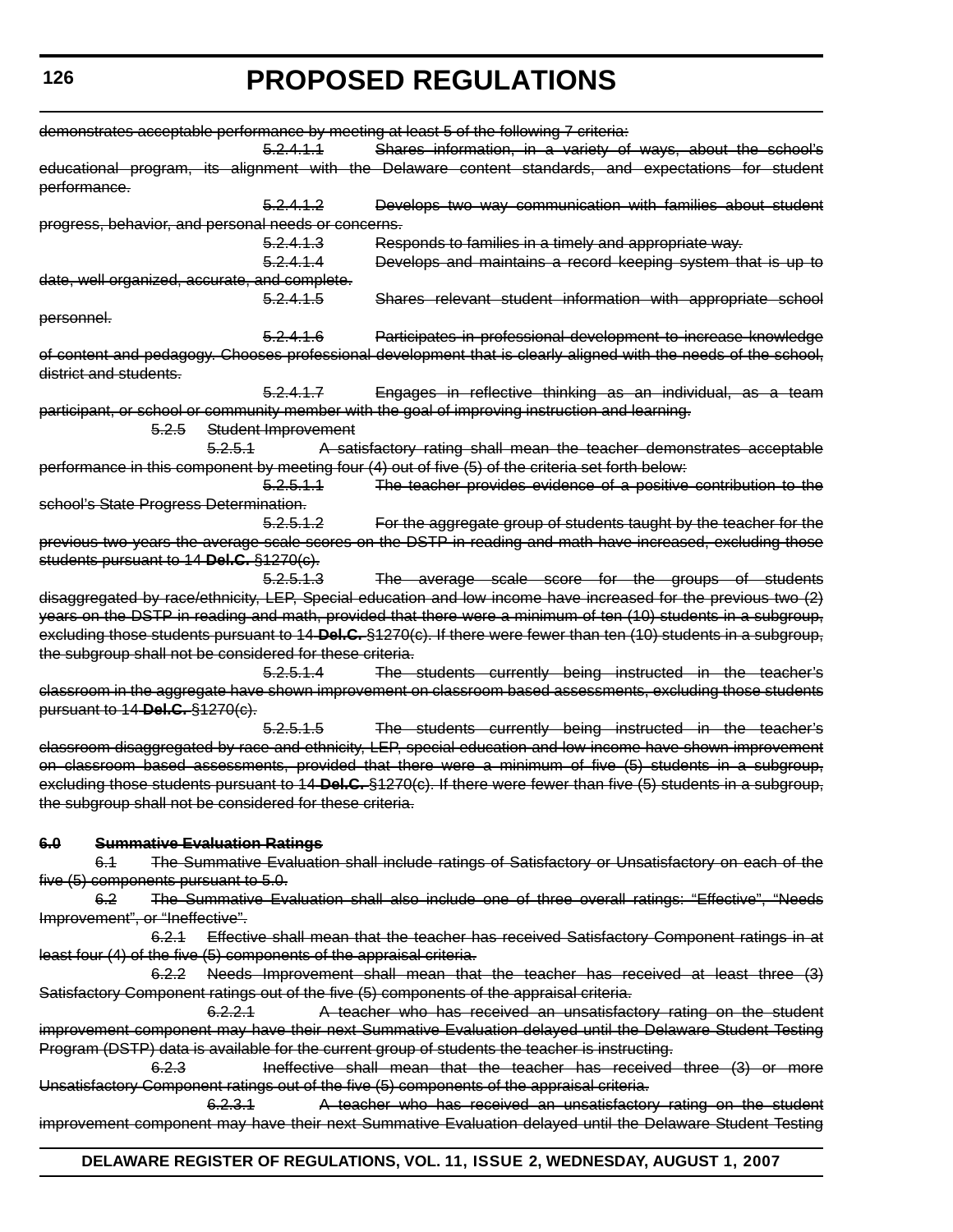Program (DSTP) data is available for the current group of students the teacher is instructing.

6.2.3.2 If the teacher's overall Summative Evaluation rating is determined to be "Needs Improvement" for the third consecutive year, the rating shall be re categorized as Ineffective.

#### **7.0 Pattern of Ineffective Teaching Defined**

A pattern of ineffective teaching shall be based on the most recent appraisal ratings of a teacher using the DPAS II process. Two consecutive ratings of Ineffective shall be deemed as a pattern of ineffective teaching. The following appraisal ratings shall be determined to be a pattern of ineffective teaching:

| Ineffective              | Ineffective        |                          |
|--------------------------|--------------------|--------------------------|
| Needs Improvement        | <b>Ineffective</b> | <b>Needs Improvement</b> |
| Needs Improvement        | Needs Improvement  | <b>Ineffective</b>       |
| <b>Ineffective</b>       | Needs Improvement  | Ineffective              |
| <b>Ineffective</b>       | Needs Improvement  | <b>Needs Improvement</b> |
| <b>Needs Improvement</b> | <b>Ineffective</b> | <b>Ineffective</b>       |

#### **8.0 Improvement Plan**

8.1 An Improvement Plan shall be developed for a teacher who receives an overall rating of Needs Improvement or Ineffective on the Summative Evaluation or a rating of Unsatisfactory (Unsatisfactory Component Rating) on any component on the Summative Evaluation regardless of the overall rating.

8.1.1 An Improvement Plan shall also be developed if a teacher's performance during an observed lesson is unsatisfactory. This unsatisfactory performance shall be noted by the evaluator on the Formative Feedback form by typing "PERFORMANCE IS UNSATISFACTORY" and initialing the statement.

8.2 The Improvement Plan shall contain the following:

8.2.1 Identification of the specific deficiencies and recommended area(s) for growth;

8.2.2 Measurable goals for improving the deficiencies to satisfactory levels;

8.2.3 Specific professional development or activities to accomplish the goals;

8.2.4 Specific resources necessary to implement the plan, including but not limited to, opportunities for the teacher to work with curriculum specialist(s), subject area specialist(s), instructional specialist(s) or others with relevant expertise;

8.2.5 Procedures and evidence that must be collected to determine that the goals of the plan

8.2.6 Timeline for the plan, including intermediate check points to determine progress;

8.2.7 Procedures for determining satisfactory improvement.

8.3 The Improvement Plan shall be developed cooperatively by the teacher and evaluator. If the plan cannot be cooperatively developed, the evaluator shall have the authority and responsibility to determine the plan as specified in 8.2 above.

8.4 The teacher shall be held accountable for the implementation and completion of the Improvement Plan.

8.5 Upon completion of the Improvement Plan, the teacher and evaluator shall sign the documentation that determines the satisfactory or unsatisfactory completion of the plan.

#### **9.0 Evaluator Credentials**

were met;

9.1 Evaluators shall have completed the DPAS II training as developed by the Department of Education. Evaluators shall receive a certificate of completion which is valid for five (5) years and is renewable upon completion of professional development focused on DPAS II as specified by the Department of Education.

9.2 The training for the certificate of completion shall include techniques of observation and conferencing, content and relationships of frameworks for teaching training and a thorough review of the Technical Assistance Document. Activities in which participants practice implementation of DPAS II procedures shall be included in the training.

9.3 The credentialing process shall be conducted by the Department of Education.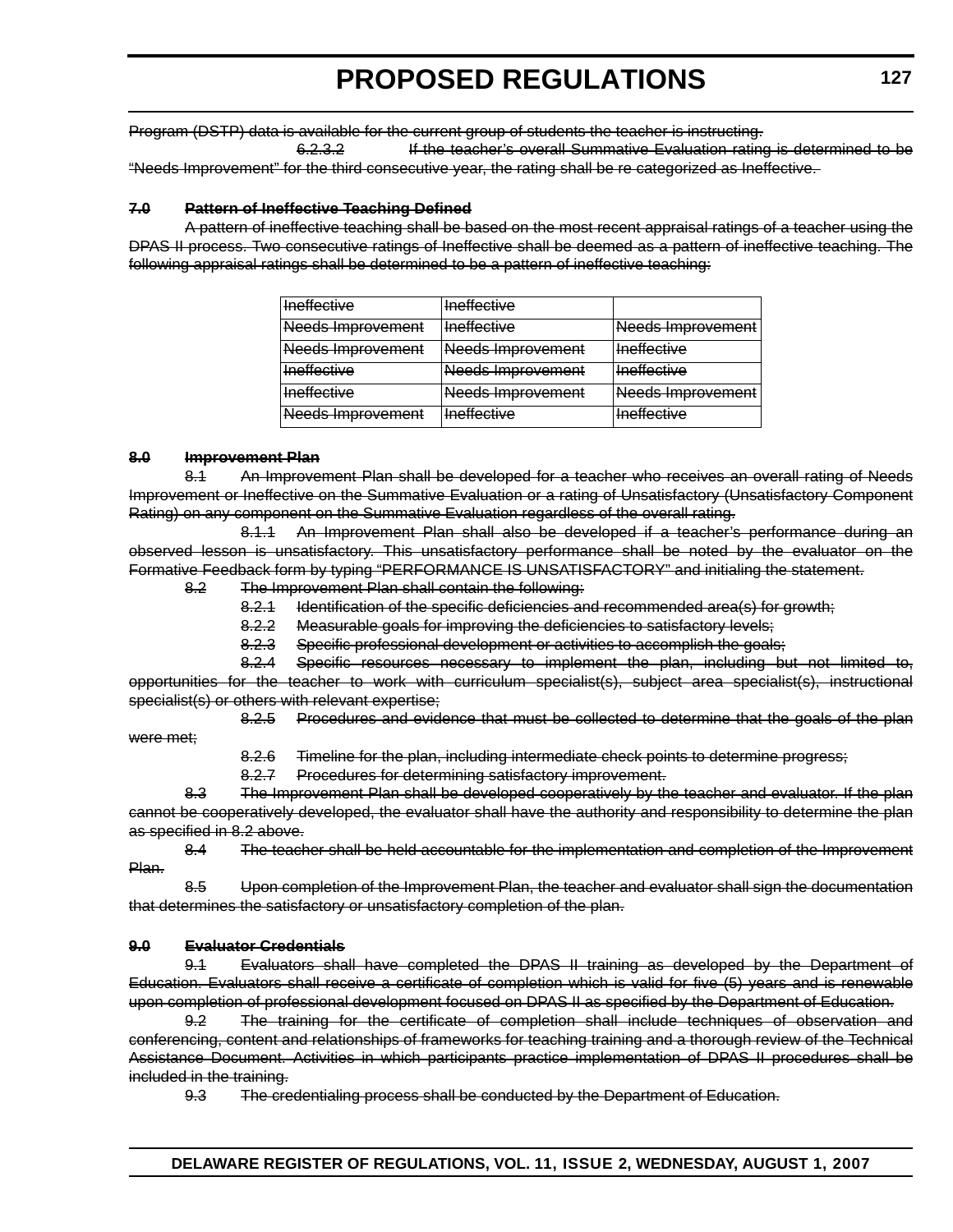#### **10.0 Challenge Process**

10.1 A teacher may challenge any rating on the Summative Evaluation, either a Component Rating or the Overall Rating, or a teacher may challenge the conclusions of a lesson observation if the statement "PERFORMANCE IS UNSATISFACTORY" has been included on the Formative Feedback form by submitting additional information specific to the point of disagreement in writing within ten (10) working days of the date of the teacher's receipt of the Summative Evaluation. Such written response shall become part of the appraisal record and shall be attached to the Summative Evaluation. All challenges together with the record shall be forwarded to the supervisor of the evaluator.

10.1.1 Within ten (10) working days of receiving the written challenge, the supervisor of the evaluator shall review the record which consists of the Preobservation Form(s), the Formative Feedback Form(s), the Summative Evaluation and the written challenge, and issue a written decision.

10.1.2 If the challenge is denied, the decision shall state the reasons for denial.

10.1.3 The decision of the supervisor of the evaluator shall be final.

#### **8 DE Reg. 431 (9/1/04) 9 DE Reg. 522 (10/1/05)**

**1.0** The Teacher Appraisal Process, Delaware Performance Appraisal System (DPAS II), shall be effective for the following school districts and charter schools beginning with the 2007-08 school year:

Appoquinimink Caesar Rodney Colonial Lake Forest Laurel **Smyrna** Sussex Technical MOT Charter Providence Creek Academy Charter Sussex Academy of the Arts and Sciences

The Teacher Appraisal Process, Delaware Performance Appraisal System (DPAS II), shall be effective for all public school districts and charter schools beginning with the 2008-2009 school year.

#### **2.0 Definitions**

"**Announced Observation**" shall consist of the Pre-observation Form and conference with the evaluator, an observation by the evaluator at an agreed upon date and time, using the associated formative conferences and reports. The observation shall be of sufficient length, at least thirty (30) minutes, to analyze the lesson and assess teacher performance.

"**Board**" shall mean a local board of education or charter school board of directors.

"**Credentialed Evaluator**" shall mean the individual, usually the supervisor of the teacher, who has successfully completed the evaluation training in accordance with 10.0. The Credentialed Evaluator may also be referred to as "Evaluator".

"**DASA"** shall mean the Delaware Association of School Administrators.

"**DPAS II Guide for Teachers**" shall mean the manual that contains the prescribed forms, detailed procedures, specific details about the five (5) components of evaluation and other relevant documents that are used to implement the appraisal process.

"**DSEA**" shall mean the Delaware State Education Association.

"**Experienced Teacher**" shall mean a teacher who holds a valid and current Continuing or Advanced License, or Standard or Professional Status Certificate issued prior to August 1, 2003.

"**Improvement Plan**" shall be the plan that a teacher and evaluator mutually develop in accordance with 8.0.

"**Novice Teacher**" shall mean a teacher who holds a valid and current Initial License.

"**Satisfactory Component Rating**" shall mean the teacher's performance reflects the ability to demonstrate an understanding of the concepts of the component.

"**Satisfactory Evaluation**" shall be equivalent to the overall "Effective" or "Needs Improvement" rating on the Summative Evaluation and shall be used to qualify for a continuing license.

#### **DELAWARE REGISTER OF REGULATIONS, VOL. 11, ISSUE 2, WEDNESDAY, AUGUST 1, 2007**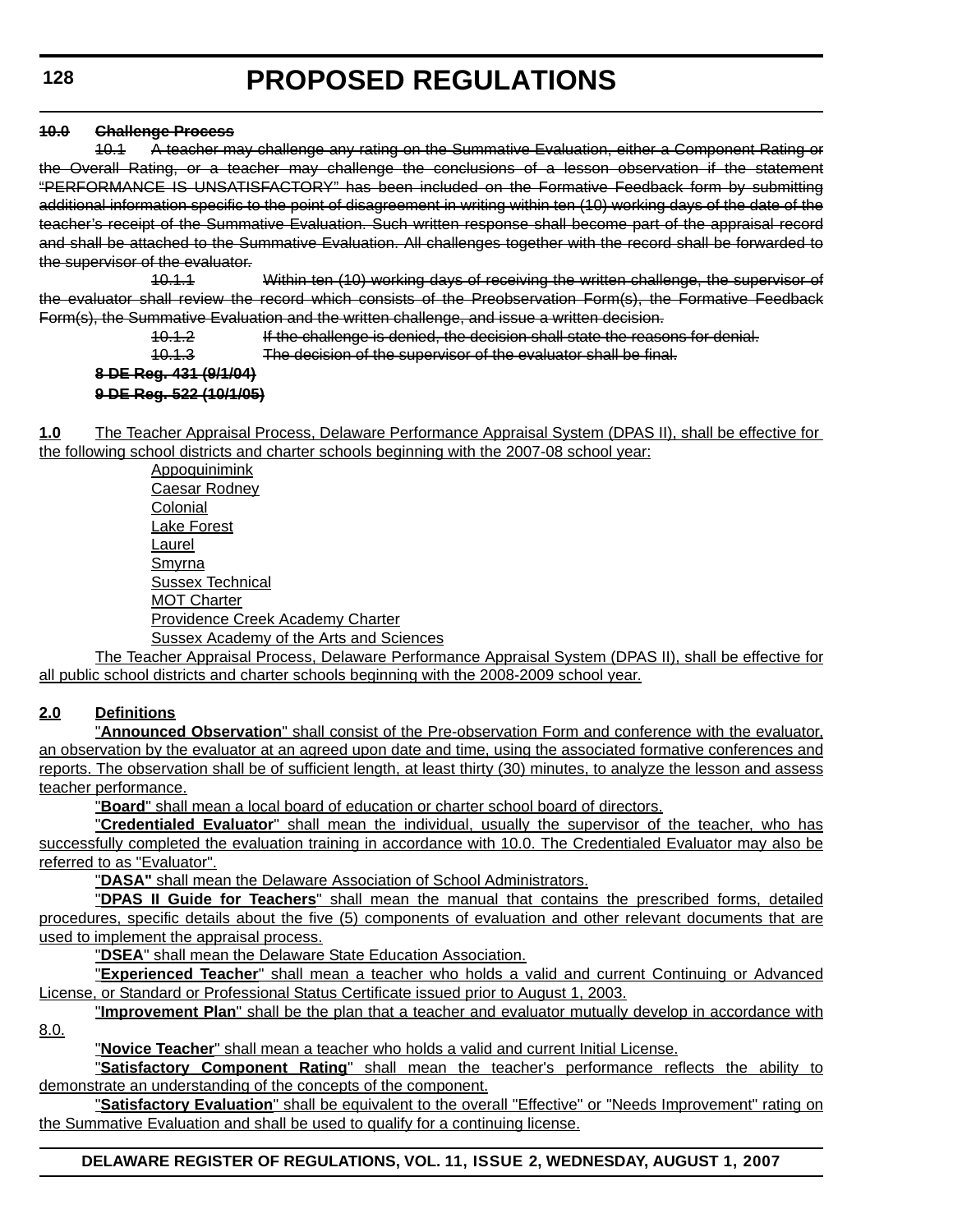"**State Assessment**" shall mean the Delaware Student Testing Program (DSTP) or its successor.

"**Summative Evaluation**" shall be the rating process at the conclusion of the appraisal cycle.

"**Unannounced Observation**" shall consist of an observation by the evaluator at a date and time that has not been previously arranged using the associated formative conferences and reports. The observation shall be of sufficient length, at least thirty (30) minutes, to analyze the lesson and assess teacher performance.

"**Unsatisfactory Component Rating**" shall mean the teacher's performance does not reflect the ability to demonstrate an understanding of the concepts of the component.

"**Unsatisfactory Evaluation**" shall be the equivalent to the overall "Ineffective" rating on the Summative Evaluation.

"**Working Day**" shall mean a day when the employee would normally be working in that district or charter school.

#### **3.0 Appraisal Cycles**

3.1 Experienced teachers who have earned a rating of "Effective" on his or her most recent Summative Evaluation shall receive a minimum of one (1) Announced Observation each year with a Summative Evaluation at least once every two (2) years.

3.2 Experienced teachers who have earned a rating of "Needs Improvement" or "Ineffective" on their most recent Summative Evaluation shall receive a minimum of one (1) Announced Observation and one (1) Unannounced Observation with a Summative Evaluation at the end of the one (1) year period. These teachers shall have an Improvement Plan which may require additional observations and other types of monitoring as outlined in the DPAS II Guide for Teachers.

3.3 Novice teachers shall receive a minimum of one (1) Announced Observation and one (1) Unannounced Observation with a Summative Evaluation at the end of the one year period. Novice teachers who have earned a rating of "Needs Improvement" or "Ineffective" on their most recent Summative Evaluation shall have an Improvement Plan which may require additional observations or other types of monitoring as outlined in the DPAS II Guide for Teachers.

#### **4.0 DPAS II Guide for Teachers**

4.1 All districts and charter schools shall use the manual entitled DPAS II Guide for Teachers as developed and as may be amended by the Department of Education in collaboration with DASA and DSEA to implement the appraisal system.

4.2 The manual shall contain, at a minimum, the following:

- 4.2.1 Specific details about each of the five (5) components listed in 5.1.
- 4.2.2 All forms or documents needed to complete the requirements of the appraisal process.
- 4.2.3 Specific procedures to implement the appraisal system.

#### **5.0 Appraisal Criteria**

5.1 The following five (5) components, including the four (4) Appraisal Criteria specified for each, shall be the basis upon which the performance of a teacher shall be evaluated by a credentialed evaluator:

#### 5.1.1 Planning and Preparation

5.1.1.1 Selecting Instructional Goals: Teacher selects instructional goals that are aligned with the DE content standards and the district or charter school's curricula. Goals are appropriate for the learners and reflect high expectations for all students, consistent with State Assessment levels of performance where applicable.

5.1.1.2 Designing Coherent Instruction: Teacher plans for learning activities that align with the instructional goals and support student learning. Instructional planning shows a structure and selection of materials and activities that support student learning relative to the district or charter school's curricula.

5.1.1.3 Demonstrating Knowledge of Content and Pedagogy: Teacher shows his or her knowledge of content and how to teach it to a variety of learners. The teacher's plans include natural connections among content areas that deepen student learning. The content that he or she teaches is aligned to the district or charter school's curricula.

5.1.1.4 Demonstrating Knowledge of Students: Teacher shows his or her knowledge of student developmental characteristics; approaches to learning, knowledge, and skills; interests; cultural heritage; and, where applicable, State Assessment performance levels.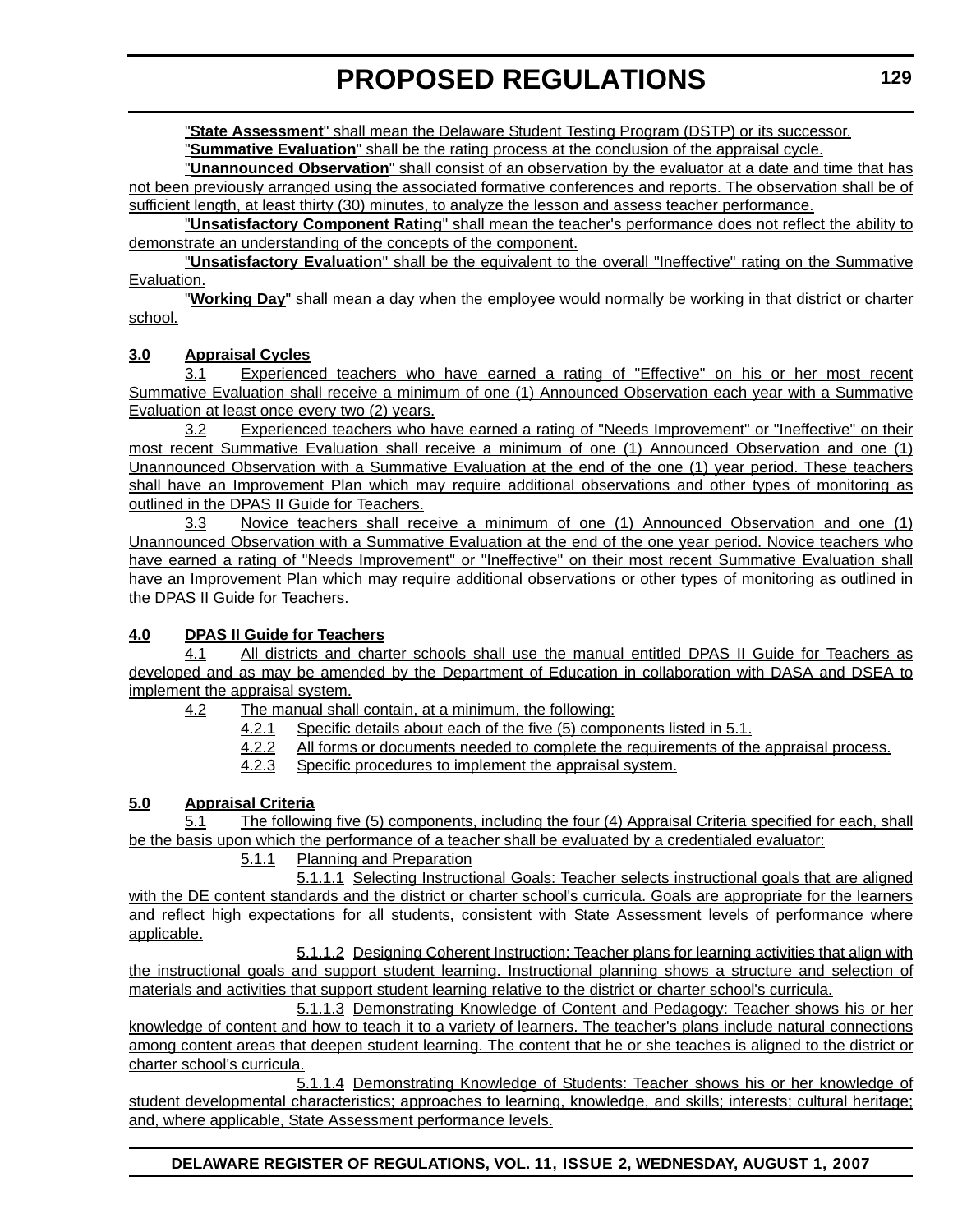5.1.2 Classroom Environment

5.1.2.1 Managing Classroom Procedures: Teacher has clearly defined procedures for managing learning time, transitions between learning events, and routines that maximize learning time.

5.1.2.2 Managing Student Behavior: Teacher establishes behavioral expectations and consequences and monitors student conduct. Teacher responds to student behavior in appropriate and effective ways to minimize disruptions.

5.1.2.3 Creating an Environment to Support Learning: Teacher creates an atmosphere in which learning is valued. Teacher-to-student and student-to-student interactions show rapport that is grounded in mutual respect.

5.1.2.4 Organizing Physical Space: Teacher organizes, allocates, and manages physical space to create a safe learning environment. Teacher uses physical resources to contribute to effective instruction and makes resources accessible to all students.

5.1.3 Instruction

5.1.3.1 Engaging Students in Learning: Content is appropriate, clear, and linked to student knowledge and experience. Content is aligned with the district or charter school's curricula. Activities and assignments engage all students. Instructional materials are suitable to the instructional goals. The instruction is coherent and paced appropriately for all students.

5.1.3.2 Demonstrating Flexibility and Responsiveness: Teacher has a repertoire of instructional strategies and makes use of them to make modifications to lessons as needed. Teacher differentiates instruction based on learner characteristics and achievement data.

5.1.3.3 Communicating Clearly and Accurately: Verbal and written communication is clear and appropriate to students' ages, backgrounds, and levels of understanding.

5.1.3.4 Using Questioning and Discussion Techniques: Questions are appropriate to the content and level of students' understanding. Teacher encourages students to pose their own questions and is responsive to student questions. Teacher facilitates student led discussions.

5.1.4 Professional Responsibilities

5.1.4.1 Communicating with Families: Teacher shares information about the school's educational program and expectations for student performance. Teacher develops a mechanism for two way communication with families about student progress, behavior, and personal needs or concerns.

5.1.4.2 Developing a Student Record System: Teacher keeps records of attendance, disciplinary actions, emergency contact information, and personal information. Teacher shares relevant information with appropriate school personnel.

5.1.4.3 Growing and Developing Professionally: Teacher chooses and participates in professional development that is aligned with his or her professional needs or aligned with the needs of the school, district or charter school, or students.

5.1.4.4 Reflecting on Professional Practice: Teacher engages in reflective thinking as an individual, as a team participant, or as a school community member with the goal of improving instruction and learning for all students.

5.1.5 Student Improvement

5.1.5.1 Showing Student Improvement: Teacher uses school goals from the school improvement process to set his or her annual data driven goal(s) for student improvement. Data shall include school accountability data, State Assessment data where available, or classroom based assessment data.

5.1.5.2 Aligning Assessments to Teacher Data Driven Goal(s): Teacher uses assessments and scoring criteria that accurately measure progress towards the student improvement goal(s).

5.1.5.3 Measuring Student Improvement: Teacher has specific, measurable evidence to show progress towards or attainment of goal(s) for student improvement.

5.1.5.4 Reflecting on Student Improvement: Teacher reflects on goal setting process and outcomes for the purpose of continuous professional improvement and shares student improvement information as appropriate.

#### **6.0 Summative Evaluation Ratings**

6.1 Each of the five (5) components pursuant to 5.0 shall be weighted equally and assigned a rating of Satisfactory or Unsatisfactory on the Summative Evaluation.

6.1.1 A satisfactory rating for each component shall mean the teacher demonstrates acceptable

#### **DELAWARE REGISTER OF REGULATIONS, VOL. 11, ISSUE 2, WEDNESDAY, AUGUST 1, 2007**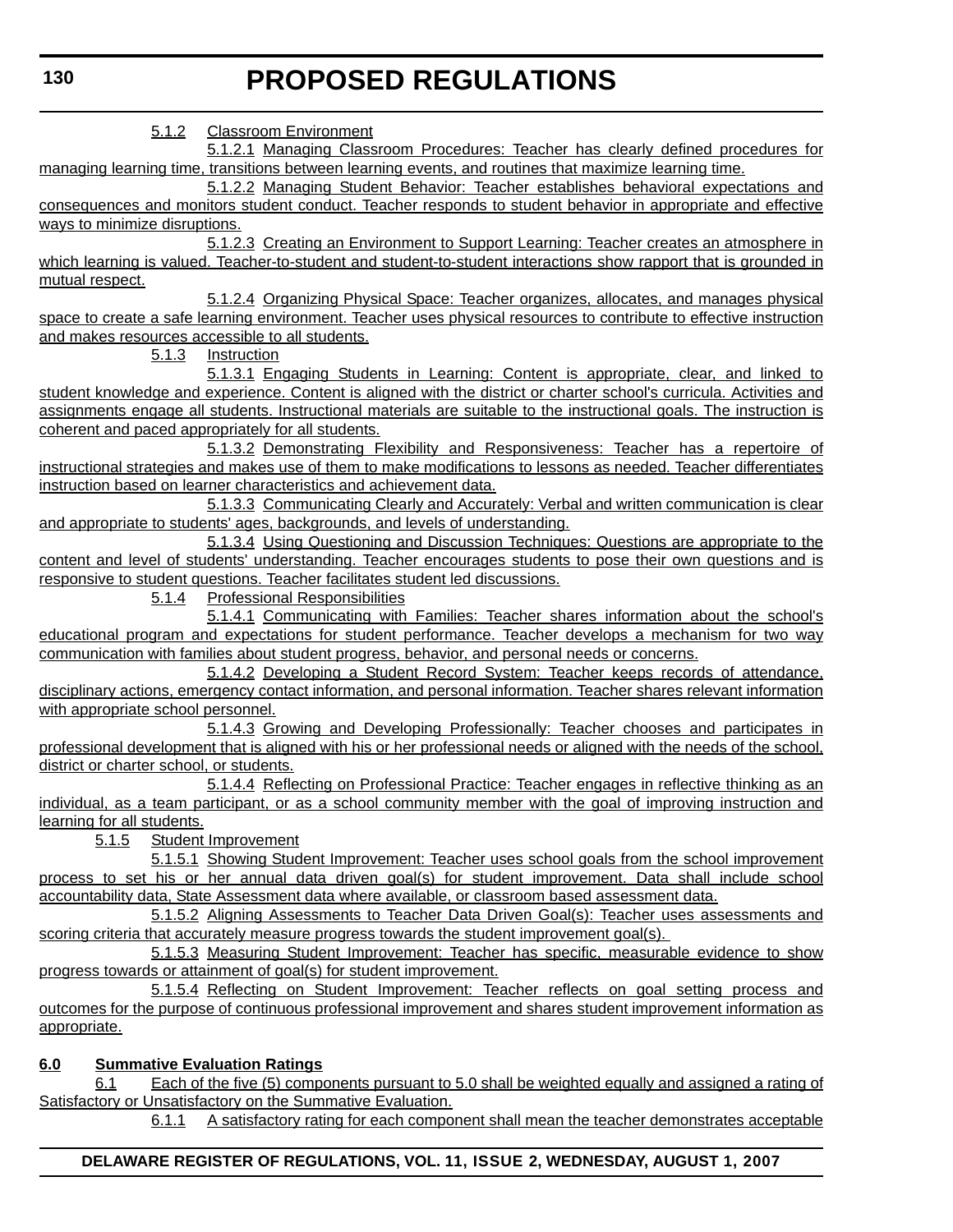performance by meeting at least three (3) of the four (4) Appraisal Criteria specified in each of the five (5) components set forth in 5.1.

6.2 The Summative Evaluation shall also include one of three overall ratings: "Effective", "Needs Improvement", or "Ineffective".

6.2.1 "Effective" shall mean that the teacher has received Satisfactory Component ratings in at least four (4) of the five (5) components in accordance with the Appraisal Criteria in 5.0.

6.2.2 "Needs Improvement" shall mean that the teacher has received three (3) Satisfactory Component ratings out of the five (5) components in accordance with the Appraisal Criteria in 5.0.

6.2.3 "Ineffective" shall mean that the teacher has received two (2) or fewer Satisfactory Component ratings out of the five (5) components in accordance with the Appraisal Criteria in 5.0.

6.2.3.1 If the teacher's overall Summative Evaluation rating is determined to be "Needs Improvement" for the third consecutive year, the rating shall be re-categorized as "Ineffective".

#### **7.0 Pattern of Ineffective Teaching Defined**

A pattern of ineffective teaching shall be based on the most recent Summative Evaluation ratings of a teacher using the DPAS II process. Two consecutive ratings of "Ineffective" shall be deemed as a pattern of ineffective teaching. The following chart shows the consecutive Summative Evaluation ratings that shall be determined to be a pattern of ineffective teaching:

| Year 1                   | Year 2                   | Year <sub>3</sub> |
|--------------------------|--------------------------|-------------------|
| Ineffective              | Ineffective              |                   |
| <b>Needs Improvement</b> | Ineffective              | Needs Improvement |
| <b>Needs Improvement</b> | <b>Needs Improvement</b> | Ineffective       |
| Ineffective              | <b>Needs Improvement</b> | Ineffective       |
| Ineffective              | Needs Improvement        | Needs Improvement |
| Needs Improvement        | Ineffective              | Ineffective       |

#### **8.0 Improvement Plan**

8.1 An Improvement Plan shall be developed for a teacher who receives an overall rating of "Needs Improvement" or "Ineffective" on the Summative Evaluation or a rating of Unsatisfactory on any component in 5.0 on the Summative Evaluation regardless of the overall rating.

8.1.1 An Improvement Plan shall also be developed if a teacher's overall performance during an observed lesson is unsatisfactory. This unsatisfactory performance shall be noted by the evaluator on the Formative Feedback form by noting "PERFORMANCE IS UNSATISFACTORY" and initialing the statement.

8.2 The Improvement Plan shall contain the following:

8.2.1 Identification of the specific deficiencies and recommended area(s) for growth;

8.2.2 Measurable goals for improving the deficiencies to satisfactory levels;

8.2.3 Specific professional development or activities to accomplish the goals;

8.2.4 Specific resources necessary to implement the plan, including but not limited to, opportunities for the teacher to work with curriculum specialist(s), subject area specialist(s), instructional specialist(s) or others with relevant expertise;

8.2.5 Procedures and evidence that must be collected to determine that the goals of the plan

were met;

8.2.6 Timeline for the plan, including intermediate check points to determine progress;

8.2.7 Procedures for determining satisfactory improvement.

8.3 The Improvement Plan shall be developed cooperatively by the teacher and evaluator. If the plan cannot be cooperatively developed, the evaluator shall have the authority and responsibility to determine the plan as specified in 8.2 above.

8.4 The teacher shall be held accountable for the implementation and completion of the Improvement Plan.

8.5 Upon completion of the Improvement Plan, the teacher and evaluator shall sign the documentation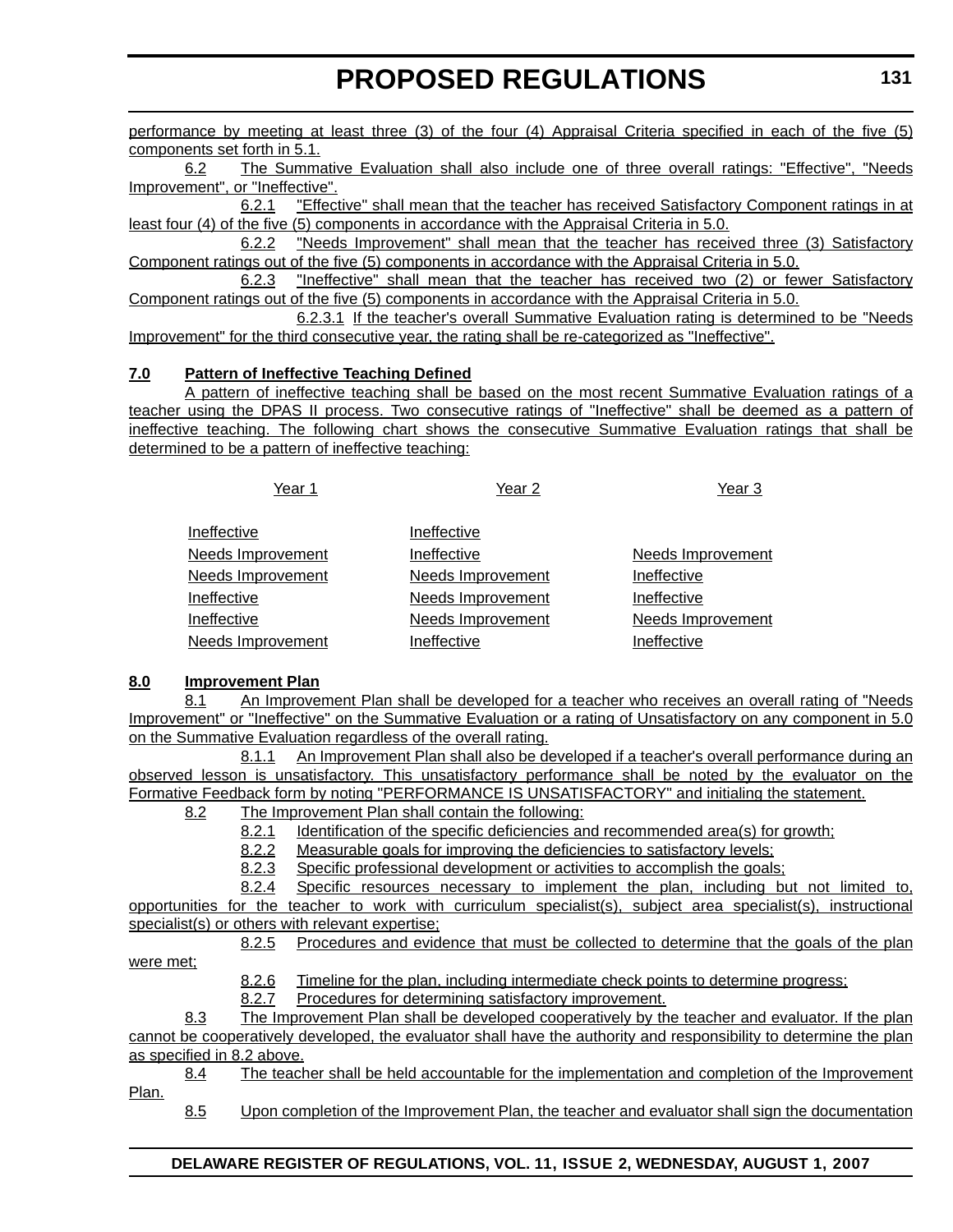<span id="page-24-0"></span>that determines the satisfactory or unsatisfactory performance of the plan.

#### **9.0 [Challenge Process](#page-3-0)**

9.1 A teacher may challenge any rating on the Summative Evaluation, either a Component Rating or the Overall Rating, or a teacher may challenge the conclusions of a lesson observation if the statement "PERFORMANCE IS UNSATISFACTORY" has been included on the Formative Feedback form. To initiate a challenge, a teacher shall submit additional information specific to the point of disagreement in writing within fifteen (15) working days of the date of the teacher's receipt of the Summative Evaluation. Such written response shall become part of the appraisal record and shall be attached to the Summative Evaluation. All challenges together with the record shall be forwarded to the supervisor of the evaluator unless the supervisor of the evaluator is also in the same building as the teacher. In this situation, the challenge together with the record shall be forwarded to a designated district or charter school level credentialed evaluator.

9.1.1 Within fifteen (15) working days of receiving the written challenge, the supervisor of the evaluator or the designated district or charter school level credentialed evaluator shall review the record which consists of all documents used in the appraisal process and the written challenge, and issue a written decision.

9.1.2 If the challenge is denied, the written decision shall state the reasons for denial.

9.1.3 The decision of the supervisor of the evaluator or the designated district or charter school's level credentialed evaluator shall be final.

#### **10.0 Evaluator Credentials**

10.1 Evaluators shall have completed the DPAS II training as developed by the Department of Education. Evaluators shall receive a certificate of completion which is valid for five (5) years and is renewable upon completion of professional development focused on DPAS II as specified by the Department of Education.

10.2 The training for the certificate of completion shall include techniques of observation and conferencing, content and relationships of frameworks for teaching, and a thorough review of the DPAS II Guide for Teachers. Activities in which participants practice implementation of DPAS II procedures shall be included in the training.

10.3 The credentialing process shall be conducted by the Department of Education.

**8 DE Reg. 431 (9/1/04) 9 DE Reg. 522 (10/1/05)**

#### **OFFICE OF THE SECRETARY**

Statutory Authority: 14 Delaware Code, Section 122(d) (14 **Del.C.** §122(d)) 14 **DE Admin. Code** 107

#### **Education Impact Analysis Pursuant to 14 Del.C. Section 122(d)**

#### **[107 Specialist Appraisal Process Delaware Performance Appraisal System \(DPAS II\)](#page-3-0)**

### **A. Type of Regulatory Action Required**

Amendment to Existing Regulation

#### **B. Synopsis of Subject Matter of the Regulation**

The Secretary of Education seeks the consent of the State Board of Education to amend 14 **DE Admin.** 107 Specialist Appraisal Process Delaware Performance Appraisal System (DPAS II) to reflect the status of DPAS II from a pilot to implementation and to reflect comments and suggestions from the evaluations conducted at the conclusion of the first (June 2006) and second year (June 2007) of the pilot. The evaluations were conducted by Progress Education Corporation. The rewritten regulation will reflect changes to the procedures, the forms and the student improvement section of the regulation.

Persons wishing to present their views regarding this matter may do so in writing by the close of business on or before September 5, 2007 to Susan Keene Haberstroh, Education Associate, Regulation Review and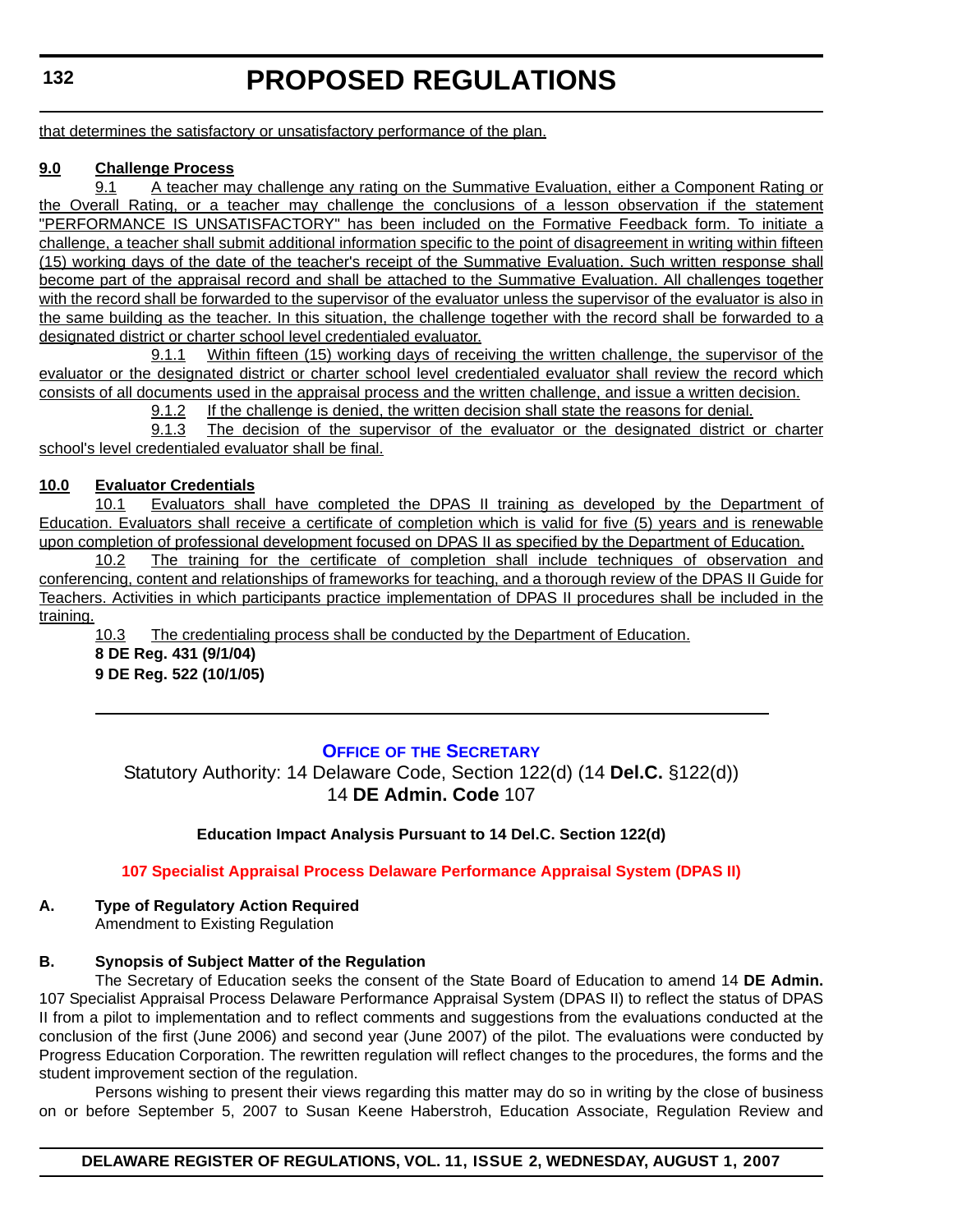Legislative Liaison, Department of Education, at 401 Federal Street, Suite 2, Dover, DE 19901. A copy of this regulation is available from the above address or may be viewed at the Department of Education business office.

#### **C. Impact Criteria**

1. Will the amended regulation help improve student achievement as measured against state achievement standards? This regulation addresses the appraisal system for specialists, and does not address student achievement against the state achievement standards.

Will the amended regulation help ensure that all students receive an equitable education? This regulation addresses the appraisal system for specialists and not does directly address whether all students receive an equitable education.

3. Will the amended regulation help to ensure that all students' health and safety are adequately protected? This regulation does not address student health or student safety.

4. Will the amended regulation help to ensure that all students' legal rights are respected? This regulation addresses the specialist appraisal system and not students' legal rights.

5. Will the amended regulation preserve the necessary authority and flexibility of decision making at the local board and school level? This regulation preserves the authority and flexibility to the extent the appraisal system is carried out at the board and school level.

6. Will the amended regulation place unnecessary reporting or administrative requirements or mandates upon decision makers at the local board and school levels? This regulation does not place unnecessary reporting or administrative requirements or mandates upon decision makers at the local board or school levels.

7. Will the decision making authority and accountability for addressing the subject to be regulated be placed in the same entity? The decision-making and accountability for the specialist appraisal system is maintained at the local board or charter school level.

8. Will the amended regulation be consistent with and not an impediment to the implementation of other state educational policies, in particular to state educational policies addressing achievement in the core academic subjects of mathematics, science, language arts and social studies? This regulation does not provide an impediment to the implementation of other state educational policies.

9. Is there a less burdensome method for addressing the purpose of the regulation? This regulation reflects information provided by an evaluation of the pilot, which has resulted in streamlining the process.

10. What is the cost to the State and to the local school boards of compliance with the regulation? There are no additional costs to the local school boards or charter schools in complying with this regulation.

#### **107 Specialist Appraisal Process Delaware Performance Appraisal System (DPAS II)**

#### **1.0 The Specialist Appraisal Process Delaware Performance Appraisal System (DPAS II) shall be effective for only those districts participating in the pilot of this process**

1.1 For specialists participating in the pilot, any rating received on a Summative Evaluation conducted during the pilot period shall not be included in the determination of a pattern of ineffective practice as defined in 7.0.

1.2 Specialist shall mean a licensed and certificated staff person who is part of the school team and delivers professional services to students, teachers, staff and families. Specialists include but are not limited to guidance counselors, instructional support specialists, library media specialists, school psychologists, school nurses, student support specialists, and therapeutic services specialists.

#### **2.0 Definitions**

**"Announced Observation"** shall consist of the Preobservation Form and conference with the evaluator, an observation by the evaluator at an agreed upon date and time, and the associated formative conferences and reports. The observation for the specialist may be a collection of data over a specified period of time, up to four (4) weeks, or it may be an observation of sufficient length to gather appropriate data but not less than twenty (20) minutes.

**"Board"** shall mean a local board of education or a charter school board of directors.

**"Certified Evaluator"** shall mean the individual, usually the supervisor of the specialist, who has successfully completed the evaluation training in accordance with 9.0.

**"DPAS"** shall mean the Delaware Performance Appraisal System in effect prior to **DPAS II**.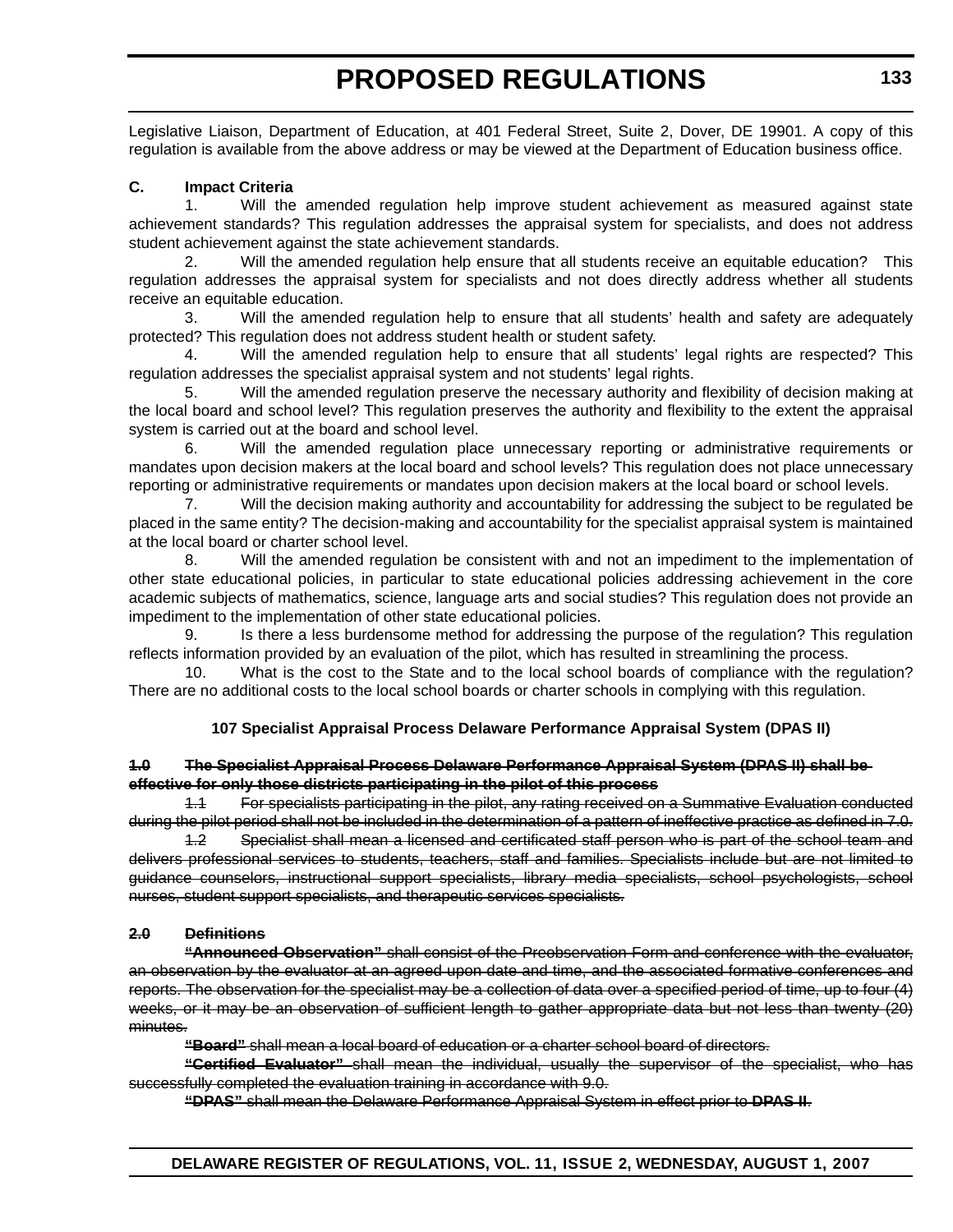**"Experienced Specialist"** is a specialist who holds a valid and current Continuing or Advanced License, or Standard or Professional Status Certificate issued prior to August 1, 2003 or holds a valid and current license from their respective licensure body.

**"Improvement Plan"** shall be the plan that a specialist and evaluator mutually develop in accordance with section 8.0.

**"Novice Specialist"** is a specialist who holds a valid and current Initial License or holds a valid and current license from their respective licensure body and has less than three (3) years of experience as a specialist.

**"Satisfactory Component Rating"** shall mean the specialist understands the concepts of the component and the specialist's performance in that component is acceptable.

**"Satisfactory Evaluation"** shall be used to qualify for a continuing license and shall be equivalent to the overall "Effective" or "Needs Improvement" rating on the Summative Evaluation.

**"Summative Evaluation"** shall be the rating process at the conclusion of the appraisal cycle.

**"Technical Assistance Document"** shall mean the manual that contains the prescribed forms, detailed procedures, evaluation criteria and other relevant documents that assist in the appraisal process.

**"Unannounced Observation"** shall consist of an observation by the evaluator at a date and time that has not been previously arranged and the associated formative conferences and reports. The unannounced observation for the specialist may be an observation of sufficient length to gather appropriate data but not less than twenty (20) minutes.

**"Unsatisfactory Component Rating"** shall mean that the specialist does not understand the concepts of the component and the specialist's performance in that component is not acceptable.

**"Unsatisfactory Evaluation"** shall be the equivalent to the overall "Ineffective" rating on the Summative Evaluation.

#### **3.0 Appraisal Cycles**

3.1 Experienced specialists who have earned a rating of "Effective" on their most recent Summative Evaluation shall receive a minimum of one (1) Announced Observation each year with a Summative Evaluation at the end of the one year period. This minimum annual evaluation for an experienced specialist who has earned an effective rating may be waived for the subsequent year but not for two (2) consecutive years. Up to one half of the experienced specialists in a building who received a rating of "Effective" or "Exemplary" on the most recent DPAS Performance Appraisal Summative Evaluation may have the annual Summative Evaluation waived.

3.2 Experienced specialists who have earned a rating of "Needs Improvement" or "Ineffective" on their most recent Summative Evaluation shall receive a minimum of one (1) Announced Observation and one (1) Unannounced Observation with a Summative Evaluation at the end of the one year period. These specialists shall have an Improvement Plan which may require additional observations and other types of monitoring as outlined in the Technical Assistance Document.

3.3 Novice specialists shall receive a minimum of one (1) Announced Observation and one (1) Unannounced Observation with a Summative Evaluation at the end of the one year period. Novice specialists who have earned a rating of "Needs Improvement" or "Ineffective" on their most recent Summative Evaluation shall have an Improvement Plan which may require additional observations or other types of monitoring as outlined in the Technical Assistance Document.

#### **4.0 Technical Assistance Document**

4.1 All districts and charter schools shall use the document entitled *Delaware Performance Appraisal* **System (DPAS) II Technical Assistance Document as developed by the Department of Education to assist in the** implementation of the appraisal system. The Technical Assistance Document shall be reviewed biannually by the State Board of Education. Any recommendations for change shall be submitted to the Department of Education for consideration.

4.2 The Document shall contain, at a minimum, the following:

4.2.1 Specific details about each of the five (5) components listed in 5.1.

4.2.2 All forms or documents needed to complete the requirements of the appraisal process including Announced Observation, Unannounced Observation, Summative Evaluation, Improvement Plan and Challenge Form.

4.2.3 Specific procedures for observations, conferences, ratings, Summative Evaluation, Improvement Plan(s), and Challenges.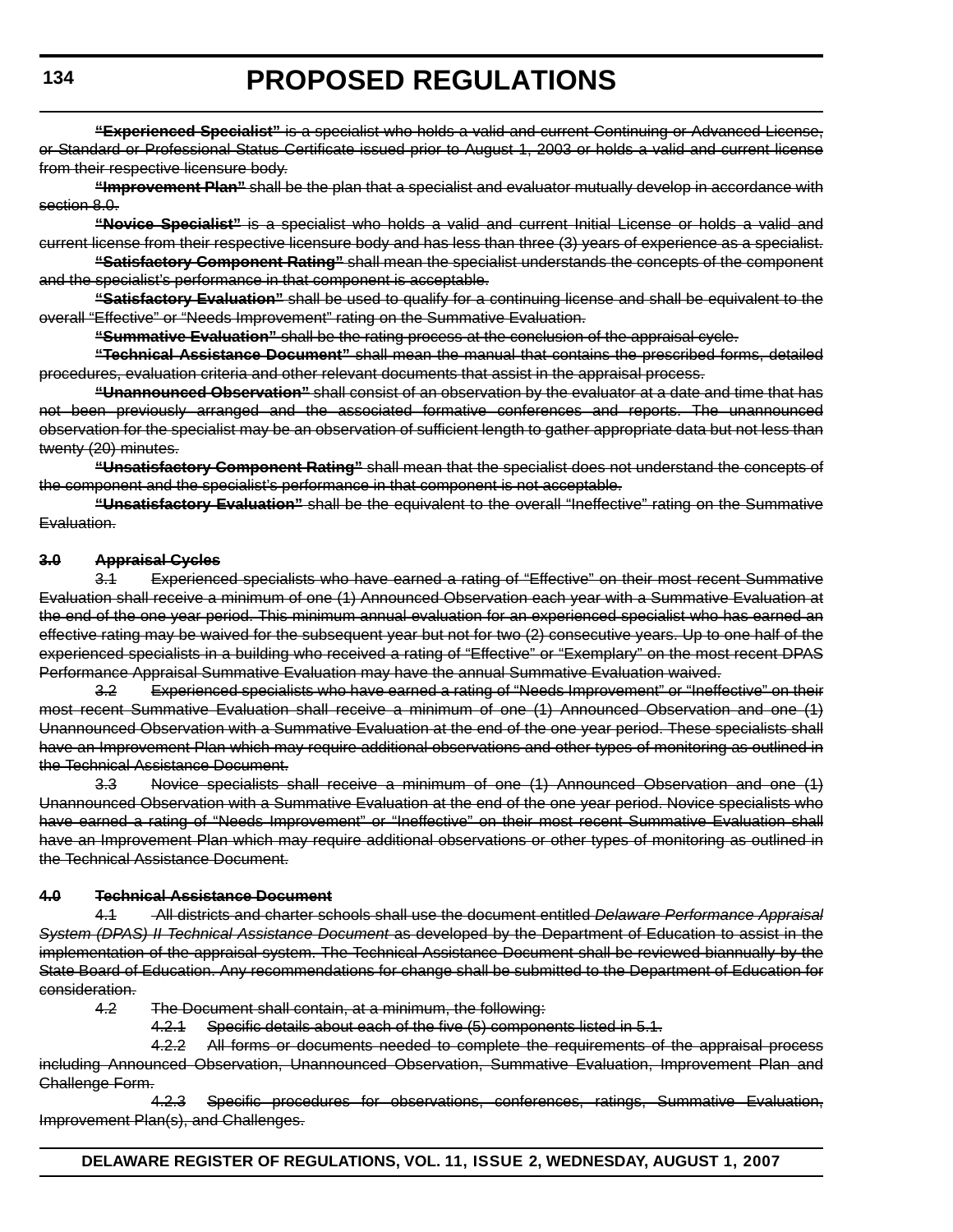#### **5.0 Appraisal Criteria** 5.1 The following five (5) components shall be the basis upon which the performance of a specialist shall be evaluated by a certified evaluator: 5.1.1 Planning and Preparation 5.1.1.1 Designing Coherent Programs or Services: Specialist designs activities and plans for services that support the needs of the students, clients, schools or districts. 5.1.1.2 Demonstrating Knowledge of Best Practice and Models of Delivery: Specialist uses practices and models of delivery that are aligned with local and national standards. 5.1.1.3 Demonstrating Knowledge of Students or Clients: Specialist shows knowledge of the needs and characteristics of the students or clients, including their approaches to leaning, knowledge, skills, and interests. 5.1.1.4 Demonstrating Knowledge of Resources: Specialist selects appropriate resources, either within or outside of the school, that supports the goals of the program. 5.1.2 Professional Practice and Delivery of Services 5.1.2.1 Creating an Environment to Support Student or Client Needs: Specialist creates an environment in which student/client needs are identified and valued. Specialist and student or client interactions show rapport that is grounded in mutual respect. 5.1.2.2 Demonstrating Flexibility and Responsiveness: Specialist has a repertoire of instructional or professional strategies and makes modifications to services based on needs of the students or clients. 5.1.2.3 Communicating Clearly and Accurately: Verbal and written communication is clear and appropriate to students' or clients' age, background, needs, or level of understanding. 5.1.2.4 Delivering Services to Students or Clients: Specialist is responsive to the identified needs of the students or clients and meets standards of professional practice. The resources and materials are suitable and match the needs of the students or clients. The delivery of service is coherent. 5.1.3 Professional Collaboration and Consultation 5.1.3.1 Collaborating with Others: Specialist develops partnerships with school staff or external agencies to provide integrated services that meet student or client needs. 5.1.3.2 Serving as a Consultant to the School Community: Specialist shares expertise with school staff to assist them in their work or to respond to school wide issues, problems, or concerns. 5.1.3.3 Providing Resources and Access: Specialist provides school based resources to appropriate staff, students, clients or gives information about the effective use of the resources. 5.1.3.4 Maintaining Standards of Professional Practice: Specialist adheres to his/ her professional standards of practice, including issues surrounding confidentiality. 5.1.4 Professional Responsibilities 5.1.4.1 Communicating with Families and School Staff: Specialist shares information in a variety of ways about school programs available to students and families. Specialist develops two way communication with school staff and families about student progress, behavior, personal needs, or concerns. 5.1.4.2 Developing a Record System: Specialist keeps student or client records relevant to their services and shares information with appropriate school personnel. 5.1.4.3 Growing and Developing Professionally: Specialist participates in professional development to increase his/her knowledge of professional practice and delivery of service. Specialist chooses professional development that is aligned with the needs of the school, district, students or clients. 5.1.4.4 Reflecting on Professional Practice: Specialist engages in reflective thinking as an individual, as a team participant, or as a school and community member with the goal of improving professional practice and delivery of service. 5.1.5 Student Improvement 5.1.5.1 Showing Improvement on the DSTP: Specialist uses DSTP data analysis to inform school improvement and program decisions and participates in school improvement work. 5.1.5.2 Using Assessments to Promote Student or Client Improvement: Specialist creates or uses dependable assessments that accurately measure student or client needs, status, or performance and uses the assessment results to design services or programs to promote improvement. 5.2 Each of the five (5) components shall be weighted equally and assigned a rating of Satisfactory or Unsatisfactory on the Summative Evaluation.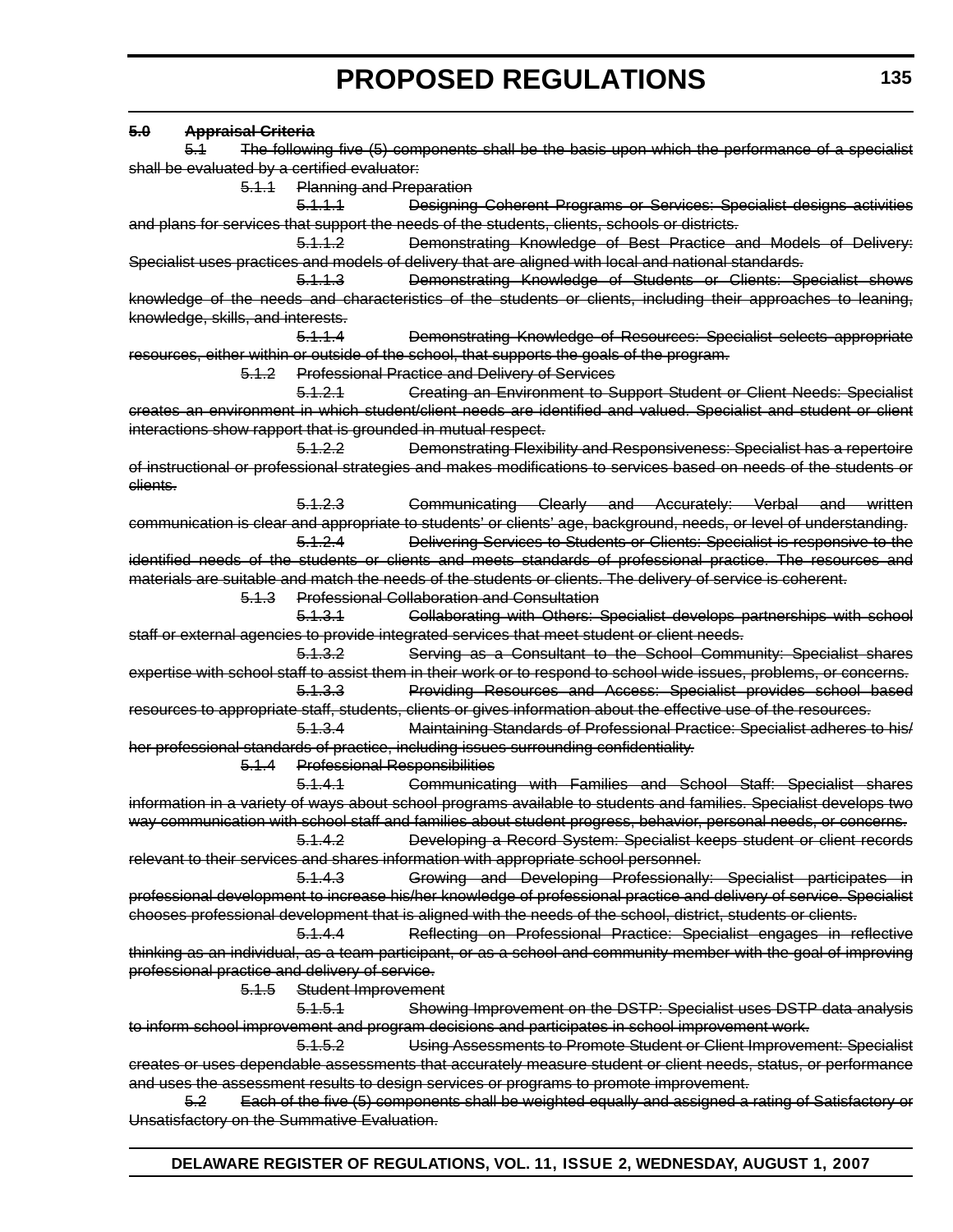5.2.1 Planning and Preparation 5.2.1.1 A satisfactory rating for this component shall mean the specialist demonstrates acceptable performance by meeting at least 3 of the following 4 criteria: 5.2.1.1.1 Consistently designs activities and plans for service that support the needs of the students or clients, schools and districts. 5.2.1.1.2 Effectively uses practices and models of delivery that are aligned with local and national standards. 5.2.1.1.3 Shows a deep knowledge of the needs and characteristics of the students or clients and their approaches to learning, knowledge, skills, and interests. 5.2.1.1.4 Selects appropriate resources, either within or outside of the school, that support the goals of the program. 5.2.2 Professional Practice and Delivery of Services 5.2.2.1 A satisfactory rating for this component shall mean the specialist demonstrates acceptable performance by meeting at least 5 of the following 7 criteria: 5.2.2.1.1 Creates an environment in which student or client needs are identified and valued. 5.2.2.1.2 Interacts with students or clients in ways that show rapport and that is grounded in mutual respect. 5.2.2.1.3 Has an extensive repertoire of instructional or professional strategies and makes effective modifications to services based on needs of the students or clients. 5.2.2.1.4 Communicates clearly and appropriately with regard to students' or clients' age, background, needs, or level of understanding. 5.2.2.1.5 Provides services that are responsive to the identified needs of the students or clients and meets standards of professional practice. 5.2.2.1.6 Selects resources and materials that are suitable and match the needs of the students or clients. 5.2.2.1.7 Delivers coherent services. 5.2.3 Professional Collaboration and Consultation 5.2.3.1 A satisfactory rating for this component shall mean the specialist demonstrates acceptable performance by meeting at least 4 of the following 5 criteria: 5.2.3.1.1 Develops partnerships with school staff or external agencies to provide integrated services that meet student or client needs. 5.2.3.1.2 Shares expertise with school staff to assist them in their work or responds to school wide issues, problems, or concerns. 5.2.3.1.3 Provides school based resources to appropriate staff/students/ clients or gives appropriate information about the effective use of the resources. 5.2.3.1.4 Assists staff, students or clients in gaining access to resources outside of the school community that will meet identified needs. 5.2.3.1.5 Adheres to professional standards of practice, including issues surrounding confidentiality. 5.2.4 Professional Responsibilities 5.2.4.1 A satisfactory rating for this component shall mean the specialist demonstrates acceptable performance by meeting at least 5 of the following 7 criteria: 5.2.4.1.1 Shares information in a variety of ways about school programs available to students and families. 5.2.4.1.2 Develops two way communication with school staff and families about student progress, behavior, personal needs, or concerns. 5.2.4.1.3 Keeps accurate and up to date student or client records relevant to provided services. 5.2.4.1.4 Shares information with appropriate school personnel. 5.2.4.1.5 Participates in professional development to increase knowledge of professional practice and delivery of service. 5.2.4.1.6 Chooses professional development that is aligned with the needs of the school, district, students or clients.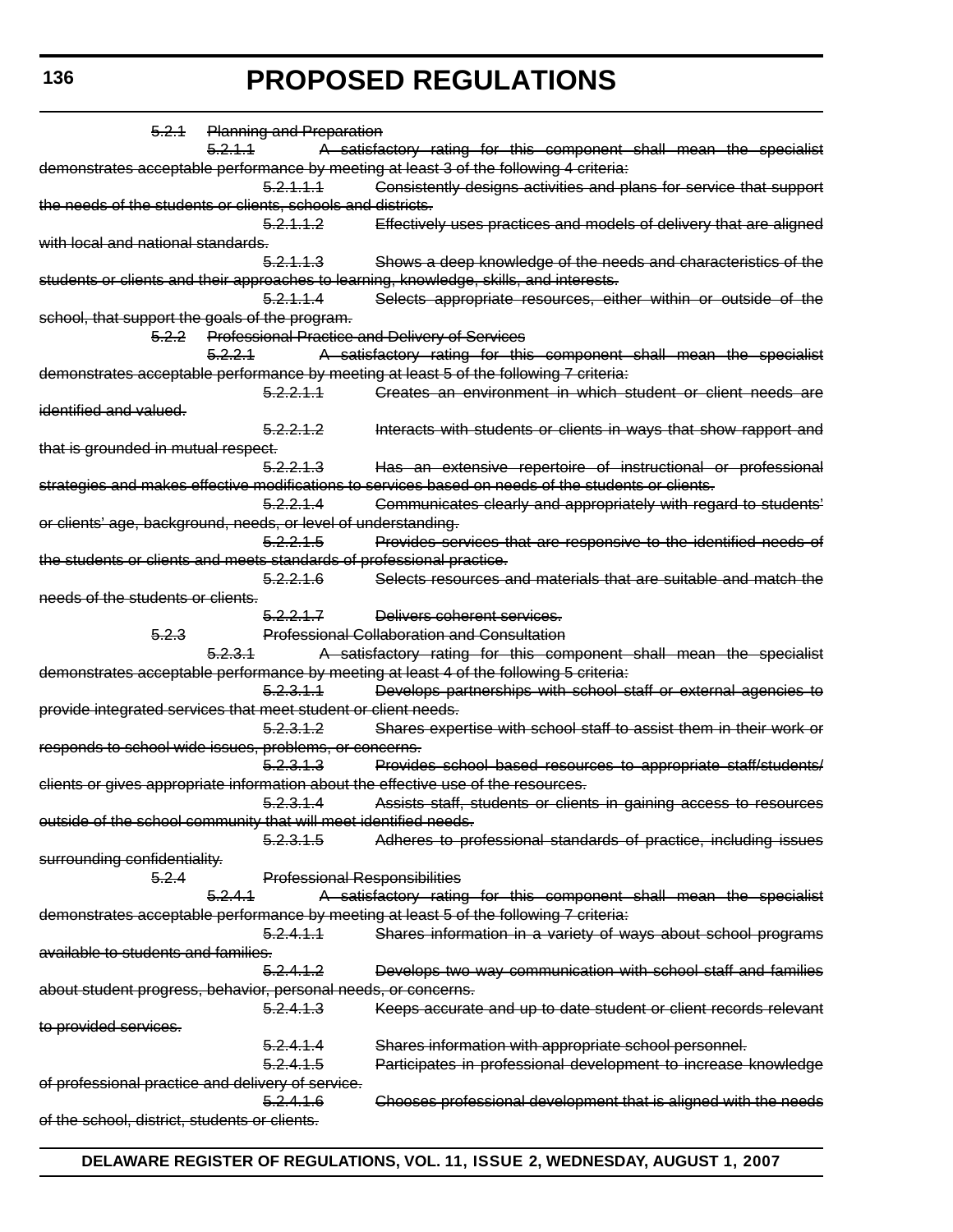5.2.4.1.7 Engages in reflective thinking as an individual, as a team participant, or as a school or community member with the goal of improving professional practice and delivery of service.

5.2.5 Student Improvement 5.2.5.1 A satisfactory rating shall mean the specialist demonstrates acceptable performance in this component by meeting two (2) out of three (3) of the criteria set forth below:

5.2.5.1.1 The specialist can demonstrate specific contributions to students and staff which contribute to improvement in the school or district's State Progress Determination.

5.2.5.1.2 The average scale score for the aggregate group of students served by the specialist for the previous two (2) years on the DSTP in reading and math have increased, excluding those students pursuant to 14 **Del.C.** §1270(c).

5.2.5.1.3 The average scale score for the groups of students disaggregated by race and ethnicity, LEP, Special education and low income have increased for the previous two (2) years on the DSTP in reading and math, provided that there were a minimum of ten (10) students in a subgroup, excluding those students pursuant to 14 **Del.C.** §1270(c). If there were fewer than ten (10) students in a subgroup, the subgroup shall not be considered for these criteria.

#### **6.0 Summative Evaluation Ratings**

6.1 The Summative Evaluation shall include ratings of Satisfactory or Unsatisfactory on each of the five (5) components pursuant to 5.0.

6.2 The Summative Evaluation shall also include one of three overall ratings: "Effective", "Needs Improvement" or "Ineffective".

6.2.1 Effective shall mean that the specialist has received Satisfactory Component ratings in at least four (4) out of five (5) components of the appraisal criteria.

6.2.2 Needs Improvement shall mean that the specialist has received at least three (3) Satisfactory Component ratings out of the five (5) components of the appraisal criteria.

6.2.2.1 A specialist who has received an unsatisfactory rating on the student improvement component may have their next Summative Evaluation delayed until the Delaware Student Testing Program (DSTP) data is available for the current group of students being served by the specialist.

6.2.3 Ineffective shall mean that the specialist has received three (3) or more Unsatisfactory Component ratings out of the five (5) components of the appraisal criteria.

6.2.3.1 A specialist who has received an unsatisfactory rating on the student improvement component may have their next Summative Evaluation delayed until the Delaware Student Testing Program (DSTP) data is available for the current group of students being served by the specialist.

6.2.3.2 If a specialist's overall Summative Evaluation rating is determined to be "Needs Improvement" for the third consecutive year, the rating shall be re categorized as Ineffective.

#### **9 DE Reg. 528 (10/1/05)**

#### **7.0 Pattern of Ineffective Practice Defined**

A pattern of ineffective practice shall be based on the most recent appraisal ratings of a specialist using the DPAS II process. Two consecutive ratings of Ineffective shall be deemed as a pattern of ineffective practice. The following appraisal ratings shall be determined to be a pattern of ineffective practice:

| <b>Ineffective</b> | <b>Ineffective</b> |                    |
|--------------------|--------------------|--------------------|
| Needs Improvement  | Ineffective        | Needs Improvement  |
| Needs Improvement  | Needs Improvement  | <b>Ineffective</b> |
| Ineffective        | Needs Improvement  | <b>Ineffective</b> |
| <b>Ineffective</b> | Needs Improvement  | Needs Improvement  |
| Needs Improvement  | <b>Ineffective</b> | <b>Ineffective</b> |

#### **8.0 Improvement Plan**

8.1 An Improvement Plan shall be developed for a specialist who receives an overall rating of Needs Improvement or Ineffective on the Summative Evaluation or a rating of Unsatisfactory (Unsatisfactory Component Rating) on any component on the Summative Evaluation regardless of the overall rating.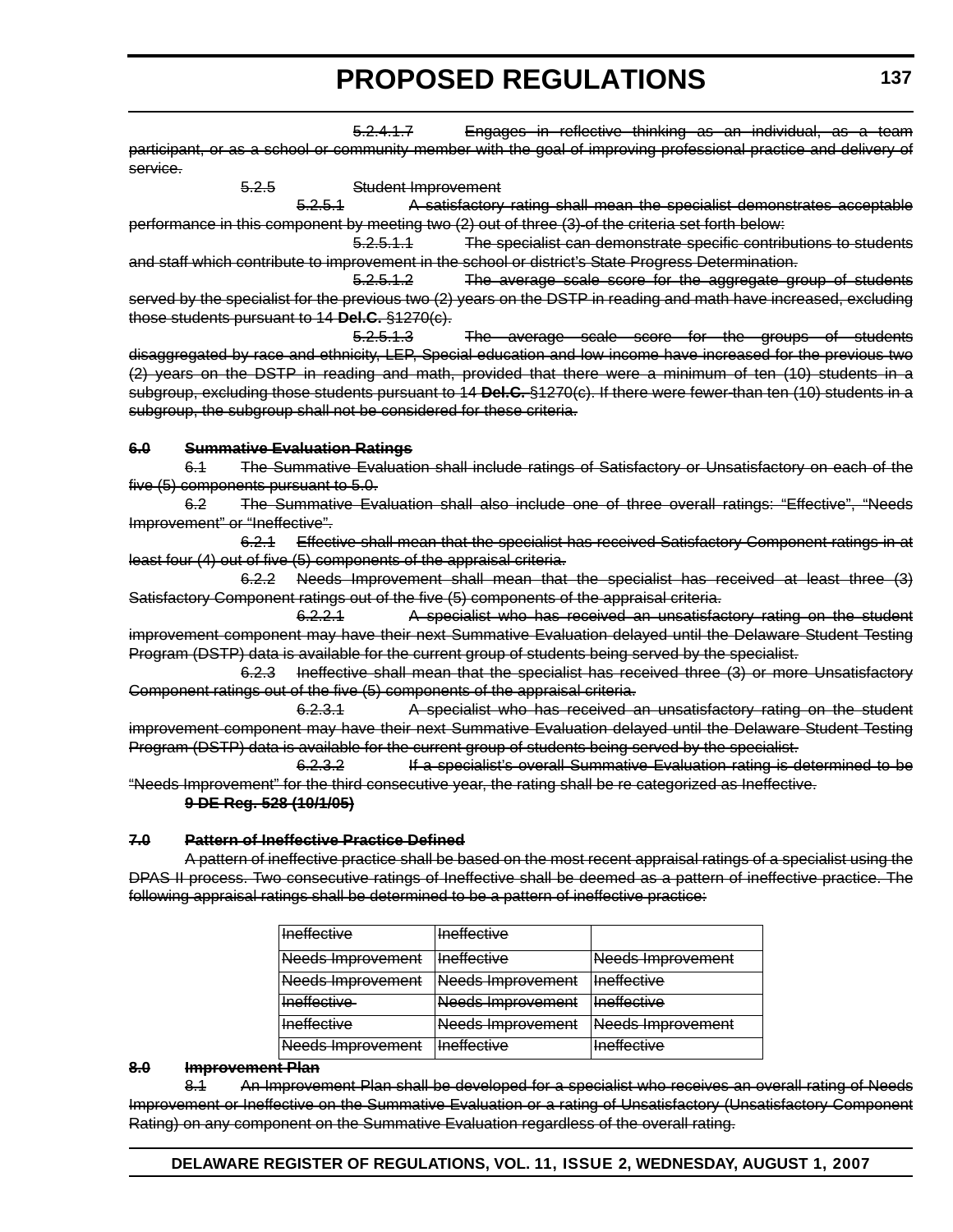8.1.1 An Improvement Plan shall also be developed if a specialist's performance during an observation is unsatisfactory. This unsatisfactory performance shall be noted by the evaluator on the Formative Feedback form by typing "PERFORMANCE IS UNSATISFACTORY" and initialing the statement.

#### 8.2 The Improvement Plan shall contain the following:

8.2.1 Identification of the specific deficiencies and recommended area(s) for growth;

- 8.2.2 Measurable goals for improving the deficiencies to satisfactory levels;
- 8.2.3 Specific professional development or activities to accomplish the goals;

8.2.4 Specific resources necessary to implement the plan, including but not limited to, opportunities for the specialist to work with curriculum specialist(s), subject area specialist(s), instructional specialist(s) or others with relevant expertise;

were met;

8.2.5 Procedures and evidence that must be collected to determine that the goals of the plan

8.2.6 Timeline for the plan, including intermediate check points to determine progress;

8.2.7 Procedures for determining satisfactory improvement.

8.3 The Improvement Plan shall be developed cooperatively by the specialist and evaluator. If the plan cannot be cooperatively developed, the evaluator shall have the authority and responsibility to determine the plan as specified in 8.2 above.

8.4 The specialist shall be held accountable for the implementation and completion of the Improvement Plan.

8.5 Upon completion of the Improvement Plan, the specialist and evaluator shall sign the documentation that determines the satisfactory or unsatisfactory completion of the plan.

#### **9.0 Evaluator Credentials**

9.1 Evaluators shall have completed the DPAS II training as developed by the Department of Education. Evaluators shall receive a certificate of completion which is valid for five (5) years and is renewable upon completion of professional development focused on DPAS II as specified by the Department of Education.

9.2 The training for the certificate of completion shall include techniques for observation and conferencing, content and relationships of frameworks for practice and a thorough review of the Technical Assistance Document. Activities in which participants practice implementation of DPAS II procedures shall be included in the training.

9.3 The credentialing process shall be conducted by the Department of Education.

#### **10.0 Challenge Process**

10.1 A specialist may challenge any rating on the Summative Evaluation, either a Component Rating or the Overall Rating, or a specialist may challenge the conclusions of an observation if the statement "PERFORMANCE IS UNSATISFACTORY" has been included on the Formative Feedback form by submitting additional information specific to the point of disagreement in writing within ten (10) working days of the date of the specialist's receipt of the Summative Evaluation. Such written response shall become part of the appraisal record and shall be attached to the Summative Evaluation. All challenges together with the record shall be forwarded to the supervisor of the evaluator.

10.1.1 Within ten (10) working days of receiving the written challenge, the supervisor of the evaluator shall review the record which consists of the Preobservation Form(s) the Formative Feedback Form(s), the Summative Evaluation and the written challenge, and issue a written decision.

10.1.2 If the challenge is denied, the decision shall state the reasons for denial.

10.1.3 The decision of the supervisor of the evaluator shall be final.

#### **8 DE Reg. 431 (9/1/04) 9 DE Reg. 528 (10/1/05)**

**1.0** The Specialist Appraisal Process, Delaware Performance Appraisal System (DPAS II), shall be effective for the following school districts and charter schools beginning with the 2007-08 school year:

> Appoquinimink Caesar Rodney Colonial Lake Forest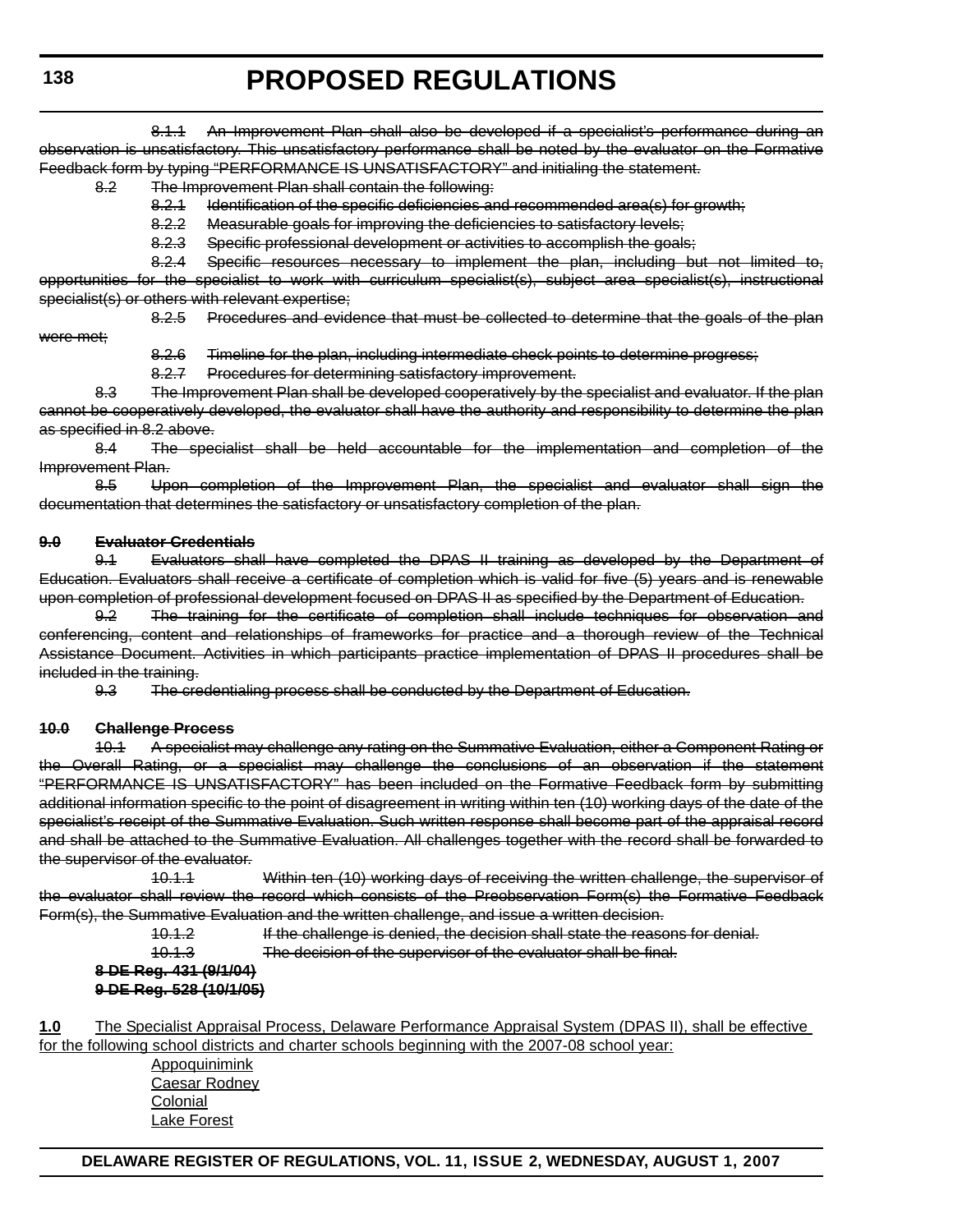Laurel Smyrna Sussex Technical MOT Charter Providence Creek Academy Charter Sussex Academy of the Arts and Sciences

The Specialist Appraisal Process, Delaware Performance Appraisal System (DPAS II), shall be effective for all public school districts and charter schools beginning with the 2008-2009 school year.

1.1 Specialist shall mean a staff person who delivers professional services to students, teachers, staff or families, licensed or certified by the Department of Education or a professional board regulated by the Division of Professional Regulation. Specialists include, but are not limited to, guidance counselors, instructional support specialists, library media specialists, school psychologists, speech pathologists, school nurses, student support specialists, and therapeutic services specialists.

#### **2.0 Definitions**

**"Announced Observation"** shall consist of the Pre-observation Form and conference with the evaluator, an observation by the evaluator at an agreed upon date and time, using the associated formative conferences and reports. The observation for the specialist may be a collection of data over a specified period of time, up to four (4) weeks, or it may be an observation of sufficient length, at least thirty (30) minutes, to gather appropriate data and assess specialist performance.

**"Board"** shall mean a local board of education or a charter school board of directors.

**"Credentialed Evaluator"** shall mean the individual, usually the supervisor of the specialist, who has successfully completed the evaluation training in accordance with 10.0. The Credentialed Evaluator may also be referred to as "Evaluator".

**"DASA"** shall mean the Delaware Association of School Administrators.

**"DPAS II Guide for Specialists"** shall mean the manual that contains the prescribed forms, detailed procedures, specific details about the five (5) components of evaluation and other relevant documents that are used to implement the appraisal system.

**"DSEA"** shall mean the Delaware State Education Association.

**"Experienced Specialist"** shall mean a specialist who holds a valid and current Continuing or Advanced License, or Standard or Professional Status Certificate issued prior to August 1, 2003 or holds a valid and current license from his or her respective licensure body.

**"Improvement Plan"** shall be the plan that a specialist and evaluator mutually develop in accordance with 8.0.

**"Novice Specialist"** shall mean a specialist who holds a valid and current Initial License or holds a valid and current license from his or her respective licensure body.

**"Satisfactory Component Rating"** shall mean the specialist's performance reflects the ability to demonstrate an understanding of the concepts of the component.

**"Satisfactory Evaluation"** shall be equivalent to the overall "Effective" or "Needs Improvement" rating on the Summative Evaluation and shall be used to qualify for a continuing license.

**"State Assessment"** shall mean the Delaware Student Testing Program (DSTP) or its successor.

**"Summative Evaluation"** shall be the rating process at the conclusion of the appraisal cycle.

**"Unannounced Observation"** shall consist of an observation by the evaluator at a date and time that has not been previously arranged using the associated formative conferences and reports. The observation shall be of sufficient length, at least thirty (30) minutes, to gather appropriate data and assess specialist performance.

**"Unsatisfactory Component Rating"** shall mean the specialist's performance does not reflect the ability to demonstrate an understanding of the concepts of the component.

**"Unsatisfactory Evaluation"** shall be the equivalent to the overall "Ineffective" rating on the Summative Evaluation.

**"Working Day"** shall mean a day when the employee would normally be working in that district or charter school.

#### **3.0 Appraisal Cycles**

3.1 Experienced specialists who have earned a rating of "Effective" on his or her most recent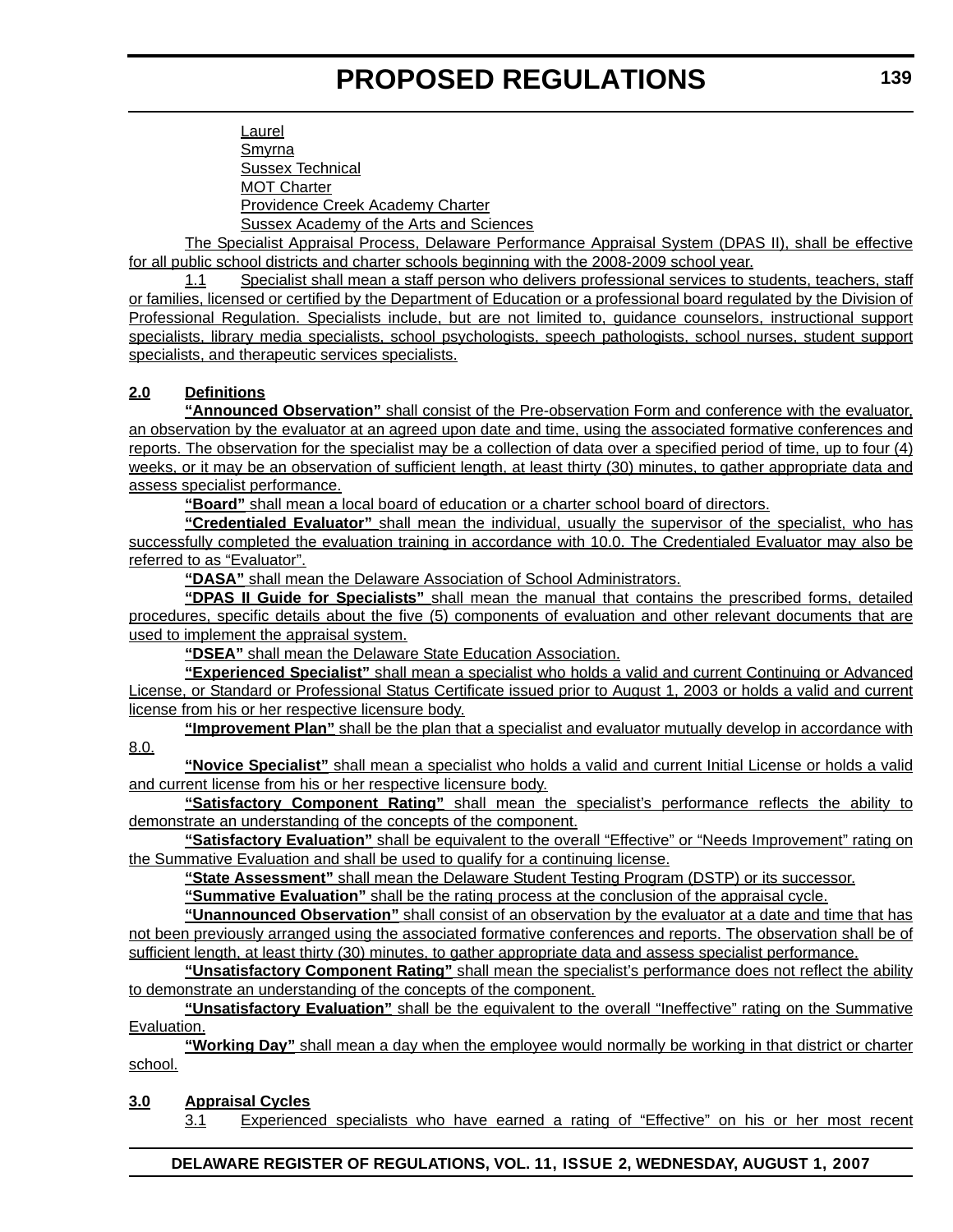Summative Evaluation shall receive a minimum of one (1) Announced Observation each year with a Summative Evaluation at least once every two (2) years.

3.2 Experienced specialists who have earned a rating of "Needs Improvement" or "Ineffective" on their most recent Summative Evaluation shall receive a minimum of one (1) Announced Observation and one (1) Unannounced Observation with a Summative Evaluation at the end of the one year period. These specialists shall have an Improvement Plan which may require additional observations and other types of monitoring as outlined in the *DPAS II Guide for Specialists.*

3.3 Novice specialists shall receive a minimum of one (1) Announced Observation and one (1) Unannounced Observation with a Summative Evaluation at the end of the one year period. Novice specialists who have earned a rating of "Needs Improvement" or "Ineffective" on their most recent Summative Evaluation shall have an Improvement Plan which may require additional observations or other types of monitoring as outlined in the *DPAS II Guide for Specialists*.

#### **4.0** *DPAS II Guide for Specialists*

4.1 All districts and charter schools shall use the manual entitled *DPAS II Guide for Specialists* as developed and as may be amended by the Department of Education in collaboration with DASA and DSEA to implement the appraisal system.

- 4.2 The manual shall contain, at a minimum, the following:
	- 4.2.1 Specific details about each of the five (5) components listed in 5.1.
	- 4.2.2 All forms or documents needed to complete the requirements of the appraisal process.
	- 4.2.3 Specific procedures to implement the appraisal system.

#### **5.0 Appraisal Criteria**

5.1 The following five (5) components, including the four (4) Appraisal Criteria specified for each, shall be the basis upon which the performance of a specialist shall be evaluated by a credentialed evaluator:

5.1.1 Planning and Preparation

5.1.1.1 Designing Coherent Programs or Services: Specialist designs activities and plans for services that support the needs of the students or clients served.

5.1.1.2 Demonstrating Knowledge of Best Practice and Models of Delivery: Specialist uses practices and models of delivery that are aligned with local and national standards.

5.1.1.3 Demonstrating Knowledge of Students or Clients: Specialist shows knowledge of the needs and characteristics of the students or clients, including their approaches to learning, knowledge, skills, and interests.

5.1.1.4 Demonstrating Knowledge of Resources: Specialist selects appropriate resources, either within or outside of the school, that support the needs of students or clients.

5.1.2 Professional Practice and Delivery of Services

5.1.2.1 Creating an Environment to Support Student or Client Needs: Specialist creates an environment in which student or client needs are identified and valued. Specialist and student or client interactions show rapport that is grounded in mutual respect.

5.1.2.2 Demonstrating Flexibility and Responsiveness: Specialist has a repertoire of instructional or professional strategies and makes modifications to services based on needs of the students or clients.

5.1.2.3 Communicating Clearly and Accurately: Verbal and written communication is clear and appropriate to students' or clients' ages, backgrounds, needs, or levels of understanding.

5.1.2.4 Delivering Services to Students or Clients: Specialist is responsive to the identified needs of the students or clients and meets standards of professional practice. The resources and materials are suitable and match the needs of the students or clients. The delivery of service is coherent.

5.1.3 Professional Collaboration and Consultation

5.1.3.1 Collaborating with Others: Specialist develops partnerships with school or district staff or external agencies to provide integrated services that meet student or client needs.

5.1.3.2 Serving as a Consultant to the School Community: Specialist shares expertise with school staff to assist them in their work or to respond to school wide issues, problems, or concerns.

5.1.3.3 Providing Resources and Access: Specialist provides school, district or external based resources to appropriate staff, students, or clients or gives information about the effective use of the

#### **DELAWARE REGISTER OF REGULATIONS, VOL. 11, ISSUE 2, WEDNESDAY, AUGUST 1, 2007**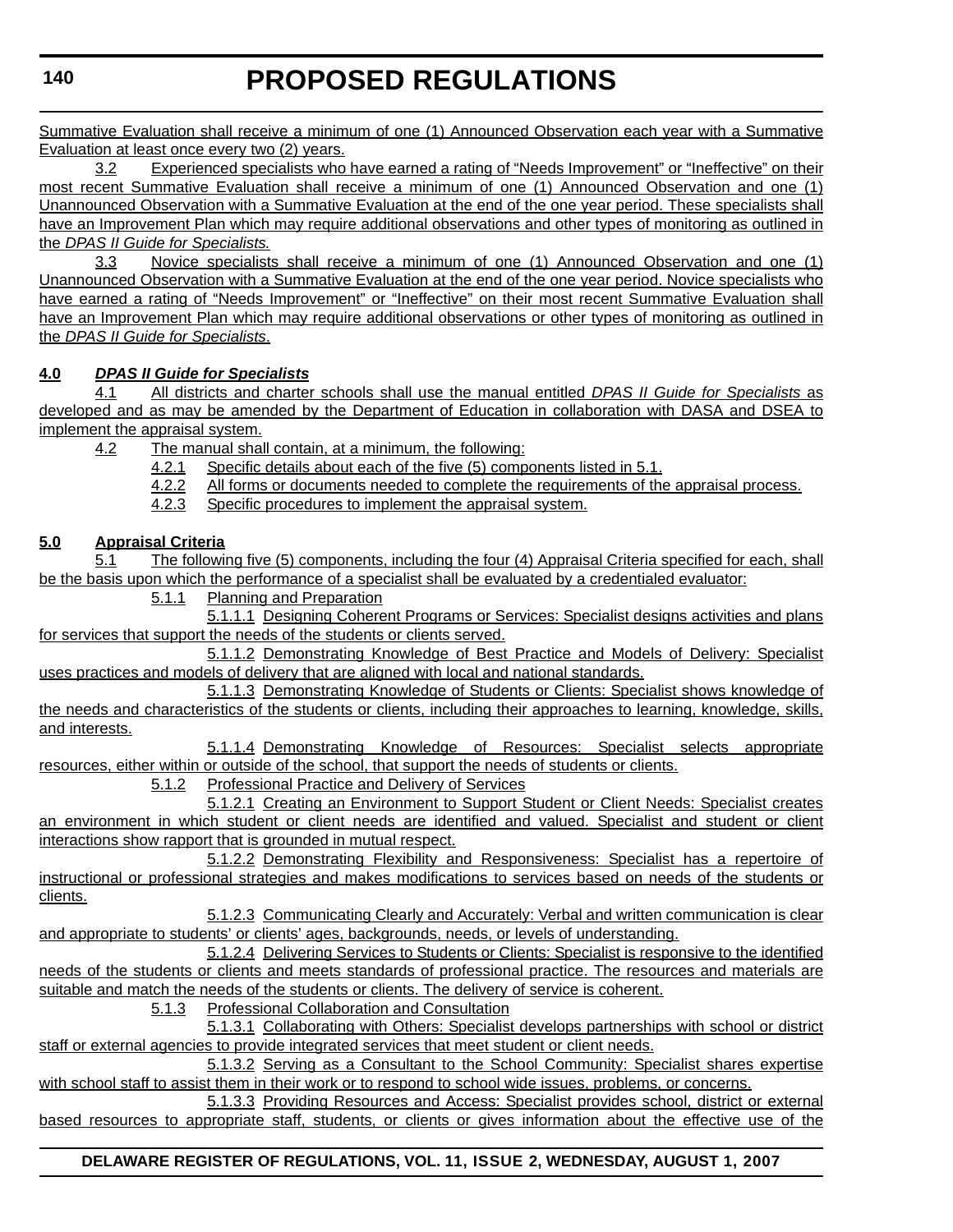resources.

5.1.3.4 Maintaining Standards of Professional Practice: Specialist adheres to his or her professional standards of practice, including issues surrounding confidentiality.

5.1.4 Professional Responsibilities

5.1.4.1 Communicating with Families: Specialist shares information about district or school educational programs and expectations for student or client performance. Specialist develops a mechanism for two way communication with families about student or client progress, behavior, personal needs, or concerns.

5.1.4.2 Developing a Record System: Specialist keeps student or client records relevant to their services and shares information with appropriate school personnel.

5.1.4.3 Growing and Developing Professionally: Specialist chooses and participates in professional development that is aligned with his or her professional needs or aligned with the needs of the school, district or students.

5.1.4.4 Reflecting on Professional Practice: Specialist engages in reflective thinking as an individual, as a team participant, or as a school and community member with the goal of improving professional practice and delivery of service.

5.1.5 Student Improvement

5.1.5.1 Showing Student Improvement: Specialist uses school or district goals from the school or district improvement process to set his or her annual data driven goal(s) for student improvement. Data shall include school or district accountability data, State Assessment data where available, or other assessment data.

5.1.5.2 Using Assessments to Promote Student or Client Improvement: Specialist uses assessments related to his of her field of expertise that accurately measure progress towards the student improvement goal(s).

5.1.5.3 Measuring Student Improvement: Specialist has specific, measurable evidence to show progress towards or attainment of goal(s) for student improvement.

5.1.5.4 Reflecting on Student Improvement: Specialist reflects on goal setting process and outcomes for the purpose of continuous professional improvement and shares student improvement information as appropriate.

#### **6.0 Summative Evaluation Ratings**

6.1 Each of the five (5) components pursuant to 5.0 shall be weighted equally and assigned a rating of Satisfactory or Unsatisfactory on the Summative Evaluation.

6.1.1 A satisfactory rating for each component shall mean the specialist demonstrates acceptable performance by meeting at least three (3) of the four (4) Appraisal Criteria specified in each of the five (5) components set forth in 5.1.

6.2 The Summative Evaluation shall also include one of three overall ratings: "Effective", "Needs Improvement" or "Ineffective".

6.2.1 "Effective" shall mean that the specialist has received Satisfactory Component ratings in at least four (4) out of five (5) components in accordance with the Appraisal Criteria in 5.0.

6.2.2 "Needs Improvement" shall mean that the specialist has received three (3) Satisfactory Component ratings out of the five (5) components in accordance with the Appraisal Criteria in 5.0.

6.2.3 "Ineffective" shall mean that the specialist has received two (2) or fewer Satisfactory Component ratings out of the five (5) components in accordance with the Appraisal Criteria in 5.0.

6.2.3.1 If a specialist's overall Summative Evaluation rating is determined to be "Needs Improvement" for the third consecutive year, the rating shall be re-categorized as "Ineffective".

#### **7.0 Pattern of Ineffective Practice Defined**

A pattern of ineffective practice shall be based on the most recent Summative Evaluation ratings of a specialist using the DPAS II process. Two consecutive ratings of "Ineffective" shall be deemed as a pattern of ineffective practice. The following chart shows the consecutive Summative Evaluation ratings that shall be determined to be a pattern of ineffective practice: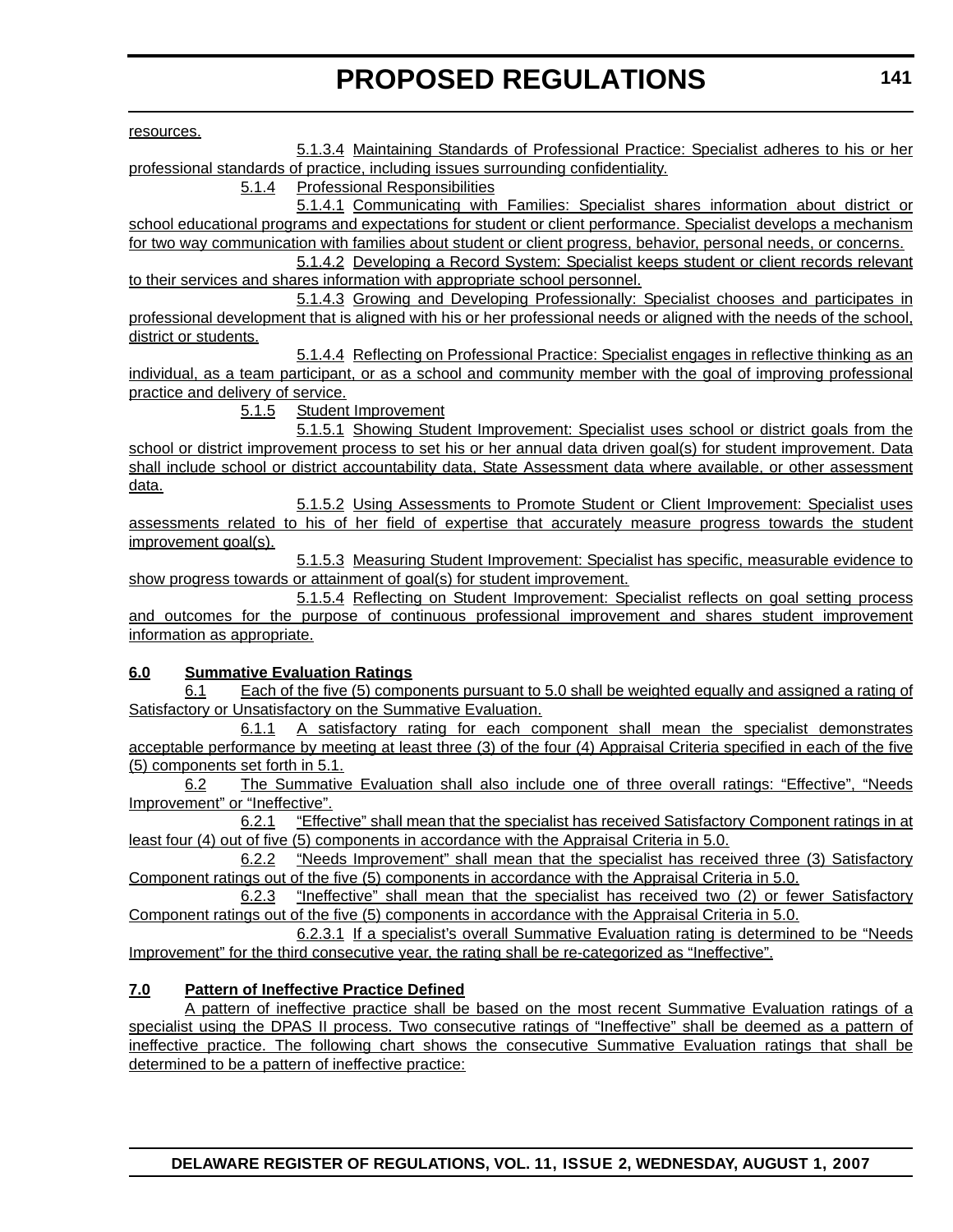Year 1 Year 2 Year 3

| Ineffective              | Ineffective              |                          |
|--------------------------|--------------------------|--------------------------|
| <b>Needs Improvement</b> | Ineffective              | <b>Needs Improvement</b> |
| <b>Needs Improvement</b> | <b>Needs Improvement</b> | Ineffective              |
| Ineffective              | <b>Needs Improvement</b> | Ineffective              |
| Ineffective              | <b>Needs Improvement</b> | <b>Needs Improvement</b> |
| <b>Needs Improvement</b> | Ineffective              | Ineffective              |

#### **8.0 Improvement Plan**

8.1 An Improvement Plan shall be developed for a specialist who receives an overall rating of "Needs Improvement" or "Ineffective" on the Summative Evaluation or a rating of Unsatisfactory on any component in 5.0 on the Summative Evaluation regardless of the overall rating.

8.1.1 An Improvement Plan shall also be developed if a specialist's overall performance during an observation is unsatisfactory. This unsatisfactory performance shall be noted by the evaluator on the Formative Feedback form by noting "PERFORMANCE IS UNSATISFACTORY" and initialing the statement.

8.2 The Improvement Plan shall contain the following:

8.2.1 Identification of the specific deficiencies and recommended area(s) for growth;

8.2.2 Measurable goals for improving the deficiencies to satisfactory levels;

8.2.3 Specific professional development or activities to accomplish the goals;

8.2.4 Specific resources necessary to implement the plan, including but not limited to, opportunities for the specialist to work with curriculum specialist(s), subject area specialist(s), instructional specialist(s) or others with relevant expertise;

8.2.5 Procedures and evidence that must be collected to determine that the goals of the plan were met;

8.2.6 Timeline for the plan, including intermediate check points to determine progress;

8.2.7 Procedures for determining satisfactory improvement.

8.3 The Improvement Plan shall be developed cooperatively by the specialist and evaluator. If the plan cannot be cooperatively developed, the evaluator shall have the authority and responsibility to determine the plan as specified in 8.2 above.

8.4 The specialist shall be held accountable for the implementation and completion of the Improvement Plan.

8.5 Upon completion of the Improvement Plan, the specialist and evaluator shall sign the documentation that determines the satisfactory or unsatisfactory performance of the plan.

#### **9.0 Challenge Process**

9.1 A specialist may challenge any rating on the Summative Evaluation, either a Component Rating or the Overall Rating, or a specialist may challenge the conclusions of an observation if the statement "PERFORMANCE IS UNSATISFACTORY" has been included on the Formative Feedback form. To initiate a challenge, a specialist shall submit additional information specific to the point of disagreement in writing within fifteen (15) working days of the date of the specialist's receipt of the Summative Evaluation. Such written response shall become part of the appraisal record and shall be attached to the Summative Evaluation. All challenges together with the record shall be forwarded to the supervisor of the evaluator unless the supervisor of the evaluator is also in the same building as the specialist. In this situation, the challenge together with the record shall be forwarded to a designated district or charter school level credentialed evaluator.

9.1.1 Within fifteen (15) working days of receiving the written challenge, the supervisor of the evaluator or the designated district or charter school level credentialed evaluator shall review the record which consists of all documents used in the appraisal process and the written challenge, and issue a written decision.

9.1.2 If the challenge is denied, the decision shall state the reasons for denial.

9.1.3 The decision of the supervisor of the evaluator or the designated district or charter school level credentialed evaluator shall be final.

**DELAWARE REGISTER OF REGULATIONS, VOL. 11, ISSUE 2, WEDNESDAY, AUGUST 1, 2007**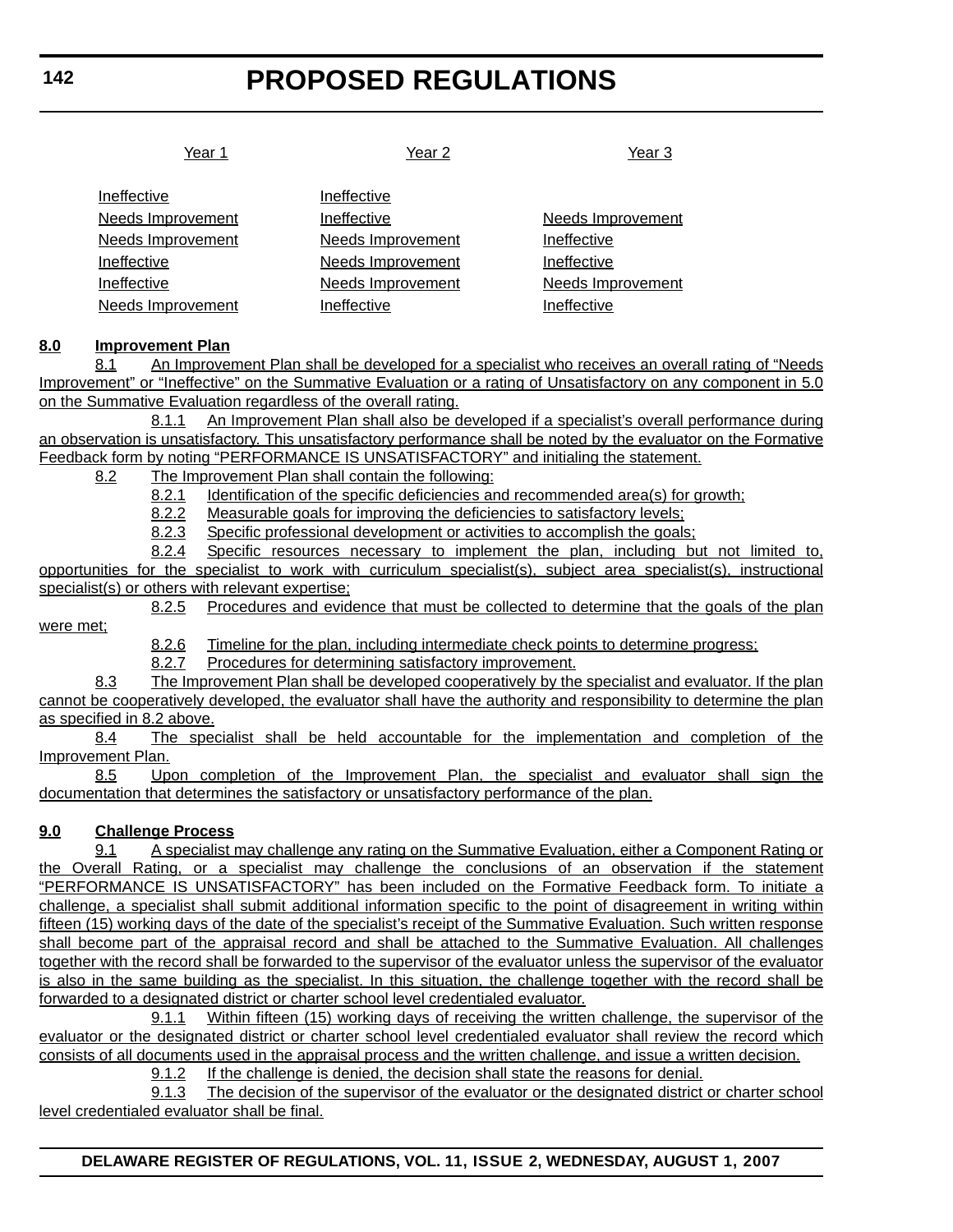#### <span id="page-35-0"></span>**10.0 [Evaluator Credentials](#page-3-0)**

10.1 Evaluators shall have completed the DPAS II training as developed by the Department of Education. Evaluators shall receive a certificate of completion which is valid for five (5) years and is renewable upon completion of professional development focused on DPAS II as specified by the Department of Education.

10.2 The training for the certificate of completion shall include techniques for observation and conferencing, content and relationships of frameworks for practice and a thorough review of the *DPAS II Guide for Specialists*. Activities in which participants practice implementation of DPAS II procedures shall be included in the training.

10.3 The credentialing process shall be conducted by the Department of Education. **8 DE Reg. 431 (9/1/04) 9 DE Reg. 528 (10/1/05)**

#### **OFFICE OF THE SECRETARY**

Statutory Authority: 14 Delaware Code, Section 122(d) (14 **Del.C.** §122(d)) 14 **DE Admin. Code** 108

#### **Education Impact Analysis Pursuant to 14 Del.C. Section 122(d)**

#### **[108 Administrator Appraisal Process Delaware Performance Appraisal System \(DPAS II\)](#page-3-0)**

#### **A. Type of Regulatory Action Required**

Amendment to Existing Regulation

#### **B. Synopsis of Subject Matter of the Regulation**

The Secretary of Education seeks the consent of the State Board of Education to amend 14 **DE Admin. Code** 108 Administrator Appraisal Process Delaware Performance Appraisal System (DPAS II) to reflect the status of DPAS II from a pilot to implementation and to reflect comments and suggestions from the evaluations conducted at the conclusion of the first (June 2006) and second year (June 2007) of the pilot. The evaluations were conducted by Progress Education Corporation. The rewritten regulation will reflect changes to the procedures, the forms and the student improvement section of the regulation.

Persons wishing to present their views regarding this matter may do so in writing by the close of business on or before September 5, 2007 to Susan Keene Haberstroh, Education Associate, Regulation Review and Legislative Liaison, Department of Education, at 401 Federal Street, Suite 2, Dover, DE 19901. A copy of this regulation is available from the above address or may be viewed at the Department of Education business office.

#### **C. Impact Criteria**

1. Will the amended regulation help improve student achievement as measured against state achievement standards? This regulation addresses the appraisal system for administrators, and does not address student achievement against the state achievement standards.

2. Will the amended regulation help ensure that all students receive an equitable education? This regulation addresses the appraisal system for administrators and not does directly address whether all students receive an equitable education.

3. Will the amended regulation help to ensure that all students' health and safety are adequately protected? This regulation does not address student health or student safety.

4. Will the amended regulation help to ensure that all students' legal rights are respected? This regulation addresses the administrator appraisal system and not students' legal rights.

5. Will the amended regulation preserve the necessary authority and flexibility of decision making at the local board and school level? This regulation preserves the authority and flexibility to the extent the appraisal system is carried out at the board and school level.

6. Will the amended regulation place unnecessary reporting or administrative requirements or mandates upon decision makers at the local board and school levels? This regulation does not place unnecessary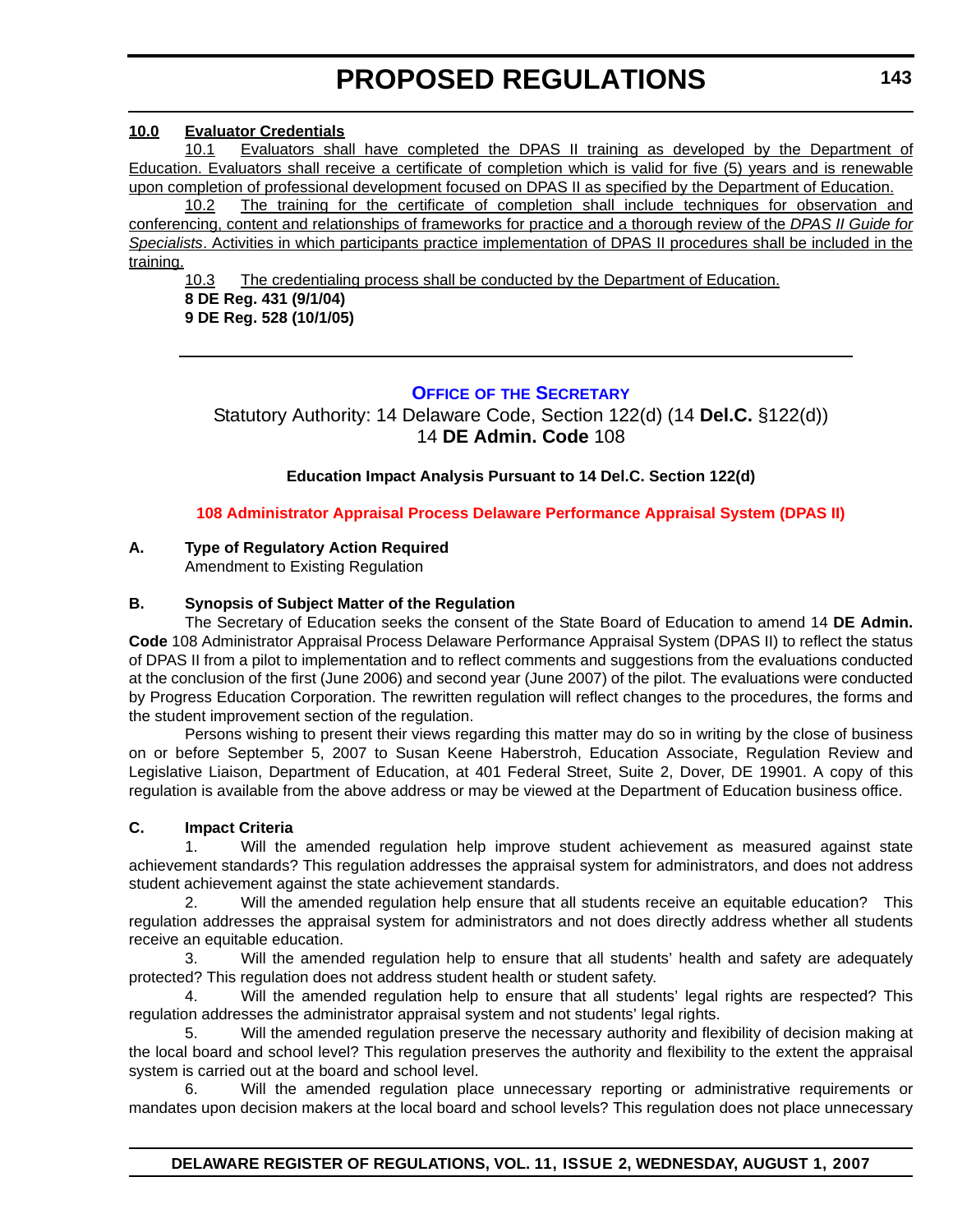reporting or administrative requirements or mandates upon decision makers at the local board or school levels.

7. Will the decision making authority and accountability for addressing the subject to be regulated be placed in the same entity? The decision-making and accountability for the administrator appraisal system is maintained at the local board or charter school level.

8. Will the amended regulation be consistent with and not an impediment to the implementation of other state educational policies, in particular to state educational policies addressing achievement in the core academic subjects of mathematics, science, language arts and social studies? This regulation does not provide an impediment to the implementation of other state educational policies.

9. Is there a less burdensome method for addressing the purpose of the regulation? This regulation reflects information provided by an evaluation of the pilot, which has resulted in streamlining the process.

10. What is the cost to the State and to the local school boards of compliance with the regulation? There are no additional costs to the local school boards or charter schools in complying with this regulation.

# **108 Administrator Appraisal Process Delaware Performance Appraisal System (DPAS II)**

**1.0** The Administrator Appraisal Process Delaware Performance Appraisal System (DPAS II) shall be effective for only those districts participating in the pilot of this process

1.1 For administrators participating in the pilot, any rating received on a Summative Evaluation conducted during the pilot period shall not be included in the determination of a pattern of ineffective administration as defined in 7.0.

1.2 For purposes of this regulation, an administrator is a professional employee of a board in a supervisory capacity involving the oversight of an instructional program(s).

## **2.0 Definitions**

**"Board"** shall mean the local board of education or charter school board of directors.

**"Certified Evaluator"** shall mean the individual, usually the supervisor of the administrator, who has successfully completed the evaluation training in accordance with 9.0. A superintendent shall be evaluated by member(s) of the local school board of education who shall also have successfully completed the evaluation training in accordance with 9.0.

**"DPAS"**shall mean the Delaware Performance Appraisal System in effect prior to DPAS II.

**"Experienced Administrator"** shall mean an administrator who has three (3) or more years of service as an administrator.

**"Formative Process"** shall consist of the Goal Setting Conference, self evaluation, a survey of staff that are supervised by the administrator, and formative conferences/reports.

**"Improvement Plan"** shall be the plan that an administrator and evaluator mutually develop in accordance with section 8.0.

**"Inexperienced Administrator"** shall mean an administrator who has less than three (3) years of service as an administrator.

**"Satisfactory Component Rating"** shall mean the administrator understands the concepts of the component and the administrator's performance in that component is acceptable.

**"Satisfactory Evaluation"** shall be used for to qualify for a continuing license and shall be equivalent to the overall "Effective" or "Needs Improvement" rating on the Summative Evaluation.

**"Summative Evaluation"** shall be the rating component at the conclusion of the appraisal cycle.

**"Technical Assistance Document"** shall mean the manual that contains the prescribed forms, detailed procedures, evaluation criteria and other relevant documents that assist in the appraisal process.

**"Unsatisfactory Component Rating"** shall mean the administrator does not understand the concepts of the component and the administrator's performance in that component is not acceptable.

**"Unsatisfactory Evaluation"** shall be the equivalent to the overall "Ineffective" rating on the Summative Evaluation.

## **3.0 Appraisal Cycles**

3.1 Experienced administrators who have earned a rating of "Effective" on their most recent Summative Evaluation shall go through a minimum of one (1) Formative Process each year with a Summative Evaluation at the end of the one year period. This minimum annual evaluation may be waived for the subsequent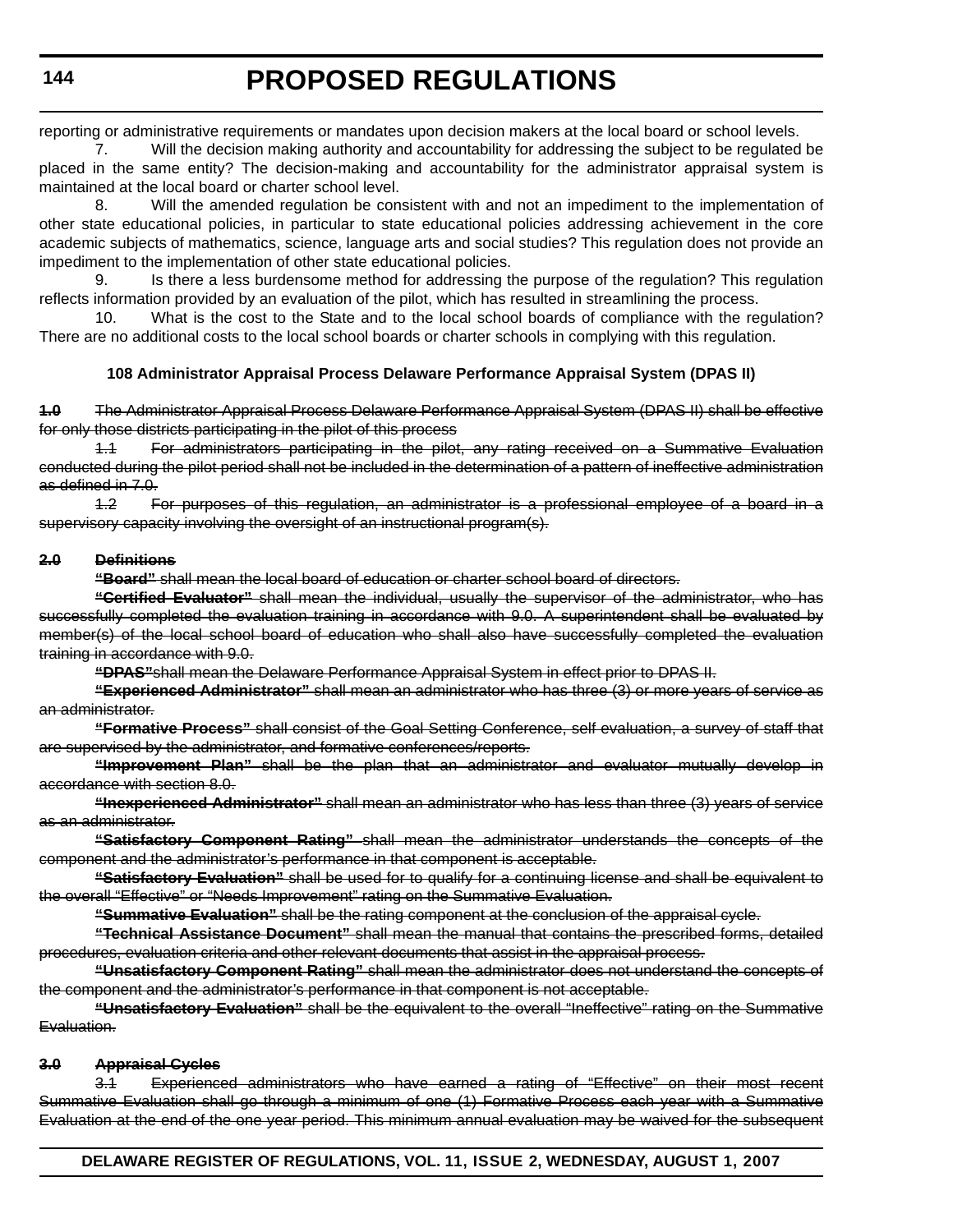year but not for two (2) consecutive years. Up to one half of the experienced administrators in a building who received a rating of "Effective" or "Exemplary" on the most recent Summative Evaluation may have the annual Summative Evaluation waived.

3.2 Experienced administrators who have earned a rating of "Needs Improvement" or "Ineffective" on their most recent Summative Evaluation shall go through a minimum of two (2) Formative Process(es) with a Summative Evaluation at the end of the one year period. These administrators shall have an Improvement Plan which may require an administrator to go through additional Formative Process(es) or other types of monitoring as outlined in the Technical Assistance Document.

3.3 Inexperienced administrators shall go through a minimum of two (2) Formative Process(es) with a Summative Evaluation at the end of the one year period. Inexperienced administrators who have earned a rating of "Needs Improvement" or "Ineffective" on their most recent Summative Evaluation shall have an Improvement Plan which may require an administrator go through additional Formative Process(es) or other types of monitoring as outlined in the Technical Assistance Document.

#### **4.0 Technical Assistance Document**

4.1 All districts and charter schools shall use the document entitled *Delaware Performance Appraisal* **System (DPAS) II Technical Assistance Document as developed by the Department of Education to assist in the** implementation of the appraisal system. The Technical Assistance Document shall be reviewed biannually by the State Board of Education. Any recommendations for change shall be submitted to the Department of Education for consideration.

4.1.1 The Document shall contain at a minimum the following:

4.1.1.1 Specific details about each of the four (4) components pursuant to 5.0.

4.1.1.2 All forms or documents needed to complete the requirements of the appraisal process including the Formative Process, Summative Evaluation, Improvement Plan and Challenge Form.

4.1.1.3 Specific procedures for the Formative Process, conferences, ratings, Summative Evaluation, Improvement Plan(s), and Challenges.

## **5.0 Appraisal Criteria**

5.1 The following four (4) components shall be the basis upon which the performance of an administrator shall be evaluated by a certified evaluator(s):

5.1.1 Assessment of Leader Standards: This relates to the Delaware Standards for School Leaders as defined in 14 **DE Admin Code** 1594.

5.1.2 Assessment of Goals and Priorities: Professional goals that have been established based on a variety of data sources related to the need of the school or district administrator and his/her job responsibilities.

5.1.3 Assessment on the School or District Improvement Plan: The various goals and objectives in the school or district improvement plan(s) and the contributions of the administrator in achieving those goals.

5.1.4 Assessment on Measures of Student Improvement:

5.1.4.1 Student improvement on the DSTP as determined by school or district accountability ratings, and student performance on the DSTP as reported in DSTP-OR.

5.1.4.2 Student learning on district-adopted norm and criterion-referenced assessments. Assessments selected by districts to measure quality and equity of student learning across all content areas.

5.1.4.3 Other measures of student performance that are used by teachers in the school are standards based and DSTP like.

5.2 Each of the four (4) components shall be equally weighted and assigned a rating of Satisfactory or Unsatisfactory on the Summative Evaluation.

5.2.1 Assessment of Leader Standards:

5.2.1.1 A satisfactory rating for this component shall mean the aggregated assessment on the Delaware Performance Appraisal System surveys from those individuals who the administrator supervises, the administrator himself/herself, and the supervisor reveal a pattern of proficient or accomplished skills on the Delaware Standards for School Leaders.

5.2.2 Assessment of Goals and Priorities: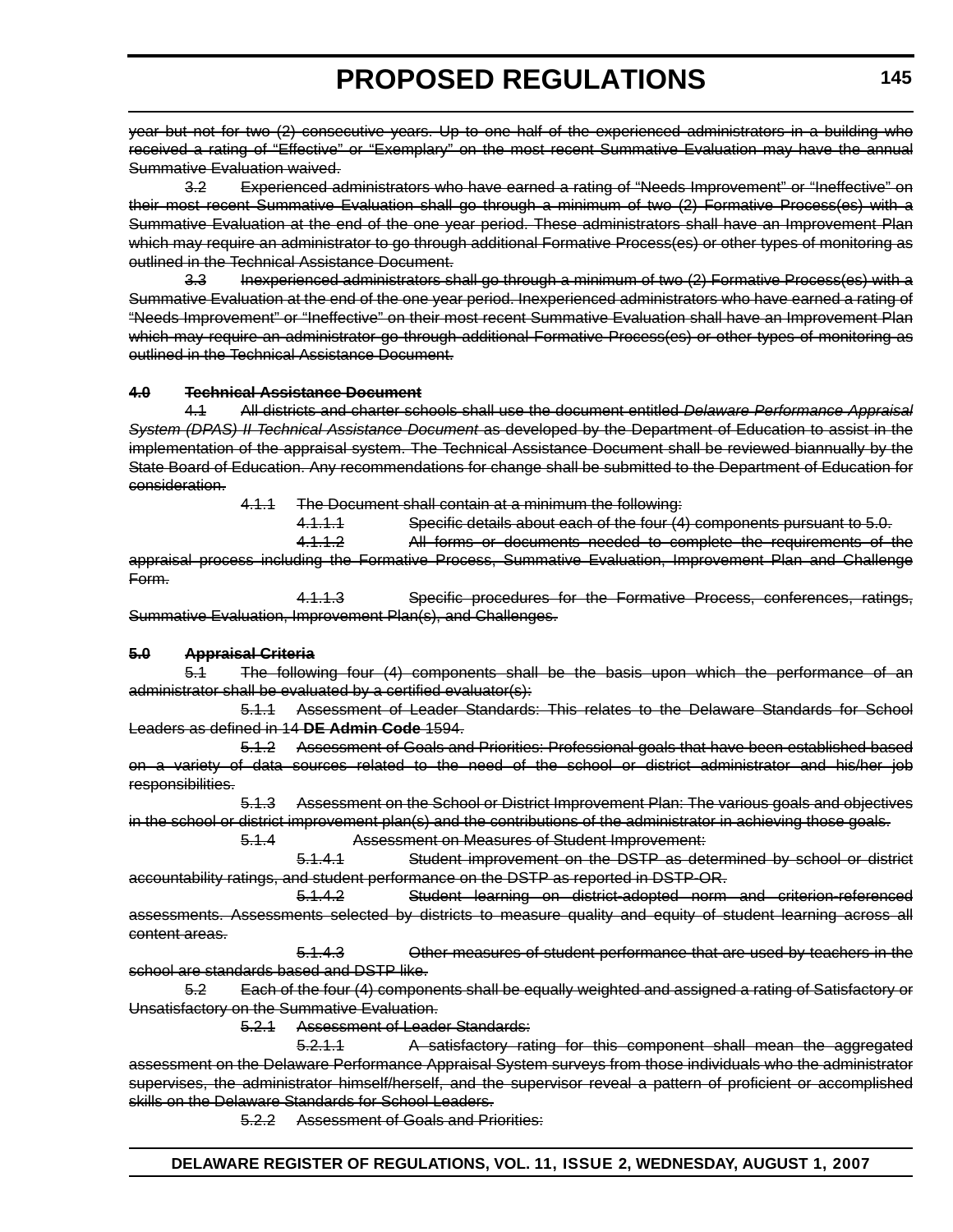**146**

# **PROPOSED REGULATIONS**

|     |                                                    | 5.2.2.1                             |                      | There is adequate progress on the administrator's professional goals.                                        |
|-----|----------------------------------------------------|-------------------------------------|----------------------|--------------------------------------------------------------------------------------------------------------|
|     | 5.2.3                                              |                                     |                      | Assessment on the School or District Improvement Plan:                                                       |
|     |                                                    | 5.2.3.1                             |                      | There is growth in the goals and objectives in the school or district                                        |
|     | improvement plan.                                  |                                     |                      |                                                                                                              |
|     | <del>5.2.4</del>                                   |                                     |                      | Assessment on Measures of Student Improvement:                                                               |
|     |                                                    | 5.2.4.1                             |                      | A satisfactory rating for this component shall mean the administrator                                        |
|     | additional 5 criteria set forth below.             |                                     |                      | demonstrates acceptable performance by meeting 5.2.4.1.1 and 5.2.4.1.2 and by meeting at least 4 of the      |
|     |                                                    |                                     | <del>5.2.4.1.1</del> | DSTP results show student performance has improved.                                                          |
|     |                                                    |                                     | 5.2.4.1.2            |                                                                                                              |
|     |                                                    |                                     |                      | Based on the formula for obtaining the school accountability                                                 |
|     |                                                    |                                     |                      | rating, there are consistent indicators of improvement in school accountability.                             |
|     |                                                    |                                     | 5.2.4.1.3            | Makes progress on targets for student improvement on the DSTP.                                               |
|     |                                                    |                                     | 5.2.4.1.4            | There is improvement on goals established for the equitable                                                  |
|     |                                                    |                                     |                      | distribution of learning outcomes based on race, gender, socio economic status, special education status and |
|     | language proficiency.                              |                                     |                      |                                                                                                              |
|     |                                                    |                                     | <del>5.2.4.1.5</del> | There is consistent evidence of improvement on district-adopted                                              |
|     | norm and criterion-referenced assessments.         |                                     |                      |                                                                                                              |
|     |                                                    |                                     | <del>5.2.4.1.6</del> | There is improvement in the percent of students who are meeting                                              |
|     | the targets for school or district accountability. |                                     |                      |                                                                                                              |
|     |                                                    |                                     | 5.2.4.1.7            | There is improvement on student attendance or graduation rates.                                              |
| 6.0 |                                                    | <b>Summative Evaluation Ratings</b> |                      |                                                                                                              |
|     | 6.1                                                |                                     |                      | The Summative Evaluation shall include ratings of Satisfactory or Unsatisfactory on each of the              |
|     | four (4) components pursuant to 5.0.               |                                     |                      |                                                                                                              |
|     | 6.2                                                |                                     |                      | The Summative Evaluation shall also include one of three overall ratings: "Effective", "Needs                |
|     | Improvement" or "Ineffective".                     |                                     |                      |                                                                                                              |
|     | 6.2.1                                              |                                     |                      | Effective shall mean that the administrator has received Satisfactory Component ratings in                   |
|     | all four (4) components of the appraisal criteria. |                                     |                      |                                                                                                              |
|     |                                                    |                                     |                      | 6.2.2 Needs Improvement shall mean that the administrator has received one (1) Unsatisfactory                |
|     |                                                    |                                     |                      | Component rating out of the four (4) components of the appraisal criteria.                                   |
|     |                                                    | 6.2.2.1                             |                      | An administrator who has received an unsatisfactory rating on the student                                    |
|     |                                                    |                                     |                      | improvement component may have their next Summative Evaluation delayed until the Delaware Student Testing    |
|     | Program (DSTP) data is available.                  |                                     |                      |                                                                                                              |
|     | <del>6.2.3</del>                                   |                                     |                      | Ineffective shall mean that the administrator has received two (2) or more Unsatisfactory                    |
|     |                                                    |                                     |                      | Component ratings out of the four (4) components of the appraisal criteria.                                  |
|     |                                                    | 6231                                |                      | An administrator who has received an unsatisfactory rating on the student                                    |
|     |                                                    |                                     |                      | improvement component may have their next Summative Evaluation delayed until the Delaware Student Testing    |
|     | Program (DSTP) data is available.                  |                                     |                      |                                                                                                              |
|     |                                                    | ດ ? ? ?                             |                      | If an administrator's overall Summative Evaluation rating is determined to                                   |

6.2.3.2 If an administrator's overall Summative Evaluation rating is determined to be "Needs Improvement" for the third consecutive year, the rating shall be re-categorized as Ineffective.

#### **7.0 A Pattern of Ineffective Administrative Performance**

A Pattern of Ineffective Administrative Performance shall be based on the most recent appraisal ratings of an administrator using the DPAS II process. Two consecutive ratings of Ineffective shall be deemed as a pattern of ineffective administration. The following appraisal ratings shall be determined to be a pattern of ineffective administration:

| <b>Ineffective</b> | <b>Ineffective</b>                                |                    |
|--------------------|---------------------------------------------------|--------------------|
| Needs Improvement  | <b>Ineffective</b>                                | Needs Improvement  |
| Needs Improvement  | Needs Improvement                                 | Ineffective        |
| <b>Ineffective</b> | Needs Improvement                                 | Needs Improvement  |
| Ineffective        | Naade Improvament<br><del>nccus improvement</del> | <b>Ineffective</b> |
| Needs Improvement  | Ineffective                                       | Ineffective        |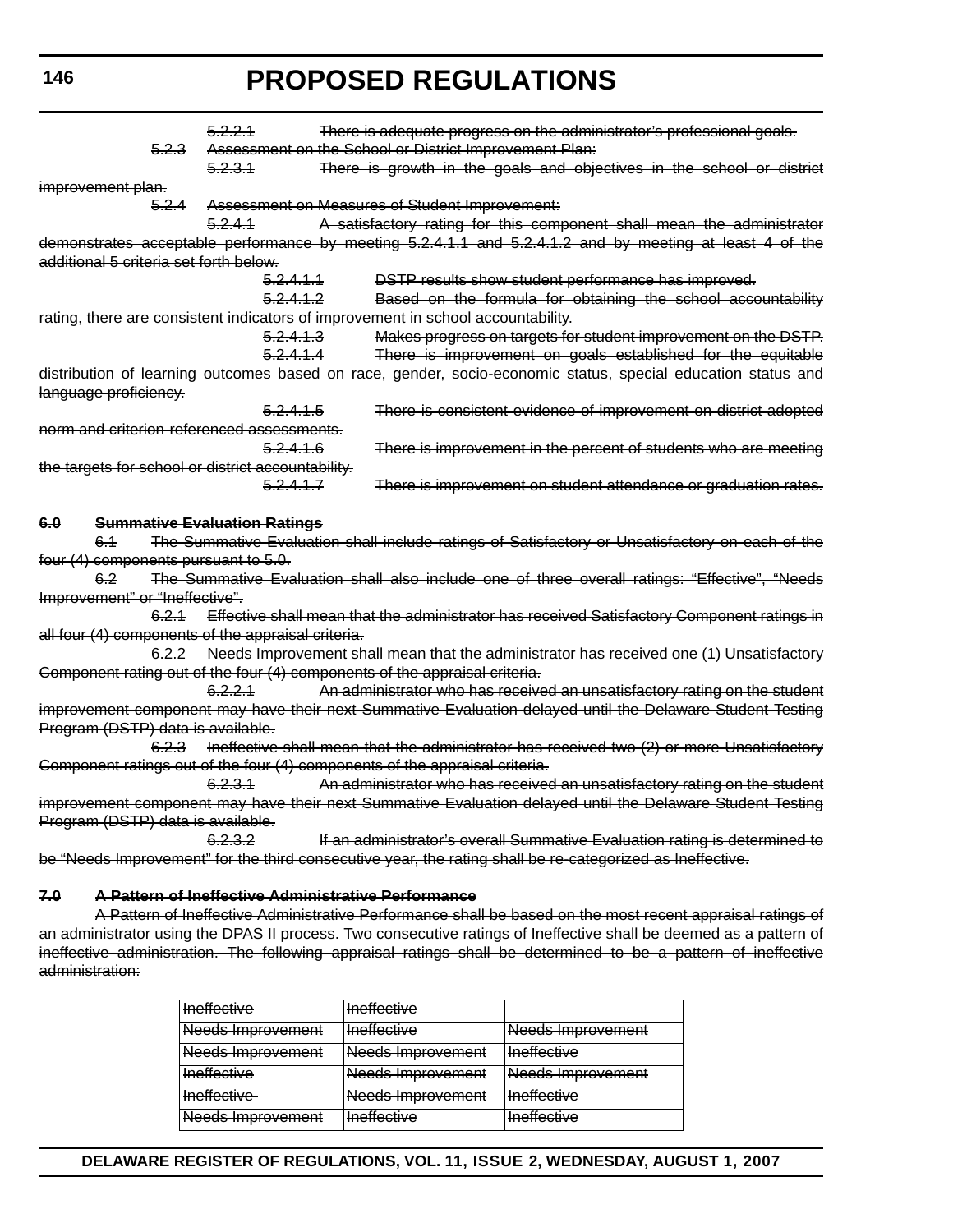#### **8.0 Improvement Plan**

8.1 An Improvement Plan shall be developed for an administrator who receives an overall rating of Needs Improvement or Ineffective on the Summative Evaluation or a rating of Unsatisfactory (Unsatisfactory Component Rating) on any component on the Summative Evaluation regardless of the overall rating.

8.1.1 An Improvement Plan shall also be developed if an administrator's performance during the Formative Process is unsatisfactory. This unsatisfactory performance shall be noted by the evaluator(s) on the Formative Feedback form by typing "PERFORMANCE IS UNSATISFACTORY" and initialing the statement.

8.2 The Improvement Plan shall contain the following:

- 8.2.1 Identification of the specific deficiencies and recommended area(s) for growth;
- 8.2.2 Measurable goals for improving the deficiencies to satisfactory levels;
- 8.2.3 Specific professional development or activities to accomplish the goals;

8.2.4 Specific resources necessary to implement the plan, including but not limited to, opportunities for the administrator to work with curriculum specialist(s) or other administrator(s) with relevant experience;

were met;

8.2.5 Procedures and evidence that must be collected to determine that the goals of the plan

8.2.6 Timeline for the plan, including intermediate check points to determine progress;

8.2.7 Procedures for determining satisfactory improvement.

8.3 The Improvement Plan shall be developed cooperatively by the administrator and evaluator. If the plan cannot be cooperatively developed, the evaluator shall have the authority and responsibility to determine the plan as specified in 8.2 above.

8.4 The administrator shall be held accountable for the implementation and completion of the Improvement Plan.

8.5 Upon completion of the Improvement Plan, the administrator and evaluator(s) shall sign the documentation that determines the satisfactory or unsatisfactory completion of the plan.

#### **9.0 Evaluator(s) Credentials**

9.1 Evaluators shall have completed the DPAS II training as developed by the Department of Education. Evaluators shall receive a certificate of completion which is valid for five (5) years and is renewable upon completion of professional development focused on DPAS II as specified by the Department of Education.

9.2 The training for the certificate of completion shall include techniques for observation and conferencing, content and relationships of ISLLC standards, and a thorough review of the Technical Assistance Document. Activities in which participants practice implementation of DPAS II procedures shall be included in the training.

9.3 The credentialing process shall be conducted by the Department of Education.

## **10.0 Challenge Process**

10.1 An administrator may challenge any rating on the Summative Evaluation, either a Component Rating or the Overall Rating, or an administrator may challenge the conclusions of the Formative Process if the statement "PERFORMANCE IS UNSATISFACTORY" has been included on the Formative Feedback form by submitting additional information specific to the point of disagreement in writing within ten (10) working days of the date of administrator's receipt of the Summative Evaluation. Such written response shall become part of the appraisal record and shall be attached to the Summative Evaluation. All challenges together with the record shall be forwarded to the supervisor of the evaluator.

10.1.1 Within ten (10) working days of receiving the written challenge, the supervisor of the evaluator shall review the record which consists of information from the Formative Process, the Summative Evaluation and the written challenge, and issue a written decision.

10.1.2 If the challenge is denied, the decision shall state the reasons for denial.

10.1.3 The decision of the supervisor of the evaluator shall be final.

## **8 DE Reg. 431 (9/1/04)**

**1.0** The Administrator Appraisal Process, Delaware Performance Appraisal System (DPAS II), shall be effective for the following school districts and charter schools beginning with the 2007-08 school year: Appoquinimink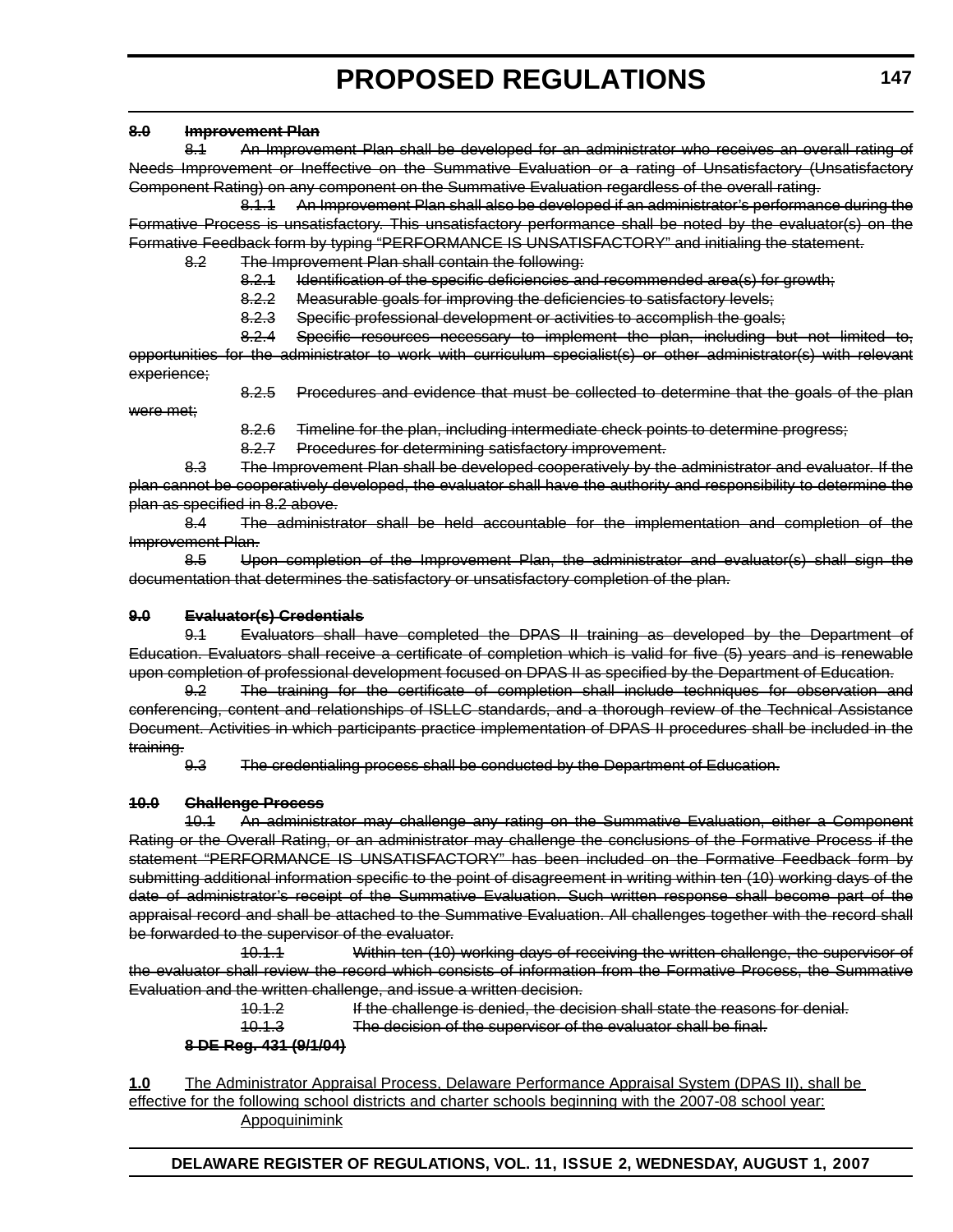Caesar Rodney Colonial Lake Forest Laurel Smyrna Sussex Technical MOT Charter Providence Creek Academy Charter Sussex Academy of the Arts and Sciences

The Administrator Appraisal Process, Delaware Performance Appraisal System (DPAS II), shall be effective for all public school districts and charter schools beginning with the 2008-2009 school year.

1.1 For purposes of this regulation, an administrator shall be a professional employee authorized by a board to serve in a supervisory capacity involving the oversight of an instructional program(s).

# **2.0 Definitions**

**"Board"** shall mean the local board of education or charter school board of directors.

**"Credentialed Evaluator"** shall mean the individual, usually the supervisor of the administrator, who has successfully completed the evaluation training in accordance with 10.0. A superintendent shall be evaluated by member(s) of the local school board of education who shall also have successfully completed the evaluation training in accordance with 10.0. The Credentialed Evaluator may also be referred to as "Evaluator".

**"DASA"** shall mean the Delaware Association of School Administrators.

**"DPAS II Guide for Administrators"** shall mean the manual that contains the prescribed forms, detailed procedures, evaluation criteria and other relevant documents that are used to implement the appraisal process.

**"DSEA"** shall mean the Delaware State Education Association.

**"Experienced Administrator"** shall mean an administrator who has three (3) or more years of service as an administrator.

**"Formative Process"** shall consist of the Goal Setting Conference, self evaluation, a survey of staff that are supervised by the administrator, and formative conferences and reports as outlined in the *DPAS II Guide for Administrators*.

**"Improvement Plan"** shall be the plan that an administrator and evaluator mutually develop in accordance with 8.0.

**"Inexperienced Administrator"** shall mean an administrator who has less than three (3) years of service as an administrator.

**"Satisfactory Component Rating**" shall mean the administrator's performance reflects the ability to demonstrate an understanding of the concepts of the component.

**"Satisfactory Evaluation"** shall be equivalent to the overall "Effective" or "Needs Improvement" rating on the Summative Evaluation.

**"State Assessment"** shall mean the Delaware Student Testing Program (DSTP) or its successor.

**"Summative Evaluation"** shall be the rating process at the conclusion of the appraisal cycle.

**"Unsatisfactory Component Rating"** shall mean the administrator's performance does not reflect the ability to demonstrate an understanding of the concepts of the component.

**"Unsatisfactory Evaluation"** shall be the equivalent to the overall "Ineffective" rating on the Summative Evaluation.

**"Working Day"** shall mean a day when the employee would normally be working in that district or charter school.

# **3.0 Appraisal Cycles**

3.1 Experienced administrators who have earned a rating of "Effective" on his or her most recent Summative Evaluation shall receive a minimum of one (1) Formative Process each year with a Summative Evaluation at least once every two (2) years.

3.2 Experienced administrators who have earned a rating of "Needs Improvement" or "Ineffective" on their most recent Summative Evaluation shall receive a minimum of one (1) Formative Process with a Summative Evaluation at the end of the one year period. These administrators shall have an Improvement Plan which may require additional Formative Process(es) or other types of monitoring as outlined in the *DPAS II Guide for*

# **DELAWARE REGISTER OF REGULATIONS, VOL. 11, ISSUE 2, WEDNESDAY, AUGUST 1, 2007**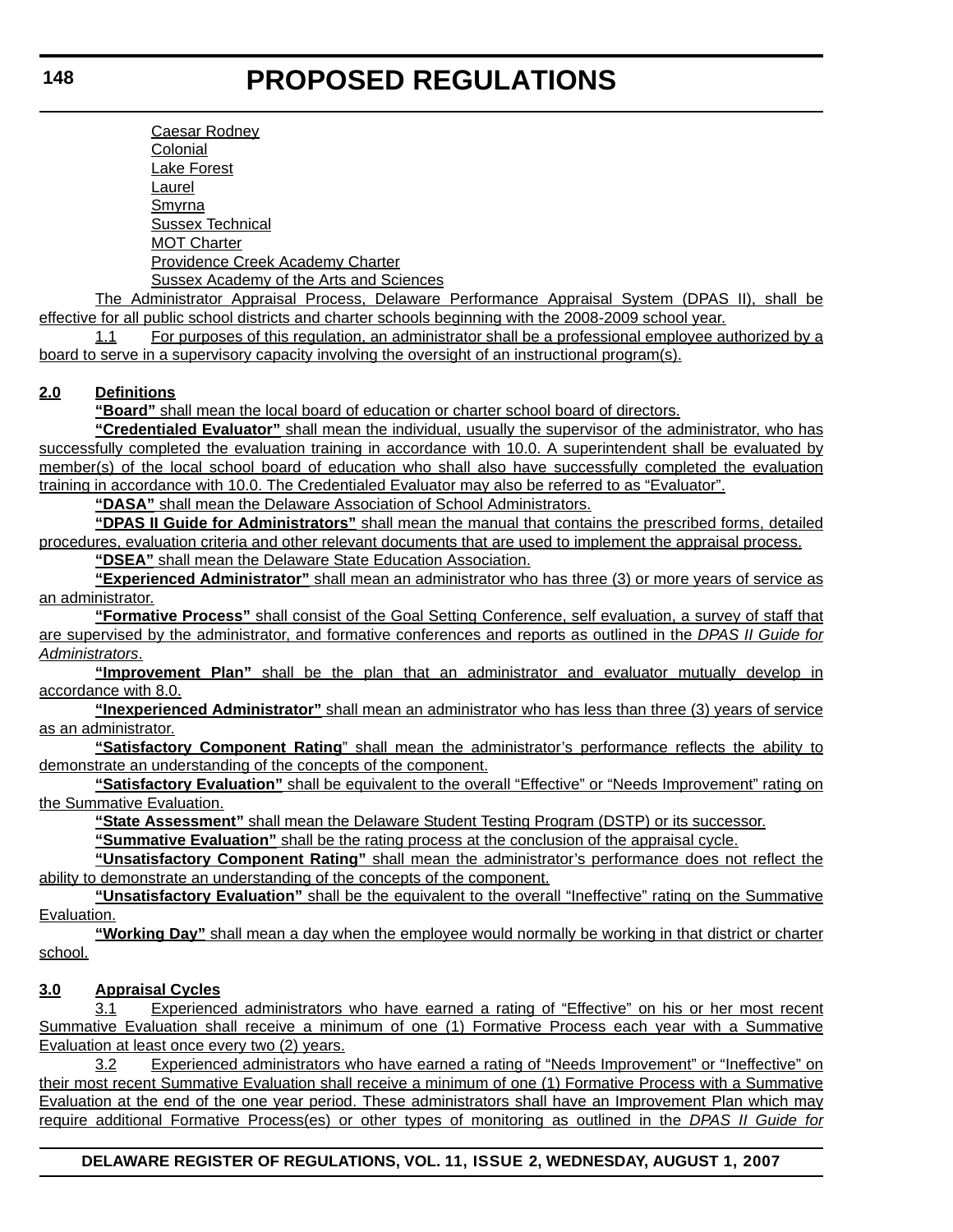*Administrators*.

3.3 Inexperienced administrators shall have a minimum of one (1) Formative Process with a Summative Evaluation at the end of the one (1) year period. Inexperienced administrators who have earned a rating of "Needs Improvement" or "Ineffective" on their most recent Summative Evaluation shall have an Improvement Plan which may require additional Formative Process(es) or other types of monitoring as outlined in the *DPAS II Guide for Administrators*.

# **4.0** *DPAS II Guide for Administrators*

4.1 All districts and charter schools shall use the manual entitled *DPAS II Guide for Administrators* as developed and as may be amended by the Department of Education in collaboration with DSEA and DASA to implement the appraisal system.

4.1.1 The manual shall contain at a minimum the following:

4.1.1.1 Specific details about each of the five (5) components pursuant to 5.1.

4.1.1.2 All forms or documents needed to complete the requirements of the appraisal

process.

4.1.1.3 Specific procedures to implement the appraisal system.

# **5.0 Appraisal Criteria**

5.1 The following five (5) components, including the four (4) Appraisal Criteria specified for each, shall be the basis upon which the performance of an administrator shall be evaluated by a certified evaluator(s):

5.1.1 Vision and Goals

5.1.1.1 Using Data: Administrator, in collaboration with others such as the school or district improvement team or board, uses multiple sources of information and assists in analyzing data to establish rigorous and concrete school or district improvement goals in the context of student achievement and instructional programs.

5.1.1.2 Implementing Vision and Goals: Administrator provides leadership for major initiatives and change efforts relative to the school or district improvement goals. Administrator is committed to doing the work required for continuous school and district improvement.

5.1.1.3 Promoting Vision and Goals: Administrator promotes high expectations for teaching and learning. Administrator is committed to ensuring that all students have the knowledge and skills necessary to become successful in future educational activities.

5.1.1.4 Communicating the Vision and Goals: Administrator communicates effectively to appropriate stakeholders about progress towards meeting the school or district improvement plan goals. Administrator participates in a process to regularly monitor, evaluate and revise school or district improvement goals.

5.1.2 Culture of Learning

5.1.2.1 Advocating a Culture of Learning: Administrator provides leadership for assessing, developing and improving the school or district culture and instructional program that is conducive to student learning. Administrator can articulate the desired school or district instructional program and shows evidence about how he or she reinforces the instructional program and culture.

5.1.2.2 Monitoring the Culture of Learning: Administrator participates in monitoring and evaluating the effectiveness of the curriculum, instruction or assessment of students. Administrator evaluates staff and provides on-going coaching for improvement. Administrator uses a variety of sources of information to make decisions.

5.1.2.3 Sustaining the Culture of Learning: Administrator helps to ensure that staff have professional development opportunities that enhance their performance and improve student learning. Administrator is accessible and approachable by staff, families, and community and is visible in the school or district community. Administrator supports the use of technology as appropriate in teaching and learning.

5.1.2.4 Maintaining the Culture of Learning: Administrator systematically and fairly recognizes accomplishments of staff and students towards a positive school or district culture. Administrator uses and analyzes data to instill the importance of continually developing programs and strategies to enhance opportunities for learning.

5.1.3 Management

5.1.3.1 Solving Problems or Concerns: Administrator addresses and resolves issues as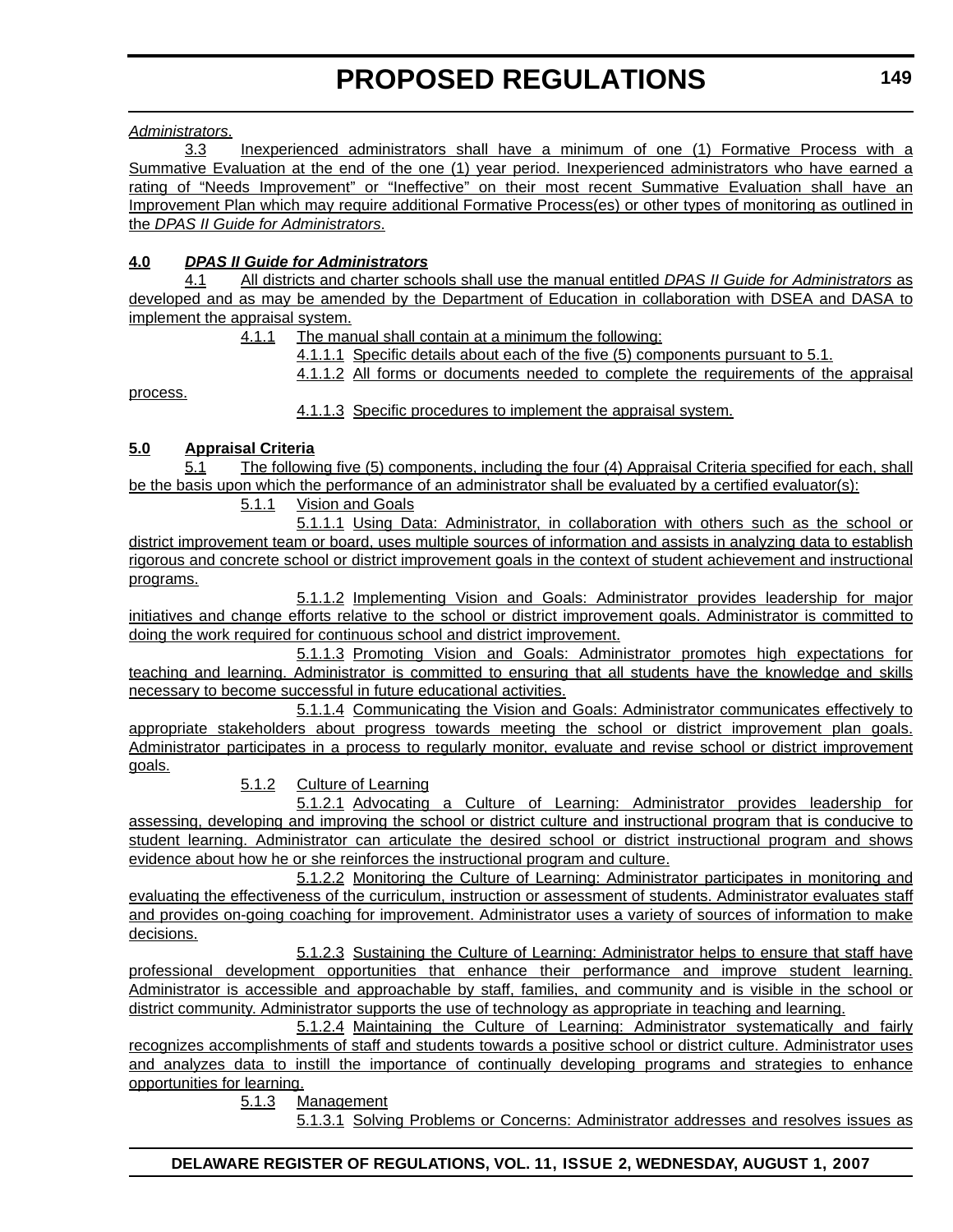they arise in a timely manner and works to prevent potential problems. Operational procedures are designed and managed to maximize opportunities for learning for all students.

5.1.3.2 Managing Resources: Administrator manages fiscal and physical resources responsibly, efficiently and effectively. Administrator protects instructional time by managing operational procedures in such a way as to maximize learning. Administrator efficiently manages his or her time so that teaching and learning are a high priority.

5.1.3.3 Complying with Policies: Administrator complies with federal, state, and board policies. School or district contractual agreements are effectively managed. Administrator maintains confidentiality and privacy of school or district records, including student or staff information.

5.1.3.4 Protecting the Welfare and Safety of Students and Staff: Administrator works to ensure a safe and secure school or district environment and a culture that is conducive to teaching and learning. Challenges that could potentially interrupt teaching and learning are addressed and resolved.

5.1.4 Professional Responsibilities

5.1.4.1 Maintaining Professional Relationships: Administrator fosters and maintains positive professional relationships with staff. Administrator is respectful of other's opinions and demonstrates an appreciation for and sensitivity to diversity in the school or district community.

5.1.4.2 Promoting Family and Community Involvement: Administrator collaboratively works to establish a culture that encourages and welcomes families and community members and seeks ways in which to engage them in student learning.

5.1.4.3 Demonstrating Fairness: Administrator is fair and consistent when dealing with students and staff. Administrator demonstrates values, beliefs and attitudes that inspire all students and staff to higher levels of performance.

5.1.4.4 Growing and Developing Professionally: Administrator chooses and participates in professional development that is aligned with his or her professional needs or aligned with the needs of the school or district.

5.1.5 Student Improvement

5.1.5.1 Showing Student Improvement: Administrator uses school or district goals from the school or district improvement process to set his or her personal annual data driven goal(s) for student improvement. Data shall include school or district accountability data, State Assessment data, or other assessment data.

5.1.5.2 Measuring Student Improvement: Administrator has specific, measurable evidence to show progress towards or attainment of goal(s) for student improvement.

5.1.5.3 Implementing Strategies for Student Improvement: Administrator designs and implements appropriate strategies to show progress towards or attainment of goal(s) for student improvement.

5.1.5.4 Reflecting on Student Improvement: Administrator reflects on goal setting process and outcomes for the purpose of continuous professional improvement and shares student improvement information as appropriate.

# **6.0 Summative Evaluation Ratings**

6.1 Each of the five (5) components pursuant to 5.0 shall be weighted equally and assigned a rating of Satisfactory or Unsatisfactory on the Summative Evaluation.

6.1.1 A satisfactory rating for each component shall mean the administrator demonstrates acceptable performance by meeting at least three (3) of the four (4) Appraisal Criteria specified in each of the five (5) components set forth in 5.1.

6.2 The Summative Evaluation shall also include one of three overall ratings: "Effective", "Needs Improvement" or "Ineffective".

6.2.1 "Effective" shall mean that the administrator has received Satisfactory Component ratings in at least four (4) of the five (5) components in accordance with the Appraisal Criteria in 5.0.

6.2.2 "Needs Improvement" shall mean that the administrator has received three (3) Satisfactory Component ratings out of the five (5) components in accordance with the Appraisal Criteria in 5.0.

6.2.3 "Ineffective" shall mean that the administrator has received two (2) or fewer Satisfactory Component ratings out of the five (5) components in accordance with the Appraisal Criteria in 5.0.

6.2.3.1 If an administrator's overall Summative Evaluation rating is determined to be "Needs Improvement" for the third consecutive year, the rating shall be re-categorized as "Ineffective".

# **DELAWARE REGISTER OF REGULATIONS, VOL. 11, ISSUE 2, WEDNESDAY, AUGUST 1, 2007**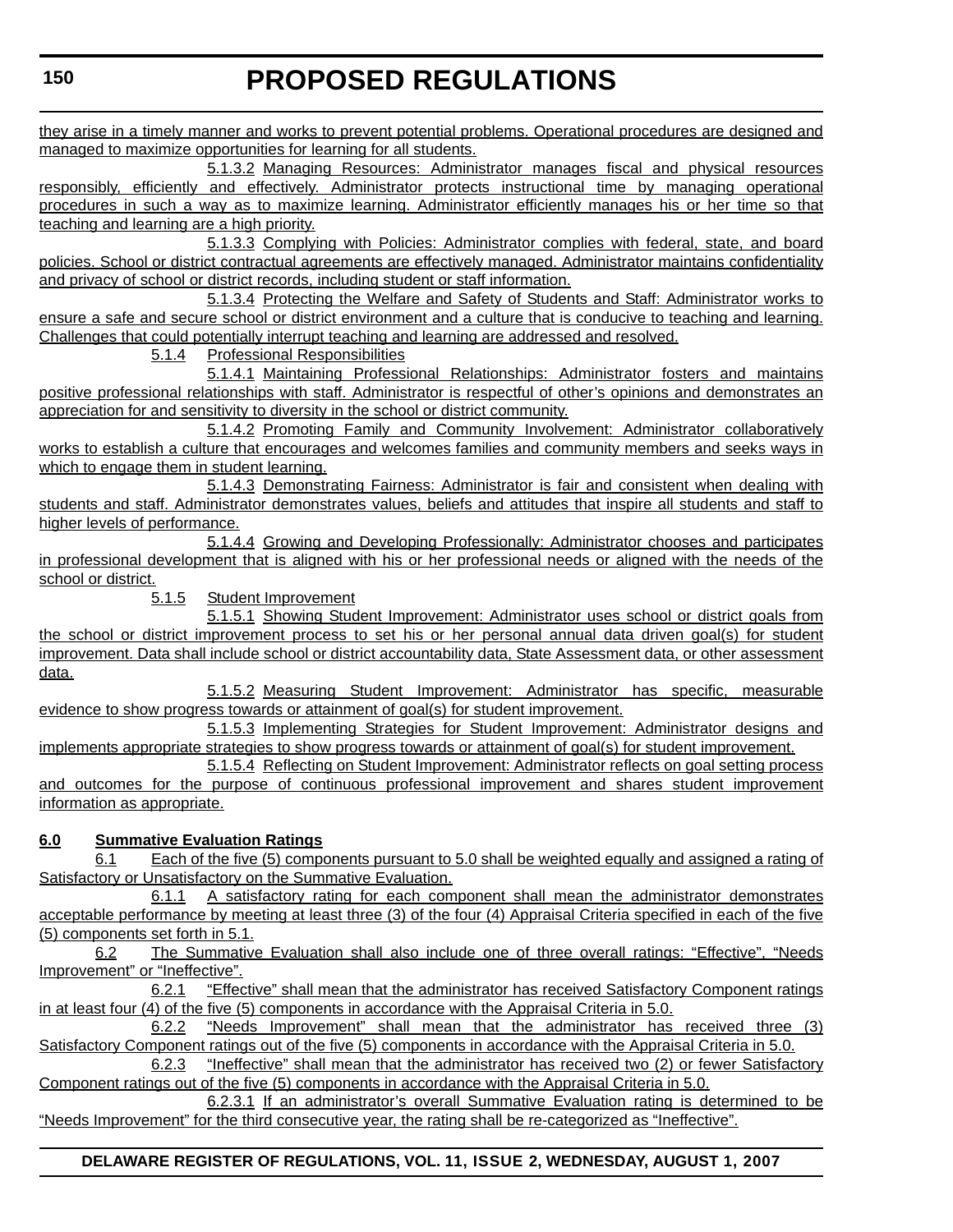# **7.0 Pattern of Ineffective Administrative Performance**

A pattern of ineffective administrative performance shall be based on the most recent Summative Evaluation ratings of an administrator using the DPAS II process. Two consecutive ratings of "Ineffective" shall be deemed as a pattern of ineffective administration. The following chart shows the consecutive Summative Evaluation ratings determined to be a pattern of ineffective administrative performance:

| Year 1                   | Year 2                   | Year <sub>3</sub> |
|--------------------------|--------------------------|-------------------|
| Ineffective              | Ineffective              |                   |
| <b>Needs Improvement</b> | Ineffective              | Needs Improvement |
| <b>Needs Improvement</b> | <b>Needs Improvement</b> | Ineffective       |
| Ineffective              | <b>Needs Improvement</b> | Ineffective       |
| Ineffective              | Needs Improvement        | Needs Improvement |
| <b>Needs Improvement</b> | Ineffective              | Ineffective       |

## **8.0 Improvement Plan**

8.1 An Improvement Plan shall be developed for an administrator who receives an overall rating of "Needs Improvement" or "Ineffective" on the Summative Evaluation or a rating of Unsatisfactory on any component in 5.0 on the Summative Evaluation regardless of the overall rating.

8.1.1 An Improvement Plan shall also be developed if an administrator's overall performance during the Formative Process is unsatisfactory. This unsatisfactory performance shall be noted by the evaluator(s) on the Formative Feedback form by noting "PERFORMANCE IS UNSATISFACTORY" and initialing the statement. 8.2 The Improvement Plan shall contain the following:

8.2.1 Identification of the specific deficiencies and recommended area(s) for growth;

- 8.2.2 Measurable goals for improving the deficiencies to satisfactory levels;
- 8.2.3 Specific professional development or activities to accomplish the goals;

8.2.4 Specific resources necessary to implement the plan, including but not limited to, opportunities for the administrator to work with curriculum specialist(s) or others with relevant experience;

8.2.5 Procedures and evidence that must be collected to determine that the goals of the plan

were met;

8.2.6 Timeline for the plan, including intermediate check points to determine progress;

8.2.7 Procedures for determining satisfactory improvement.

8.3 The Improvement Plan shall be developed cooperatively by the administrator and evaluator. If the plan cannot be cooperatively developed, the evaluator shall have the authority and responsibility to determine the plan as specified in 8.2 above.

8.4 The administrator shall be held accountable for the implementation and completion of the Improvement Plan.

8.5 Upon completion of the Improvement Plan, the administrator and evaluator(s) shall sign the documentation that determines the satisfactory or unsatisfactory performance of the plan.

# **9.0 Challenge Process**

9.1 An administrator may challenge any rating on the Summative Evaluation, either a Component Rating or the Overall Rating, or an administrator may challenge the conclusions of the Formative Process if the statement "PERFORMANCE IS UNSATISFACTORY" has been included on the Formative Feedback form. To initiate a challenge, an administrator shall submit additional information specific to the point of disagreement in writing within fifteen (15) working days of the date of administrator's receipt of the Summative Evaluation. Such written response shall become part of the appraisal record and shall be attached to the Summative Evaluation. All challenges together with the record shall be forwarded to the supervisor of the evaluator, if any.

9.1.1 Within fifteen (15) working days of receiving the written challenge, the supervisor of the evaluator shall review the record which consists of all documents used in the appraisal and the written challenge, and issue a written decision.

9.1.2 If the challenge is denied, the written decision shall state the reasons for denial.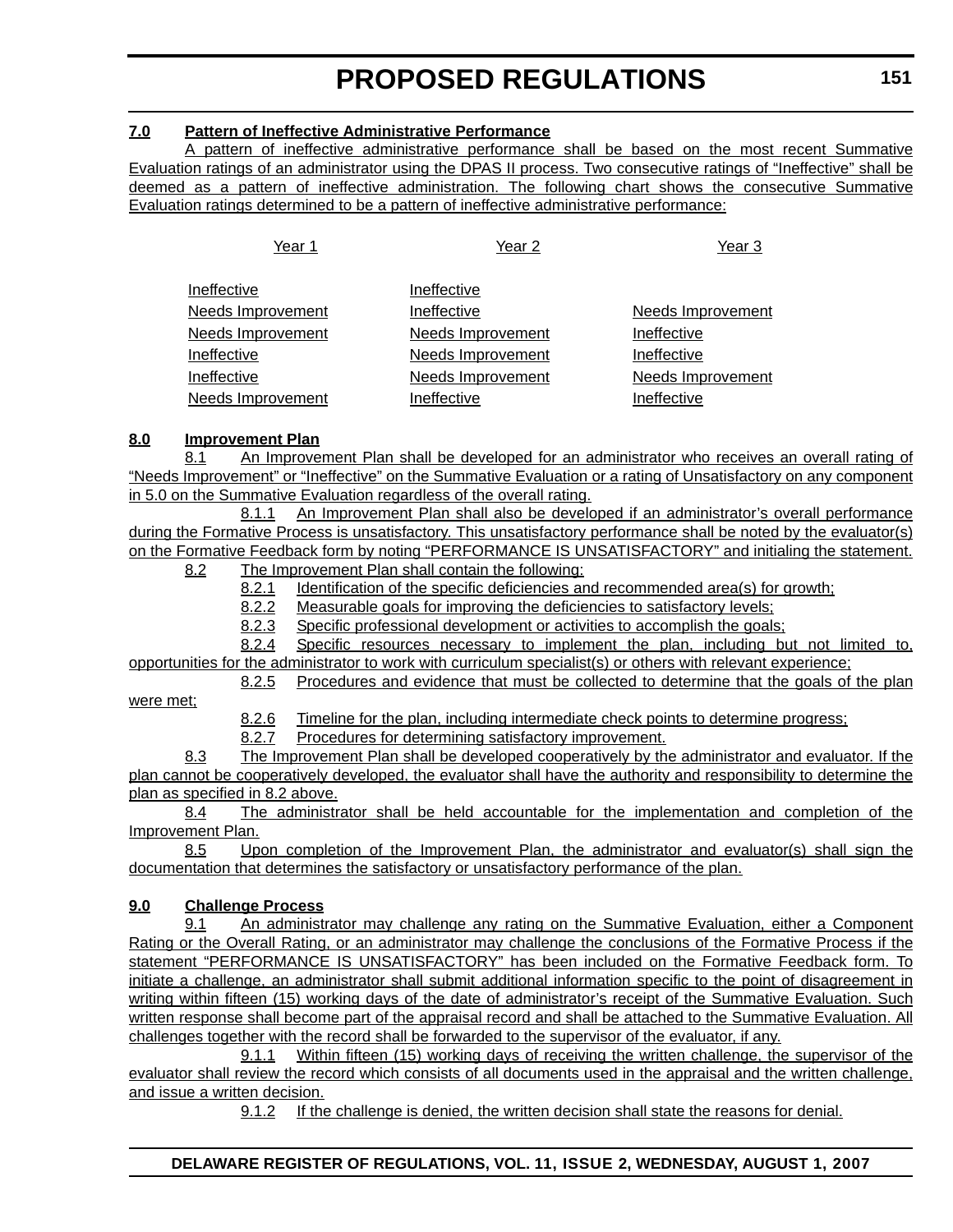#### 9.1.3 The decision of the supervisor of the evaluator shall be final.

#### **10.0 Evaluator(s) Credentials**

10.1 Evaluators shall have completed the DPAS II training as developed by the Department of Education. Evaluators shall receive a certificate of completion which is valid for five (5) years and is renewable upon completion of professional development focused on DPAS II as specified by the Department of Education.

10.2 The training for the certificate of completion shall include techniques for observation and conferencing, content and relationships of ISLLC standards, and a thorough review of the *DPAS II Guide for Administrators*. Activities in which participants practice implementation of DPAS II procedures shall be included in the training.

10.3 The credentialing process shall be conducted by the Department of Education. **8 DE Reg. 431 (9/1/04)**

# **[DEPARTMENT OF NATURAL RESOURCES AND ENVIRONMENTAL](http://www.dnrec.delaware.gov/)  CONTROL**

# **DIVISION OF AIR AND WASTE MANAGEMENT**

Statutory Authority: 7 Delaware Code, Section 6010, (7 **Del.C.** §6010)

# **[PUBLIC NOTICE](#page-3-0)**

## **SAN# 2006-21**

#### **1. Title of the Regulations**: **1138 Emission Standards for Hazardous Air Pollutants for Source Categories**

## **2. Brief Synopsis of the Subject, Substance and Issues**:

Delaware adopted by reference the federal Maximum Achievable Control Technology (MACT) standard applicable to chromium electroplating and anodizing tanks (40 CFR Part 63 Subpart N) into Regulation No. 1138 (formerly 38) on September 1, 1999. Since this initial adoption, the EPA has revised the federal MACT standard several times. These EPA revisions have changed the federal MACT standard's Title V permit requirement, emission limits, definitions, compliance provisions and performance test requirements.

The purpose of this amendment to Subpart N of Regulation No. 1138 is to be consistent, where appropriate, with federal requirements. One of the federal changes, which the Department proposes to include, will permanently exempt small area sources from Title V permitting requirements. These sources will still be subject to the MACT requirements through their air permits under Regulation 1102.

With this rulemaking, the Department will also amend Subpart N to be consistent with the Delaware Administrative Code format. The Department will also change from our past adoption by reference format and provide the complete regulatory text. This latter change will eliminate the need for the public and regulated community to interpret the adopted federal standards and the changes made when the Department originally adopted these standards into Regulation No. 1138.

- **3. Possible Terms of the Agency Action:** None
- **4. Statutory Basis or Legal Authority to Act**: 7 **Delaware Code,** Chapter 60.
- **5. Other Regulations that may be Affected by the Proposal**: None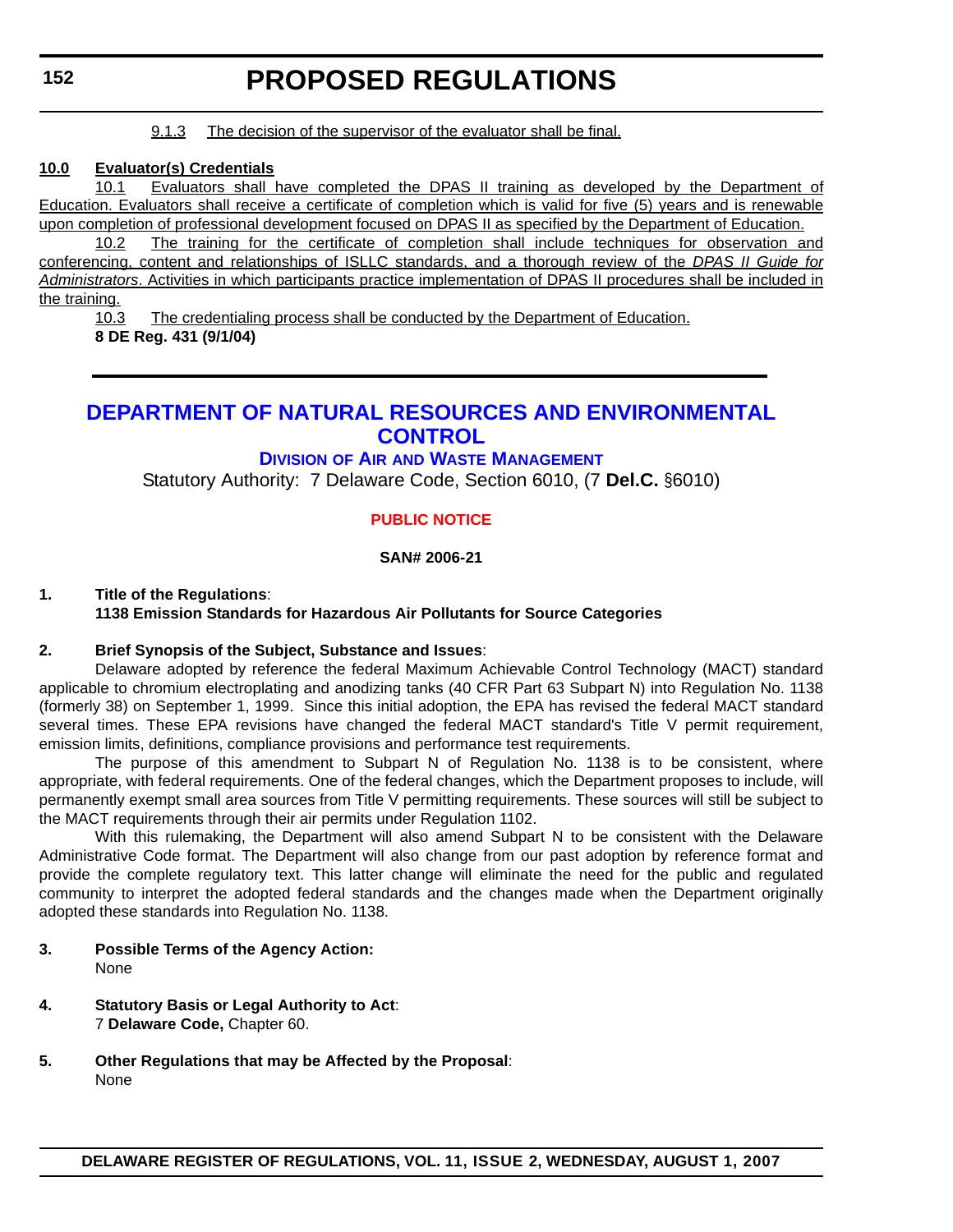## **6. Notice of Public Comment**:

Statements and testimony may be presented either orally or in writing at a public hearing to be held on Thursday, August 23, 2007 beginning at 6:00PM in the DNREC Auditorium at the Richardson and Robbins Building, 89 Kings Highway, Dover DE. Interested parties may submit comments in writing to: Jim Snead, DNREC Air Quality Management Section, 715 Grantham Lane, New Castle, DE 19720.

## **7. Prepared By**:

James R. Snead, 302-323-4542, james.snead@state.de.us June 20, 2007

**\*Please Note: Due to the size of the proposed regulation, it is not being published here. A PDF version of the regulation is available at:**

**[1138 Emission Standards for Hazardous Air Pollutants for Source Categories](http://regulations.delaware.gov/register/august2007/proposed/11 DE Reg 152 08-01-07.pdf)**

# **DIVISION OF FISH [AND WILDLIFE](http://www.dnrec.delaware.gov/)** Statutory Authority: 7 Delaware Code, Section 6010, (7 **Del.C.** §6010) 7 **DE Admin. Code** 3521

# **[PUBLIC NOTICE](#page-3-0)**

**SAN# 2007-13**

#### **1. Title of the Regulations**: **Tidal Finfish Regulation 3521 Weakfish Size Limits; Possession Limits; Seasons**

## **2. Brief Synopsis of the Subject, Substance and Issues**:

In accordance with Addendum II to Amendment 4 of the Atlantic States Marine Fisheries Commission's Interstate Fishery Management Plan for Weakfish, Delaware is required to lower the recreational possession limit on weakfish from eight (8) per day to six (6) per day by October 29, 2007. Similarly, the commercial hook and line daily harvest limit shall be reduced as well from eight (8) per day to six (6) per day, except on four specific days of the week as indicated by the Department on said person's food fishing equipment permit for hook and line. During the four days of the week so specified, commercial hook and line fishermen are not constrained by daily harvest limits, although minimum size limits still apply. The Atlantic States Marine Fisheries Commission took this action in order to conserve weakfish as an aid to future stock recovery. All major weakfish harvesting states along the Atlantic seaboard are required to take this action.

## **3. Possible Terms of the Agency Action:**

If commercial fishing removals of weakfish should rise to a pre-determined level consistent with average removals over the last five years, the Commission will give consideration to further restraints on commercial fishing. Similarly if Delaware's or any other state's commercial weakfish landings exceed its five-year mean by more than 25% in any single year, the Commission will review the findings and take action as it deems appropriate. If the commercial measures in the Weakfish Plan are modified, it would be incumbent upon Delaware to come into compliance with the applicable changes.

## **4. Statutory Basis or Legal Authority to Act**: §903 of 7 **Delaware Code** and Chapter 15 of 7 **Delaware Code**.

**5. Other Regulations that may be Affected by the Proposal**: N/A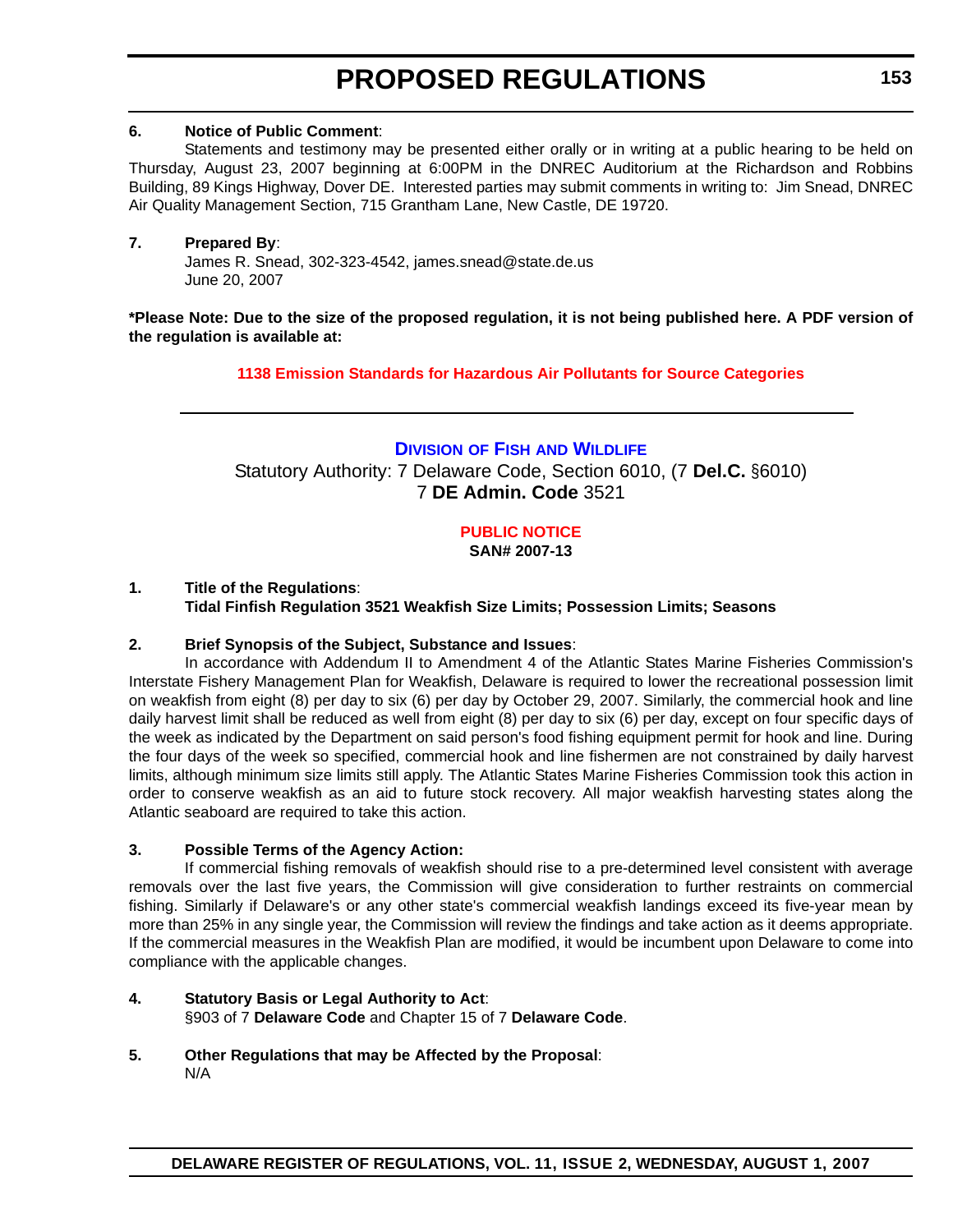**154**

# **PROPOSED REGULATIONS**

# **6. Notice Of Public Comment**:

Individuals may address questions to the Fisheries Section, Division of Fish and Wildlife, (302) 739-3441. A public hearing on these proposed regulations will be held in the Department of Natural Resources and Environmental Control Auditorium, at 89 Kings Highway, Dover, DE at 7:00 PM on August 29, 2007. Individuals may present their opinion and evidence either at the hearing or in writing to Lisa Vest, Hearing Officer, Department of Natural Resources and Environmental Control, 89 Kings Highway, Dover, DE 19901 or via e-mail to Lisa.Vest@state.de.us. The hearing record will remain open for written or e-mail comments until 4:30 PM August 31, 2007.

# **7. Prepared By**:

Roy W. Miller, 302-739-9914 June 28, 2007

# **3521 Weakfish Size Limits; Possession Limits; Seasons. (Formerly Tidal Finfish Reg. 10)**

(Penalty Section 7 **Del.C.** §936(b)(2))

**1.0** It shall be unlawful for any person to possess weakfish, *Cynoscion regalis*, taken with a hook and line, that measure less than thirteen (13) inches, total length.

**2.0** It shall be unlawful for any person to whom the Department has issued a commercial food fishing license and a food fishing equipment permit for hook and line to have more than eight (8) six (6) weakfish in possession during the period beginning at 12:01 AM on May 1 and ending at midnight on October 31 except on four specific days of the week as indicated by the Department on said person's food fishing equipment permit for hook and line.

**3.0** It shall be unlawful for any person, who has been issued a valid commercial food fishing license and a valid food fishing equipment permit for fishing equipment other than a hook and line to possess weakfish, lawfully taken by use of such permitted food fishing equipment, that measure less than twelve (12) inches, total length.

**4.0** It shall be unlawful for any person, except a person with a valid commercial food fishing license, to have in possession more than eight (8) six (6) weakfish, not to include weakfish in one's personal abode or temporary or transient place of lodging. A person may have weakfish in possession that measure no less than twelve (12) inches, total length, and in excess of eight (8) six (6) if said person has a valid bill-of-sale or receipt for said weakfish that indicates the date said weakfish were received, the number of said weakfish received and the name, address and signature of the commercial food fisherman who legally caught said weakfish or a bill-of-sale or receipt from a person who is a licensed retailer and legally obtained said weakfish for resale.

**5.0** It shall be unlawful for any person to fish with any gill net in the Delaware Bay or Atlantic Ocean or to take and reduce to possession any weakfish from the Delaware Bay or the Atlantic Ocean with any fishing equipment other than a hook and line during the following periods of time:

Every weekend day (defined as 12:01 AM on Friday through midnight Sunday) in both May and June, plus contiguous weekdays (defined as 12:01 AM Monday through midnight Thursday) at the beginning of May and the end of June, such that the total number of closure days add up to thirty four (34) days. The exact dates of closures each year shall be mailed in advance to the affected public and published annually in the Delaware Fishing Guide.

**6.0** The Department shall indicate on a person's food fishing equipment permit for hook and line four (4) specific days of the week during the period May 1 through October 31, selected by said person when applying for said permit, as to when said permit is valid to take in excess of eight (8) six (6) weakfish per day. These four days of the week shall not be changed at any time during the remainder of the calendar year.

**7.0** It shall be unlawful for any person with a food fishing equipment permit for hook and line to possess more than eight (8) weakfish while on the same vessel with another person who also has a food fishing equipment permit for hook and line unless each person's food fishing equipment permit for hook and line specifies the same day of the week in question for taking in excess of  $e$ ight  $(8)$  six  $(6)$  weakfish.

**1 DE Reg 1770 (5/1/98) 2 DE Reg 1904 (4/1/99) 3 DE Reg 1088 (2/1/00)**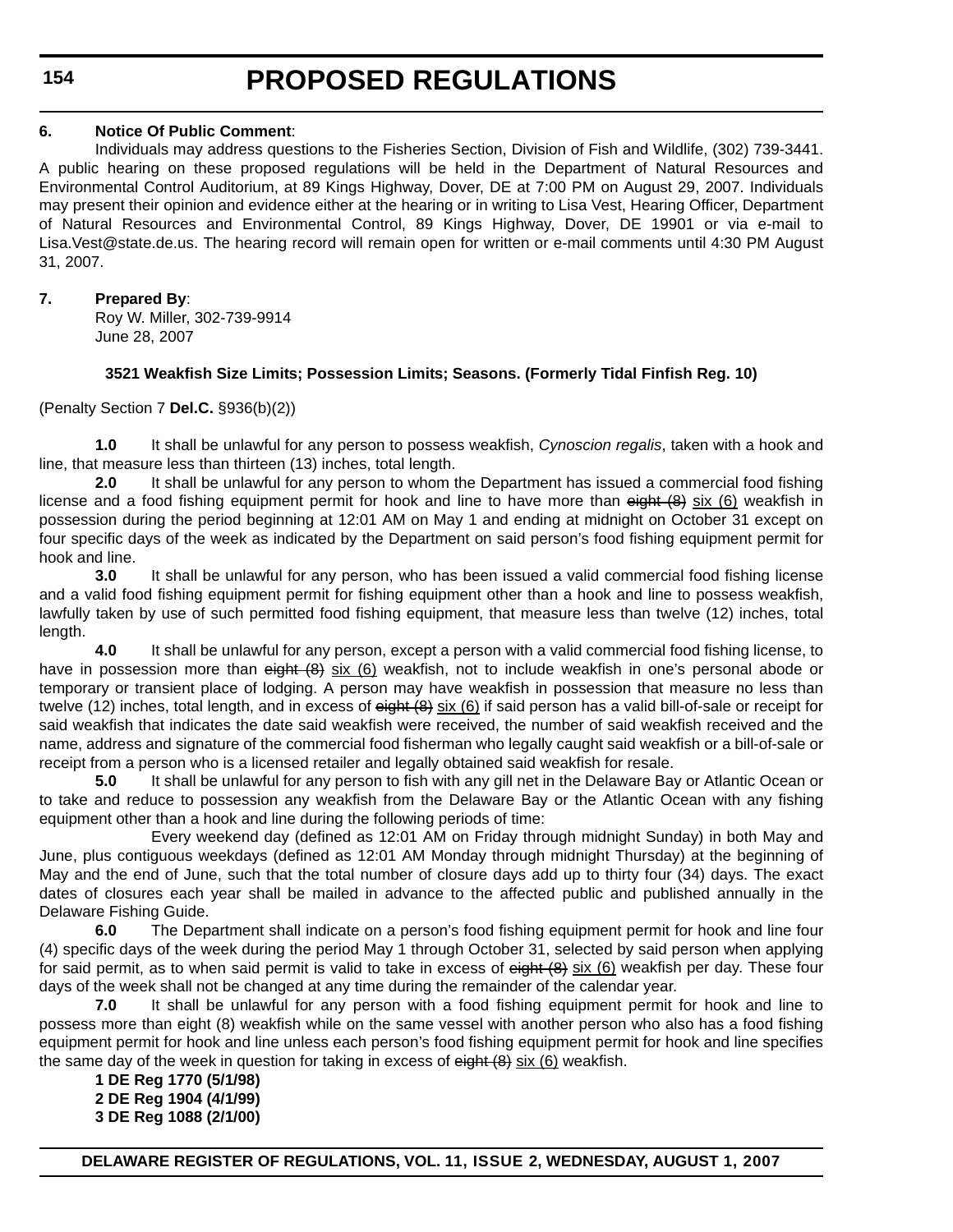**4 DE Reg 1552 (3/1/01) 5 DE Reg. 2142 (5/1/02) 6 DE Reg. 1512 (5/1/03)**

# **[DEPARTMENT OF STATE](http://dpr.delaware.gov/default.shtml)**

**DIVISION OF PROFESSIONAL REGULATION**

**400 Delaware Gaming Control Board** Statutory Authority: 28 Delaware Code, Sections 1503 and 1504 (28 **Del.C.** §§1503 and 1504) 24 **DE Admin. Code** 401, 403 and 404

#### **401 Regulations Governing Bingo 403 Regulations Governing Charitable Gambling Other Than Raffles 404 Regulations Governing No Limit Texas Hold'em Poker**

## **[PUBLIC NOTICE](#page-3-0)**

The Delaware Gaming Control Board, in accordance with 29 **Del.C.** Chapter 101 and 28 **Del.C.** §1503, proposes amendments to section **5.0 Reports After Games** of the **Regulations Governing Bingo**. The proposed amendments clarify a licensee's post-event/post-function reporting requirements. The Board has further proposed amendments to the **Regulations Governing Charitable Gambling Other Than Raffles** in section **6.0 Operation of Games** and section **12.0 Reports After the Function**. The proposed amendments to section 12.0 clarify a licensee's post-event/post-function reporting requirements. The proposed amendments to section 6.0 alter the maximum allowable wagers for various charitable games.

In accordance with 29 **Del.C.** Chapter 101 and 28 **Del.C.** §1504, the Board proposes the establishment of **404 Regulations Governing No Limit Texas Hold'em Poker**. Section **1.0 Reports After the Function** establishes a licensee's post-event/post-function reporting requirements but allows 30 days for submission of reports. Section **2.0 Limitation of Texas Hold'em Tournaments** clarifies the allowable timeframe for holding tournaments. Section **3.0 Re-buys** seeks to reconcile two conflicting statutory provisions declaring re-buys optional.

Minor grammatical, typographic, or stylistic changes may also be included.

A public hearing is scheduled for Thursday, September 6, 2007 at 1:00 p.m. in the second floor Conference Room B of the Cannon Building, 861 Silver Lake Boulevard, Dover, Delaware 19904. The Board will receive and consider input in writing from any person concerning the proposed regulations. Written comments should be submitted to the Board care of Tim Oswell at the above address. The final date to submit written comments shall be at the public hearing. Anyone wishing to obtain a copy of the proposed regulations or to make comments at the public hearing should contact Tim Oswell at the above address or by calling (302) 744-4530.

The Board will consider promulgating the proposed regulations immediately following the public hearing.

## **401 Regulations Governing Bingo**

## *(Break in Continuity of Sections)*

# **5.0 Reports After Games the Function**

5.1 When no game is held on any date when a licensee is authorized to hold such game, a report to that effect shall nonetheless be filed with the Secretary of the Board.

5.2 Within 5 days of the last day of the function, the member-in-charge shall submit a report to the Board that includes all information required by 28 **Del.C.** §1140(a).

5.2 3 If a licensee fails to timely file a report within the time required or if a report is not properly verified, or not fully, accurately, and truthfully completed, no further license shall be issued to it the licensee and any existing license shall be suspended until such time as the default deficiency has been corrected.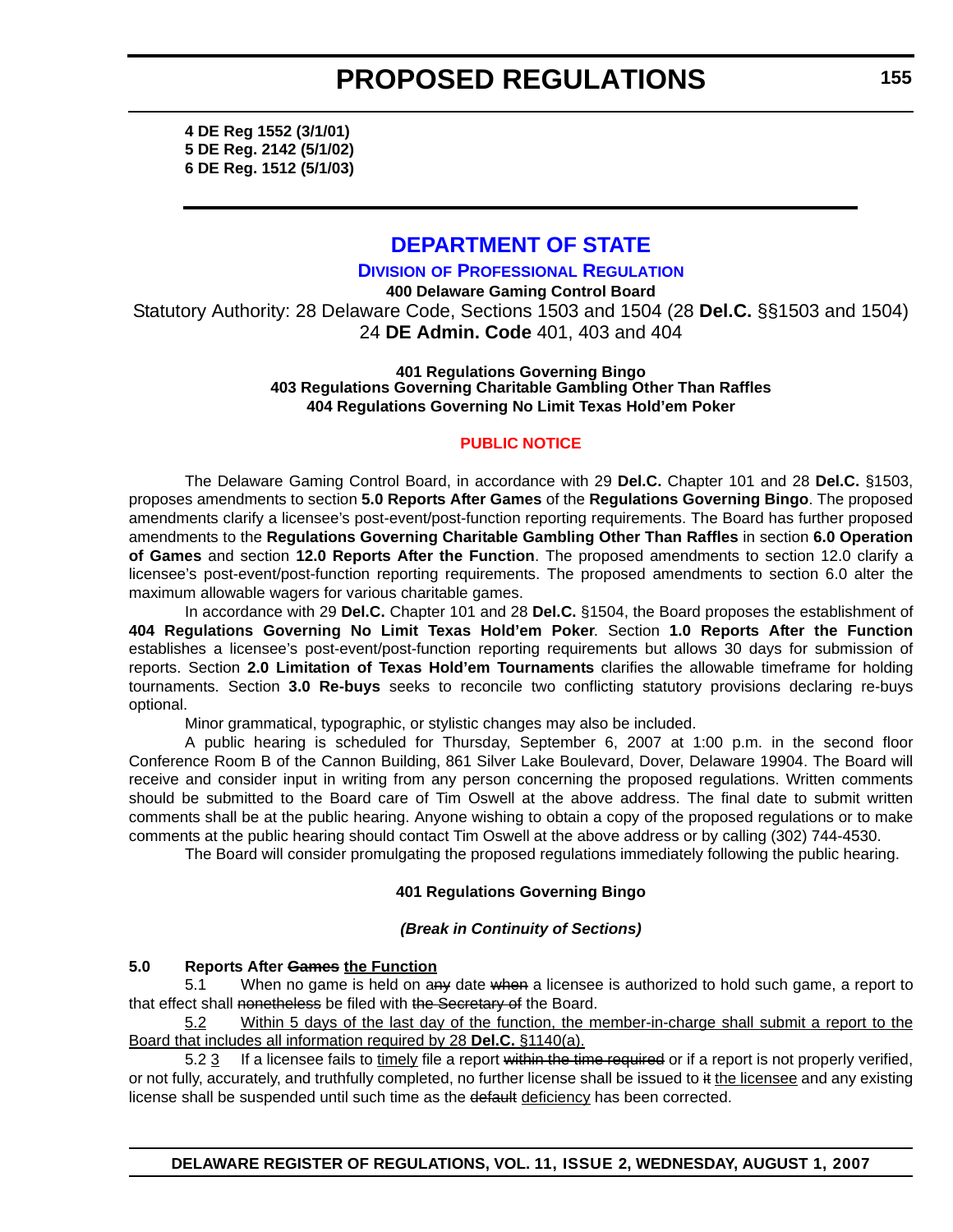**\*Please Note: As the rest of the sections were not amended, they are not being published. A set of the rules and regulations for governing bingo is available at: http://regulations.delaware.gov/AdminCode/ title24/401%20Regulations%20Governing%20Bingo.shtml#TopOfPage**

# **403 Regulations Governing Charitable Gambling Other Than Raffles**

## *(Break in Continuity of Sections)*

#### **6.0 Operation of Games**

6.1 The maximum initial wager permitted on any game at any function shall be (with the exception of No Limit Texas Hold'em played under the provisions of 28 **Del.C.** §1801 et seq.) is one dollar, except that a wager of up to five dollars wager shall be is permitted in the game of blackjack, with doubling allowed. and iin other card games such as draw poker or stud poker, the maximum ante shall be is one dollar, and the maximum wager on any card for any draw shall be one is up to five dollars with three raises allowed.

6.2 House Rules. Prior to conducting a Function, each Licensed Organization shall develop a set of house rules which will govern the type, scope and manner of all games to be conducted. Among other information, these rules shall establish the maximum amount of wagers consistent with these regulations which may be placed by persons participating in games. In addition, the rules shall prohibit the giving of anything of value to any person involved in the management or operation of the Function and prohibit anyone involved in the management or operation of the Function from accepting anything of value. A copy of the rules shall be posted conspicuously on the premises where the Function is being conducted at all times during the occasion, and a copy thereof shall be made available upon request, to any law enforcement officer or agent of the Board. The maximum wager and a no tipping sign shall be displayed at the location of each game, so as to be conspicuous to those persons participating in said games. The rules for the individual games should be available on the premises for review upon request.

6.3 Monitoring of Poker Tables. An association which has obtained the proper license to conduct poker shall assign one monitor or dealer per table during the playing of poker.

## *(Break in Continuity of Sections)*

## **12.0 Reports After the Function**

12.1 Within fifteen (15) days of the last day of the Ffunction, the member-in-charge shall submit a report to the Board stating the amount of Gross Receipts, the Net Proceeds and the list of expenses incurred. This report must indicate the specific charitable purposes for which the proceeds will be used that includes all information required by 28 **Del.C.** §1140(a).

12.2 When no function is held on a date a licensee is authorized to hold such a function, a report to that effect shall be filed with the Board.

12.3 If a licensee fails to timely file a report or if a report is not properly verified, no further license shall be issued to the licensee and any existing licensee shall be suspended until such time as the deficiency has been corrected.

## **2 DE Reg. 1224 (1/1/99)**

**\*Please Note: As the rest of the sections were not amended, they are not being published. A set of the rules and regulations for governing charitable gambling other than raffles is available at: http:// regulations.delaware.gov/AdminCode/title24/**

**403%20Regulations%20Governing%20Charitable%20Gambling%20Other%20than%20Raffles.shtml#TopOf Page**

## **404 Regulations Governing No Limit Texas Hold'em Poker**

## **1.0 Reports After the Function**

1.1 Within 30 days of the last day of the function, the member-in-charge shall submit a report to the Board that includes all information required by 28 **Del.C.** §1140(a).

1.2 When no function is held on a date a licensee is authorized to hold such a function, a report to that effect shall be filed with the Board.

**DELAWARE REGISTER OF REGULATIONS, VOL. 11, ISSUE 2, WEDNESDAY, AUGUST 1, 2007**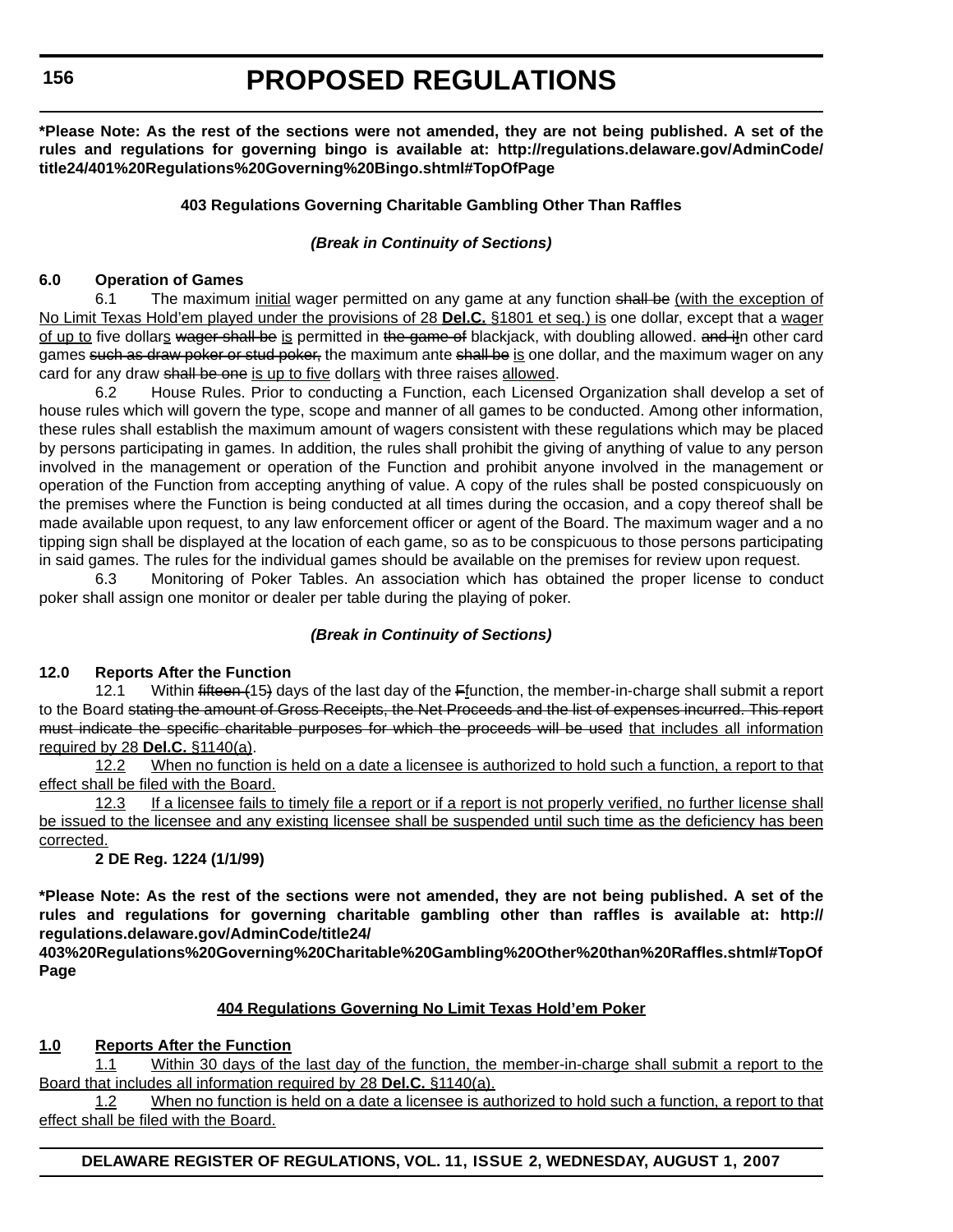1.3 If a licensee fails to timely file a report or if a report is not properly verified, no further license shall be issued to the licensee and any existing license shall be suspended until such time as the deficiency has been corrected.

## **2.0 Limitation of Texas Hold'em Tournaments**

2.1 The Board interprets the phrase "with each tournament by the sponsoring organization to be held at least 75 days apart" in 28 **Del.C.** §1827 to mean that no sponsoring organization may conduct a subsequent tournament less than 75 days from the date of their immediately prior tournament.

## **3.0 Re-buys**

3.1 The statutory provisions of 28 **Del.C.** §1825 and 28 **Del.C.** §1826(2) do not harmonize. Consequently, the Board has determined that re-buys are optional.

# **DIVISION [OF PROFESSIONAL REGULATION](http://dpr.delaware.gov/default.shtml)**

**500 Board of Podiatry** Statutory Authority: 24 Delaware Code, Section 506(a)(1) (24 **Del.C.** §506(a)(1)) 24 **DE Admin. Code** 500

# **[PUBLIC NOTICE](#page-3-0)**

The Delaware Board of Podiatry, in accordance with 29 **Del.C.** Chapter 101 and 24 **Del.C.** §506(a)(1), proposes changes to its regulations 7.0, relating to disciplinary hearings, and 9.0, which lists crimes substantially related to the practice of podiatric medicine. Specifically, the changes to regulation **7.0 Disciplinary Proceedings and Hearings** clarify the grounds for discipline found in 24 **Del.C.** §515(a)(5) by providing examples of consumer fraud or deception; the practice of false advertising is explicitly prohibited. The changes to regulation **9.0 Definitions** removes the crime of loitering from the Board's list of crimes substantially related to the practice of podiatric medicine. Other grammatical, typographic, or stylistic changes are also included.

A public hearing will be held on the proposed changes on Thursday, September 20, 2007 at 5 p.m. in the 2<sup>nd</sup> floor Conference Room A of the Cannon Building, 861 Silver Lake Boulevard, Dover, Delaware 19904. The Board will receive and consider input in writing from any person on the proposed regulations. Any written comments should be submitted to the Board care of Shauna Slaughter at the above address. The final date to submit written comments shall be at the above scheduled public hearing. Anyone wishing to obtain a copy of the proposed regulations or to make comments at the public hearing should contact Shauna Slaughter at the above address or by at (302) 744-4534.

The Board will consider promulgating the proposed regulations immediately following the public hearing.

# **500 Board of Podiatry**

## *(Break in Continuity of Sections)*

## **7.0 Disciplinary Proceedings Grounds for Discipline Aand Hearing Procedures**

7.1 Grounds for discipline are listed in 24 **Del.C.** §515.

7.1.1 Advertising – communications to the public must be accurate and not convey false, untrue, deceptive, or misleading information. Licensees shall provide truthful and accurate representations of their credentials, training, experience, or ability. Licensees shall not communicate claims of superiority that cannot be substantiated. Violation of these standards is an act of consumer fraud or deception.

7.42 Disciplinary proceedings against any licensee may be initiated by an aggrieved person by submitting a complaint in writing to the Director of the Division of Professional Regulation as specified in 29 **Del.C**.  $§880735(h)(1)-(3)$ .

7.42.1 A copy of the written complaint shall be forwarded to the administrative assistant for the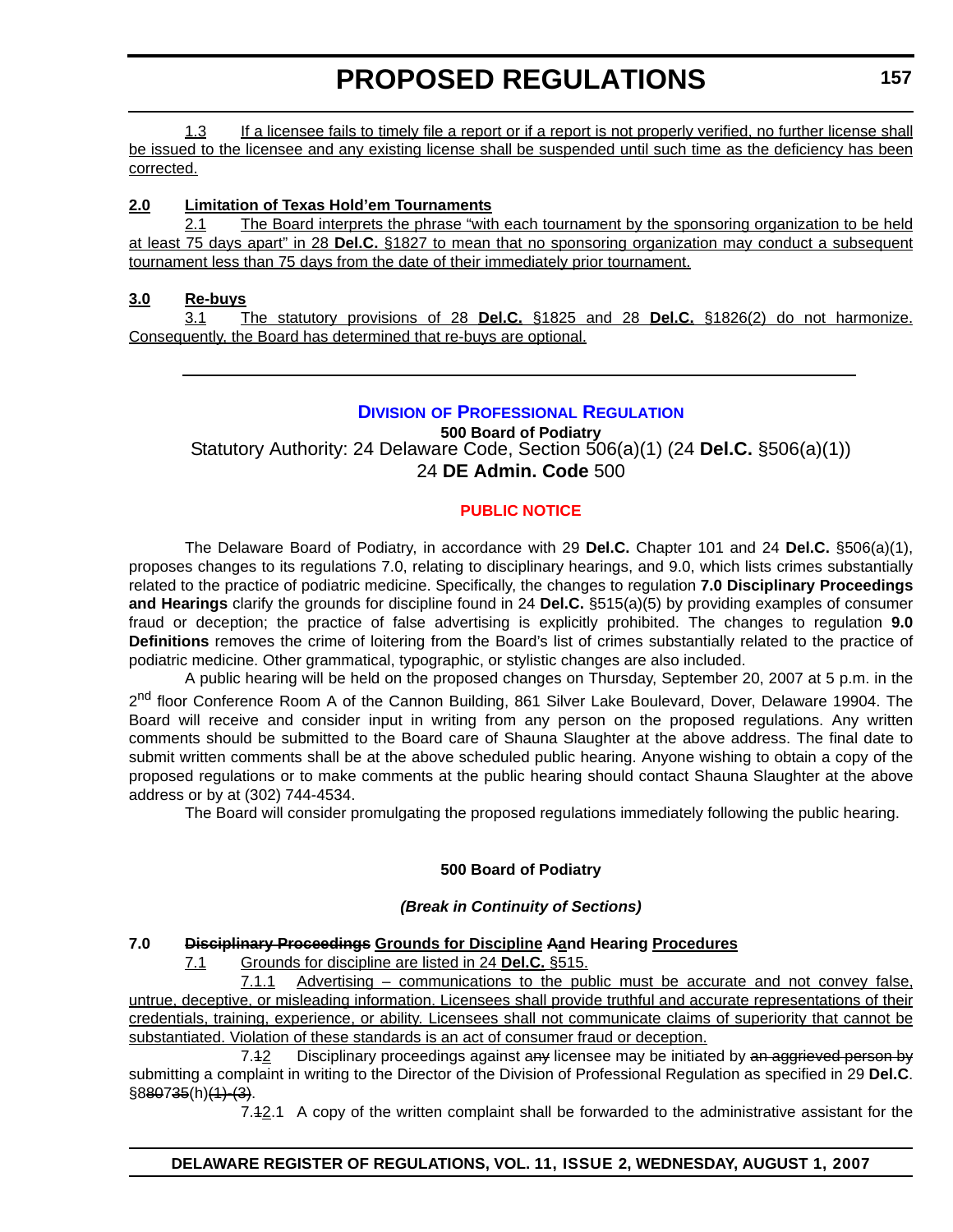Board. At the next regularly scheduled Board meeting, a contact person for the Board shall be appointed and a copy of the written complaint given to that person.

7.12.2 The contact person appointed by the Board shall maintain strict confidentiality with respect to the contents of the complaint and shall not discuss the matter with other Board members or with the public. The contact person shall maintain contact with the investigator or dDeputy aAttorney gGeneral assigned to the case regarding the progress of the investigation.

7.12.3 In the instance when the case is being closed by the Division, the contact person shall report the facts and conclusions to the Board without revealing the identities of the parties involved. No vote of the Board is necessary to close the case.

7.12.4 If a hearing has been requested by the Deputy Attorney General, a copy of these Rules and Regulations shall be provided to the respondent upon request. The notice of hearing shall fully comply with 29 **Del.C**. §10122 and 10131 pertaining to the requirements of the notice of proceedings. All notices shall be sent to the respondent's address as reflected in the Board's records.

7.12.5 At any disciplinary hearing, the respondent shall have the right to appear in person or be represented by counsel, or both. The Respondent shall have the right to produce evidence and witnesses on his or her behalf and to cross examine witnesses. The Respondent shall be entitled to the issuance of subpoenas to compel the attendance of witnesses and the production of documents on his or her behalf.

7.12.6 No less than 10 days prior to the date set for a disciplinary hearing, the Department of Justice and the respondent shall submit to the Board and to each other, a list of the witnesses they intend to call at the hearing. Witnesses not listed shall be permitted to testify only upon a showing of reasonable cause for such omission.

7.42.7 If the respondent fails to appear at a disciplinary hearing after receiving the proper notice required by 29 **Del.C.** §10122 and 10131, the Board may proceed to hear and determine the validity of the charges against the respondent.

#### Statutory authority: 24 **Del.C.** §§514 and 517; 29 **Del.C.** §§10111, 10122 and 10131

7.23 Hearing procedures

7.23.1 The Board may administer oaths, take testimony, hear proofs and receive exhibits into evidence at any hearing. All testimony at any hearing shall be under oath.

7.23.2 Strict rules of evidence shall not apply. All evidence having probative value commonly accepted by reasonably prudent people in the conduct of their affairs shall be admitted.

7.23.3 An attorney representing a party in a hearing or matter before the Board shall notify the Board of the representation in writing as soon as practicable.

7.23.4 Requests for postponements of any matter scheduled before the Board shall be submitted to the Board's office in writing no less than three (3) days before the date scheduled for the hearing. Absent a showing of exceptional hardship, there shall be a maximum of one postponement allowed to each party to any hearing.

7.23.5 A complaint shall be deemed to "have merit" and the Board may impose disciplinary sanctions against the licensee if a majority of the members of the Board find, by a preponderance of the evidence, that the respondent has committed the act(s) of which he or she is accused and that those act(s) constitute grounds for discipline pursuant to 24 **Del.C.** §515.

## Statutory authority: 24 **Del.C.** §§514, 515, 517; 29 **Del.C.** §§10111

## *(Break in Continuity of Sections)*

**9.0 Definitions -** The following words and terms, when used in this regulation, should have the following meaning unless the context clearly indicates otherwise:

**"Conviction"**, unless otherwise defined by specific statute, means a verdict of guilty by whether entered by a judge or jury, or a plea of guilty or a plea of nolo contendere or other similar plea such as a "Robinson" or "Alford" plea unless the individual has been discharged under §4218 of Title 11 of the Delaware Code (probation before judgment) or under §1024 of Title 10 (domestic violence diversion program) or by §4764 of Title 16 (first offenders controlled substances diversion program).

**"Substantially similar crimes in another State or Jurisdiction"**, shall include all crimes prohibited by or punishable under Title 18 of the United Stated Code Annotated (U.S.C.A.) such as, but not limited to, Federal Health Care offenses.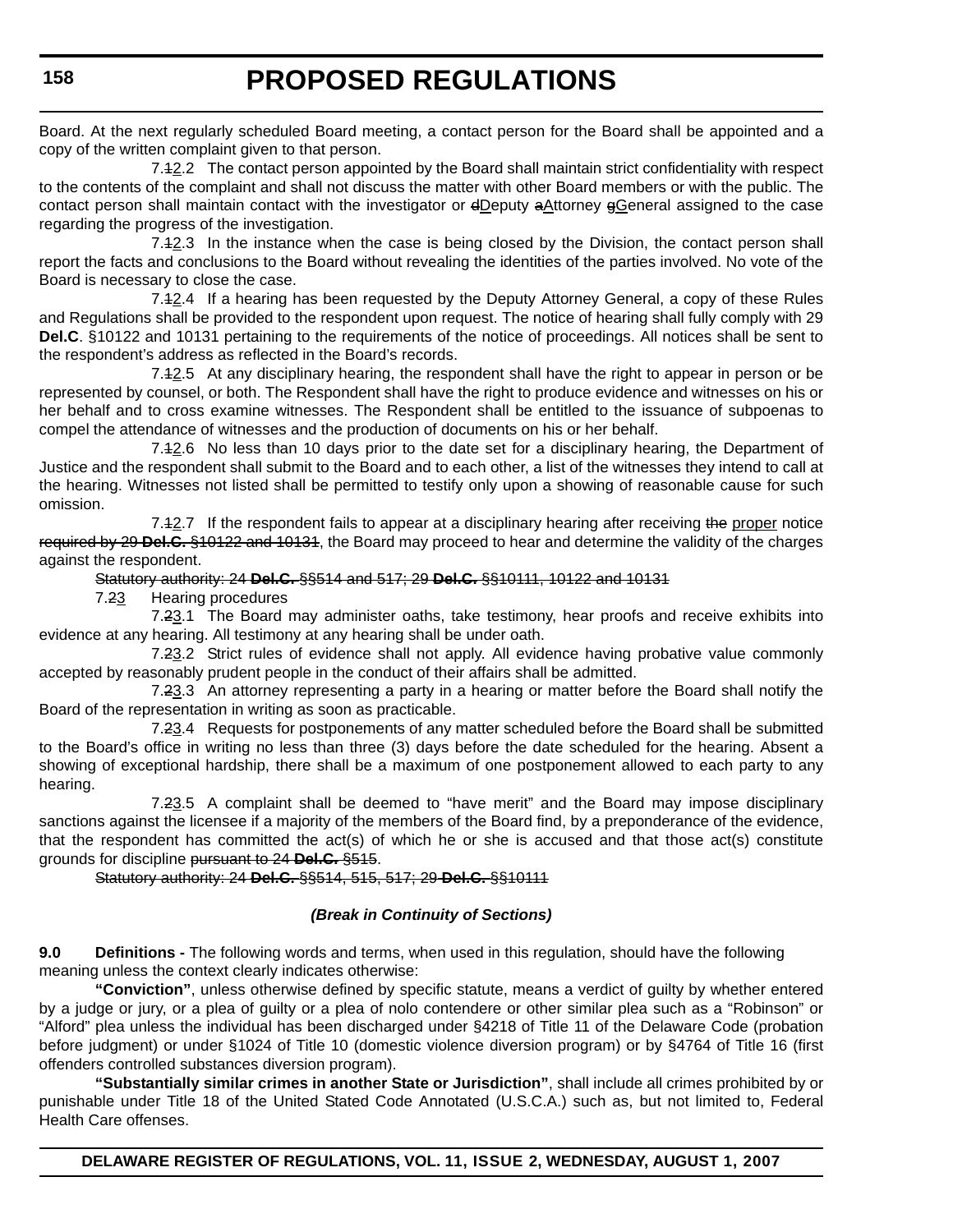9.1 Any crime which involves the use of physical force or violence toward or upon the person of another and shall include by way of example and not of limitation the following crimes set forth in Title 11 of the Delaware Code Annotated:

Assaults and Related Offenses

|                 | Roddallo di la Trolatoa Offorloos |        |                                                                           |
|-----------------|-----------------------------------|--------|---------------------------------------------------------------------------|
|                 | 9.1.1                             | §601.  | Offensive touching;                                                       |
|                 | 9.1.2                             | §602.  | Menacing;                                                                 |
|                 | 9.1.3                             | §603.  | Reckless endangering in the second degree;                                |
|                 | 9.1.4                             | §604.  | Reckless endangering in the first degree;                                 |
|                 | 9.1.5                             | §605.  | Abuse of a pregnant female in the second degree;                          |
|                 | 9.1.6                             | §606.  | Abuse of a pregnant female in the first degree;                           |
|                 | 9.1.7                             | §611.  | Assault in the third degree;                                              |
|                 | 9.1.8                             | §612.  | Assault in the second degree;                                             |
|                 | 9.1.9                             | §613.  | Assault in the first degree;                                              |
|                 | 9.1.10                            | §614.  | Assault on a sports official.                                             |
|                 | 9.1.11                            | §615.  | Assault by abuse or neglect;                                              |
|                 | 9.1.12                            | §621.  | Terroristic threatening;                                                  |
|                 | 9.1.13                            | §625.  | Unlawfully administering drugs;                                           |
|                 | 9.1.14                            | §626.  | Unlawfully administering controlled substance or counterfeit substance or |
| narcotic drugs; |                                   |        |                                                                           |
|                 | 9.1.15                            | §627.  | Prohibited acts as to substances releasing vapors or fumes;               |
|                 | 9.1.16                            | §628.  | Vehicular assault in the second degree;                                   |
|                 | 9.1.17                            | §629.  | Vehicular assault in the first degree;                                    |
|                 | 9.1.18                            | §630.  | Vehicular homicide in the second degree;                                  |
|                 | 9.1.19                            |        | §630A. Vehicular homicide in the first degree;                            |
|                 | 9.1.20                            | §631.  | Criminally negligent homicide;                                            |
|                 | 9.1.21                            | §632.  | Manslaughter;                                                             |
|                 | 9.1.22                            | §633.  | Murder by abuse or neglect in the second degree;                          |
|                 | 9.1.23                            | §634.  | Murder by abuse or neglect in the first degree;                           |
|                 | 9.1.24                            | §635.  | Murder in the second degree;                                              |
|                 | 9.1.25                            | §636.  | Murder in the first degree;                                               |
|                 | 9.1.26                            | §645.  | Promoting suicide. Abortion and Related Offenses                          |
|                 | 9.1.27                            | §651.  | Abortion;                                                                 |
|                 | 9.1.28                            | §653.  | Issuing abortional articles. Sexual Offenses                              |
|                 | 9.1.29                            | §763.  | Sexual harassment;                                                        |
|                 | 9.1.30                            | §764.  | Indecent exposure in the second degree;                                   |
|                 | 9.1.31                            | §765.  | Indecent exposure in the first degree;                                    |
|                 | 9.1.32                            | §766.  | Incest;                                                                   |
|                 | 9.1.33                            | §767.  | Unlawful sexual contact in the third degree;                              |
|                 | 9.1.34                            | §768.  | Unlawful sexual contact in the second degree;                             |
|                 | 9.1.35                            | §769.  | Unlawful sexual contact in the first degree;                              |
|                 | 9.1.36                            | §770.  | Rape in the fourth degree;                                                |
|                 | 9.1.37                            | §771.  | Rape in the third degree;                                                 |
|                 | 9.1.38                            | §772.  | Rape in the second degree;                                                |
|                 | 9.1.39                            | §773.  | Rape in the first degree;                                                 |
|                 | 9.1.40                            | §776.  | Sexual extortion;                                                         |
|                 | 9.1.41                            | §777.  | Bestiality;                                                               |
|                 | 9.1.42                            | §778.  | Continuous sexual abuse of a child;                                       |
|                 | 9.1.43                            | §780.  | Female genital mutilation.                                                |
|                 | Kidnapping and Related Offenses   |        |                                                                           |
|                 | 9.1.44                            | §781.  | Unlawful imprisonment in the second degree;                               |
|                 | 9.1.45                            | §782.  | Unlawful imprisonment in the first degree;                                |
|                 | 9.1.46                            | §783.  | Kidnapping in the second degree;                                          |
|                 | 9.1.47                            | §783A. | Kidnapping in the first degree;                                           |
|                 | 9.1.48                            | §785.  | Interference with custody; Coercion                                       |
|                 |                                   |        |                                                                           |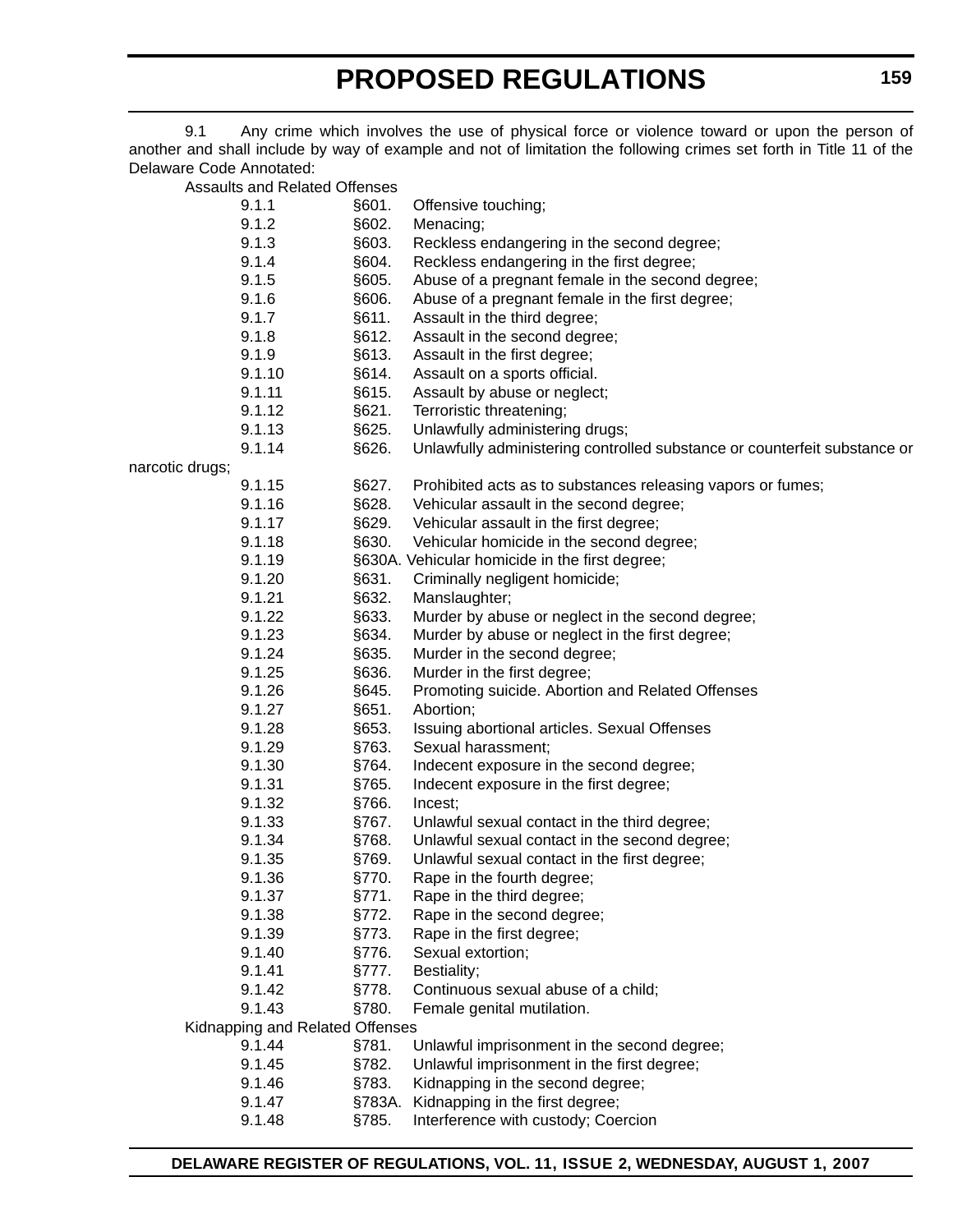|                            |         | 9.1.49                                       | §791.  | Acts constituting coercion;                                                                                  |
|----------------------------|---------|----------------------------------------------|--------|--------------------------------------------------------------------------------------------------------------|
|                            | 9.2     |                                              |        | Any crime which involves dishonesty or false, fraudulent or aberrant behavior and shall include by           |
|                            |         |                                              |        | way of example and not of limitation the following crimes listed in Title 11 of the Delaware Code Annotated: |
| Arson and Related Offenses |         |                                              |        |                                                                                                              |
|                            |         | 9.2.1                                        | §801.  | Arson in the third degree;                                                                                   |
|                            |         | 9.2.2                                        | §802.  | Arson in the second degree;                                                                                  |
|                            |         | 9.2.3                                        | §803.  | Arson in the first degree;                                                                                   |
|                            |         | 9.2.4                                        | §804.  | Reckless burning or exploding;                                                                               |
|                            |         | 9.2.5                                        | §805.  | Cross or religious symbol burning;                                                                           |
|                            |         | <b>Criminal Trespass and Burglary</b>        |        |                                                                                                              |
|                            |         | 9.2.6                                        | §820.  | Trespassing with intent to peer or peep into a window or door of another;                                    |
|                            |         | 9.2.7                                        | §821.  | Criminal trespass in the third degree;                                                                       |
|                            |         | 9.2.8                                        | §822.  | Criminal trespass in the second degree;                                                                      |
|                            |         | 9.2.9                                        | §823.  | Criminal trespass in the first degree;                                                                       |
|                            |         | 9.2.10                                       | §824.  | Burglary in the third degree;                                                                                |
|                            |         | 9.2.11                                       | §825.  | Burglary in the second degree;                                                                               |
|                            |         | 9.2.12                                       | §826.  | Burglary in the first degree;                                                                                |
|                            |         | 9.2.13                                       | §828.  | Possession of burglar's tools or instruments facilitating theft;                                             |
|                            | Robbery |                                              |        |                                                                                                              |
|                            |         | 9.2.14                                       | §831.  | Robbery in the second degree;                                                                                |
|                            |         | 9.2.15                                       | §832.  | Robbery in the first degree.                                                                                 |
|                            |         | 9.2.16                                       | §835.  | Carjacking in the second degree;                                                                             |
|                            |         | 9.2.17                                       | §836.  | Carjacking in the first degree;                                                                              |
|                            |         | <b>Theft and Related Offenses</b>            |        |                                                                                                              |
|                            |         | 9.2.18                                       | §840.  | Shoplifting; class G felony;                                                                                 |
|                            |         | 9.2.19                                       | §840A. | Use of illegitimate retail sales receipt or Universal Product Code Label.                                    |
|                            |         | 9.2.20                                       | §841.  | Theft;                                                                                                       |
|                            |         | 9.2.21                                       | §842.  | Theft; lost or mislaid property; mistaken delivery.                                                          |
|                            |         | 9.2.22                                       | §843.  | Theft; false pretense.                                                                                       |
|                            |         | 9.2.23                                       | §844.  | Theft; false promise.                                                                                        |
|                            |         | 9.2.24                                       | §845.  | Theft of services.                                                                                           |
|                            |         | 9.2.25                                       | §846.  | Extortion;                                                                                                   |
|                            |         | 9.2.26                                       | §848.  | Misapplication of property;                                                                                  |
|                            |         | 9.2.27                                       | §849.  | Theft of rented property;                                                                                    |
|                            |         | 9.2.28                                       | §850.  | Use, possession, manufacture, distribution and sale of unlawful                                              |
|                            |         | telecommunication and access devices.        |        |                                                                                                              |
|                            |         | 9.2.29                                       | §851.  | Receiving stolen property;                                                                                   |
|                            |         | 9.2.30                                       | §853.  | Unauthorized use of a vehicle;                                                                               |
|                            |         | 9.2.31                                       | §854.  | Identity theft;                                                                                              |
|                            |         | 9.2.32                                       | §859.  | Larceny of livestock;                                                                                        |
|                            |         | 9.2.33                                       | §860.  | Possession of shoplifter's tools or instruments facilitating theft;                                          |
|                            |         | Forgery and Related Offenses                 |        |                                                                                                              |
|                            |         | 9.2.34                                       | §861.  | Forgery; class F felony;                                                                                     |
|                            |         | 9.2.35                                       | §862.  | Possession of forgery devices;                                                                               |
|                            |         | Offenses Involving Falsification of Records  |        |                                                                                                              |
|                            |         | 9.2.36                                       | §871.  | Falsifying business records;                                                                                 |
|                            |         | 9.2.37                                       | §872.  | Falsifying business records;                                                                                 |
|                            |         | 9.2.38                                       | §873.  | Tampering with public records in the second degree;                                                          |
|                            |         | 9.2.39                                       | §876.  | Tampering with public records in the first degree;                                                           |
|                            |         | 9.2.40                                       | §877.  | Offering a false instrument for filing;                                                                      |
|                            |         | 9.2.41                                       | §878.  | Issuing a false certificate;                                                                                 |
|                            |         | <b>Bribery Not Involving Public Servants</b> |        |                                                                                                              |
|                            |         | 9.2.42                                       | §881.  | Bribery;                                                                                                     |
|                            |         | 9.2.43                                       | §882.  | Bribe receiving;                                                                                             |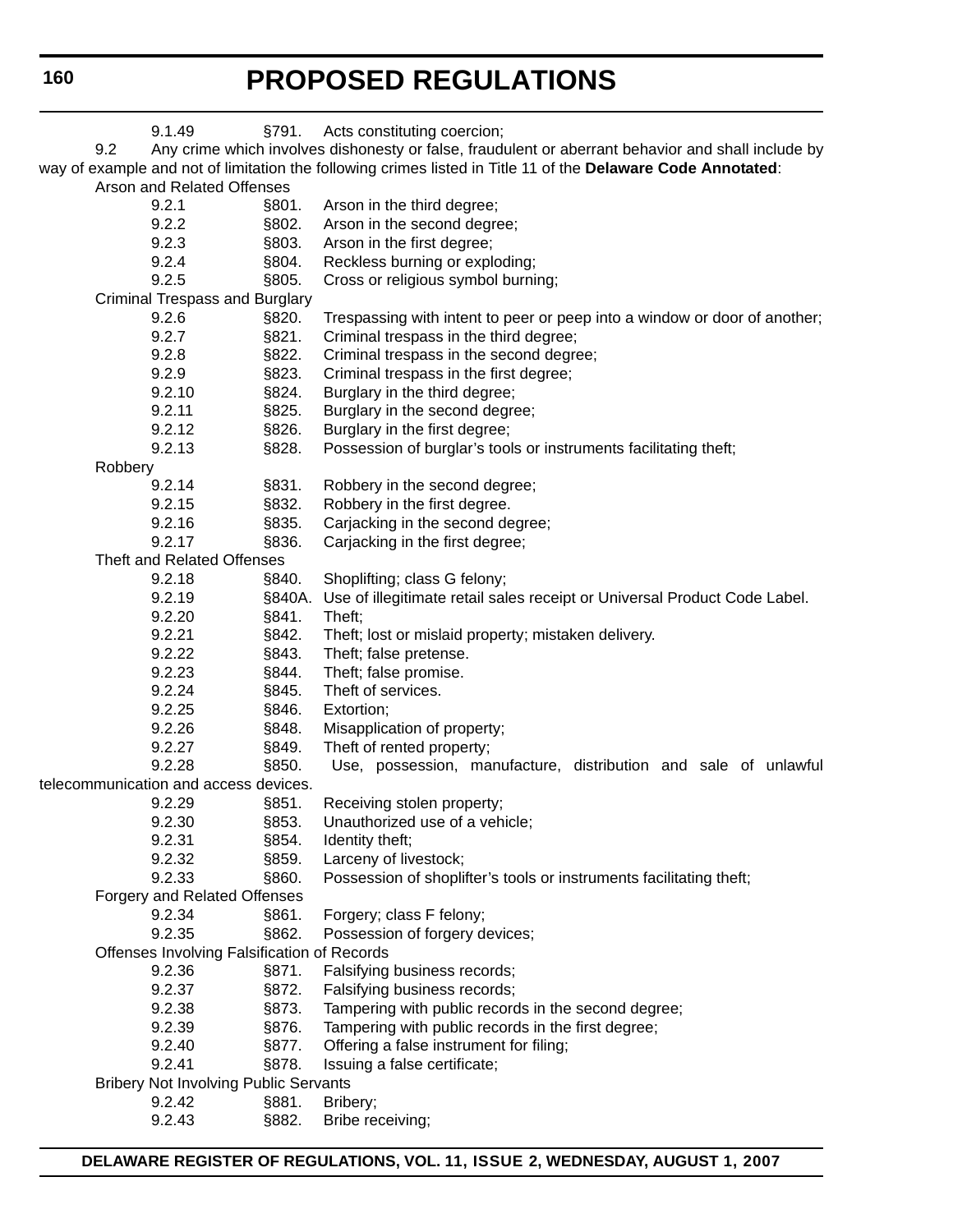| <b>Frauds on Creditors</b>                      |         |                                                                                                       |
|-------------------------------------------------|---------|-------------------------------------------------------------------------------------------------------|
| 9.2.44                                          | §891.   | Defrauding secured creditors;                                                                         |
| 9.2.45                                          | §892.   | Fraud in insolvency;                                                                                  |
| 9.2.46                                          | §893.   | Interference with levied-upon property;                                                               |
| Other Frauds and Cheats                         |         |                                                                                                       |
| 9.2.47                                          | §900.   | Issuing a bad check;                                                                                  |
| 9.2.48                                          | §903.   | Unlawful use of credit card;                                                                          |
| 9.2.49                                          |         | §903A. Reencoder and scanning devices;                                                                |
| 9.2.50                                          | §906.   | Deceptive business practices;                                                                         |
| 9.2.51                                          | §907.   | Criminal impersonation;                                                                               |
| 9.2.52                                          |         | §907A. Criminal impersonation, accident related;                                                      |
| 9.2.53                                          |         | §907B. Criminal impersonation of a police officer;                                                    |
| 9.2.54                                          | §908.   | Unlawfully concealing a will;                                                                         |
| 9.2.55                                          | §909.   | Securing execution of documents by deception;                                                         |
| 9.2.56                                          | §910.   | Debt adjusting;                                                                                       |
| 9.2.57                                          | §911.   | Fraudulent conveyance of public lands;                                                                |
| 9.2.58                                          | §912.   | Fraudulent receipt of public lands;                                                                   |
| 9.2.59                                          | §913.   | Insurance fraud;                                                                                      |
| 9.2.60                                          |         | §913A. Health care fraud;                                                                             |
| 9.2.61                                          | §914.   | Use of consumer identification information;                                                           |
| 9.2.62                                          | §915.   | Use of credit card information;                                                                       |
| 9.2.63                                          |         | §915A. Credit and debit card transaction receipts;                                                    |
| 9.2.64                                          | §916.   | Home improvement fraud;                                                                               |
| 9.2.65                                          | §917.   | New home construction fraud;                                                                          |
| <b>Offenses Relating to Recorded Devices</b>    |         |                                                                                                       |
| 9.2.66                                          | §920.   | Transfer of recorded sounds;                                                                          |
| 9.2.67                                          | §921.   | Sale of transferred recorded sounds;                                                                  |
| 9.2.68                                          | §922.   | Improper labeling;                                                                                    |
| <b>Computer Related Offenses</b>                |         |                                                                                                       |
| 9.2.69                                          | §932.   | Unauthorized access.                                                                                  |
| 9.2.70                                          | §933.   | Theft of computer services.                                                                           |
| 9.2.71                                          | §934.   | Interruption of computer services.                                                                    |
| 9.2.72                                          | §935.   | Misuse of computer system information.                                                                |
| 9.2.73                                          | §936.   | Destruction of computer equipment.                                                                    |
| 9.2.74                                          | §937.   | Unrequested or unauthorized electronic mail or use of network or                                      |
| software to cause same.                         |         |                                                                                                       |
| 9.2.75                                          | §938.   | Failure to promptly cease electronic communication upon request.                                      |
| <b>Offenses Relating to Marriage</b>            |         |                                                                                                       |
| 9.2.76                                          |         | §1001. Bigamy;                                                                                        |
| 9.2.77                                          |         | §1003. Bigamous marriage contracted outside the State.                                                |
| 9.3                                             |         | Any crime which involves misuse or abuse of children or animals and shall include by way of           |
|                                                 |         | example and not of limitation the following crimes listed in Title 11 of the Delaware Code Annotated: |
| Child Welfare; Sexual Offenses, Animal Offenses |         |                                                                                                       |
| 9.3.1                                           | §1100.  | Dealing in children;                                                                                  |
| 9.3.2                                           | §1101.  | Abandonment of child;                                                                                 |
| 9.3.3                                           | §1102.  | Endangering the welfare of a child;                                                                   |
| 9.3.4                                           | §1105.  | Endangering the welfare of an incompetent person;                                                     |
| 9.3.5                                           | §1106.  | Unlawfully dealing with a child;                                                                      |
| 9.3.6                                           | §1107.  | Endangering children;                                                                                 |
| 9.3.7                                           | §1108.  | Sexual exploitation of a child;                                                                       |
| 9.3.8                                           | §1109.  | Unlawfully dealing in child pornography;                                                              |
| 9.3.9                                           | §1111.  | Possession of child pornography;                                                                      |
| 9.3.10                                          | §1112.  | Sexual offenders; prohibitions from school zones.                                                     |
| 9.3.11                                          | §1112A. | Sexual solicitation of a child;                                                                       |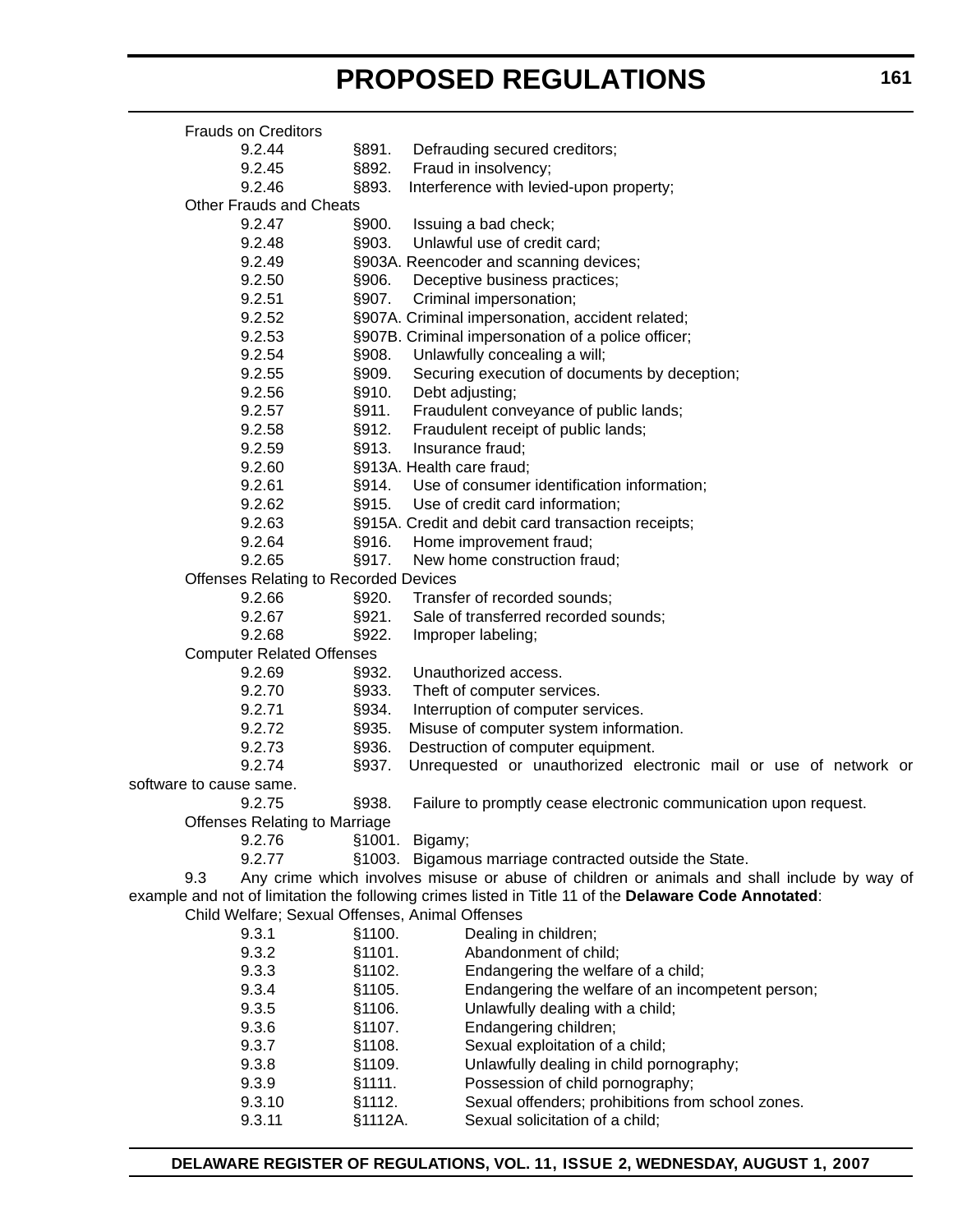| 9.3.12 | §1113.  | Criminal non-support and aggravated criminal non-support. |
|--------|---------|-----------------------------------------------------------|
| 9.3.13 | §1114.  | Body-piercing; tattooing or branding;                     |
| 9.3.14 | §1114A. | Tongue-splitting;                                         |
| 9.3.15 | \$1116. | Sale or distribution of tobacco products to minors;       |
| 9.3.16 | §1117.  | Notice:                                                   |
| 9.3.17 | §1119.  | Distribution of cigarettes through vending machines;      |
| 9.3.18 | \$1120. | Distribution of tobacco products;                         |
| 9.3.19 | §1124.  | Purchase or receipt of tobacco products by minor;         |
| 9.3.20 | §1325.  | Cruelty to animals;                                       |
| 9.3.21 | §1325A. | The unlawful trade in dog or cat by-products;             |
| 9.3.22 | \$1326. | Animals; fighting and baiting prohibited;                 |
| 9.3.23 | §1327.  | Maintaining a dangerous animal;                           |
|        |         |                                                           |

9.4 Any crime which involves offenses against the public order the commission of which may tend to bring discredit upon the profession and which are thus substantially related to one's fitness to practice such profession and shall include by way of example and not of limitation the following crimes listed in Title 11 of the **Delaware Code Annotated**:

Bribery and Improper Influence

| 9.4.2<br>§1203.<br>Receiving a bribe;<br>9.4.3<br>§1205.<br>Giving unlawful gratuities;<br>9.4.4<br>§1206.<br>Receiving unlawful gratuities;<br>9.4.5<br>§1207.<br>Improper influence;<br>9.4.6<br>§1211.<br>Official misconduct;<br>9.4.7<br>§1212.<br>Profiteering. Perjury and related offenses<br>§1221.<br>Perjury in the third degree;<br>9.4.8<br>9.4.9<br>§1222.<br>Perjury in the second degree;<br>Perjury in the first degree;<br>9.4.10<br>§1223.<br>9.4.11<br>§1233.<br>Making a false written statement;<br>9.4.12<br>§1239.<br>Wearing a disguise during the commission of a felony;<br>9.4.13<br>§1240.<br>9.4.14<br>§1241.<br>Refusing to aid a police officer;<br>9.4.15<br>§1243.<br>Obstructing fire-fighting operations;<br>§1244.<br>9.4.16<br>Hindering prosecution;<br>Falsely reporting an incident;<br>9.4.17<br>§1245.<br>9.4.18<br>§1246.<br>Compounding a crime;<br>9.4.19<br>§1248.<br>Obstructing the control and suppression of rabies;<br>9.4.20<br>§1249.<br>Abetting the violation of driver's license restrictions;<br>9.4.21<br>§1250.<br>Offenses against law-enforcement animals;<br>9.4.22<br>§1251.<br>Escape in the third degree;<br>9.4.23<br>§1252.<br>Escape in the second degree;<br>§1253.<br>9.4.24<br>Escape after conviction;<br>§1254.<br>9.4.25<br>Assault in a detention facility;<br>§1257A.<br>9.4.26<br>Use of an animal to avoid capture;<br>9.4.27<br>§1259.<br>Sexual relations in detention facility;<br>9.4.28<br>§1260.<br>Misuse of prisoner mail.<br>Offenses Relating to Judicial and Similar Proceedings<br>9.4.29<br>§1261.<br>Bribing a witness;<br>9.4.30<br>§1262.<br>Bribe receiving by a witness;<br>9.4.31<br>§1263.<br>Tampering with a witness;<br>9.4.32<br>§1263A.<br>Interfering with child witness.<br>9.4.33<br>§1264.<br>Bribing a juror;<br>§1265.<br>9.4.34<br>Bribe receiving by a juror; | 9.4.1  | §1201. | Bribery;                                                        |
|-------------------------------------------------------------------------------------------------------------------------------------------------------------------------------------------------------------------------------------------------------------------------------------------------------------------------------------------------------------------------------------------------------------------------------------------------------------------------------------------------------------------------------------------------------------------------------------------------------------------------------------------------------------------------------------------------------------------------------------------------------------------------------------------------------------------------------------------------------------------------------------------------------------------------------------------------------------------------------------------------------------------------------------------------------------------------------------------------------------------------------------------------------------------------------------------------------------------------------------------------------------------------------------------------------------------------------------------------------------------------------------------------------------------------------------------------------------------------------------------------------------------------------------------------------------------------------------------------------------------------------------------------------------------------------------------------------------------------------------------------------------------------------------------------------------------------------------------------------------------------------|--------|--------|-----------------------------------------------------------------|
|                                                                                                                                                                                                                                                                                                                                                                                                                                                                                                                                                                                                                                                                                                                                                                                                                                                                                                                                                                                                                                                                                                                                                                                                                                                                                                                                                                                                                                                                                                                                                                                                                                                                                                                                                                                                                                                                               |        |        |                                                                 |
|                                                                                                                                                                                                                                                                                                                                                                                                                                                                                                                                                                                                                                                                                                                                                                                                                                                                                                                                                                                                                                                                                                                                                                                                                                                                                                                                                                                                                                                                                                                                                                                                                                                                                                                                                                                                                                                                               |        |        |                                                                 |
|                                                                                                                                                                                                                                                                                                                                                                                                                                                                                                                                                                                                                                                                                                                                                                                                                                                                                                                                                                                                                                                                                                                                                                                                                                                                                                                                                                                                                                                                                                                                                                                                                                                                                                                                                                                                                                                                               |        |        |                                                                 |
|                                                                                                                                                                                                                                                                                                                                                                                                                                                                                                                                                                                                                                                                                                                                                                                                                                                                                                                                                                                                                                                                                                                                                                                                                                                                                                                                                                                                                                                                                                                                                                                                                                                                                                                                                                                                                                                                               |        |        |                                                                 |
|                                                                                                                                                                                                                                                                                                                                                                                                                                                                                                                                                                                                                                                                                                                                                                                                                                                                                                                                                                                                                                                                                                                                                                                                                                                                                                                                                                                                                                                                                                                                                                                                                                                                                                                                                                                                                                                                               |        |        |                                                                 |
|                                                                                                                                                                                                                                                                                                                                                                                                                                                                                                                                                                                                                                                                                                                                                                                                                                                                                                                                                                                                                                                                                                                                                                                                                                                                                                                                                                                                                                                                                                                                                                                                                                                                                                                                                                                                                                                                               |        |        |                                                                 |
|                                                                                                                                                                                                                                                                                                                                                                                                                                                                                                                                                                                                                                                                                                                                                                                                                                                                                                                                                                                                                                                                                                                                                                                                                                                                                                                                                                                                                                                                                                                                                                                                                                                                                                                                                                                                                                                                               |        |        |                                                                 |
|                                                                                                                                                                                                                                                                                                                                                                                                                                                                                                                                                                                                                                                                                                                                                                                                                                                                                                                                                                                                                                                                                                                                                                                                                                                                                                                                                                                                                                                                                                                                                                                                                                                                                                                                                                                                                                                                               |        |        |                                                                 |
|                                                                                                                                                                                                                                                                                                                                                                                                                                                                                                                                                                                                                                                                                                                                                                                                                                                                                                                                                                                                                                                                                                                                                                                                                                                                                                                                                                                                                                                                                                                                                                                                                                                                                                                                                                                                                                                                               |        |        |                                                                 |
|                                                                                                                                                                                                                                                                                                                                                                                                                                                                                                                                                                                                                                                                                                                                                                                                                                                                                                                                                                                                                                                                                                                                                                                                                                                                                                                                                                                                                                                                                                                                                                                                                                                                                                                                                                                                                                                                               |        |        |                                                                 |
|                                                                                                                                                                                                                                                                                                                                                                                                                                                                                                                                                                                                                                                                                                                                                                                                                                                                                                                                                                                                                                                                                                                                                                                                                                                                                                                                                                                                                                                                                                                                                                                                                                                                                                                                                                                                                                                                               |        |        |                                                                 |
|                                                                                                                                                                                                                                                                                                                                                                                                                                                                                                                                                                                                                                                                                                                                                                                                                                                                                                                                                                                                                                                                                                                                                                                                                                                                                                                                                                                                                                                                                                                                                                                                                                                                                                                                                                                                                                                                               |        |        | Terroristic threatening of public officials or public servants; |
|                                                                                                                                                                                                                                                                                                                                                                                                                                                                                                                                                                                                                                                                                                                                                                                                                                                                                                                                                                                                                                                                                                                                                                                                                                                                                                                                                                                                                                                                                                                                                                                                                                                                                                                                                                                                                                                                               |        |        |                                                                 |
|                                                                                                                                                                                                                                                                                                                                                                                                                                                                                                                                                                                                                                                                                                                                                                                                                                                                                                                                                                                                                                                                                                                                                                                                                                                                                                                                                                                                                                                                                                                                                                                                                                                                                                                                                                                                                                                                               |        |        |                                                                 |
|                                                                                                                                                                                                                                                                                                                                                                                                                                                                                                                                                                                                                                                                                                                                                                                                                                                                                                                                                                                                                                                                                                                                                                                                                                                                                                                                                                                                                                                                                                                                                                                                                                                                                                                                                                                                                                                                               |        |        |                                                                 |
|                                                                                                                                                                                                                                                                                                                                                                                                                                                                                                                                                                                                                                                                                                                                                                                                                                                                                                                                                                                                                                                                                                                                                                                                                                                                                                                                                                                                                                                                                                                                                                                                                                                                                                                                                                                                                                                                               |        |        |                                                                 |
|                                                                                                                                                                                                                                                                                                                                                                                                                                                                                                                                                                                                                                                                                                                                                                                                                                                                                                                                                                                                                                                                                                                                                                                                                                                                                                                                                                                                                                                                                                                                                                                                                                                                                                                                                                                                                                                                               |        |        |                                                                 |
|                                                                                                                                                                                                                                                                                                                                                                                                                                                                                                                                                                                                                                                                                                                                                                                                                                                                                                                                                                                                                                                                                                                                                                                                                                                                                                                                                                                                                                                                                                                                                                                                                                                                                                                                                                                                                                                                               |        |        |                                                                 |
|                                                                                                                                                                                                                                                                                                                                                                                                                                                                                                                                                                                                                                                                                                                                                                                                                                                                                                                                                                                                                                                                                                                                                                                                                                                                                                                                                                                                                                                                                                                                                                                                                                                                                                                                                                                                                                                                               |        |        |                                                                 |
|                                                                                                                                                                                                                                                                                                                                                                                                                                                                                                                                                                                                                                                                                                                                                                                                                                                                                                                                                                                                                                                                                                                                                                                                                                                                                                                                                                                                                                                                                                                                                                                                                                                                                                                                                                                                                                                                               |        |        |                                                                 |
|                                                                                                                                                                                                                                                                                                                                                                                                                                                                                                                                                                                                                                                                                                                                                                                                                                                                                                                                                                                                                                                                                                                                                                                                                                                                                                                                                                                                                                                                                                                                                                                                                                                                                                                                                                                                                                                                               |        |        |                                                                 |
|                                                                                                                                                                                                                                                                                                                                                                                                                                                                                                                                                                                                                                                                                                                                                                                                                                                                                                                                                                                                                                                                                                                                                                                                                                                                                                                                                                                                                                                                                                                                                                                                                                                                                                                                                                                                                                                                               |        |        |                                                                 |
|                                                                                                                                                                                                                                                                                                                                                                                                                                                                                                                                                                                                                                                                                                                                                                                                                                                                                                                                                                                                                                                                                                                                                                                                                                                                                                                                                                                                                                                                                                                                                                                                                                                                                                                                                                                                                                                                               |        |        |                                                                 |
|                                                                                                                                                                                                                                                                                                                                                                                                                                                                                                                                                                                                                                                                                                                                                                                                                                                                                                                                                                                                                                                                                                                                                                                                                                                                                                                                                                                                                                                                                                                                                                                                                                                                                                                                                                                                                                                                               |        |        |                                                                 |
|                                                                                                                                                                                                                                                                                                                                                                                                                                                                                                                                                                                                                                                                                                                                                                                                                                                                                                                                                                                                                                                                                                                                                                                                                                                                                                                                                                                                                                                                                                                                                                                                                                                                                                                                                                                                                                                                               |        |        |                                                                 |
|                                                                                                                                                                                                                                                                                                                                                                                                                                                                                                                                                                                                                                                                                                                                                                                                                                                                                                                                                                                                                                                                                                                                                                                                                                                                                                                                                                                                                                                                                                                                                                                                                                                                                                                                                                                                                                                                               |        |        |                                                                 |
|                                                                                                                                                                                                                                                                                                                                                                                                                                                                                                                                                                                                                                                                                                                                                                                                                                                                                                                                                                                                                                                                                                                                                                                                                                                                                                                                                                                                                                                                                                                                                                                                                                                                                                                                                                                                                                                                               |        |        |                                                                 |
|                                                                                                                                                                                                                                                                                                                                                                                                                                                                                                                                                                                                                                                                                                                                                                                                                                                                                                                                                                                                                                                                                                                                                                                                                                                                                                                                                                                                                                                                                                                                                                                                                                                                                                                                                                                                                                                                               |        |        |                                                                 |
|                                                                                                                                                                                                                                                                                                                                                                                                                                                                                                                                                                                                                                                                                                                                                                                                                                                                                                                                                                                                                                                                                                                                                                                                                                                                                                                                                                                                                                                                                                                                                                                                                                                                                                                                                                                                                                                                               |        |        |                                                                 |
|                                                                                                                                                                                                                                                                                                                                                                                                                                                                                                                                                                                                                                                                                                                                                                                                                                                                                                                                                                                                                                                                                                                                                                                                                                                                                                                                                                                                                                                                                                                                                                                                                                                                                                                                                                                                                                                                               |        |        |                                                                 |
|                                                                                                                                                                                                                                                                                                                                                                                                                                                                                                                                                                                                                                                                                                                                                                                                                                                                                                                                                                                                                                                                                                                                                                                                                                                                                                                                                                                                                                                                                                                                                                                                                                                                                                                                                                                                                                                                               |        |        |                                                                 |
|                                                                                                                                                                                                                                                                                                                                                                                                                                                                                                                                                                                                                                                                                                                                                                                                                                                                                                                                                                                                                                                                                                                                                                                                                                                                                                                                                                                                                                                                                                                                                                                                                                                                                                                                                                                                                                                                               |        |        |                                                                 |
|                                                                                                                                                                                                                                                                                                                                                                                                                                                                                                                                                                                                                                                                                                                                                                                                                                                                                                                                                                                                                                                                                                                                                                                                                                                                                                                                                                                                                                                                                                                                                                                                                                                                                                                                                                                                                                                                               |        |        |                                                                 |
|                                                                                                                                                                                                                                                                                                                                                                                                                                                                                                                                                                                                                                                                                                                                                                                                                                                                                                                                                                                                                                                                                                                                                                                                                                                                                                                                                                                                                                                                                                                                                                                                                                                                                                                                                                                                                                                                               |        |        |                                                                 |
|                                                                                                                                                                                                                                                                                                                                                                                                                                                                                                                                                                                                                                                                                                                                                                                                                                                                                                                                                                                                                                                                                                                                                                                                                                                                                                                                                                                                                                                                                                                                                                                                                                                                                                                                                                                                                                                                               | 9.4.35 | §1266. | Tampering with a juror;                                         |
| 9.4.36<br>§1267.<br>Misconduct by a juror;                                                                                                                                                                                                                                                                                                                                                                                                                                                                                                                                                                                                                                                                                                                                                                                                                                                                                                                                                                                                                                                                                                                                                                                                                                                                                                                                                                                                                                                                                                                                                                                                                                                                                                                                                                                                                                    |        |        |                                                                 |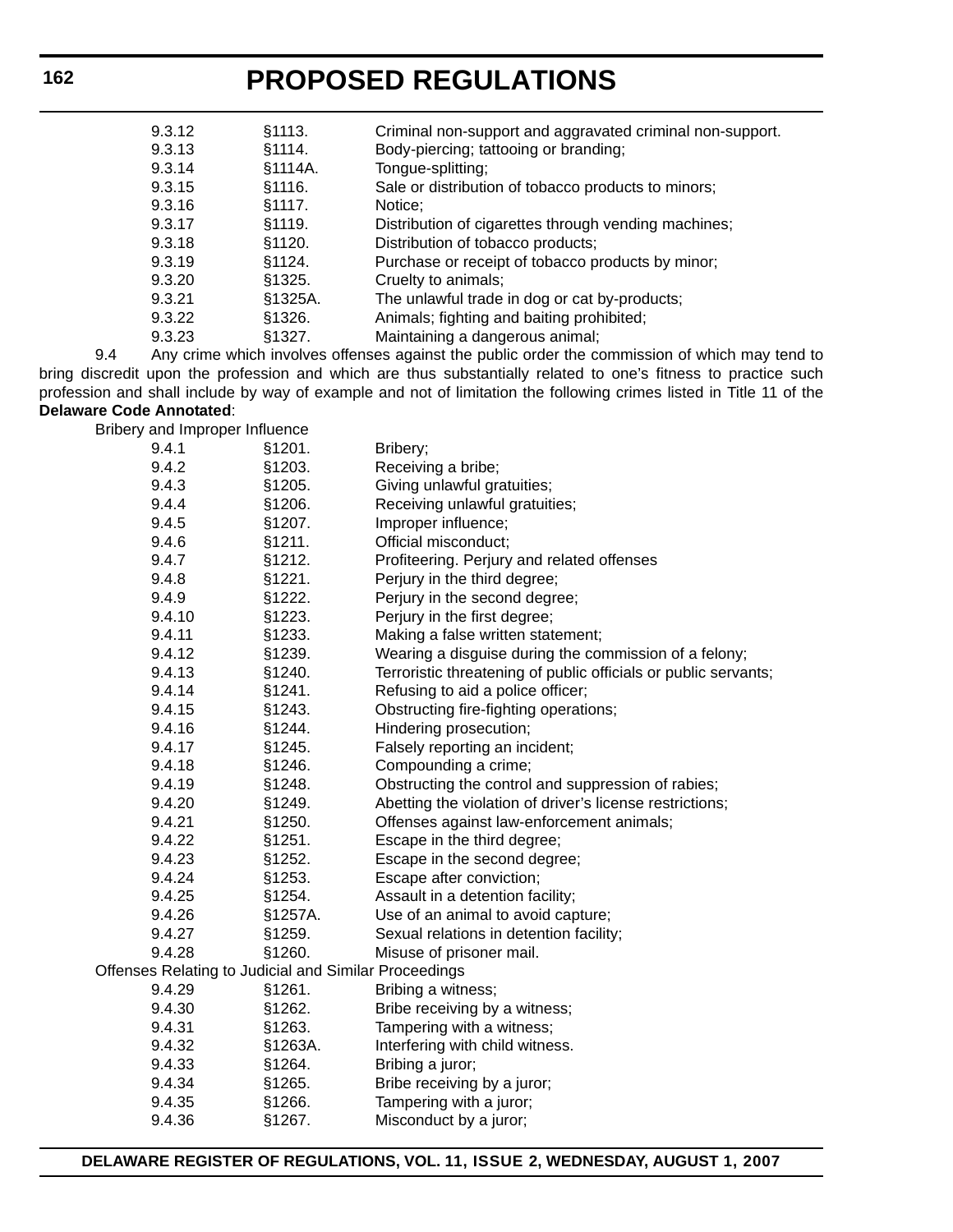|             | 9.4.37                                  | §1269.  | Tampering with physical evidence;                                                                                    |
|-------------|-----------------------------------------|---------|----------------------------------------------------------------------------------------------------------------------|
|             | 9.4.38                                  | §1271.  | Criminal contempt;                                                                                                   |
|             | 9.4.39                                  | §1271A. | Criminal contempt of a domestic violence protective order;                                                           |
|             | 9.4.40                                  | §1273.  | Unlawful grand jury disclosure.                                                                                      |
| 9.5         |                                         |         | Any crime which involves offenses against a public health order and decency which may tend to                        |
|             |                                         |         | bring discredit upon the profession, specifically including the below listed crimes from Title 11 of the Delaware    |
|             |                                         |         | Code Annotated which evidence a lack of appropriate concern for the safety and well being of another person or       |
|             |                                         |         | persons in general or sufficiently flawed judgment to call into question the individuals ability to make health care |
|             |                                         |         | decisions or advise upon health care related matters for other individuals.                                          |
|             | Disorderly Conduct and Related Offenses |         |                                                                                                                      |
|             | 9.5.1                                   | §1301.  | Disorderly conduct;                                                                                                  |
|             | 9.5.2                                   | §1302.  | Riot;                                                                                                                |
|             | 9.5.3                                   | §1304.  | Hate crimes;                                                                                                         |
|             | 9.5.4                                   | §1311.  | Harassment;                                                                                                          |
|             | 9.5.5                                   | §1312.  | Aggravated harassment;                                                                                               |
|             | 9.5.6                                   | §1312A. | Stalking;                                                                                                            |
|             | 9.5.7                                   | §1313.  | Malicious interference with emergency communications;                                                                |
|             | 9.5.8                                   | §1315.  | Public intoxication;                                                                                                 |
|             | 9.5.9                                   | §1316.  | Registration of out-of-state liquor agents;                                                                          |
|             | 9.5.10                                  | §1320.  | Loitering on property of a state-supported school, college or                                                        |
| university; |                                         |         |                                                                                                                      |
|             | 9.5.11                                  | \$1321. | Loitering                                                                                                            |
|             | 9.5.121                                 | §1322.  | Criminal nuisance;                                                                                                   |
|             | 9.5.132                                 | §1323.  | Obstructing public passages;                                                                                         |
|             | 9.5.143                                 | §1324.  | Obstructing ingress to or egress from public buildings;                                                              |
|             | 9.5.145                                 | §1331.  | Desecration;                                                                                                         |
|             | 9.5.165                                 | §1332.  | Abusing a corpse;                                                                                                    |
|             | 9.5.176                                 | §1333.  | Trading in human remains and associated funerary objects.                                                            |
|             | 9.5.187                                 | §1335.  | Violation of privacy;                                                                                                |
|             | 9.5.198                                 | §1338.  | Bombs, incendiary devices, Molotov cocktails and explosive                                                           |
| devices;    |                                         |         |                                                                                                                      |
|             | 9.5.2019                                | §1339.  | Adulteration;                                                                                                        |
|             | 9.5.240                                 | §1340.  | Desecration of burial place.                                                                                         |
|             | Offenses Involving Public Indecency     |         |                                                                                                                      |
|             | 9.5.221                                 | §1341.  | Lewdness;                                                                                                            |
|             | 9.5.232                                 | §1342.  | Prostitution;                                                                                                        |
|             | 9.5.243                                 | §1343.  | Patronizing a prostitute prohibited.                                                                                 |
|             | 9.5.254                                 | §1351.  | Promoting prostitution in the third degree;                                                                          |
|             | 9.5.265                                 | §1352.  | Promoting prostitution in the second degree;                                                                         |
|             | 9.5.276                                 | §1353.  | Promoting prostitution in the first degree;                                                                          |
|             | 9.5.287                                 | §1355.  | Permitting prostitution;                                                                                             |
| Obscenity   |                                         |         |                                                                                                                      |
|             | 9.5.298                                 | §1361.  | Obscenity; acts constituting;                                                                                        |
|             | 9.5.3029                                | §1365.  | Obscene literature harmful to minors;                                                                                |
|             | 9.5.340                                 | §1366.  | Outdoor motion picture theatres;                                                                                     |
|             | <b>Offenses Involving Gambling</b>      |         |                                                                                                                      |
|             | 9.5.321                                 | §1403.  | Advancing gambling in the first degree;                                                                              |
|             | 9.5.332                                 | §1404.  | Providing premises for gambling;                                                                                     |
|             | 9.5.343                                 | §1405.  | Possessing a gambling device; class A misdemeanor.                                                                   |
|             | 9.5.354                                 | §1406.  | Being concerned in interest in keeping any gambling device;                                                          |
|             | 9.5.365                                 | §1407.  | Engaging in a crap game;                                                                                             |
|             | 9.5.376                                 | §1411.  | Unlawfully disseminating gambling information.                                                                       |

9.6 Any crime which involves the illegal possession or the misuse or abuse of narcotics, or other addictive substances and those non-addictive substances with a substantial capacity to impair reason or judgment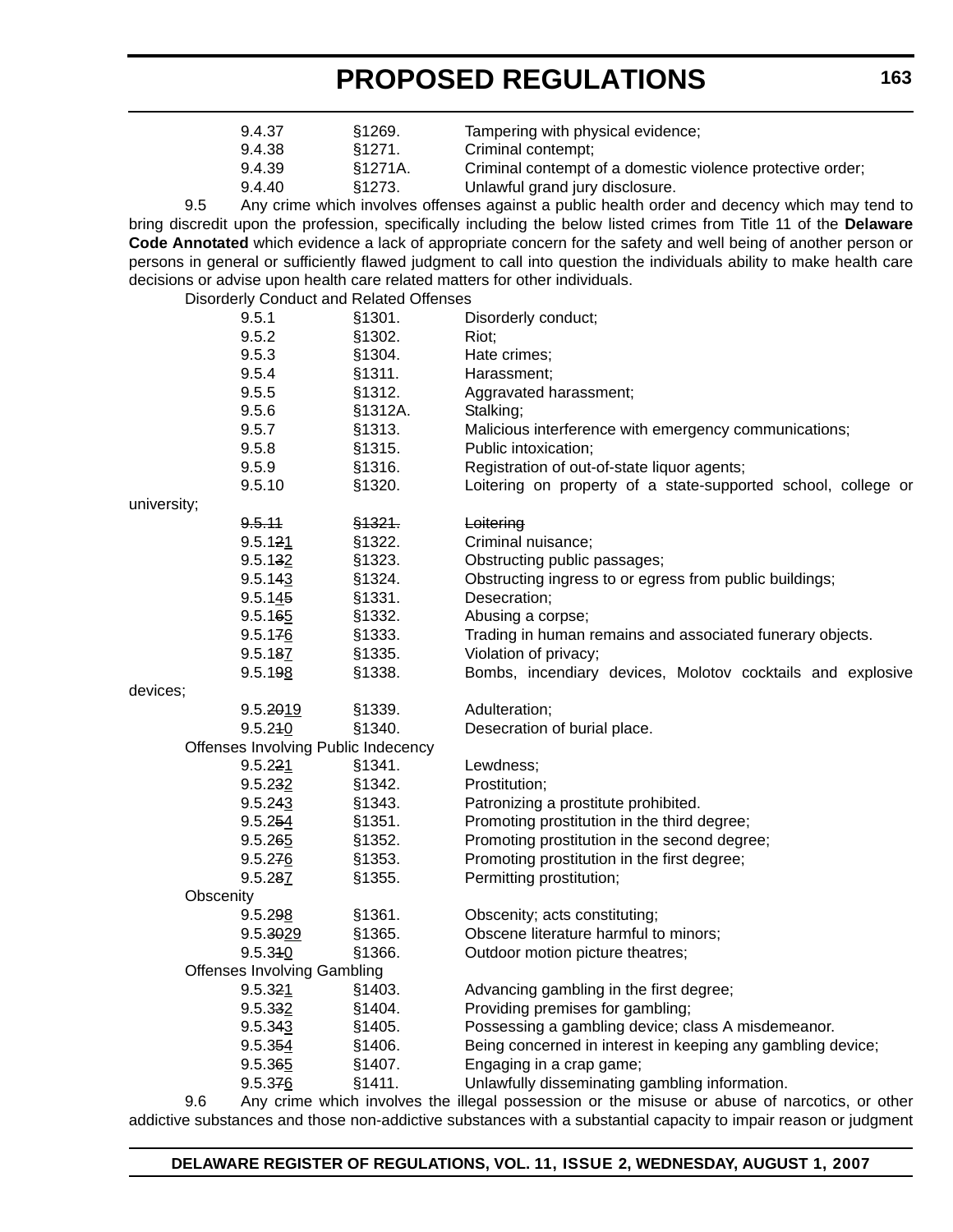and shall include by way of example and not of limitation the following crimes listed in Chapter 47 of Title 16 of the **Delaware Code Annotated**:

|                       | 9.6.1                                          | §4751.                                              | Prohibited acts A;                                                                                                  |
|-----------------------|------------------------------------------------|-----------------------------------------------------|---------------------------------------------------------------------------------------------------------------------|
|                       | 9.6.2                                          | §4752.                                              | Prohibited acts B;                                                                                                  |
|                       | 9.6.3                                          | §4752A.                                             | Unlawful delivery of noncontrolled substance.                                                                       |
|                       | 9.6.4                                          | §4753.                                              | Prohibited acts C.                                                                                                  |
|                       | 9.6.5                                          | §4753A.                                             | Trafficking<br>in<br>marijuana,<br>illegal<br>drugs,<br>cocaine,                                                    |
|                       | methamphetamines, L.S.D., or designer drugs.   |                                                     |                                                                                                                     |
|                       | 9.6.6                                          | §4754.                                              | Prohibited acts D;                                                                                                  |
|                       | 9.6.7                                          | §4754A.                                             | Possession and delivery of noncontrolled prescription drug.                                                         |
|                       | 9.6.8                                          | §4755.                                              | Prohibited acts E;                                                                                                  |
|                       | 9.6.9                                          | §4756.                                              | Prohibited acts;                                                                                                    |
|                       | 9.6.10                                         | §4757.                                              | Hypodermic syringe or needle; delivering or possessing;                                                             |
| disposal; exceptions; |                                                |                                                     |                                                                                                                     |
|                       | 9.6.11                                         | §4758.                                              | Keeping drugs in original containers.                                                                               |
|                       | 9.6.12                                         | §4761.                                              | Distribution to persons under 21 years of age;                                                                      |
|                       | 9.6.13                                         | §4761A.                                             | Purchase of drugs from minors;                                                                                      |
|                       | 9.6.14                                         | §4767.                                              | Distribution, delivery, or possession of controlled substance                                                       |
|                       | within 1,000 feet of school property;          |                                                     |                                                                                                                     |
|                       | 9.6.15                                         | §4768.                                              | Distribution, delivery or possession of controlled substance in or                                                  |
|                       |                                                |                                                     | within 300 feet of park, recreation area, church, synagogue or other place of worship.                              |
| 9.7                   |                                                |                                                     | Any crime which involves the misuse or illegal possession or sale of a deadly weapon or                             |
|                       |                                                |                                                     | dangerous instrument and shall include by way of example and not of limitation the following crimes listed in Title |
|                       | 11 of the Delaware Code Annotated:             |                                                     |                                                                                                                     |
|                       |                                                |                                                     | Offenses Involving Deadly Weapons and Dangerous Instruments                                                         |
|                       | 9.7.1                                          | §1442.                                              | Carrying a concealed deadly weapon;                                                                                 |
|                       | 9.7.2                                          | §1443.                                              | Carrying a concealed dangerous instrument;                                                                          |
|                       | 9.7.3                                          | §1444.                                              | Possessing a destructive weapon;                                                                                    |
|                       | 9.7.4                                          | §1445.                                              | Unlawfully dealing with a dangerous weapon;                                                                         |
|                       | 9.7.5                                          | §1446.                                              |                                                                                                                     |
|                       |                                                |                                                     | Unlawfully dealing with a switchblade knife;                                                                        |
|                       | 9.7.6                                          | §1447.                                              | Possession of a deadly weapon during commission of a felony;                                                        |
|                       | 9.7.7                                          | §1447A.                                             | Possession of a firearm during commission of a felony;                                                              |
|                       | 9.7.8                                          | §1448.                                              | Possession and purchase of deadly weapons by persons                                                                |
| prohibited;           |                                                |                                                     |                                                                                                                     |
|                       | 9.7.9                                          | §1448A.                                             | Criminal history record checks for sales or firearms;                                                               |
|                       | 9.7.10                                         | §1449.                                              | Wearing body armor during commission of felony;                                                                     |
|                       | 9.7.11                                         | §1450.                                              | Receiving a stolen firearm;                                                                                         |
|                       | 9.7.12                                         | §1451.                                              | Theft of a firearm;                                                                                                 |
|                       | 9.7.13                                         | §1452.                                              | Unlawfully dealing with knuckles-combination knife;                                                                 |
|                       | 9.7.14                                         | §1453.                                              | Unlawfully dealing with martial arts throwing star;                                                                 |
|                       | 9.7.15                                         | §1454.                                              | Giving a firearm to person prohibited;                                                                              |
|                       | 9.7.16                                         | §1455.                                              | Engaging in a firearms transaction on behalf of another;                                                            |
|                       | 9.7.17                                         | §1456.                                              | Unlawfully permitting a minor access to a firearm;                                                                  |
|                       | 9.7.18                                         | §1457.                                              | Possession of a weapon in a Safe School and Recreation Zone;                                                        |
|                       | 9.7.19                                         | §1458.                                              | Removing a firearm from the possession of a law<br>enforcement                                                      |
| officer;              |                                                |                                                     |                                                                                                                     |
|                       | 9.7.20                                         | §1459.                                              | Possession of a weapon with a removed, obliterated or<br>altered                                                    |
| serial number;        |                                                |                                                     |                                                                                                                     |
|                       | 9.7.21                                         | §1471.                                              | Prohibited acts.                                                                                                    |
|                       | Offenses Involving Drug Paraphernalia          |                                                     |                                                                                                                     |
|                       | 9.7.22                                         | §4774.                                              | Penalties.                                                                                                          |
|                       |                                                | Offenses Involving Organized Crime and Racketeering |                                                                                                                     |
|                       | 9.7.23                                         | §1504.                                              | Criminal Penalties for Organized Crime & Racketeering Offenses                                                      |
|                       | Involving Intimidation of Victims or Witnesses |                                                     |                                                                                                                     |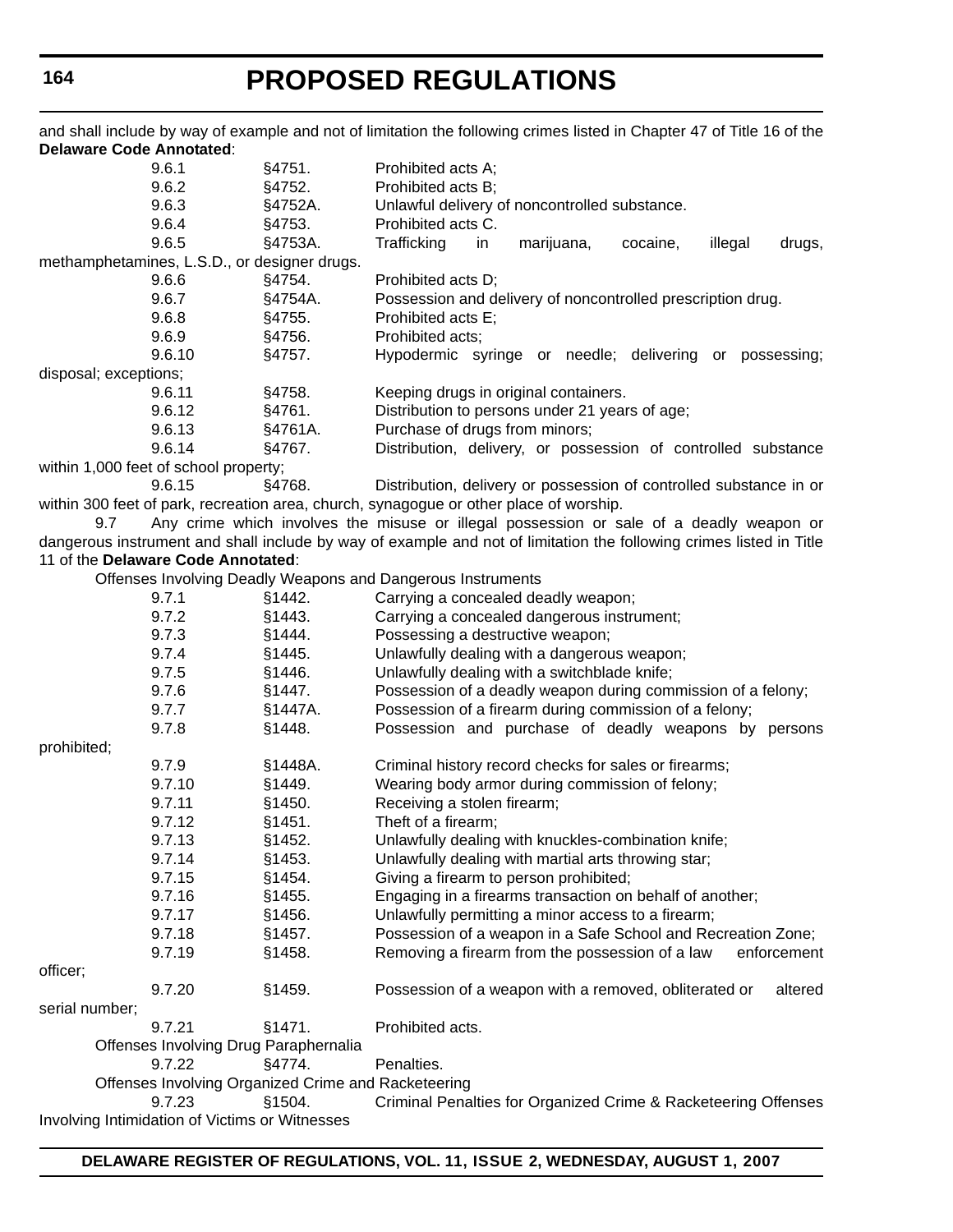| 9.7.25<br>9.7.24                                                          | §3533.<br>§3532. | Aggravated act of intimidation, Class D felony<br>Acts of Intimidation: Class E felony      |
|---------------------------------------------------------------------------|------------------|---------------------------------------------------------------------------------------------|
| <b>Other Crimes</b>                                                       |                  |                                                                                             |
| 9.7.26                                                                    | Title 3 §1041.   | Willfully or maliciously starting fires; Carelessly Starting Fires;                         |
| 9.7.27                                                                    | §1043.           | Setting fire to woodland; Unseasonable Marsh Burning.                                       |
| 9.7.28                                                                    | Title 4 §901.    | Offenses carrying penalty of imprisonment for 3 to 6 months;                                |
| 9.7.29                                                                    | §902.            | Offenses carrying penalty of fine of \$500 to \$1,000 or                                    |
| imprisonment of 3 to 6 months on failure to pay fine;                     |                  |                                                                                             |
| 9.7.30                                                                    | §903.            | Offenses carrying penalty of fine of not more than \$100                                    |
| imprisonment for 1 month on failure to pay fine;                          |                  |                                                                                             |
| 9.7.31                                                                    | §904.            | Offenses concerning certain persons;                                                        |
| 9.7.32                                                                    | §905.            | Unlicensed manufacture of alcoholic liquor; Possession of still,                            |
| apparatus, mash, etc., by unlicensed person;                              |                  |                                                                                             |
| 9.7.33                                                                    | §906.            | Transportation or shipment;                                                                 |
| 9.7.34                                                                    | §907.            | Interference with officer or inspector;                                                     |
| 9.7.35                                                                    | §908.            | Failure of licensee to file report;                                                         |
| 9.7.36                                                                    | §909.            | Violation of rules respecting liquor taxes.                                                 |
| 9.7.37                                                                    | Title 7 §1717.   | Unauthorized acts against a service guide or seeing eye dog.                                |
| 9.7.38                                                                    | Title 11 §2403.  | Manufacture, possession or sale of intercepting device;                                     |
| 9.7.39                                                                    | §2410.           | Breaking and entering, etc. to place or remove equipment;                                   |
| 9.7.40                                                                    | §2412.           | Obstruction, impediment or prevention of interception;                                      |
| 9.7.41                                                                    | §2422.           | Divulging contents of communications;                                                       |
| 9.7.42                                                                    | §3532.           | Act of intimidation;                                                                        |
| 9.7.43                                                                    | §3533.           | Aggravated act of intimidation;                                                             |
| 9.7.44                                                                    | §3534.           | Attempt to intimidate;                                                                      |
| 9.7.45                                                                    | §8523.           | Penalties [for violation of reporting provision re: SBI];                                   |
| 9.7.46                                                                    | §8562.           | Penalties [for failure of child-care provider to obtain information                         |
| required under §8561 or for those providing false information]            |                  |                                                                                             |
|                                                                           |                  |                                                                                             |
| 9.7.47                                                                    |                  |                                                                                             |
|                                                                           | §8572.           | Penalties [for providing<br>information<br>false<br>when<br>seeking                         |
| employment in a public school]<br>9.7.48                                  |                  |                                                                                             |
| 9.7.49                                                                    |                  | §9016. Filing false claim [under Victims' Compensation Fund].                               |
|                                                                           | Title 12 §210.   | Alteration, theft or destruction of Will.                                                   |
| 9.7.50                                                                    |                  | Title 16 §1136. Abuse or neglect of a patient or resident of a nursing facility.            |
| 9.7.51                                                                    |                  | Title 21 §2118A. Unlawful possession or manufacture of proof of insurance;                  |
| 9.7.52                                                                    | §2133.           | Penalties; jurisdiction of justices of the peace.                                           |
| 9.7.53                                                                    | §2315.           | False statements;                                                                           |
| 9.7.54                                                                    | §2316.           | Altering or forging certificate of title, manufacturer's certificate of                     |
| origin, registration sticker or vehicle I identification plate;<br>9.7.55 |                  |                                                                                             |
|                                                                           | §2620.           | False statements; incorrect or incomplete information;                                      |
| 9.7.56                                                                    | §2703.           | License to operate a motorcycle, motorbike, etc.;                                           |
| 9.7.57                                                                    | §2710.           | Issuance of a Level 1 Learner's Permit and Class D operator's                               |
| license to persons under 18 years of age;                                 |                  |                                                                                             |
| 9.7.58                                                                    | §2722.           | Restricted licenses based on driver's physical limitations;                                 |
| 9.7.59                                                                    | §2751.           | Unlawful application for or use of license or identification card;                          |
| 9.7.60                                                                    | §2752.           | False statements;                                                                           |
| 9.7.61                                                                    | §2756.           | Driving vehicle while license is suspended or revoked; penalty;                             |
| 9.7.62                                                                    | §2760.           | Duplication, reproduction, altering, or counterfeiting of driver's                          |
| licenses or identification cards.                                         |                  |                                                                                             |
| 9.7.63                                                                    |                  | Title 23 §2302. Operation of a vessel or boat while under the influence of                  |
| intoxicating liquor and/or drugs;                                         |                  |                                                                                             |
| 9.7.64                                                                    | §2305.           | Penalties; jurisdiction.                                                                    |
| 9.7.65                                                                    | Title 24 §903.   | Sale to persons under 21 or intoxicated persons.                                            |
| 9.7.66<br>9.7.67                                                          | §4175A.          | Title 29 §3107. Motor vehicle safety-responsibility; False statements;<br>Reckless driving; |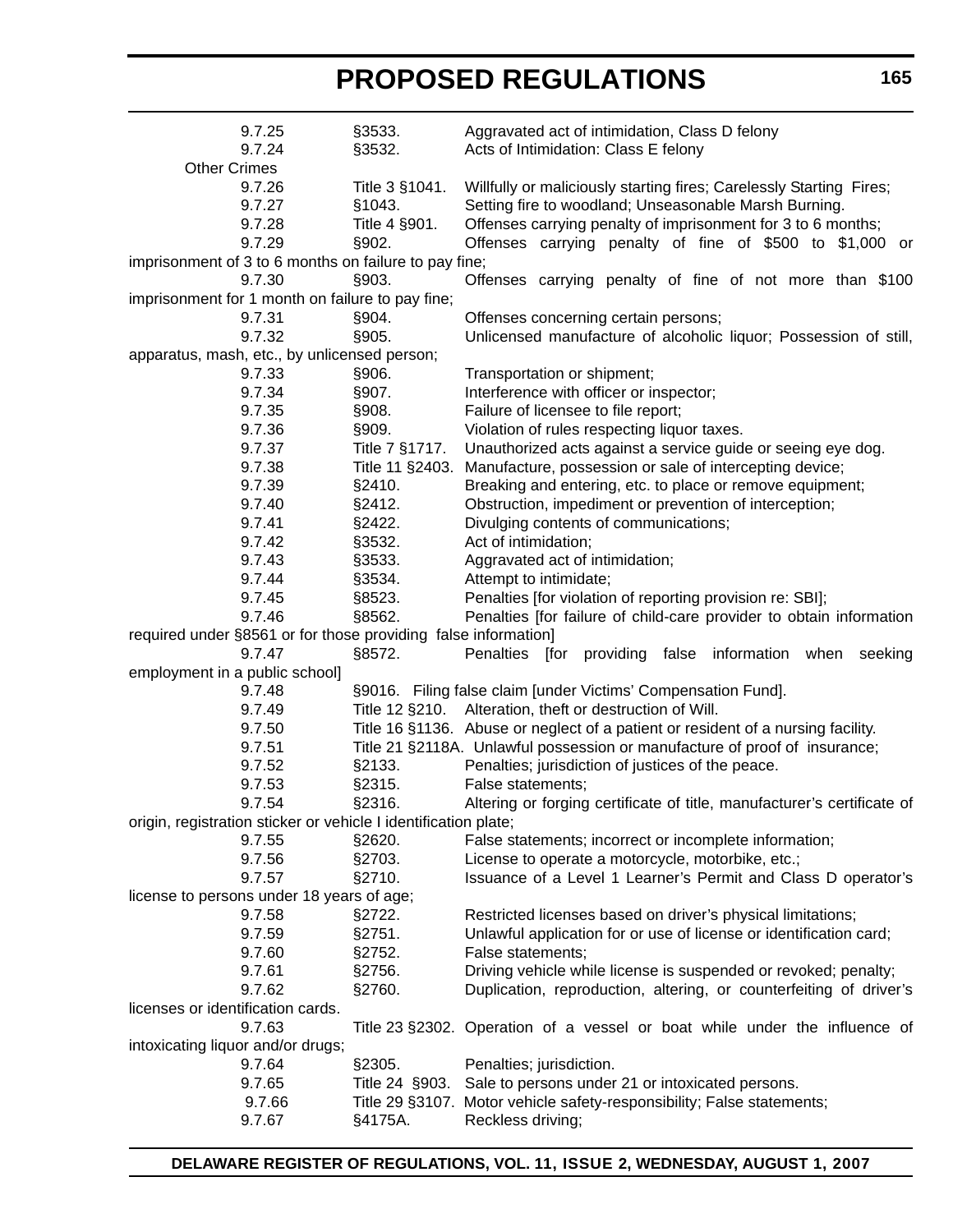**166**

# **PROPOSED REGULATIONS**

|                                                                                                                           | 9.7.68 | §4177.                                                      | Driving a vehicle while under the influence or with a prohibited                                                |  |
|---------------------------------------------------------------------------------------------------------------------------|--------|-------------------------------------------------------------|-----------------------------------------------------------------------------------------------------------------|--|
| alcohol content; evidence; arrests; and penalties.                                                                        |        |                                                             |                                                                                                                 |  |
|                                                                                                                           | 9.7.69 | §4177M.                                                     | Operating a commercial motor vehicle with a prohibited blood                                                    |  |
|                                                                                                                           |        | alcohol concentration or while impaired by drugs;           |                                                                                                                 |  |
|                                                                                                                           | 9.7.70 | §4183.                                                      | Parking areas for vehicles being used by persons with                                                           |  |
| disabilities;                                                                                                             |        |                                                             |                                                                                                                 |  |
|                                                                                                                           | 9.7.71 | §4198J.                                                     | Bicycling on highways under influence of drugs or alcohol;                                                      |  |
|                                                                                                                           | 9.7.72 | §4198O.                                                     | Operation of electric personal assistive mobility devices                                                       |  |
| (EPAMD);                                                                                                                  |        |                                                             |                                                                                                                 |  |
|                                                                                                                           | 9.7.73 | §4201.                                                      | Duty of driver involved in accident resulting in property damage or                                             |  |
| injury;                                                                                                                   |        |                                                             |                                                                                                                 |  |
|                                                                                                                           | 9.7.74 | §4202.                                                      | Duty of driver involved in accident resulting in injury or death to                                             |  |
| any person;                                                                                                               |        |                                                             |                                                                                                                 |  |
|                                                                                                                           | 9.7.75 | §4203.                                                      | Duty to report accidents; evidence;                                                                             |  |
|                                                                                                                           | 9.7.76 | §4204.                                                      | Report of damaged vehicles; cars involved in fatal accidents;                                                   |  |
|                                                                                                                           | 9.7.77 | §4604.                                                      | Possession of motor vehicle master keys, manipulative keys,                                                     |  |
|                                                                                                                           |        |                                                             | key-cutting devices, lock picks or lock picking devices and hot wires;                                          |  |
|                                                                                                                           | 9.7.78 | §6420.                                                      | Odometers penalties;                                                                                            |  |
|                                                                                                                           | 9.7.79 | §6702.                                                      | Driving vehicle without consent of owner;                                                                       |  |
|                                                                                                                           | 9.7.80 | §6704.                                                      | Receiving or transferring stolen vehicle;                                                                       |  |
|                                                                                                                           | 9.7.81 | §6705.                                                      | Removed, falsified or unauthorized identification number on                                                     |  |
|                                                                                                                           |        |                                                             | vehicle, bicycle or engine; removed or affixed license/registration plate with intent to misrepresent identity; |  |
|                                                                                                                           | 9.7.82 | §6707.                                                      | Penalty;                                                                                                        |  |
|                                                                                                                           | 9.7.83 | §6709.                                                      | Removal of warranty or certification stickers; vehicle identification                                           |  |
|                                                                                                                           |        | plates; confidential vehicle identification numbers;        |                                                                                                                 |  |
|                                                                                                                           | 9.7.84 | §6710.                                                      | Unlawful possession of assigned titles, assigned registration                                                   |  |
|                                                                                                                           |        | cards, vehicle identification plates and warranty stickers. |                                                                                                                 |  |
|                                                                                                                           | 9.7.85 |                                                             | Title 30 §571. Attempt to evade or defeat tax;                                                                  |  |
|                                                                                                                           | 9.7.86 | §572.                                                       | Failure to collect or pay over tax;                                                                             |  |
|                                                                                                                           | 9.7.87 | §573.                                                       | Failure to file return, supply information or pay tax;                                                          |  |
|                                                                                                                           | 9.7.88 | §574.                                                       | Fraud and false statements;                                                                                     |  |
|                                                                                                                           | 9.7.89 | §576.                                                       | Misdemeanors.                                                                                                   |  |
|                                                                                                                           | 9.7.90 |                                                             | Title 31§1007. Fraudulent acts penalties;                                                                       |  |
|                                                                                                                           | 9.7.91 | §3913.                                                      | Welfare violations [knowing or reckless abuse of an infirm adult]                                               |  |
| 9.8                                                                                                                       |        |                                                             | Any crime which is a violation of Title 24, Chapter 5 as it may be amended from time to time or of              |  |
| any other statute which requires the reporting of a medical situation or condition to state, federal or local authorities |        |                                                             |                                                                                                                 |  |
| or a crime which constitutes a violation of the Podiatric Practice Act of the state in which the conviction occurred or   |        |                                                             |                                                                                                                 |  |

in which the physician is licensed.

9.9 The Board reserves the jurisdiction and authority to modify this regulation as and if it becomes necessary to either add or delete crimes including such additions as may be required on an emergency basis under 29 **Del.C.** §10119 to address imminent peril to the public health, safety or welfare.

**8 DE Reg. 1273 (03/1/05)**

**\*Please Note: As the rest of the sections were not amended, they are not being published. A complete set of the rules and regulations for the Board of Podiatry is available at: http://regulations.delaware.gov/ AdminCode/title24/500%20Board%20of%20Podiatry.shtml#TopOfPage**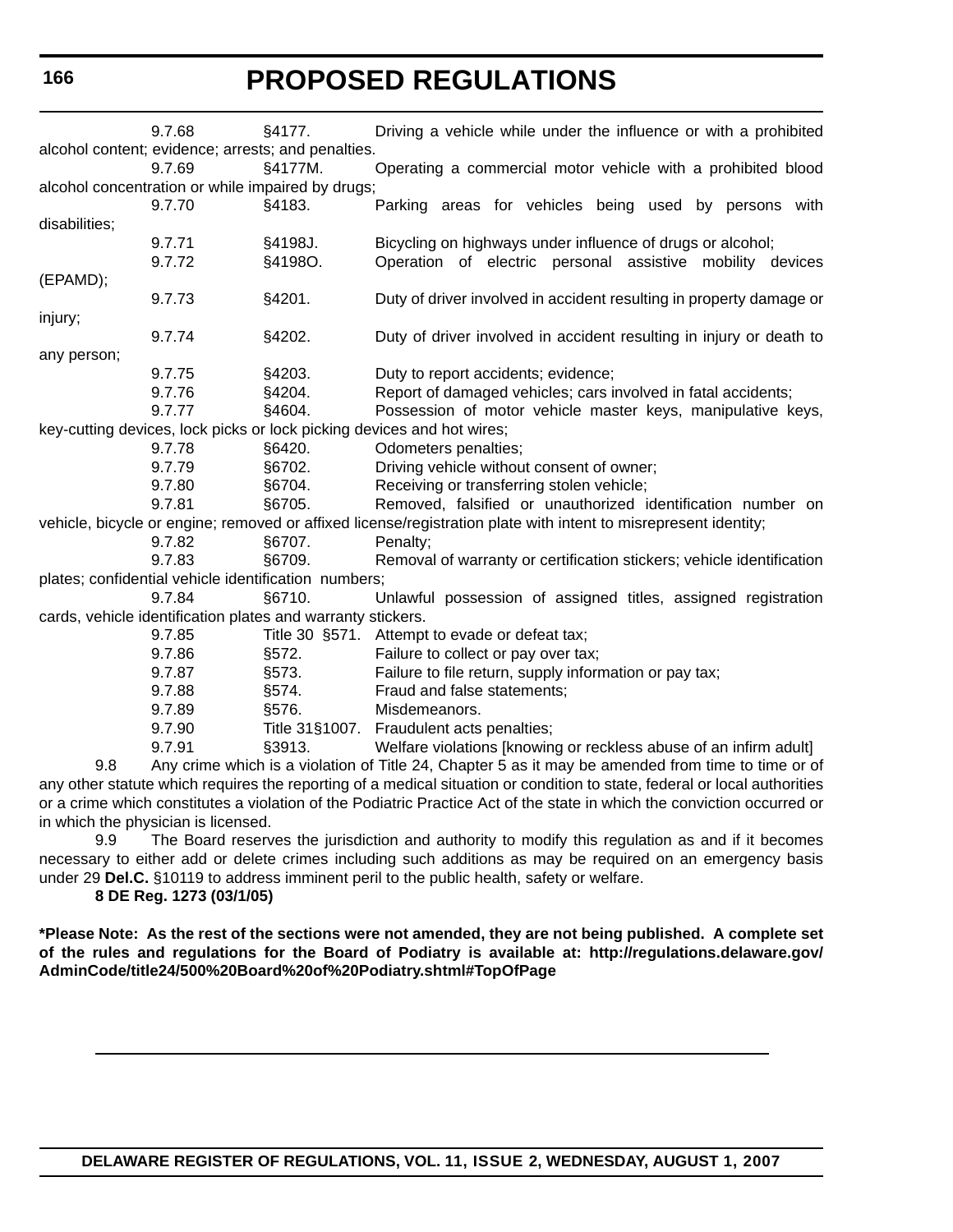#### **DIVISION [OF PROFESSIONAL REGULATION](http://dpr.delaware.gov/default.shtml)**

**2500 Board of Pharmacy** Statutory Authority: 24 Delaware Code, Section 2509 (24 **Del.C.** §2509) 24 **DE Admin. Code** 2500

#### **[PUBLIC NOTICE](#page-3-0)**

The Delaware Board of Pharmacy, in accordance with 29 **Del.C.** Chapter 101 and 24 **Del.C.** §2509, proposes amendments to its regulation 3.0. Specifically, the proposed addition to **3.0 Pharmacy Requirements** would require the pharmacist-in-charge at each pharmacy to develop written policies for situations in which a pharmacist's professional obligation to dispense certain pharmaceuticals may conflict with the pharmacist's personal beliefs, potentially causing the pharmacist to refuse to dispense the pharmaceutical. The Board's proposed regulatory changes do not specify how such situations should be handled. Instead, the proposed changes merely require the pharmacist-in-charge at each pharmacy to develop written policies for such situations.

The Board also proposes amendments to its regulation 16.0 and the addition of regulation 17.0. Specifically, the current regulation **16.0 Crimes substantially Related to the Practice of Pharmacy** would be renumbered regulation 17.0, and a new regulation **16.0 Automated Delivery Devices** would be added. The new regulation 16.0 allows for and regulates the use of machines that are able to store and dispense medication to patients. The proposed regulations limit use of such devices to dispensing refills of non-controlled substances/ medications. Refills would be completed by pharmacy personnel and placed in the machine for customer pick up. All such devices must be approved by the Board before they may be put into operation.

A public hearing is scheduled for Wednesday, September 19, 2007 at 10:00 a.m. in the second floor Conference Room A of the Cannon Building, 861 Silver Lake Boulevard, Dover, Delaware 19904. The Board will receive and consider input in writing from any person concerning the proposed regulations. Written comments should be submitted to the Board care of Judy Letterman at the above address. The final date to submit written comments shall be at the public hearing. Anyone wishing to obtain a copy of the proposed regulations or to make comments at the public hearing should contact Judy Letterman at the above address or by calling (302) 744-4504.

The Board will consider promulgating the proposed regulations immediately following the public hearing.

#### **2500 Board of Pharmacy**

#### *(Break in Continuity of Sections)*

#### **3.0 Pharmacy Requirements**

3.1 Pharmacist in Charge

3.1.1 Application for permit to operate a pharmacy in the State of Delaware must be on a form approved by the Board. The form shall include the statement to be signed by the pharmacist in charge, "I understand that I am responsible for conducting and managing the prescription department in compliance with applicable State and Federal laws."

3.1.2 The Board interprets the responsibilities of the Pharmacist-in-Charge to include, but not be limited to the following:

3.1.2.1 Maintain necessary pharmaceutical equipment and reference texts in accordance with the State Board of Pharmacy requirements.

3.1.2.2 Maintain records required by the Uniform Controlled Substances Act and other relevant State and Federal regulations.

3.1.2.3 Maintain proper security of particular pharmacy operation during and after normal business hours.

3.1.2.4 Establish procedures within operation that maintain standard of practice as it relates to the dispensing of pharmaceuticals and refusal to dispense pharmaceuticals based on the religious, moral, or ethical beliefs of the dispensing pharmacist. These procedures shall include proper supervision of supportive personnel and delegation of authority to another pharmacist when not on duty.

3.1.2.5 The pharmacist on duty is directly responsible for his own actions.

3.1.2.6 Notify the Board of Pharmacy in writing within 10 days of termination as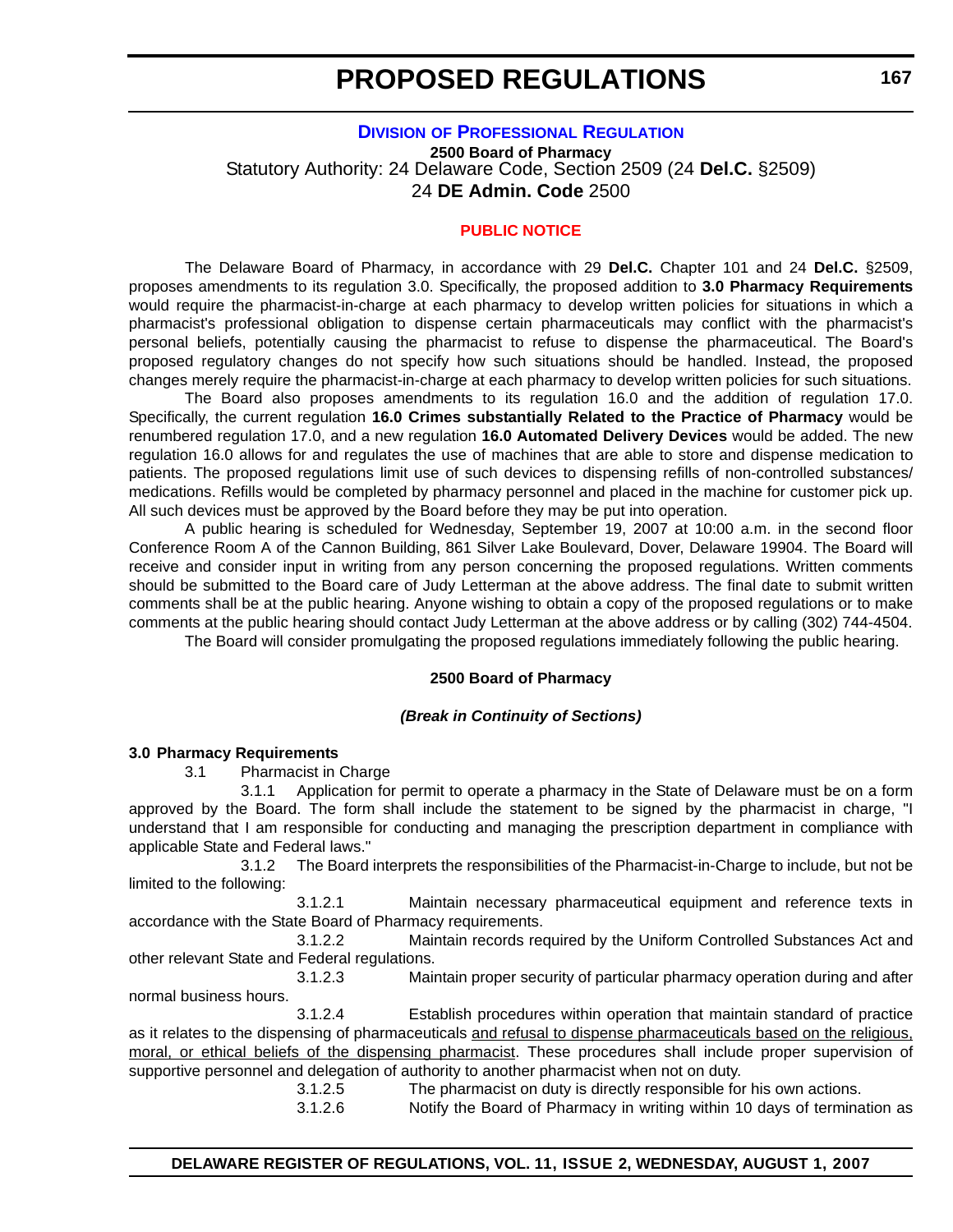pharmacist-in-charge.

3.2 Owner's Affidavit. The owner or owners and, in the case of a corporation, an authorized official of the corporation must present an affidavit properly notarized containing the statement, "I hereby swear or affirm that the foregoing statements are correct and do hereby agree to abide by the pharmacy laws of the State of Delaware and to all rules and regulations of the Delaware State Board of Pharmacy." The Board must be notified within 10 days of change of ownership.

3.3 Equipment and Reference Materials.

3.3.1 Equipment: Each pharmacy shall have all equipment appropriate to the individual pharmacy practice and to the care of the patients served.

3.3.1.1 All equipment must be clean and must be maintained in such a manner that allows the pharmacist to accurately weigh, measure and compound ingredients.

3.3.1.2 Equipment may include such things as prescription scale, metric graduates, mortars and pestles, filter paper, spatulas, funnel, stirring rod, ointment slab or papers, distilled water, and prescription/physician order files.

3.3.2 References: Each pharmacy shall maintain a library of the latest edition and supplements of current reference sources, either hard copy or electronically accessible, appropriate to the individual pharmacy practice and to the care of the patients served. References must:

3.3.2.1 Provide information on the therapeutic use, dosing, pharmacology, adverse effects, and interactions of drugs dispensed.

3.3.2.2 Provide information helpful in the counseling of patients on the use of drugs dispensed.

3.3.2.3 Enable the pharmacist to properly compound medicines within accepted standards of pharmacy practice.

3.3.2.4 Include a listing of therapeutic equivalents for drugs dispensed.

3.3.2.5 Include current Delaware and Federal laws and regulations governing pharmacy and controlled substances.

3.3.2.6 Provide any other information necessary to the safe and effective practice of pharmacy for the specific practice setting.

3.4 Physical Facilities. Have sufficient size, space, sanitation, and environmental control for adequate distribution, dispensing and storage of drugs and devices. Such facilities shall include:

3.4.1 A dispensing area of adequate size and space for proper compounding, dispensing and storage of drugs and devices, to ensure the safety and well being of the public and pharmacy personnel.

3.4.2 Sufficient environmental control, i.e. lighting, ventilation, heating and cooling to maintain the integrity of drugs and devices. The area in which drugs and devices are stored shall be accurately monitored using control devices to maintain room temperature between 59 degrees and 86 degrees Fahrenheit.

3.4.3 The pharmacy department or prescription area must contain a sink with hot and cold running water. It must be large enough to accommodate the equipment required by the Board so that the utensils can be properly washed and sanitized.

3.4.4 Suitable refrigeration with appropriate monitoring device. Refrigerators and freezers (where required) will be maintained within the USP/NF range:

Refrigerator - 36 degrees to 46 degrees Fahrenheit

Freezer - Minus 13 degrees to plus 14 degrees Fahrenheit.

A sign with letters not less than 3/4" in height in the vicinity of the prescription department visible to the public which shows the name of the pharmacists employed at that pharmacy or the name of the pharmacist on duty.

3.5 Building Standards. An application to operate a new pharmacy must include (3) copies of floor plans drawn to scale of the proposed prescription department. The floor plans must include the following:

3.5.1 The requirements listed in §2534(f)(1) through (4).

3.5.2 An area which assures patient privacy will be provided to facilitate counseling. This area must afford the patient privacy from auditory detection by any unauthorized person or persons. An area partitioned by a 5 foot divider on 2 sides with a minimum of 9 square feet would satisfy this requirement in most settings.

3.5.3 The floor plans shall include the location of the sink, all doors, storage room, approved Schedule II controlled substance safe or cabinet, and the method of securing the prescription department from floor to ceiling, when the prescription department is closed and the remainder of the store is open.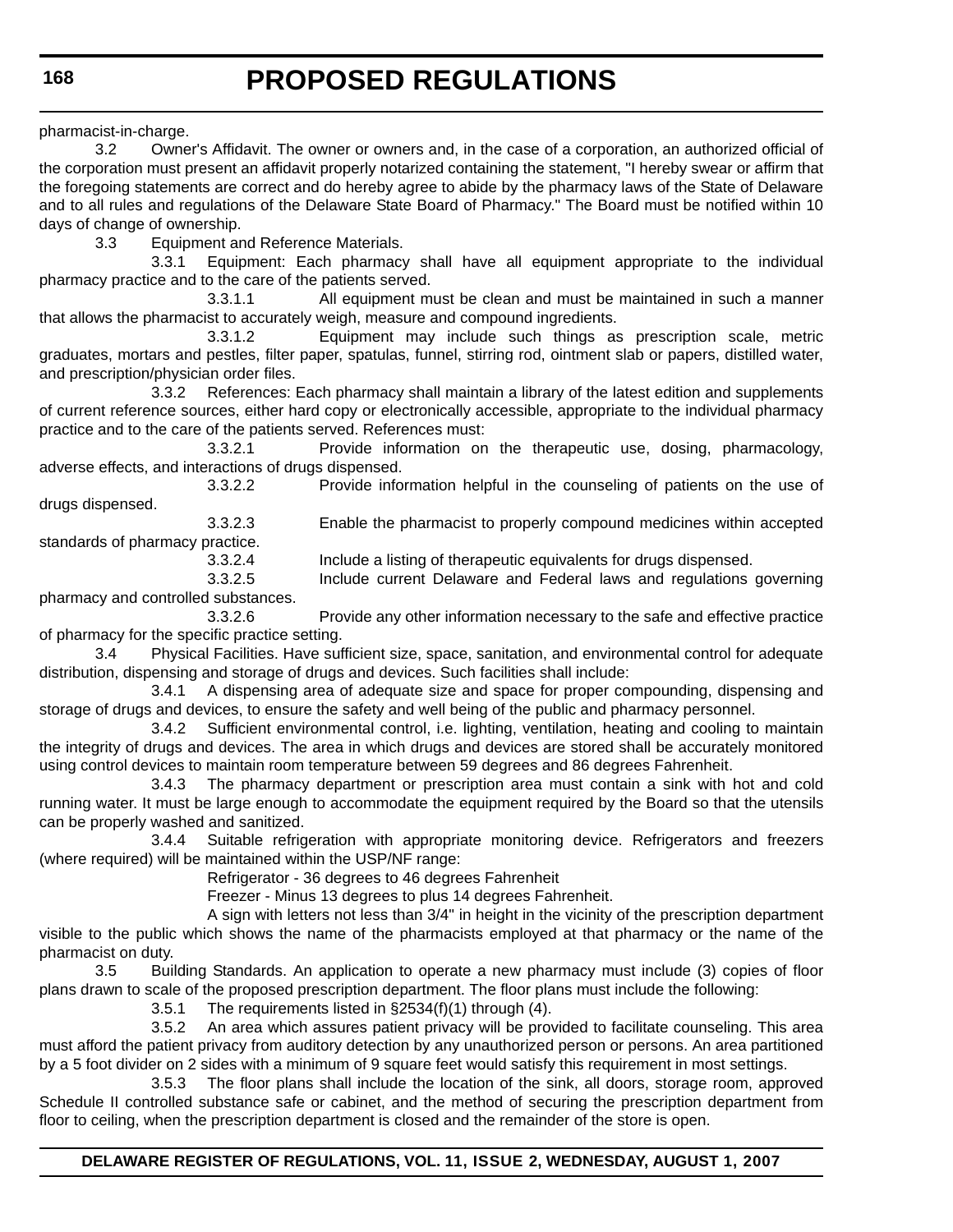3.5.4 The floor plans must include the type of alarm system to be installed, and the name, address and phone number of alarm provider. The alarm system, as required by Regulation 5 of the Delaware Controlled Substance Act, must be reviewed and approved for compliance by the Office of Narcotics and Dangerous Drugs.

3.5.5 The above requirements shall also apply for any remodeling or change of location of the prescription department. The pharmacist-in-charge or applicant for permit must submit the floor plans requirements to the Delaware Board of Pharmacy and the Office of Narcotics and Dangerous Drugs prior to any construction and at least 15 days prior to the next scheduled Board of Pharmacy meeting for its review.

3.6 Security. When the pharmacist is not physically present and the operation is open for business, the pharmacy department shall be physically or electronically secured from floor to ceiling. The partitioned off section required by 24 **Del.C.** §2534 must be five feet high measured from the floor. A conspicuous sign with letters not less than three inches in height, reading "PRESCRIPTION LABORATORY TEMPORARILY CLOSED, NO PROFESSIONAL SERVICES RENDERED," or words of similar import, must be posted in the front section of the operation or in front of the prescription area, room or partitioned off section where it can be seen by the public.

3.7 Board Interview. Applicants for permit to operate a pharmacy in the State of Delaware must appear before the Board for an interview. The owner or authorized official must be present in addition to the pharmacist-in-charge. Whenever there is a change of pharmacist-in-charge, if that person has never held that position in the State of Delaware, he/she must appear before the Board for an interview within ninety days after assuming the position.

**Regulation 3.5.2 revised 6/16/97 Regulation 3.5.6 revised Effective date 10/11/98 2 DE Reg. 683 (10/1/98) 6 DE Reg. 488 (10/1/02) 7 DE Reg. 309 (9/1/03) 7 DE Reg. 1666 (6/1/04) 9 DE Reg. 85 (7/1/05) 9 DE Reg. 1253 (2/1/06)**

## *(Break in Continuity of Sections)*

## **16.0 Automated Delivery Devices**

16.1 Definitions – Words and terms defined in Title 24, Section 2502 of the **Delaware Code** are applicable to these regulations. The following additional words and terms, when used within regulation 16.0, shall have the following meaning, unless the context clearly indicates otherwise:

"**Authorized agent**" is as defined in regulation 8.1.

"**Automated delivery device**" or "**device"** means a mechanical device used exclusively for the storage and delivery to patients of prescriptions that have been processed and verified by a licensed pharmacist.

"**Delivery**" is defined in regulation 5.1.

16.2 Automated delivery devices may be utilized by licensed pharmacies and shall comply with the following provisions:

16.2.1 Devices may only include refilled prescription medication for which counseling is not required under regulation 5.3.

16.2.2 Devices may include all prescriptive medication except schedule II controlled substances.

16.2.3 Devices shall include Board-approved means of patient identification, identification of persons authorized to pick up medication other than the patient, and identification of pharmacy personnel who place medication into the device.

16.2.4 Devices shall electronically record all delivery transactions and such records shall be readily available for inspection for at least three years. Such records shall include, but are not limited to, the following for all transactions: the identity of pharmacy personnel who place medication into the device; the identity of the patient or authorized person who picks up the medication; the type, date, and time of the transaction; and the name, strength, dosage, form, and quantity of the drug delivered. The Board and pharmacist-in-charge may require additional information at their discretion.

16.2.5 Devices may operate during any store hours at the pharmacy's discretion.

16.2.6 A Delaware-licensed pharmacist shall be immediately available in-person for consultation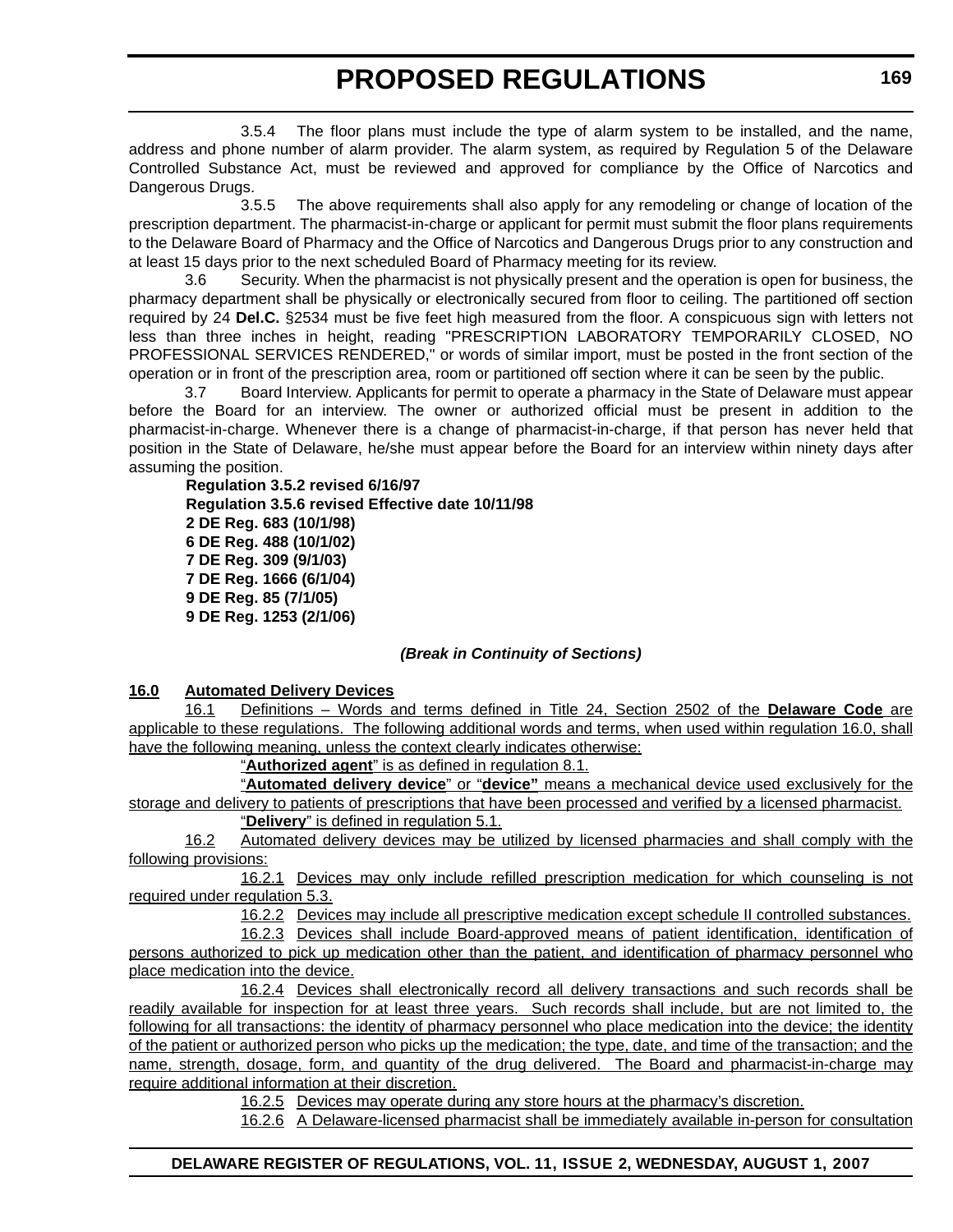when the device is in service and the pharmacy is open. A Delaware-licensed pharmacist shall be immediately available telephonically via a toll-free number when the device is in service and the pharmacy is closed. Pharmacists providing telephonic consultation shall have access to the same patient information as would be available to a pharmacist conducting an in-person consultation.

16.2.7 The following information shall be posted in the vicinity of the device:

16.2.7.1 Pharmacy hours of operation,

16.2.7.2 Device hours of operation, and

16.2.7.3 Consultation availability, i.e. in-person during pharmacy hours and telephonically after-hours, including the toll-free number for after-hours consultation.

16.2.8 The device shall be attached to the pharmacy department area in a manner acceptable to the Board.

16.2.9 All delivery devices shall be reviewed, inspected, and approved by the Board or its authorized agent prior to installation.

16.2.10 Patients using the device must have opted to use the device and signed a written consent form demonstrating their informed consent and intention to do so.

16.2.11 Written policies and procedures shall be maintained and available for inspection. Written policies and procedures shall be acceptable to the Board and shall include, but are not limited to, the following topics:

16.2.11.1 Maintaining the security of the device and the medications it contains.

16.2.11.2 A list of medications appropriate and approved for storage in the device; a list of the criteria used to determine the appropriate medications, with explanations when necessary; and a list of patient qualifications for device usage.

16.2.11.3 Patient orientation of device usage, including being informed of which medications may and may not be delivered via the device.

16.2.11.4 Pharmacy personnel training and responsibilities pertaining to device operations and maintenance.

16.3 The Pharmacist-in-Charge shall have the sole responsibility to:

16.3.1 assign, discontinue, or change access to the system; and

16.3.2 ensure that access to the medications comply with state and federal regulations.

# **167.0 Crimes substantially related to the practice of pharmacy.**

167.1 Conviction of any of the following crimes, or of the attempt to commit or of a conspiracy to commit or conceal the following crimes, is deemed to be a crime substantially related to the practice of pharmacy in the State of Delaware without regard to the place of conviction:

167.1.1 Unlawfully administering a controlled substance or counterfeit substance or narcotic drugs. 11 **Del.C.** §626.

167.1.2 Trafficking in marijuana, cocaine, illegal drugs, methamphetamines, L.S.D., or designer drugs. 16 **Del.C.** §4753A.

167.2 Crimes substantially related to the practice of pharmacy shall be deemed to include any crimes under any federal law, state law, or valid town, city or county ordinance, that are substantially similar to the crimes identified in this rule.

**4 DE Reg. 1502 (3/1/01) 7 DE Reg. 1666 (6/1/04) 8 DE Reg. 879 (12/01/04)**

**\*Please Note: As the rest of the sections were not amended, they are not being published. A complete set of the rules and regulations for the Board of Pharmacy are available at:**

**http://regulations.delaware.gov/AdminCode/title24/2500%20Board%20of%20Pharmacy.shtml**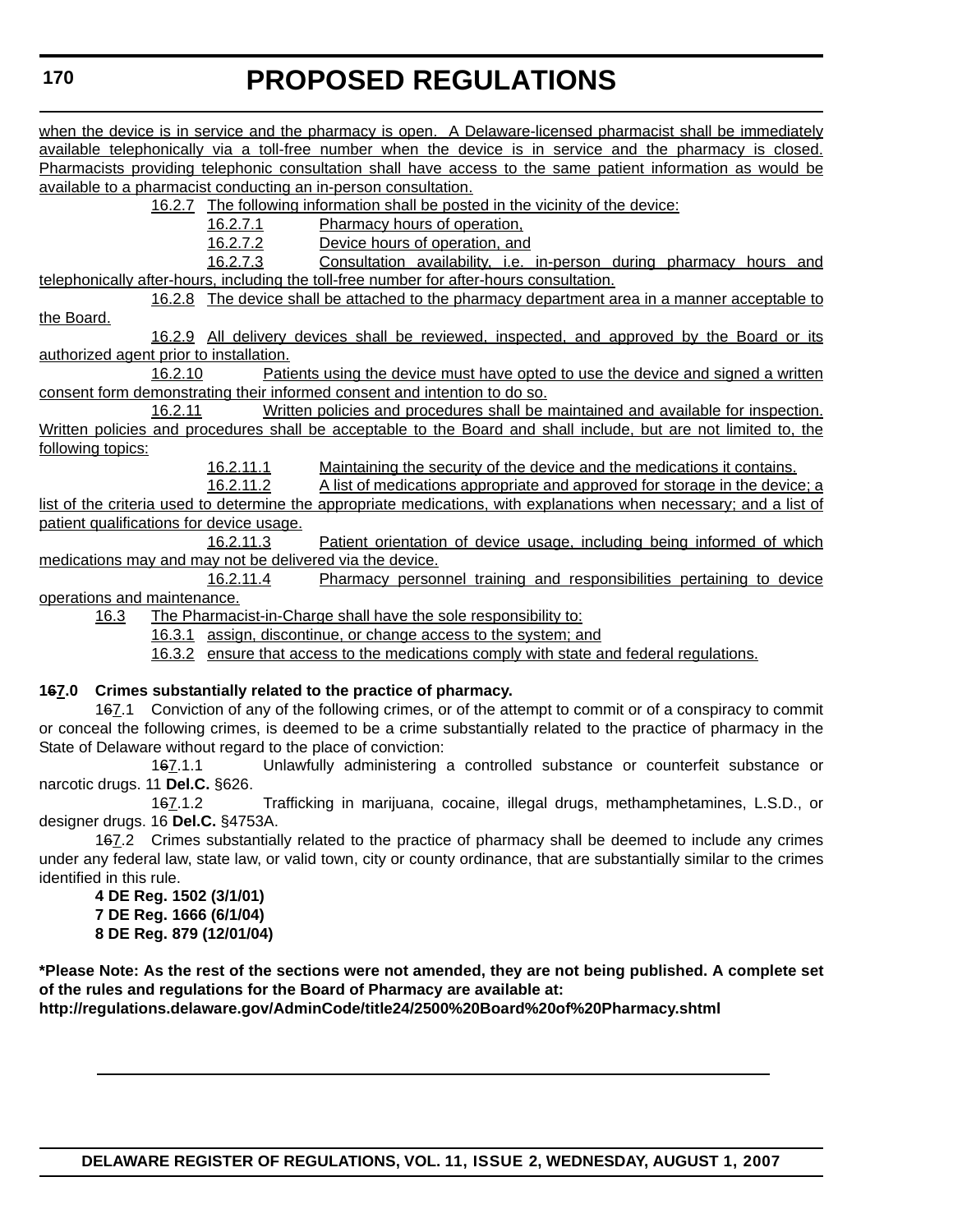# **[DIVISION OF PROFESSIONAL REGULATION](http://dpr.delaware.gov/default.shtml)**

**2930 Council on Real Estate Appraisers** Statutory Authority: 24 Delaware Code, Section 4006(a)(1) (24 **Del.C.** §4006(a)(1)) 24 **DE Admin. Code** 2930

#### **[PUBLIC NOTICE](#page-3-0)**

The Delaware Council on Real Estate Appraisers, in accordance with 24 **Del.C.** §4006(a)(1), has proposed changes to its rules and regulations affecting Rule 2.0, entitled "Appraiser Licensing and Certification" and Rule 4.0, entitled "General Appraisal Practice." The proposed revisions allow for the segmented approach to adopting changes in the licensure requirements in light of changes made by the Appraisal Qualifications Board, which sets the minimum standards for licensure. The proposed changes also allow for online renewal of licenses and online attestation of completion of the required continuing education, and provide for post-renewal audits for compliance with the continuing education requirements. Finally, the proposed changes revise the number of hours of continuing education required for licensees who obtain a new license during the two-year license renewal period and correct an errors in the regulations.

A public hearing on the revised proposed rules and regulations will be held on Tuesday, September 18, at 1:30 p.m. in Conference Room A, on the second floor of the Cannon Building, 861 Silver Lake Boulevard, Dover, Delaware where members of the public can offer comments. Anyone wishing to receive a copy of the proposed rules and regulations may obtain a copy from the Delaware Council on Real Estate Appraisers, 861 Silver Lake Blvd., Cannon Building, Suite 203, Dover DE 19904. Persons wishing to submit written comments may forward these to the Council at the above address. The final date to receive written comments will be at the public hearing.

#### **2930 Council on Real Estate Appraisers**

#### **1.0 Application for Appraiser License or Certificate**

1.1 Application

A person who wishes to file an application for a real property appraiser license or certificate may obtain the required form upon request to the Council. In general, the form calls for information such as the applicant's name and address, the applicant's social security number, places of residence and employment, experience, education, and other information as may be necessary to identify the applicant and review the applicant's qualifications for licensure or certification.

1.2 Filing and Fees

1.2.1 Properly completed applications together with the appropriate fee(s) must be received in the Council's office prior to scheduling the examination.

| 1.2.2                 | A processing fee set by the Division of Professional Regulation will be charged for the |                                                                                   |
|-----------------------|-----------------------------------------------------------------------------------------|-----------------------------------------------------------------------------------|
| following:            |                                                                                         |                                                                                   |
|                       | 1.2.2.1                                                                                 | Initial application and licensure for appraiser trainee license                   |
|                       | 1.2.2.2                                                                                 | Initial application and licensure for licensed real property appraiser            |
| license               |                                                                                         |                                                                                   |
|                       | 1.2.2.3                                                                                 | Initial application and certification for certified residential real property     |
| appraiser certificate |                                                                                         |                                                                                   |
|                       | 1.2.2.4                                                                                 | Initial application and certification for certified general real property         |
| appraiser certificate |                                                                                         |                                                                                   |
|                       | 1.2.2.5                                                                                 | Renewal                                                                           |
|                       | 1.2.2.6                                                                                 | Duplicate license and certificate                                                 |
|                       | 1.2.2.7                                                                                 | Roster                                                                            |
|                       | 1.2.2.8                                                                                 | <b>Federal Appraiser Registry</b>                                                 |
|                       | 1.2.2.9                                                                                 | Letter of Good Standing                                                           |
| 1.2.3                 |                                                                                         | Fees shall be made payable to the "State of Delaware," and mailed to the Delaware |

Council on Real Estate Appraisers, Cannon Building, Suite 203, 861 Silver Lake Boulevard, Dover, Delaware 19904. For further information, please contact the Administrative Assistant to the Council at (302) 744-4500.

**4 DE Reg. 1504 (03/01/01)**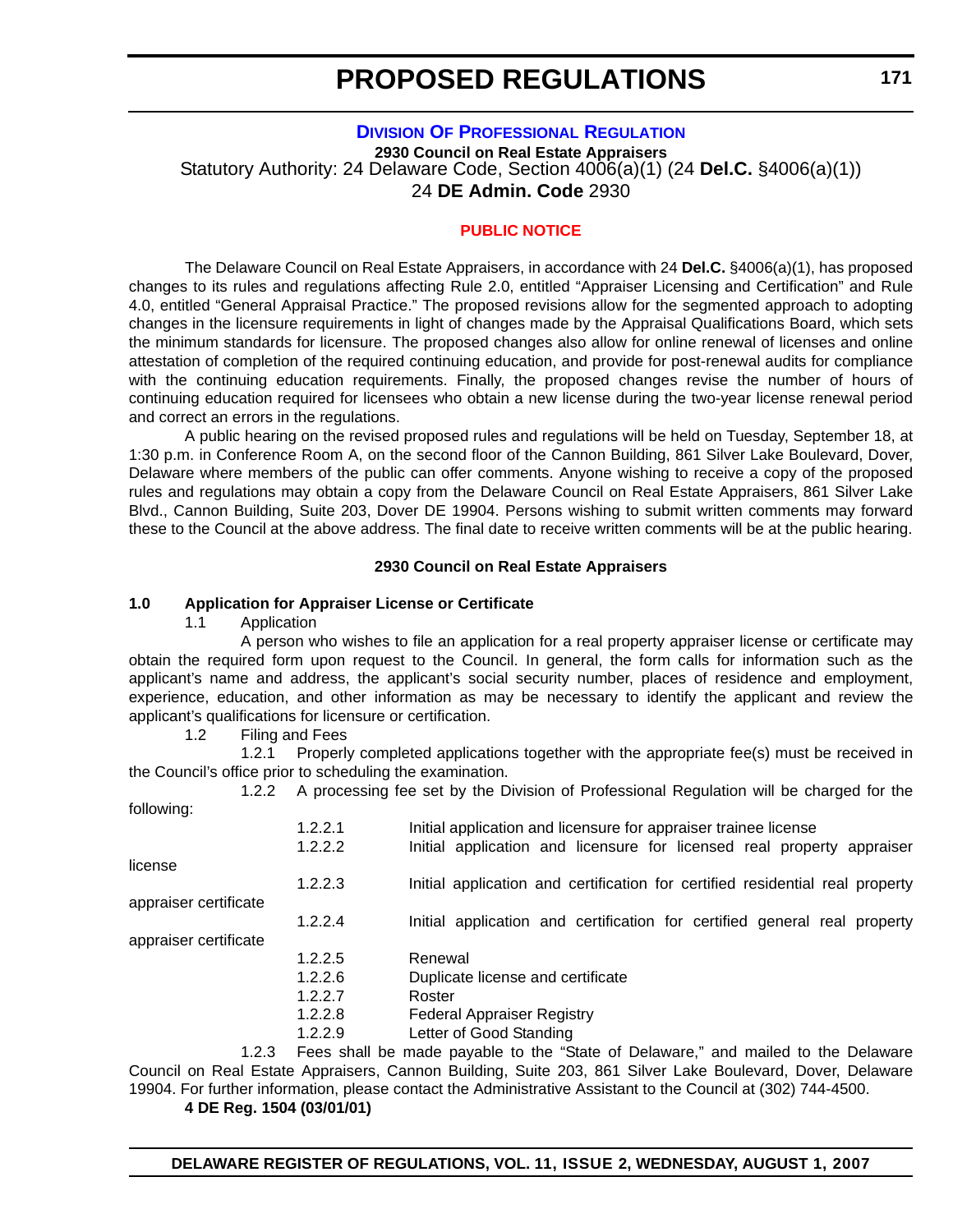# **9 DE Reg. 1377 (03/01/06)**

# **2.0 Appraiser Licensing and Certification**

2.1 Qualifications for Appraiser Licensure and Certification

2.1.1 The qualifications for licensure or certification shall be the criteria established by the Appraisal Qualifications Board (AQB) of the Appraisal Foundation for:

2.1.1.1 certified general real property appraiser;

2.1.1.2 certified residential real property appraiser;

2.1.1.3 licensed real property appraiser; and

2.1.1.4 trainee real property appraiser.

2.1.2 A summary of the criteria set by the AQB is available from the Division of Professional Regulation and designated "Informational Supplement to the Regulations." The Supplement is regularly updated by the Council but the most current information is available directly from The Appraisal Foundation, 1155 15th Street, NW, Suite 1111, Washington, DC 20005.

2.1.3 The 2008 qualification criteria established by the AQB will be phased in using the segmented approach. The three AQB components that must be satisfied to obtaining licensure are: education, experience and examination. An applicant must meet the criteria in effect at the time he or she completes one of these components. Therefore, effective January 1, 2008, all applicants for certification or licensure must meet the 2008 qualifications criteria established by the AQB for any component completed on or after January 1, 2008.

2.2 License and Certificate Renewal

2.2.1 In September of each odd numbered year, the Division of Professional Regulation will send renewal notices to the mailing address on file of all licensees and certificate holders. Certificates and licenses will expire on October 31st of each odd numbered year.

2.2.2 As a condition of renewal, all licensees and certificate holders, either resident or reciprocal, shall be required to satisfy the continuing education requirements set forth in rule 2.3 of this Section.

2.2.3 A licensee or certificate holder shall not perform appraisals after a license has expired. A licensee or certificate holder may renew a certificate or license within 12 months of its expiration. After 12 months, the individual must reapply as a new applicant.

2.2.4 A licensee or certificate holder may apply for inactive status for a period not to exceed 6 years if he or she is not performing appraisals in Delaware.

2.2.4.1 Persons with in an inactive license or certificate must complete the same continuing education requirement as active licensees or certificate holders. Evidence of completion is due at renewal as provided in Rule 2.3.

2.2.4.2 An inactive license or certificate can be reactivated by notifying the Council in writing.

2.3 Continuing Education

2.3.1 As a prerequisite to renewal, aAll licensees and certificate holders are required to present evidence attest to the completion of continuing education satisfactory to the Council according to the following schedule:

licensure required;

2.3.1.1 **hNo continuing education is required for fewer than 126 months of** 2.3.1.2 Effective with the licensure period beginning November 1, 2007, fourteen

(14) hours of continuing education are required after at least 126months but fewer than 24 months of licensure; and

2.3.1.3 twenty-eight (28) hours of continuing education are required after 24 months of licensure.

2.4 Proof of continuing education is satisfied with an attestation by the licensee that he or she has satisfied the requirements of Rule 2.0.

2.4.1 Attestation may be completed electronically if the renewal is accomplished online. In the alternative, paper renewal documents that contain the attestation of completion may be submitted.

2.4.2 Licensees selected for random audit will be required to supplement the attestation with attendance verification pursuant to Rule 2.5.

2.5 Random audits will be performed by the Council to ensure compliance with the CEU requirements.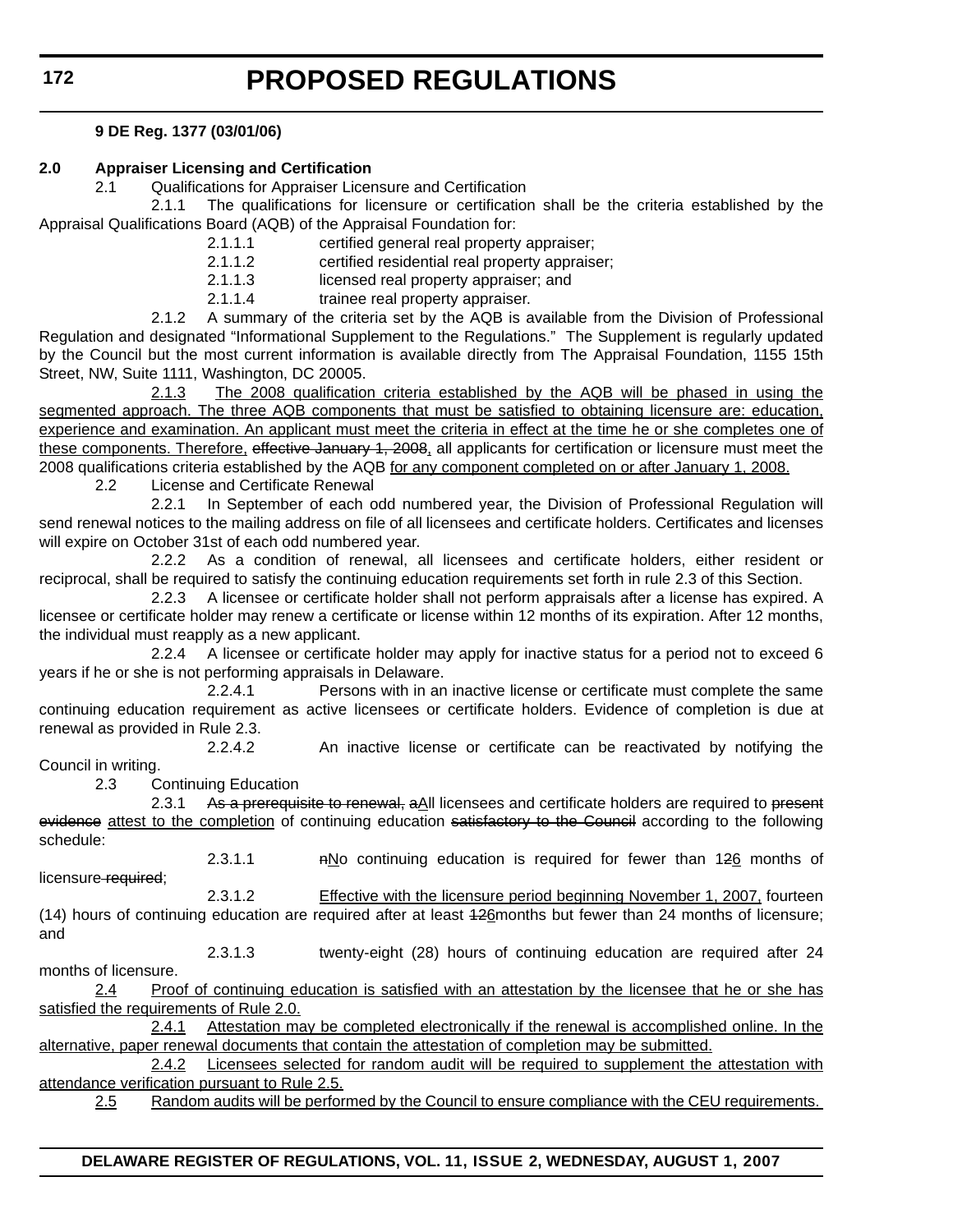2.5.1 The Council will notify licensees within sixty (60) days after January 31 that they have been selected for audit. 2.5.2 Licensees selected for random audit shall be required to submit verification within ten (10) days of receipt of notification of selection for audit. 2.5.3 Verification shall include such information necessary for the Council to assess whether the course or other activity meets the CE requirements in Section 2.0, which may include, but is not limited to, the following information: 2.5.3.1 Proof of attendance. While course brochures may be used to verify contact hours, they are not considered to be acceptable proof for use of verification of course attendance; 2.5.3.2 Date of CE course; 2.5.3.3 Instructor of CE course; 2.5.3.4 Sponsor of CE course; 2.5.3.5 Title of CE course; and 2.5.3.6 Number of hours of CE course. 2.3.2 2.5.4 All licensees and certificate holders, except as provided in 2.3.1.1, must complete as a condition of each renewal: 2.3.2.1 2.5.4.1 the seven (7) hour National USPAP Update Course or its equivalent as determined through the AQB Course Approval Program or by an alternate method established by the AQB and 2.3.2.2 2.5.4.2 a two (2) hours of education course on Delaware Law, Rules and **Regulations** 2.3.3 2.5.5 Programs must be structured to maintain or increase an appraiser's skill, knowledge, and competency in real estate appraising. The following topics are appropriate but not exclusive: 2.3.3.1 2.5.5.1 Influences on real estate value 2.3.3.2 2.5.5.2 Legal consideration of appraisal 2.3.3.3 2.5.5.3 Types of value 2.3.3.4 2.5.5.4 Real estate markets and analysis 2.3.3.5 2.5.5.5 Valuation process 2.3.3.6 2.5.5.6 Property description 2.3.3.7 2.5.5.7 Highest and best use 2.3.3.8 2.5.5.8 Appraisal math & statistics 2.3.3.9 2.5.5.9 Sales comparison approach 2.3.3.10 2.5.5.10 Site value 2.3.3.11 2.5.5.11 Cost approach 2.3.3.12 2.5.5.12 Income approach 2.3.3.12.1 2.5.5.12.1 Estimation of income and expenses 2.3.3.12.2 2.5.5.12.2 Operating statement ratios 2.3.3.12.3 2.5.5.12.3 Direct capitalization 2.3.3.12.4 2.5.5.12.4 Cash flow estimates 2.3.3.12.5 2.5.5.12.5 Measures of cash flow 2.3.3.12.6 2.5.5.12.6 Discounted cash flow analysis 2.3.3.12.7 2.5.5.12.7 Gross rent multiplier analysis 2.3.3.13 2.5.5.13 Valuation of partial interests 2.3.3.14 2.5.5.14 Appraisal standards and ethics 2.3.3.15 2.5.5.15 Narrative report writing 2.3.3.16 2.5.5.16 Appraisal Statistical concepts 2.3.3.17 2.5.5.17 Ad valorem taxation 2.3.3.18 2.5.5.18 Arbitration 2.3.3.19 2.5.5.19 Business courses related to real estate appraisal 2.3.3.20 2.5.5.20 Development cost estimating 2.3.3.21 2.5.5.21 Ethics and standards of professional practice 2.3.3.22 2.5.5.22 Land use planning, zoning and taxation 2.3.3.23 2.5.5.23 Management, leasing, brokerage, timesharing 2.3.3.24 2.5.5.24 Property development 2.3.3.25 2.5.5.25 Real estate appraisal (valuations/evaluations)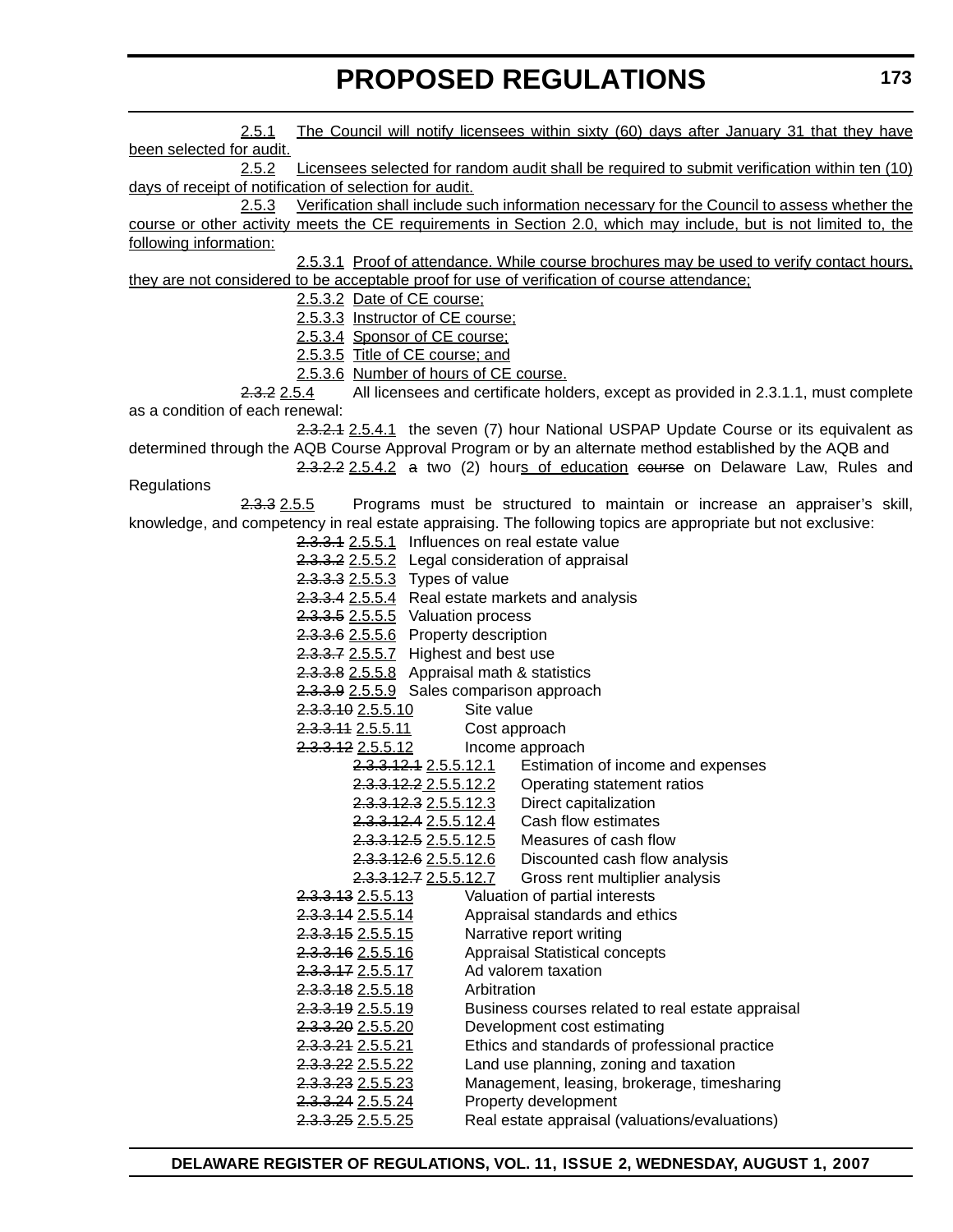2.3.3.26 2.5.5.26 Real estate financing and investment

2.3.3.27 2.5.5.27 Real estate law

2.3.3.28 2.5.5.28 Real estate litigation

2.3.3.29 2.5.5.29 Real estate appraisal related computer applications

2.3.3.30 2.5.5.30 Real estate securities and syndication

2.3.3.31 2.5.5.31 Real property exchange

2.3.3.32 2.5.5.32 Delaware law and regulations

2.3.4 2.5.6 Continuing education credit, up to 14 hours per licensure cycle, may also be granted for participation, other than as a student, in:

2.3.4.1 2.5.6.1 Teaching, including preparation time up to the number of hours spent teaching, for example, a 3 hour class can be submitted for 6 hours if the preparation time was at least 3 hours.

2.3.4.2 2.5.6.2 Program development

2.3.4.3 2.5.6.3 Authorship of textbooks

2.3.5 2.5.7 Continuing education credit may be awarded for participation in field trips, conferences, and trade association meetings, excluding travel time, if those activities specifically relate to real estate appraisal education, but for no more than eight (8) hours per licensure period.

2.3.6 2.5.8 A creditable hour is defined as fifty minutes out of each sixty minute segment. The educational offering must be at least two hours.

2.3.7 2.5.9 The Delaware Council on Real Estate Appraisers may approve the content of a distance education course after approval of the delivery mechanism is approved from one of the following sources:

2.3.7.1 2.5.9.1 AQB approved organizations providing approval of course design and delivery, such as the International Distance Education Certification Center (IDECC);

2.3.7.2 2.5.9.2 A college that qualifies for content approval and awards academic credit for the distance education course; or

2.3.7.3 2.5.9.3 A qualifying college for content approval with a distance education delivery program that approves the course design and delivery that incorporates interactivity;

2.3.8 2.5.10 Educational offerings that have documented approval by the AQB or another state are automatically approved when they are submitted to the Council with a certificate of attendance. In cases where the educational offering has not been approved by the AQB or another state, either the provider or the appraiser must apply to the Council for approval using a form approved by the Council. Applicants seeking pre-approval must submit all required documentation 60 days before the scheduled offering.

2.46 Duplicate License or Certificate Fee

2.46.1 By submitting a written request to the Council and paying the appropriate fee as set by the Division of Professional Regulation, a licensee or certificate holder may obtain a duplicate real property appraiser license, certificate or pocket card to replace an original license, certificate or pocket card which has been lost, damaged, destroyed, or if the name of the licensee or certificate holder has been lawfully changed. A certified copy of a marriage license, divorce decree or court order of a name change must accompany a request for a change of name.

2.57 Federal Appraiser Registry

Licensees and certificate holders are required to be enrolled in the federal roster or registry of state licensed and state certified real property appraisers. The fee established for that purpose shall be paid biennially by the license or certificate holder to the State of Delaware.

**4 DE Reg. 1504 (03/01/01) 6 DE Reg. 1668 (06/01/03) 9 DE Reg. 1377 (03/01/06)**

## **3.0 Examination**

3.1 Examination

3.1.1 The Council shall review each application to determine whether the applicant is qualified under 24 **Del.C.** §4008 to sit for the examination.

3.1.2 Applicants for licensure as a state licensed real property appraiser and for certification as a state certified residential or general real property appraiser shall successfully complete the examination as endorsed by the AQB and approved by the Council on Real Estate Appraisers.

**174**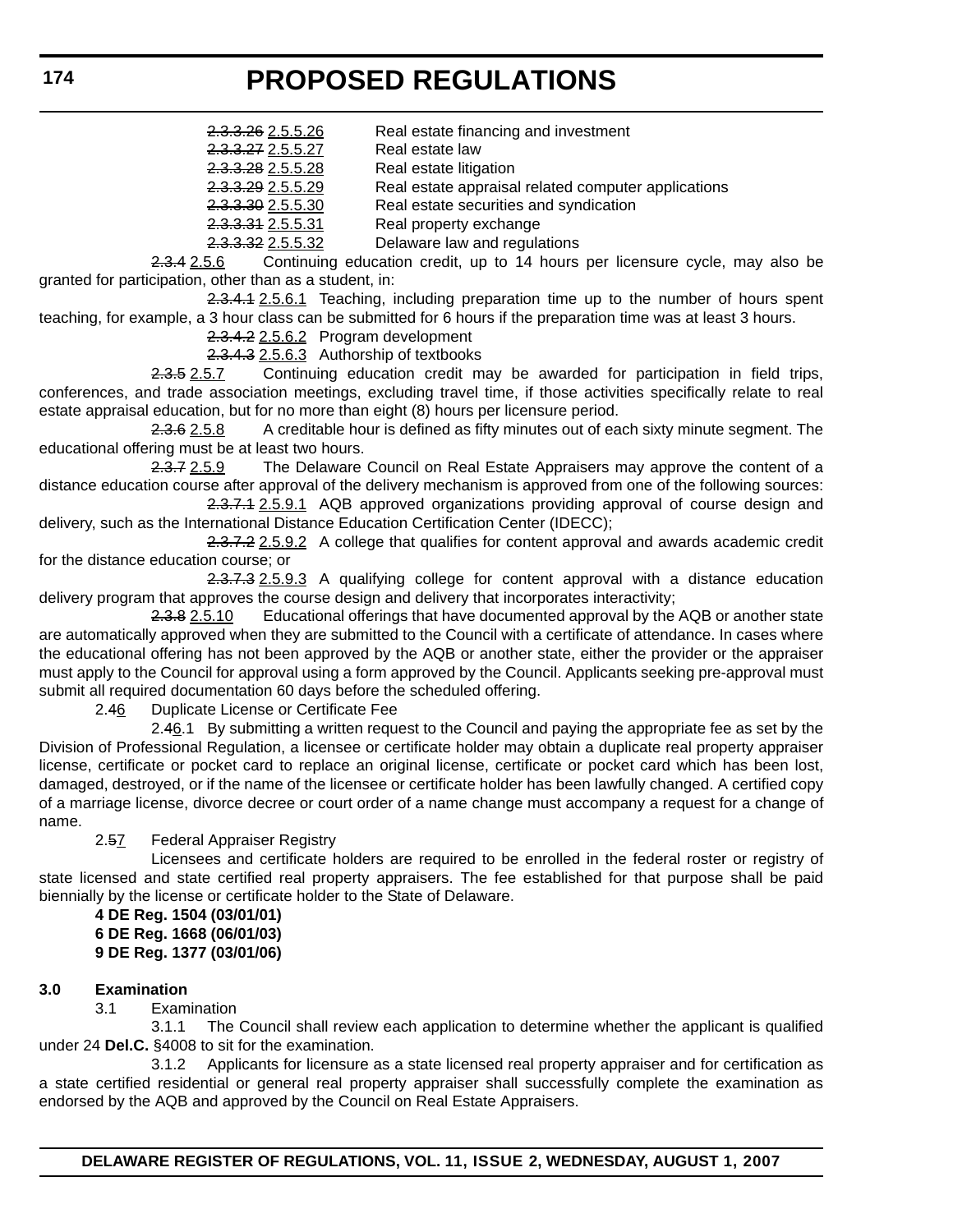3.1.3 The passing scores on the examinations shall be the scores recommended as passing by Assessment Systems, Inc., the successor agency or company then contracted by the Division of Professional Regulation for administering the examination as endorsed by the Council on Real Estate Appraisers.

#### **4 DE Reg. 1504 (03/01/01) 9 DE Reg. 1377 (03/01/06)**

# **4.0 General Appraisal Practice**

4.1 Administrative Responsibilities

4.1.1 A State licensed real property appraiser shall utilize the term "State licensed real property appraiser"; a State certified residential real property appraiser shall utilize the term "State certified residential real property appraiser"; and a State certified general real property appraiser shall utilize the term "State certified general real property appraiser" when performing and signing appraisals. The terms "certified" or "licensed" shall not be used in connection with appraisals or appraisers in any other form. A State licensed appraiser trainee shall use the term "State licensed appraiser trainee" or "appraiser trainee" and shall only co-sign appraisals along with a State licensed or State certified real property appraiser. Approved abbreviations are as follows:

DE Cert Gen followed by the certification number,

DE Cert Res followed by the certification number,

DE Lic Appr followed by the license number,

DE Appr Trainee followed by the license number.

4.1.2 The real property appraiser license or certificate of a State licensed or State certified real property appraiser shall be prominently displayed at the appraiser's place of business.

4.1.3 The biennial license or certificate renewal pocket card issued by the Council to each State licensed or State certified real property appraiser shall be retained by the licensee or certificate holder as evidence of licensure or certification.

4.1.4 When advertising or otherwise holding himself/herself out as a real property appraiser, a State licensed real property appraiser shall identify himself/herself as a "State licensed real property appraiser." A State certified residential real property appraiser shall identify himself/herself as a "State certified residential real property appraiser". A State certified general real property appraiser shall identify himself/herself as a "State certified general real property appraiser." A State licensed real estate appraisal trainee shall identify himself/herself as a "State licensed real estate appraiser trainee."

4.1.5 Licensure or certification as a real property appraiser is granted only to persons and does not extend to a business entity.

4.1.6 All licensees and certificate holders shall notify the Council in writing of each change of business address, residence address, or trade name within ten (10) days of said change. The address shall be sufficiently descriptive to enable the Council to correspond with and locate the licensee or certificate holder.

4.1.7 Each written appraisal report prepared by or under the direction of a State licensed or State certified real property appraiser shall bear the signature of the State licensed or State certified appraiser, the license or certificate number of the licensee or certificate holder in whose name the appraisal report is issued, and the appropriate title such as "appraiser trainee" (as co-signer only), "State licensed real property appraiser," "State certified residential real property appraiser," or the designation "State certified general real property appraiser," or the approved abbreviations as specified in Rule 4.1.1. Said certified or licensed appraiser shall be fully responsible for the content of the report prepared under his or her direction. Where applicable, each appraisal report shall also indicate whether or not the State licensed or State certified appraiser has personally inspected the property, and shall identify any other person who assists in the appraisal process other than by providing clerical assistance.

4.1.8 Each State certified or State licensed appraiser shall be responsible for the proper maintenance and retention of the appraisal records.

4.2 Responsibilities of Supervisors of State Licensed Trainees

4.2.1 A state licensed appraiser trainee may assist in the completion of an appraisal report, including an opinion of value, and may co-sign an appraisal, provided that he/she is actively and personally supervised by a state certified or licensed real property appraiser, provided that the appraisal report is reviewed and signed by the state certified or licensed real property appraiser, and provided that the licensed or certified appraiser accepts total responsibility for the appraisal report. An appraiser trainee is permitted to have more than one supervising appraiser. Notwithstanding any language in Rule 4.2 to the contrary, as of January 1, 2008 and in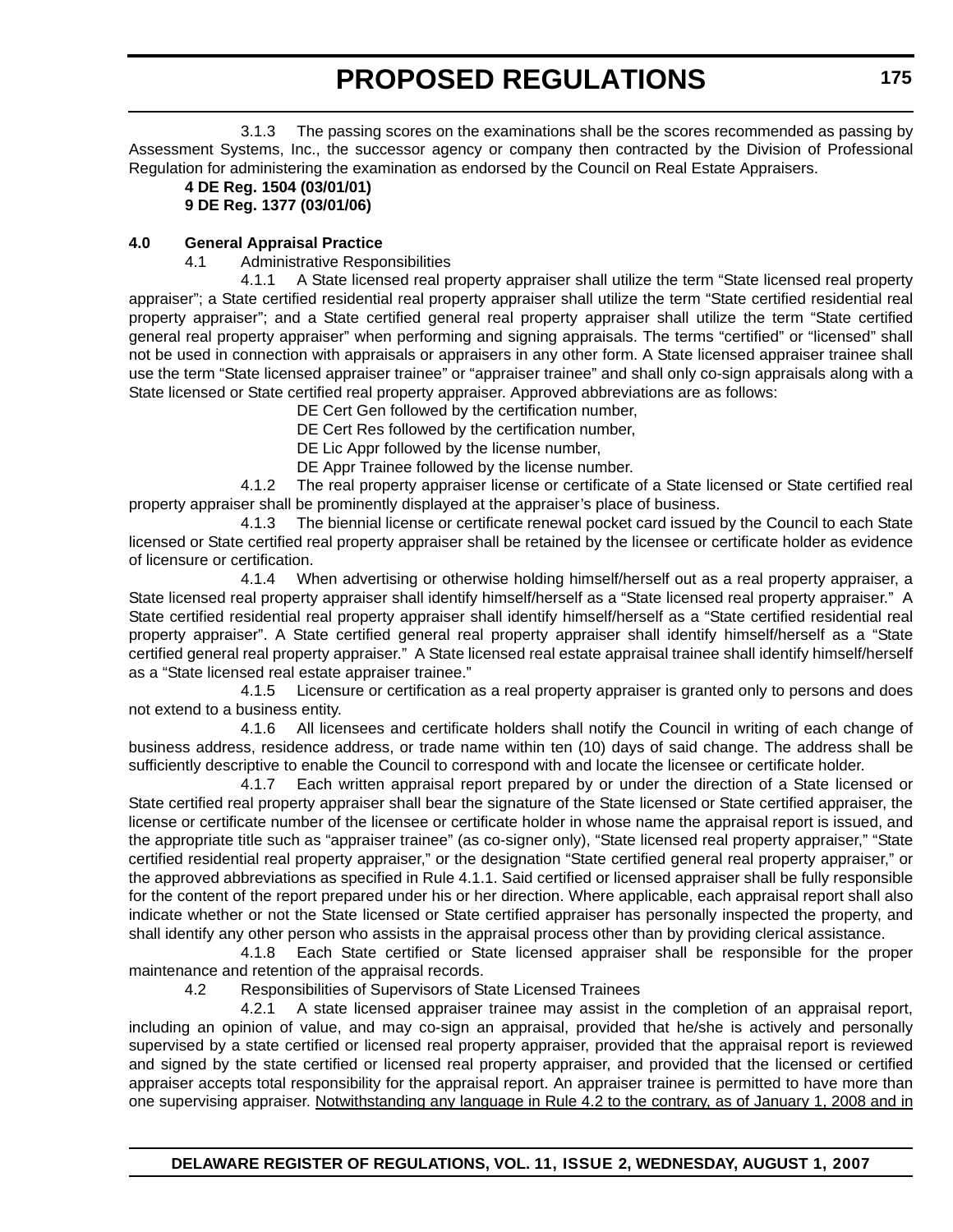**176**

# **PROPOSED REGULATIONS**

accord with the AQB qualification criteria in effect as of that date, only certified appraisers in good standing may supervise trainees. 4.2.2 A state licensed or state certified real property appraiser may employ a person(s) as a state licensed appraiser trainee(s) to assist in the performance of real estate appraisals, provided that the state licensed or state certified real property appraiser: 4.2.2.1 Provides direct supervision of the state licensed appraiser trainee as defined in the Uniform Standards of Professional Appraisal Practice (USPSAP); "Direct Supervision" means to: 4.2.2.1.1 personally inspect with the trainee the interior and exterior of each property appraised; 4.2.2.1.2 personally review each appraisal report prepared by the trainee; 4.2.2.1.3 accept full responsibility for the report; 4.2.2.1.4 assign work to the trainee only if the trainee is competent to perform such work; and 4.2.2.1.5 approve and sign the report as being independently and impartially prepared and in compliance with USPAP, these rules and regulations, and applicable statutory requirements; 4.2.2.2 Reviews all appraisal reports and supporting data used in connection with appraisals in which the services of a state licensed appraiser trainee is utilized; 4.2.2.3 Complies with all provisions of 4.1.7 regarding appraisal reports; 4.2.2.4 Reviews and approves a trainee's experience log maintained pursuant to 4.3.2.2. The supervisor shall make available to the trainee a copy of any appraisal report that the trainee assisted in preparing that is requested for review by the Council; 4.2.2.5 Supervises no more than three (3) trainees whose application for exemption has not been approved by the Council pursuant to Rule 4.2.3. Beginning January 1, 2008, a supervising appraiser shall not supervise more than three trainees at one time regardless of their status concerning exemption; 4.2.2.6 Signs an affidavit affirming that he/she is a State licensed or certified Real Property Appraiser and that he/she shall comply with all rules and policies regarding supervisory appraisers; and 4.2.2.7 Immediately advises the Council in writing when the certified or licensed appraiser is no longer supervising the trainee. The writing shall include the last known address of the appraiser trainee along with a copy of the letter from the supervisor to the trainee advising the trainee that his/her employment has been terminated or the letter of resignation from the trainee to the supervisor, whichever is applicable. 4.2.3 After the trainee has obtained two hundred fifty (250) hours of residential appraising or one thousand (1,000) hours of non-residential appraising experience as defined by the Appraisal Qualifications Board in its appraisal qualifications criteria, the supervisor and the trainee may jointly apply to the Council on a form provided by the Council, for an exemption that would allow the supervisor to sign the report without inspecting the property as provided by Rule 4.2.2.1.1, provided the trainee is competent to perform the inspection. 4.2.4 Beginning January 1, 2008, any person who has been subject to disciplinary action within the preceding two years that affects the supervisor's legal eligibility to engage in appraisal practice shall not be eligible to supervise trainees. 4.3 Responsibilities of State Licensed Appraiser Trainees 4.3.1 All appraiser trainees must be licensed as required under 24 **Del.C.** Ch. 40.

4.3.2 A State licensed trainee may assist in the performance of real estate appraisals provided

that:

4.3.2.1 The trainee shall only work under the direct supervision of one or more State licensed or state certified real property appraiser(s); an individual who is no longer supervised shall not engage in the act of appraising until a new license is issued showing a new supervisor;

4.3.2.2 The trainee shall maintain an appraisal experience log on a form provided by the Council and certified by the supervising appraiser;

4.3.2.3 The trainee shall inspect the property and participate in the appraisal process in order to receive experience credit for the hours spent. The appraisal shall be signed by the trainee as follows:

The trainee shall place on the "other" line in the signature section of the appraisal forms, his or her license # and the title "appraiser Trainee" in the appropriate places. For example: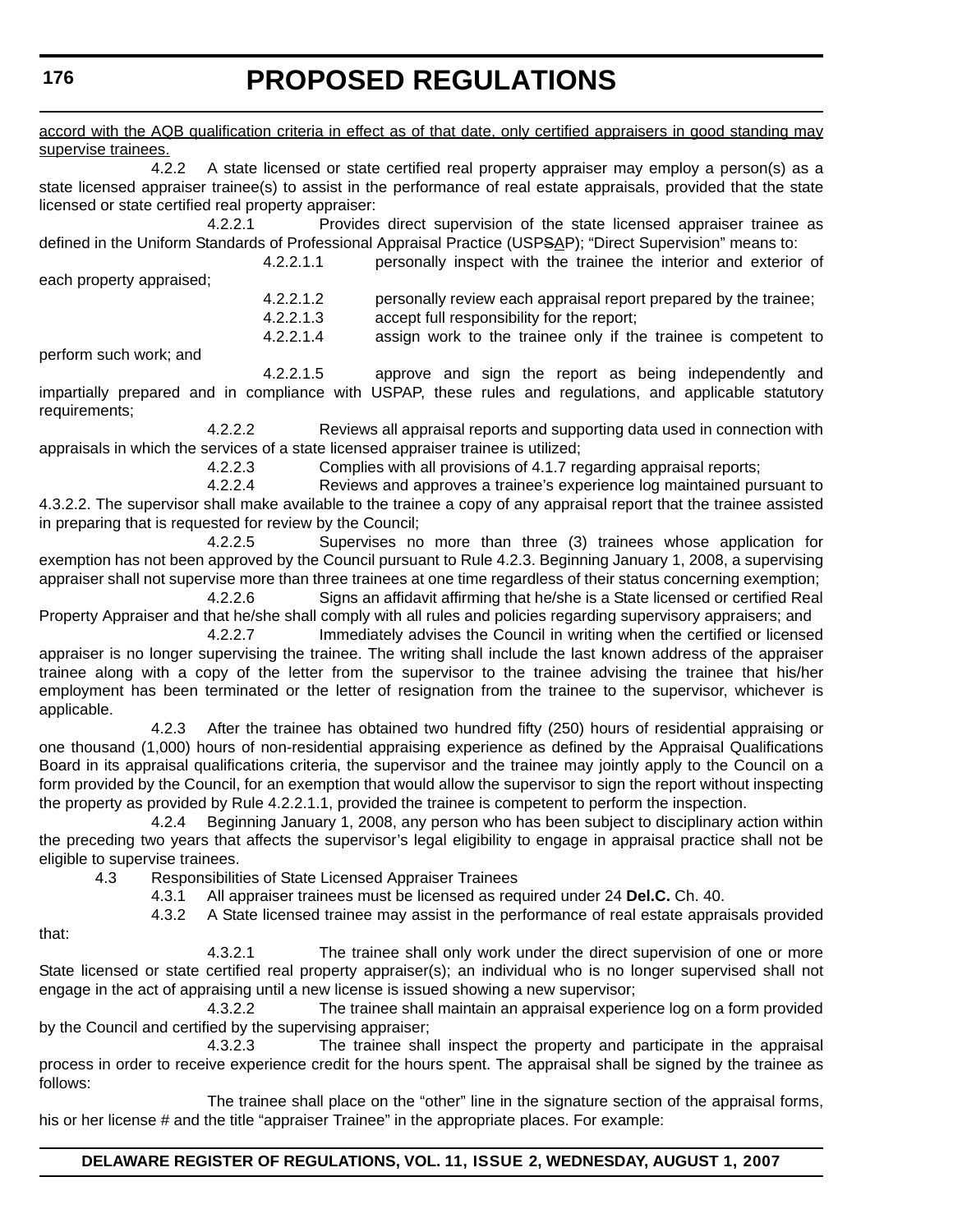"or other (describe) Appraiser Trainee State# X4-xxx"

4.3.2.4 The trainee shall ensure that the log is available at all times for inspection

by the Council; and

4.3.2.5 When performing appraisal assignments, the trainee shall carry on his/her

person the license issued by the Council.

**4 DE Reg. 1504 (03/01/01) 9 DE Reg. 1377 (03/01/06)**

**\*Please Note: As the rest of the sections were not amended, they are not being published. A complete set of the rules and regulations for the Council on Real Estate Appraisers is available at: http:// regulations.delaware.gov/AdminCode/title24/**

**2930%20Council%20on%20Real%20Estate%20Appraisers.shtml#TopOfPage**

# **DIVISION [OF PROFESSIONAL REGULATION](http://dpr.delaware.gov/default.shtml)**

**4400 Delaware Manufactured Home Installation Board** Statutory Authority: 24 Delaware Code, Section 4416(b)(1) (24 **Del.C.** §4416(b)(1)) 24 **DE Admin. Code** 4400

# **[PUBLIC NOTICE](#page-3-0)**

The Delaware Manufactured Home Installation Board, in accordance with 24 **Del.C.** §4416(b)(1) has proposed revisions to **Regulation 5.0** of its rules and regulations. The proposed revisions address the requirements for re-taking the examination once an applicant for licensure as a manufactured home installer has failed the examination at least twice.

A public hearing on the proposed revisions to the rules and regulations will be held on Monday, September 10, 2007, at 9:15 a.m. in Conference Room B, on the second floor of the Cannon Building, 861 Silver Lake Boulevard, Dover, Delaware where members of the public can offer comments. Anyone wishing to receive a copy of the proposed rules and regulations may obtain a copy from the Delaware Manufactured Home Installation Board, 861 Silver Lake Blvd., Cannon Building, Suite 203, Dover DE 19904. Persons wishing to submit written comments may forward these to the Board at the above address. The final date to receive written comments will be at the public hearing.

The Board will consider promulgating the proposed regulations at its regularly scheduled meeting following the public hearing.

## **4400 Delaware Manufactured Home Installation Board**

## *(Break in Continuity of Sections)*

## **5.0 Examination**

5.1 An applicant for licensure as a manufactured home installer shall obtain a grade of 70% on the Board-approved examination to qualify for licensure.

- 5.2 Applicants may use the following three reference materials during the examination:
	- 5.2.1 A Board-approved reference manual;
		- 5.2.2 The Statute governing this Board, Title 24, Chapter 44 of the **Delaware Code**; and
		- 5.2.3 The Board's Rules and Regulations, 24 **Del. Admin. Code** Section 4400.

5.3 Applicants who fail the examination two consecutive times must successfully complete a Boardapproved training course after failing the second test and prior to sitting for the examination a third time. Applicants who fail the examination a third time must wait one year before retesting from the date of the third test and must reapply for licensure.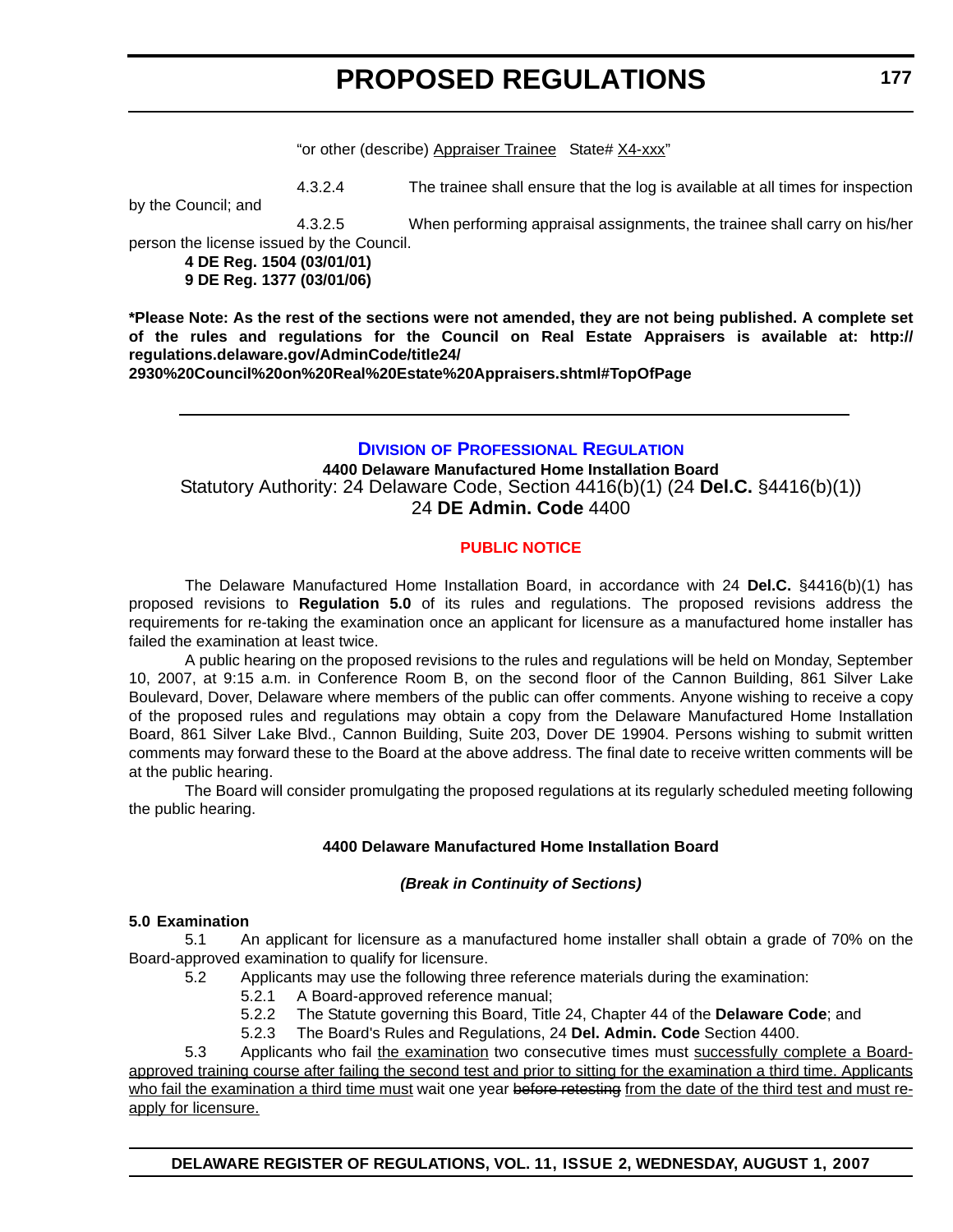**\*Please Note: As the rest of the sections were not amended, they are not being published. A complete set of the rules and regulations for the Delaware Manufactured Home Installation Board is available at: http:// regulations.delaware.gov/AdminCode/title24/**

**4400%20Delaware%20Manufactured%20Home%20Installation%20Board.shtml#TopOfPage**

# **DIVISION [OF PROFESSIONAL REGULATION](http://dpr.delaware.gov/default.shtml) 5300 Board of Massage and Bodywork**

Statutory Authority: 24 Delaware Code, Section 5306(a)(1) (24 **Del.C.** §5306) 24 **DE Admin. Code** 5300

## **[PUBLIC NOTICE](#page-3-0)**

The Delaware Board of Massage and Bodywork, in accordance with 29 **Del.C.** Chapter 101 and 24 **Del.C.** §5306(a)(1), proposes amendments to its regulation 1.0. Specifically, the proposed amendments to **1.0 Definitions and General Definitions** clarify which practices or modalities are included in the definition of either massage or bodywork and, therefore, require licensure to practice.

A public hearing is scheduled for Thursday, September 20, 2007 at 1:30 p.m. in the second floor Conference Room B of the Cannon Building, 861 Silver Lake Boulevard, Dover, Delaware 19904. The Board will receive and consider input in writing from any person concerning the proposed regulations. Written comments should be submitted to the Board care of Nancy Fields at the above address. The final date to submit written comments shall be at the public hearing. Anyone wishing to obtain a copy of the proposed regulations or to make comments at the public hearing should contact Nancy Fields at the above address or by calling (302) 744-4537.

The Board will consider promulgating the proposed regulations immediately following the public hearing.

## **5300 Board of Massage and Bodywork**

#### **1.0 Definitions and General Definitions**

1.1 The term "500 hours of supervised in-class study" as referenced in 24 **Del.C.** §5308(a)(1) shall mean that an instructor has controlled and reviewed the applicant's education on the premises of a school or approved program of massage or bodywork therapy, and can document that the applicant has successfully completed a curriculum that is substantially the same as referenced in 24 **Del.C.** §5308(a)(1) and which includes hands-on technique and contraindications as they relate to massage and bodywork. More than one school or approved program of massage or bodywork therapy may be attended in order to accumulate the total 500 hour requirement.

1.2 The term a "300 - hour course of supervised in-class study of massage" as referenced in 24 **Del.C.** §5309(a)(1) shall mean that an instructor has controlled and reviewed the applicant's education on the premises of a school or approved program of massage or bodywork therapy, and can document that the applicant has successfully completed a 300 hour course which includes no less than sixty hours of anatomy and physiology, one hundred-forty hours of theory and technique and one hundred hours of elective courses in the field of massage therapy as referenced in 24 **Del.C.** §5309(a)(1).

1.2.1 The 300 hour course must be a unified introductory training program in massage and bodywork, including training in the subjects set forth in Regulation 1.4. The entire 300 hour course must be taken at one school or approved program. The Board may, upon request, waive the "single school" requirement for good cause or hardship, such as the closure of a school.

1.3 The term a "200 hour course of supervised in-class study of massage" as referenced in 24 **Del.C.** §5309(b) shall mean that an instructor has controlled and reviewed the applicant's education on the premises of a school or approved program of massage or bodywork therapy, and can document that the applicant has successfully completed a 200 hour course which includes no less than fifty hours of anatomy and physiology, one hundred-ten hours of theory and technique, twenty- five hours of ethics, law, and contraindications and fifteen hours of elective courses in the field of massage therapy as referenced in 24 **Del.C.** §5309(b)**.**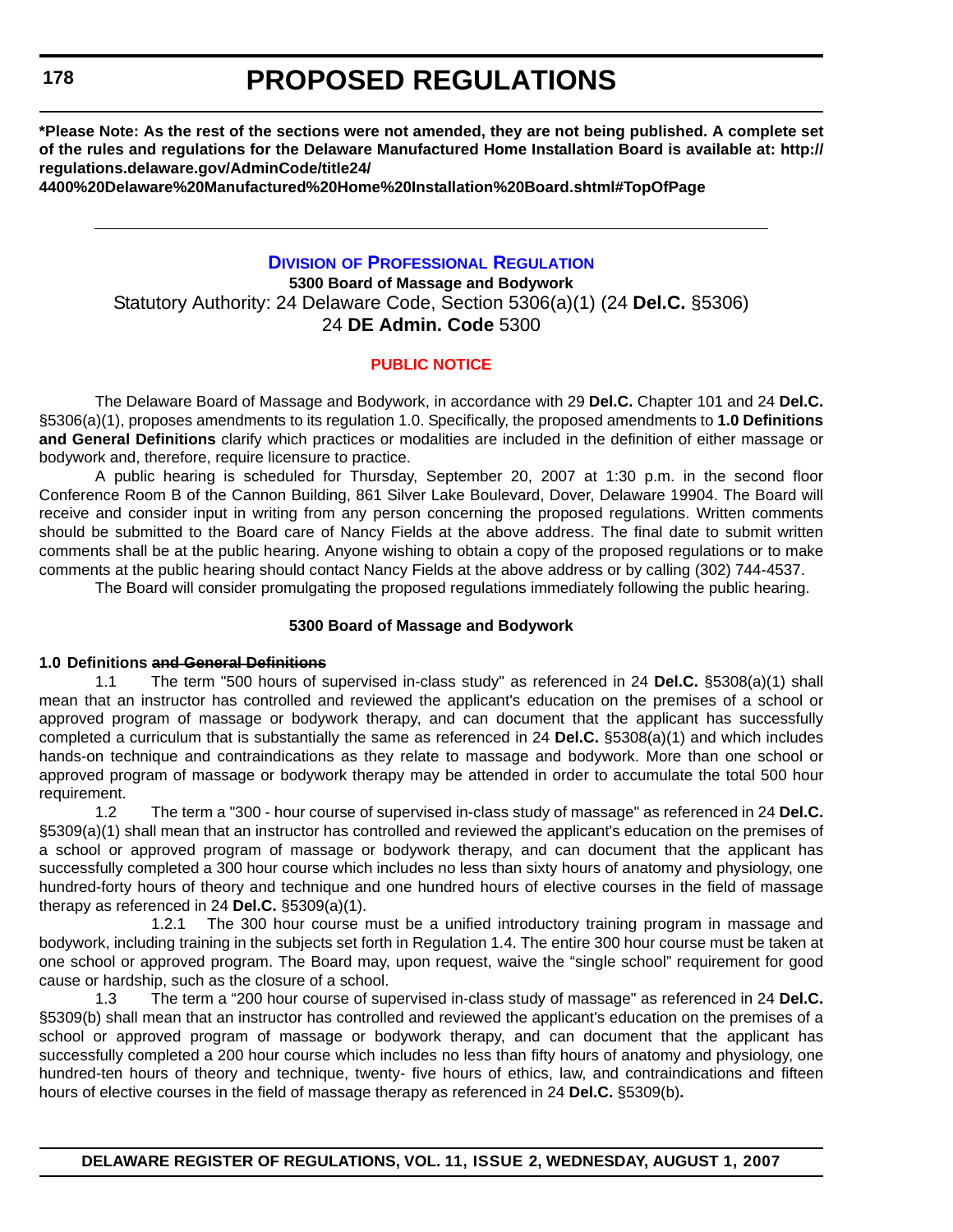1.4 The "practice of massage and bodywork" "Massage" includes, but is not limited to, the following practices or modalities:

**Acupressure** Chair Massage Craniosacral Therapy Deep Tissue Massage Therapy Healing Touch Joint Mobilization Lymph Drainage Therapy Manual Lymphatic Drainage Massage Therapy Myofascial Release Therapy Neuromuscular Therapy **Orthobionomy** Process Acupressure **Reflexology Rolfing** Shiatsu Swedish Massage Therapy **Trager** Visceral Manipulation

1.5 The practice of the following modalities does not constitute the "practice of massage and bodywork" **"Bodywork"** includes the following practices or modalities:

Acupressure Craniosacral Therapy Alexander Technique Clinical Aaroma therapy **Feldenkrais** Hellerwork Polarity Therapy Reiki Shamanic Techniques Therapeutic Touch Process Acupressure Reflexology Rolfing **Shiatsu** 

1.6 **"CPR certification"** means a valid **Heartsaver®** CPR Certification or its equivalent issued by the American Heart Association, a valid Adult CPR Certification or its equivalent issued by the American Red Cross, or a valid Standard CPR Certification or its equivalent issued by the National Safety Council.

**3 DE Reg. 1516 (05/01/00) 4 DE Reg. 1245 (02/01/01) 8 DE Reg. 692 (11/01/04) 10 DE Reg. 575 (09/01/06)**

**\*Please Note: As the rest of the sections were not amended, they are not being published. A complete set of the rules and regulations for the Board of Massage and Bodywork are available at:**

**http://regulations.delaware.gov/AdminCode/title24/ 5300%20Board%20of%20Massage%20and%20Bodywork.shtml#TopOfPage**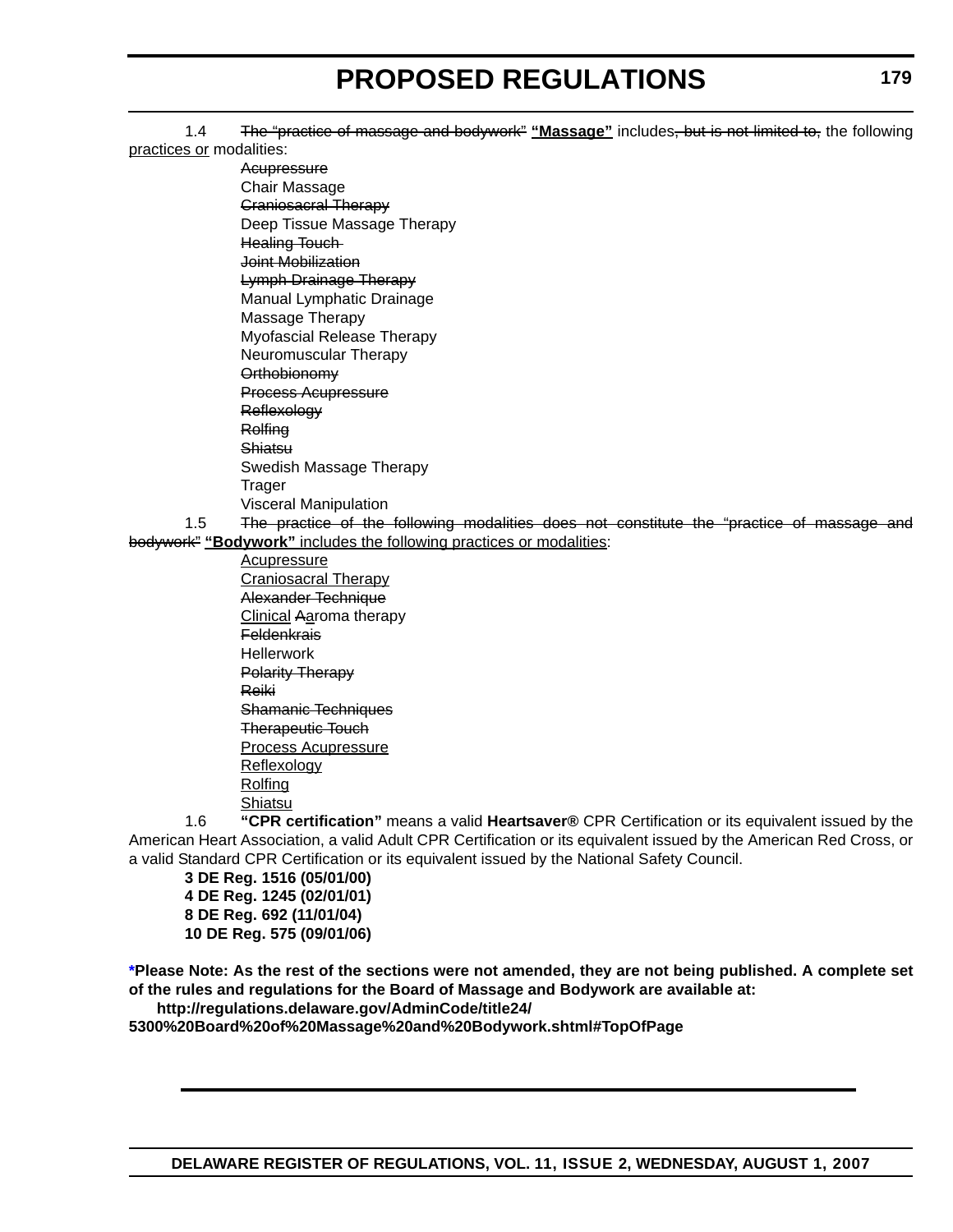### **Symbol Key**

Arial type indicates the text existing prior to the regulation being promulgated. Underlined text indicates new text added at the time of the proposed action. Language which is stricken through indicates text being deleted. **[Bracketed Bold language]** indicates text added at the time the final order was issued. **[Bracketed stricken through]** indicates language deleted at the time the final order was issued.

### **[Final Regulations](#page-3-0)**

The opportunity for public comment shall be held open for a minimum of 30 days after the proposal is published in the *Register of Regulations*. At the conclusion of all hearings and after receipt within the time allowed of all written materials, upon all the testimonial and written evidence and information submitted, together with summaries of the evidence and information by subordinates, the agency shall determine whether a regulation should be adopted, amended or repealed and shall issue its conclusion in an order which shall include: (1) A brief summary of the evidence and information submitted; (2) A brief summary of its findings of fact with respect to the evidence and information, except where a rule of procedure is being adopted or amended; (3) A decision to adopt, amend or repeal a regulation or to take no action and the decision shall be supported by its findings on the evidence and information received; (4) The exact text and citation of such regulation adopted, amended or repealed; (5) The effective date of the order; (6) Any other findings or conclusions required by the law under which the agency has authority to act; and (7) The signature of at least a quorum of the agency members.

The effective date of an order which adopts, amends or repeals a regulation shall be not less than 10 days from the date the order adopting, amending or repealing a regulation has been published in its final form in the *Register of Regulations*, unless such adoption, amendment or repeal qualifies as an emergency under §10119.

### **[DELAWARE COUNCIL ON POLICE TRAINING](http://dsp.delaware.gov/)**

Statutory Authority: 11 Delaware Code, Section 8404(a)(5) (11 **Del.C.**, §8404(a)(5))

### **REGULATORY IMPLEMENTING ORDER**

#### **I. Summary of the Evidence and Information Submitted.**

The Chairman of the Council on Police Training approves the proposed regulation as published in the *Delaware Register of Regulations* on July 2, 2007. Notices of the proposed regulation were published in The News Journal and the Delaware State News on June 20 and 24, 2007, respectively, in the form attached hereto. The notices invited written comments (none were received). The notices also invited the public to attend a hearing on July 24, 2007 to comment on the proposed regulation. No members of the public attended the hearing.

#### **II. Findings of Fact.**

The Chairman finds that it is necessary to adopt the regulation to promote public safety.

#### **III. Decision to Adopt the Regulation.**

For the foregoing reasons, the Chairman concludes that it is necessary to adopt the regulation. Therefore, pursuant to 11 **Del.C.** §8404(a)(14), the regulation attached hereto is hereby adopted.

#### **IV. Text and Citation.**

The text of the regulation amended hereby shall be in the form attached hereto, and said regulation shall be cited in the *Regulations of the Council on Police Training*.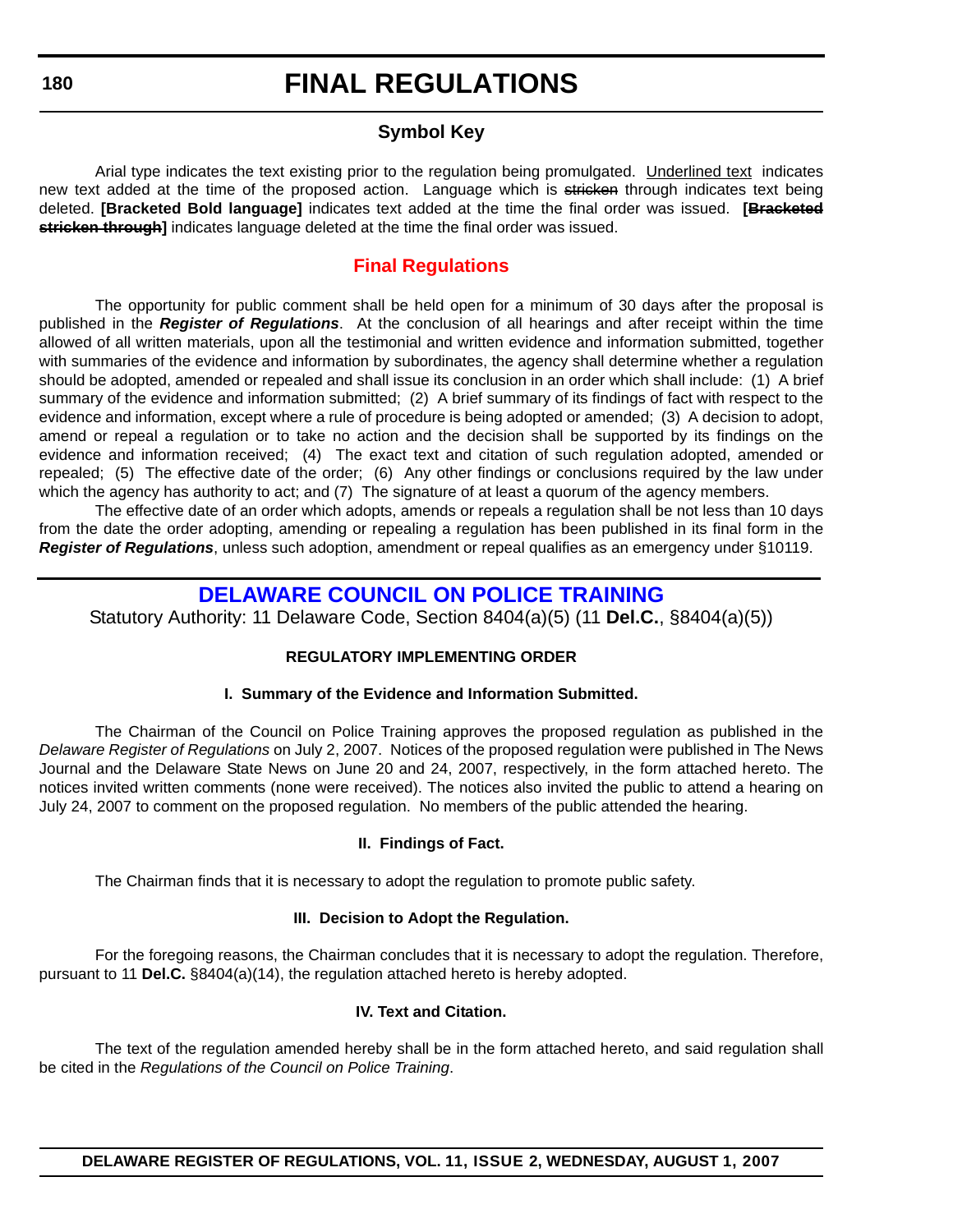#### **V. Effective Date of Order.**

The action referred to above was taken on July 24, 2007. The effective date of this Order shall be ten (10) days from the date this Order is published in the *Delaware Register of Regulations*.

**IT IS SO ORDERED**, this 24<sup>th</sup> day of July, 2007.

Richard Carmean, Chairman Council on Police Training

**\* Please note that no changes were made to the regulation as originally proposed and published in the July 2007 issue of the** *Register* **at page 6 (11 DE Reg. 6). Therefore, the final regulation is not being republished. Please refer to the July 2007 issue of the** *Register* **or contact the Council on Police Training for more information.**

### **[DEPARTMENT OF EDUCATION](http://www.doe.k12.de.us/)**

**OFFICE OF THE SECRETARY**

Statutory Authority: 14 Delaware Code, Section 122(d) (14 **Del.C.** §122(d)) 14 **DE Admin. Code** 923

### **[REGULATORY IMPLEMENTING ORDER](#page-3-0)**

#### **923 Children with Disabilities, Subpart B, General Duties and Eligibility of Agencies**

#### **I. Summary of the Evidence and Information Submitted**

On May 17, 2007, the Secretary of Education, with the consent of the State Board of Education, proposed to republish and adopt Section 6.0 of 14 **DE Admin. Code** 923 relating to the provision of Extended School Year Services for children with disabilities. The standards for Extended School Year Services existed in the Department's prior regulations, but were inadvertently omitted from the original publication of 14 **DE Admin. Code** 923.

On December 3, 2004, President Bush signed into law the *Individuals with Disabilities Education Improvement Act of 2004* ("IDEA 2004"). Most of IDEA 2004 became effective in July 2005. On August 14, 2006, the U.S. Department of Education issued its final regulations implementing IDEA 2004. The new federal regulations, located at 34 CFR Part 300, became effective on October 13, 2006.

The current State regulations relating to the education of children with disabilities became effective on June 11, 2007 and are codified as follows:

14 **DE Admin. Code** 922 Children with Disabilities, Subpart A, Purposes and Definitions

14 **DE Admin. Code** 923 Children with Disabilities, Subpart B, General Duties and Eligibility of Agencies 14 **DE Admin. Code** 924 Children with Disabilities, Subpart C, Local Educational Agency Eligibility

14 **DE Admin. Code** 925 Children with Disabilities, Subpart D, Evaluations, Eligibility Determination, Individualized Education Programs

14 **DE Admin. Code** 926 Children with Disabilities, Subpart E, Procedural Safeguards for Parents and Children

14 **DE Admin. Code** 927 Children with Disabilities, Subpart F, Monitoring, Enforcement and Confidentiality of Information

14 **DE Admin. Code** 928 Children with Disabilities, Subpart G, Use and Administration of Funds, Subpart H Reserved

14 **DE Admin. Code** 929 Children with Disabilities, Subpart I, Special Programs and Unique Educational Alternatives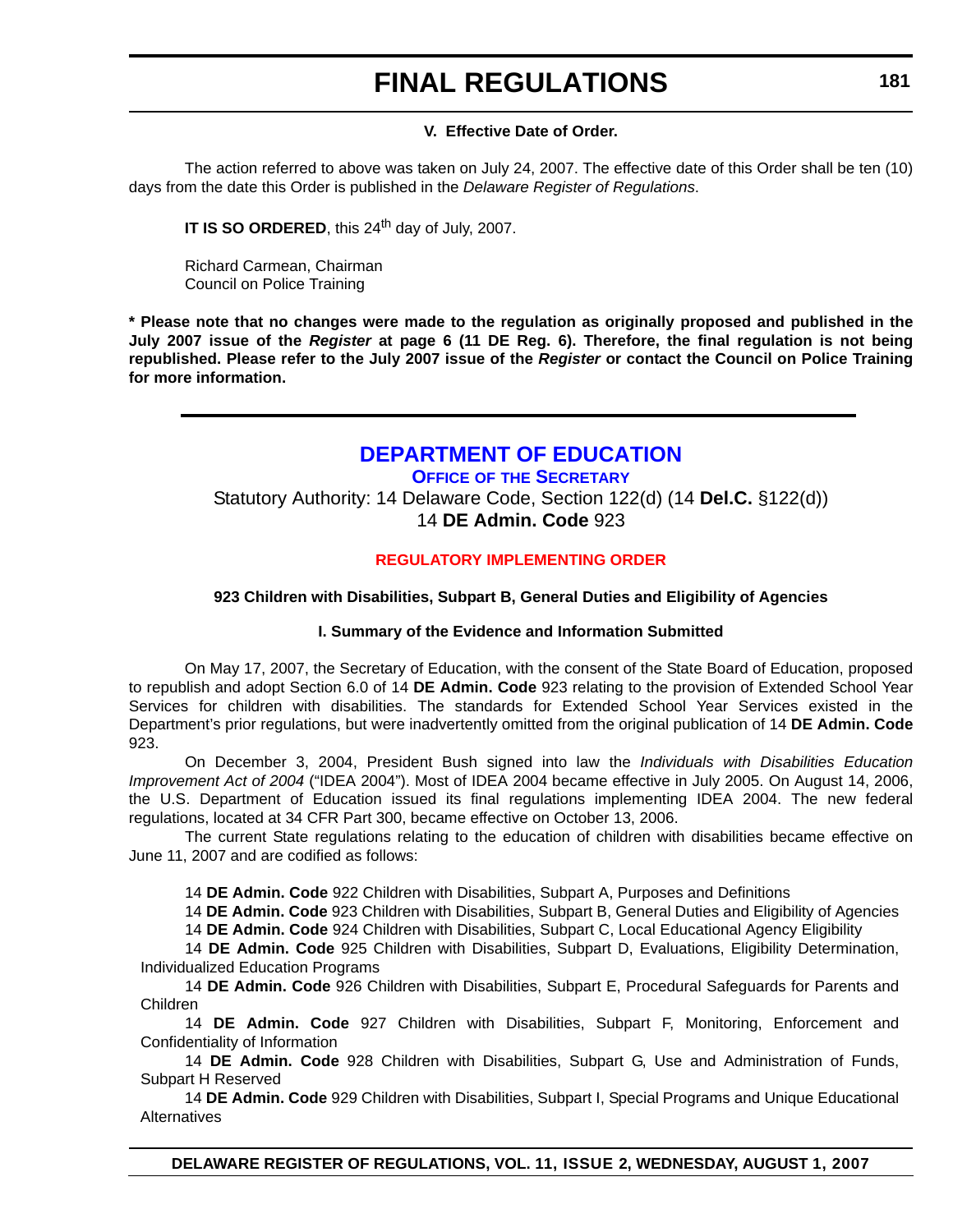**182**

## **FINAL REGULATIONS**

Notice of the proposed regulation, 14 **DE Admin Code** 923.6.0, was published in the News Journal and the Delaware State News on May 31, 2007, in the form hereto attached. The Department received comments on proposed regulation 14 **DE Admin. Code** 923.6.0, Extended School Year Services.

#### **II. Findings of Facts**

The Secretary finds it is appropriate to adopt Section 6.0 of 14 **DE Admin. Code** 923 to provide standards for the provision of Extended School Year Services to children with disabilities, and as part of a comprehensive review of State regulations relating to the education of children with disabilities in light of changes to federal law.

The Governor's Advisory Council for Exceptional Citizens suggested the Department further revise the definition of Extended School Year Services to clarify it includes services provided to children with disabilities in special populations beyond the standard schedule of school days specified in 14 **Del.C.** §1703. The Department believes the normal school year is sufficiently defined in Title 14 of the Delaware Code, and the statute adequately addresses the specific populations being served. Given the detailed provisions in Title 14, no change to the regulation is necessary.

The Secretary also finds it is appropriate to make the following, non-substantive change to Section 1.2 of 14 **DE Admin Code** 923 relating to the ages of children with disabilities eligible to receive a free, appropriate public education ("FAPE"). The Department will revise Section 1.2 to define the ages of eligibility for FAPE ages three (3) through twenty (20), inclusive. This non-substantive change is necessary to align the Department's regulation with existing State law (i.e., 14 **Del. C.** 3110(b)).

#### **III. Decision to Amend the Regulation**

For the foregoing reasons, the Secretary concludes that it is appropriate to adopt Section 6.0 of **14 DE Admin. Code 923** relating to the provision of Extended School Year Services and to amend Section 1.2 of **14 DE Admin Code 923** relating to the ages of eligibility for FAPE. Therefore, pursuant to 14 **Del.C***.* §122, 14 **DE Admin. Code** 923.1.2**,** and 14 **DE Admin Code** 923.6.0, attached hereto are hereby adopted. Pursuant to 14 **Del.C.** §122(e), 14 **DE Admin. Code** 923.1.2 and 6.0 shall be in effect for a period of five years from the effective date of this order as set forth in Section V below.

#### **IV. Text and Citation**

The text of 14 **DE Admin. Code** 923.1.2 and 6.0 shall be in the form attached hereto, and said regulation shall be cited as 14 **DE Admin. Code** 923.1.2 and 6.0 in the *Administrative Code of Regulations* for the Department of Education.

#### **V. Effective Date of Order**

The actions hereinabove referred to were taken by the Secretary pursuant to 14 **Del.C.** §122. The effective date of this Order shall be ten (10) days from the date this Order is published in the *Delaware Register of Regulations.*

**IT IS SO ORDERED** the 19<sup>th</sup> day of July, 2007.

**DEPARTMENT OF EDUCATION** Valerie A. Woodruff Secretary of Education

Approved this  $19<sup>th</sup>$  day of July, 2007.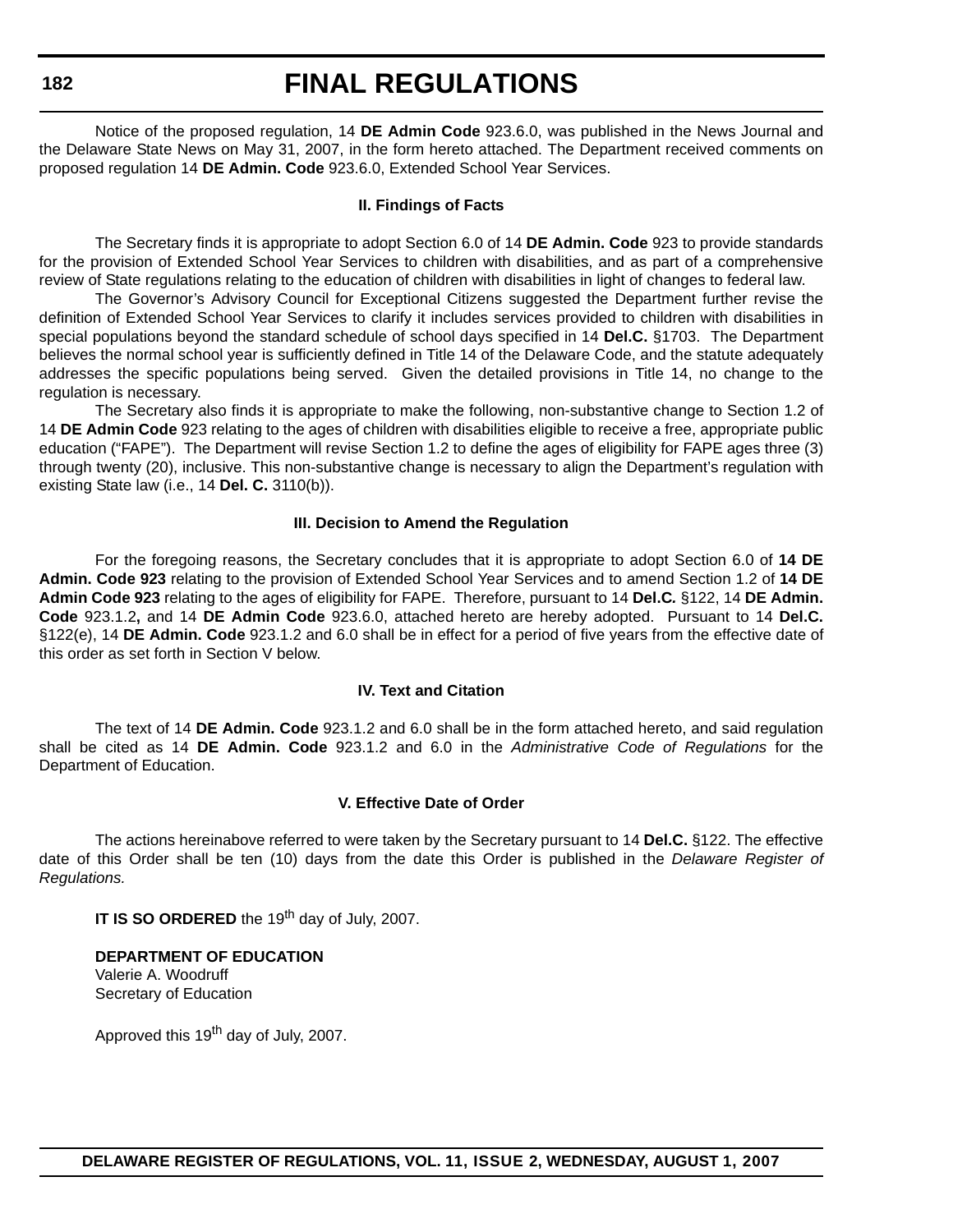**STATE BOARD OF EDUCATION**

Mary B. Graham, Esquire **Internal and Strategier Control** Jorge L. Melendez Barbara Rutt **Dennis J. Savage** Dr. Terry M. Whittaker

Jean W. Allen, President **Richard M. Farmer, Jr., Vice President** 

#### **923 Children with Disabilities Subpart B General Duties and Eligibility of Agencies**

Non-regulatory note: Some sections of this regulation are shown in *italics*. Federal law requires that the Delaware Department of Education identify in writing any Delaware rule, regulation or policy that is a state-imposed requirement rather than a federal requirement (see 20 USC §14079a)(2)). The *italicized portions* of this regulation are Delaware-imposed requirements for the education of children with disabilities and are not specifically required by federal special education law and regulations.

#### *(Break in Continuity of Sections)*

#### **6.0 Extended School Year Services**

6.1 General: Each public agency shall ensure that extended school year services are available as necessary to provide FAPE, consistent with 6.2 through 6.5.

6.2 Extended school year services shall be provided only if a child's IEP Team determines, on an individual basis, in accordance with 14 **DE Admin. Code** 925.20.0 through 925.24.0, that the services are necessary for the provision of FAPE to the child.

6.3 In implementing the requirements of this section, a public agency may not limit extended school year services to particular categories of disability; or unilaterally limit the type, amount, or duration of those services.

6.4 Definition, as used in this section:

**"Extended School Year Services"** means special education and related services that are provided to a child with a disability beyond the normal school year of the public agency in accordance with the child's IEP and at no cost to the parents of the child; and meets the standards of the DOE.

*6.5 Determining need for Extended School Year Services: Full consideration must be given to the educational needs of each child. The following factors are to be considered by the IEP team in making a decision that, without extended school year services over the summer months, the child would not receive a free appropriate public education during the regular school year.*

*6.5.1 Degree of Impairment: The team should determine whether, without extended school year services, appropriate and meaningful progress on IEP goals and objectives will not be achieved, given the nature or severity of the child's disability.*

*6.5.2 Regression and recoupment: Regression refers to a decline in skills specified on the IEP which results from an interruption in programming. Recoupment period is the amount of time required to relearn the skills following the interruption. In making a determination as to whether extended school year services are required, the team should consider that this criterion focuses on children who have a consistent pattern of substantial regression in critical skill areas and for whom the amount of time needed to relearn the skills becomes so significant as to preclude educational progress. The team may utilize predictive data for children in their initial year of programming.*

*6.5.3 Breakthrough opportunities: The team should determine whether, without extended school year services, the attainment of a nearly acquired critical skill would be significantly jeopardized over the summer break*

*6.5.4 Vocational: For children ages 16-20 whose IEPs contain vocational or employment goals and objectives, the team should determine whether paid employment opportunities will be significantly jeopardized if training and job coaching are not provided during the summer break.*

*6.5.5 Other rare and unusual extenuating circumstances: The team should determine whether any special or extenuating circumstances exist which justify provision of extended school year services to meet FAPE requirements.*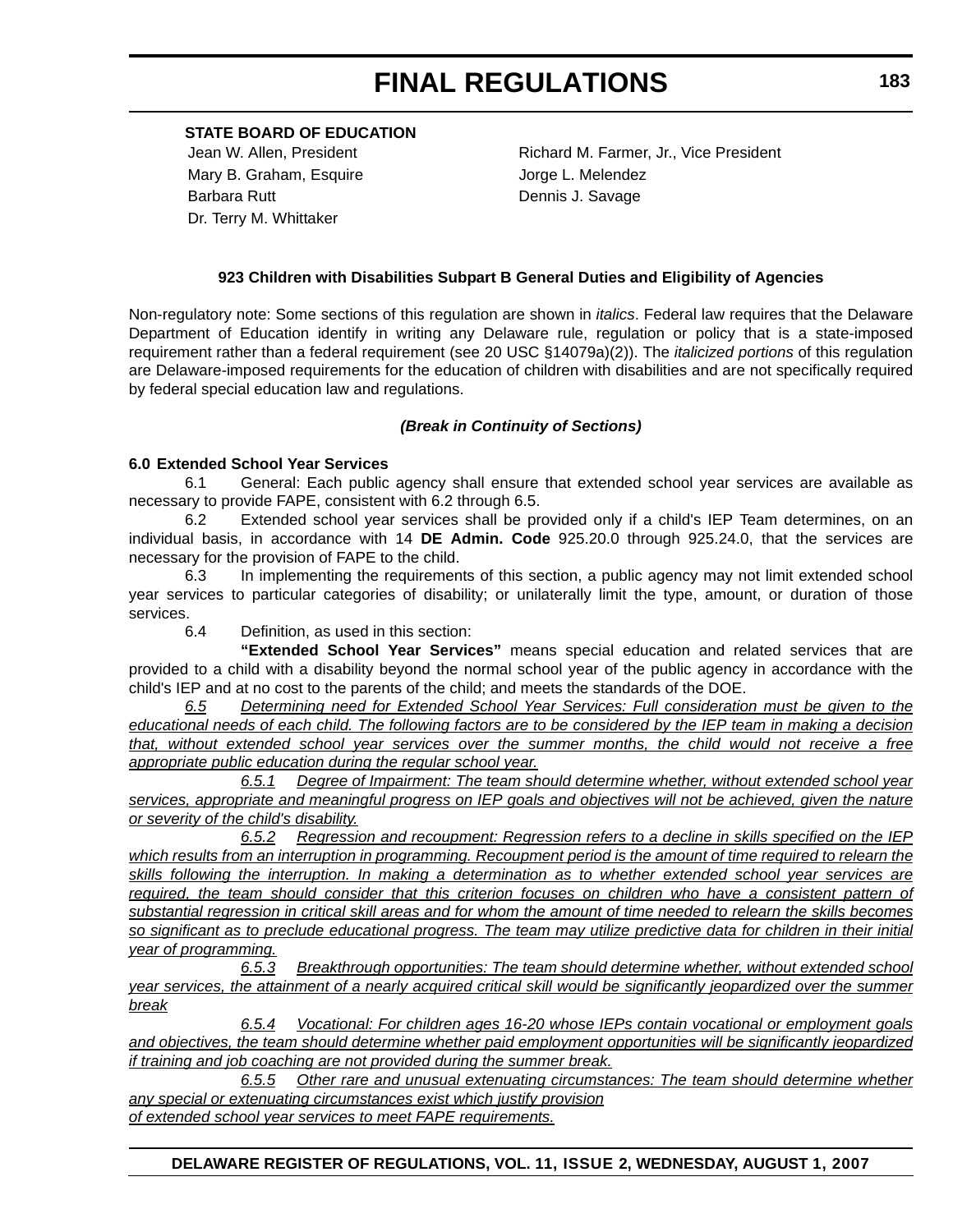*6.6 Extended school year services are to be based on needs and goals or objectives found within the child's IEP of the school year, though activities may be different.*

*6.7 This regulation does not diminish a child's entitlement to participate, with or without accommodations, in summer school programs. Normally scheduled summer school programs may be an option for providing extended school year services if such programs can meet the individual needs of each child, as identified on the child's IEP.*

*6.8 The decision of the setting for the delivery of extended school year services shall be an IEP team decision. The team shall document that the Least Restrictive Environment (LRE) was considered in making a decision. Districts are not required to establish school programs for non-disabled children for the sole purpose of satisfying the LRE requirements for children receiving extended school year services.*

*6.9 Transportation shall be provided to children except for service provided in the home or hospital. Mileage reimbursement to the family may be used as a transportation option if the parent voluntarily transports the student.*

*6.10 Written notice shall be provided to parents advising them that the IEP team shall document that extended school year services were considered, and indicate the basis for a decision on the IEP. In cases where parents do not attend the IEP meeting, they would be advised of the decision on extended school year services through the usual IEP follow-up procedures used by the district.*

*6.11 In cases where parents do not agree with the decision on extended school year services, the use of normal procedural safeguards shall be followed. The process shall begin early enough to ensure settlement of the issue prior to the end of the school year.*

*Non-regulatory Note: Districts are encouraged to complete this process by May 1 so that appropriate planning and preparation can occur.* (Authority: 20 U.S.C. 1412(a)(1); 14 **Del.C.** §3110)

**\*Please Note: As the rest of the sections were not amended since the proposal in the June 2007 issue, they are not being published here. Please refer to the June 2007** *Register***, page 1758 (10 DE Reg. 1758) or contact the Department of Education for more information.** 

**A complete set of the rules and regulations for the Department of Education are available at: http://regulations.delaware.gov/AdminCode/title14/index.shtml#TopOfPage**

### **OFFICE OF [THE SECRETARY](http://www.doe.k12.de.us/)**

Statutory Authority: 14 Delaware Code, Section 122(d) (14 **Del.C.** §122(d)) 14 **DE Admin. Code** 925

#### **REGULATORY IMPLEMENTING ORDER**

**925 Children with Disabilities, Subpart D, Evaluations, Eligibility Determinations, Individualized Education Programs**

#### **I. Summary of the Evidence and Information Submitted**

On May 17, 2007, the Secretary of Education, with the consent of the State Board of Education, proposed to republish the Department's regulations relating to Response to Intervention procedures ("RTI") and the eligibility criteria for children with visual impairments.

On December 3, 2004, President Bush signed into law the *Individuals with Disabilities Education Improvement Act of 2004* ("IDEA 2004"). Most of IDEA 2004 became effective in July 2005. On August 14, 2006, the U.S. Department of Education issued its final regulations implementing IDEA 2004. The new federal regulations, located at 34 CFR Part 300, became effective on October 13, 2006.

The current State regulations relating to the education of children with disabilities became effective on June 11, 2007 and are codified as follows:

**DELAWARE REGISTER OF REGULATIONS, VOL. 11, ISSUE 2, WEDNESDAY, AUGUST 1, 2007**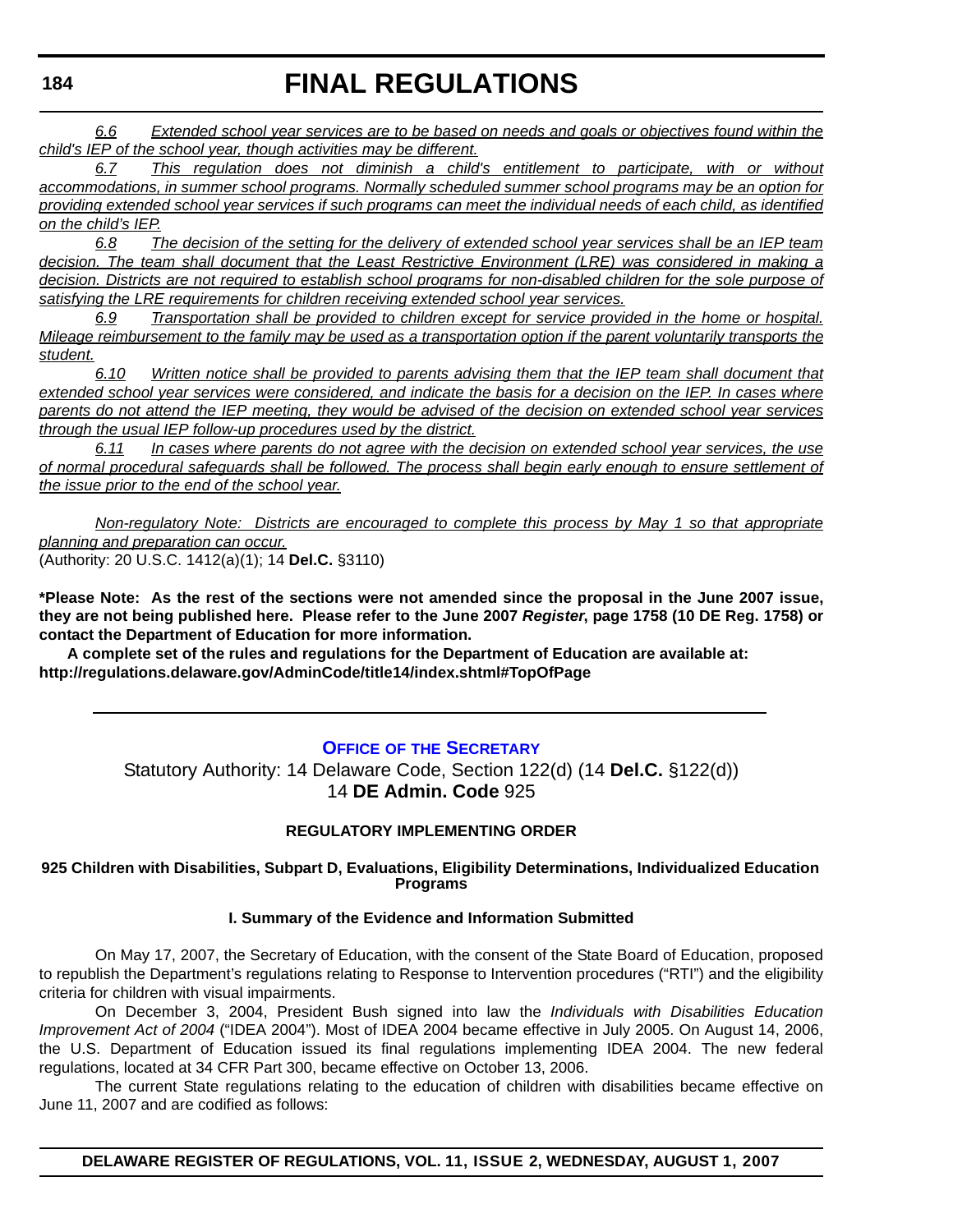14 **DE Admin. Code** 922 Children with Disabilities, Subpart A, Purposes and Definitions

14 **DE Admin. Code** 923 Children with Disabilities, Subpart B, General Duties and Eligibility of Agencies

14 **DE Admin. Code** 924 Children with Disabilities, Subpart C, Local Educational Agency Eligibility

14 **DE Admin. Code** 925 Children with Disabilities, Subpart D, Evaluations, Eligibility Determination, Individualized Education Programs

14 **DE Admin. Code** 926 Children with Disabilities, Subpart E, Procedural Safeguards for Parents and Children

14 **DE Admin. Code** 927, Children with Disabilities, Subpart F, Monitoring, Enforcement and Confidentiality of Information

14 **DE Admin. Code** 928 Children with Disabilities, Subpart G, Use and Administration of Funds, Subpart H Reserved

14 **DE Admin. Code** 929 Children with Disabilities, Subpart I, Special Programs and Unique Educational **Alternatives** 

Notice of the proposed regulations, 14 **DE Admin Code** 925.6.0 through 12.0, was published in the News Journal and the Delaware State News on May 31, 2007, in the form hereto attached. The Department received comments on proposed regulations 14 **DE Admin. Code** 925.6.0 through 12.0.

#### **II. Findings of Facts**

The Secretary finds it is appropriate to re-adopt and amend Sections 6.0 through 12.0 of 14 **DE Admin. Code** 925 as part of a comprehensive review of State regulations relating to the education of children with disabilities in light of changes to federal law.

The Secretary also makes the following specific findings:

#### *Response to Intervention (RTI)*

The Department received written public comment concerning the proposed response to intervention ("RTI") regulations. As a result, however, the Secretary finds no substantive changes are necessary to the RTI procedures.

The Governor's Advisory Council for Exceptional Citizens suggested the Department's regulations discourage the use of intelligence testing in assessing a child's eligibility for special education services under the learning disability category. The Department's regulations permit the evaluation team to consider intelligence testing if the team determines it relevant to the identification of a learning disability for a particular child. The Department believes it is unnecessary to change the regulations. The Department's regulations are intended to confirm the assessment and evaluation of children should be individualized. Intelligence testing is not necessarily informative of whether a child has a learning disability, nor does it indicate how a child best learns in the educational setting.

In addition, the Governor's Advisory Council for Exceptional Citizens suggested the Department require, rather than permit, the involvement of school psychologists on all evaluation teams when assessing for learning disabilities. The Department believes this suggestion would impose unnecessary restrictions on schools and children in the eligibility process, and the regulations should not be changed. The Department will also follow federal regulations by permitting the participation of school psychologists, rather than requiring it.

Another comment from the Governor's Advisory Council for Exceptional Citizens suggested Section 12.0 establishes a lengthy and complicated intervention process prior to a child's referral for special education evaluation, and the referral period should be lessened. The Department believes this suggestion would undermine the inherent benefits of the RTI process. The RTI tiers under the eligibility standards for learning disabilities provide immediate services to children. Through RTI implementation, invaluable information will be gathered about a child's needs, the evaluation process will be easier, and eligibility decisions will be more accurate and scientificallybased.

#### *Visual Impairment Eligibility*

The Governor's Advisory Council for Exceptional Citizens suggested the eligibility criteria for visual impairment in Section 6.17.2 relating to a partially sighted child should include reference to not just a "disease", but also a "condition" or "impairment" of the eye or visual system that seriously affects visual function directly. The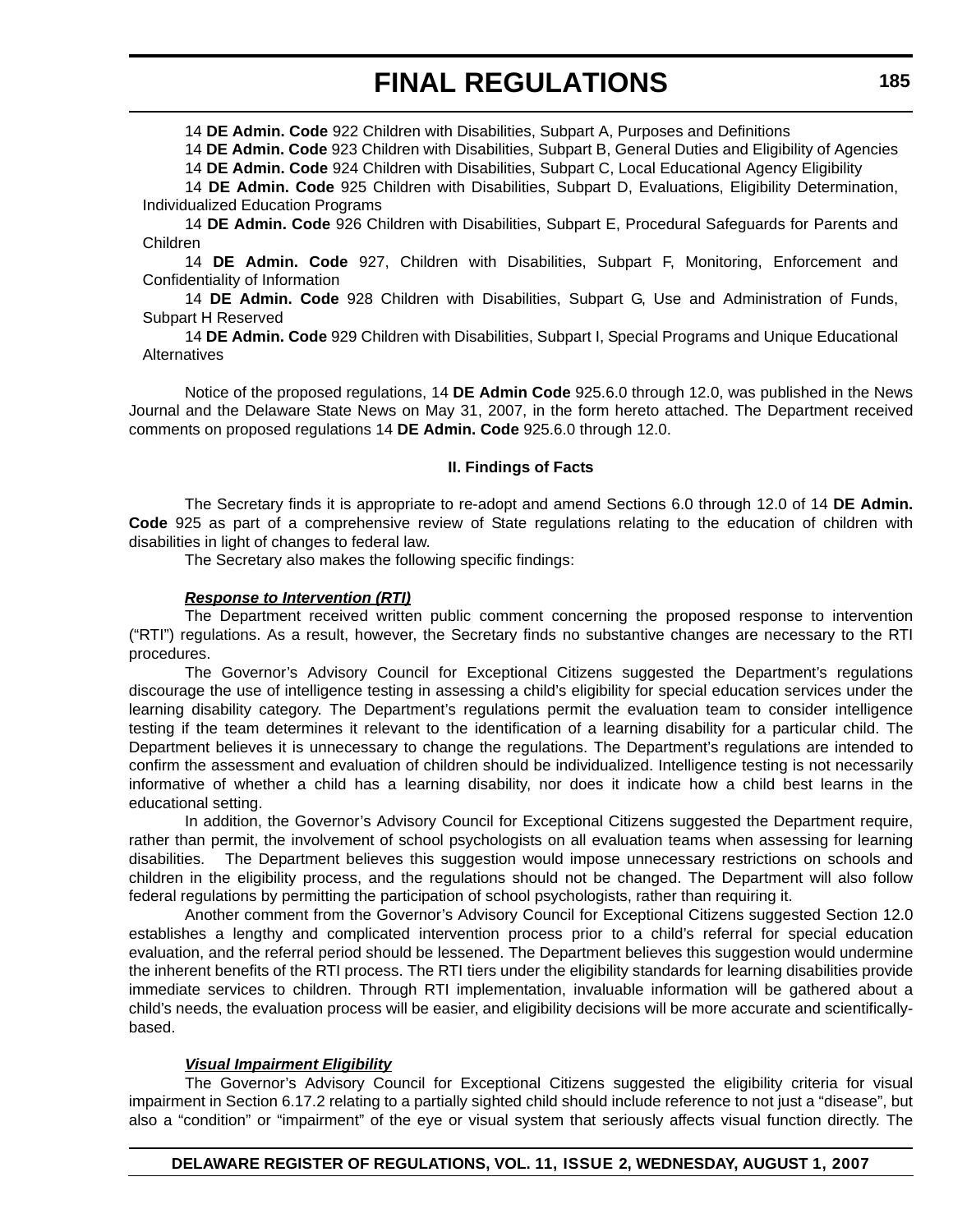#### **186**

# **FINAL REGULATIONS**

Department agrees, and has made a non-substantive revision to the regulation.

The Governor's Advisory Council for Exceptional Citizens also suggested Section 6.17.3 be clarified to state a licensed ophthalmologist or optometrist shall document that a child meets the eligibility criteria for visual impairment. The Department agrees, and has made a non-substantive revision to the regulation.

#### *Services Following a Child's 21st Birthday*

The Secretary also finds it is appropriate to make the following, non-substantive change to Section 6.5.4.1 of 14 **DE Admin Code** 925 relating to children with disabilities who reach their 21<sup>st</sup> birthday. The Department will revise Section 6.5.4.1 to clarify a child with a disability who reaches his or her 21<sup>st</sup> birthday after August 31<sup>st</sup> may continue to receive special education and related services until the end of the school year, including appropriate summer services through August 31<sup>st</sup>.

#### **III. Decision to Amend the Regulation**

For the foregoing reasons, the Secretary concludes that it is appropriate to re-adopt and amend **Sections 6.0 through 12.0** of **14 DE Admin. Code 925**, with the non-substantive revisions above**.** Therefore, pursuant to 14 **Del.C***.* §122, 14 **DE Admin. Code** 925.6.0 through 12.0, attached hereto are hereby adopted. Pursuant to 14 **Del.C.** §122(e), 14 **DE Admin. Code** 925.6.0 through 12.0 shall be in effect for a period of five years from the effective date of this order as set forth in Section V below.

#### **IV. Text and Citation**

The text of 14 **DE Admin. Code** 925.6.0 and 12.0 shall be in the form attached hereto and said regulations shall be cited as 14 **DE Admin. Code** 925.6.0 through 12.0 in the *Administrative Code of Regulations* for the Department of Education.

#### **V. Effective Date of Order**

The actions hereinabove referred to were taken by the Secretary pursuant to 14 **Del.C.** §122. The effective date of this Order shall be ten (10) days from the date this Order is published in the *Delaware Register of Regulations.*

**IT IS SO ORDERED** the 19<sup>th</sup> day of July, 2007.

#### **DEPARTMENT OF EDUCATION**

Valerie A. Woodruff, Secretary of Education

Approved this 19<sup>th</sup> day of July, 2007.

#### **STATE BOARD OF EDUCATION**

Mary B. Graham, Esquire **Internal and State State Jorge L. Melendez** Barbara Rutt **Dennis J. Savage** Dr. Terry M. Whittaker

Jean W. Allen, President **Richard M. Farmer, Jr., Vice President** 

#### **925 Children with Disabilities Subpart D, Evaluations, Eligibility Determination, Individualized Education Programs**

**Non-regulatory note:** Some sections of this regulation are shown in *italics*. Federal law requires that the Delaware Department of Education identify in writing any Delaware rule, regulation or policy that is a state-imposed requirement rather than a federal requirement (see 20 USC §14079a)(2)). The *italicized portions* of this regulation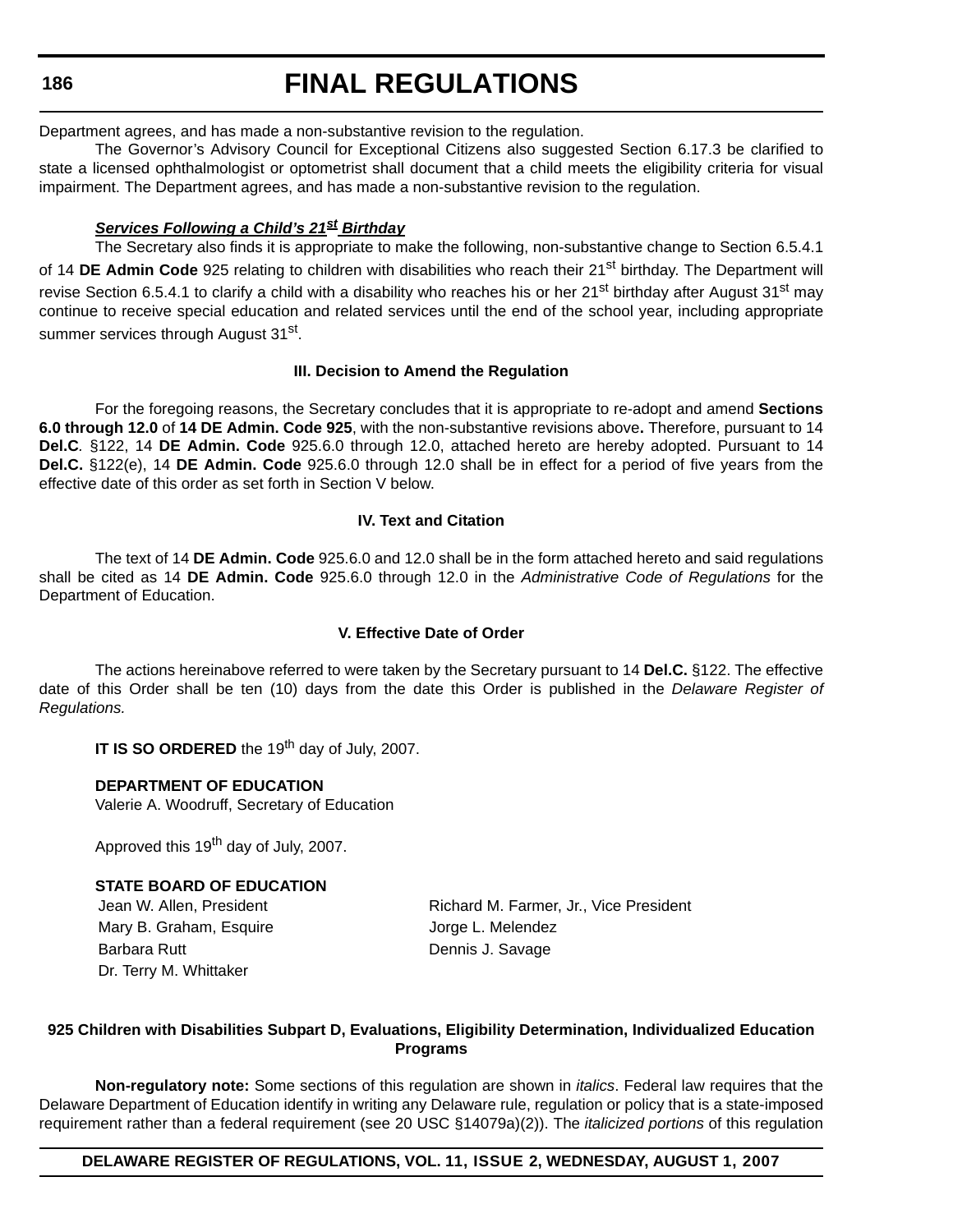are Delaware-imposed requirements for the education of children with disabilities and are not specifically required by federal special education law and regulations.

#### *(Break in Continuity of Sections)*

#### **6.0 Determination of Eligibility**

6.1 General**:** Upon completion of the administration of assessments and other evaluation measures, a group of qualified professionals and the parent of the child shall determine whether the child is a child with a disability, as defined in 14 **DE Admin. Code** 922.3.0, in accordance with **[6.1.1 6.2]** and the educational needs of the child; and the public agency shall provide a copy of the evaluation report and the documentation of determination of eligibility at no cost to the parent. *The evaluation report shall document the IEP team's discussion of the eligibility determination including, where appropriate, the additional requirements for students with a learning disability.* 

6.2 Special rule for eligibility determination**:** A child shall not be determined to be a child with a disability under these regulations if the determinant factor for that determination is:

6.2.1 Lack of appropriate instruction in reading, including the essential components of reading instruction (as defined in section 1208(3) of the ESEA);

6.2.2 Lack of appropriate instruction in math; or

6.2.3 Limited English proficiency; and

6.2.4 If the child does not otherwise meet the eligibility criteria to be determined a child with a disability as defined in 14 **DE Admin. Code** 922.3.0.

6.3 Procedures for determining eligibility and educational need**:** *Eligibility decisions may include* historical information to the extent relevant to the child's current needs. In interpreting evaluation data for the purpose of determining if a child is a child with a disability under 14 **DE Admin. Code** 922.3.0, and the educational needs of the child, each public agency shall:

6.3.1 Draw upon information from a variety of sources, including, as appropriate, aptitude and achievement tests, information acquired from response to intervention processes, parent input, and teacher recommendations, as well as information about the child's physical condition, social or cultural background, and adaptive behavior; and ensure that information obtained from all of these sources is documented and carefully considered.

6.3.2 If a determination is made that a child has a disability and needs special education and related services, an IEP shall be developed for the child in accordance with 20.0 through 24.0.

6.4 Reserved If, prior to the effective date of 6.11, a child has been identified as a child with a learning disability or an educable mental disability, and is receiving special education services from a Delaware public agency as a result of that identification, the child shall continue to be eligible for services in Delaware as a learning disabled or educably mentally disabled student until the child's reevaluation as required in 3.0. Reevaluation of such students shall apply the eligibility requirements of 6.11 and 7.0 through 12.0 as appropriate to the child's grade level as of the date of the reevaluation.

(Authority: 20 U.S.C. 1414(b)(4) and (5); 14 **Del.C.** §3110)

6.5 Other Eligibility requirements and exit criteria.

6.5.1 A child shall be entitled to receive special education and related services, and shall be eligible to be counted as a special education student for purposes of the unit funding system established under 14 **Del.C.** Ch. 17, when the child's team has determined that the child meets the eligibility criteria of at least one of the disability classifications in this section, and by reason thereof, needs special education and related services.

6.5.2 A child's IEP team may, but is not required to, determine that a child is eligible for special education and related services under more than one disability classification. The disability classification selected by the IEP team shall not be a relevant factor in determining whether the child received FAPE, provided that the child's IEP is based on the child's educational needs.

6.5.3 When an IEP team determines that a child is eligible for special education and related services under more than one disability classification, and includes the child as a special education student in the unit funding system, the LEA or other public agency shall report the child in the disability classification which best describes the effect of the disability on the child in the educational setting. The child's primary disability classification shall be recorded first on the IEP.

6.5.4 Exit Criteria: A child's eligibility for special education and related services shall terminate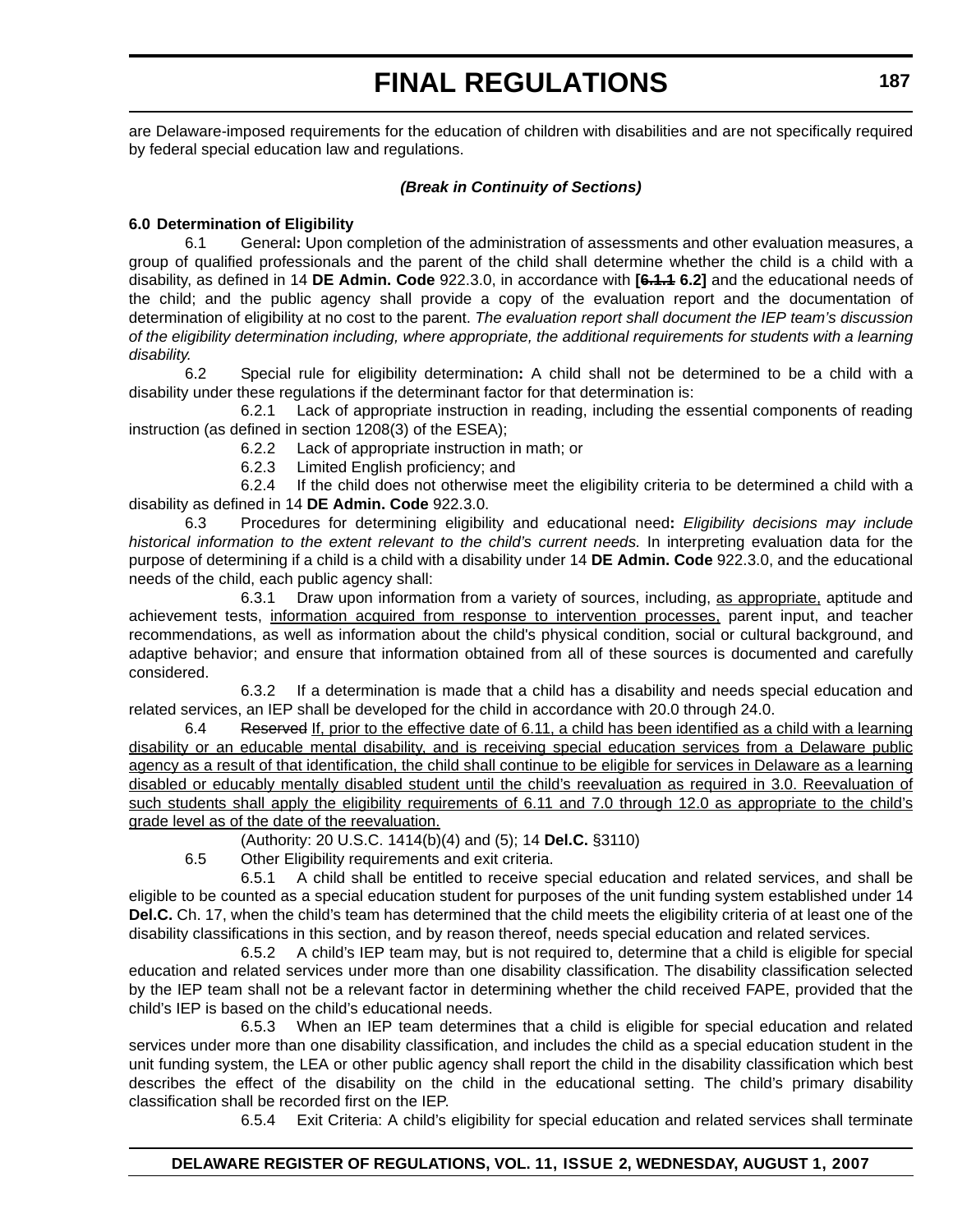when:

6.5.4.1 the child reaches his or her  $21^{st}$  birthday<sup>[</sup>; or. A child with a disability who *reaches his or her 21st birthday after August 31 may continue to receive special education and related services until the end of the school year, including appropriate summer services through August 31; or]*

6.5.4.2 the child graduates from high school with a regular high school diploma. As used in this subsection, regular high school diploma does not include a GED; or

6.5.4.3 the IEP team determines the child is no longer a child with a disability in need of special education and related services. In making such determination, the team shall consider: eligibility criteria; data based and documented measures of educational progress; and other relevant information.

6.6 Eligibility Criteria for Autism**.** The educational classification of autism encompasses the clinical condition of Autistic Disorder, as well as other typically less severe Pervasive Developmental Disorders, (i.e., Asperger Syndrome and Pervasive Developmental Disorder, Not Otherwise Specified). These conditions share important features, and together, comprise the Autistic Spectrum Disorders (ASDs). Students with educational classifications of autism may have ASD of differing severity as a function of the number and pattern of features defined in the eligibility criteria listed below.

6.6.1 In order for the IEP team to determine eligibility for special education services under the Autism category, the following is required:

6.6.1.1 All students with an educational classification of autism demonstrate a significant, qualitative impairment in reciprocal social interaction, as manifested by deficits in at least two of the following:

6.6.1.1.1 Use of multiple nonverbal behaviors to regulate social interactions;

6.6.1.1.2 Development of peer relationships;

6.6.1.1.3 Spontaneous seeking to share enjoyment, interests, or achievements with other people, including parent(s) and caregivers; or

6.6.1.1.4 Social or emotional reciprocity.

6.6.1.2 All students with an educational classification of autism also demonstrate at least one feature from either 6.6.1.2.1 or 6.6.1.2.2.

6.6.1.2.1 A qualitative impairment in communication, as manifested by:

6.6.1.2.1.1 A lack of, or delay in, spoken language and failure to compensate through gesture; 6.6.1.2.1.2 Relative failure to initiate or sustain a conversation with others; 6.6.1.2.1.3 Stereotyped, idiosyncratic, or repetitive speech; or 6.6.1.2.1.4 A lack of varied, spontaneous make believe play or social imitative play. 6.6.1.2.2 Restricted, repetitive, and stereotyped patterns of behavior, as manifested by: 6.6.1.2.2.1 Encompassing preoccupation or circumscribed and restricted patterns of interest; 6.6.1.2.2.2 Apparently compulsive adherence to specific, nonfunctional routines and rituals; 6.6.1.2.2.3 Stereotyped and repetitive motor mannerisms; or 6.6.1.2.2.4 Persistent preoccupation with parts and sensory qualities of objects. 6.6.1.3 All students with an educational classification of autism have impairments that: 6.6.1.3.1 Are inconsistent with the student's overall developmental and functional level; and 6.6.1.3.2 Result in an educationally significant impairment in important areas of functioning; and 6.6.1.3.3 Are a part of a clear pattern of behavior that is consistently manifested across a variety of people, tasks and settings, and that persists across a significant period of time; and 6.6.1.3.4 Are not primarily accounted for by an emotional disorder.

6.6.2 An educational classification of autism is established: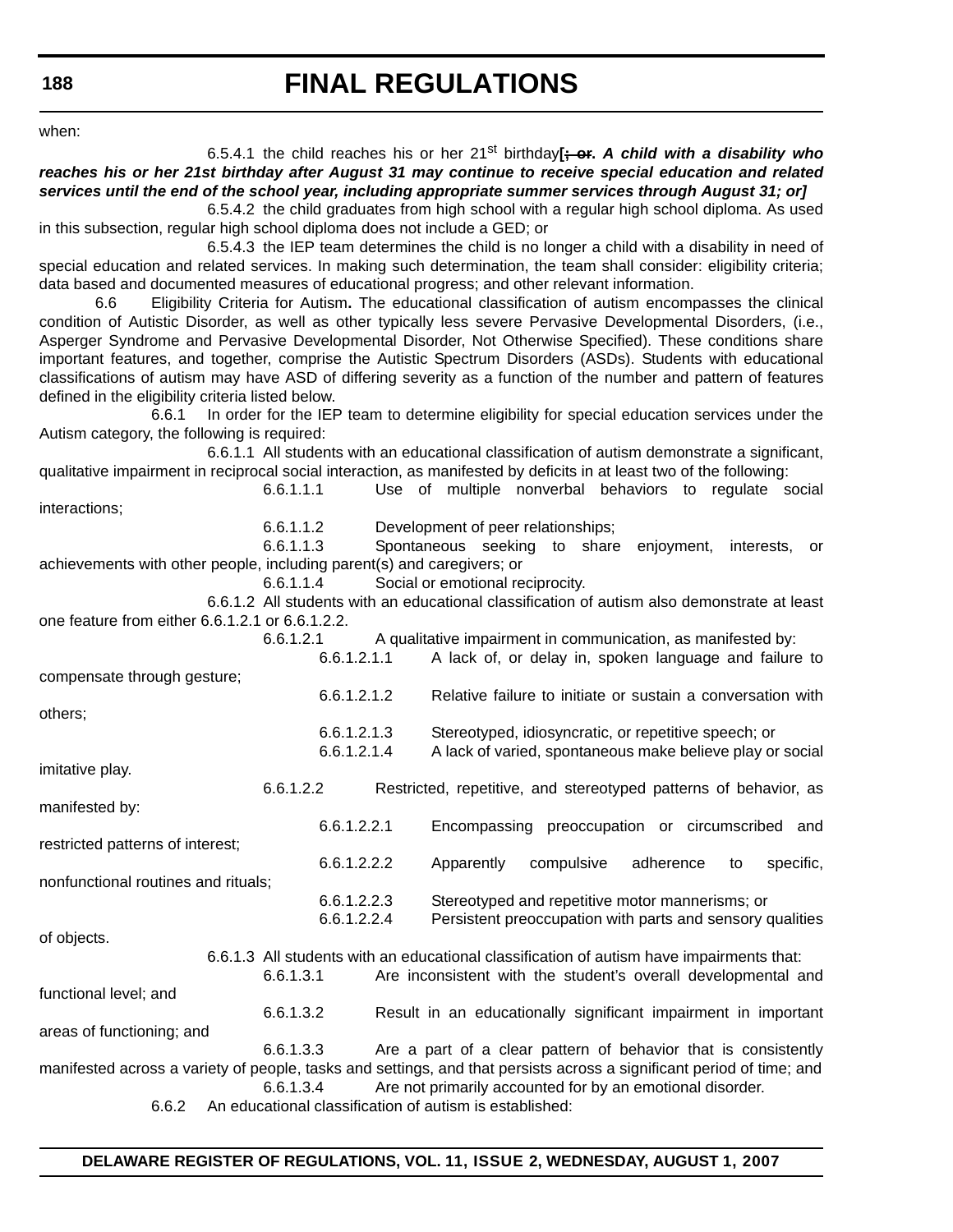6.6.2.1 Using specialized, validated assessment tools that provide specific evidence of the features of ASD described above;

6.6.2.2 By individuals who have specific training in the assessment of students with ASD in general, and in the use of the assessment procedures referred to in [6.6.3.2.4 6.6.2.1]; and

6.6.2.3 Based upon an observation of the student in a natural education environment, an observation under more structured conditions, and information regarding the student's behavior at home.

6.6.3 Age of Eligibility: The age of eligibility for children with autism shall be from birth through age 20, inclusive.

6.7 Eligibility Criteria for Developmental Delay**:** A developmental delay is a term applied to a young child who exhibits a significant delay in one or more of the following developmental domains: cognition, communication (expressive and receptive), physical (gross motor and fine motor) social emotional functioning and adaptive behavior. A developmental delay shall not be primarily the result of a significant visual or hearing impairment.

6.7.1 In order for an IEP team to determine eligibility for special education services under the Developmental Delay category, the following is required:

6.7.1.1 Standardized test scores of 1.5 or more standard deviations below the mean in two or more of the following developmental domains: cognition, communication (expressive and/or receptive), physical (gross motor and fine motor) social emotional functioning and adaptive behavior; or

6.7.1.2 Standardized test scores of 2.0 or more standard deviations below the mean in any one of the developmental domains listed above; or

6.7.1.3 Professional judgment of the IEP team that is based on multiple sources of information used in the assessment process and with justification documented in writing in the evaluation report of a significant difference between the child's chronological age and his or her current level of functioning. A significant difference is defined as a minimum of a 25% delay in comparison to same aged peers.

6.7.2 Multiple sources and methods of information shall be used in the determination of eligibility for service provision. An assessment shall include, but not be limited to, the following sources of information:

6.7.2.1 Developmental and medical history;

6.7.2.2 Interview with the child's parent or primary caregiver;

6.7.2.3 Behavioral observations;

6.7.2.4 Standardized norm referenced instruments; and

6.7.2.5 Other assessments which could be used for intervention planning, such as dynamic or criterion referenced assessments, behavior rating scales, or language samples.

6.7.3 The assessment of a child suspected of a developmental delay shall be culturally and linguistically sensitive.

6.7.4 Age of eligibility: The age of eligibility for classification under the developmental delay classification is from the third birth date until the ninth birth date.

6.8 Eligibility Criteria for Deaf Blind**:** An IEP team shall consider the following in making a determination that a child has a deaf blind condition:

6.8.1 A qualified physician or licensed audiologist shall document that a child has a hearing loss so severe that he or she cannot effectively process linguistic information through hearing, with or without the use of a hearing aid. Such documentation shall be based upon a formal observation or procedure; and a licensed ophthalmologist or optometrist shall document that a child has a best, corrected visual acuity of 20/200 or less in the better eye, or a peripheral field so contracted that the widest lateral field of vision subtends less than 20 degrees; and

6.8.2 An IEP team shall consider the documentation of auditory and visual impairment in addition to other information relevant to the child's condition in determining eligibility for special education under the above definition.

6.8.3 Classification as a child who is deaf blind shall be made by the IEP team after consideration of the above eligibility criteria.

6.8.4 Age of Eligibility: The age of eligibility for children identified under this definition shall be from birth through 20 years, inclusive.

6.9 Eligibility Criteria for Emotional Disturbance: The IEP team shall consider documentation of the manifestation of the clusters or patterns of behavior associated with emotional disturbance and documentation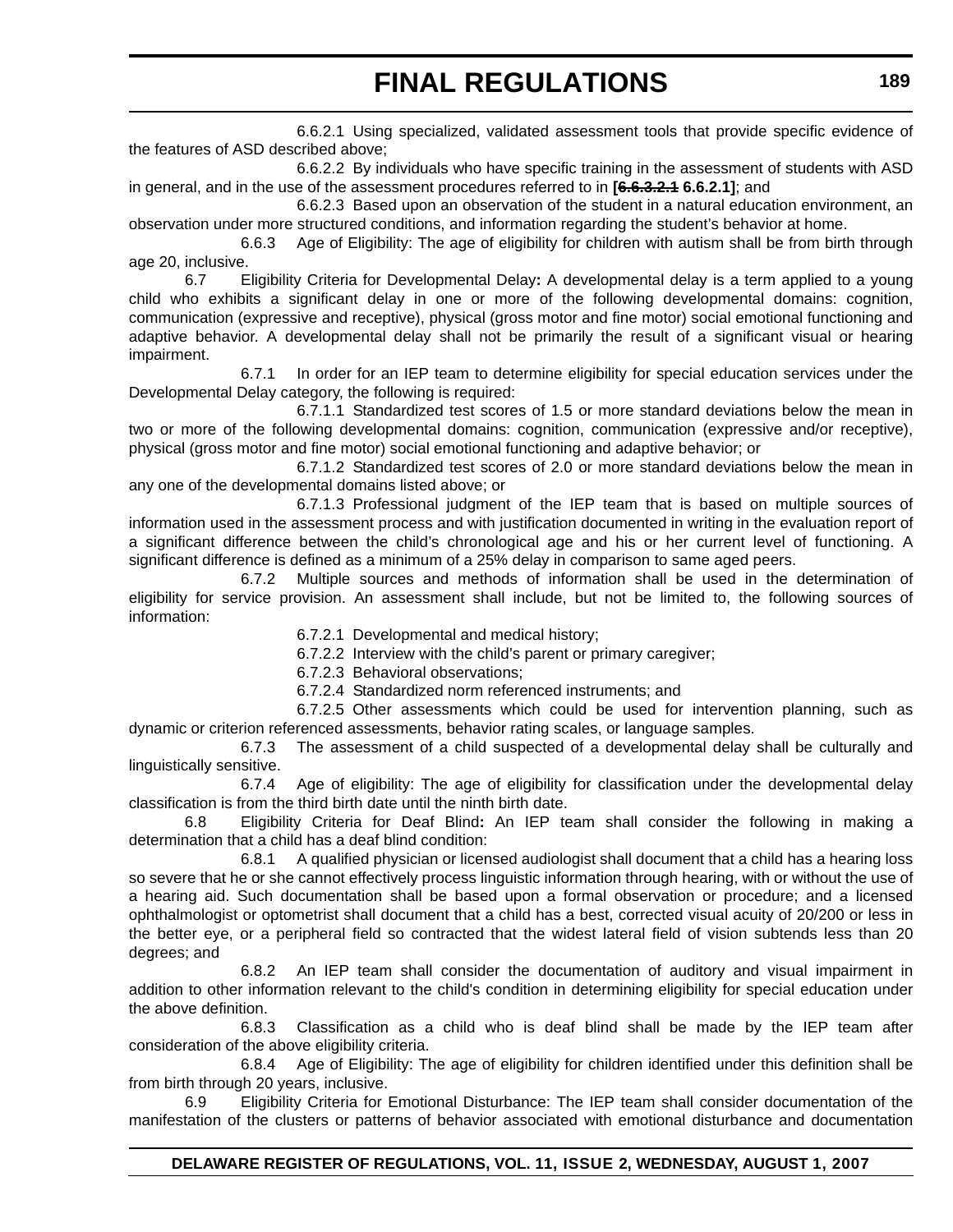from multiple assessment procedures. Such procedures shall include, but not be limited to, an evaluation by either a licensed or certified school psychologist, or a licensed psychiatrist, classroom observations by teacher(s) and at least one other member of the IEP team, a review of records, standardized rating scales, and child interviews.

6.9.1 The documentation shall show that the identified behaviors have existed over a long period of time and to a marked degree, and:

6.9.2 Adversely affect educational performance. This means that the child's emotions and behaviors directly interfere with educational performance. It also means that such interference cannot primarily be explained by intellectual, sensory, cultural, or health factors, or by substance abuse; and

6.9.2.1 Are situationally inappropriate for the child's age. This refers to recurrent behaviors that clearly deviate from behaviors normally expected of other students of similar age under similar circumstances. That is, the student's characteristic behaviors are sufficiently distinct from those of his or her peer groups; or

6.9.2.2 Preclude personal adjustment or the establishment and maintenance of interpersonal relationships. This means that the child exhibits a general pervasive mood of unhappiness or depression, or is unable to enter into age appropriate relationships with peers, teachers and others; and

6.9.3 The age of eligibility for children identified under this definition shall be from the  $4<sup>th</sup>$ birthday through 20 years, inclusive.

6.10 Eligibility Criteria for Hearing Impairment**:** A qualified physician or licensed audiologist shall document that a child has a hearing loss such that it makes difficult or impossible the processing of linguistic information through hearing, with or without amplification. Such documentation shall be based upon a formal observation or procedure; and

6.10.1 The IEP team shall consider the documentation of hearing impairment in addition to other information relevant to the child's condition in determining eligibility for special education under the above definition.

6.10.2 The age of eligibility of children identified under this definition shall be from birth through 20 years, inclusive.

6.11 Eligibility Criteria for Learning Disability**:**

6.11.1 Reserved. Elimination of discrepancy model: As of the effective date of this section, public agencies shall not use discrepancy between achievement and intellectual ability to determine eligibility for special education and related services under the learning disability category.

6.11.2 Reserved. Existence of a learning disability: As of the effective date of this section, and subject to the requirements of 6.11.3, public agencies shall use the standards and procedures in 7.0 through 11.0 to determine whether a child is eligible for special education and related services under the learning disability category.

6.11.3 Reserved. Phase in of response to intervention procedures:

6.11.3.1 Reserved. Elementary school children: No later than the beginning of the 2008- 2009 school year, public agencies shall use the standards and procedures in 7.0 through 12.0, including the response to intervention process, to determine whether a child in elementary school (as elementary school is defined by the public agency) is eligible for special education and related services under the learning disability category.

6.11.3.2 Reserved. Other students: No later than the beginning of the 2009-2010 school year, public agencies shall use the standards and procedures in 7.0 to 12.0, including the response to intervention process, to determine whether a student is eligible for special education and related services under the learning disability category.

6.11.4 Reserved. Use of response to intervention procedures for 2007-2008: During the 2007- 2008 school year, public agencies are permitted to use the response to intervention procedures in 12.0 to determine whether a child is eligible for special education and related services as a result of a learning disability. Local education agencies implementing response to intervention procedures during the 2007-2008 school year may do so in all or some of its schools, and at all or some grade levels.

6.11.5 The age of eligibility for students identified under this definition shall be from the fourth birthday through 20 years inclusive.

6.12 Eligibility Criteria for Mental Disability:Eligibility Criteria for Mental Disability: In order for the IEP team to determine eligibility for special education services under the Mental Disability category, the following is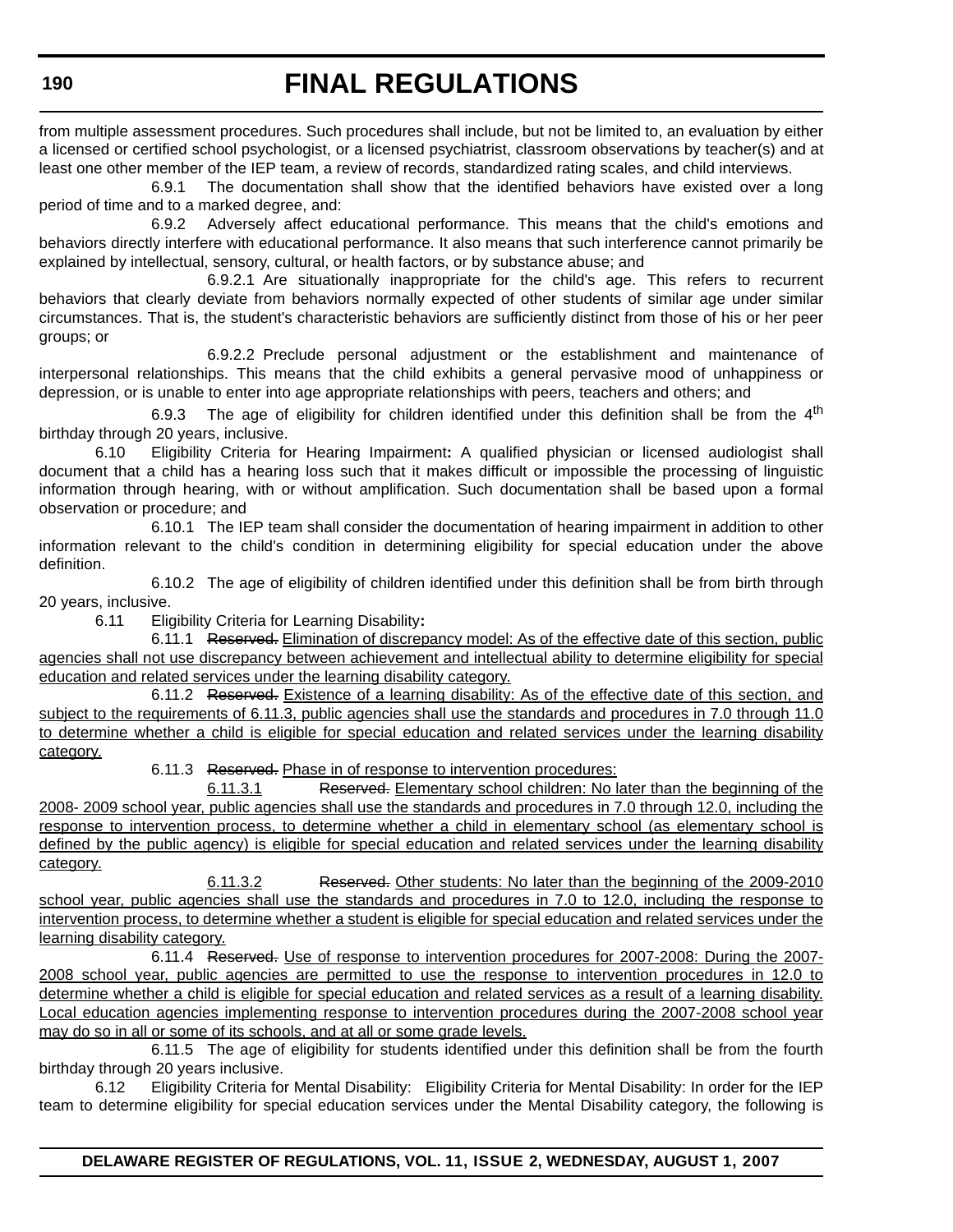required:

6.12.1 A level of intellectual functioning, as indicated below:

6.12.1.1 Educable Mental Disability: IQ 50 to 70 +/to 5 points;

6.12.1.2 Trainable Mental Disability: IQ 35 to 50 +/to 5 points;

6.12.1.3 Severe Mental Disability: IQ below 35; and Significant limitations in two or more areas of adaptive behavior, including communication, self care, home and school living, social and interpersonal, community use, self direction and coping, health and safety, functional academics, leisure, play and work.

6.12.2 Assessment for both intellectual functioning and adaptive behavior shall be conducted by a licensed psychologist or certified school psychologist.

6.12.3 Reserved. Additional requirements for eligibility for Educable Mental Disability: In addition to the other requirements of 6.12, eligibility for special education services under the Educable Mental Disability category shall require written documentation that the child's response to scientific, research based intervention was assessed in accordance with 12.0.

6.12.3.1 This requirement shall apply no later than the beginning of the 2008-2009 school year for children in elementary school (as elementary school is defined by the public agency) and no later than the beginning of the 2009-2010 school year for all other children.

6.12.3.2 During the 2007-2008 school year, public agencies are permitted, but not required, to assess the child's response to scientific, research based intervention in determining a child's eligibility for special education services under the Educable Mental Disability category.

6.12.4 Age of Eligibility: The age of eligibility for children identified as Trainable Mental Disability and Severe Mental Disability shall be from the third birthday through 20 years, inclusive. Children identified as Educable Mental Disability shall be from the fourth birthday through 20 years, inclusive. These children may be served at age 3, as having a Developmental Delay.

6.13 Eligibility Criteria for Orthopedic Impairment**:** In order for an IEP team to determine eligibility for special education services under the orthopedic impairment category, the following is required:

6.13.1 A qualified physician shall document that a child has an orthopedic impairment in order to be considered for special education and related services.

6.13.2 The IEP team shall consider the child's need for special education and related services if the orthopedic impairment substantially limits one or more major activities of daily living and the child has:

6.13.2.1 Muscular or neuromuscular disability(ies) which significantly limit(s) the ability to communicate, move about, sit or manipulate the materials required for learning; or

6.13.2.2 Skeletal deformities or other abnormalities which affect ambulation, posture, and body use necessary for performing educational activities.

6.13.3 Determination by the IEP team of eligibility for services shall be based upon data obtained from:

6.13.3.1 Medical records documenting the physical impairment (required) and current prescriptions (e.g., O.T., P.T., medications, etc., if available);

6.13.3.2 Results from physical and occupational therapist screening(s) using appropriate measures which identify educational and related service needs, as well as environmental adjustments necessary*;* and

6.13.3.3 Prior program or school records (if available), and, when determined necessary, a speech and language evaluation, adaptive behavior scale, vision or hearing screening, social history or psychological evaluation.

6.13.4 For purposes of initial eligibility or continued eligibility determination, at least one of the following, and as many as are appropriate for the child's needs; physical therapist, occupational therapist, or nurse, shall be members of the IEP team.

6.13.5 Age of Eligibility: The age of eligibility for children with orthopedic impairments shall be from the third birthday through 20 years, inclusive.

6.14 Eligibility Criteria for Other Health Impairment: In order for an IEP team to determine eligibility for special education services under the Other Health Impairment category, the following is required:

6.14.1 Documentation from a qualified physician that a child has a chronic or acute health problem.

6.14.2 For ADD and ADHD, the above requirement and a school team of qualified evaluators that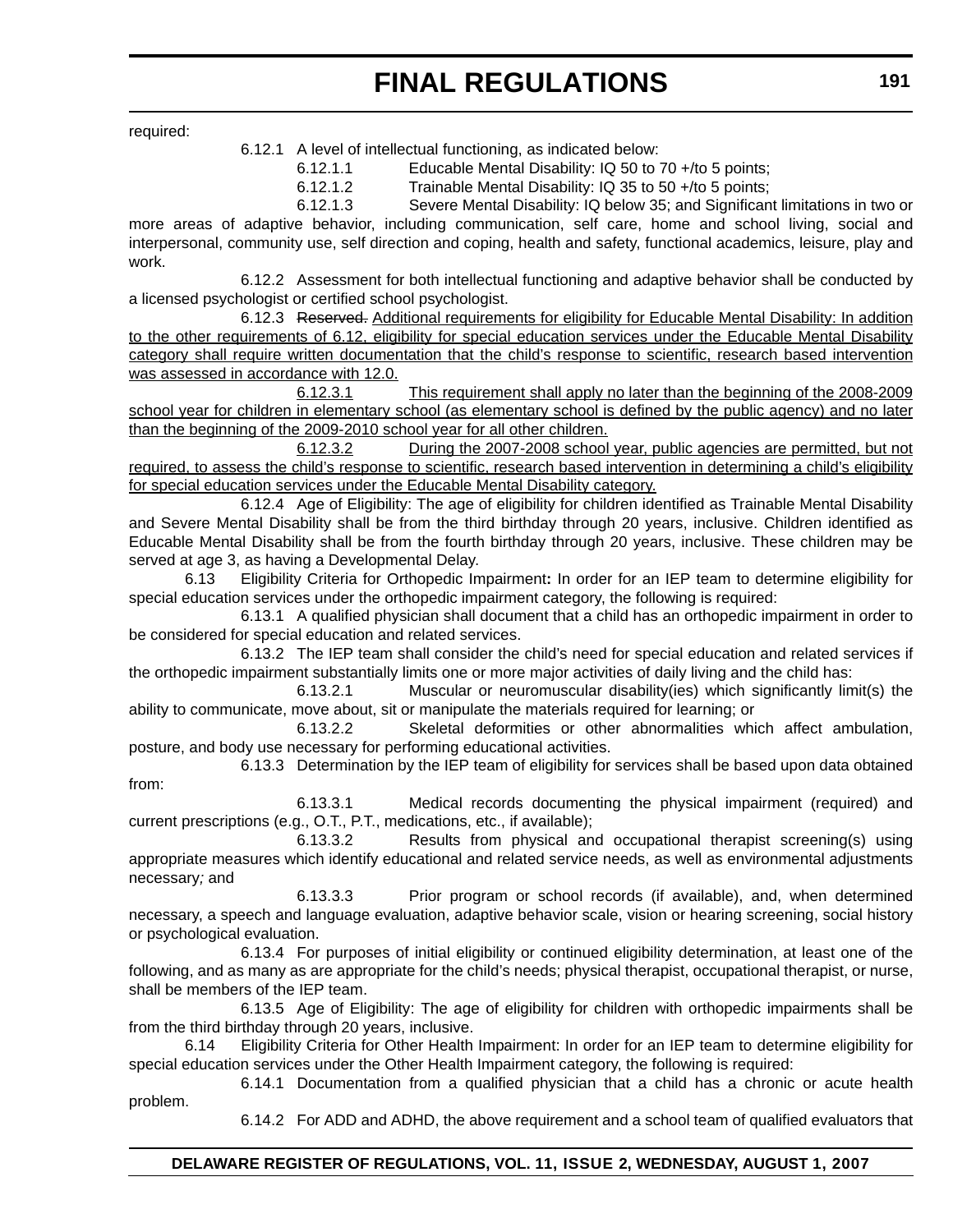**192**

# **FINAL REGULATIONS**

determine the child exhibits: 6.14.2.1 Six (or more) of the following symptoms of inattention for at least six months, to a degree that is maladaptive and inconsistent with developmental level; 6.14.2.1.1 Often fails to give close attention to details or makes careless mistakes in schoolwork, work, or other activities; 6.14.2.1.2 Often has difficulty sustaining attention in tasks or play activities; 6.14.2.1.3 Often does not seem to listen when spoken to directly; 6.14.2.1.4 Often does not follow through on instructions and fails to finish schoolwork, chores, or duties in the work place (not due to oppositional behavior or failure to understand instructions); 6.14.2.1.5 Often has difficulty organizing tasks and activities; 6.14.2.1.6 Often avoids, dislikes, or is reluctant to engage in tasks that require sustained mental effort (such as school work or homework); 6.14.2.1.7 Often loses things necessary for tasks or activities (e.g., toys, school assignments, pencils, books, or tools); 6.14.2.1.8 Is often easily distracted by extraneous stimuli; 6.14.2.1.9 Is often forgetful in daily activities; or 6.14.2.2 Six (or more) of the following symptoms of hyperactivity impulsivity have persisted for at least six months to a degree that is maladaptive and inconsistent with developmental level: 6.14.2.2.1 Often fidgets with hands or feet and squirms in seat; 6.14.2.2.2 Often leaves seat in classroom or in other situations in which remaining seated is expected; 6.14.2.2.3 Often runs about or climbs excessively in situations in which it is inappropriate (in adolescents or adults, may be limited to subjective feelings of restlessness); 6.14.2.2.4 Often has difficulty laying or engaging in leisure activities quietly; 6.14.2.2.5 Is often "on the go" or often acts as if "driven by a motor"; 6.14.2.2.6 Often talks excessively; 6.14.2.2.7 Often blurts out answers before questions have been completed; 6.14.2.2.8 Often has difficulty waiting turn; 6.14.2.2.9 Often interrupts or intrudes into conversations or games; and 6.14.2.3 Some hyperactive impulsive or inattentive symptoms that caused impairment were present before seven years of age; 6.14.2.4 A clear pattern that is consistently manifested across a variety of people, tasks and settings, and that persists across a significant period of time; 6.14.2.5 Clear evidence of clinically significant impairment in social, academic or occupational functioning; and 6.14.2.6 The symptoms do not occur exclusively during the course of a pervasive developmental disorder, schizophrenia, or other psychotic disorder, and are not better accounted for by another mental disorder (e.g. mood disorder, anxiety disorder, dissociative disorder, or personality disorder). 6.14.3 Determination by the IEP team of eligibility for services shall be based upon data obtained from:

6.14.3.1 Written documentation from the formative intervention process used with the student under 14 **DE Admin. Code** 923.11.9 (relating to referral to Intervention Support Team). The documentation shall include a clear statement of the student's presenting problem(s); summary of diagnostic data collected, and the sources of that data; and summary of interventions implemented to resolve the presenting problem(s) and the effects of the interventions; and

6.14.3.2 Medical records documenting the health impairment or, in the case of students with ADD and ADHD, medical or psychological records documenting that a child has such health impairment and determination by a school team of qualified evaluators, or, in the case of reevaluation, the IEP team, including the school psychologist, that the child exhibits the criteria listed in 4.11.2.

6.14.4 For purposes of initial eligibility or continued eligibility determination, the school psychologist and the school nurse shall be members of the IEP team.

6.14.5 Age of Eligibility: The age of eligibility for children with Other Health Impairments shall be from the third birthday through 20 years, inclusive.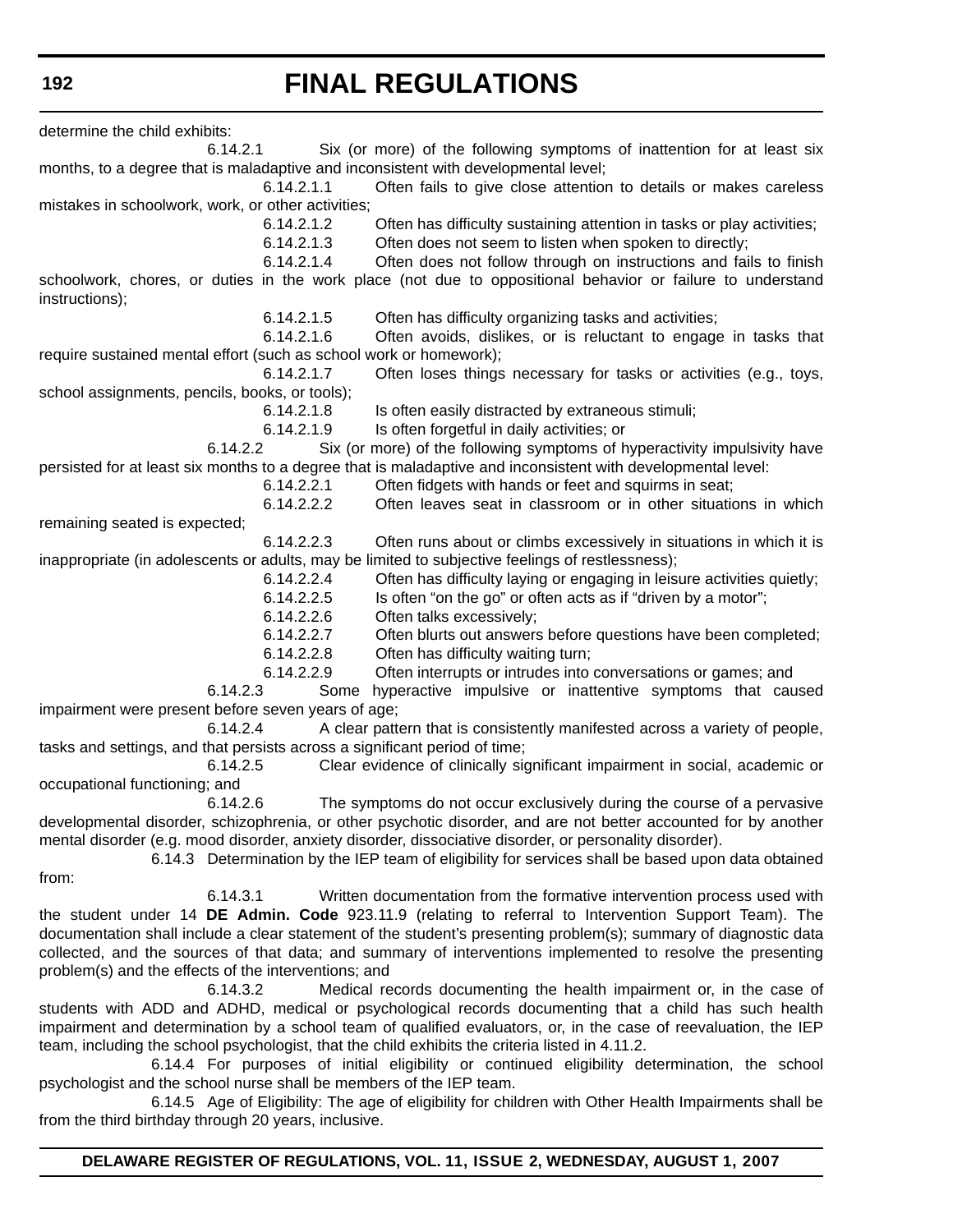6.15 Eligibility Criteria for Speech and/or Language Impairment: In determining eligibility under the Speech and Language classification, the IEP team shall consider the results of an evaluation conducted by a licensed Speech and Language Pathologist which identifies one or more of the following conditions: an articulation disorder, a language disorder, dysfluent speech; or a voice disorder.

6.15.1 The age of eligibility for children identified under this definition shall be from the fifth birthday through 20 years, inclusive, except where speech and language therapy is provided as a related service. In the latter instance, the age of eligibility shall correspond with that of the identified primary disability condition.

6.16 Eligibility Criteria for Traumatic Brain Injury**.** A qualified physician shall document that a child has a traumatic brain injury in order to be considered for special education and related services under the above definition.

6.16.1 The IEP team shall consider the child's need for special education and related services if the traumatic brain injury substantially limits one or more major activities of daily living.

6.16.2 The age of eligibility for children under this definition shall be from the third birthday through 20 years, inclusive.

6.17 Eligibility Criteria for Visual Impairment including Blindness:

6.17.1 Legally Blind Blindness shall be defined as a visual acuity of 20/200 or less in the better eye with best correction, or a peripheral field so contracted that the widest diameter of such field subtends less than 20 degrees.

6.17.2 Partially Sighted shall be defined as a visual acuity between 20/70 and 20/200 in the better eye after best correction, or a disease**[, condition or impairment]** of the eye or visual system that seriously affects visual function directly, not perceptually. Partially sighted shall also include a degenerative eye disease, which in the opinion of a licensed ophthalmologist or optometrist, is expected to reduce, in the future, either visual acuity or visual field, resulting in partial sight or blindness**.** A visual impairment may be accompanied by one or more additional disabilities, but does not include visual perceptual or visual motor dysfunction resulting solely from a learning disability.

6.17.3 A licensed ophthalmologist or optometrist shall document that a child has at best, corrected visual acuity of 20/200 or less in the better eye, or a peripheral field so contracted that the widest diameter of such field subtends less than 20 degrees**,** legally blind (for blindness), or a visual acuity of 20/70 or less in the better eye after all correction (for partially sighted), or a degenerative eye disease**[, or has a disease, condition or impairment of the eye or visual system that seriously affects visual function directly, not perceptually]**.

6.17.4 The IEP team shall consider the documentation of visual impairment in addition to other information relevant to the child's condition in determining eligibility for special education under the above definition.

6.17.5 The age of eligibility for children identified under this definition shall be from birth through 20 years, inclusive.

6.18 Eligibility Criteria for Preschool Speech Delay (3 and 4 year olds only):

6.18.1 A speech disability is defined as a communication disorder or delay involving articulation, voice quality, or speech fluency to such a degree that it interferes with a child's overall communicative performance.

6.18.2 In order to determine a significant delay or disorder in this area, the child shall receive a speech and language evaluation conducted by a licensed Speech and Language Pathologist.

6.18.2.1 A speech and language evaluation shall include assessment of articulation, receptive language and expressive language as measured by a standardized norm based instrument. It is strongly recommended that the evaluation include clinical observations or an assessment of oral motor functioning, voice quality and speech fluency. Results of the evaluation may identify a significant delay or disorder in one or more of the following areas:

6.18.2.1.1 Articulation errors of sounds that are considered to be developmentally appropriate for the child's age as measured by an articulation test,

6.18.2.1.2 Conversational speech that is not developmentally appropriate for the child's age as measured by a speech and language pathologist,

6.18.2.1.3 Oral motor involvement which may affect the development of normal articulation, 6.18.2.1.4 Speech fluency, or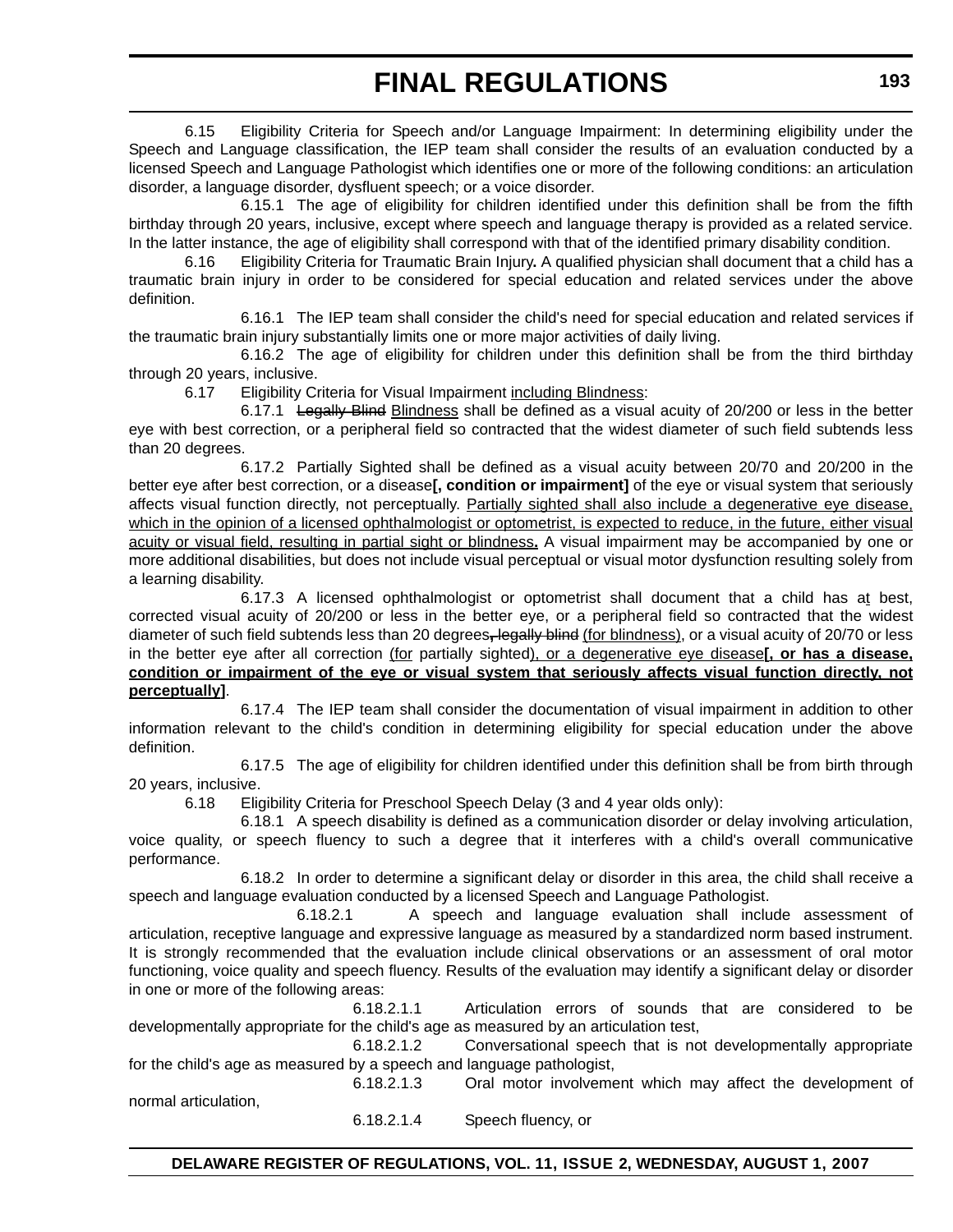6.18.2.1.5 Voice quality

6.18.3 Results of the evaluation may indicate a significant delay in receptive and expressive language which warrants further evaluation. In this event, the child is to be referred for a multidisciplinary evaluation to determine if he/she meets the eligibility criteria for developmental delay.

6.18.4 The age of eligibility for preschool children identified under this definition shall be from the third birth date until the fifth birth date.

(Authority: 14 **Del.C.** §3110)

### *(Break in Continuity of Sections)*

### **12.0 Reserved. Response to Intervention Procedures.**

12.1 Each public agency shall establish and implement procedures to determine whether a child responds to scientific, research-based interventions (RTI) for reading and mathematics.

12.1.1 Agencies may also establish and implement procedures to determine whether a child responds to scientific, research-based interventions in oral expression, listening comprehension, and written expression.

12.2 Public agencies shall use rubrics approved by DOE to evaluate and select programs of instruction, and Tier 2 and Tier 3, interventions for reading and mathematics.

 12.3 Instructional screening and progress monitoring instruments used as part of RTI procedures shall be curriculum based.

12.4 RTI procedures, including the same frequency and intensity of instruction, and small group settings available to all students, shall apply to children with disabilities who already receive special education and related services. RTI procedures shall not be required for students who participate in Alternate Assessment based on Alternate Achievement standards (AA-AAS).

12.4.1 IEP teams of children with disabilities may specialize the instruction and method of delivering interventions under RTI procedures.

12.4.2 IEP teams may also determine that a child with a disability requires more intensity or frequency of instruction, or smaller group settings than would otherwise be provided under RTI procedures.

12.5 RTI procedures shall include the tiers and types and duration of services and interventions described in 12.6 through 12.10.

12.6 Tier 1: Core Classroom Instruction: Tier 1 services shall be designed to be delivered in a general education setting, by a general education teacher. Instruction shall be delivered with fidelity as part of a scientifically based core curriculum and matched to student need.

12.6.1 Universal Tier 1instructional screenings for reading and mathematics shall be conducted at least 3 times each regular school year at routine and fairly spaced intervals. The first screening shall be conducted within 2 weeks of the beginning of the regular school year, or within 2 weeks of the child's entry into school.

12.6.2 Children who score at or below the  $25<sup>th</sup>$  percentile on any instructional screening, and children with disabilities already receiving special education and related services, shall be provided Tier 2 interventions.

12.6.3 A school based team (such as a literacy team, a leadership team or a grade-level team) shall review the program and progress of any child who does not score at benchmark on any instructional screening, but who does score above the  $25<sup>th</sup>$  percentile, to assure that the child is receiving differentiated, needsbased instruction. In addition, the team's review shall include the fidelity of program implementation, pacing and appropriateness of instructional groupings.

12.6.3.1 The child's progress toward end of year benchmarks shall **[occur be monitored]** at least once every 2 weeks until progress monitoring consistently demonstrates that the child is on a trajectory to meet end of year benchmarks.

12.6.3.2 If, after 6 weeks of progress monitoring, the child is not on a trajectory to meet end of the year benchmarks, the child shall be provided Tier 2 interventions unless the school based team specifically determines that further progress monitoring is required before additional interventions are provided.

12.7 Tier 2: Intervention: Tier 2 interventions shall be designed to be delivered primarily in the general education setting, by a general education teacher, but may be delivered in other or additional settings or by other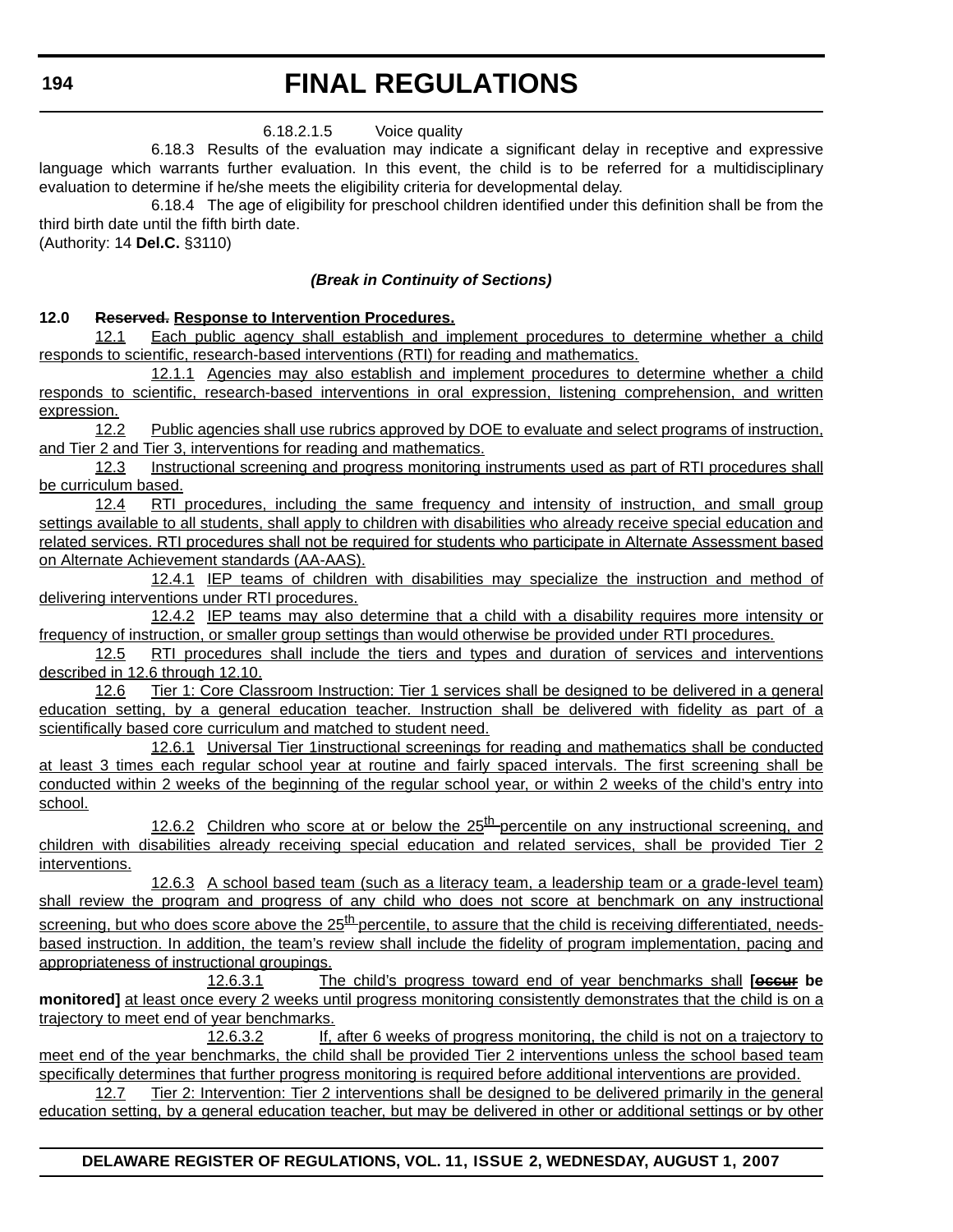trained staff as appropriate to the specific intervention. It shall be implemented with fidelity to its scientific research base and matched to student need.

12.7.1 Tier 2 intervention shall be in addition to regularly scheduled core instruction in the general education curriculum, and shall be delivered in small group, at least 3 times each school week for at least 30 minutes per session.

12.7.2 Tier 2 interventions shall be delivered for at least 6 school weeks. Progress shall be monitored weekly against established benchmarks.

12.7.3 If, after 6 school weeks of Tier 2 intervention, a child has made no progress toward benchmarks, or has made progress, but is not on a trajectory to meet end-of-year benchmarks, an Intervention Support Team (IST) formulated in accordance with 14 **DE Admin. Code** 923.11.9, shall meet to review the child's program and progress, to assure that the child is receiving differentiated, needs-based instruction. In addition, the IST's review shall include fidelity of program implementation, pacing, and appropriateness of instructional groupings. Based on its review, the IST shall determine whether: additional assessments are required; additional changes to instructional or behavioral methods are required; or the child requires Tier 3 intervention.

12.7.4 If, after an additional 6 school weeks of Tier 2 intervention (or up to a total of 12 school weeks of intervention) a child has made no progress toward benchmarks, or has made progress, but is not on a trajectory to meet end-of-year benchmarks, the child shall begin receiving Tier 3 intervention as outlined by the IST.

12.8 Tier 3: Intervention: Tier 3 interventions shall be designed to be delivered primarily in the general education setting, by a general education teacher and additional staff, but is likely to be delivered in other or additional settings, or by other trained staff as appropriate to the specific intervention. It shall be implemented with fidelity to its scientific research base and matched to the student's needs.

12.8.1 Tier 3 intervention shall be in addition to regularly scheduled core instruction in the general education curriculum, and shall be delivered in group settings smaller than those for intervention delivered in Tier 2, at least 5 times each school week for at least 30 minutes per session.

12.8.2 Tier 3 interventions shall be delivered for at least 6 school weeks. Progress shall be monitored weekly against established benchmarks.

12.8.3 If, after 6 school weeks of Tier 3 interventions (or up to a total of 18 school weeks of intervention), a child has made no progress toward benchmarks, the IST shall refer the child for an initial evaluation for special education services

12.8.4 If, after 6 school weeks of Tier 3 interventions (or up to a total of 18 school weeks of intervention), a child has made progress toward benchmarks, but is not on a trajectory to meet end-of-year benchmarks, the IST shall meet to review the child's program and progress, to assure that the child is receiving differentiated needs-based instruction. In addition, the IST's review shall include fidelity of program implementation, pacing, and appropriateness of instructional groupings. Based on its review, the IST shall determine whether: additional assessments are required; additional changes to instructional or behavioral methods are required; or the child should be referred for an initial evaluation for special education services.

12.8.5 If, after an additional 6 school weeks of Tier 3 interventions (or up to a total of 24 school weeks of interventions), a child has made progress toward benchmarks, but is not on a trajectory to meet end-ofyear benchmarks, the IST shall refer the child for an initial evaluation for special education services.

12.9 RTI procedures shall also be designed to permit students to move between tiers of intervention based on the child's progress against benchmarks as measured through weekly progress monitoring. Weekly progress monitoring shall continue after a student is referred for an initial special education evaluation and for any student who is evaluated and determined eligible for special education and related services after receiving the interventions required in this section. In addition, the child's IEP team shall specifically consider the information gathered about the child's response to interventions, and the results of ongoing progress monitoring, in developing and revising the child's IEP. Subject to 3.0, a public agency shall initiate a reevaluation when ongoing progress monitoring indicates that the child's performance in reading or mathematics has improved such that the child may no longer require special education and related services.

12.10 If 80% or more of children in a classroom score below benchmark on any instructional screening, a school-based team, including a building level administrator, shall meet to consider the need for additional classroom supports and strategies.

12.11 Consistent with 1.0 through 5.0, a parent of a child may initiate a request for an initial evaluation at any time, including during the RTI process. The public agency may grant or decline the request. If the public agency declines to conduct the initial evaluation, it must provide written notice consistent with 14 **DE Admin. Code**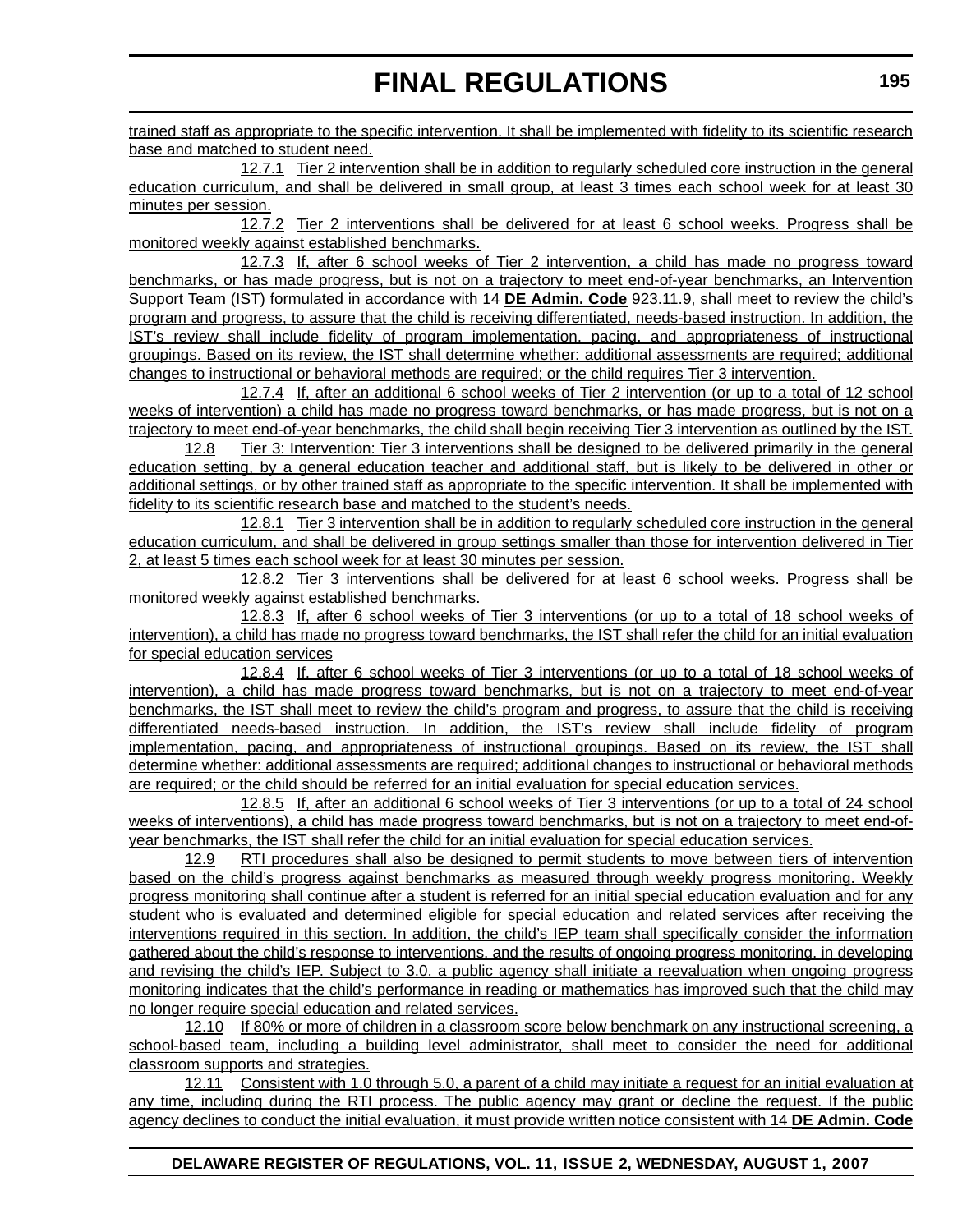#### **196**

# **FINAL REGULATIONS**

926.3.0. If the public agency agrees to conduct an initial evaluation, the evaluation shall be completed, and an eligibility determination made, within the timeframe established in 2.3. However, a child may be determined ineligible for services under the learning disability or educable mentally disabled categories where there are insufficient data to demonstrate that the child was provided appropriate instruction in the regular education setting, or where there is insufficient data-based documentation of repeated assessments of achievement. If a child is determined ineligible for special education services on these grounds, the child may be referred back to an IST to gather the required documentation and data by completing the RTI process. Eligibility for special education services may then be reconsidered at the request of the parent or a member of the IST.

(Authority: 20 U.S.C. 1221e-3; 1401(30); 1414(b)(6); 14 **Del.C.** §3110)

**\*Please Note: As the rest of the sections were not amended since the proposal in the June 2007 issue, they are not being published here. Please refer to the June 2007** *Register***, page 1761 (10 DE Reg. 1761) or contact the Department of Education for more information.** 

**A complete set of the rules and regulations for the Department of Education are available at: http://regulations.delaware.gov/AdminCode/title14/index.shtml#TopOfPage**

## **[DEPARTMENT OF HEALTH AND SOCIAL SERVICES](http://www.dhss.delaware.gov/dhss/dph/index.html) DIVISION OF PUBLIC HEALTH** Statutory Authority: 16 Delaware Code, Section 122(1), (3)a and 11(8) (16 **Del.C.** §122(1), (3)a and 11(8))

### **[ORDER](#page-3-0)**

#### **4469 Personal Assistance Services Agencies**

#### **Nature of the Proceedings:**

Delaware Health and Social Services ("DHSS") initiated proceedings to adopt the State of Delaware Regulations Governing Personal Assistance Services Agencies. The DHSS proceedings to adopt regulations were initiated pursuant to 29 **Delaware Code** Chapter 101 and authority as prescribed by 16 **Delaware Code**, Section 122(1), (3)a and 11(8).

On March 1, 2007 (Volume 10, Issue 9), DHSS published in the *Delaware Register of Regulations* its notice of proposed regulations, pursuant to 29 **Delaware Code** Section 10115. It requested that written materials and suggestions from the public concerning the proposed regulations be delivered to DHSS by March 31, 2007, or be presented at a public hearing on March 27, 2007, after which time the DHSS would review information, factual evidence and public comment to the said proposed regulations.

Written and verbal comments were received during the public comment period and evaluated. The results of that evaluation are summarized in the accompanying "Summary of Evidence."

#### **Findings of Fact:**

Based on comments received, non-substantive changes were made to the proposed regulations. The Department finds that the proposed regulations, as set forth in the attached copy should be adopted in the best interest of the general public of the State of Delaware.

THEREFORE, IT IS ORDERED, that the proposed State of Delaware Regulations Governing Personal Assistance Services Agencies are adopted and shall become effective Aug. 10, 2007, after publication of the final regulation in the *Delaware Register of Regulations*.

Vincent P. Meconi, Secretary, 7/16/07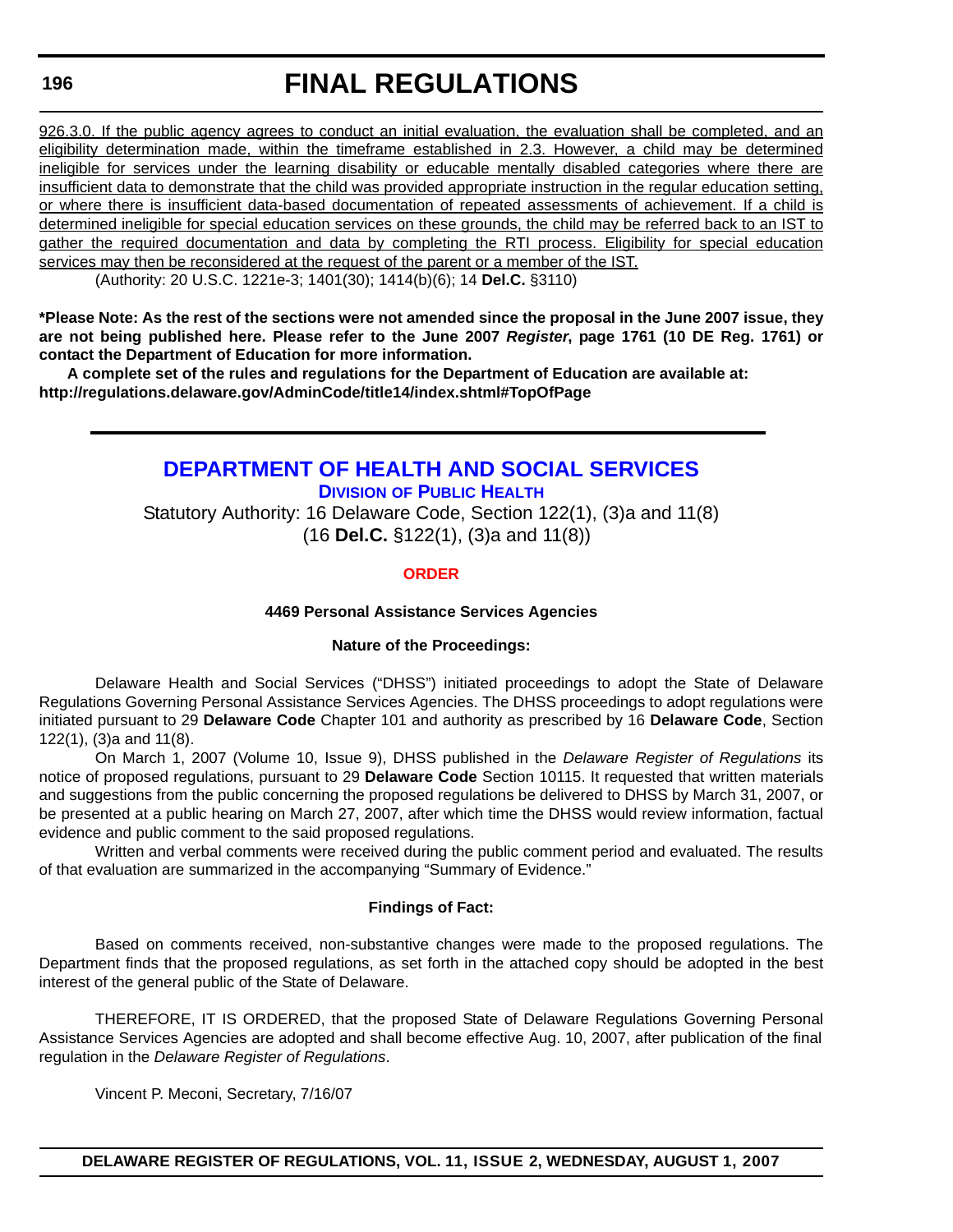#### **Summary of Evidence**

In accordance with Delaware Law, public notices regarding proposed Department of Health and Social Services (DHSS) Regulations Governing Personal Assistance Services Agencies (PASA) were published in the Delaware State News, the News Journal and the *Delaware Register of Regulations*. Verbal and written comments were received on the proposed regulations during the public comment period (March 1, 2007 through March 31, 2007). Entities offering written comments included:

- State Council for Persons with Disabilities (SCPD)
- Comfort Keepers (non-medical in-home care)
- Community CHEER (Georgetown, DE)
- Griswold Special Care, Inc. (Exec. VP)
- Griswold Special Care, Inc. (Dir. DE Offices)
- Delaware Association for Home and Community Care (DAHCC)
- Companion Hearts, LLC
- Senior Social Services, Inc.

Public comments and the DHSS (Agency) responses are as follows:

**• Section 1.0 (Definitions): There were multiple comments regarding the definition of the word "Contractor" within the regulations. Some asked that the words, " .. . who holds a valid business license" and the reference in the definition whereby the contractor is providing services "for the agency" (PASA) be removed, while others asked that these words remain in the definition.**

*Agency Response:* It is the Agency's position that the contractor is providing services on behalf of the PASA and a contractor of the PASA is required to have a Delaware business license.

**• Section 1.0 (Definitions): There was a comment that the words, " . .. to provide care." be removed from the definition of "Consumer Record" because PASA's do not provide direct care, their contracted direct care workers do.**

*Agency Response:* The Agency respectfully disagrees with this and as such the definition of "Consumer Record" will remain unchanged.

• **Section 1.0 (Definitions): It was asked that the definition of "Direct Care Worker" include one year practical experience in a hospital or satisfactorily complete a personal care course which includes training requirements within the regulations. The personal care course should be at a minimum 75 hours, like that required for home health aide certification.**

*Agency Response:* The Agency recognizes that to require such training for in-home personal assistance, would drive up costs for the consumer of the services and in some cases make such services unaffordable for those in need. The definition and qualifications of a direct care worker reflected in these regulations strikes an appropriate balance between consumer protection and affordable consumer-driven, personal assistance services.

• **Section 1.0 (Definitions): There was a comment regarding the definition of "Home Visit" in that using the word "evaluation" in the definition could imply an assessment other than self-reporting (consumer) information.**

*Agency Response:* In the regulation definition of Home Visit, "is a visit to the consumer's residence by an agency director, or designee, for the purpose of initial consumer need evaluation and update and revision of services plan" the Agency contends that the word evaluation is appropriately used.

• **Section 1.0 (Definitions): There was a comment that the regulation use the definition of "Personal Assistance Services Agency" as provided in the statute**

*Agency Response:* After careful review, the Agency has determined that the regulatory definition is appropriate.

• **Section 1.0 (Definitions): There was a comment that, "Supervision of Services" be included under the**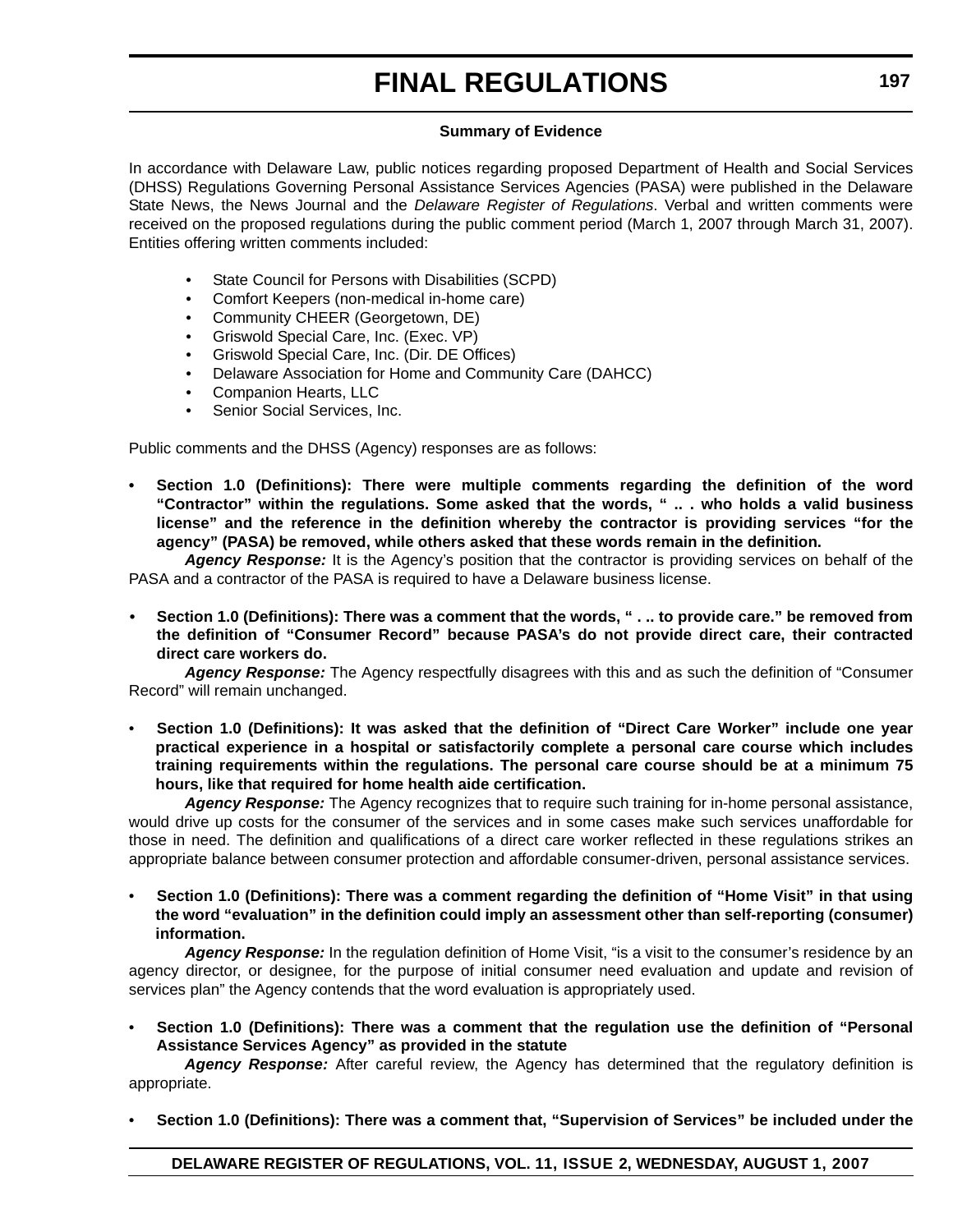### **definition section and include qualifications to the competency of the individual.**

*Agency Response:* The Agency contends that to require this would be over-reaching and inappropriate for this social model of in-home personal assistance service.

• **Section 1.0 (Definitions): There was a comment asking that the Agency adopt clarifying definitions between "Companion" and "Homemaker" that would make distinctions between these categories of services.**

*Agency Response:* The Agency has defined each term (Companion & Homemaker) separately in the regulations and contends that there is a distinction between each type of service within those definitions. There is a fine line between these services, in that each defined service can actually encompass the other. For example, a companion may also provide homemaker type services and a homemaker may also provide companion type services. The Agency contends that each definition is sufficiently distinct and clear in the regulations.

**• Section 1.0 (Definitions): There was a comment that transportation services are not listed in the definition section of the regulations. Additionally it was suggested that it be added to the definition of personal assistance services.**

*Agency Response:* Transportation services are included in the definition section of the regulations under the definition of Direct Care Worker and as a result of this comment the words "transportation services" will be added to the definition of Personal Assistance Services.

**• Section 2.1.2 (Licensing Requirements and Procedures) There was a request that a PASA only require one license for multiple offices in Delaware.**

*Agency Response:* The Agency contends that this requirement is consistent with other regulated in-home care services.

**• Section 2.2.2.9 (Application Process): There was a comment that this section gives the Agency ability to ask for unlimited information.**

*Agency Response:* As the regulatory authority, the Agency reserves the right to collect information regarding a PASA that it deems pertinent for the safe and effective delivery of personal assistance services.

• **Section 2.4 (Disciplinary Proceedings): There was a comment that due process protections were not clear under this section.**

*Agency Response:* Under subsection 2.4.3, the Agency clearly and adequately provides due process protection for any disciplinary sanction imposed. Additionally, in subsection 2.4.2.7 Superior Court due process protections would apply.

• **Section 2.3.2.3 (Provisional License): It was requested that a timeframe be indicated for when a plan of correction must be submitted to the agency after a provisional license has been issued due to substantial noncompliance with the regulations.**

*Agency Response:* The Agency reserves the right to set this timeframe on a case-by-case basis. In cases where the noncompliance is administrative in nature (no risk to consumer) the time to submit a corrective action plan could be different than if the noncompliance issue has the potential to put consumers at risk.

• **Section 2.7.1: (Inspection): It was requested that a minimum timeframe be established for inspection of PASA by the Agency.**

*Agency Response:* The Agency intentionally left this open by using the term "periodically" so as not to create a predictable pattern of inspections. It is the Agency's experience that this is the most effective way to evaluate real-time performance and compliance efforts.

• **Sections 3.3 & 3.4 (General Requirements): It was requested that the Agency clarify the difference between incident, accident and medical emergency.**

*Agency Response:* After careful review, the Agency contends that the words used have explicit meaning. Any questions as to the PASA responsibility to develop policies and procedures on handling and documenting, and reporting such instances should be directed to the Office of Health Facilities Licensing and Certification.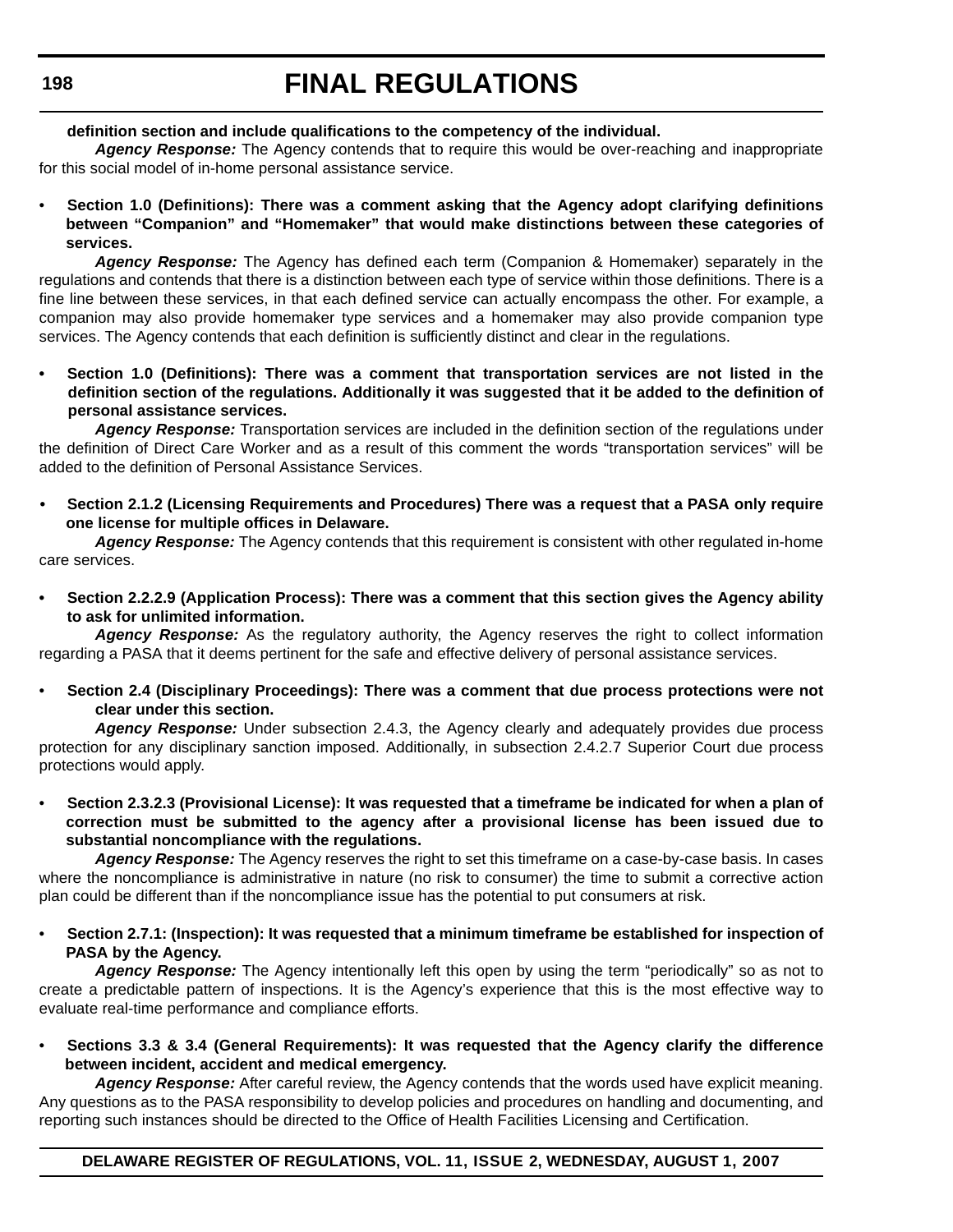### • **Section 3.8 (General Requirements): There was a request to strike or clarify this paragraph.**

*Agency Response:* After careful review of this paragraph, the Agency contends that it is sufficiently and legally clear. The PASA may contract with direct care workers versus hire them as employees of the PASA. The Agency is charged with protecting the health of the consumer, and these regulations must apply to every direct care worker regardless of their employment status. If the PASA contracts with direct care workers, the direct care contractors must meet the same requirements as direct care workers employed by the PASA.

• **Section 3.10 (General Requirements): It was suggested that this paragraph requires a PASA to have a backup plan no matter what.**

*Agency Response:* After careful review of this paragraph the Agency contends that it is reasonable to require a PASA to have a plan for uninterrupted services and a backup plan for substitute direct care workers. The Agency contends that this is a reasonable expectation for PASA providing direct care services.

• **Section 4.2.1 (Purchase of Contract Services): There was a request to strike this section and a comment that a PASA should not be held responsible for all services provided by their direct care workers or direct care contractors.**

*Agency Response:* The Agency contends that the PASA is responsible for services delivered to the consumer.

• **Sections 4.2.2. & 4.4.2.5 (Purchase of Contracted Services & Direct Care Worker Records): There was a request a disclosure form be developed by the Department that clearly advised contracted workers of their personal financial responsibility and liability risks associated with contractor status.**

*Agency Response:* The Agency has no authority to require the PASA to develop and provide its direct care contractors with this type of information.

• **Section 4.4.2.4 (Direct Care Worker Records): There was a request to require the PASA to maintain consumer satisfaction surveys as well as written performance evaluations in the direct care worker record. There was also a request that in addition to a consumer satisfaction survey that consumer references be included in the record.**

*Agency Response:* The Agency contends that requiring a consumer satisfaction survey, consumer references and a written performance evaluation on each direct care worker would be ideal, but from a regulatory perspective may be considered overly onerous. The Agency is trying to strike a balance between consumer protection and consumer-driven, economically feasible personal assistance.

• **Section 4.3.2.4 (Written Policies): There was a request to reword this section to "annual performance or reference review."**

*Agency Response:* After careful review, the Agency is satisfied that the language used "Annual performance review" is sufficiently clear.

• **Section 4.3.2.5 (Written Policies): There was a comment that this statement is not clear.**

*Agency Response:* The Agency contends that this section is clear and it requires the PASA to have a policy that addresses program review and evaluation of its program.

- **Section 4.4.2.5 (Direct Care Worker Records): There was a comment that requiring "A letter of appointment specifying conditions of employment/referral" may cause confusion when interpreting the definition of an independent contractor. It is not necessary and a request was made to strike it.** *Agency Response:* The Agency contends that such a letter is needed.
- **Section 4.4.2.6.5 (Direct Care Worker Records): There was a request that health screening language such as "freedom of communicable disease" clearance by a health care professional rather than requiring a physical.**

*Agency Response:* The Agency contends that a physical captures these requirements and ensures direct care worker is physically able to perform functions of the job.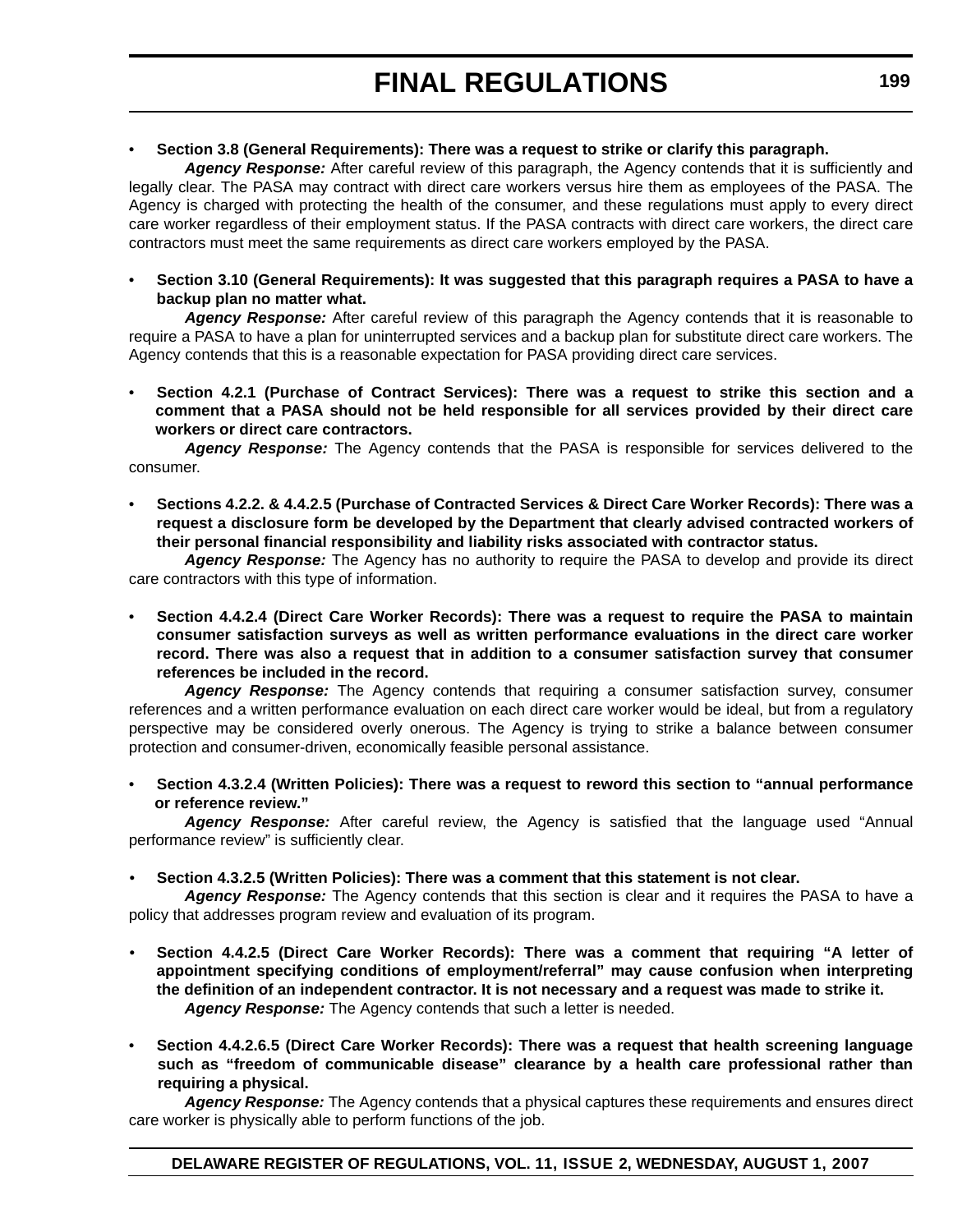**200**

# **FINAL REGULATIONS**

• **Section 4.5 (Orientation and Testing): It was requested that this section be combined with competency section and that the competency test be less stringent.**

*Agency Response:* After careful review of the regulations it was determined that these content areas are already combined under section 4.5. The Agency contends that the required items under competency testing are not too stringent.

• **Section 4.5 (Orientation and Testing): It was suggested that this section address shopping-related financial documentation since shopping and running errands are included among personal assistance services.**

*Agency Response:* The Agency contends that this section is sufficiently detailed and that the consumer (or their designee) is the right person to determine this level of process detail.

• **Section 4.5 and 4.3.2.4 (Orientation and Testing; Written Policies) There was a suggestion that qualifications be included for the individual that will provide the clinical components of orientation and annual competency of those workers who provide personal care.**

Agency Response: The Agency contends that these regulations cover consumer driven personal assistance services and strike an adequate balance between consumer protection and economical consumer choice. In this case, placing clinical requirements on a social model PASA will cause unnecessary costs to the consumer.

• **Section 4.5.3 (Orientation and Testing): It was suggested that the phrase "competency evaluation test" be shortened to read, "competency test." It was also requested that the requirement for annual competency testing be changed to on an as needed basis determined by the PASA.**

*Agency Response:* After review, the Agency agrees with the first part of this suggestion and will remove the word "evaluation." The Agency contends that the annual competency test required by this section is necessary and will not change that requirement.

• **Section 4.5.3.2 (Orientation and Testing): There was a suggestion to delete the words, "are proficient" and "care assigned" in this section and replace them with the words "have demonstrated competency" because the current language refers to employee status.**

*Agency Response:* The Agency carefully reviewed this section and contends that the wording in this section is necessary and adequate.

• **Section 5.0 (Consumer Care Management): There was a suggestion that this section be renamed to, "Consumer Files."**

*Agency Response:* The Agency contends that the title of this section accurately reflects the content of the section.

• **Section 5.1.3 (Consumer Care Management): It was suggested that the PASA have input to the form referred to in this section.**

*Agency Response:* As the regulatory authority, the Agency reserves the right to develop the disclosure form required in this section.

• **Sections 5.1.3 and 7.0 (Consumer Care Management; Insurance and Bonding): There was a comment referring to "tension" between these sections. Section 5.1.3 would authorize a PASA to forego liability insurance while section 7.0 would require it.**

*Agency Response:* Section 5.1.3 does not authorize a PASA to forego liability insurance. The Agency requires the PASA to have liability insurance in section 7.0.

• **Section 5.1.4.1 (Consumer Care Management): It was suggested that this section reflect that the services are requested by the consumer, not provided by the PASA, as services are provided by the direct care worker. It was also suggested that the word "scheduled" not be used in this section because it is not preferred when dealing with contractors.**

*Agency Response:* The Agency carefully reviewed this section and contends it is properly worded.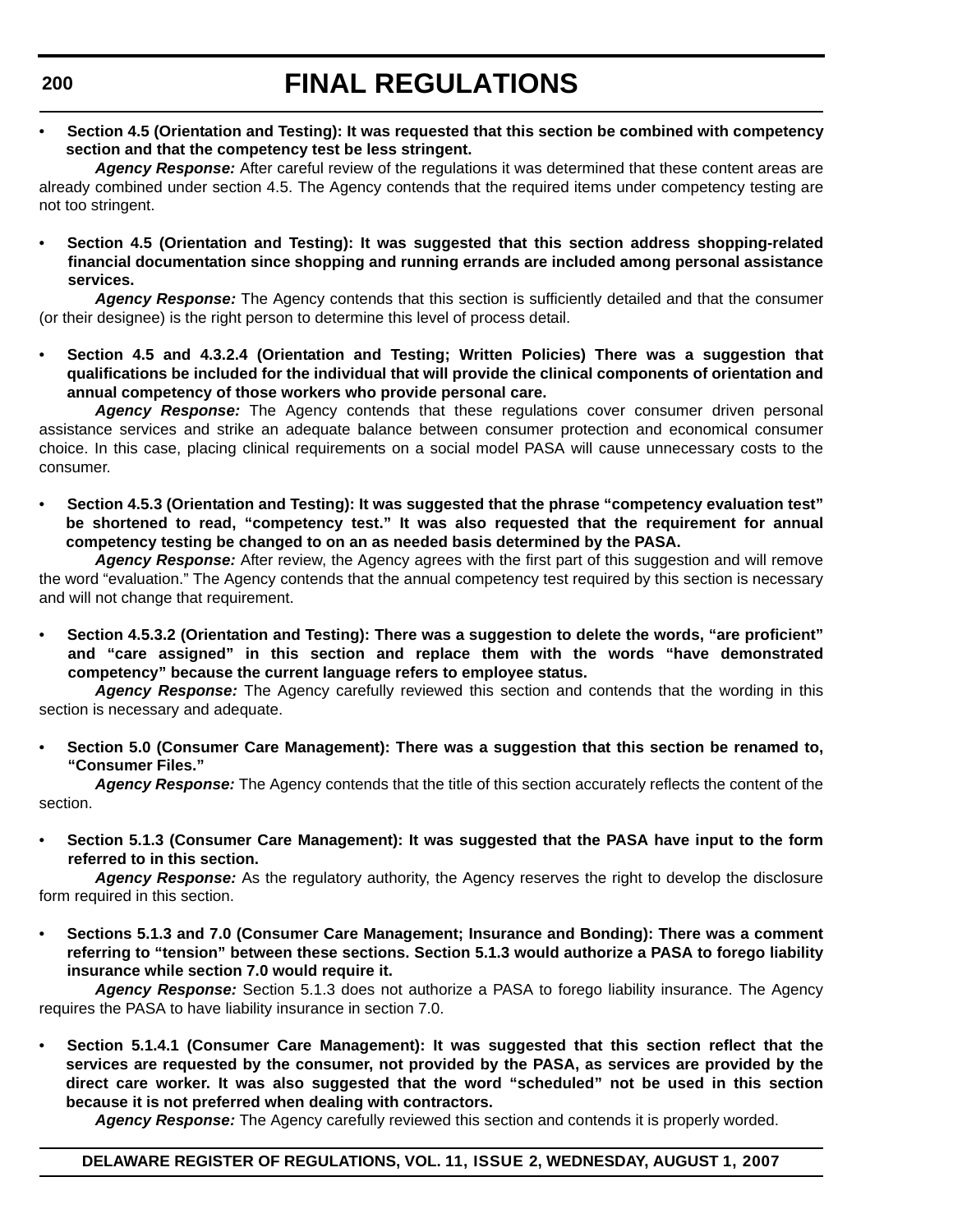**• Sections 5.1.4 & 5.4 (Written Agreement & Service Plan): It was suggested that the written agreement between consumer and PASA and the service plan be combined into one document to be signed by the consumer.**

*Agency Response:* The Agency carefully reviewed these sections and contends that for clarity purposes on the part of the consumer, these documents remain separate.

• **Section 5.2 (Home Visits): It was suggest that the PASA does not provide personal assistance services, the direct care worker does, thus this section should include language that information obtained during these visits is self-reported by the consumer, rather than observed by the PASA.**

*Agency Response:* The Agency carefully reviewed this section and contends it reflects intended PASA requirements regarding home visits.

**• Section 5.2 (Home Visits): It was suggested that during the initial home visit to determine whether the PASA has the ability to provide services, that this should be an assessment done by someone clinically competent. A Registered Nurse should be the qualification required to perform the initial assessment.**

*Agency Response:* Under the umbrella of a consumer-driven, social personal assistance model, the Agency contends that the requirements in this section are appropriate.

**• Section 5.2.4 (Follow-up Home Visits): It was suggested that the follow-up home visits required in this section be done through telephone checks.**

*Agency Response:* The Agency contends that follow-up home visits every 90 days is appropriate to ensure safe and effective in-home personal assistance services.

**• Section 5.2.4 (Follow-up Home Visits): It was suggested the wording in this section be changed from "follow-up home visits" to "home supervisory visits." This will clearly state the responsibility of the agency performing the follow-up home visits to confirm the service plan is being carried out.**

*Agency Response:* As a consumer-driven, social personal assistance service model, the Agency contends this section is appropriately worded.

**• Sections 5.2.4 & 5.5.2 (Home Visits and Activity Logs): It was suggested that there should be a provision in the regulation for the client to opt out of follow-up home visits or activity logs.**

*Agency Response:* Under the umbrella of consumer protection, the Agency contends that both follow-up visits and activities logs are appropriate and required to ensure effective and safe in-home care.

**• Section 5.3 (Service Plan): It was suggested that this section say the service plan includes the scope, frequency, and duration of service.**

*Agency Response:* The definition of Service Plan appropriately includes this wording.

• **Sections 5.4 (Scope of Services): There was a request that sections 5.4.1 through 5.4.2 that deal with delegation of personal assistance services from competent consumers to the direct care worker be deleted because it is confusing.**

*Agency Response:* As a social consumer driven care model, the Agency believes within the parameters of Delaware statute, these sections properly authorize assistance for activities of daily living that the consumer could otherwise provide for himself or herself.

**• Section 5.4.2.6.2 (Scope of Services): There was a request that this section that deals with assistance in transferring a consumer be amended by adding the words, "...unless there is more than one person present to assist or a mechanical lift available."**

*Agency Response:* Under the umbrella of consumer protection and safety, the Agency believes this section is appropriately worded.

**• Section 5.5.2 (Records and Reports): It was suggested that the regulatory agency require consumer's signature be included on the activity logs.**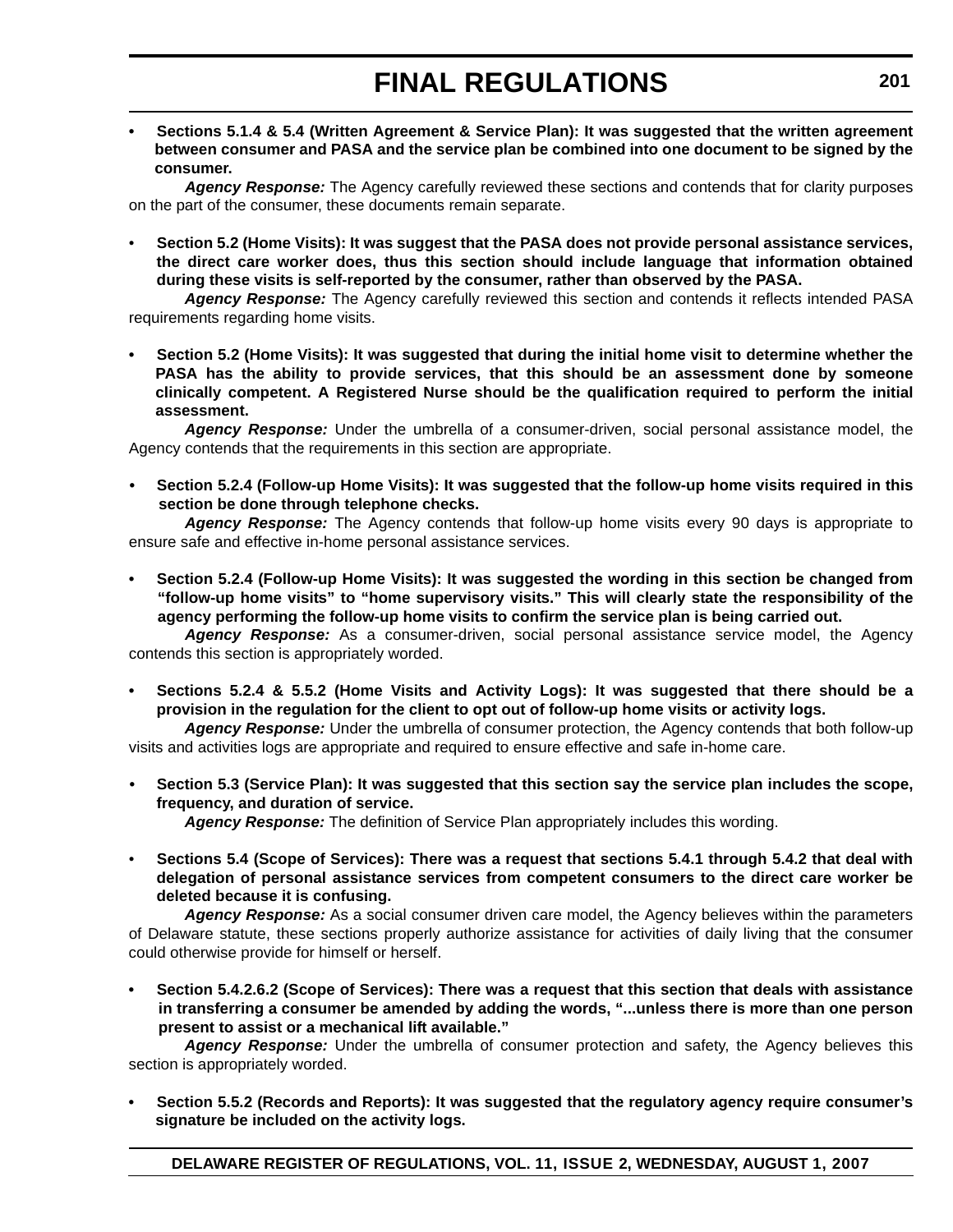*Agency Response:* The Agency does not require this of other regulated home delivered service, thus will not require it of a PASA. However, the Agency does require the consumer to be involved with development of the service plan.

**• Section 5.5.5 (Activity Logs): There was a suggestion that the requirement for activity logs be consumer directed and if required that they be included in the PASA record on a quarterly basis versus monthly.**

*Agency Response:* The Agency contends that activity logs are required and will make an amendment to the regulation that reflects that activity logs be included in the PASA files every 90 days versus on a monthly basis.

• **Section 5.5.12.1 (Report of Major Adverse Incidents): There was a request that the Agency further clarify what constitutes an injury to a client.**

*Agency Response:* The Agency contends that the wording in section 5.5.12.2.2, "An accident that causes injury to a consumer" is sufficiently clear and to list out what type of injuries apply, would be inappropriate. If there is a question whether a report is required, the PASA can contact staff at the Office of Health Facilities Licensing and Certification for clarification. Additionally, the Agency will clarify PASA responsibilities by adding the words, "occurring in the presence of a direct care worker" between the words, "incidents" and "involving" in this section.

• **Section 5.5.12.3.1 (Report of Major Adverse Incidents) There was a suggestion that adverse incident reports not be forwarded to the Department and instead they be sent to the PASA file to be reviewed by the regulatory agency during regularly scheduled surveys**. **Under this section, there was also a concern that 30 days was too long to report an adverse incident.**

*Agency Response:* The Agency disagrees with this and the requirement to forward an adverse incident report to the Agency within 30 days is required. A PASA is required to submit an adverse incident full investigation report within 30 days, however under section 5.5.12.1, a PASA is required to report to the Agency an adverse incident within 48 hours.

• **Section 5.6 (Case Closure): There was suggestions that this section or parts there of is not necessary and be deleted as it is indicative of a medical model regulation. In lieu of case closure requirements, it was suggested a note to the PASA consumer file state why the case ended and when.**

*Agency Response:* The Agency contends that this is a continuity care issue and reserves the right to require a PASA to follow case closure requirements as specified in the PASA regulations.

• **Section 5.6.3 (Case Closure) There was a request that the PASA give 30 days notice prior to "discharge" rather than 2 weeks. It may be difficult for a consumer to obtain an alternate PASA services plan within 2 weeks.**

Agency Response: The Agency selected this timeframe based on stakeholder desires (consumer & PASA) and came up with 2 weeks as an acceptable compromise. The regulation states a minimum of 2 weeks; this does not preclude a consumer from negotiating a longer timeframe with an outgoing PASA.

**• Section 5.6.3.2 (Case Closure): There was a comment that this section allows a PASA to unilaterally discontinue services if a consumer requires a higher level of care.**

*Agency Response:* The Agency contends that this section requires the consumer be involved with planning of any case closure (Section 5.6.1). It also requires that the PASA develop a written plan to include a summary of services provided and services needed by the consumer upon case closure (Section 5.6.2). Part of that planning, as documented in this section is the transfer of the consumer to a higher level of care.

**• Section 5.6.3.3 (Case Closure): There was a comment that exceptions to the 2 week notice for case closure when service goals are met and documented non-compliance with the service plan/admission agreement or non-payment is highly objectionable. A recommendation was made to dispense with all exceptions (Sections 5.6.3.1-5.6.3.4) and to adopt a 30 day notice period before termination of services.**

*Agency Response:* The Agency contends that the minimum 2 weeks notice period required is reasonable for in-home consumer-driven, social personal assistance services. It also contends that exceptions to the 2 week notice period for service goals being met; consumer needs dictating a higher level of care; non-compliance/non-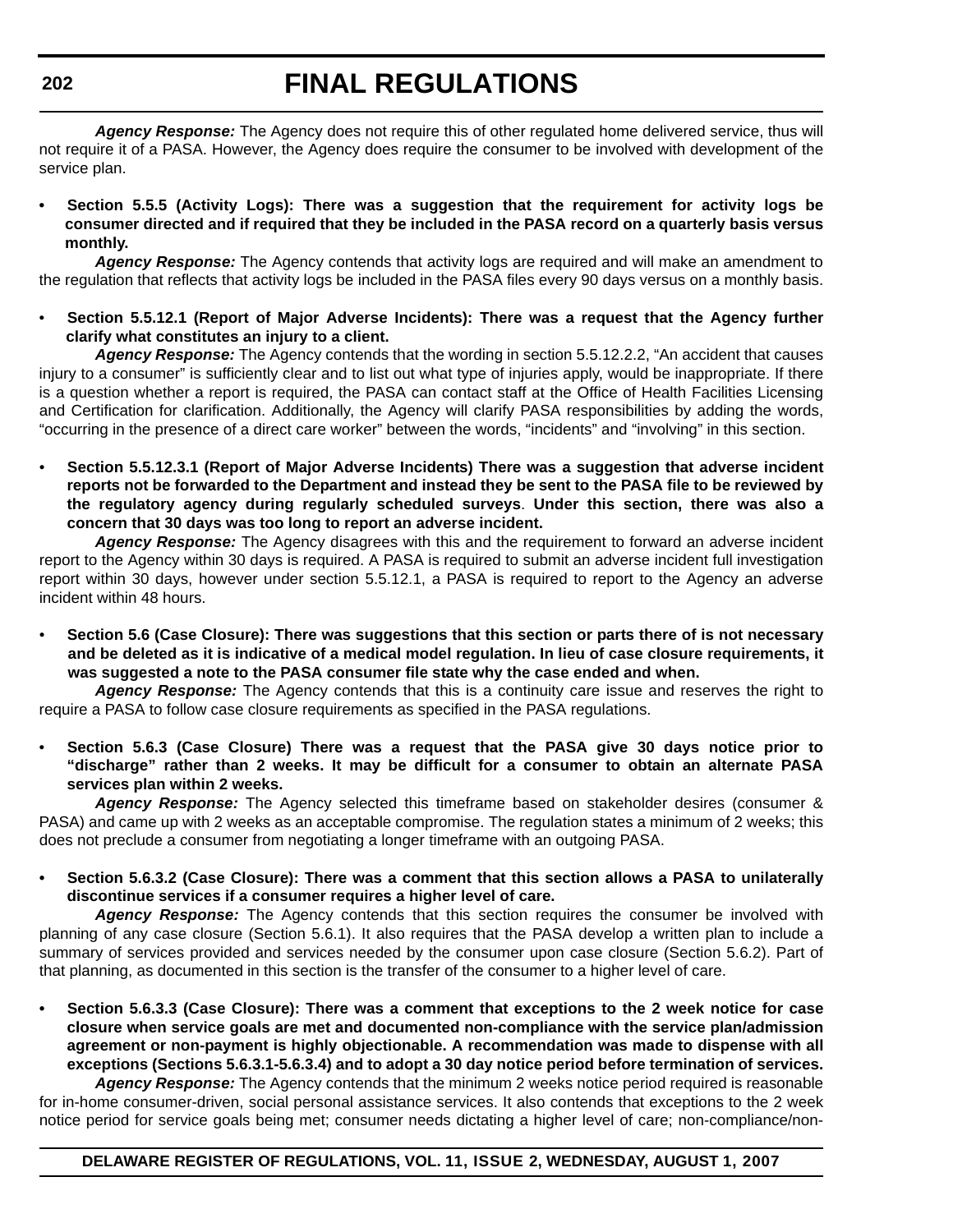payment; and, circumstances in home that jeopardize the welfare and safety of the direct care worker are reasonable for this social model of in home personal assistance.

**• Section 7.0 (Insurance and Bonding): It was suggested that consideration be given to requiring that the insurance policy include a provision requiring notice to the regulatory Agency upon termination of the policy.**

*Agency Response:* The Agency contends that such a requirement would be over-reaching and legally questionable.

• **Section 7.3 (Insurance & Bonding): There was a comment that requiring a performance bond for a PASA utilizing contractors is unfair and an unnecessary cost.**

*Agency Response:* After careful review of this requirement, the Agency has decided that the insurance requirements in this section 7.0 are adequate, thus it will not require the performance bond and will delete this requirement from the regulations.

**• There was a question regarding the relationship of a PASA, its direct care workers and direct care worker contractors, and the consumer.**

*Agency Response:* The Agency makes no distinction between the PASA employed direct care worker and the PASA contracted direct care worker. The relationship with the consumer will be outlined in a service agreement signed by the PASA and consumer. Additionally, the Agency will develop an appropriate and understandable disclosure form to help the consumer make an informed decision about their in-home personal assistance services.

• **Although areas of training were listed, there was a concern expressed that no minimum amount of training hours are required of direct care workers and there is no standard competency examination established for direct care workers.**

*Agency Response:* The Agency considered both of these requirements when developing the regulations. In an effort to balance affordable in-home personal assistance services with appropriate consumer protection the Agency contends that the requirements of the PASA regulations are adequate.

• **There were comments requesting the regulations specify minimum qualifications of owners and direct are workers. Require nursing supervision/oversight and all direct care workers to be a Certified Nursing Assistant (CNA).**

*Agency Response:* In keeping with the social model of care, for the Agency to require such qualifications would unnecessarily drive up costs and make such personal assistance care unaffordable to those in need of such in-home services.

**• There was a concern expressed that the Agency has the authority, but lacks resources to enforce the regulations.**

Agency Response: The Agency pledges that it will do everything in its power to ensure consumers are protected and to facilitate the PASA in providing effective and safe personal assistance services.

• **There was a general question regarding how to report a PASA entity not following the law or regulations.**

*Agency Response:* The Agency recommends reporting this to the Office of Health Facilities Licensing and Certification (302-995-8521).

**• Listed below are four technical corrections made to the regulations that were announced at the public hearing.**

Section 2.2.2.2: Changed reference to Regulation 4.2 to 4.3.

Section 2.4.3.1.2: Replaced the words, "suspension or revocation" with the words "disciplinary action" Section 5.4.2.9: Deleted this section in its entirety because it conflicts with Title 24, Section 1921 Section 5.2.5: Replaced the words, "plan for services" with the words, "service plan"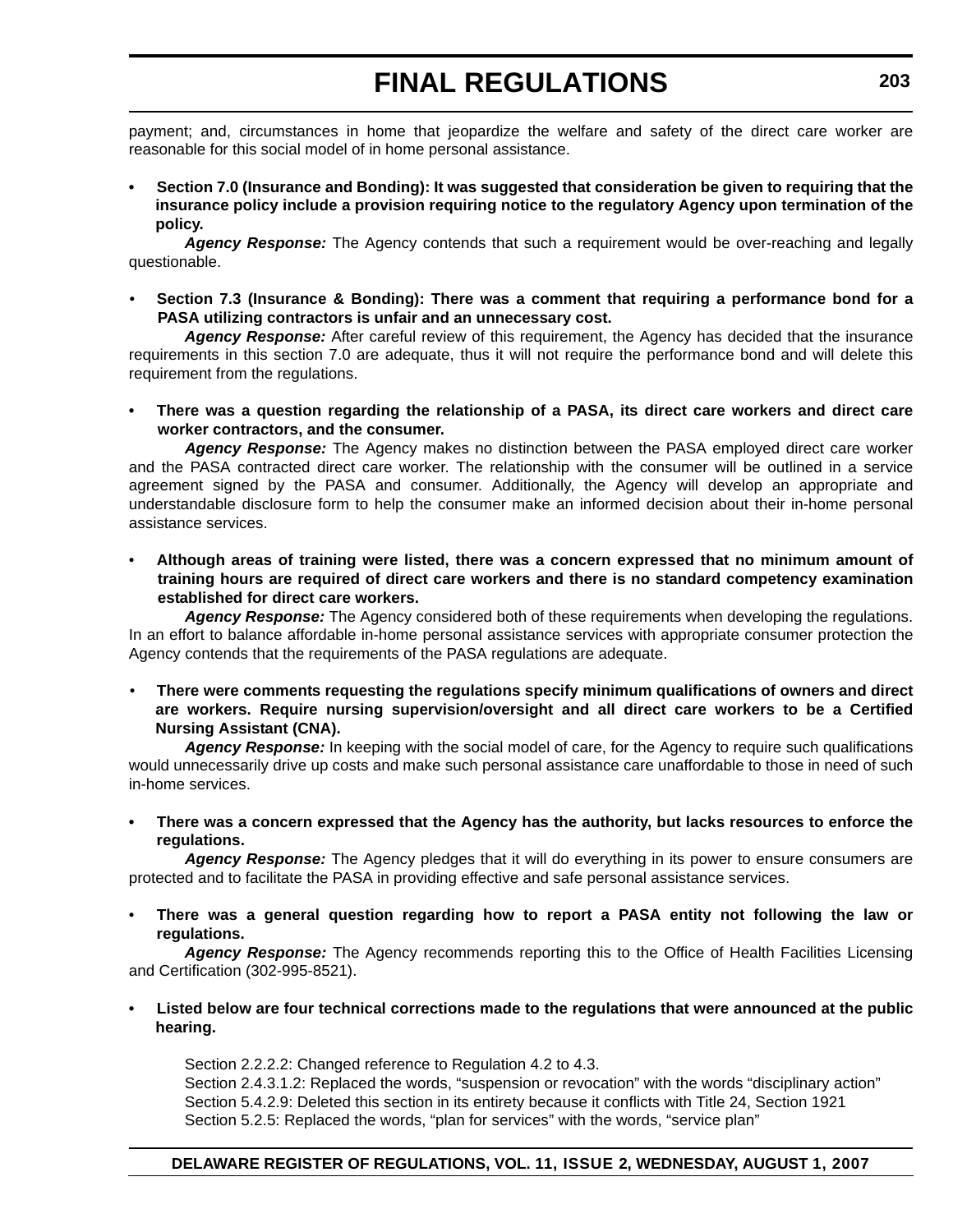The DHSS recognizes that there is a growing need for a consumer-driven economical model of in-home personal assistance services to meet the needs of some of Delaware's population. Those consumers who can selfdirect their care, who do not require placement in an institution, and who choose to remain at home but do not need the in-home care of a health professional can best be served by this model of care. These regulations assure a balance between affordable consumer-driven services and consumer protection.

In addition to non-substantive amendments mentioned above, minor grammatical corrections were made to further clarify the proposed regulations.

The public comment period was open from March 1-31, 2007.

Verifying documents are attached to the Hearing Officer's record. The regulation has been approved by the Delaware Attorney General's office and the Cabinet Secretary of DHSS.

### **4469 Personal Assistance Services Agencies**

### **1.0 Definitions**

1.1 The following words and terms, when used in this regulation, should have the following meaning unless the context clearly indicates otherwise:

**"Activities of Daily Living"** means the tasks for self-care which are performed either independently, with supervision, or with assistance. Activities of daily living include but are not limited to ambulating, transferring, grooming, bathing, dressing, eating and toileting.

**"Agency"** means a personal assistance services agency licensed by the Department of Health and Social Services.

### **"Change of Ownership (CHOW)"** see "**Modification of Ownership and Control (MOC)**".

**"Companion"** means a person who provides social interaction for an individual primarily in her/his place of residence. A companion may provide such services as cooking, housekeeping, errands, etc.

**"Consumer"** means the individual (client, customer, or other designation used) requesting and/or receiving personal assistance services as defined in this chapter, primarily in his/her residence.

**"Consumer Record"** means a written account of all services provided to a consumer by the personal assistance services agency, as well as other pertinent information necessary to provide care.

**"Contractor"** means an individual (subcontractor, independent contractor or other designation used) that does not meet the definition of employee, who holds a valid business license and provides services for the agency. **"Department"** means the Delaware Department of Health and Social Services.

**"Direct Care Worker"** means those individuals (aide, assistant, caregiver, technician or other designation

used) employed by or under contract to a personal assistance services agency to provide personal care services, companion services, homemaker services, transportation services and those services as permitted in 24 **Del.C.** Section 1921(a)(19) to consumers. The direct care worker provides these services to an individual primarily in their place of residence.

**"Director"** means a job-descriptive term used to identify the individual appointed by the governing body to act on its behalf in the overall management of the personal assistance services agency. Job titles may include administrator, superintendent, director, executive director, president, vice-president, or executive vice-president.

**"Governing Body or Other Legal Authority"** means the individual, partnership, agency, group, or corporation designated to assume full legal responsibility for the policy determination, management, operation and financial liability of the personal assistance services agency.

**"Homemaker"** means a person who performs household chores for an individual primarily in her/his place of residence. Household chores may include but are not necessarily limited to housekeeping, meal preparation and shopping.

**"Home Visit"** is a visit to the consumer's residence by an agency director, or designee, for the purpose of initial consumer need evaluation and update and revision of the service plan.

**"Immediate Jeopardy"** means a crisis situation in which the health and safety of consumers is at risk. It is a deficient practice which indicates an inability to furnish safe care and services.

**"Legal Entity"** means a business organizational structure that is recognized as such by 6 **Del.C.** or 8 **Del.C.**

**"License"** means a license issued by the Department.

**"Licensee"** means the individual, corporation, or legal entity with whom rests the ultimate responsibility for maintaining approved standards for the personal assistance services agency.

### **DELAWARE REGISTER OF REGULATIONS, VOL. 11, ISSUE 2, WEDNESDAY, AUGUST 1, 2007**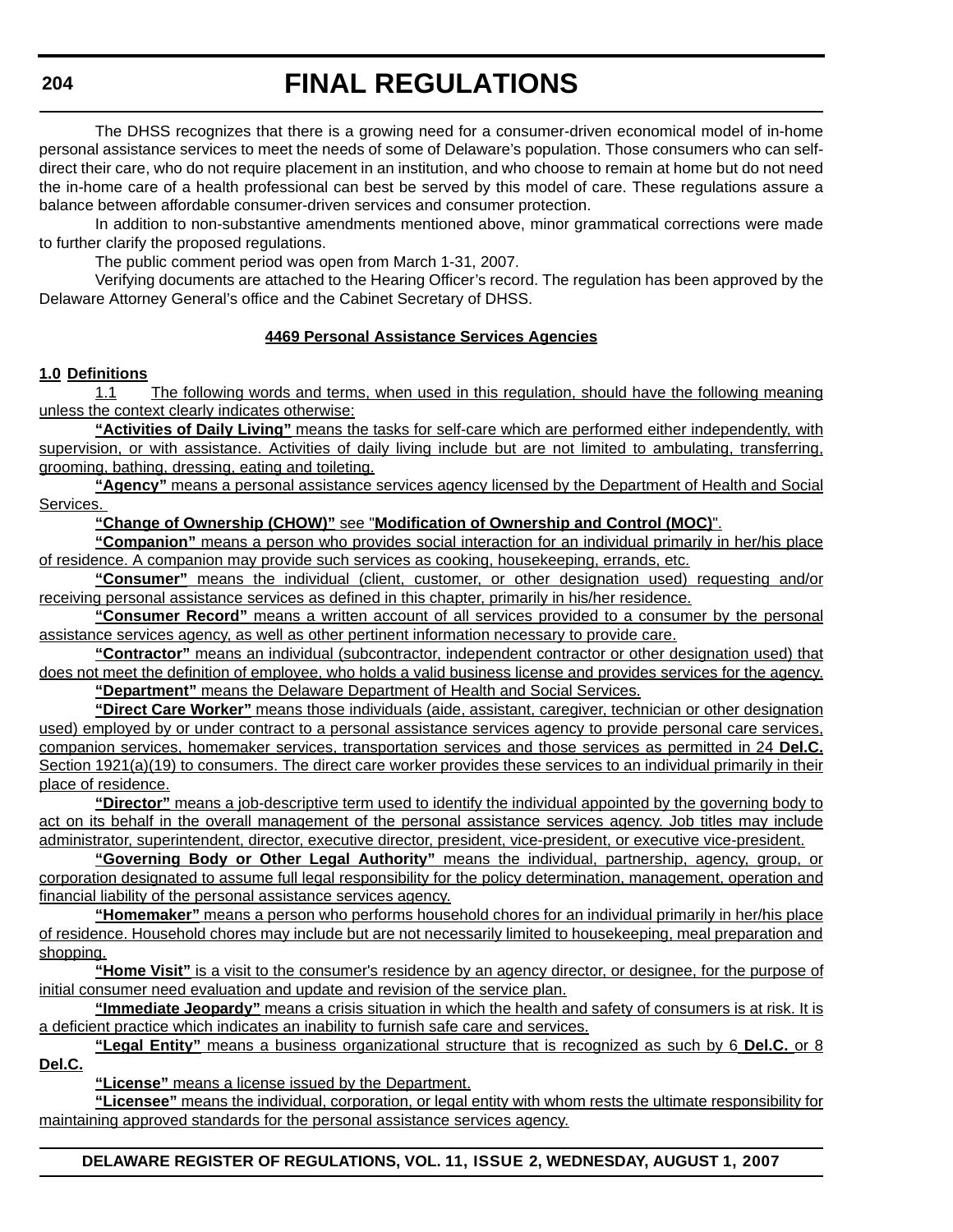**"Majority Interest"** means the largest percentage of ownership interest.

**"Minority Interest"** means any percentage of ownership less than the majority interest.

**"Modification of Ownership and Control (MOC)"** means the sale, purchase, transfer or re-organization of ownership rights.

**"Office"** means the physical location in which the business of the personal assistance services agency is conducted and in which the records of personnel, contractors and consumers of the agency are stored. The office shall be located in the State of Delaware.

**"Owner"** means an individual or legal entity with ownership rights of the agency.

**"Ownership"** means the state or fact of exclusive possession and control of the agency.

**"Ownership Interest"** means the percentage of ownership an individual or legal entity possesses.

**"Personal Assistance Services"** means the provision of services for compensation that do not require the judgment and skills of a licensed nurse or other professional. The services are limited to individual assistance with/or supervision of activities of daily living, companion services, **[transportation services,]** homemaker services, reporting changes in consumer's condition and completing reports. These services do not require physician's orders.

**"Personal Assistance Services Agency"** is an agency that employs or contracts with direct care workers to provide personal assistance services to consumers of the agency.

**"Plan of Correction"** means a personal assistance services agency's written response to findings of regulatory non-compliance. Plans must adhere to the format specified by the licensing agency, must include acceptable timeframes in which deficiencies will be corrected and must be approved by the licensing agency.

**"Representative"** means a person acting on behalf of the consumer, as permitted by Delaware law.

**"Residence"** means the domicile of the consumer either personally owned by that consumer or considered the place of residence of that consumer and that is not licensed, operated for profit, or operating as a healthcare facility.

**"Safety Supervision"** means the services provided by a direct care worker to help prevent wandering and other occurrences sometimes associated with dementia or diminished capacity.

**"Service Plan"** means a written plan that specifies scope, frequency and duration of services.

### **2.0 Licensing Requirements and Procedures**

2.1 General Requirements

2.1.1 No person shall establish, conduct, or maintain in this State any personal assistance services agency without first obtaining a license from the Department.

2.1.2 A separate license shall be required for each office maintained by a personal assistance services agency.

2.1.3 The personal assistance services agency shall advise the Department in writing at least thirty (30) calendar days prior to any change in office location.

2.1.4 Any agency that undergoes a change of ownership is required to re-apply as a new agency.

2.1.5 A license is not transferable from person to person or from entity to entity.

2.1.6 The license shall be posted in a conspicuous place on the licensed premises.

2.2 Application Process

2.2.1 All persons or entities applying for a license shall submit a written statement of intent to the Department describing the services to be offered by the agency and requesting a licensure application from the Department.

|                                                                                            | 2.2.1.1 | The issuance of an application form is in no way a guarantee that the                |  |  |  |  |
|--------------------------------------------------------------------------------------------|---------|--------------------------------------------------------------------------------------|--|--|--|--|
| completed application will be accepted or that a license will be issued by the Department. |         |                                                                                      |  |  |  |  |
|                                                                                            | 2.2.1.2 | No person or entity shall hold themselves out to the public as being a               |  |  |  |  |
|                                                                                            |         | personal assistance services agency until a license has been issued.                 |  |  |  |  |
| 2.2.2                                                                                      |         | In addition to a completed application for licensure, applicants shall submit to the |  |  |  |  |
| Department the following information:                                                      |         |                                                                                      |  |  |  |  |
|                                                                                            | 2.2.2.1 | The names, addresses and types of facilities owned or managed by the                 |  |  |  |  |
| applicant;                                                                                 |         |                                                                                      |  |  |  |  |
|                                                                                            | 2.2.2.2 | A copy of the Applicant's policies and procedures manual as outlined in              |  |  |  |  |
| <u>Regulation</u> [ <del><u>4.2</u> 4.3];</del>                                            |         |                                                                                      |  |  |  |  |
|                                                                                            |         |                                                                                      |  |  |  |  |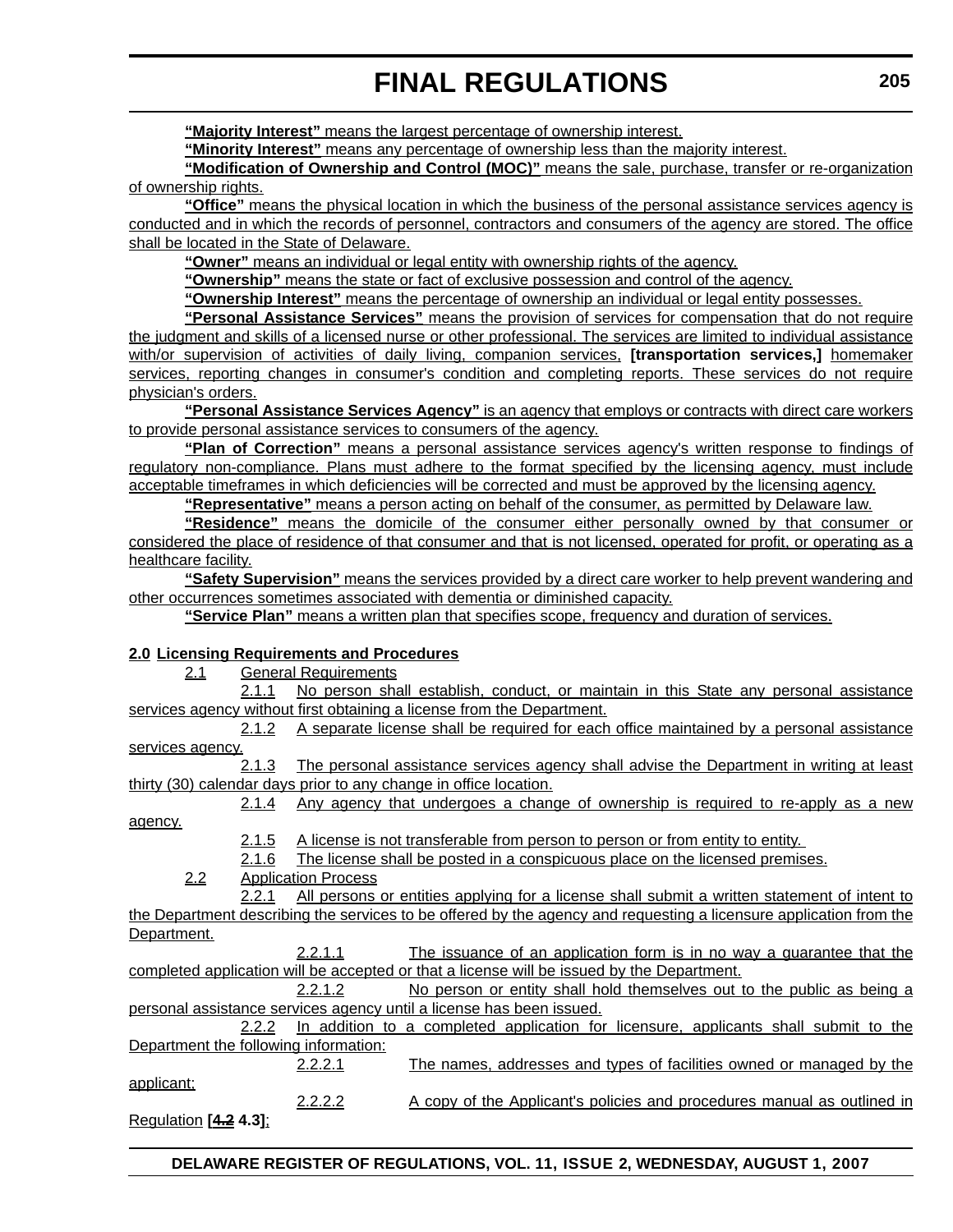|                                                                      | 2.2.2.3                     |                             | <u>Identity of:</u> |                                                                                                                                                                |
|----------------------------------------------------------------------|-----------------------------|-----------------------------|---------------------|----------------------------------------------------------------------------------------------------------------------------------------------------------------|
|                                                                      |                             | 2.2.2.3.1                   |                     | Each officer and director of the corporation if the entity is                                                                                                  |
| organized as a corporation;                                          |                             |                             |                     |                                                                                                                                                                |
|                                                                      |                             | 2.2.2.3.2                   |                     | <b>Each general partner or managing member if the entity is</b>                                                                                                |
| organized as an unincorporated entity;                               |                             |                             |                     |                                                                                                                                                                |
|                                                                      |                             | 2.2.2.3.3                   |                     | The governing body;                                                                                                                                            |
|                                                                      |                             | 2.2.2.3.4                   |                     | Proof of not-for-profit status if claiming tax-exempt status; and,                                                                                             |
|                                                                      |                             | 2.2.2.3.5                   |                     | Any officers/directors, partners, or managing members, or                                                                                                      |
|                                                                      |                             |                             |                     | members of a governing body who have a financial interest of five percent (5%) or more in a licensee's operation or                                            |
| related businesses;                                                  | 2.2.2.4                     |                             |                     |                                                                                                                                                                |
|                                                                      |                             |                             |                     | Disclosure of any officer, director, partner, employee, direct care worker,<br>managing member, or member of the governing body with a felony criminal record; |
|                                                                      | 2.2.2.5                     |                             |                     | Name of the individual (director/administrator/etc.) who is responsible for                                                                                    |
| the management of the personal assistance services agency;           |                             |                             |                     |                                                                                                                                                                |
|                                                                      | <u>2.2.2.6</u>              |                             |                     | A list of management personnel, including credentials;                                                                                                         |
|                                                                      | 2.2.2.7                     |                             |                     | A copy of the test to be given to each direct care worker, as required by                                                                                      |
| Regulation 4.5;                                                      |                             |                             |                     |                                                                                                                                                                |
|                                                                      | 2.2.2.8                     |                             |                     | Proof of insurance and bonding as required in Regulation 7.                                                                                                    |
|                                                                      | 2.2.2.9                     |                             |                     | Any other information required by the Department.                                                                                                              |
| 2.3                                                                  | <b>Issuance of Licenses</b> |                             |                     |                                                                                                                                                                |
| 2.3.1                                                                |                             | <b>Probationary license</b> |                     |                                                                                                                                                                |
|                                                                      | 2.3.1.1                     |                             |                     | <u>A probationary license shall be granted for a period of ninety (90)</u>                                                                                     |
|                                                                      |                             |                             |                     | calendar days to every agency that completes the application process consistent with these regulations.                                                        |
|                                                                      | 2.3.1.2                     |                             |                     | All personal assistance services agencies shall have an on-site survey                                                                                         |
|                                                                      |                             |                             |                     | during the first ninety (90) days of operation. A personal assistance services agency, at the time of an initial on-site                                       |
|                                                                      |                             |                             |                     | survey, must meet the definition of a personal assistance services agency as contained within these regulations                                                |
|                                                                      |                             |                             |                     | and must be in operation and caring for consumers. Personal assistance services agencies that, at the time of an                                               |
|                                                                      |                             |                             |                     | on-site survey, do not meet the definition of a personal assistance services agency or that are not in substantial                                             |
| compliance with these regulations will not be granted a license.     |                             |                             |                     |                                                                                                                                                                |
|                                                                      | 2.3.1.3                     |                             |                     | A probationary license will permit an agency to hire or contract with direct                                                                                   |
| care workers and establish a consumer caseload.                      |                             |                             |                     |                                                                                                                                                                |
|                                                                      | 2.3.1.4                     |                             |                     | A probationary license may not be renewed.                                                                                                                     |
| 2.3.2                                                                |                             | <b>Provisional license</b>  |                     |                                                                                                                                                                |
|                                                                      | 2.3.2.1                     |                             |                     | A provisional license may be granted, for a period of less than one year,                                                                                      |
| to all personal assistance services agencies that:                   |                             |                             |                     |                                                                                                                                                                |
|                                                                      |                             | 2.3.2.1.1                   |                     | are not in substantial compliance with these regulations; or                                                                                                   |
|                                                                      |                             | 2.3.2.1.2                   |                     | fail to renew a license within the timeframe prescribed by these                                                                                               |
| regulations.                                                         |                             |                             |                     |                                                                                                                                                                |
|                                                                      | 2.3.2.2                     |                             |                     | The Department shall designate the conditions and the time period under                                                                                        |
| which a provisional license is issued.                               |                             |                             |                     |                                                                                                                                                                |
|                                                                      | 2.3.2.3                     |                             |                     | A provisional license issued to an agency that is not in substantial                                                                                           |
|                                                                      |                             |                             |                     | compliance with these regulations may not be renewed unless a Plan of Correction has been approved by the                                                      |
|                                                                      |                             |                             |                     | Department and implemented by the personal assistance services agency.<br>A license will not be granted after the provisional licensure period to any          |
| agency that is not in substantial compliance with these regulations. | 2.3.2.4                     |                             |                     |                                                                                                                                                                |
|                                                                      | 2.3.2.5                     |                             |                     | A license will be granted to the personal assistance services agency after                                                                                     |
| the provisional licensure period if:                                 |                             |                             |                     |                                                                                                                                                                |
|                                                                      |                             | 2.3.2.5.1                   |                     | The agency has regained substantial compliance with these                                                                                                      |
| regulations and                                                      |                             |                             |                     |                                                                                                                                                                |
|                                                                      |                             | 2.3.2.5.2                   |                     | The agency fulfilled the expectations of the plan of correction that                                                                                           |
|                                                                      |                             |                             |                     | was created to address the deficient practices that gave rise to the license action.                                                                           |
| <u>2.3.3</u>                                                         | License                     |                             |                     |                                                                                                                                                                |
|                                                                      | 2.3.3.1                     |                             |                     | A license shall be granted, for a period of one year (12 months) to all                                                                                        |
|                                                                      |                             |                             |                     | personal assistance services agencies which are and remain in substantial compliance with these regulations.                                                   |

### **DELAWARE REGISTER OF REGULATIONS, VOL. 11, ISSUE 2, WEDNESDAY, AUGUST 1, 2007**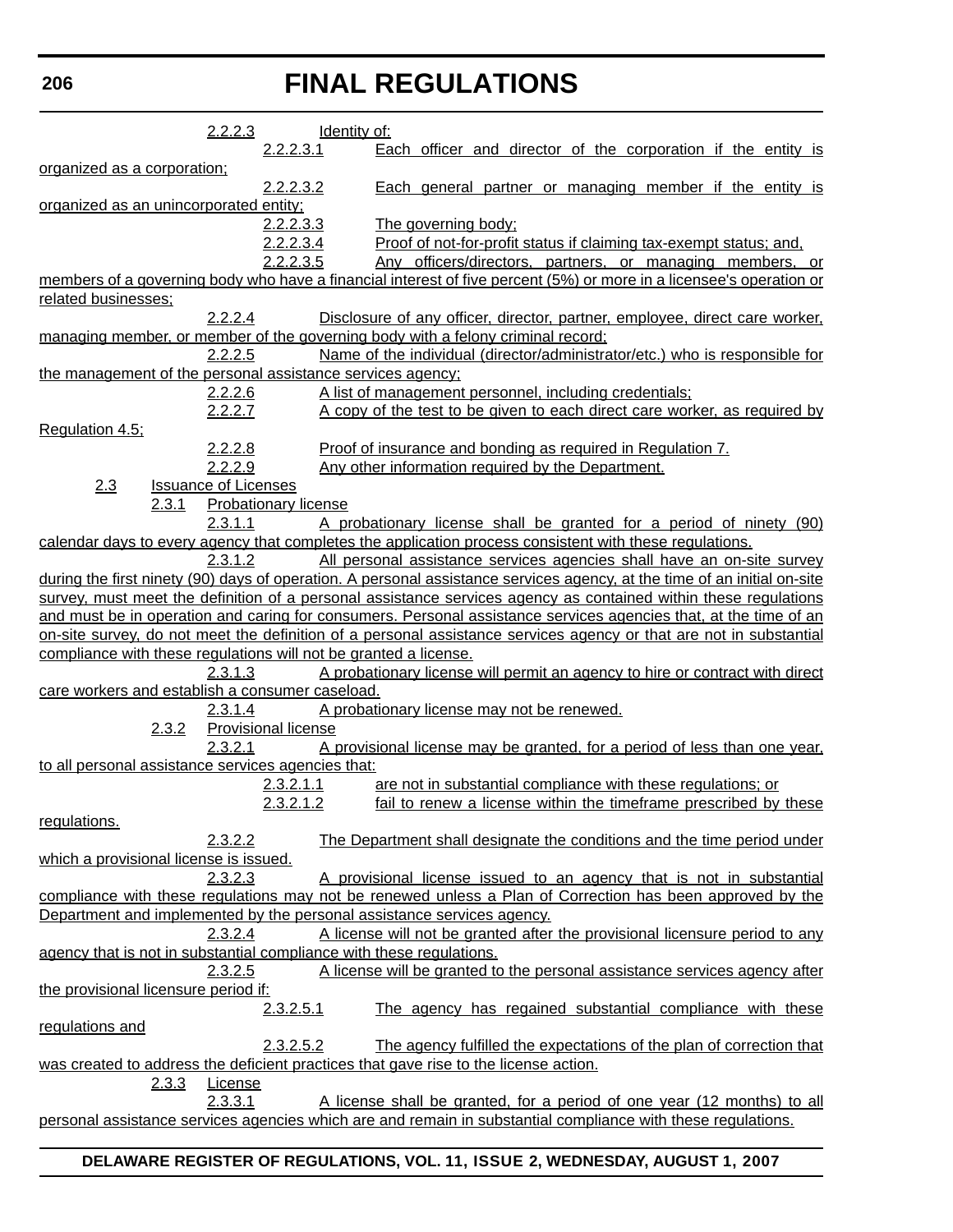|                                                       | 2.3.3.2                         | A license shall be effective for a twelve-month period following date of                                              |
|-------------------------------------------------------|---------------------------------|-----------------------------------------------------------------------------------------------------------------------|
|                                                       |                                 | issue and shall expire one year following the issue date, unless it is: modified to a provisional license, suspended, |
| revoked, or surrendered prior to the expiration date. |                                 |                                                                                                                       |
|                                                       | 2.3.3.3                         | Existing personal assistance services agencies must apply for licensure                                               |
|                                                       |                                 | at least thirty (30) calendar days prior to the expiration date of the license.                                       |
|                                                       | 2.3.3.4                         | A license may not be issued to a personal assistance services agency                                                  |
|                                                       |                                 | that is not in substantial compliance with these regulations or whose deficient practices present an immediate        |
| threat to the health and safety of its consumers.     |                                 |                                                                                                                       |
| 2.4                                                   | <b>Disciplinary proceedings</b> |                                                                                                                       |
| 2,4.1                                                 |                                 | The Department may impose any of the following sanctions (subsection 2.4.2 of this                                    |
|                                                       |                                 | section) singly or in combination when it finds a licensee or former licensee is guilty of any offense described      |
| herein:                                               |                                 |                                                                                                                       |
|                                                       | 2.4.1.1                         | Violated any of these regulations:                                                                                    |
|                                                       | 2.4.1.2                         | Failed to submit a reasonable timetable for correction of deficiencies;                                               |
|                                                       | 2.4.1.3                         | Exhibited a pattern of cyclical deficiencies which extends over a period of                                           |
| two or more years;                                    |                                 |                                                                                                                       |
|                                                       | 2.4.1.4                         | Failed to correct deficiencies in accordance with a timetable submitted by                                            |
| the applicant and agreed upon by the Department;      |                                 |                                                                                                                       |
|                                                       | 2.4.1.5                         | Engaged in any conduct or practices detrimental to the welfare of the                                                 |
| consumers;                                            |                                 |                                                                                                                       |
|                                                       | 2.4.1.6                         | <b>Exhibited incompetence, negligence, or misconduct in operating the</b>                                             |
|                                                       |                                 | personal assistance services agency or in providing services to individuals;                                          |
|                                                       | 2.4.1.7                         | Mistreated or abused individuals cared for by the personal assistance                                                 |
| <u>services agency; or</u>                            |                                 |                                                                                                                       |
|                                                       | 2.4.1.8                         | Refused to allow the Department access to the agency or records for the                                               |
|                                                       |                                 | purpose of conducting inspections/surveys/investigations as deemed necessary by the Department.                       |
| <u>2.4.2</u>                                          | Disciplinary sanctions include: |                                                                                                                       |
|                                                       | 2.4.2.1                         | Permanently revoke a license.                                                                                         |
|                                                       | 2.4.2.2                         | Suspend a license.                                                                                                    |
|                                                       | 2.4.2.3                         | Issue a letter of reprimand.                                                                                          |
|                                                       | 2.4.2.4                         | Place a licensee on provisional status and require the licensee to:                                                   |
|                                                       | 2.4.2.4.1                       | Report regularly to the Department upon the matters which are                                                         |
| the basis of the provisional status.                  |                                 |                                                                                                                       |
|                                                       | 2.4.2.4.2                       | Limit practice to those areas prescribed by the Department.                                                           |
|                                                       | 2.4.2.4.3                       | Suspend new intakes and admissions.                                                                                   |
|                                                       | 2.4.2.5                         | Refuse a license.                                                                                                     |
|                                                       | 2.4.2.6                         | Refuse to renew a license.                                                                                            |
|                                                       | 2.4.2.7                         | The Department may request the Superior Court to impose a civil penalty                                               |
|                                                       |                                 | of not more than \$5,000 for a violation of these regulations. Each day a violation continues constitutes a separate  |
| violation.                                            |                                 |                                                                                                                       |
|                                                       | 2.4.2.7.1                       | In lieu of seeking a civil penalty, the Department, in its discretion,                                                |
|                                                       |                                 | may impose an administrative penalty of not more than \$5,000 for a violation of these regulations. Each day a        |
| violation continues constitutes a separate violation. |                                 |                                                                                                                       |
|                                                       | 2.4.2.7.2                       | In determining the amount of any civil or administrative penalty                                                      |
|                                                       |                                 | imposed, the Court or the Department shall consider the following factors:                                            |
|                                                       |                                 | 2.4.2.7.2.1<br>The seriousness of the violation, including the nature,                                                |
|                                                       |                                 | circumstances, extent and gravity of the violation and the threat or potential threat to the health or safety of a    |
| consumer(s);                                          |                                 |                                                                                                                       |
|                                                       |                                 | The history of violations committed by the person or the<br>2.4.2.7.2.2                                               |
|                                                       |                                 | person's affiliate(s), agents, employee(s), or controlling person(s);                                                 |
|                                                       | 2.4.2.7.3                       | The efforts made by the agency to correct the violation(s);                                                           |
|                                                       | 2.4.2.7.4                       | Any misrepresentation made to the Department; and                                                                     |
|                                                       | 2.4.2.7.5                       | Any other matter that affects the health, safety or welfare of a                                                      |
| consumer(s).                                          |                                 |                                                                                                                       |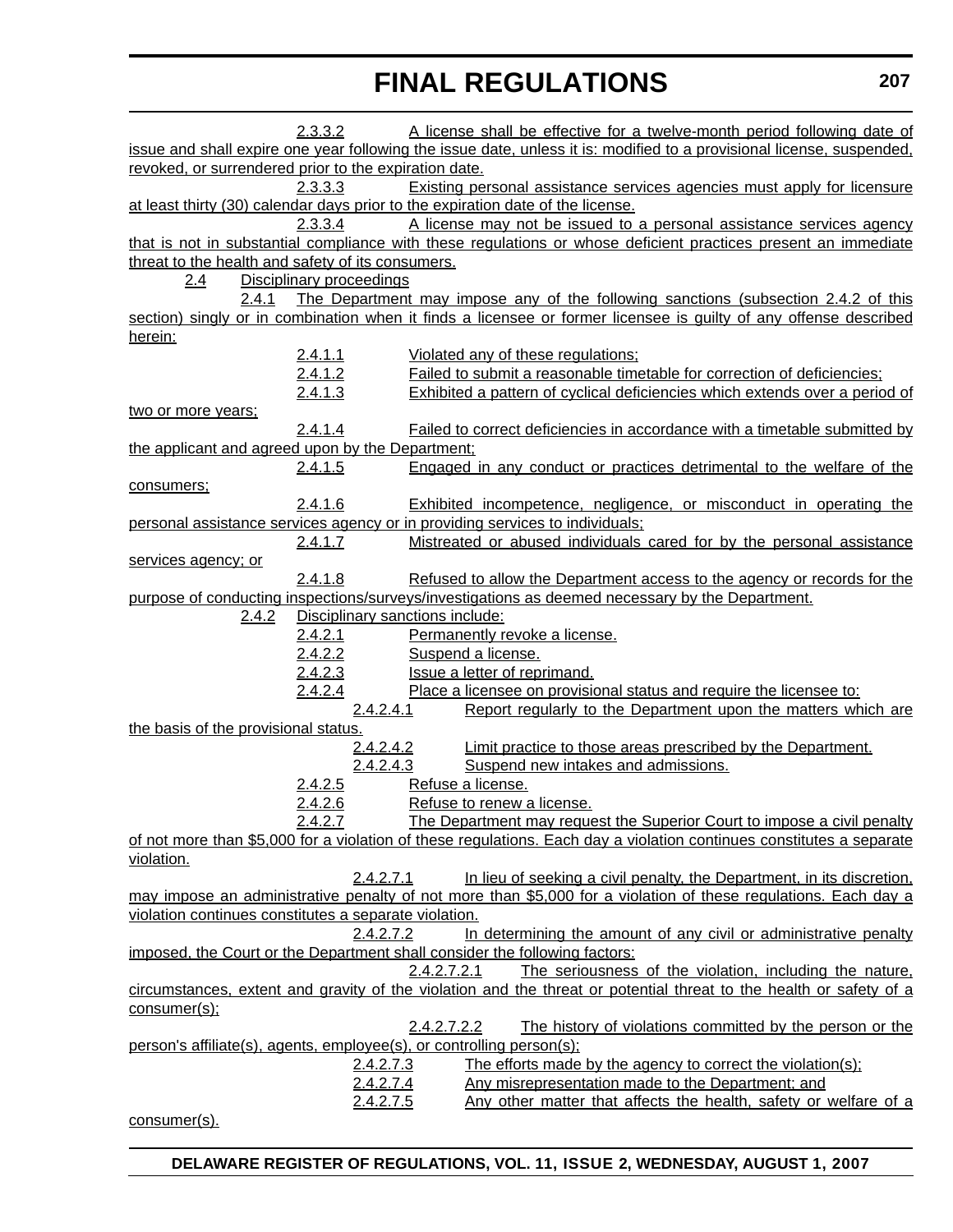**208**

# **FINAL REGULATIONS**

|                                                                                       | 2.4.2.8                                  |             | Or otherwise discipline. |                                                                                                                         |
|---------------------------------------------------------------------------------------|------------------------------------------|-------------|--------------------------|-------------------------------------------------------------------------------------------------------------------------|
| 2.4.3                                                                                 | <b>Imposition of Disciplinary Action</b> |             |                          |                                                                                                                         |
|                                                                                       | 2.4.3.1                                  |             |                          | Before any disciplinary action under this chapter is taken (except as                                                   |
| authorized by 2.4.4):                                                                 |                                          |             |                          |                                                                                                                         |
|                                                                                       | 2.4.3.1.1                                |             |                          | The Department shall give twenty (20) calendar days written                                                             |
| notice to the holder of the license, setting forth the reasons for the determination. |                                          |             |                          |                                                                                                                         |
|                                                                                       | 2.4.3.1.2                                |             |                          | The [suspension or revocation disciplinary action] shall                                                                |
|                                                                                       |                                          |             |                          | become final twenty (20) calendar days after the mailing of the notice unless the licensee, within such twenty (20)     |
| calendar-day period, shall give written notice of the Agency's desire for a hearing.  |                                          |             |                          |                                                                                                                         |
|                                                                                       | 2.4.3.1.3                                |             |                          | If the licensee gives such notice, the Agency shall be given a                                                          |
|                                                                                       |                                          |             |                          | hearing before the Secretary of the Department or her/his designee and may present such evidence as may be              |
| proper.                                                                               |                                          |             |                          |                                                                                                                         |
|                                                                                       | 2.4.3.1.4                                |             |                          | The Secretary of the Department or her/his designee shall make                                                          |
| a determination based upon the evidence presented.                                    |                                          |             |                          |                                                                                                                         |
|                                                                                       | 2.4.3.1.5                                |             |                          | A written copy of the determination and the reasons upon which it                                                       |
| is based shall be sent to the Agency.                                                 |                                          |             |                          |                                                                                                                         |
|                                                                                       | 2.4.3.1.6                                |             |                          | The decision shall become final twenty (20) days after the mailing                                                      |
|                                                                                       |                                          |             |                          | of the determination letter unless the licensee, within the twenty (20) day period, appeals the decision to the         |
| appropriate court of the State.                                                       |                                          |             |                          |                                                                                                                         |
| 2.4.4                                                                                 | Order to immediately suspend a license   |             |                          |                                                                                                                         |
|                                                                                       | 2.4.4.1                                  |             |                          | In the event the Department identifies activities which the Department                                                  |
|                                                                                       |                                          |             |                          | determines present an immediate or imminent danger to the public health, welfare and safety requiring emergency         |
|                                                                                       |                                          |             |                          | action, the Department may issue an order temporarily suspending the licensee's license, pending a final hearing        |
|                                                                                       |                                          |             |                          | on the complaint. No order temporarily suspending a license shall be issued by the Department, with less than 24        |
|                                                                                       |                                          |             |                          |                                                                                                                         |
|                                                                                       |                                          |             |                          | hours prior written or oral notice to the licensee or the licensee's attorney so that the licensee may be heard in      |
|                                                                                       |                                          |             |                          | opposition to the proposed suspension. An order of temporary suspension under this section shall remain in effect       |
|                                                                                       |                                          |             |                          | for a period not longer than 60 days from the date of the issuance of said order, unless the suspended licensee         |
|                                                                                       |                                          |             |                          | requests a continuance of the date for the final hearing before the Department. If a continuance is requested, the      |
|                                                                                       |                                          |             |                          | order of temporary suspension shall remain in effect until the Department has rendered a decision after the final       |
| hearing.                                                                              |                                          |             |                          |                                                                                                                         |
|                                                                                       | 2.4.4.2                                  |             |                          | The licensee, whose license has been temporarily suspended, shall be                                                    |
|                                                                                       |                                          |             |                          | notified forthwith in writing. Notification shall consist of a copy of the deficiency report and the order of temporary |
|                                                                                       |                                          |             |                          | suspension pending a hearing and shall be personally served upon the licensee or sent by certified mail, return         |
| receipt requested, to the licensee's last known address.                              |                                          |             |                          |                                                                                                                         |
|                                                                                       | 2.4.4.3                                  |             |                          | A licensee whose license has been temporarily suspended pursuant to                                                     |
|                                                                                       |                                          |             |                          | this section may request an expedited hearing. The Department shall schedule the hearing on an expedited basis          |
|                                                                                       |                                          |             |                          | provided that the Department receives the licensee's request for an expedited hearing within 5 calendar days from       |
|                                                                                       |                                          |             |                          | the date on which the licensee received notification of the Department's decision to temporarily suspend the            |
| <u>licensee's license.</u>                                                            |                                          |             |                          |                                                                                                                         |
|                                                                                       | 2.4.4.4                                  |             |                          | As soon as possible, but in no event later than 60 days after the issuance                                              |
|                                                                                       |                                          |             |                          | of the order of temporary suspension, the Department shall convene for a hearing on the reasons for suspension.         |
|                                                                                       |                                          |             |                          | In the event that a licensee, in a timely manner, requests an expedited hearing, the Department shall convene           |
|                                                                                       |                                          |             |                          | within 15 days of the receipt by the Department of such a request and shall render a decision within 30 days.           |
|                                                                                       | 2.4.4.5                                  |             |                          | In no event shall an order of temporary suspension remain in effect for                                                 |
|                                                                                       |                                          |             |                          | longer than 60 days unless the suspended licensee requests an extension of the order of temporary suspension            |
|                                                                                       |                                          |             |                          | pending a final decision of the Department. Upon a final decision of the Department, the order of temporary             |
|                                                                                       |                                          |             |                          | suspension shall be vacated in favor of the disciplinary action ordered by the Department.                              |
|                                                                                       |                                          |             |                          |                                                                                                                         |
| <u>2.4.5</u>                                                                          | <b>Termination of license</b>            |             |                          |                                                                                                                         |
|                                                                                       | 2.4.5.1                                  |             |                          | Termination of a license to provide services as a personal assistance                                                   |
| services agency occurs secondary to:                                                  |                                          |             |                          |                                                                                                                         |
|                                                                                       | 2.4.5.1.1                                |             |                          | Revocation of a license or the voluntary surrender of a license in                                                      |
| avoidance of revocation action.                                                       |                                          |             |                          |                                                                                                                         |
|                                                                                       | 2.4.5.1.2                                |             |                          | Termination of rights to provide services extends to:                                                                   |
|                                                                                       |                                          | 2.4.5.1.2.1 | Agency:                  |                                                                                                                         |
|                                                                                       |                                          |             |                          |                                                                                                                         |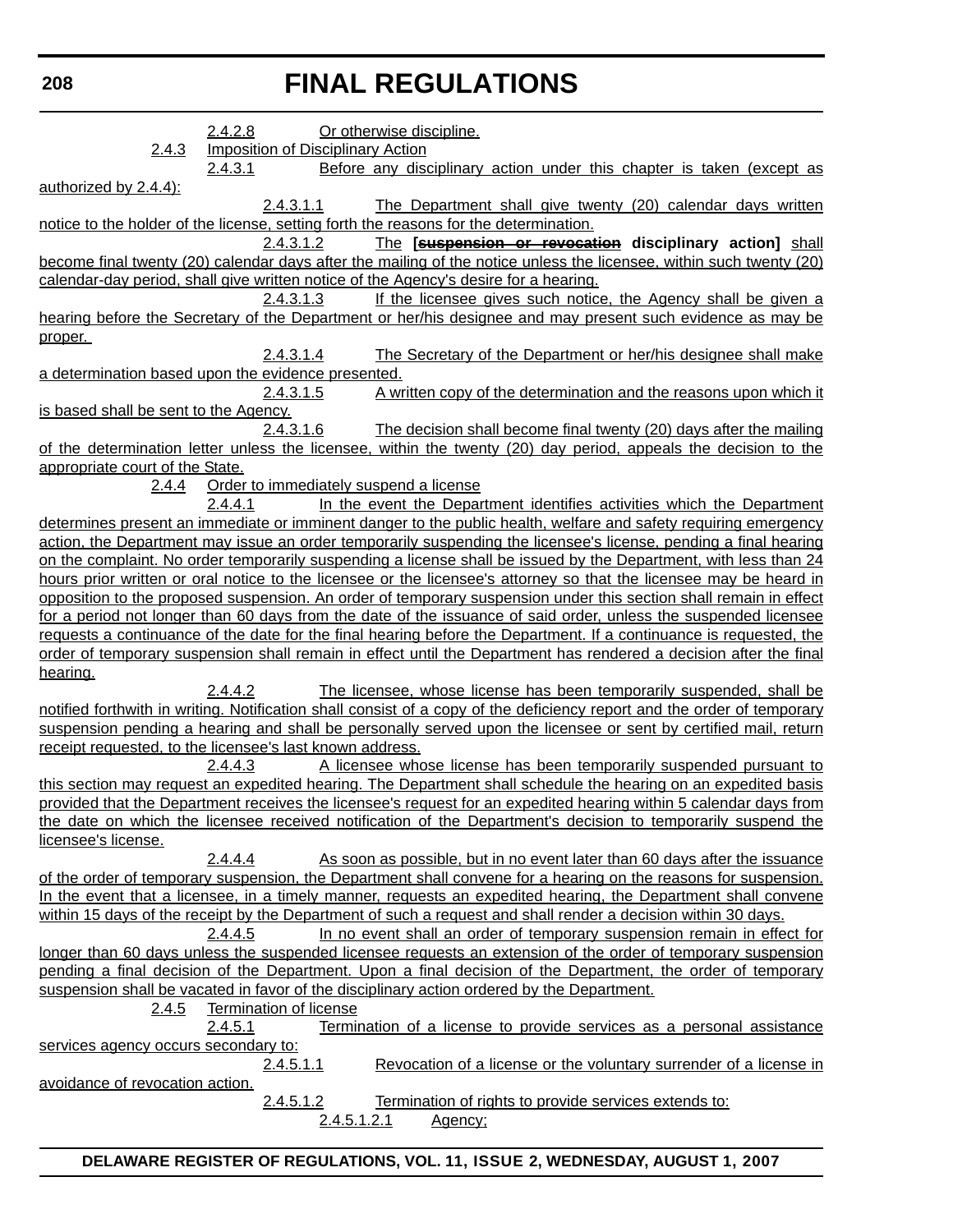2.4.5.1.2.2 Owner(s); 2.4.5.1.2.3 Officers/Directors, partners, managing members, or members of a governing body who have a financial interest of five percent (5%) or more in the personal assistance services agency; and 2.4.5.1.2.4 Corporation officers. 2.5 Modification of Ownership and Control (MOC) 2.5.1 Any proposed MOC must be reported to the Department a minimum of thirty (30) calendar days prior to the change. 2.5.2 A MOC voids the current license in possession of the agency. 2.5.3 A MOC may include but is not limited to: 2.5.3.1 Transfer of full ownership rights to a new owner; 2.5.3.2 Transfer of the majority interest to a new owner. 2.5.3.3 Transfer of ownership interests that result in the owner with the majority interest becoming a minority interest owner. 2.5.3.4 Transfer or re-organization that results in an additional majority interest that is equal in ownership rights. 2.5.3.5 Transfer resulting in a measurable impact upon the operational control of the agency. 2.6 Fees 2.6.1 Fees shall be in accordance with 16 **Del.C.** §122 (3)x. 2.7 Inspection 2.7.1 A representative of the Department shall periodically inspect every personal assistance services agency for which a license has been issued under this chapter. Inspections by authorized representatives of the Department may occur at any time and may be scheduled or unannounced. 2.8 Notice to Consumers 2.8.1 The personal assistance services agency shall notify each consumer or the consumer's authorized representative, and any third-party payers at least thirty (30) calendar days before the voluntary surrender of its license or as directed under an order of denial, revocation, or suspension of license issued by the Department. 2.9 Exclusions from Licensure The following persons, associations or organizations are not required to obtain a Personal Assistance Services Agency license: 2.9.1 Those individuals who contract directly with a consumer to provide services for that consumer, where the consumer pays the individual for services rendered and neither the consumer nor the individual pays an agency on a periodic basis. 2.9.2 Those agencies that provide only durable medical equipment and supplies for in-home use. 2.9.3 Those agencies that provide staff to licensed personal assistance services agencies, such as temporary employment/staffing agencies. 2.9.3.1 Temporary employment/staffing agencies may not provide services under direct agreements with consumers. 2.9.3.2 Temporary employment/staffing agencies must be contractually bound to perform services under the contracting providers' direction and supervision. 2.9.3.3 Temporary staff working for a licensed provider must meet the requirements of these regulations. 2.9.4 Any visiting nurse service or personal assistance services conducted by and for those who rely upon spiritual means through prayer alone for healing in accordance with the tenets and practices of a registered church or religious denomination. 2.9.5 An agency which solely provides services as defined in 16 **Del.C.** Ch. 94, the Community Based Attendant Services Act. 2.9.6 A Home Health Agency which solely provides services defined in 16 **Del.C.** §122(o). **3.0 General Requirements**

3.1 The personal assistance services agency shall neither knowingly admit, nor continue to care for,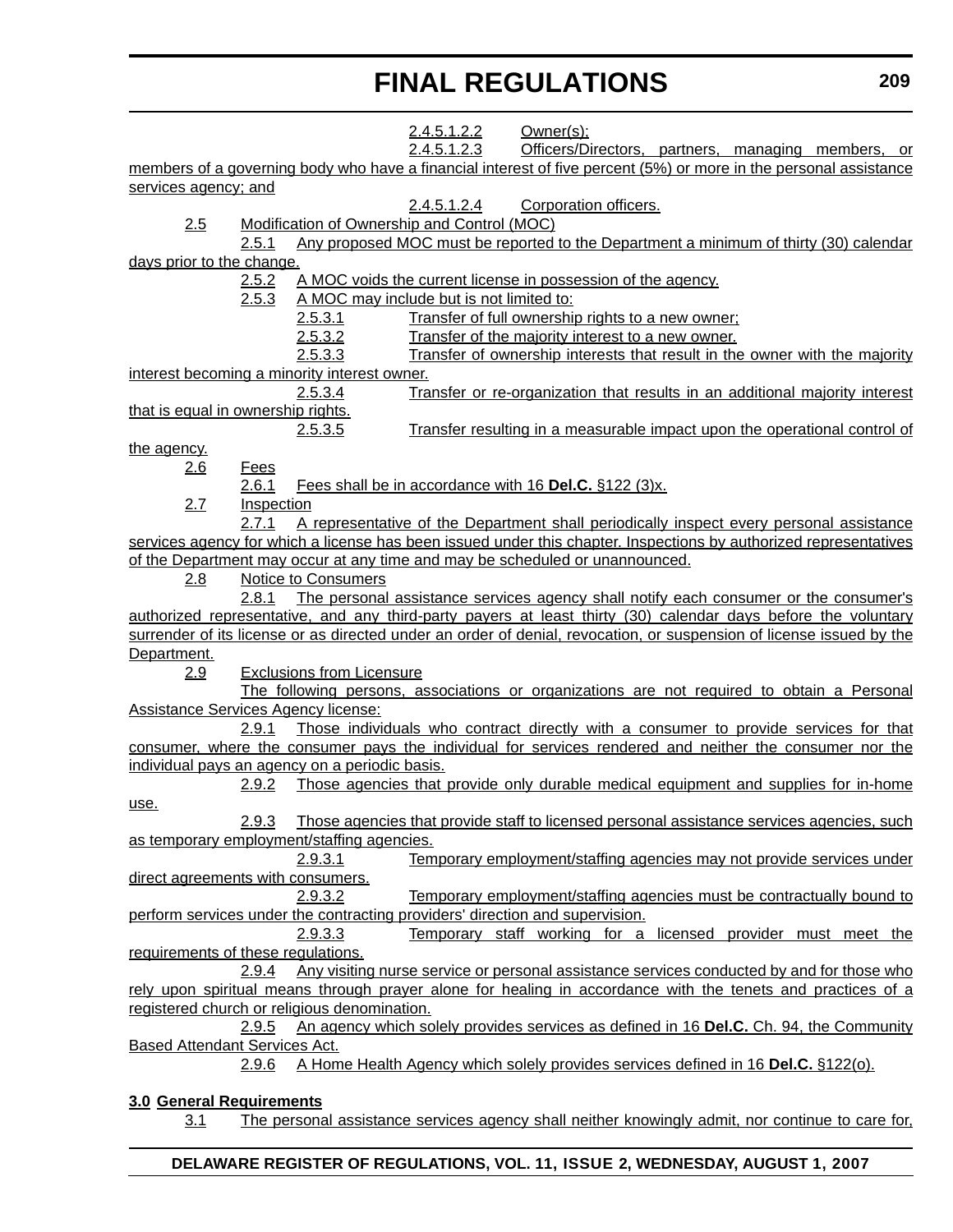consumers whose needs cannot be met by a personal assistance services agency.

3.2 The personal assistance services agency shall establish written policies regarding the rights and responsibilities of consumers.

3.3 The personal assistance services agency shall establish policies and procedures that address the handling and documentation of incidents, accidents and medical emergencies.

3.4 Reports of incidents, accidents and medical emergencies shall be kept on file at the agency for a minimum of six years.

3.5 The personal assistance services agency shall establish policies which control the exposure of consumers and staff to persons with communicable diseases.

3.6 A procedure including the consumers and families right to report concerns/complaints to the Department at a telephone number established for that purpose, shall be established to enable consumers and their families or representatives, if any, to have their concerns addressed without fear of reprisal.

3.7 The personal assistance services agency shall advise the Department in writing within fifteen (15) calendar days following any change in the designation of the director/administrator or other management personnel within the agency.

3.8 The personal assistance services agency may contract for services to be provided to its consumers by direct care workers. Individuals providing services under contract must meet the same requirements as the direct care workers employed by the agency.

3.9 The director or a designee of any agency shall be available to consumers at all times during the operating hours of the personal assistance services agency.

3.10 The agency shall have policies and an operational system which assure uninterrupted implementation of the service plan. In furtherance of this requirement, the agency shall, at a minimum: 1) maintain a sufficient pool of qualified direct care workers to fulfill service plans and provide scheduled services; and 2) develop and maintain a back-up system to provide substitute direct care workers if regularly scheduled direct care workers are unavailable.

3.11 The personal assistance services agency shall permit photocopying of any records or other information by authorized representatives of the Department, as necessary to determine or verify compliance with these regulations.

### **4.0 Administration**

4.1 Agency Director

4.1.1 Every Agency shall have a full-time agency director.

4.1.2 The director shall appoint an individual to act in the director's absence.

4.1.3 The director shall have full authority and responsibility to plan, staff, direct and implement the programs and manage the affairs of the agency.

4.2 Purchase of Contracted Services

4.2.1 The personal assistance services agency maintains responsibility for all services provided to the consumer.

4.2.2 The personal assistance services agency shall establish a written contractual arrangement with a contractor for the provision of all services which are not provided directly by employees of the agency.

4.3 Written Policies

4.3.1 The personal assistance services agency shall have written policies regarding qualifications, responsibilities and requirements for employment/referral for each job classification.

#### 4.3.2 The written policies shall include but not be limited to:

4.3.2.1 Pre-employment/referral requirements;

- 4.3.2.2 Position descriptions;
- 4.3.2.3 Orientation policy and procedure for all direct care workers;

4.3.2.4 Annual performance review and competency testing policy and

procedure; and

4.3.2.5 Program review and evaluation of its program.

- 4.3.3 Policies shall be reviewed and dated annually and revised as necessary.
- 4.4 Direct Care Worker Records

4.4.1 Records of each direct care worker shall be kept current and available upon request by

### **DELAWARE REGISTER OF REGULATIONS, VOL. 11, ISSUE 2, WEDNESDAY, AUGUST 1, 2007**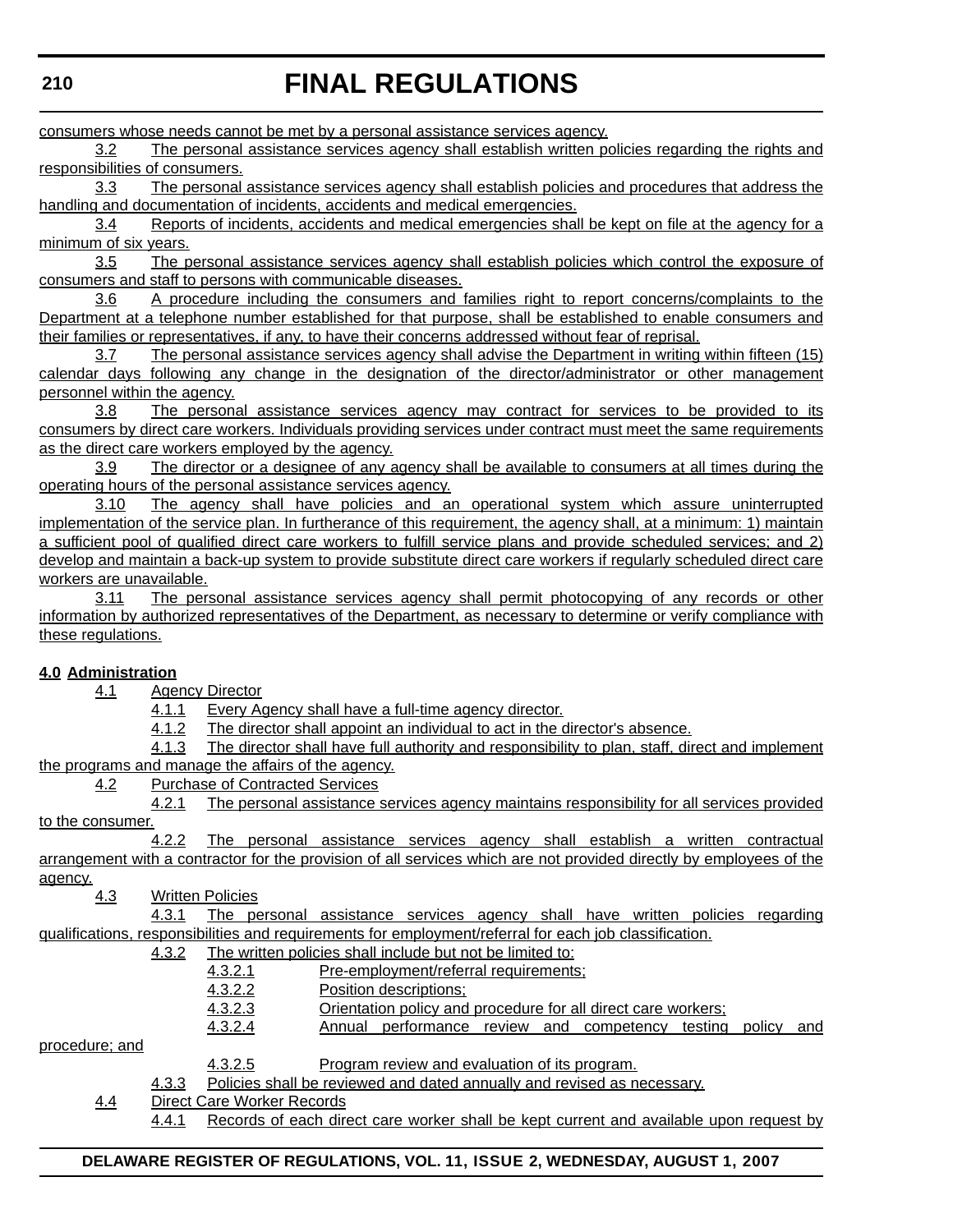| authorized representatives of the Department.              |                                |                                                                                                                    |
|------------------------------------------------------------|--------------------------------|--------------------------------------------------------------------------------------------------------------------|
| 4.4.2                                                      |                                | For all direct care workers, the agency shall maintain individual records which shall                              |
| contain at least:                                          |                                |                                                                                                                    |
|                                                            | 4.4.2.1                        | of compliance with pre-employment/referral<br>Written<br>verification                                              |
| requirements;                                              |                                |                                                                                                                    |
|                                                            | 4.4.2.2                        | Documentation of competence;                                                                                       |
|                                                            | 4.4.2.3                        | <b>Educational preparation and work history:</b>                                                                   |
|                                                            | 4.4.2.4                        | Written performance evaluations or consumer satisfaction surveys                                                   |
| (annually); and                                            |                                |                                                                                                                    |
|                                                            | 4.4.2.5<br>4.4.2.6             | A letter of appointment specifying conditions of employment/referral.<br><b>Health History</b>                     |
|                                                            | 4.4.2.6.1                      | Minimum requirements for pre-employment/referral and annual                                                        |
|                                                            |                                | tuberculosis (TB) testing are those currently recommended by the Centers for Disease Control and Prevention of     |
| the U.S. Department of Health and Human Services.          |                                |                                                                                                                    |
|                                                            | 4.4.2.6.2                      | No person, including volunteers, found to have active                                                              |
|                                                            |                                | tuberculosis in an infectious stage shall be permitted to give care or service to consumers.                       |
|                                                            | 4.4.2.6.3                      | Any person having a positive skin test but a negative X-ray must                                                   |
|                                                            |                                | complete a statement annually attesting that they have experienced no symptoms which may indicate active TB        |
| infection.                                                 |                                |                                                                                                                    |
|                                                            | 4.4.2.6.4                      | A report of all test results and all attestation statements shall be                                               |
| on file at the agency.                                     |                                |                                                                                                                    |
|                                                            | 4.4.2.6.5                      | All new direct care workers shall be required to have a pre-                                                       |
|                                                            |                                | employment/referral physical examination, a copy of which shall be maintained in individual files.                 |
|                                                            | 4.4.2.6.6                      | Any individual who cannot adequately perform the duties required                                                   |
|                                                            |                                | or who may jeopardize the health or safety of the consumers shall be relieved of their duties and removed from the |
|                                                            |                                | agency until such time as the condition is resolved. This includes infections of a temporary nature.               |
| <u>4.5</u>                                                 | <b>Orientation and Testing</b> |                                                                                                                    |
| 4.5.1                                                      |                                | All direct care workers are required to complete an orientation program given by the                               |
| Agency before providing services to a consumer.            |                                |                                                                                                                    |
| 4.5.2                                                      |                                | The orientation program shall include but not be limited to:                                                       |
|                                                            | 4.5.2.1                        | Organizational structure of the agency;                                                                            |
|                                                            | 4.5.2.2                        | Agency consumer care policies and procedures:                                                                      |
|                                                            | 4.5.2.3                        | Philosophy of consumer care:                                                                                       |
|                                                            | 4.5.2.4                        | Description of consumer population and geographic location served;                                                 |
|                                                            | 4.5.2.5                        | Consumer rights;                                                                                                   |
|                                                            | 4.5.2.6                        | Agency personnel and administrative policies:                                                                      |
|                                                            | 4.5.2.7                        | Principles of good nutrition;                                                                                      |
|                                                            | 4.5.2.8                        | Process of growth, development and aging:                                                                          |
|                                                            | 4.5.2.9                        | Principles of infection control;                                                                                   |
|                                                            | 4.5.2.10                       | Observation, reporting and documentation of consumer status;                                                       |
|                                                            | 4.5.2.11                       | Maintaining a least restrictive environment;                                                                       |
|                                                            |                                | Verbal/non-verbal communication skills;                                                                            |
|                                                            | 4.5.2.12<br>4.5.2.13           |                                                                                                                    |
|                                                            | 4.5.2.14                       | Principles of body mechanics;                                                                                      |
|                                                            |                                | The needs of the elderly and persons with disabilities:                                                            |
|                                                            | 4.5.2.15                       | <b>Activities of daily living:</b>                                                                                 |
|                                                            | 4.5.2.16                       | Introduction to common assistive technology;                                                                       |
|                                                            | 4.5.2.17                       | Meal planning, food purchasing and preparation of meals, including                                                 |
| special diets;                                             |                                |                                                                                                                    |
|                                                            | 4.5.2.18                       | Information on the emotional and physical problems accompanying                                                    |
| illness, disability or aging;                              |                                |                                                                                                                    |
|                                                            | 4.5.2.19                       | Principles and practices in maintaining a clean, healthy, pleasant and safe                                        |
| environment that encourages morale building and self-help; |                                |                                                                                                                    |
|                                                            | 4.5.2.20                       | Items requiring referral to the personal assistance services agency.                                               |
|                                                            |                                | including changes in the consumer's condition or family situation;                                                 |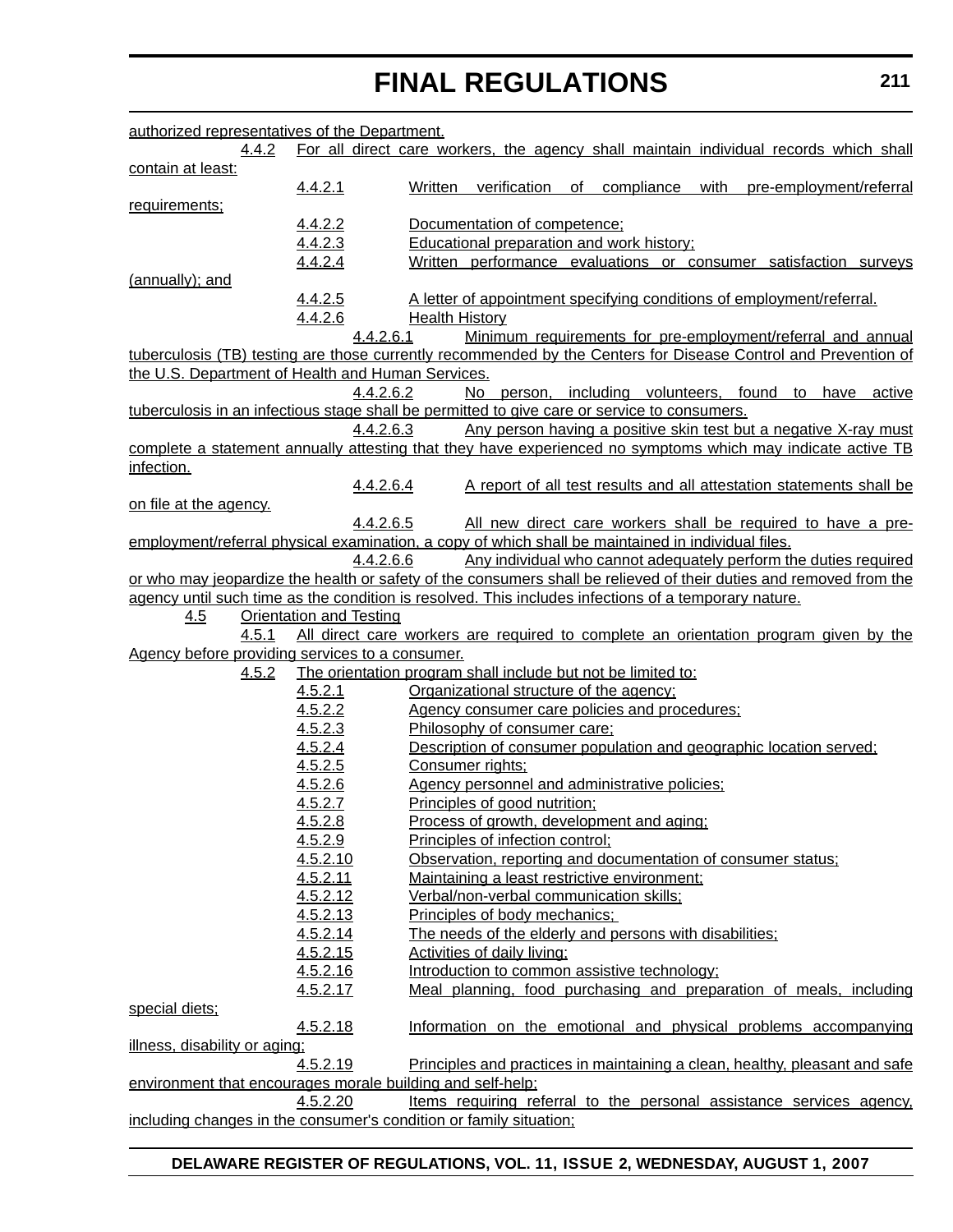| 212                                         |                    |                                  | <b>FINAL REGULATIONS</b>                                                                                                                                                                                                                                                                                                                                                        |
|---------------------------------------------|--------------------|----------------------------------|---------------------------------------------------------------------------------------------------------------------------------------------------------------------------------------------------------------------------------------------------------------------------------------------------------------------------------------------------------------------------------|
|                                             |                    | 4.5.2.21<br>4.5.2.22<br>4.5.2.23 | Confidentiality of consumer information;<br>Service Plan specific description; and<br>Applicable state regulations governing the delivery of personal assistance                                                                                                                                                                                                                |
| services to consumers.                      | 4.5.3              |                                  | All newly hired/contracted direct care workers must pass a competency [evaluation] test                                                                                                                                                                                                                                                                                         |
|                                             |                    | 4.5.3.1                          | prior to providing care to consumers and annually thereafter.<br>The competency<br>test must include questions addressing<br>the                                                                                                                                                                                                                                                |
| competencies listed in Section 4.5.2.       |                    | 4.5.3.2                          | It is the responsibility of the personal assistance services agency to                                                                                                                                                                                                                                                                                                          |
| manner.                                     |                    |                                  | ensure that direct care workers are proficient to carry out the care assigned in a safe, effective and efficient                                                                                                                                                                                                                                                                |
| 5.0 Consumer Care Management<br>5.1         |                    | Admission/Intake                 |                                                                                                                                                                                                                                                                                                                                                                                 |
|                                             | 5.1.1<br>5.1.2     |                                  | The personal assistance services agency shall have written policies governing intake<br>procedures of consumers to agency services, referral of direct care workers and case closures.<br>The intake policies shall be discussed with each consumer or the consumer's                                                                                                           |
| representative.                             | 5.1.3              |                                  |                                                                                                                                                                                                                                                                                                                                                                                 |
|                                             |                    |                                  | The personal assistance services agency shall disclose to all consumers the personal<br>assistance services agency's and the direct care worker's status with respect to attendant tax, worker's<br>compensation and liability insurance obligations, insurance coverage or the lack thereof. Disclosure of this<br>information shall be on a form developed by the Department. |
| services agency. The agreement shall:       | 5.1.4              |                                  | There shall be a written agreement between the consumer and the personal assistance                                                                                                                                                                                                                                                                                             |
| and procedures for termination of services. |                    | 5.1.4.1                          | Specify the services to be provided by the agency, including but not<br>limited to: scheduled days, scheduled hours, transportation agreements as appropriate, emergency procedures                                                                                                                                                                                             |
|                                             |                    | 5.1.4.2                          | Specify financial agreement which shall minimally include:                                                                                                                                                                                                                                                                                                                      |
|                                             |                    | 5.1.4.2.1                        | A description of services purchased and the associated cost;                                                                                                                                                                                                                                                                                                                    |
|                                             |                    | 5.1.4.2.2<br>5.1.4.2.3           | An acceptable method of payment(s) for these services; and<br>An outline of the billing procedures.                                                                                                                                                                                                                                                                             |
|                                             |                    | 5.1.4.3                          | Be signed by the consumer or their representative and the representative                                                                                                                                                                                                                                                                                                        |
| of the personal assistance services agency. |                    |                                  |                                                                                                                                                                                                                                                                                                                                                                                 |
|                                             |                    | 5.1.4.4                          | Be given to the consumer or representative and a copy shall be kept at                                                                                                                                                                                                                                                                                                          |
| the agency in the consumer record.          |                    |                                  |                                                                                                                                                                                                                                                                                                                                                                                 |
|                                             |                    | 5.1.4.5                          | Be reviewed and updated as necessary to reflect any change in the                                                                                                                                                                                                                                                                                                               |
| terms.<br>5.2                               | <b>Home Visits</b> |                                  |                                                                                                                                                                                                                                                                                                                                                                                 |
|                                             | 5.2.1              |                                  | <u>An initial home visit of the consumer shall be performed by the agency director, or</u>                                                                                                                                                                                                                                                                                      |
| designee.                                   | 5.2.2              |                                  | The initial home visit must be performed in the consumer's residence prior to or at the time                                                                                                                                                                                                                                                                                    |
|                                             |                    |                                  | that personal assistance services are initially requested by the consumer. The purpose of the home visit is to                                                                                                                                                                                                                                                                  |
|                                             |                    |                                  | determine whether the agency has the ability to provide the necessary services in a safe manner.                                                                                                                                                                                                                                                                                |
|                                             | 5.2.3              |                                  | The initial home visit shall include, at a minimum, an itemized written description of the                                                                                                                                                                                                                                                                                      |
| consumer's:<br>sensory limitations;         |                    | 5.2.3.1                          | Physical condition, including ability to perform activities of daily living and                                                                                                                                                                                                                                                                                                 |
| family and community support; and           |                    | 5.2.3.2                          | Social situation, including living arrangements and the availability of                                                                                                                                                                                                                                                                                                         |
|                                             |                    | 5.2.3.3                          | Mental status, including any cognitive impairment and known psychiatric,                                                                                                                                                                                                                                                                                                        |
| emotional and behavioral problems.          | 5.2.4              |                                  | Follow-up home visits shall occur at regular intervals based upon the consumer's                                                                                                                                                                                                                                                                                                |
|                                             | 5.2.5              |                                  | condition and needs, but no less often than every ninety (90) calendar days.<br>A follow-up home visit, performed by the agency director or designee, shall be conducted                                                                                                                                                                                                        |
|                                             |                    |                                  |                                                                                                                                                                                                                                                                                                                                                                                 |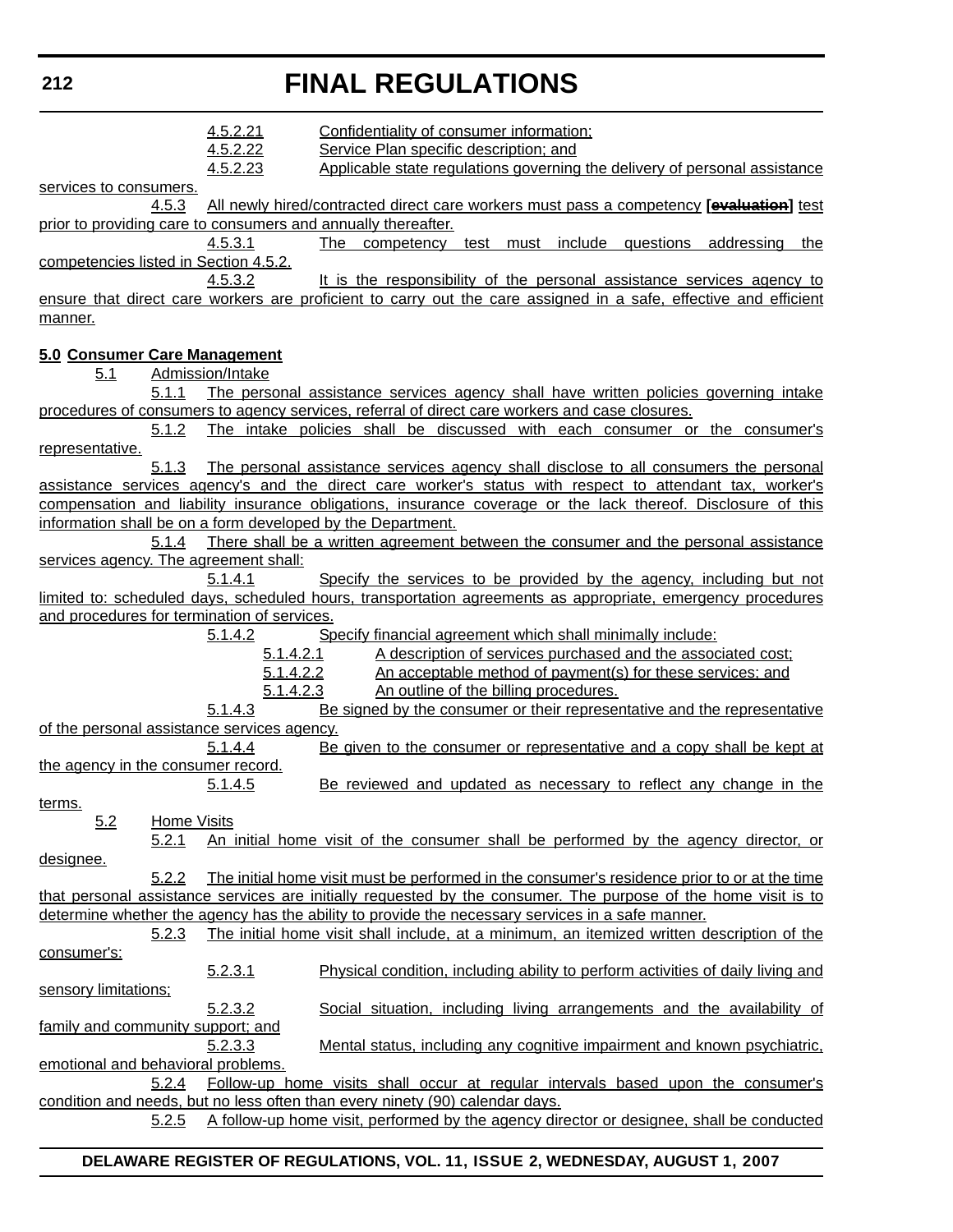| <u>needed.</u>                                                                                                                                                                |
|-------------------------------------------------------------------------------------------------------------------------------------------------------------------------------|
| The results of the initial home visit and follow-up home visits shall become a permanent<br>5.2.6                                                                             |
| part of the consumer's record.                                                                                                                                                |
| 5.3<br><b>Service Plan</b>                                                                                                                                                    |
| The personal assistance services agency shall provide services in accordance with a<br>5.3.1                                                                                  |
| written service plan developed under the supervision of the agency director.                                                                                                  |
| A service plan shall be developed at intake based upon the initial home visit of the<br>5.3.2                                                                                 |
| consumer.                                                                                                                                                                     |
| 5.3.3<br>The service plan shall be developed in consultation with the consumer or the consumer's                                                                              |
| representative.                                                                                                                                                               |
| The service plan shall be reviewed no less often than every ninety (90) calendar days and<br><u>5.3.4</u>                                                                     |
| revised as necessary.                                                                                                                                                         |
| <b>Scope of Services</b><br><u>5.4</u>                                                                                                                                        |
| Competent consumers who do not reside in a medical facility or a facility regulated<br>5.4.1                                                                                  |
| pursuant to 16 Del.C. Ch. 11 may delegate personal care services to direct care workers provided:                                                                             |
| The nature of the service/task is not excluded by <b>Del.C.</b> or other state or<br>5.4.1.1                                                                                  |
| federal regulation.                                                                                                                                                           |
| 5.4.1.2<br>The services/tasks are those competent consumers could normally                                                                                                    |
| perform themselves but for functional limitation.                                                                                                                             |
| The delegation decision is entirely voluntary.<br>5.4.1.3                                                                                                                     |
| For consumers who are not able to delegate services/tasks due to impaired cognitive<br>5.4.2                                                                                  |
| function, services/tasks shall be limited by the following:<br><b>Skin Care</b>                                                                                               |
| <u>5.4.2.1</u><br>5.4.2.1.1                                                                                                                                                   |
| Skin care which is preventive rather than therapeutic may be<br>provided and may include: application of non-medicated or non-prescribed lotions or creams, massaging of non- |
| reddened areas and application of preventive spray on unbroken skin areas that may be susceptible to                                                                          |
| development of pressure sores. Also permitted is the application of band aids to minor skin breaks.                                                                           |
| 5.4.2.1.2<br>Skin care which may not be provided includes sterile invasive                                                                                                    |
| procedures involving a wound or anatomical site and application of prescription medications.                                                                                  |
| <b>Fingernail Care</b><br><u>5.4.2.2</u>                                                                                                                                      |
|                                                                                                                                                                               |
|                                                                                                                                                                               |
| 5.4.2.2.1<br>Fingernail care includes: soaking of nails, pushing back cuticles,                                                                                               |
| and trimming/filing/polishing of nails.                                                                                                                                       |
| 5.4.2.2.2<br>Fingernail care may not be provided in the presence of medical                                                                                                   |
| conditions that may involve peripheral circulatory problems or loss of sensation. Toenail care may not be provided.                                                           |
| <b>Mouth Care</b><br><u>5.4.2.3</u>                                                                                                                                           |
| 5.4.2.3.1<br>Mouth care includes denture care and basic oral hygiene.                                                                                                         |
| <u>5.4.2.3.2</u><br><u>Mouth care may not be provided when the consumer is</u>                                                                                                |
| unconscious or when oral suctioning is required.                                                                                                                              |
| Shaving<br>5.4.2.4                                                                                                                                                            |
| 5.4.2.4.1<br>Shaving may be performed only with the consumer's personal                                                                                                       |
| electric razor.                                                                                                                                                               |
| Shaving may not be performed on an area where there is the<br>5.4.2.4.2                                                                                                       |
| presence of an injury or infection.                                                                                                                                           |
| <u>5.4.2.5</u><br><b>Feeding</b>                                                                                                                                              |
| 5.4.2.5.1<br>Feeding includes assistance with eating by mouth, using                                                                                                          |
| common or adaptive feeding utensils.                                                                                                                                          |
| Feeding may not be provided when oral suctioning is also needed<br>5.4.2.5.2                                                                                                  |
| or when there is a high risk of choking that could result in the need for emergency measures such as                                                                          |
| cardiopulmonary resuscitation. Tube and syringe feeding are not permitted.                                                                                                    |
| <b>Adult Transfers</b><br><u>5.4.2.6</u>                                                                                                                                      |
| 5.4.2.6.1<br>Assistance with transfer may be provided when the consumer<br>has sufficient balance and strength to assist with the transfer to some extent.                    |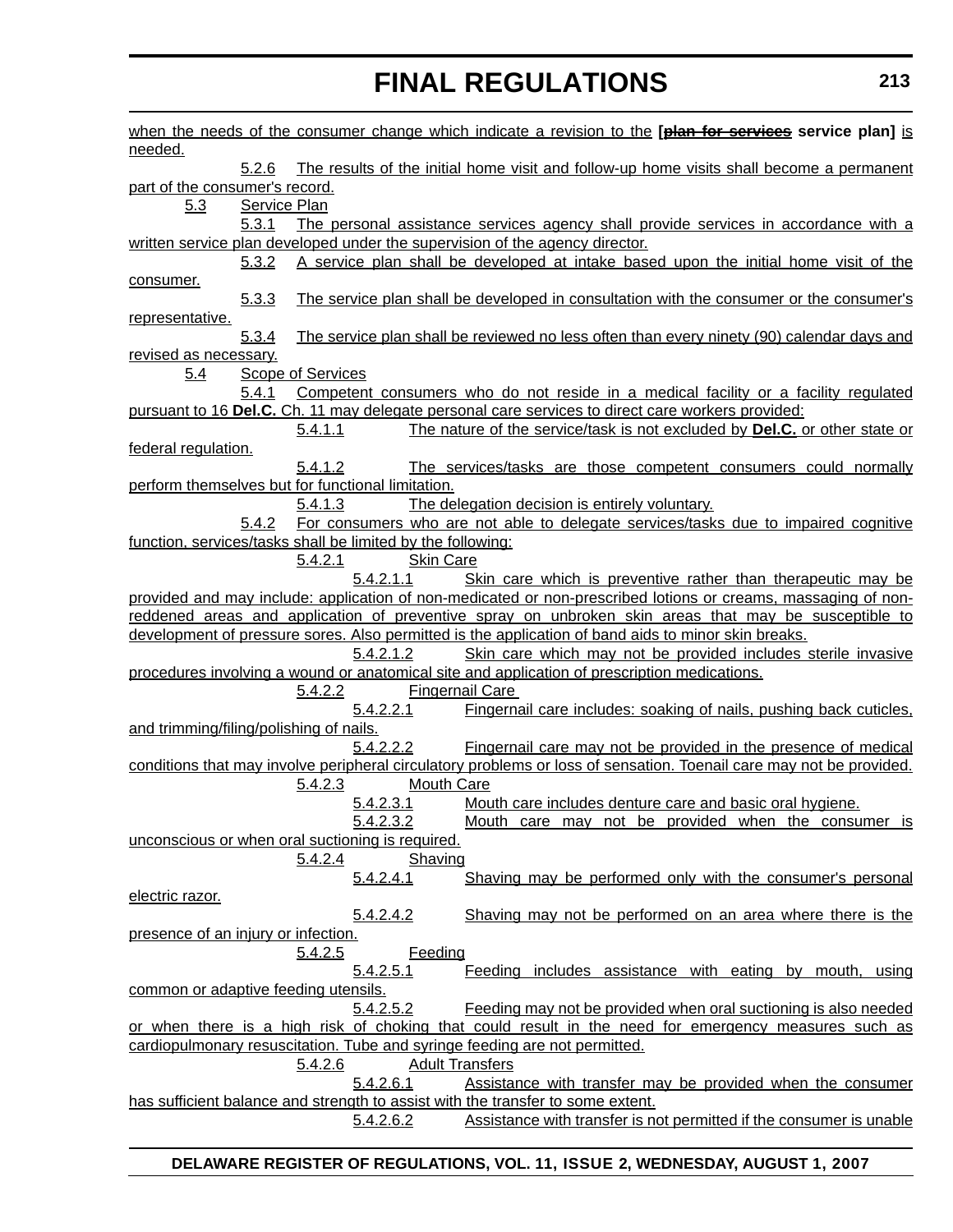### **214**

# **FINAL REGULATIONS**

| to assist with the transfer.                       |              |                             |                     |                                                                                                                  |
|----------------------------------------------------|--------------|-----------------------------|---------------------|------------------------------------------------------------------------------------------------------------------|
|                                                    |              | 5.4.2.7                     | <b>Bladder Care</b> |                                                                                                                  |
|                                                    |              | 5.4.2.7.1                   |                     | Bladder care includes assistance to and from the bathroom;                                                       |
|                                                    |              |                             |                     | assistance with bedpans, urinals or commodes; and changing of pads or diapers used for the care of incontinence. |
|                                                    |              | 5.4.2.7.2                   |                     | Bladder care does not include insertion or removal of a foley or                                                 |
|                                                    |              |                             |                     | suprapubic catheter; care of a foley or suprapubic catheter; and care for an ostomy.                             |
|                                                    |              | 5.4.2.8                     | <b>Bowel Care</b>   |                                                                                                                  |
|                                                    |              | 5.4.2.8.1                   |                     | Bowel care includes assistance to and from the bathroom;                                                         |
|                                                    |              |                             |                     | assistance with bedpans or commodes; and changing of pads or diapers used for the care of incontinence.          |
|                                                    |              | 5.4.2.8.2                   |                     | Bowel care does not include digital stimulation; enemas; and care                                                |
| for an ostomy.                                     |              |                             |                     |                                                                                                                  |
|                                                    |              | <u> [<del>5.4.2.9</del></u> |                     | <b>Medication Assistance</b>                                                                                     |
|                                                    |              |                             |                     | A direct care worker, who has taken a Board approved                                                             |
|                                                    |              |                             |                     | medication training program, may assist the consumer in self-administration of medication other than by          |
|                                                    |              |                             |                     | injection, provided that the medication is in the original container with a proper label and directions.         |
|                                                    |              | <del>5.4.2.9.2</del>        |                     | The direct care worker may hold the container for the                                                            |
|                                                    |              |                             |                     | consumer, assist with the opening of the container, and assist the consumer in taking the medication.]           |
| 5.5                                                |              | <b>Records and Reports</b>  |                     |                                                                                                                  |
|                                                    | 5.5.1        |                             |                     | There shall be a separate record maintained at the personal assistance services agency                           |
| for each consumer which shall contain:             |              |                             |                     |                                                                                                                  |
|                                                    |              | 5.5.1.1                     |                     | Intake data including:                                                                                           |
|                                                    |              | 5.5.1.1.1                   |                     | Consumer's name;                                                                                                 |
|                                                    |              | 5.5.1.1.2                   |                     | Consumer's birth date;                                                                                           |
|                                                    |              | 5.5.1.1.3                   |                     | Consumer's home address;                                                                                         |
|                                                    |              | 5.5.1.1.4                   |                     | Consumer's identification for purposes of third party billing, if                                                |
| applicable.                                        |              |                             |                     |                                                                                                                  |
|                                                    |              | 5.5.1.1.5                   |                     | Consumer's date of intake;                                                                                       |
|                                                    |              | 5.5.1.1.6                   |                     | Consumer's primary physician's name, address and telephone                                                       |
| number; and                                        |              |                             |                     |                                                                                                                  |
|                                                    |              | 5.5.1.1.7                   |                     | Names, addresses and telephone numbers of family members,                                                        |
|                                                    |              |                             |                     | friends, or other designated people to be contacted in the event of illness or an emergency.                     |
|                                                    |              | 5.5.1.2                     |                     | <b>Request for Services or Consumer Intake Form;</b>                                                             |
|                                                    |              | 5.5.1.3                     |                     | Records of Home visits (initial and follow-up);                                                                  |
|                                                    |              | 5.5.1.4                     |                     | Individual service plan (initial and reviews);                                                                   |
|                                                    |              | 5.5.1.5                     |                     | Direct care worker activity logs documenting services provided on a daily                                        |
| <u>basis;</u>                                      |              |                             |                     |                                                                                                                  |
|                                                    |              | 5.5.1.6                     |                     | A copy of the written agreement between the consumer and the personal                                            |
|                                                    |              |                             |                     | assistance services agency including any updates made to the original reflecting changes in services or          |
| arrangements;                                      |              |                             |                     |                                                                                                                  |
|                                                    |              | 5.5.1.7                     |                     | Written acknowledgment that the consumer or the consumer's                                                       |
|                                                    |              |                             |                     | representative has been fully informed of the consumer's rights:                                                 |
|                                                    |              | 5.5.1.8                     |                     | Consumer satisfaction survey results.                                                                            |
|                                                    |              |                             |                     |                                                                                                                  |
|                                                    |              | 5.5.1.9                     |                     | Signed disclosure form required by Regulation 5.1.3; and                                                         |
|                                                    |              | 5.5.1.10                    |                     | Case closure documents.                                                                                          |
|                                                    | 5.5.2        |                             |                     | Direct care worker activity logs shall contain the following information:                                        |
|                                                    |              | 5.5.2.1                     |                     | Date(s) on which service(s) are provided;                                                                        |
|                                                    |              | 5.5.2.2                     |                     | Hour(s) of service(s) provided;                                                                                  |
|                                                    |              | 5.5.2.3                     |                     | Type(s) of services provided; and                                                                                |
|                                                    |              | 5.5.2.4                     |                     | Observations/problems/comments, as necessary.                                                                    |
|                                                    | 5.5.3        |                             |                     | Activity logs shall be signed and dated on the day that the service is rendered.                                 |
|                                                    | <u>5.5.4</u> |                             |                     | Copies of all activity logs shall be maintained at the residence of the consumer.                                |
|                                                    | 5.5.5        |                             |                     | Original activity log notes must be incorporated into the consumer's record located at the                       |
| Agency no less often than [monthly every 90 days]. |              |                             |                     |                                                                                                                  |
|                                                    | 5.5.6        |                             |                     | All agency records shall be available for review by authorized representatives of the                            |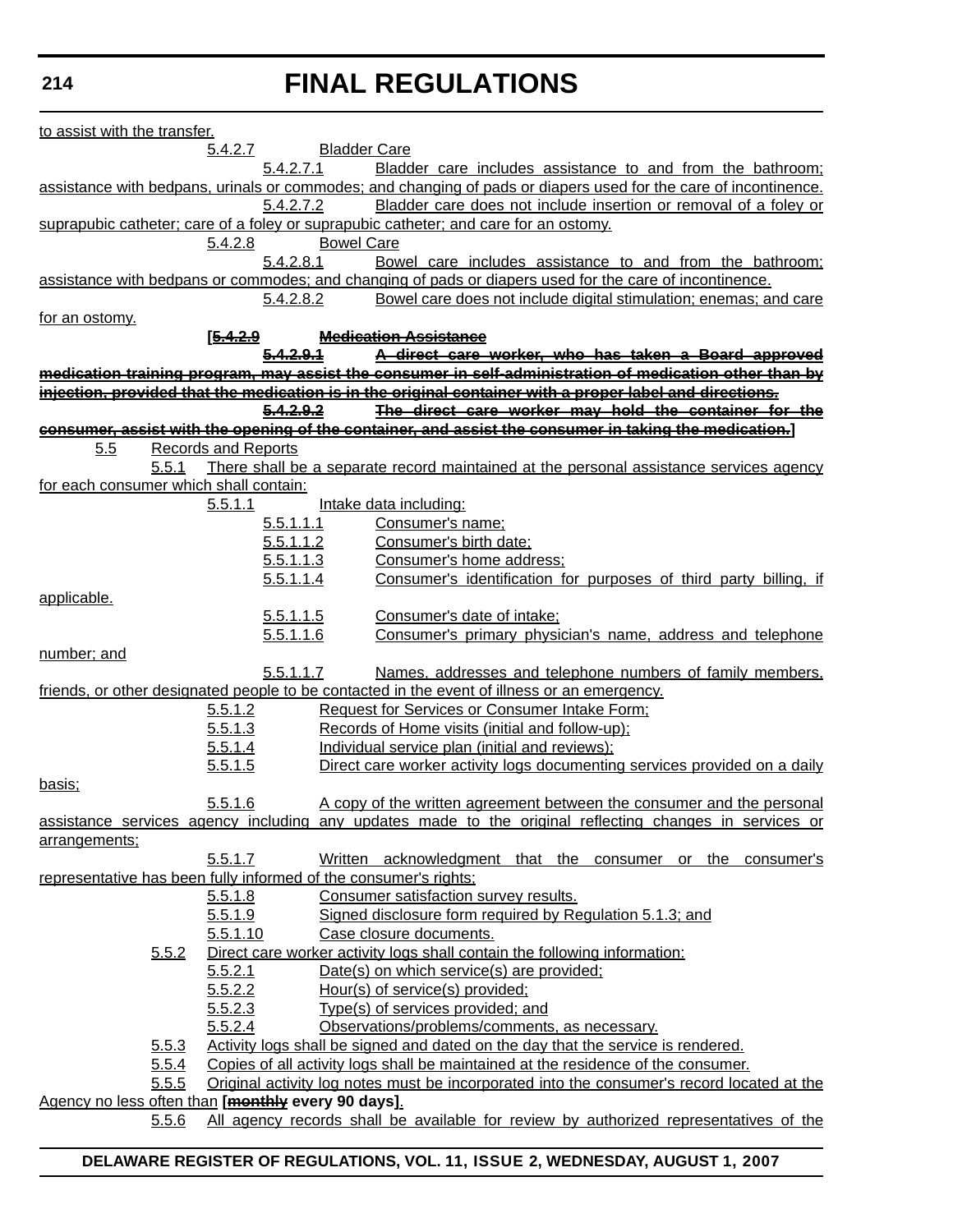| Department and to legally authorized persons; otherwise consumer records shall be held confidential. The consent                                                                                   |  |
|----------------------------------------------------------------------------------------------------------------------------------------------------------------------------------------------------|--|
| of the consumer or his representative if the consumer is incapable of making decisions shall be obtained before                                                                                    |  |
| any personal information is released from his records as authorized by these regulations or Delaware law.                                                                                          |  |
| 5.5.7<br>The personal assistance services agency records shall be retained in a retrievable form                                                                                                   |  |
| until destroyed.                                                                                                                                                                                   |  |
| Records of adults (18 years of age and older) shall be retained for a<br>5.5.7.1                                                                                                                   |  |
| minimum of six (6) years after the last date of service before being destroyed.                                                                                                                    |  |
| 5.5.7.2<br>Records of minors (less than 18 years of age) shall be retained for a                                                                                                                   |  |
| minimum of six (6) years after the consumer reaches eighteen (18) years of age.                                                                                                                    |  |
| All records must be disposed of by shredding, burning, or other similar<br>5.5.7.3                                                                                                                 |  |
| protective measure in order to preserve the consumers' rights of confidentiality.                                                                                                                  |  |
| Documentation of record destruction must be maintained by the personal<br>5.5.7.4                                                                                                                  |  |
| <u>assistance services agency.</u>                                                                                                                                                                 |  |
| Records shall be protected from loss, damage and unauthorized use.<br><u>5.5.8</u>                                                                                                                 |  |
| All notes and reports in the consumer's record shall be legibly written in ink (or<br>5.5.9                                                                                                        |  |
| typewritten), dated and signed by the recording person with his full name and title.                                                                                                               |  |
| 5.5.10 The personal assistance services agency must develop acceptable policies for                                                                                                                |  |
| authentication of any computerized records.                                                                                                                                                        |  |
| 5.5.11 The agency must have written policies regarding the use and removal of records and the                                                                                                      |  |
| conditions for release of information.                                                                                                                                                             |  |
| 5.5.12 Report of Major Adverse Incidents                                                                                                                                                           |  |
| 5.5.12.1<br>The personal assistance services agency must report all major adverse                                                                                                                  |  |
| incidents [occurring in the presence of a direct care worker] involving a consumer to the Department within<br>forty-eight (48) hours in addition to other reporting requirements required by law. |  |
| A major adverse incident includes but is not limited to:<br>5.5.12.2                                                                                                                               |  |
| 5.5.12.2.1<br>Suspected abuse, neglect, mistreatment, financial exploitation,                                                                                                                      |  |
| solicitation or harassment;                                                                                                                                                                        |  |
| 5.5.12.2.2<br>An accident that causes injury to a consumer; and                                                                                                                                    |  |
| 5.5.12.2.3<br>The unexpected death of a consumer.                                                                                                                                                  |  |
| Major adverse incidents must be investigated by the Agency.<br><u>5.5.12.3</u>                                                                                                                     |  |
| 5.5.12.3.1<br>A complete report will be forwarded to the Department within                                                                                                                         |  |
| thirty (30) calendar days of occurrence or of the date that the Agency first became aware of the incident.                                                                                         |  |
| Case Closure<br><u>5.6</u>                                                                                                                                                                         |  |
| The consumer or the consumer's representative shall be informed of and participate in<br>5.6.1                                                                                                     |  |
| planning for case closure.                                                                                                                                                                         |  |
| 5.6.2<br>The personal assistance services agency shall develop a written plan of case closure                                                                                                      |  |
| which includes a summary of services provided and outlines the services needed by the consumer upon case                                                                                           |  |
| closure.                                                                                                                                                                                           |  |
| When an Agency decides to close a case against that consumer's wishes, a minimum of<br>5.6.3                                                                                                       |  |
| two (2) weeks notice will be provided to permit the consumer to obtain an alternate service provider. Exceptions to                                                                                |  |
| the two (2) week notice provision would include:                                                                                                                                                   |  |
| 5.6.3.1<br>The closure of a case when service goals have been met:                                                                                                                                 |  |
| 5.6.3.2<br>The closure of a case when service needs undergo a change which                                                                                                                         |  |
| necessitates transfer to a higher level of care:                                                                                                                                                   |  |
| 5.6.3.3<br>The closure of a case when there is documented non-compliance with the                                                                                                                  |  |
| service plan or the admission agreement (including, but not limited to, non-payment of justified charges); or                                                                                      |  |
| 5.6.3.4<br>The closure of a case when activities or circumstances in the home                                                                                                                      |  |
| jeopardize the welfare and safety of the personal assistance services agency direct care worker.                                                                                                   |  |
|                                                                                                                                                                                                    |  |
| 6.0 Consumer Rights                                                                                                                                                                                |  |

6.1 The personal assistance services agency shall establish and implement policies and procedures regarding the rights of consumers.

6.2 The personal assistance services agency must provide the consumer with a written notice of the consumer's rights during the initial home visit or before initiation of services.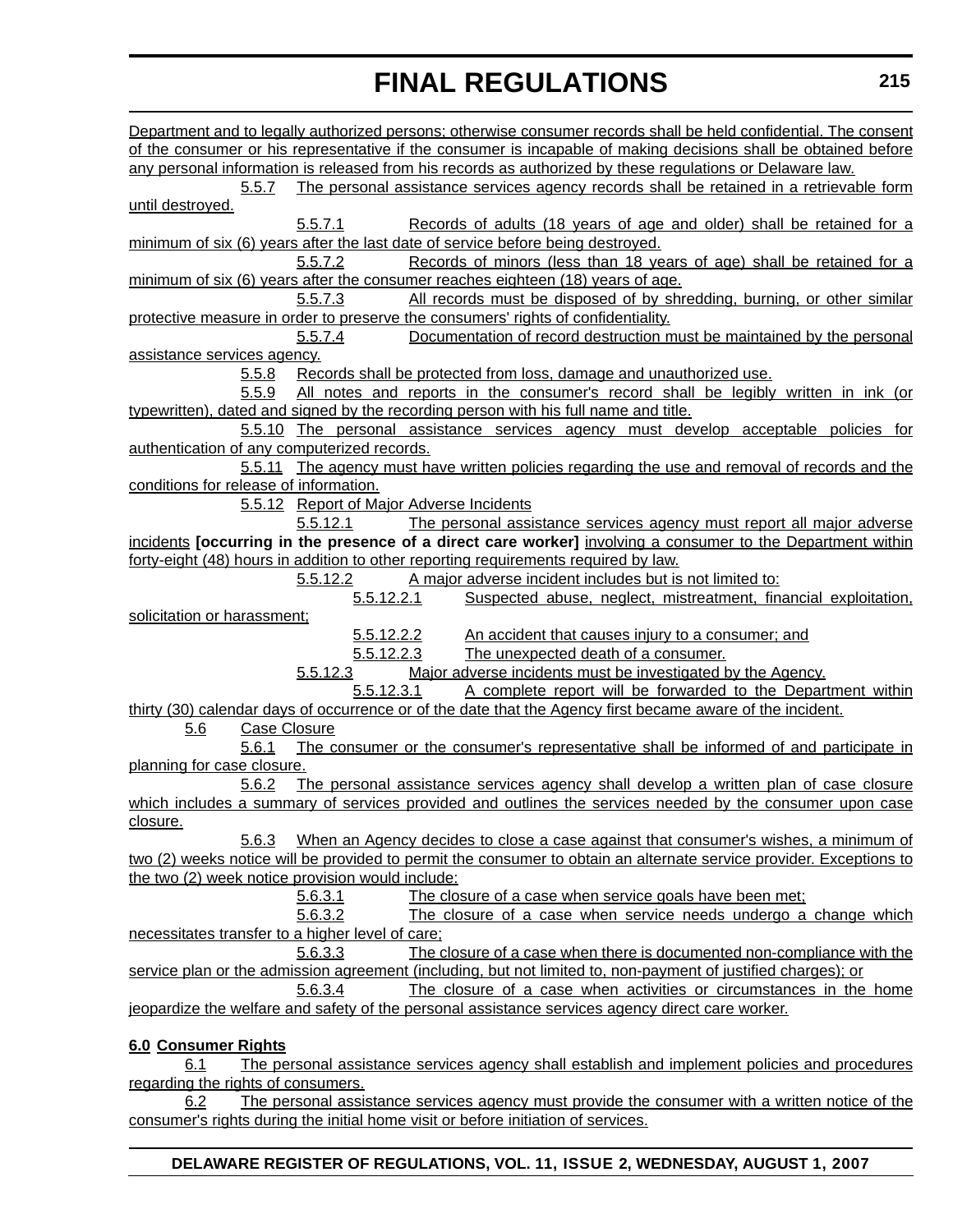## **216**

# **FINAL REGULATIONS**

| 6.3                                                                                       |       | Each consumer shall have the right to:                                                                       |  |  |
|-------------------------------------------------------------------------------------------|-------|--------------------------------------------------------------------------------------------------------------|--|--|
|                                                                                           | 6.3.1 | Be treated with courtesy, consideration, respect and dignity;                                                |  |  |
|                                                                                           | 6.3.2 | Be encouraged and supported in maintaining one's independence to the extent that                             |  |  |
|                                                                                           |       | conditions and circumstances permit and to be involved in a program of services designed to promote personal |  |  |
| independence;                                                                             |       |                                                                                                              |  |  |
|                                                                                           | 6.3.3 | Self-determination and choice, including the opportunity to participate in developing one's                  |  |  |
| service plan;                                                                             |       |                                                                                                              |  |  |
|                                                                                           | 6.3.4 | <b>Privacy and confidentiality:</b>                                                                          |  |  |
|                                                                                           | 6.3.5 | Be protected from abuse, neglect, mistreatment, financial exploitation, solicitation and                     |  |  |
| harassment;                                                                               |       |                                                                                                              |  |  |
|                                                                                           | 6.3.6 | Voice grievances without discrimination or reprisal;                                                         |  |  |
|                                                                                           | 6.3.7 | Be fully informed, as evidenced by the consumer's written acknowledgment of these                            |  |  |
|                                                                                           |       | rights, of all regulations regarding consumer conduct and responsibilities;                                  |  |  |
|                                                                                           | 6.3.8 | Be fully informed, at the time of admission into the program, of services and activities                     |  |  |
| available and related charges, including the disclosure required by Regulation 5.1.3; and |       |                                                                                                              |  |  |
|                                                                                           | 6.3.9 | Be served by individuals who are competent to perform their duties.                                          |  |  |
| 7.0 Insurance and Bonding                                                                 |       |                                                                                                              |  |  |
| 7.1                                                                                       |       | The personal assistance services agency shall have appropriate insurance coverage in force to                |  |  |
|                                                                                           |       | compensate consumers for injuries and losses resulting from services provided by the agency.                 |  |  |
| 7.2                                                                                       |       | The following types and minimum amounts of coverage shall be in force at all times:                          |  |  |
|                                                                                           | 7.2.1 | General liability insurance covering personal property damages, bodily injury, libel and                     |  |  |
| slander:                                                                                  |       |                                                                                                              |  |  |
|                                                                                           |       | 7.2.1.1<br>\$1 million comprehensive general liability per occurrence; and                                   |  |  |
|                                                                                           |       | \$500,000 single limit coverage.<br>7.2.1.2                                                                  |  |  |
| <u> 17.3</u>                                                                              |       | <del>Performance bond of \$50,000 for those agencies utilizing only contractors as direct care</del>         |  |  |
| <del>workers.</del> 1                                                                     |       |                                                                                                              |  |  |
|                                                                                           |       |                                                                                                              |  |  |
| 8.0 Severability                                                                          |       |                                                                                                              |  |  |

8.1 In the event any particular clause or section of these regulations should be declared invalid or unconstitutional by any court of competent jurisdiction, the remaining portions shall remain in full force and effect.

# **DIVISION [OF SOCIAL SERVICES](http://www.dhss.delaware.gov/dhss/dss/index.html)**

Statutory Authority: 31 Delaware Code, Section 512 (31 **Del.C.** §512)

### **[ORDER](#page-3-0)**

## **FOOD STAMP PROGRAM**

### **Nature of the Proceedings:**

Delaware Health and Social Services ("Department") / Division of Social Services initiated proceedings to amend policies in the Division of Social Services Manual (DSSM) as it relates to verification changes in the Food Stamp Program. The Department's proceedings to amend its regulations were initiated pursuant to 29 **Delaware Code** Section 10114 and its authority as prescribed by 31 **Delaware Code** Section 512.

The Department published its notice of proposed regulation changes pursuant to 29 **Delaware Code** Section 10115 in the June 2007 *Delaware Register of Regulations*, requiring written materials and suggestions from the public concerning the proposed regulations to be produced by June 30, 2007 at which time the Department would receive information, factual evidence and public comment to the said proposed changes to the regulations.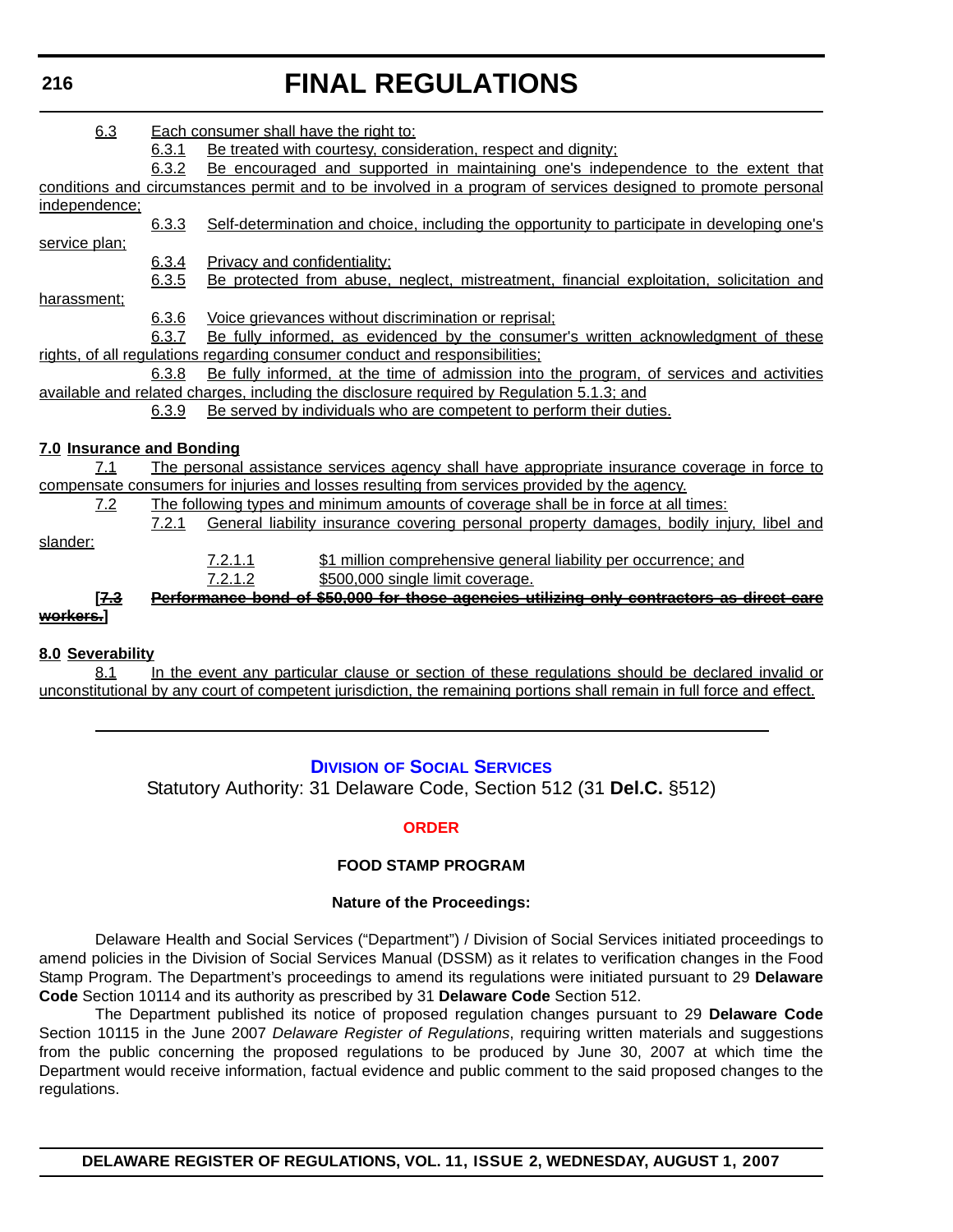### **Summary of Proposed Changes**

## **Statutory Authority**

- 7 CFR §273.2(f)(1), *Mandatory Verification*
- 7 CFR §273.2(f)(3), *State Agency Options*
- 7 CFR §273.2(f)(8), *Verification Subsequent to Initial Certification*

## **Summary of Proposed Changes**

DSS is making these changes in the Division of Social Services Manual (DSSM) due to ongoing payment accuracy errors in food stamp cases involving income and shelter/utility costs. These errors occur when clients fail to report changes at recertification. Verifying income and shelter/utility costs at recertification and for interim changes will help reduce the payment error rate. And, providing guidelines for determining outdated information will make the process of eligibility determinations consistent among all staff. This regulatory action contains revised and clarified policy as summarized below:

1) DSSM 9032, *Mandatory Verification:* Requires verification of shelter and utility costs at recertification and interim changes; clarified which standard utility allowance; and, the word "Changes" is substituted for "Charges" in the heading.

2) DSSM 9033, *Verification of Questionable Information:* This is a technical correction as DSS stopped using actual utilities several years ago when Standard Utility Allowances were mandated.

3) DSSM 9038, *Verification Subsequent to Initial Certification*: Requires verification of all income at recertification and interim changes; requires verification of shelter and utility costs at recertification and interim changes; and, provides guidelines for determining outdated verifications.

# **Summary of Comments Received With Agency Response**

No comments were received during the thirty-day public comment period.

### **Findings of Fact:**

The Department finds that the proposed changes as set forth in the June 2007 *Register of Regulations* should be adopted.

THEREFORE, IT IS ORDERED, that the proposed regulation to amend the Division of Social Services Manual (DSSM) as it relates to verification changes in the Food Stamp Program is adopted shall be final effective August 10, 2007.

### Vincent P. Meconi, Secretary, DHSS, 7/16/07

**\* Please note that no changes were made to the regulation as originally proposed and published in the June 2007 issue of the** *Register* **at page 1783 (10 DE Reg. 1783). Therefore, the final regulation is not being republished. Please refer to the June 2007 issue of the** *Register* **or contact the Division of Social Services for more information.**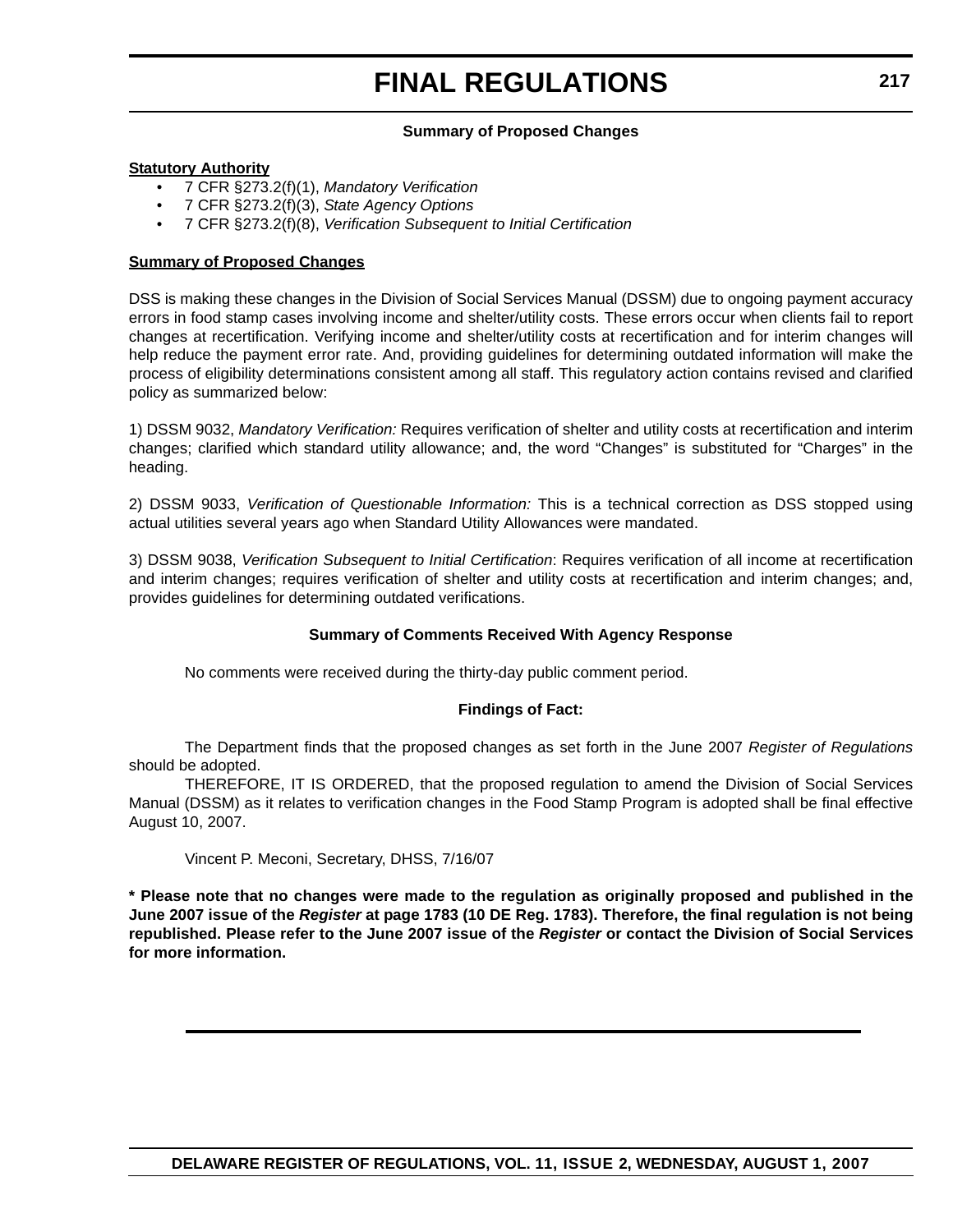# **[DEPARTMENT OF INSURANCE](http://www.delawareinsurance.gov/)**

Statutory Authority: 18 Delaware Code, Section 311 (18 **Del.C.** §311) 18 **DE Admin. Code** 101

#### **[ORDER](#page-4-0)**

#### **101 Organization, Methods and Operations of the Delaware Insurance Commission [Formerly Regulation 25]**

Regulation 101 (formerly Regulation 25) first became effective on August 20, 1976. Section 8.1 of Regulation 101 states that the Delaware Assigned Risk Plan is governed by Regulation 17. Regulation 17 was formerly titled the Delaware Assigned Risk Plan but in lieu of a published regulation, the Department of Insurance incorporated the information published by a national service organization named AIPSO, which published, and continues to publish, the information and manuals applicable to the Delaware Assigned Risk Plan. The internet home page for the Delaware Assigned Risk Plan is https://www.aipso.com/de/ and the internet page for the Delaware manual is https://www.aipso.com/DEManuals/. Pursuant to the authority of 29 **Del.C.** §10113(b)(4) and (5) I hereby order that section 8.1 of Regulation 101, insofar as it relates to the Delaware Assigned Risk Plan, be amended without the necessity of meeting the procedural requirements of 29 **Del.C.** §§10115-10118 by (1) deleting the reference to Regulation 17 and (2) by deleting the reference to public hearing since 18 **Del.C.** Ch. 25 governs the requirements for setting rates and holding hearings on rates and forms so that the appropriate paragraph of section 8.1 shall read as follows:

Assigned Risk Plan (Delaware Automobile Insurance Plan). The Plan is administered by the Commissioner pursuant to 18 **Del.C.** §2527 and Regulation No. 17. The information contained in the Delaware manual published, and as amended from time to time, on the internet at https://www.aipso.com/DEManuals/ is incorporated herein by reference and made a part of this regulation. It provides for: (1) the equitable apportionment, among all the insurers writing automobile insurance in this State, of insurance which shall be afforded applicants who are in good faith entitled to, but are unable to procure insurance through ordinary methods and (2) reasonable rates for such insurance and (3) such other rules as are necessary to effect and maintain the Assigned Risk Plan. Each year a public hearing is held to update and adjust the Plan's rates or rules.

IT IS SO ORDERED this 12th day of July, 2007.

Matthew Denn, Insurance Commissioner

### **101 Organization, Methods and Operations of the Delaware Insurance Commission [Formerly Regulation 25]**

### *(Break in Continuity of Sections)*

#### **8.0 Other Responsibilities**

8.1 In addition to the regulatory and quasi-judicial functions of the Insurance Commissioner, the Insurance Code has charged the Commissioner with the duty of administering various other activities and subjects such as:

> Collection of Fees and Taxes (18 **Del.C.** Ch. 7) Review of Companies' Assets and Liabilities (18 **Del.C.** Ch. 11). Company Investment Placement (18 **Del.C.** Ch. 13). Administration of Deposits (18 **Del.C.** Ch. 15). Authorization of Surplus Lines Insurers (18 **Del.C.** Ch. 19). Unauthorized Insurers — Prohibitions, Process and Advertising (18 **Del.C.** Ch. 21). Trade Practices and Frauds (18 **Del.C.** Ch. 23). Life Insurance and Annuity Contracts (18 **Del.C.** Ch. 29).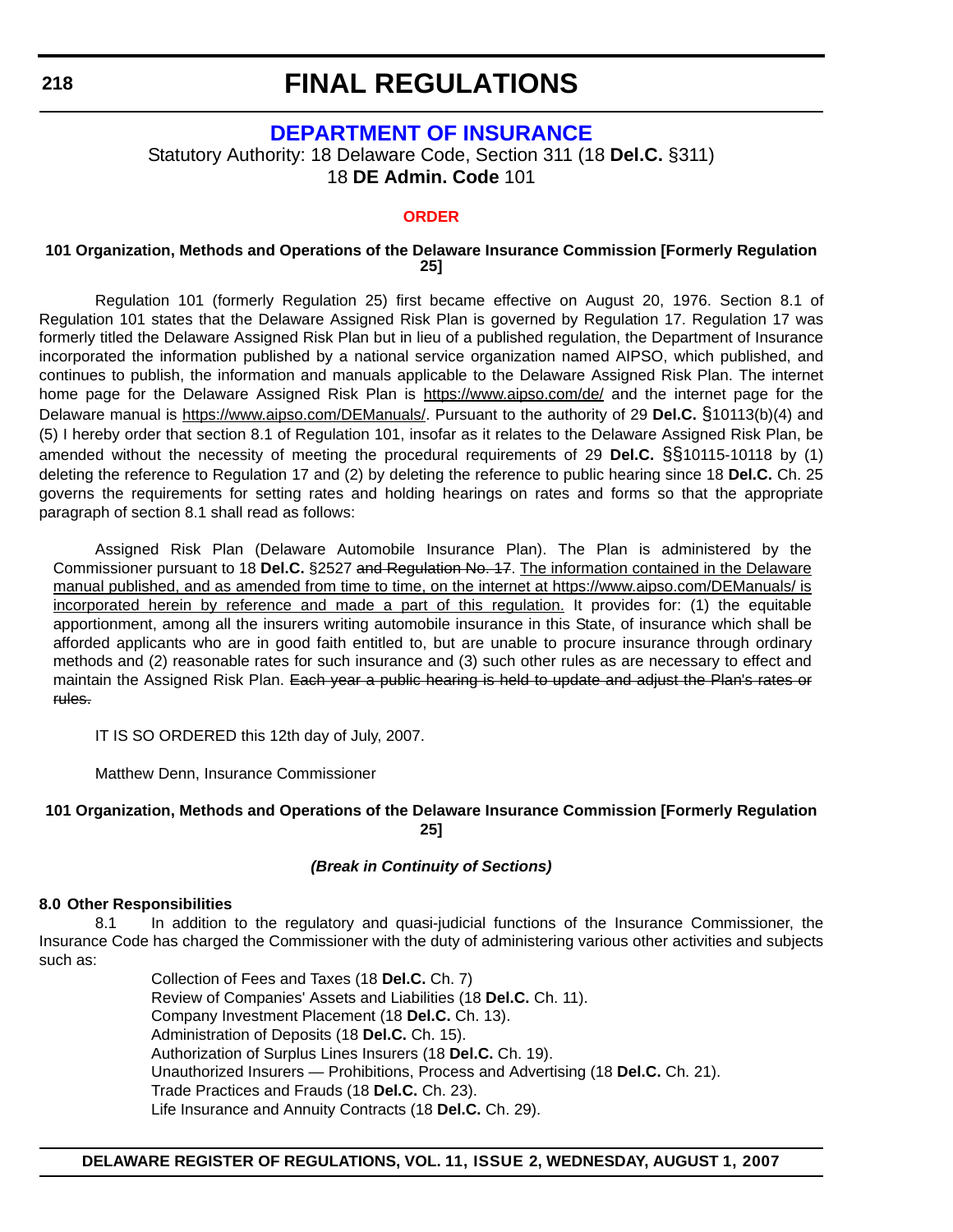Group Life Insurance Contracts (18 **Del.C.** Ch. 31). Health Insurance Contracts (18 **Del.C.** Ch. 33). Group and Blanket Health Insurance (18 **Del.C.** Ch. 35). Credit Life and Credit Health Insurance (18 **Del.C.** Ch. 37). Casualty Insurance Contracts (18 **Del.C.** Ch. 39). Property Insurance Contracts (18 **Del.C.** Ch. 41). Surety Insurance Contracts (18 **Del.C.** Ch. 43). Title Insurance Contracts (18 **Del.C.** Ch. 45). Financing of Insurers (18 **Del.C.** Ch. 47). Premium Finance Companies (18 **Del.C.** Ch. 48). Organization and Corporate Procedures., Powers of Domestic Stock and Mutual Insurers (18 **Del.C.** Ch. 49). Insider Trading and Domestic Insurer Securities (18 **Del.C.** Ch. 51). Mutual Assessment Property Insurers (18 **Del.C.** Ch. 53). Mutual Benefit Associations (18 **Del.C.** Ch. 55). Reciprocal Insurers (18 **Del.C.** Ch. 57). Fraternal Benefit Societies (18 **Del.C.** Ch. 61). Health Service Corporations, including Blue Cross and Blue Shield of DE, Inc. (18 **Del.C.** Ch. 63). Suretyships (18 **Del.C.** Ch. 77). Fair Plan. The Plan is administered pursuant to 19 **Del.C.** Ch. 41 and is purpose is to make basic property insurance available for qualified property. Assigned Risk Plan (Delaware Automobile Insurance Plan). The Plan is administered by the

Commissioner pursuant to 18 **Del.C.** §2527 and Regulation No. 17. The information contained in the Delaware manual published, and as amended from time to time, on the internet at https://www.aipso.com/DEManuals/ is incorporated herein by reference and made a part of this regulation. It provides for: (1) the equitable apportionment, among all the insurers writing automobile insurance in this State, of insurance which shall be afforded applicants who are in good faith entitled to, but are unable to procure insurance through ordinary methods and (2) reasonable rates for such insurance and (3) such other rules as are necessary to effect and maintain the Assigned Risk Plan. Each year a public hearing is held to update and adjust the Plan's rates or rules.

Automobile Arbitration Panel. Pursuant to 21 **Del.C.,** §2118(i), the Commissioner has established a panel of arbitrators consisting of licensed attorneys and insurance adjusters licensed in this State and promulgated Regulation No. 1401 (Formerly Regulation No. 10) to administer the panel. Each insurer is required to submit to arbitration for losses and damages to motor vehicles as covered under 21 **Del.C.** 2118(a)(2).

Delaware Insurance Guaranty Association (IGA). Pursuant to 18 **Del.C.** Ch. 42, the Commissioner has caused the IGA to be created. Its function is to assess each automobile insurer in this State an amount determined by the IGA Board of Directors and to pay covered claims against an insolvent insurer, less \$100 deductible, from assessment fund.

Medical Malpractice Review Panel. Pursuant to 18 **Del.C.** Ch. 68, the Commissioner has compiled, subject to certain limitations, a list of 100 objective and judicious persons of appropriate education and experience residing in this State and list of all physicians and attorneys who have been licensed to practice in this State from which the Review Panel will be chosen by the parties thereto. The Commissioner has adopted and published such rules and regulations as necessary and shall convene the Panel upon proper request. The Commissioner shall forward the name of every health care provider against whom a settlement is made or judgment is rendered under the chapter to the appropriate agency for licensure or professional registration and examination for review of the fitness of the health care provider to practice his profession.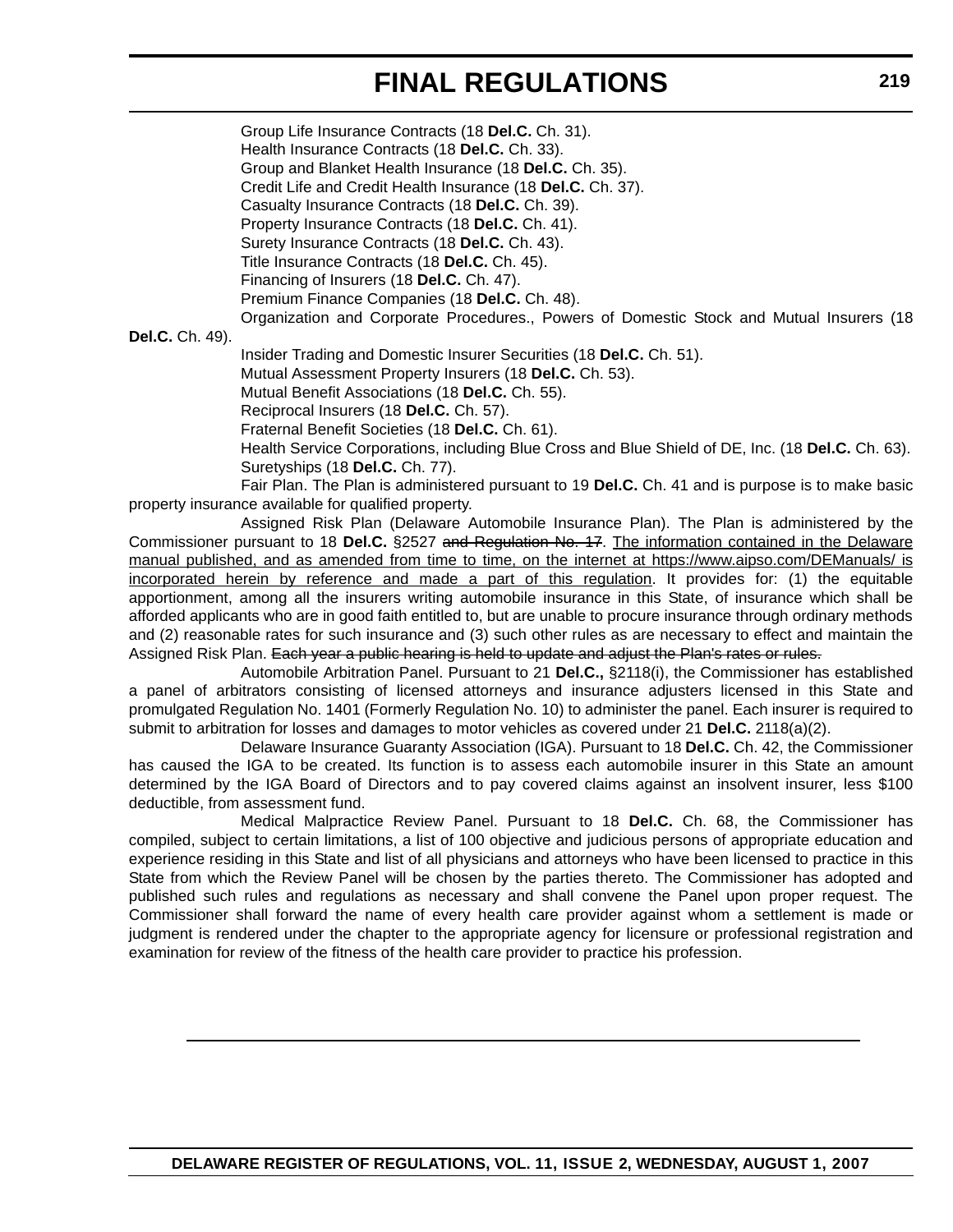# **[DEPARTMENT OF INSURANCE](http://www.delawareinsurance.gov/)**

Statutory Authority: 18 Delaware Code, Section 311 (18 **Del.C.** §311) 18 **DE Admin. Code** 608

# **[ORDER](#page-4-0)**

## **608 Automobile Insurance Coverage [Formerly Regulation 45]**

Regulation 608 first became effective on February 1, 1985. Proposed amendments to Regulation 608 were published in the *Delaware Register of Regulations* on February 1, 2007. The public comment period of the proposed amendment remained open until March 5, 2007. Public notice of Proposed Regulation 608 in the *Register of Regulations* and two newspapers of general circulation was in conformity with Delaware law. Written comments were received from one insurance company.

## **Summary of the Evidence and Information Submitted**

This proposed amendment was promulgated to provide easy access for the insured or any claimant for the purpose of contacting an insurer for claim or claim-related service. The proposed amendment requires the providing to the insured of an e-mail address and telephone number for claim purposes.

The public comment received from one insurance company raised a concern that customer service problems would occur in situations where claims are handled by resident licensed agents in local offices.

## **Findings of Fact**

The public interest and that of the insured are best served by providing to the Department of Insurance a telephone number and an e-mail address by and through which any insured or other claimant for benefits could contact the insurer for claims or claim related inquiries. Nothing in this amendment precludes an insurance company from also providing to an insured a local telephone number through which a claim could be reported or followed up.

### **Decision and Order**

Based on the provisions of 18 **Del.C.** §§311 and 2501 et. seq. and the record in this docket, I find that there is substantial evidence in favor of the adoption of this amended regulation to become effective on August 2, 2007.

# **Text and Citation**

The text of the proposed amendments to Regulation 608 last appeared in the *Register of Regulations* Vol. 10, Issue 8, pages 1232-1233, February 1, 2007.

IT IS SO ORDERED this \_\_\_\_ day of \_\_\_\_\_\_\_\_, 2007.

Matthew Denn, Insurance Commissioner

**\* Please note that no changes were made to the regulation as originally proposed and published in the February 2007 issue of the** *Register* **at page 1232 (10 DE Reg. 1232). Therefore, the final regulation is not being republished. Please refer to the February 2007 issue of the** *Register* **or contact the Department of Insurance for more information.**

**A complete set of the rules and regulations for the Department of Insurance are available at: http://regulations.delaware.gov/AdminCode/title18/index.shtml#TopOfPage**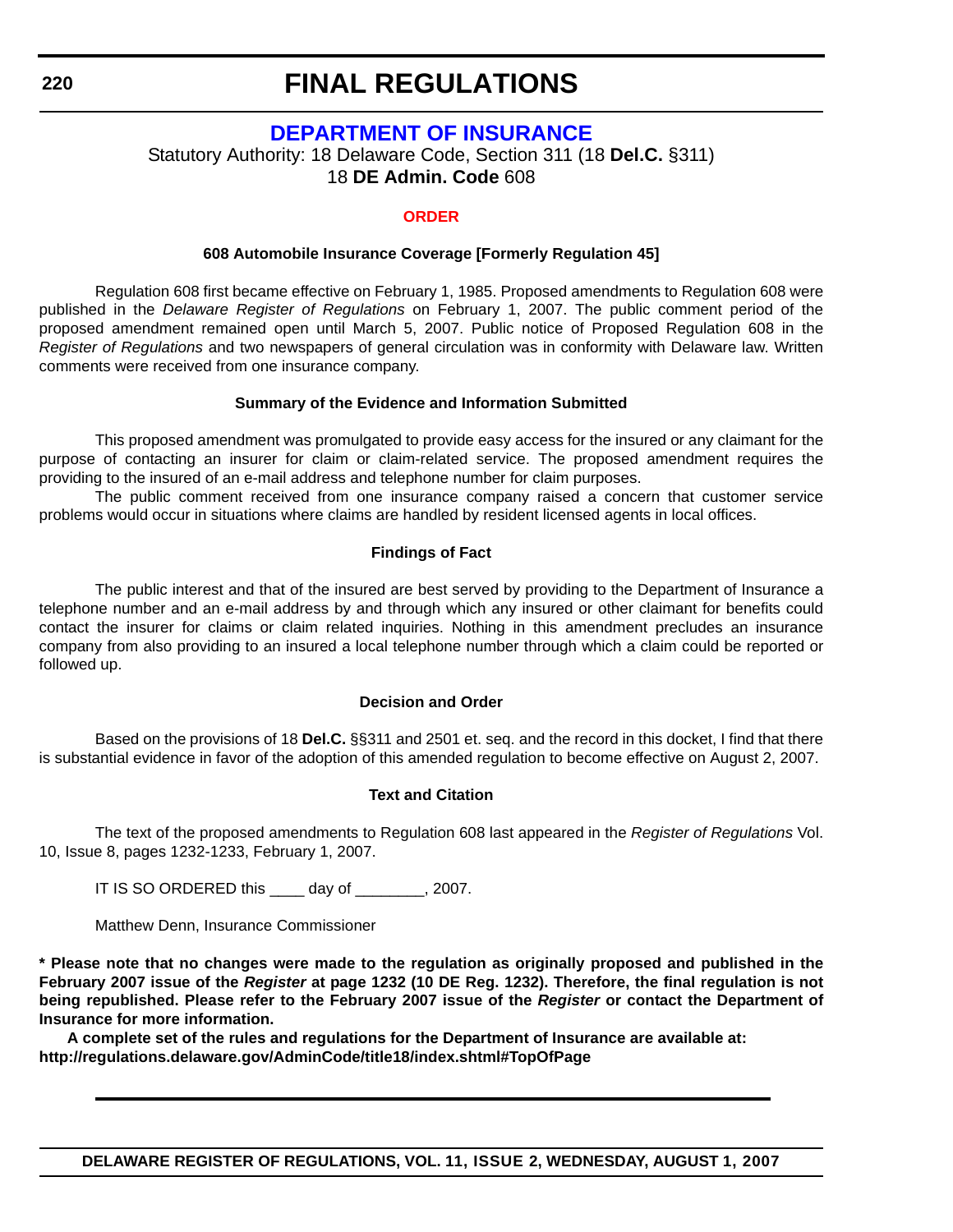# **[DEPARTMENT OF NATURAL RESOURCES AND ENVIRONMENTAL](http://www.dnrec.delaware.gov/)  CONTROL**

**DIVISION OF AIR AND WASTE MANAGEMENT**

Statutory Authority: 7 Delaware Code, Chapter 60 (7 **Del.C.,** Ch. 60)

**1138 Emissions Standards For Hazardous Air Pollutants For Source Categories**

**[Secretary's Order No.: 2007-A-0026](#page-4-0)**

**Date of Issuance: July 16, 2007 Effective Date of the Amendment: August 11, 2007**

## **I. Background:**

A public hearing was held on Thursday, June 21, 2007 in the DNREC auditorium located at 89 Kings Highway in Dover, Delaware, to receive public comment on proposed amendments to Subparts "T" and "RRR" of the State of Delaware's Regulation No. 1138 (formerly Reg. No. 38), *Emission Standards for Hazardous Air* Pollutants for Source Categories. Delaware adopted by reference the federal Maximum Achievable Control Technology (MACT) standards applicable to halogenated solvent degreasers (40 CFR Part 63 Subpart "T") and aluminum sweat furnaces (40 CFR Part 63 Subpart "RRR") into Regulation No. 38 on November 1, 2001, and June 1, 2003, respectively. When Delaware adopted these standards, all sources subject to them were required to obtain a Title V operating permit. In December 2005, the EPA revised the Title V permitting requirements to permanently exempt the smaller area sources from needing a Title V permit.

The purpose of this proposed amendment to Subparts "T" and "RRR" of Regulation No. 38 is to, consistent with federal requirements, permanently exempt the smaller area sources from Title V permitting requirements. Additionally, Subparts "T" and "RRR" of Regulation No. 38 will be renumbered consistent with the Code of Delaware Regulations format, and the format of the regulation will be changed from the "adoption by reference" format to a format that will include the complete regulatory text. This latter change will eliminate the need for the public or the regulated community to interpret between the "adopted by reference" federal standards and the changes the Department made upon adoption into Regulation No. 38.

It should be noted that there will be no change in emissions under this proposed action. The only change will be that operating permits will be required only under Regulation No. 1102, and not under both Regulation Nos. 1102 and 30, for area sources subject to Subparts "T" and "RRR" of Regulation No. 38. There are three known facilities subject to Subpart "T". The last known aluminum sweat furnace subject to Subpart "RRR" was shutdown in 2003. The Department received no objection to these proposed amendments from either any businesses or members of the public during this regulatory promulgation.

 It should further be noted that no members of the public (either from industries or individuals) were present at this public hearing on June 21, 2007, nor were any questions and/or comments received by the Department prior to the record formally closing on June 30, 2007. Proper notice of the hearing was provided as required by law.

# **II. Findings:**

The Department considered all relevant public input regarding its proposed regulation gathered throughout this regulatory process, and has provided a reasoned analysis and a sound conclusion with regard to the proposed amendment to this Regulation, as reflected in the Hearing Officer's Report of July 11, 2007, which is attached and expressly incorporated into this Order. Moreover, the following findings and conclusions are entered at this time:

1. Proper notice of the hearing was provided as required by law.

2. The State of Delaware's adoption of the federal MACT standards applicable to halogenated solvent degreasers and aluminum sweat furnaces into Regulation No. 38 on November 1, 2001 and June 1, 2003, respectively, required all sources subject to such standards to obtain a Title V operating permit.

3. In December 2005, the EPA revised the Title V permitting requirements to permanently exempt the smaller area sources from needing a Title V permit.

4. Promulgation of this proposed amendment to Subparts "T" and "RRR" of the State of Delaware's Regulation No. 1138 (formerly Reg. No. 38), Emission Standards for Hazardous Air Pollutants for Source Categories, will permanently exempt the smaller area sources from Title V permitting requirements, thus bringing Delaware's regulations in line with current federal guidelines.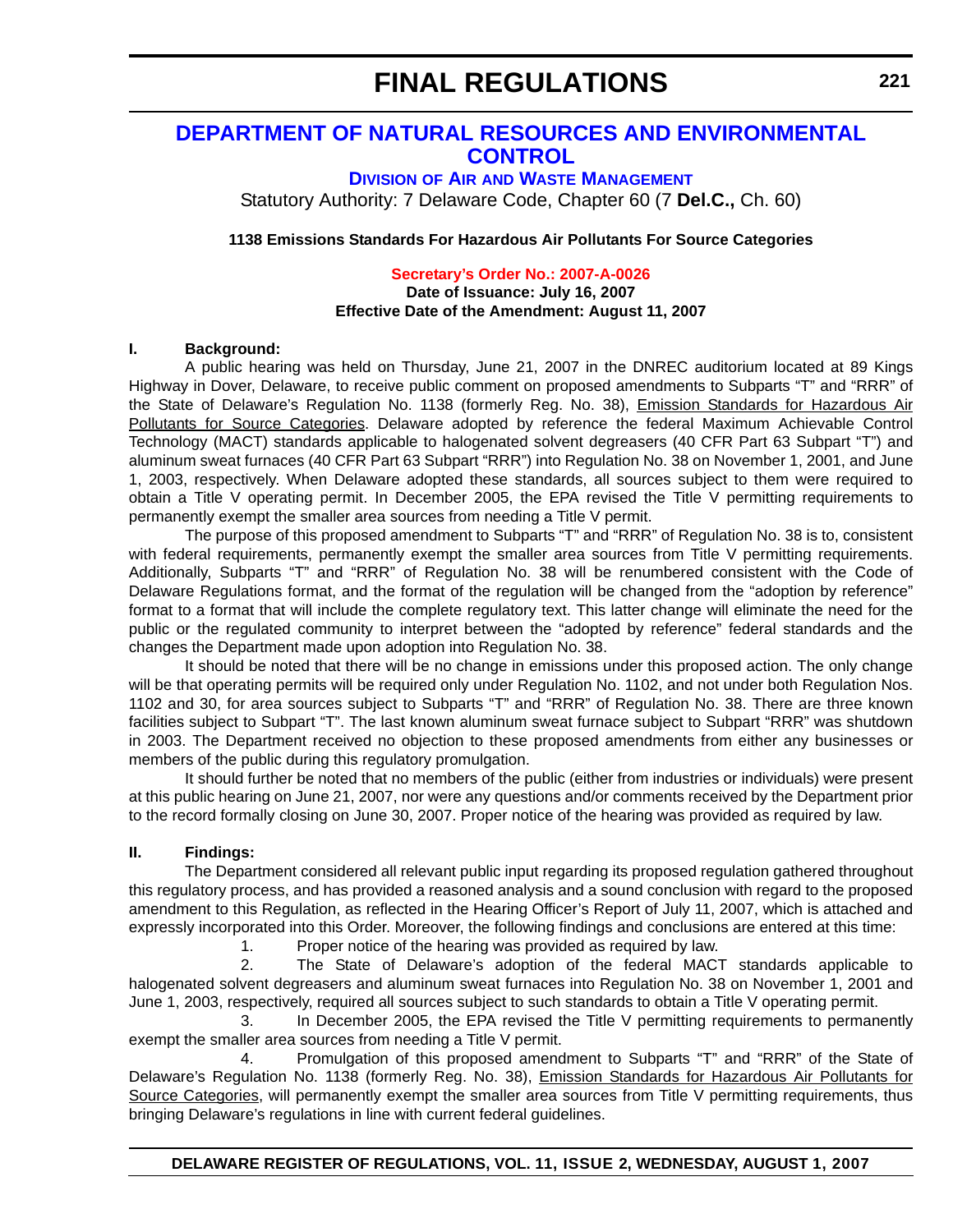**222**

# **FINAL REGULATIONS**

5. Additionally, subparts "T" and "RRR" Regulation No. 1138 will be renumbered so as to be consistent with current Code of Delaware Regulations format, thereby eliminating the need for either the public or the regulated community to interpret between the "adopted by reference" federal standards and the changes made by the Department to this Regulation upon adoption, thus resulting in further clarity to the same.

6. In accordance with the Regulatory Flexibility Act, the Department believes that the proposed amendments to Subparts "T" and "RRR" of the State of Delaware's Regulation No. 1138 (formerly Reg. No. 38), Emission Standards for Hazardous Air Pollutants for Source Categories are lawful, feasible and desirable, and that the revisions as proposed should be applied to all Delaware citizens equally.

7. The proposed amendments to Subparts "T" and "RRR" of the State of Delaware's Regulation No. 1138 (formerly Reg. No. 38), Emission Standards for Hazardous Air Pollutants for Source Categories, identified previously as Exhibit "B" and attached hereto, should be adopted as the Department's final action, and be published as a Notice in the *Delaware Register of Regulations* in the next available issue.

8. The Department has an adequate record for its decision, and no further public hearing is appropriate or necessary.

# **[III. Order:](#page-4-0)**

Based on the record developed, as reviewed in the Hearing Officer's Report dated July 11, 2007, and expressly incorporated herein, it is hereby ordered that the proposed Amendments to Subparts "T" and "RRR" of Regulation No. 1138 (Formerly Reg. No. 38), Emission Standards for Hazardous Air Pollutants for Source Categories, be promulgated in final form in the customary manner and established rule-making procedure required by law.

# **IV. Reasons**

The promulgation of the aforementioned amendments to Subparts "T" and "RRR" of Regulation No. 1138, will, as noted above, permanently exempt the smaller area sources from Title V permitting requirements, and bring Delaware's regulations into alignment with federal requirements regarding such matters. Moreover, it will also realign the Department's regulation format to be consistent with the Code of Delaware's regulation format, and provide better clarity with regard to the Department's adoption of the aforementioned federal standards in this matter. Additionally, this rulemaking represents careful, deliberate and reasoned action by this agency in developing the amendments to this regulation. The Department has balanced the absolute environmental need for the State of Delaware to promulgate regulations concerning this matter with the important interests and wide array of public concerns surrounding the same, in furtherance of the policy and purposes of 7 **Del.C.**, Ch. 60.

John A. Hughes, Secretary

**\*Please Note: Due to the size of the proposed regulation, it is not being published here. An authenticated PDF version of the regulation is available at:** 

**[1138 Emission Standards for Hazardous Air Pollutants for Source Categories](http://regulations.delaware.gov/register/august2007/final/11 DE Reg 221 08-01-07.pdf)**

# **[DEPARTMENT OF STATE](http://dpr.delaware.gov/default.shtml)**

**DIVISION OF PROFESSIONAL REGULATION 2500 Board of Pharmacy** Statutory Authority: 24 Delaware Code, Section 2509 (24 **Del.C.** §2509) 24 **DE Admin. Code** 2500

# **ORDER**

The Board of Pharmacy ("Board") was established to "promote, preserve and protect the public health, safety and welfare by and through the effective control and regulation of the practice of pharmacy." 24 **Del.C.** §2501. It is a "matter of public interest and concern that the practice of pharmacy... merit and receive the confidence of the public and that only qualified persons be permitted to engage in the practice of pharmacy in the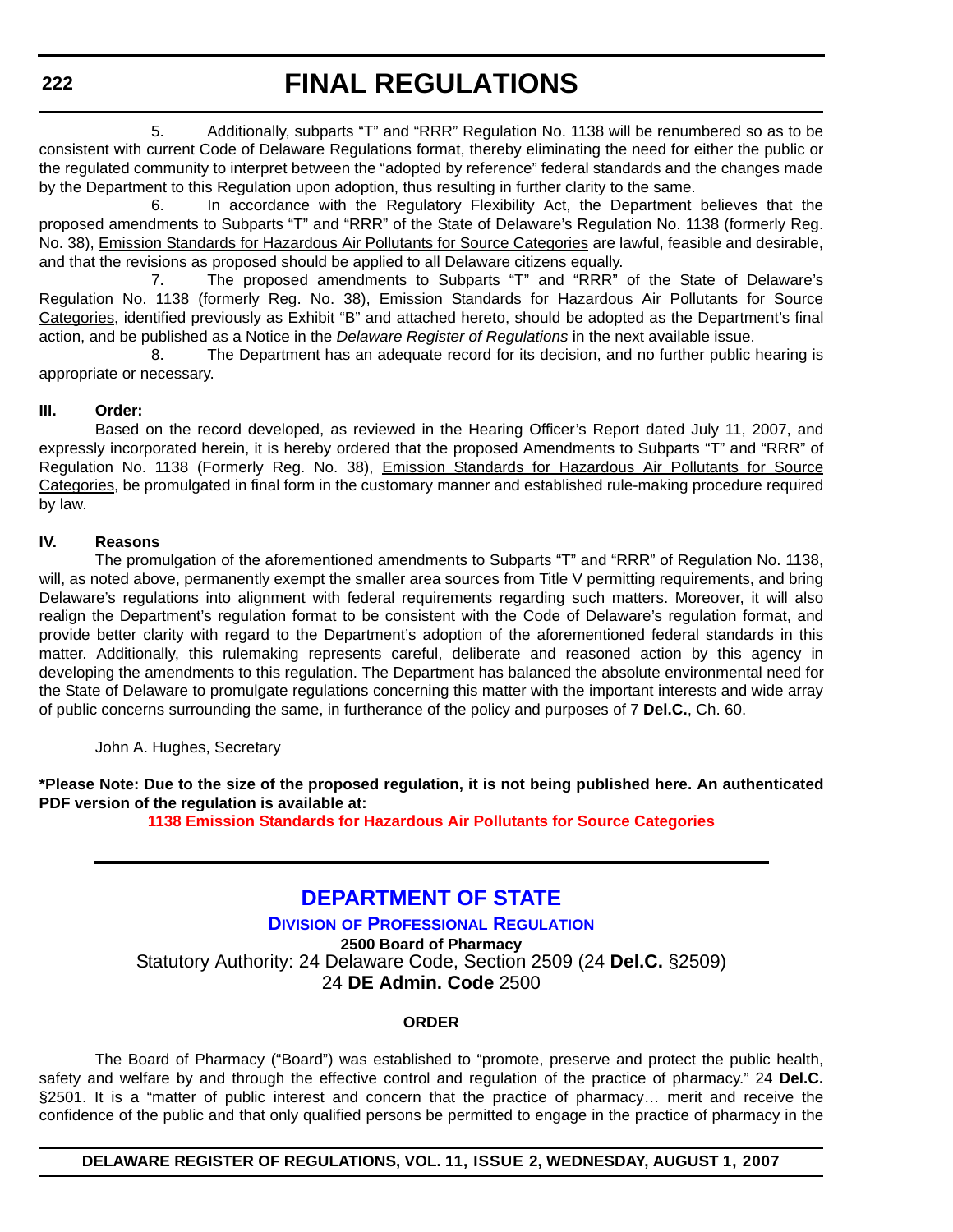State." *Id.* The Board is authorized by 24 **Del.C.** §2509 to make, adopt, amend, and repeal regulations as necessary to effectuate its mandates.

Pursuant to 24 **Del.C.** §2509, the Board proposed amendments to its regulation 2.0. Specifically, the amendments to **2.0 Grounds for Disciplinary Proceeding** codify the Board's position that, in good faith and upon reasonable belief, a Pharmacist may withhold a suspected forged prescription for release to law enforcement without fear of disciplinary action by the Board. Minor grammatical, typographic, and stylistic changes are also included.

In compliance with 29 **Del.C.** §10115, notice of the public hearing and a copy of the proposed regulatory changes was published in the *Delaware Register of Regulations*, Volume 10, Issue 10, at page 1553 on April 1, 2007.

## **Summary of the Evidence and Information Submitted**

No written or verbal comments were received.

## **Findings of Fact**

The Board finds that adoption of the proposed amendments will aid law enforcement's efforts to prosecute forged prescriptions, serving the interest of public safety.

# **Decision and Effective Date**

The Board hereby adopts the proposed amendments to the regulations to be effective 10 days following final publication of this order in the *Register of Regulations*.

## **Text and Citation**

The text of the final regulations is attached hereto and is formatted to show the amendments. A nonmarked up version of the regulations as amended is attached hereto.

**IT IS SO ORDERED** this 20<sup>th</sup> day of June, 2007, by the **Delaware Board of Pharmacy**.

| Don Holst, R.Ph., President          | Sebastian Hamilton, R.Ph.    |
|--------------------------------------|------------------------------|
| Angelo Chiari, R.Ph., Vice President | Geoffrey Christ, R.Ph., Esq. |
| Sandra Robinson, R.Ph.               | David Bonar                  |

### **2500 Board of Pharmacy**

### *(Break in Continuity of Sections)*

### **2.0 Grounds for Disciplinary Proceeding**

2.1 Unprofessional cConduct shall that may merit discipline pursuant to 24 **Del.C.** §2518(a) includes but is not limited to the following act(s) of a pharmacist pursuant to 24 **Del.C.** §2518(A):

2.1.1 Knowingly engaging in any activity which violates Sstate and Ffederal Statutes laws and regulations governing the practice of Ppharmacy;

2.1.2 Knowingly dispensing an outdated or questionable product;

2.1.3 Knowingly dispensing the cheaper product and charging third party vendors for a more expensive product;

2.1.4 Knowingly charging for more dosage units than is actually dispensed;

2.1.5 Knowingly altering prescriptions or other records which the law requires the pharmacies or pharmacists to maintain;

2.1.6 Knowingly dispensing medication without proper authorization;

2.1.7 Knowingly defrauding any persons or government agency receiving pharmacy services;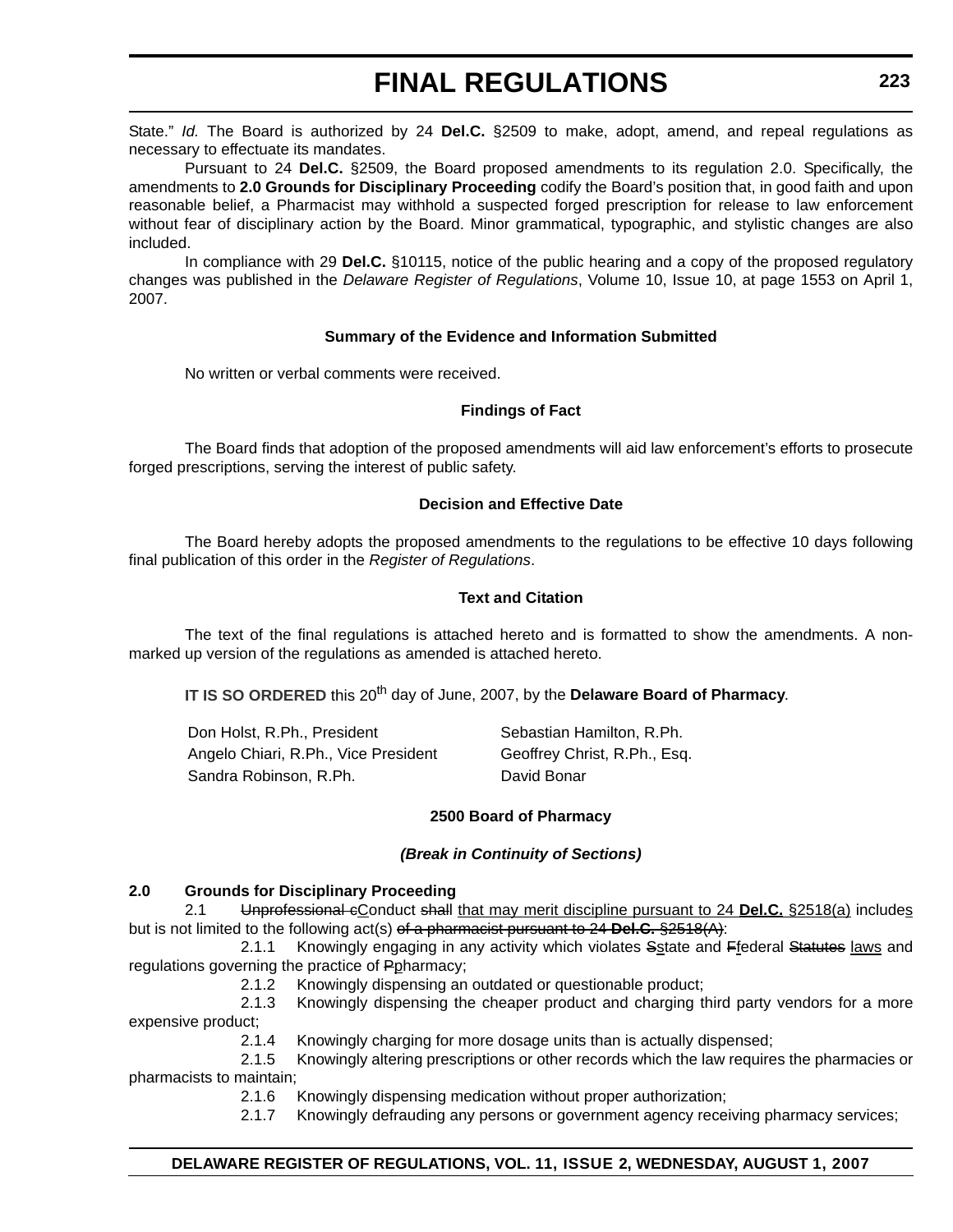2.1.8 Placing a signature on any affidavit pertaining to any phase of the practice of pharmacy which the pharmacist knows to contain false information;

2.1.9 Fraudulently altering or forging the contents of prescriptions;

2.1.10 Payment of money or the providing of free services to a third party in return for the third party's referral of patients to the pharmacist or pharmacy;

2.1.11 Dispensing any legend drugs either for personal use or for use by another person without a valid order from a prescriber. Valid prescription means that it is not only written correctly, but is for a medical use (i.e. prescriptions written "as directed" are prohibited);

2.1.12 Unauthorized substitution;

2.1.13 Dispensing medications which are not approved for marketing by the Food and Drug Administration nor approved for marketing by State law;

2.1.14 Continuous failure to correct violations of Statutes and Regulations noted in Board of Pharmacy communication;

2.1.15 Knowingly allowing persons who are not registered pharmacists to dispense medication without proper supervision;

2.1.16 Knowingly committing a fraudulent act. This would include destroying or altering any records such as prescriptions, profiles, third party vouchers and receipts;

2.1.17 Knowingly misbranding a drug by using a brand name when a generic is dispensed;

2.1.18 Practicing under the influence of drugs or alcohol;

2.1.19 The placement of an advertisement which the pharmacist knows to be false or misleading;

2.1.20 Knowingly breaching confidentiality of the patient/pharmacist relationship by supplying information to unauthorized persons;

2.1.21 Engaging in activities that would discredit the profession of pharmacy;

2.1.22 Attempting to circumvent the patient counseling requirements or discouraging the patients from receiving patient counseling concerning their prescription drug orders; and

2.1.23 Using facsimile equipment to circumvent documentation, authenticity, verification, or other standards of pharmacy or drug diversion. (Effective 2/29/96)

2.2 Pharmacists may, in good faith and upon reasonable belief, withhold suspected forged prescriptions for release to law enforcement **[at their discretion but are not required to do so. The Board will not consider disciplinary action for such an act. When, in the judgment of the pharmacist, it is not prudent or possible to retain a suspected forged prescription, the pharmacist may exercise the option of making and retaining a copy of the prescription for release to law enforcement. Reporting the incident to law enforcement supports the personal responsibility of the dispensing pharmacist to be constantly vigilant against forged or altered prescriptions.]**

**4 DE Reg. 163 (7/1/00)**

**\*Please Note: As the rest of the sections were not amended since the proposal in the April 2007 issue, they are not being published here. Please refer to the April 2007** *Register***, page 1553 (10 DE Reg. 1553) or contact the Board of Pharmacy for more information.** 

**A complete set of the rules and regulations for the Board of Pharmacy is available at: http:// regulations.delaware.gov/AdminCode/title24/2500%20Board%20of%20Pharmacy.shtml#TopOfPage**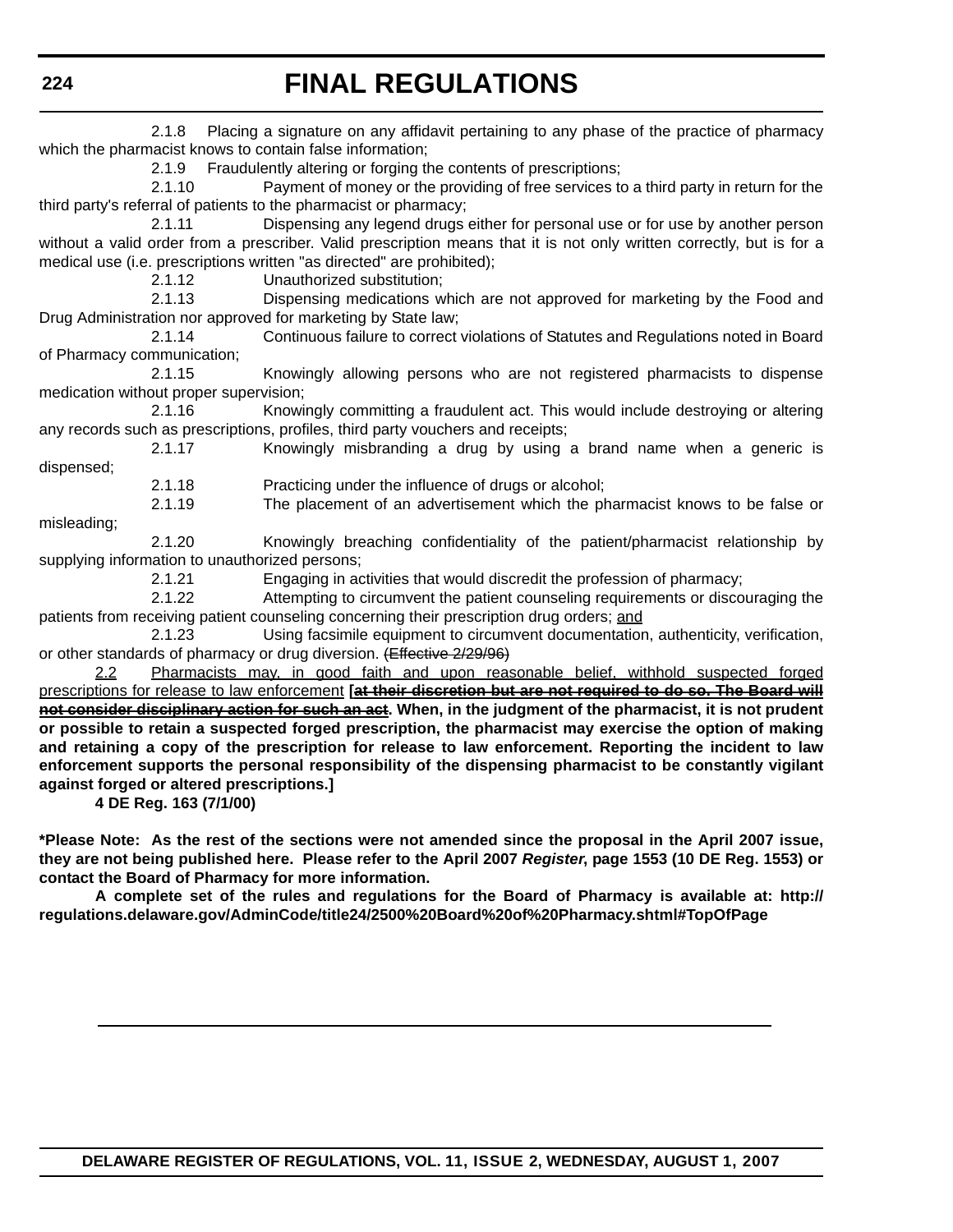# **DIVISION [OF PROFESSIONAL REGULATION](http://dpr.delaware.gov/default.shtml)**

**3000 Board of Professional Counselors of Mental Health and Chemical Dependency Professionals** Statutory Authority: 24 Delaware Code, Section 3006(a)(1) (24 **Del.C**. §3006(a)(1)) 24 **DE Admin. Code** 3000

### **[ORDER](#page-4-0)**

The Board of Mental Health and Chemical Dependency Professionals ("Board") was established to protect the general public from unsafe practices and from occupational practices which tend to reduce competition or fix the price of services rendered by the professions under its purview. The Board was further established to maintain minimum standards of licensee competency and delivery of services to the public. The Board is authorized by 24 **Del.C.** §3006(a)(1) to make, adopt, amend, and repeal regulations as necessary to effectuate those objectives.

Pursuant to 24 **Del.C.** §3006(a)(1), the Board proposed amendments to its **Regulations 5.0 and 6.0**. By these amendments, the Board establishes the regulations governing the licensure of Marriage & Family Therapists and Associate Marriage & Family Therapists. Minor grammatical, typographic, or stylistic changes are also included.

Pursuant to 29 **Del.C.** §10115, notice of the public hearing and a copy of the proposed regulatory changes was published in the *Delaware Register of Regulations*, Volume 10, Issue 11, at page 1685 on May 1, 2007.

## **Summary of the Evidence and Information Submitted**

No written or verbal comments were received.

## **Findings of Fact**

The Board finds that adoption of the proposed amendments is necessary to provide for the new Marriage & Family Therapist (MFT) and Associate Marriage & Family Therapist (AMFT) licenses and licensure process.

# **Decision and Effective Date**

The Board hereby adopts the proposed amendments to the regulations to be effective 10 days following final publication of this order in the *Register of Regulations*.

## **Text and Citation**

The text of the final regulations is attached hereto and is formatted to show the amendments. A nonmarked up version of the regulations as amended is attached hereto.

IT IS SO ORDERED this 27<sup>th</sup> day of June, 2007, by the **Board of Mental Health and Chemical Dependency Professionals of the State of Delaware.**

| Dr. William Northey, President | Dr. James Walsh        |
|--------------------------------|------------------------|
| Robert Doyle                   | Mary Krieger           |
| Vera Murrell                   | <b>Russell Buskirk</b> |
| Carmetah Murray                | <b>Maynard Gregory</b> |

**\* Please note that no changes were made to the regulation as originally proposed and published in the May 2007 issue of the** *Register* **at page 1685 (10 DE Reg. 1685). Therefore, the final regulation is not being republished. Please refer to the May 2007 issue of the** *Register* **or contact the Board of Mental Health and Chemical Dependency Professionals for more information.**

**A complete set of the rules and regulations for the Board of Mental Health and Chemical Dependency Professionals are available at:**

**http://regulations.delaware.gov/AdminCode/title24/ 3000%20Board%20of%20Professional%20Counselors%20of%20Mental%20Health.shtml#TopOfPage**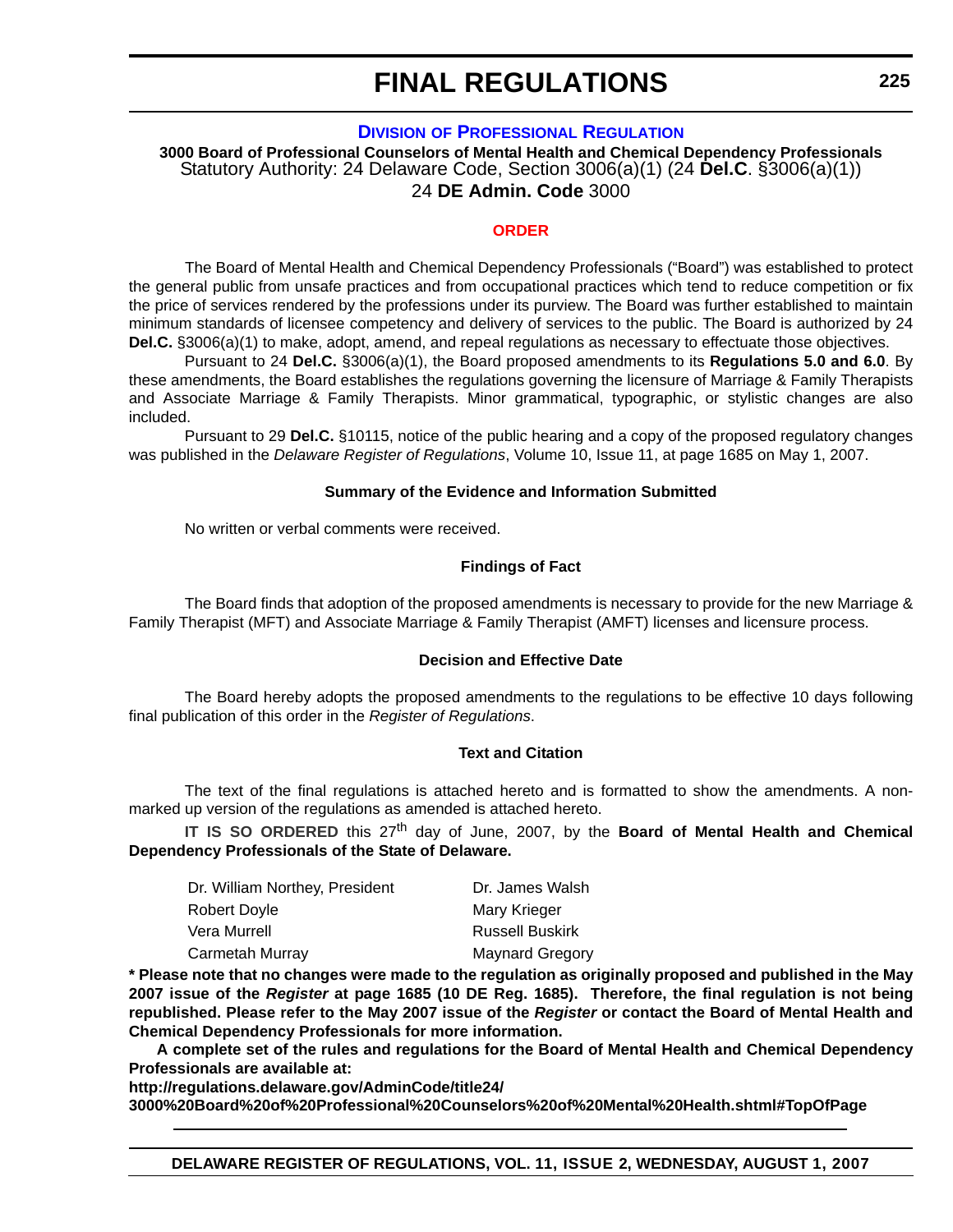# **DIVISION [OF PROFESSIONAL REGULATION](http://dpr.delaware.gov/default.shtml)**

**3800 Committee on Dietetics/Nutrition** Statutory Authority: 24 Delaware Code, Section 3805(a)(1) (24 **Del.C.** §3805(a)(1)) 24 **DE Admin. Code** 3800

### **[ORDER](#page-4-0)**

After due notice in the *Register of Regulations* and two Delaware newspapers, a public hearing was held on July 11, 2007 at a scheduled meeting of the Delaware Committee on Dietetics/Nutrition to receive comments regarding the proposed changes its rules and regulations to allow for online renewal of certification and online attestation of completion of the required continuing professional education (CPE). The changes also revise the Committee's audit process to provide for post-renewal audits for compliance with the CPE requirements. Finally, the proposed changes revise the two-year certification period to end on May 31 of odd-numbered years, beginning with the October 1, 2007 certification period. The proposed changes to the Committee's rules and regulations were published in the *Register of Regulation*s, Vol. 10, Issue 9, March 1, 2007. Notice of the postponement of the hearing was published in the *Register of Regulations*, Vol. 10, Issue 12, June 1, 2007. The Committee's authority to promulgate rules and regulations implementing or clarifying specific sections of Chapter 38 is set forth in 24 **Del.C.** §3805(a)(1).

# **Summary of the Evidence and Information Submitted**

No written comments were received. No public comment was received at the July 11, 2007 hearing.

## **Findings of Fact With Respect to the Evidence and Information Submitted**

The Committee carefully reviewed and considered the proposed changes to its rules and regulations. Under the new rules, the Committee will continue to conduct random audits of certificate holders seeking renewal on a post-renewal basis, and it will address continuing education deficiencies as appropriate under the circumstances of each individual case. Certificate holders will still be required to maintain records of their continuing education, for submission if they are selected for audit. The new certificate renewal and CPE deadline correspond with that of the American Dietetic Association; therefore the change eases compliance for certificate holders.

In summary, the Committee finds that it has the authority to adopt these changes to its rules and regulations and that the changes are beneficial. The Committee notes that House Bill 38, as amended by House Amendment No. 2 and Senate Amendment Nos. 1, 2, 3 and 4, and House Amendment Nos. 3 and 4 passed the legislature and was signed into law on June 21, 2007. This Bill, as amended, requires licensure for professional dieticians and nutritionists in this State, as described in the Bill, as of a specified enactment date. The Committee has considered this Bill and determined to go forward with these changes to its rules and regulations at this time, as changes to its statute under that Bill will not be effective for some time, and do not specifically address the changes being made to the rules and regulations by this Order.

### **Decision and Effective Date**

The Committee hereby adopts the change to its rules and regulations to be effective 10 days following publication of this Order in the *Register of Regulations*.

## **Text and Citation**

The text of the rule remains as published in the *Register of Regulations*, Vol. 10, Issue 9, March 1, 2007, as attached hereto.

**SO ORDERED** this 11th day of July, 2007 by the Committee of Dietetics/Nutrition.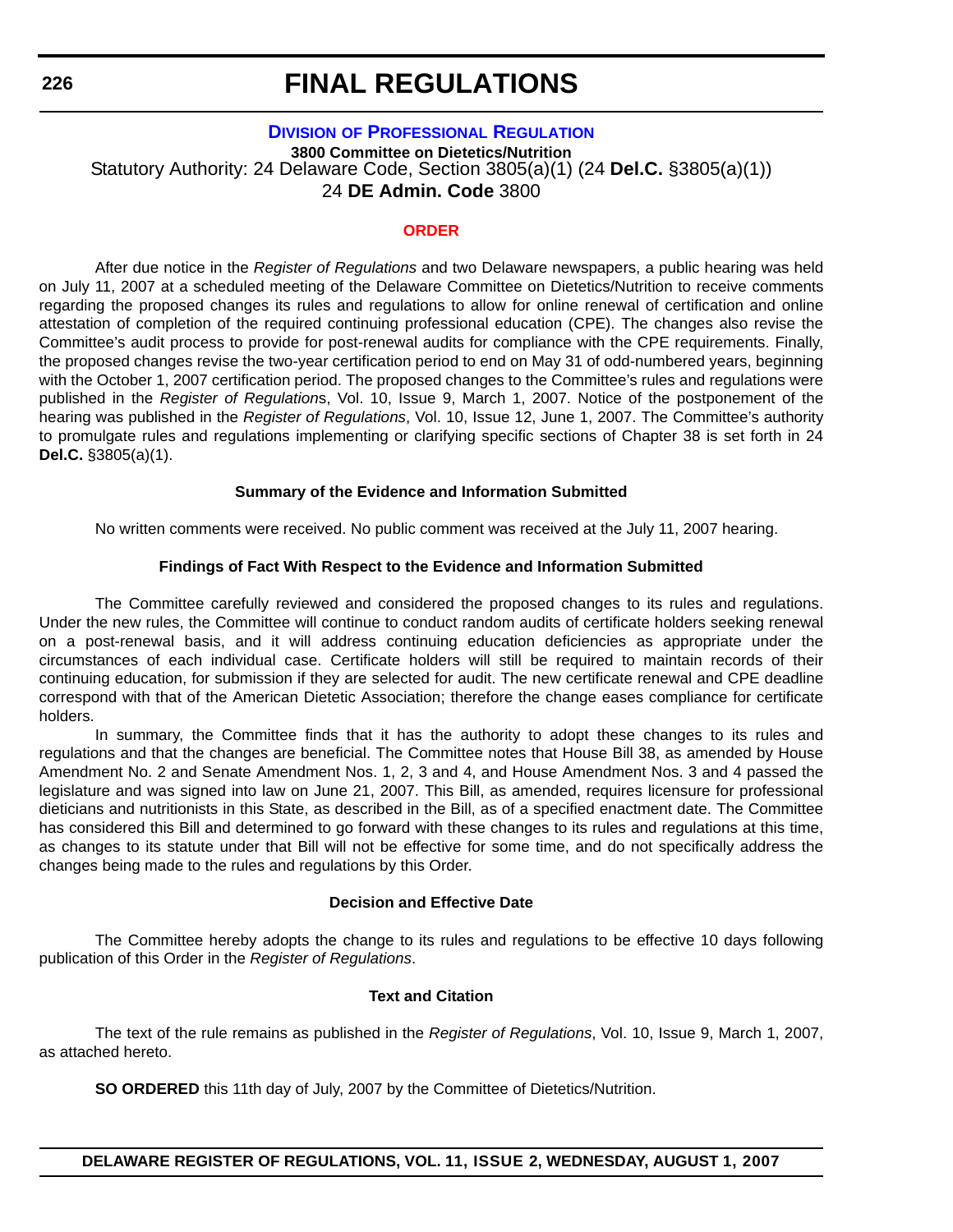Tracey Sinibaldi, C.D.N., Chair Marjorie Ressler, Public Member, Secretary Mary Trotter, C.D.N. Genelda Cornwell, Public Member

**\* Please note that no changes were made to the regulation as originally proposed and published in the March 2007 issue of the** *Register* **at page 1412 (10 DE Reg. 1412). Therefore, the final regulation is not being republished. Please refer to the March 2007 issue of the** *Register* **or contact the Committee of Dietetics/Nutrition for more information.**

**A complete set of the rules and regulations for the Committee on Dietetics/Nutrition are available at: http://regulations.delaware.gov/AdminCode/title24/**

**3800%20Committee%20on%20Dietetics%20Nutrition.shtml#TopOfPage**

# **[DEPARTMENT OF TRANSPORTATION](http://www.deldot.gov/index.shtml)**

**DIVISION OF TRANSPORTATION SOLUTIONS**

Statutory Authority: 17 Delaware Code Sections 134, 141 and 21 Delaware Code Chapter 41 (17 **Del.C.** §§134,141 and 21 **Del.C.** Ch. 41)

# **[ORDER](#page-4-0)**

Proposed changes to the Delaware version of the Federal Manual on Uniform Traffic Control Devices (MUTCD), Parts 2, 3, 4, 5, and 10, were previously advertised in the State *Register of Regulations*. Comments on the proposed changes were received between May 1, 2007 and May 31, 2007.

# **Summary of the Evidence and Information Submitted**

The comments received and the Department's reactions to those comments are summarized in the accompanying table. These comments caused certain changes to be made in the proposed Manual, although the Department considers none of these changes to be substantive in nature, thus causing the need for a new comment period.

| <b>Comment</b>                                                                                                                                                 | Page Number(s) &<br><b>Figure Number(s)</b>          | <b>DeIDOT Response</b> |
|----------------------------------------------------------------------------------------------------------------------------------------------------------------|------------------------------------------------------|------------------------|
| The Bicycle warning sign (W11-1-DE) should<br>be revised to match the federal version of the<br>Bicycle warning sign (W11-1).                                  | Pages $2C-3$ and $2C-$<br>25<br>Figures 2C-9 and 5C- | Revised per comment    |
| Chevrons and the One Way sign should be<br>shown on Figure 2D-6. The location of the<br>Pedestrian Crossing warning signs should be<br>prior to the crosswalk. | Figure 2D-6                                          | Revised per comment    |
| The striping policy should be revised to include<br>at least 200-feet of double yellow centerline on<br>all approaches to an intersection.                     | Page 3B-5<br>Figure 3B-1                             | Revised per comment    |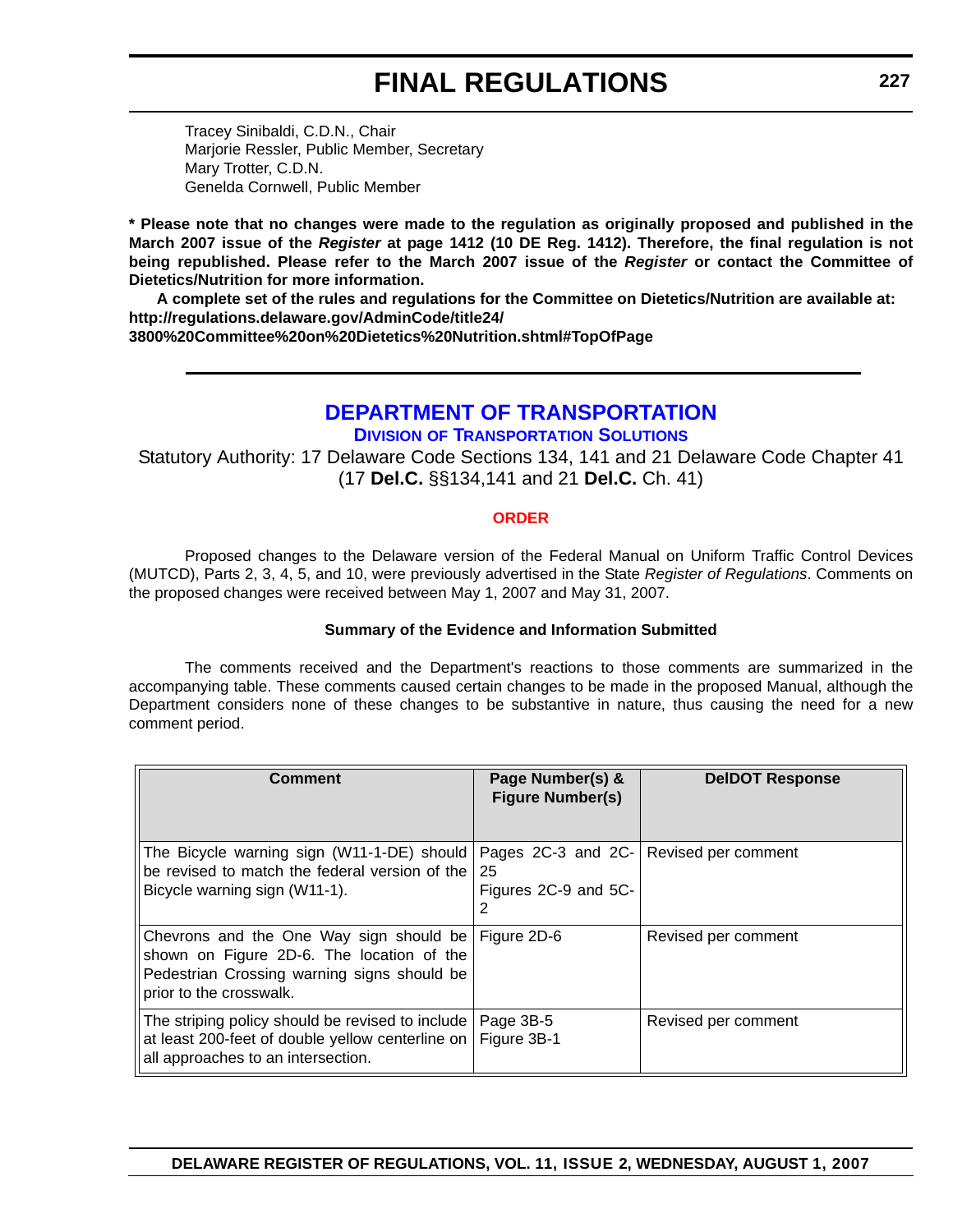### **228**

# **FINAL REGULATIONS**

| The dotted line lane markings should extend<br>through the left-turn lane taper in Figure 3B-<br>21B.                                                                                           | Figure 3B-7, 3B-7A,<br>3B-7B, and 3B-21B        | Revised per comment                                                                                                                                                                                                    |
|-------------------------------------------------------------------------------------------------------------------------------------------------------------------------------------------------|-------------------------------------------------|------------------------------------------------------------------------------------------------------------------------------------------------------------------------------------------------------------------------|
| The turn arrows should be relocated in Figure<br>3B-21B so that the base of the arrow is at the<br>beginning of the solid white line.                                                           | Figure 3B-7B and 3B-<br>21 <sub>B</sub>         | Revised per comment                                                                                                                                                                                                    |
| Typo on Figure 3B-12B - "aaps" should be<br>"gaps".                                                                                                                                             | Figure 3B-12B                                   | Revised per comment                                                                                                                                                                                                    |
| The<br>hatching shown for non-freeways<br><b>is</b><br>inconsistent between ramps and roundabouts.<br>Also, a hatching spacing dimension should be<br>included in a figure of a hatched median. | Figures 3B-13,<br>3B-13H, 3B-27, and<br>$3B-28$ | The<br>hatching<br>shown<br>the<br>in<br>roundabout figures (Figures 3B-27<br>and 3B-28) has been revised to<br>show a 25' spacing. A 25' hatching<br>spacing dimension has been added<br>to Figures 3B-13 and 3B-13H. |
| Note 2 in Figure 3B-21B is not applicable and<br>should be deleted.                                                                                                                             | Figure 3B-21B                                   | Revised per comment                                                                                                                                                                                                    |
| The dimensions and spacing for edgeline<br>extensions at roundabouts should be smaller.                                                                                                         | Figures<br>3B-27<br>and<br>3B-28                | The<br>dimensions<br>for<br>edgeline<br>extensions at roundabouts<br>have<br>been revised to include 2'<br>line<br>segments and 2' gaps.                                                                               |
| The mounting heights for delineators used for<br>traffic calming on residential streets can be<br>lower than 4 feet.                                                                            | Page 3D-3                                       | Revised per comment                                                                                                                                                                                                    |

## **Findings of Fact**

Based on the record in this docket, I make the following findings of fact:

1. The proposed changes in the Manual on Uniform Traffic Control Devices, Parts 2, 3, 4, 5, and 10, are useful and proper, as amended pursuant to the comment period process required under the Administrative Procedures Act.

2. The adoption of these proposed changes to the MUTCD is in the best interests of the State of Delaware.

# **Decision and Effective Date**

Based on the provisions of Delaware law and the record in this docket, I hereby adopt the amended Delaware MUTCD, Parts 2, 3, 4, 5, and 10, as is more fully appear in the CD version attached hereto, to be effective on August 21, 2007.

**IT IS SO ORDERED** this 17th day of July, 2007. Carolann Wicks, Secretary, Delaware Department of Transportation

**\*Please Note: Due to the size of the proposed regulation, it is not being published here. An authenticated PDF version of the regulation is available at:**

**[Manual on Uniform Traffic Control Devices \(MUTCD\)](http://regulations.delaware.gov/register/august2007/final/Introduction.pdf)**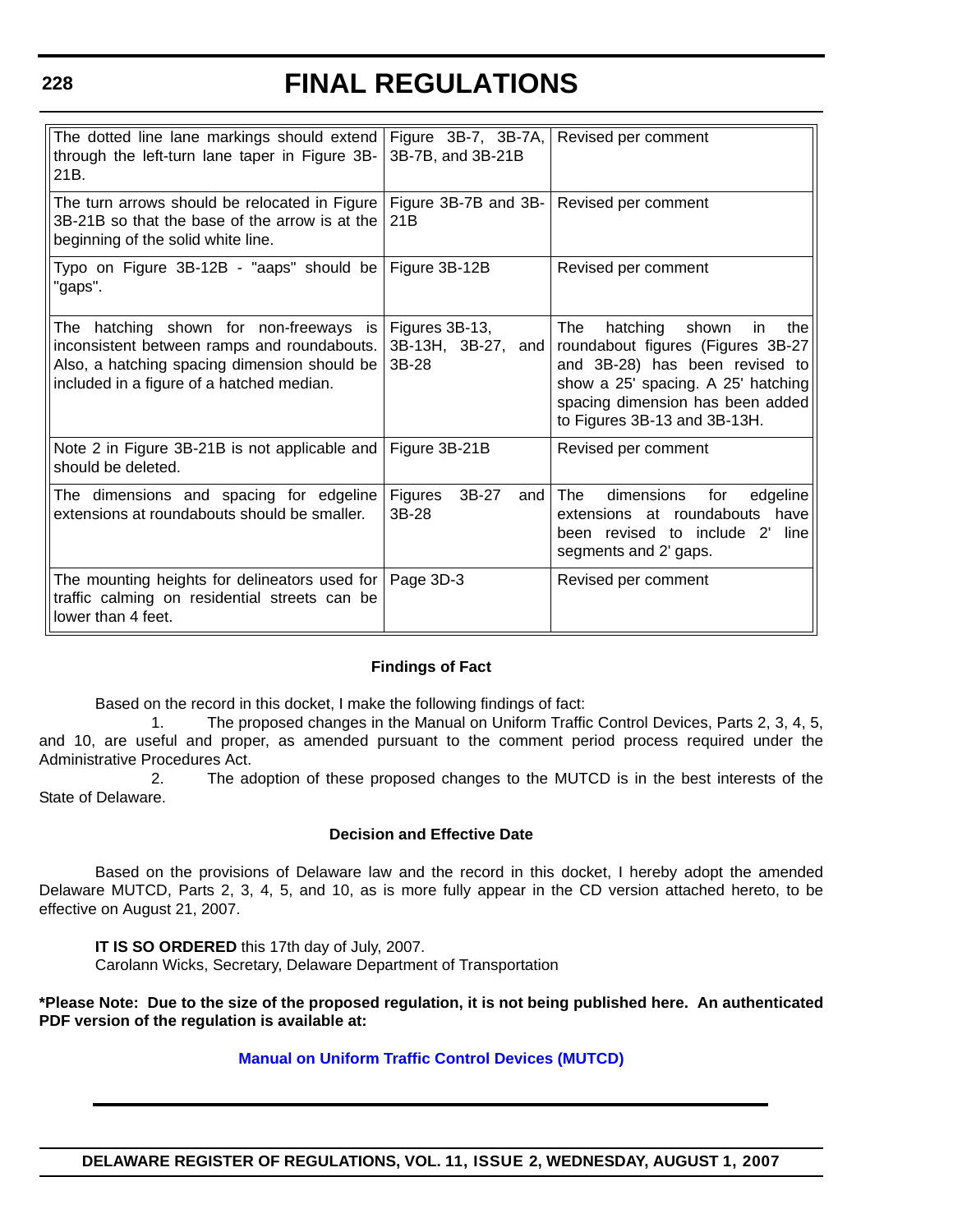# **GOVERNOR'S EXECUTIVE ORDERS**

### **STATE OF DELAWARE EXECUTIVE DEPARTMENT DOVER**

#### **[EXECUTIVE ORDER](#page-4-0) NUMBER NINETY-EIGHT**

# **RE: Establishing The Leadership For Education Achievement In Delaware Committee**

**WHEREAS**, Vision 2015 was organized as a collaborative effort of leaders in education, government, business and non-profit organizations throughout the State of Delaware, and undertook a review of the State of Delaware's education system; and

**WHEREAS**, on October 17, 2006, Vision 2015 issued a plan that included strategies for improving Delaware's school system; and

**WHEREAS**, as part of the effort to improve Delaware's school system, it is desirable to track and report on the performance of schools, districts and the State, to develop more focused analysis on specific subject areas, and to authorize a diverse and specialized group to provide such analysis and develop recommendations,

**NOW, THEREFORE, I, RUTH ANN MINNER**, by virtue of the authority vested in me as Governor of the State of Delaware, do hereby declare and order as follows:

1. The Leadership for Education Achievement in Delaware Committee (the "Committee") is established to make recommendations to the Governor, General Assembly, State Board of Education, local school districts, and Department of Education on strategies to continue to improve Delaware public education as we work toward a world-class education system.

2. The Committee shall consist of nineteen (19) members as follows:

- a. The Secretary of the Department of Education;
- b. The Director of the Office of Management and Budget;
- c. The Secretary of the Division of Children, Youth and their Families;
- d. The Chair of the Education Committee of the Delaware State Senate;
- e. The Chair of the Education Committee of the Delaware House of Representatives;

f. A representative of higher education, to be appointed by the Governor;

g. One member from the Office of the Governor, to be appointed by the Governor;

h. Six members, selected from a list supplied by the chairperson of Vision 2015, to be appointed by the Governor;

i. One member, selected from a list supplied by the Delaware State Education Association, to be appointed by the Governor;

One member, selected from a list supplied by the Delaware Association of School Administrators, to be appointed by the Governor;

k. One member, selected from a list supplied by the Delaware Chief School Officers Association, to be appointed by the Governor;

l. One member, selected from a list supplied by the Delaware School Boards Association, to be appointed by the Governor;

m. One member, selected from a list supplied by the State Board of Education, to be appointed by the Governor; and

One member, selected from a list supplied by the Directors of the Delaware Charter Schools, to be appointed by the Governor.

3. A Chairperson of the Committee, who shall not be a public official or employee, shall be designated from the members of the Committee by the Governor. A Vice Chairperson, who shall be a public official, shall be designated from the members of the Committee by the Governor. Appointees to the Committee shall serve at the pleasure of the Governor.

4. The Committee shall examine and make recommendations concerning the following matters:

a. The Committee shall oversee the development of a one-page, plain language summary of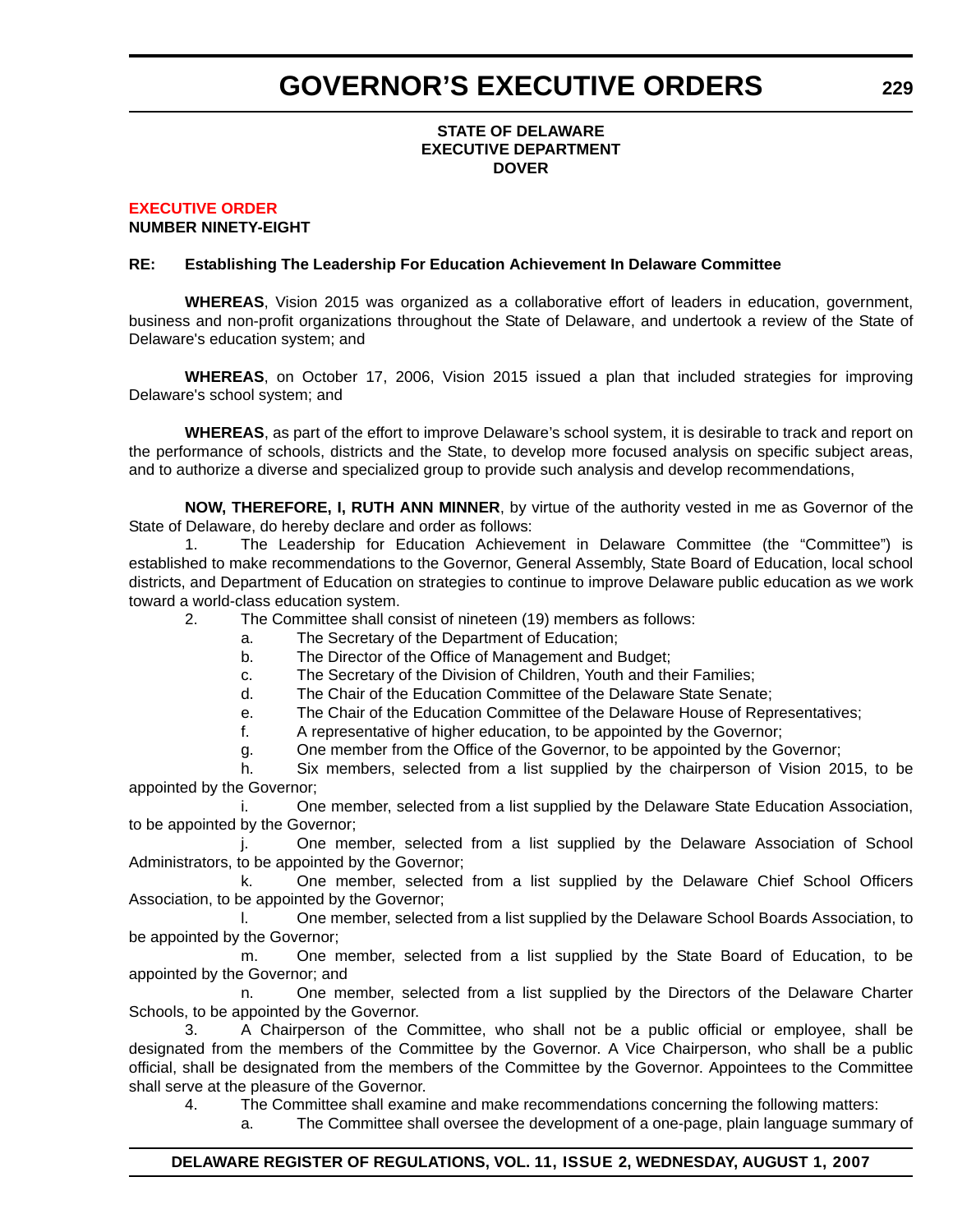# **GOVERNOR'S EXECUTIVE ORDERS**

key performance measures that will provide a useful and understandable measurement of the performance of every public school, district, and the State, based upon reasonable and objective criteria. The Committee shall recommend the major criteria, which shall include student performance, satisfaction and engagement of those in and interacting with the system, and financial management measures. The publication of the summaries shall be the responsibility of the Department of Education and shall be part of the school, district, and State report card system.

b. The Committee is authorized to and shall conduct a study of the current State education spending system, and make recommendations for improving the fiscal efficiency of the system and reallocating funds among education priorities, particularly supporting those that most directly impact student achievement. The Department of Education and local school districts are directed to provide data and information, as requested by the Committee, in connection with the Committee's study. Not later than December 1, 2007, the Committee shall report to the Governor and General Assembly with results and recommendations.

c. The Committee shall analyze and make recommendations concerning the optimal way for the State and school districts to generate and distribute State and local education funding in order to benefit students in ways that enhance the adequacy and equity of our State's system for funding public education. Such analysis shall include consideration of a weighted student funding formula as distinct from the current unit funding system used by the State. Analysis shall incorporate input from Delaware and national experts. Not later than March 15, 2008, the Committee shall report to the Governor and General Assembly with the results of the analysis.

5. The Committee shall be supported by staff of the Delaware Department of Education and the Delaware Office of Management and Budget. With the approval of the legislative members of the Committee, the Committee may also request staff support or assistance from the Office of the Controller General. The Committee may request and/or apply for any public or private resources that may be available to perform its responsibilities under this Order. The Committee may request assistance and advice from the staff of Vision 2015 and subcommittees and/or advisory committees.

Approved: June 20, 2007

Ruth Ann Minner, Governor

ATTEST: Harriet Smith Windsor, Secretary of State

### **STATE OF DELAWARE EXECUTIVE DEPARTMENT DOVER**

# **[EXECUTIVE ORDER](#page-4-0)**

# **NUMBER NINETY-NINE**

# **RE: Study By The State Fire Prevention Commission Regarding Audits Of Volunteer Fire Companies.**

**WHEREAS**, volunteer fire companies throughout the State of Delaware help protect the lives and property of the citizens of Delaware; and

**WHEREAS**, volunteer fire companies receive funds from the State of Delaware, county governments and through donations from the citizens of Delaware; and

**WHEREAS**, periodic examination of financial records are beneficial to any organization; and

**WHEREAS**, the State Fire Prevention Commission is a public entity that is familiar with the management of fire companies throughout the State of Delaware;

# **DELAWARE REGISTER OF REGULATIONS, VOL. 11, ISSUE 2, WEDNESDAY, AUGUST 1, 2007**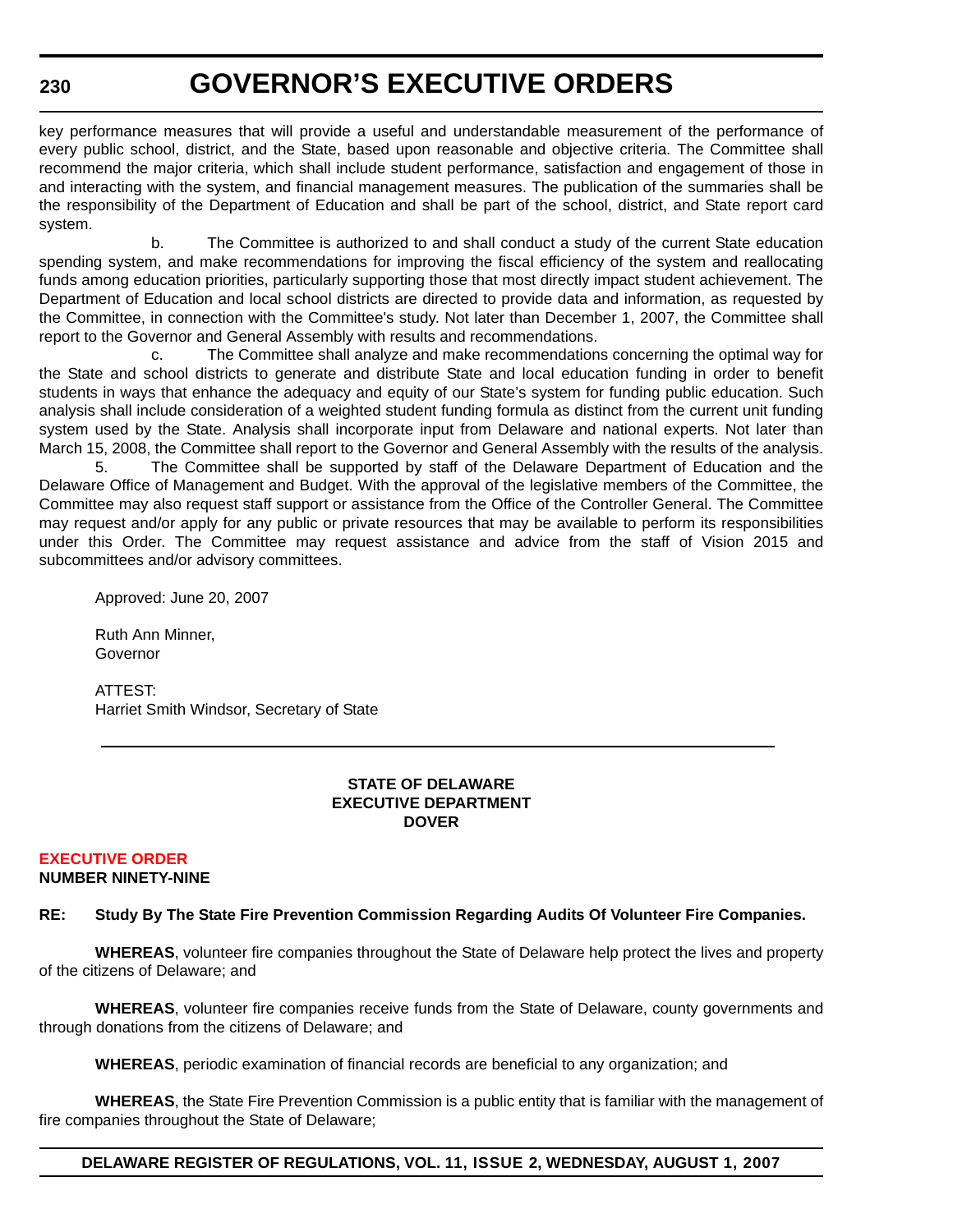# **GOVERNOR'S EXECUTIVE ORDERS**

**NOW THEREFORE, I, RUTH ANN MINNER**, by virtue of the authority vested in me as Governor of the State of Delaware, do hereby declare and order that:

1. The State Fire Prevention Commission shall conduct a study to determine the benefits of having the State Fire Prevention Commission audit the financial records of volunteer fire companies.

2. The State Fire Prevention Commission shall examine and make recommendations concerning:

a. The benefits of having the State Fire Prevention Commission audit the financial records of volunteer fire companies;

b. The manner and frequency in which audits of financial records of volunteer fire companies should be performed; and

c. Any legislation needed to authorize the State Fire Prevention Commission to audit the financial records of volunteer fire companies.

3. The State Fire Prevention Commission shall provide its findings and recommendations to the Governor, the Speaker of the House and the President Pro Tempore of the Senate, by October 1, 2007.

Approved: June 30, 2007

Ruth Ann Minner, Governor

ATTEST: Harriet Smith Windsor, Secretary of State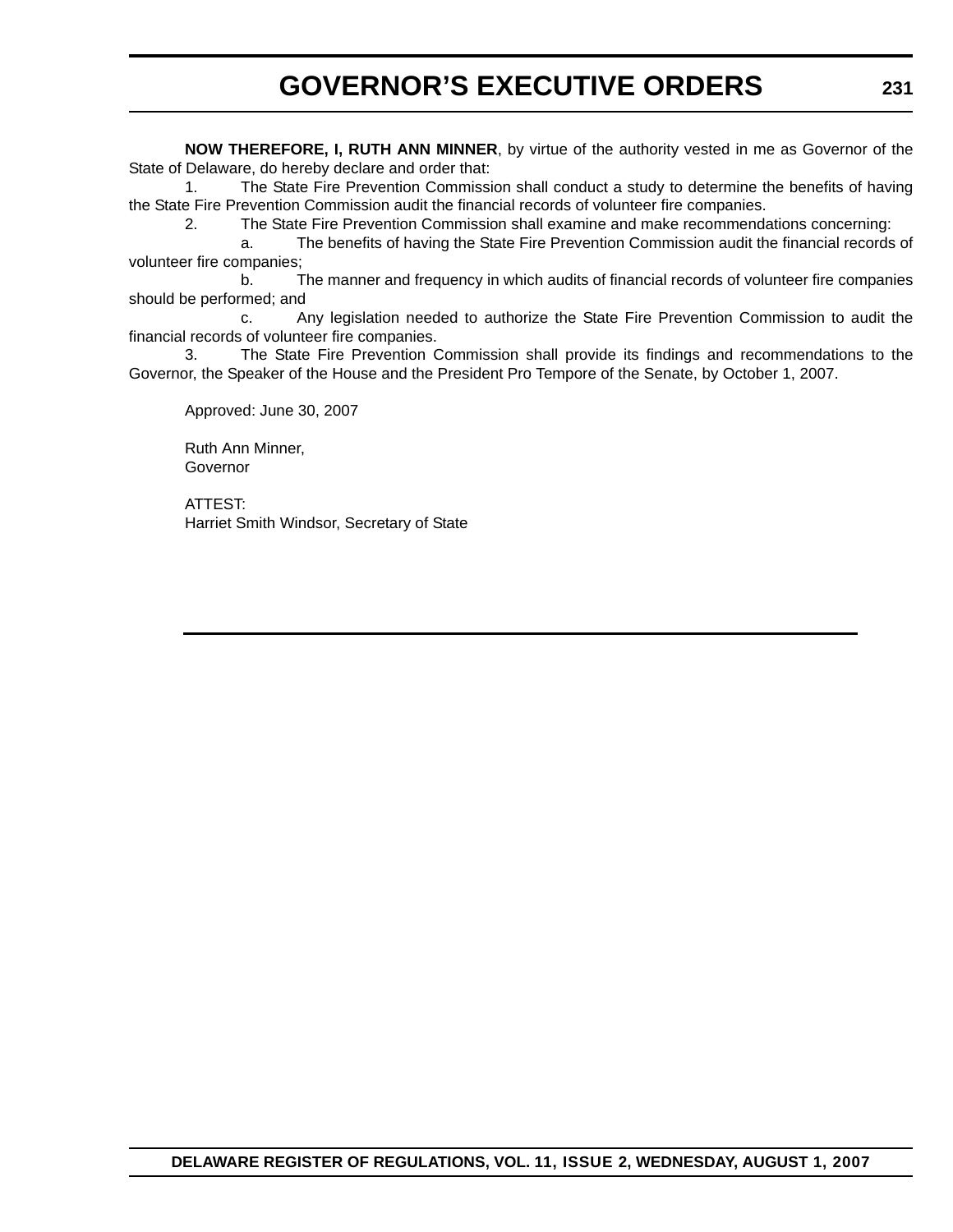# **GENERAL NOTICES**

# **[DEPARTMENT OF FINANCE](http://finance.delaware.gov/)**

**DIVISION OF REVENUE**

Statutory Authority: 30 Delaware Code, Section 354 (30 **Del.C.** §354)

# **[PUBLIC NOTICE](#page-4-0)**

# **Technical Information Memorandum 2007- 01 Cigarette Tax Increase**

**DATE**: July 6, 2007

**SUBJECT**: CIGARETTE TAX INCREASE

**CONTACT**: Ray Benton, Phone (302) 577-8268, Fax (302) 577-8662 raymond.benton@state.de.us

House Bill 249 of the 144th General Assembly amended Chapter 53 of Title 30 of the **Delaware Code** to provide for an increase of 60 cents to the existing cigarette tax of 55 cents per pack of 20 cigarettes. House Bill 249 also provided for an increase of 75 cents to the existing cigarette tax of 69 cents per pack of 25 cigarettes.

This Act establishes the rate of tax to pay or to have been paid on cigarettes in possession of any person liable for payment of the tax on or after midnight July 31, 2007.

The new tax rate also applies to cigarettes in possession of any person (generally wholesalers and affixing agents) liable for the payment of the tax as of midnight July 31, 2007, which as of that date have been affixed with any Delaware tobacco product tax stamp or other indicia of payment of the tax in effect prior to the effective date of this Act. The increase in tax is also imposed on Delaware tobacco tax stamps purchased on or before July 31, 2007, and not affixed to any cigarette pack. The amount of the additional tax due is the difference between the new tax rate and the tax paid for Delaware cigarette stamps in their possession which are affixed or unaffixed to packs of cigarettes.

Wholesalers who are not affixing agents and who also possess a retailer license are required to inventory, report and pay the tax increase on all cigarettes in their possession on which the increased tax has not been paid in accordance with the requirements of this Technical Information Memorandum.

Between noon local time and midnight July 31, 2007, all persons liable to pay the tax will be required to conduct a floor stock inventory of Delaware stamped cigarettes and unaffixed Delaware tax stamps in their possession. For purposes of this regulation, possession means cigarettes in the physical control of which remain with the wholesaler or affixing agent including goods in transit where the title to such goods has not passed to the purchaser. The floor stock inventory requirement does not apply to retailers.

All persons liable to pay the tax must report their inventory at close of business on July 31, 2007, via fax to (302)577-8662 to the attention of Mr. Ray Benton, using the enclosed Form 1074M, Resident Wholesaler Dealer's Monthly Report of Cigarette & Cigarette Tax Stamps, or Form 1075M, Nonresident Wholesaler Dealer's Monthly Report of Cigarette & Cigarette Tax Stamps, reporting the number of Delaware stamped packs of cigarettes and unaffixed Delaware tax stamps in their possession which are subject to the tax increase.

On or before August 20, 2007, all persons liable to pay the tax must complete and file the enclosed Form 1074M, Resident Wholesaler Dealer's Monthly Report of Cigarette & Cigarette Tax Stamps, or Form 1075M, Nonresident Wholesaler Dealer's Monthly Report of Cigarette & Cigarette Tax Stamps, reporting the number of Delaware stamped packs of cigarettes and unaffixed Delaware tax stamps in their possession which are subject to the tax increase. The Resident or Nonresident Wholesaler Dealer's Monthly Report of Cigarette & Cigarette Tax Stamps must be accompanied by full payment of the tax increase. Please use the revised Forms 1074M or 1075M, which are enclosed.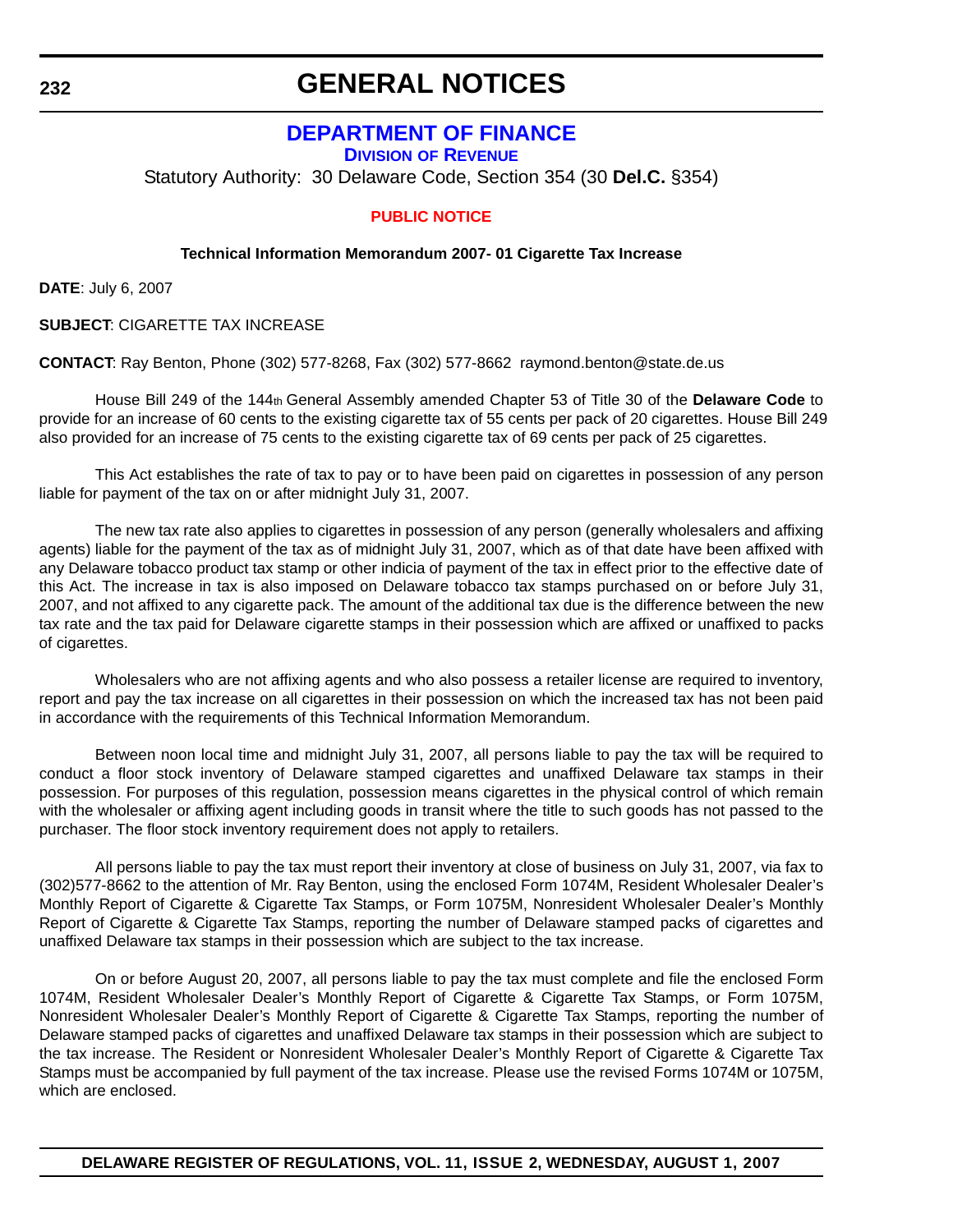# **GENERAL NOTICES**

Contact Ray Benton concerning the tax increase or the use of the reporting forms.

Patrick T. Carter Director of Revenue

# **[DEPARTMENT OF HEALTH AND SOCIAL SERVICES](http://www.dhss.delaware.gov/dhss/dss/index.html)**

**DIVISION OF SOCIAL SERVICES**

Statutory Authority: 31 Delaware Code, Section 107 (31 **Del.C.** §107)

# **[PUBLIC NOTICE](#page-4-0)**

### **Delaware Temporary Assistance for Needy Families (TANF) Caseload Reduction Credit Report for Fiscal Year 2007**

### **Nature of the Proceedings:**

Delaware Health and Social Services ("Department") / Division of Social Services initiated proceedings to provide information of public interest with respect to the Delaware TANF Caseload Reduction Credit Report for fiscal year 2007. The Department's proceedings were initiated pursuant to 29 **Delaware Code** Section 10114 and its authority as prescribed by 31 **Delaware Code** Section 512.

The Department published its notice of public comment pursuant to 29 **Delaware Code** Section 10115 in the GENERAL NOTICE section of the June 2007 *Delaware Register of Regulations*, requiring written materials and suggestions from the public concerning the proposed regulations to be produced by June 30, 2007 at which time the Department would receive information, factual evidence and public comment to the said proposed changes to the regulations.

# **Summary of Proposal**

### **Title of Notice**

Delaware TANF Caseload Reduction Credit Report - Fiscal Year 2007

### **Statutory Basis**

- Section 407(b)(3) of the Social Security Act, *Pro Rata Reduction of Participation Rate Due to Caseload Reductions Not Required by Federal Law and Not Resulting from Changes in State Eligibility Criteria; and,*
- 45 CFR 261.40 et seq., *How Will We Determine the Caseload Reduction Credit?*

### **Background**

Section 407(b)(3) of the Social Security Act, as amended by the Deficit Reduction Act of 2005 (DRA) requires a reduction of the State's required participation rate for a fiscal year by the number of percentage points that the average monthly number of families receiving assistance in the State in the immediately preceding fiscal year is less than the average monthly number of families that received assistance in the State in fiscal year (FY) 2005.

The statute prohibits this reduction from including any caseload declines due to requirements of Federal law or due to differences in State eligibility criteria. This reduction in the participation rate is termed the *TANF Caseload Reduction Credit*.

To receive a caseload reduction credit, a State must complete Form ACF-202, the Caseload Reduction Report, in accordance with the regulations at 45 CFR 261.40 et seq., Section 407(b)(3) of the Social Security Act and the DRA. The FY 2007 report provides the information needed to calculate a caseload reduction credit (FY 2006 versus FY 2005), and thus determine the participation standard the State must meet for the fiscal year.

For this report to be complete, an opportunity for the public to comment and assurances that DSS considered those comments is required by the Administration for Children and Families (ACF) as part of our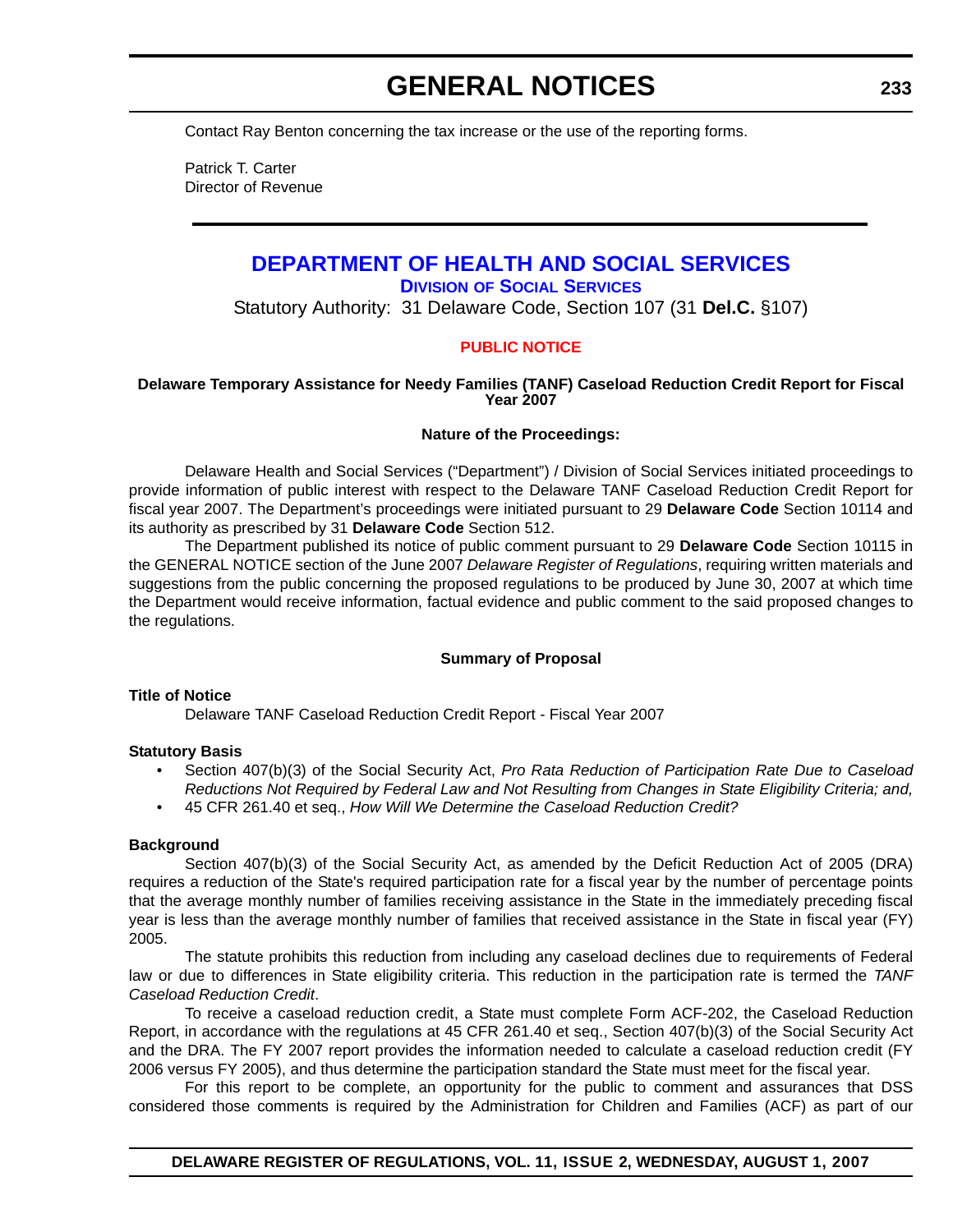**234**

# **GENERAL NOTICES**

Caseload Reduction Report.

# **Summary of Comments Received With Agency Response**

No comments were received during the public comment period.

# **Findings of Fact:**

The Department finds that the Delaware TANF Caseload Reduction Credit Report ("Report") for Fiscal Year 2007, as set forth in the June 2007 Register of Regulations should be adopted.

THEREFORE, IT IS ORDERED, that the Report is adopted and shall be final effective August 10, 2007.

Vincent P. Meconi, Secretary, DHSS , 7/16/07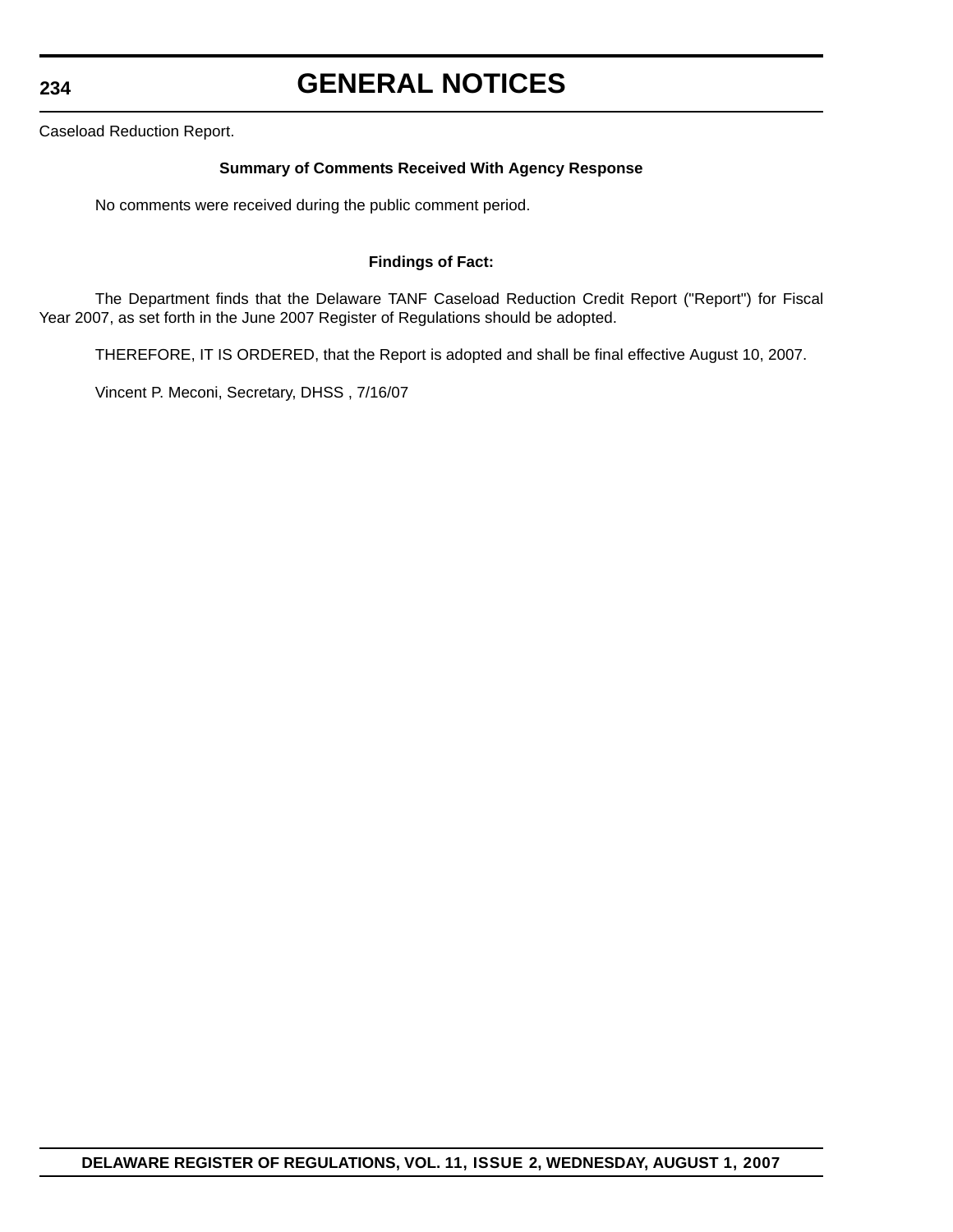# **GENERAL NOTICES**

# **FORM ACF-202 - TANF CASELOAD REDUCTION REPORT**

| <b>State: Delaware</b>                                        |                                                                                                                                                     |                                                                    | Fiscal Year to which credit applies: FY 2007                                                    |  |
|---------------------------------------------------------------|-----------------------------------------------------------------------------------------------------------------------------------------------------|--------------------------------------------------------------------|-------------------------------------------------------------------------------------------------|--|
| Overall Report xxx<br>(check one)<br><b>Two-parent Report</b> |                                                                                                                                                     | Apply the overall credit to the two-<br>parent participation rate? | yes<br>XXX<br>no                                                                                |  |
|                                                               | PART 1-Eligibility Changes Made Since FY 2005<br>(Complete this section for EACH change)                                                            |                                                                    |                                                                                                 |  |
| 1.                                                            | Name of eligibility change: No changes in eligibility have been made in FY 2006.                                                                    |                                                                    |                                                                                                 |  |
| 2.                                                            | Implementation date of eligibility change: N/A                                                                                                      |                                                                    |                                                                                                 |  |
| 3.                                                            | Description of policy, including the change from prior policy: N/A                                                                                  |                                                                    |                                                                                                 |  |
|                                                               |                                                                                                                                                     |                                                                    |                                                                                                 |  |
|                                                               |                                                                                                                                                     |                                                                    |                                                                                                 |  |
|                                                               |                                                                                                                                                     |                                                                    |                                                                                                 |  |
|                                                               |                                                                                                                                                     |                                                                    |                                                                                                 |  |
|                                                               |                                                                                                                                                     |                                                                    |                                                                                                 |  |
| 4.                                                            | Description of the methodology used to calculate the estimated impact of this eligibility change<br>(attach supporting materials to this form): N/A |                                                                    |                                                                                                 |  |
|                                                               |                                                                                                                                                     |                                                                    |                                                                                                 |  |
|                                                               |                                                                                                                                                     |                                                                    |                                                                                                 |  |
|                                                               |                                                                                                                                                     |                                                                    |                                                                                                 |  |
|                                                               |                                                                                                                                                     |                                                                    |                                                                                                 |  |
|                                                               |                                                                                                                                                     |                                                                    |                                                                                                 |  |
|                                                               |                                                                                                                                                     |                                                                    |                                                                                                 |  |
|                                                               |                                                                                                                                                     |                                                                    |                                                                                                 |  |
|                                                               |                                                                                                                                                     |                                                                    |                                                                                                 |  |
|                                                               |                                                                                                                                                     |                                                                    |                                                                                                 |  |
| 5.                                                            |                                                                                                                                                     |                                                                    | Estimated average monthly impact of this eligibility change on caseload in comparison year: N/A |  |
|                                                               |                                                                                                                                                     |                                                                    |                                                                                                 |  |

OMB Approval No.: 0970-0309 Expiration Date: 09/30/2009 **Page 1 of 2** Page 1 of 2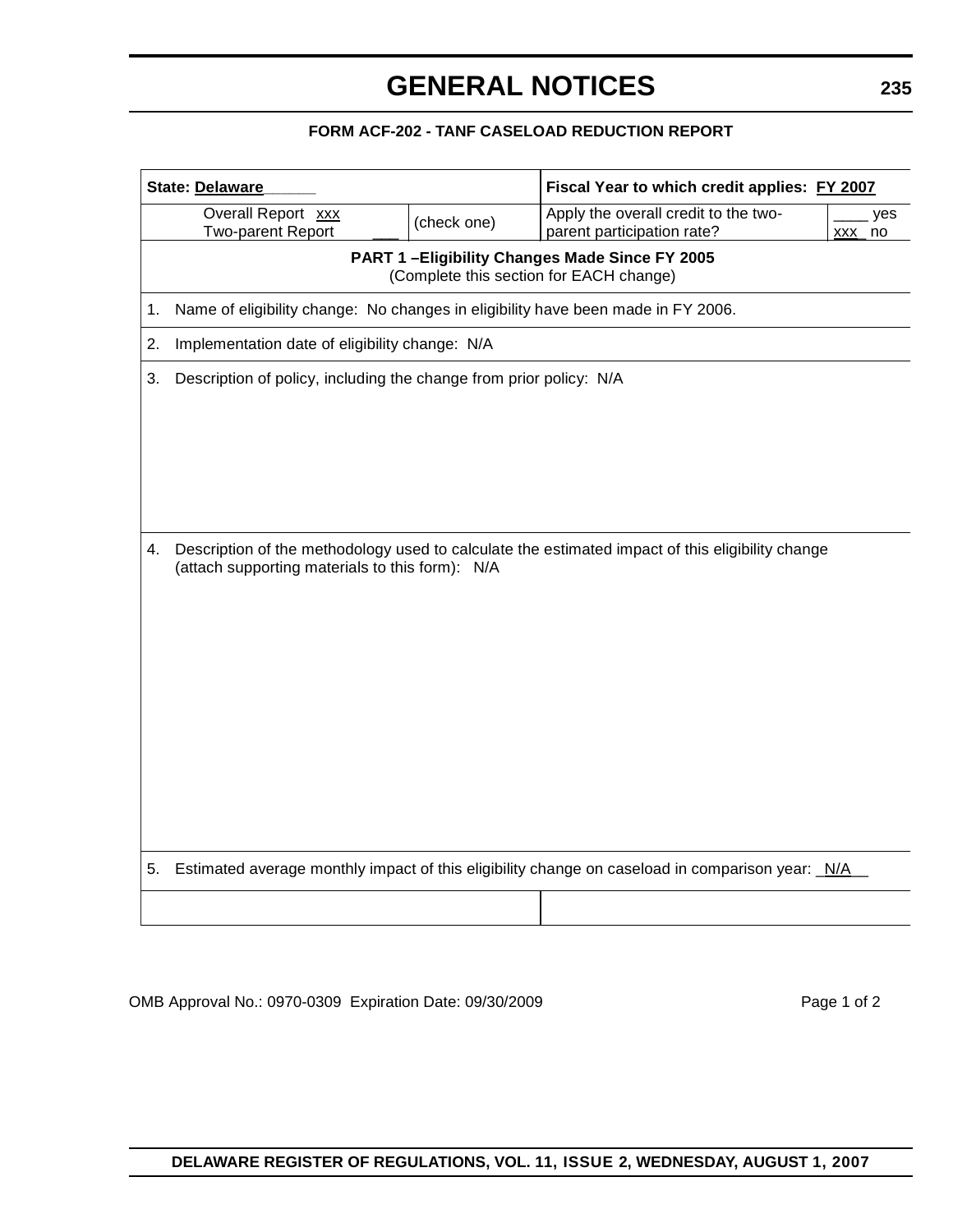# **GENERAL NOTICES**

# **FORM ACF-202 - TANF CASELOAD REDUCTION REPORT**

| State: Delaware | <b>Fiscal Year to which credit applies: FY 2007</b> |
|-----------------|-----------------------------------------------------|
|                 |                                                     |

# **PART 2 – Estimate of Caseload Reduction Credit**

Impact of All Changes: None

### Caseload Reduction Calculation

### Actual Caseload Decline

| FY 2005 Average TANF Caseload  | 5,606               |
|--------------------------------|---------------------|
| FY 2005 Average SSP Caseload   | 128                 |
| FY 2005 Average Total caseload | 5,734               |
| FY 2006 Average TANF Caseload  | 5,504               |
| FY 2006 Average SSP Caseload   | 105                 |
| FY 2006 Average Total Caseload | 5,609               |
| Actual Decline                 | 125 cases = $2.18%$ |
| Actual Decline - Net Impact    | 125 cases = $2.18%$ |

#### Cases Funded With Excess MOE

| Total FY 2006 MOE Expenditures            | \$37,374,628            |
|-------------------------------------------|-------------------------|
| 75% MOE Requirement                       | \$21,771,069            |
| <b>Excess MOE Spending</b>                | \$15,603,559 divided by |
| Average "assistance" spending per case \$ | 3,926 equals            |
| Cases Funded by Excess MOE                | 3,974 cases             |
| <b>Actual Caseload Decline</b>            | 125 cases               |
| <b>Adjusted Caseload Reduction</b>        | 4,099 cases = $71.49%$  |

### **Caseload Reduction Credit = 50%**

OMB Approval No.: 0970-0309 Expiration Date: 09/30/2009 Page 2 of 2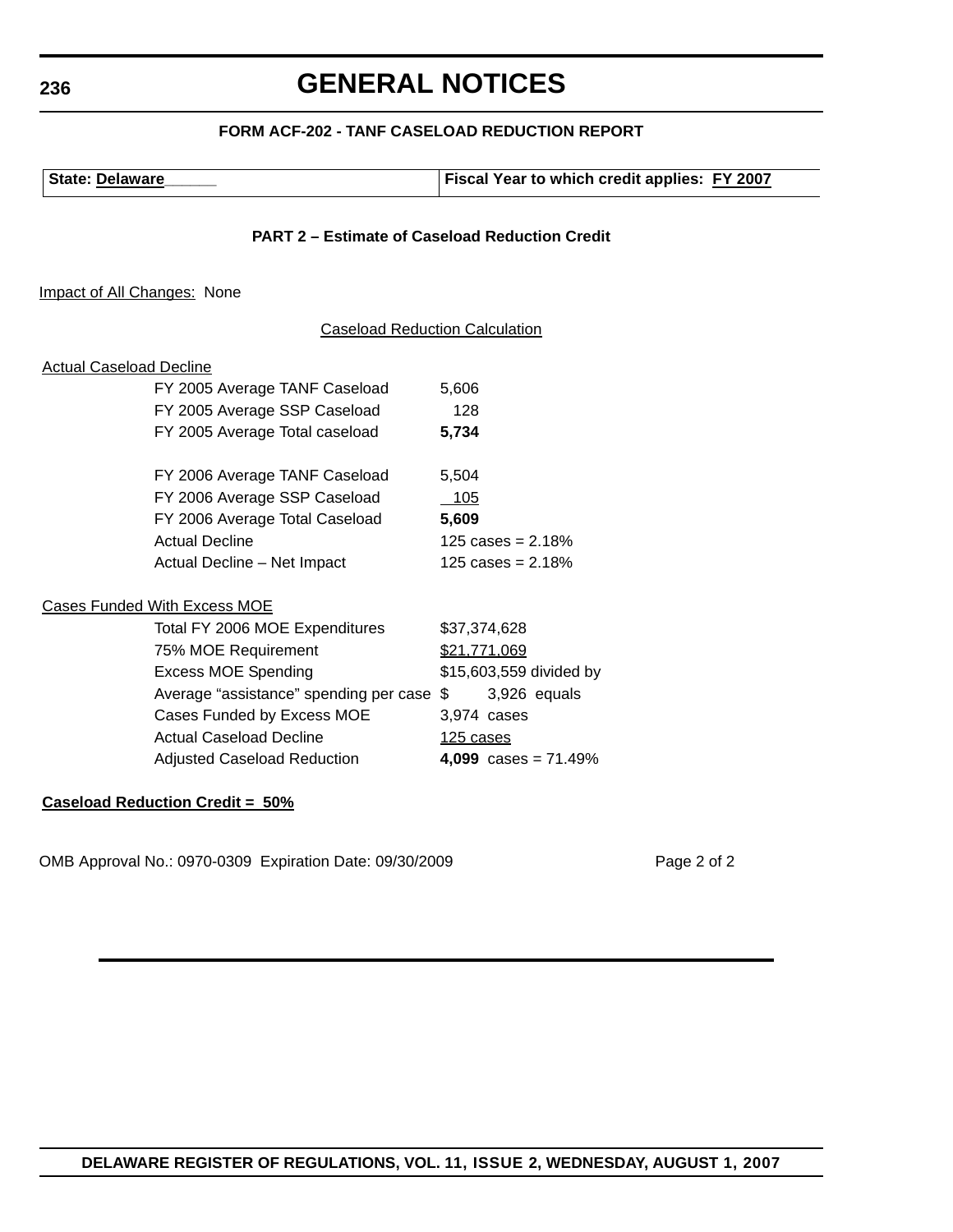**237**

# **[DEPARTMENT OF EDUCATION](http://www.doe.k12.de.us/)**

The State Board of Education will hold its monthly meeting on Thursday, August 16, 2007 at 1:00 p.m. in the Townsend Building, Dover, Delaware.

# **[DEPARTMENT OF NATURAL RESOURCES AND ENVIRONMENTAL](http://www.dnrec.delaware.gov/)  CONTROL DIVISION OF AIR AND WASTE MANAGEMENT**

# **[NOTICE OF PUBLIC HEARING](#page-4-0)**

#### **1138 Emission Standards for Hazardous Air Pollutants for Source Categories**

Delaware adopted by reference the federal Maximum Achievable Control Technology (MACT) standard applicable to chromium electroplating and anodizing tanks (40 CFR Part 63 Subpart N) into Regulation No. 1138 (formerly 38) on September 1, 1999. Since this initial adoption, the EPA has revised the federal MACT standard several times. These EPA revisions have changed the federal MACT standard's Title V permit requirement, emission limits, definitions, compliance provisions and performance test requirements.

The purpose of this amendment to Subpart N of Regulation No. 1138 is to be consistent, where appropriate, with federal requirements. One of the federal changes, which the Department proposes to include, will permanently exempt small area sources from Title V permitting requirements. These sources will still be subject to the MACT requirements through their air permits under Regulation 1102.

With this rulemaking, the Department will also amend Subpart N to be consistent with the Delaware Administrative Code format. The Department will also change from our past adoption by reference format and provide the complete regulatory text. This latter change will eliminate the need for the public and regulated community to interpret the adopted federal standards and the changes made when the Department originally adopted these standards into Regulation No. 1138.

Statements and testimony may be presented either orally or in writing at a public hearing to be held on Thursday, August 23, 2007 beginning at 6:00 PM in the DNREC Auditorium at the Richardson and Robbins Building, 89 Kings Highway, Dover DE. Interested parties may submit comments in writing to: Jim Snead, DNREC Air Quality Management Section, 715 Grantham Lane, New Castle, DE 19720.

#### **Prepared By**:

James R. Snead, 302-323-4542, james.snead@state.de.us June 20, 2007

# **DIVISION OF FISH [AND WILDLIFE](http://www.dnrec.delaware.gov/) NOTICE OF PUBLIC HEARING**

#### **Tidal Finfish Regulation 3521 Weakfish Size Limits; Possession Limits; Seasons**

In accordance with Addendum II to Amendment 4 of the Atlantic States Marine Fisheries Commission's Interstate Fishery Management Plan for Weakfish, Delaware is required to lower the recreational possession limit on weakfish from eight (8) per day to six (6) per day by October 29, 2007. Similarly, the commercial hook and line daily harvest limit shall be reduced as well from eight (8) per day to six (6) per day, except on four specific days of the week as indicated by the Department on said person's food fishing equipment permit for hook and line. During the four days of the week so specified, commercial hook and line fishermen are not constrained by daily harvest limits, although minimum size limits still apply. The Atlantic States Marine Fisheries Commission took this action in order to conserve weakfish as an aid to future stock recovery. All major weakfish harvesting states along the Atlantic seaboard are required to take this action.

If commercial fishing removals of weakfish should rise to a pre-determined level consistent with average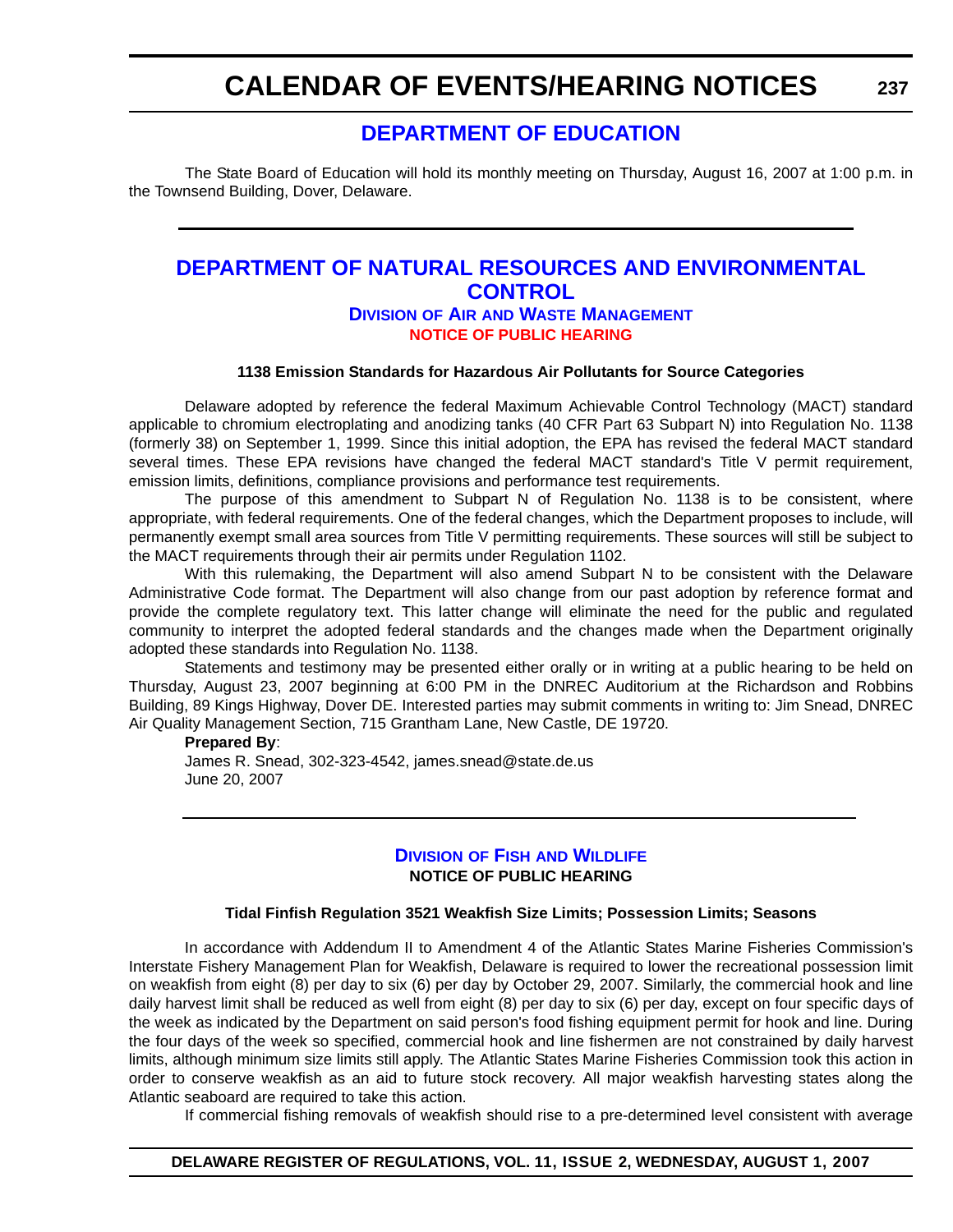removals over the last five years, the Commission will give consideration to further restraints on commercial fishing. Similarly if Delaware's or any other state's commercial weakfish landings exceed its five-year mean by more than 25% in any single year, the Commission will review the findings and take action as it deems appropriate. If the commercial measures in the Weakfish Plan are modified, it would be incumbent upon Delaware to come into compliance with the applicable changes.

Individuals may address questions to the Fisheries Section, Division of Fish and Wildlife, (302)739-3441. A public hearing on these proposed regulations will be held in the Department of Natural Resources and Environmental Control Auditorium, at 89 Kings Highway, Dover, DE at 7:00 PM on August 29, 2007. Individuals may present their opinion and evidence either at the hearing or in writing to Lisa Vest, Hearing Officer, Department of Natural Resources and Environmental Control, 89 Kings Highway, Dover, DE 19901 or via e-mail to Lisa.Vest@state.de.us. The hearing record will remain open for written or e-mail comments until 4:30 PM August 31, 2007.

#### **Prepared By**:

Roy W. Miller, 302-739-9914 June 28, 2007

# **[DEPARTMENT OF STATE](http://dpr.delaware.gov/default.shtml)**

### **DIVISION OF PROFESSIONAL REGULATION 400 Delaware Gaming Control Board [NOTICE OF PUBLIC HEARING](#page-4-0)**

The Delaware Gaming Control Board, in accordance with 29 **Del.C.** Chapter 101 and 28 **Del.C.** §1503, proposes amendments to section **5.0 Reports After Games** of the **Regulations Governing Bingo**. The proposed amendments clarify a licensee's post-event/post-function reporting requirements. The Board has further proposed amendments to the **Regulations Governing Charitable Gambling Other Than Raffles** in section **6.0 Operation of Games** and section **12.0 Reports After the Function**. The proposed amendments to section 12.0 clarify a licensee's post-event/post-function reporting requirements. The proposed amendments to section 6.0 alter the maximum allowable wagers for various charitable games.

In accordance with 29 **Del.C.** Chapter 101 and 28 **Del.C.** §1504, the Board proposes the establishment of **404 Regulations Governing No Limit Texas Hold'em Poker**. Section **1.0 Reports After the Function** establishes a licensee's post-event/post-function reporting requirements but allows 30 days for submission of reports. Section **2.0 Limitation of Texas Hold'em Tournaments** clarifies the allowable timeframe for holding tournaments. Section **3.0 Re-buys** seeks to reconcile two conflicting statutory provisions declaring re-buys optional.

Minor grammatical, typographic, or stylistic changes may also be included.

A public hearing is scheduled for Thursday, September 6, 2007 at 1:00 p.m. in the second floor Conference Room B of the Cannon Building, 861 Silver Lake Boulevard, Dover, Delaware 19904. The Board will receive and consider input in writing from any person concerning the proposed regulations. Written comments should be submitted to the Board care of Tim Oswell at the above address. The final date to submit written comments shall be at the public hearing. Anyone wishing to obtain a copy of the proposed regulations or to make comments at the public hearing should contact Tim Oswell at the above address or by calling (302) 744-4530.

The Board will consider promulgating the proposed regulations immediately following the public hearing.

### **DIVISION [OF PROFESSIONAL REGULATION](http://dpr.delaware.gov/default.shtml) 500 Board of Podiatry NOTICE OF PUBLIC HEARING**

The Delaware Board of Podiatry, in accordance with 29 **Del.C.** Chapter 101 and 24 **Del.C.** §506(a)(1), proposes changes to its regulations 7.0, relating to disciplinary hearings, and 9.0, which lists crimes substantially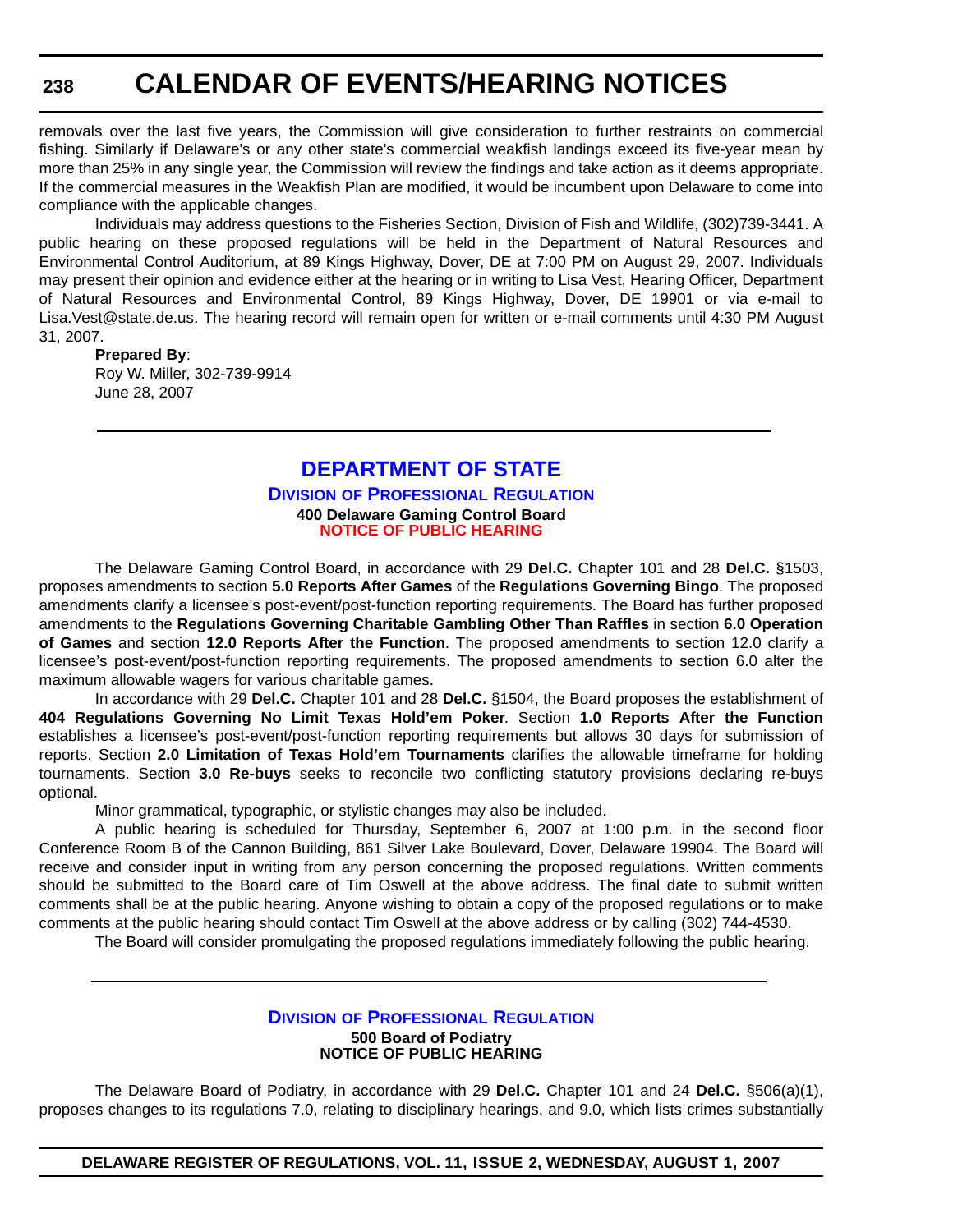related to the practice of podiatric medicine. Specifically, the changes to regulation **7.0 Disciplinary Proceedings And Hearings** clarify the grounds for discipline found in 24 **Del.C.** §515(a)(5) by providing examples of consumer fraud or deception; the practice of false advertising is explicitly prohibited. The changes to regulation **9.0 Definitions** removes the crime of loitering from the Board's list of crimes substantially related to the practice of podiatric medicine. Other grammatical, typographic, or stylistic changes are also included.

A public hearing will be held on the proposed changes on Thursday, September 20, 2007 at 5 p.m. in the 2<sup>nd</sup> floor Conference Room A of the Cannon Building, 861 Silver Lake Boulevard, Dover, Delaware 19904. The Board will receive and consider input in writing from any person on the proposed regulations. Any written comments should be submitted to the Board care of Shauna Slaughter at the above address. The final date to submit written comments shall be at the above scheduled public hearing. Anyone wishing to obtain a copy of the proposed regulations or to make comments at the public hearing should contact Shauna Slaughter at the above address or by at (302) 744-4534.

The Board will consider promulgating the proposed regulations immediately following the public hearing.

### **DIVISION [OF PROFESSIONAL REGULATION](http://dpr.delaware.gov/default.shtml) 2500 Board of Pharmacy [NOTICE OF PUBLIC HEARING](#page-4-0)**

The Delaware Board of Pharmacy, in accordance with 29 **Del.C.** Chapter 101 and 24 **Del.C.** §2509, proposes amendments to its regulation 3.0. Specifically, the proposed addition to **3.0 Pharmacy Requirements** would require the pharmacist-in-charge at each pharmacy to develop written policies for situations in which a pharmacist's professional obligation to dispense certain pharmaceuticals may conflict with the pharmacist's personal beliefs, potentially causing the pharmacist to refuse to dispense the pharmaceutical. The Board's proposed regulatory changes do not specify how such situations should be handled. Instead, the proposed changes merely require the pharmacist-in-charge at each pharmacy to develop written policies for such situations.

The Delaware Board of Pharmacy also proposes amendments to its regulation 16.0 and the addition of regulation 17.0. Specifically, the current regulation **16.0 Crimes substantially related to the practice of pharmacy** would be renumbered regulation 17.0, and a new regulation **16.0 Automated Delivery Devices** would be added. The new regulation 16.0 allows for and regulates the use of machines that are able to store and dispense medication to patients. The proposed regulations limit use of such devices to dispensing refills of noncontrolled substances/medications. Refills would be completed by pharmacy personnel and placed in the machine for customer pick up. All such devices must be approved by the Board before they may be put into operation.

A public hearing is scheduled for Wednesday, September 19, 2007 at 10:00 a.m. in the second floor Conference Room A of the Cannon Building, 861 Silver Lake Boulevard, Dover, Delaware 19904. The Board will receive and consider input in writing from any person concerning the proposed regulations. Written comments should be submitted to the Board care of Judy Letterman at the above address. The final date to submit written comments shall be at the public hearing. Anyone wishing to obtain a copy of the proposed regulations or to make comments at the public hearing should contact Judy Letterman at the above address or by calling (302) 744-4504.

The Board will consider promulgating the proposed regulations immediately following the public hearing.

### **DIVISION OF PROFESSIONAL REGULATION 2930 Council on Real Estate Appraisers NOTICE OF PUBLIC HEARING**

The Delaware Council on Real Estate Appraisers, in accordance with 24 **Del.C.** §4006(a)(1), has proposed changes to its rules and regulations affecting Rule 2.0, entitled "Appraiser Licensing and Certification" and Rule 4.0, entitled "General Appraisal Practice." The proposed revisions allow for the segmented approach to adopting changes in the licensure requirements in light of changes made by the Appraisal Qualifications Board, which sets the minimum standards for licensure. The proposed changes also allow for online renewal of licenses and online